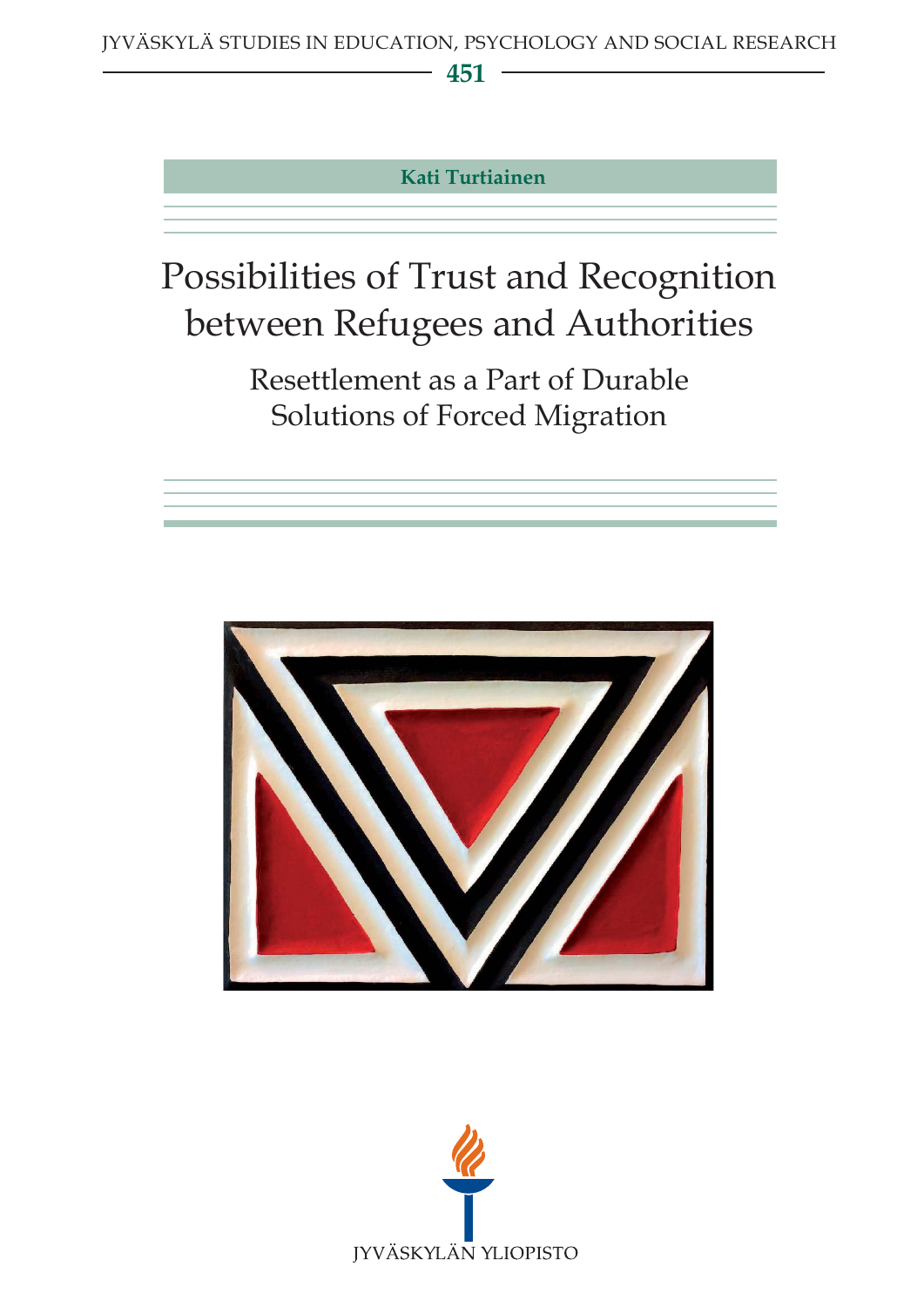JYVÄSKYLÄ STUDIES IN EDUCATION, PSYCHOLOGY AND SOCIAL RESEARCH 451

## Kati Turtiainen

# between Refugees and Authorities Possibilities of Trust and Recognition

## of Forced Migration Resettlement as a Part of Durable Solutions

Esitetään Jyväskylän yliopiston yhteiskuntatieteellisen tiedekunnan suostumuksella julkisesti tarkastettavaksi yliopiston vanhassa juhlasalissa S212 marraskuun 23. päivänä 2012 kello 12.

> Academic dissertation to be publicly discussed, by permission of the Faculty of Social Sciences of the University of Jyväskylä, in Auditorium S212, on November 23, 2012 at 12 o'clock noon.

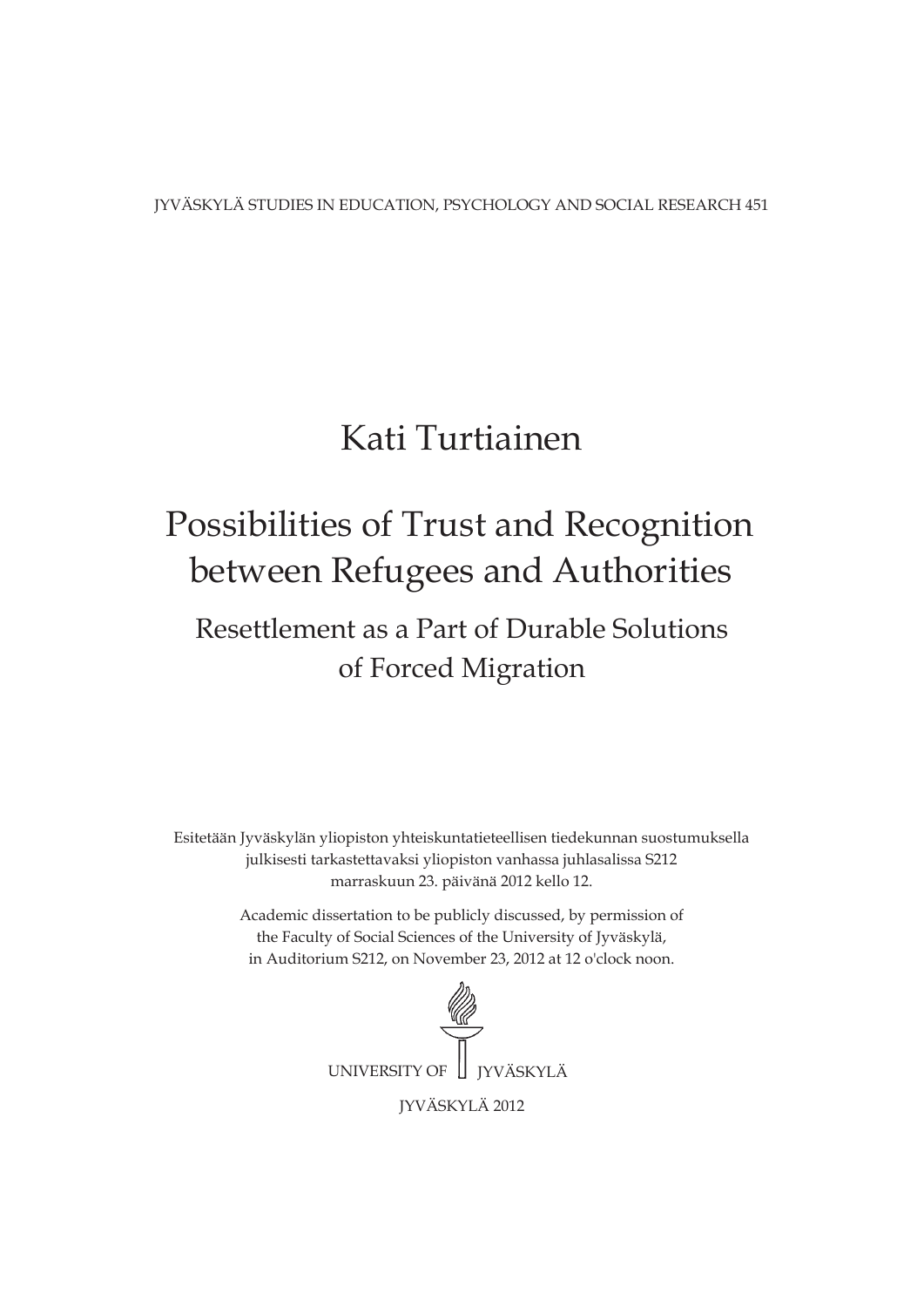# Possibilities of Trust and Recognition Resettlement as a Part of Durable Solutions between Refugees and Authorities of Forced Migration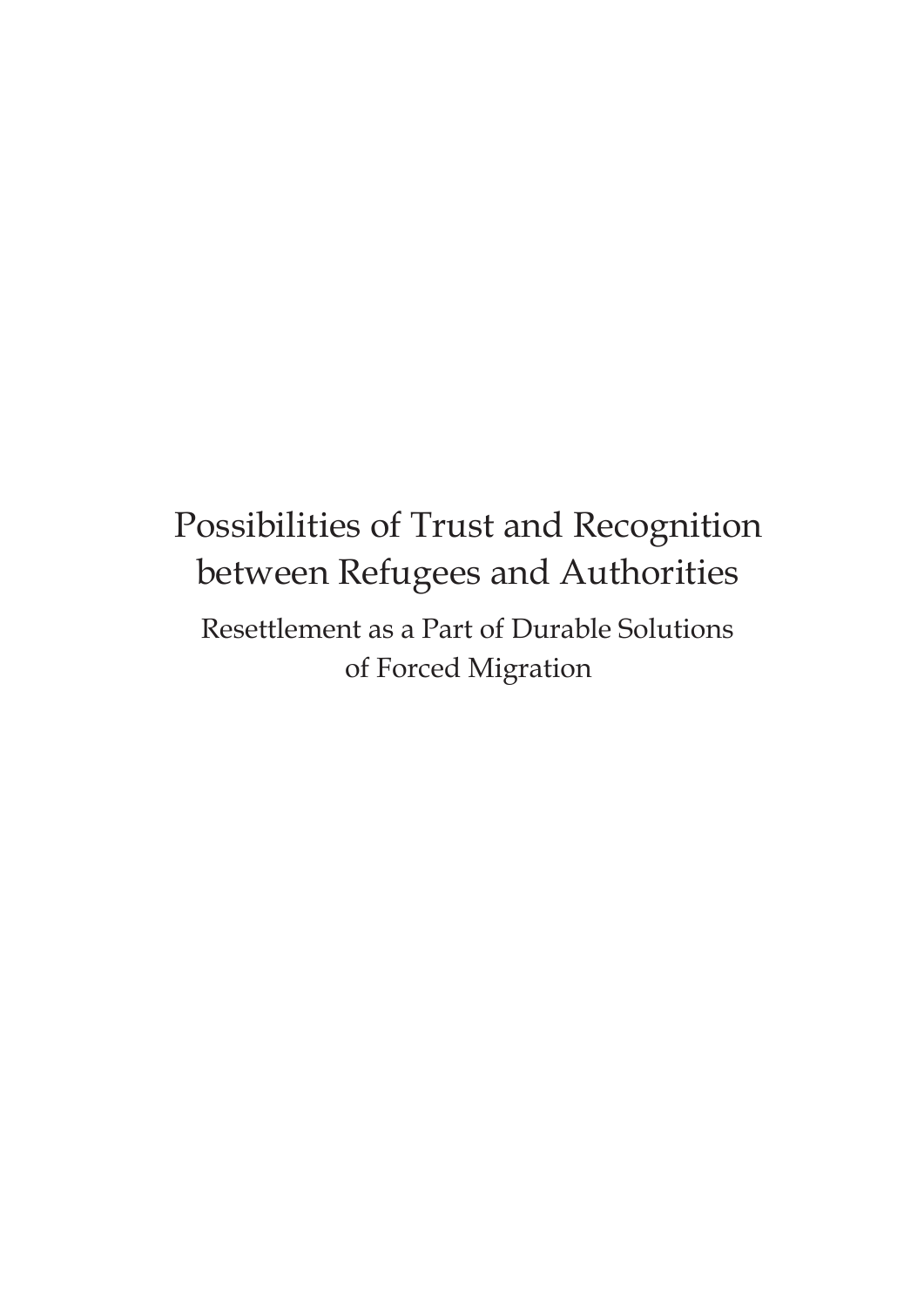JYVÄSKYLÄ STUDIES IN EDUCATION, PSYCHOLOGY AND SOCIAL RESEARCH 451

# Kati Turtiainen

# Possibilities of Trust and Recognition between Refugees and Authorities

## Resettlement as a Part of Durable Solutions of Forced Migration



JYVÄSKYLÄ 2012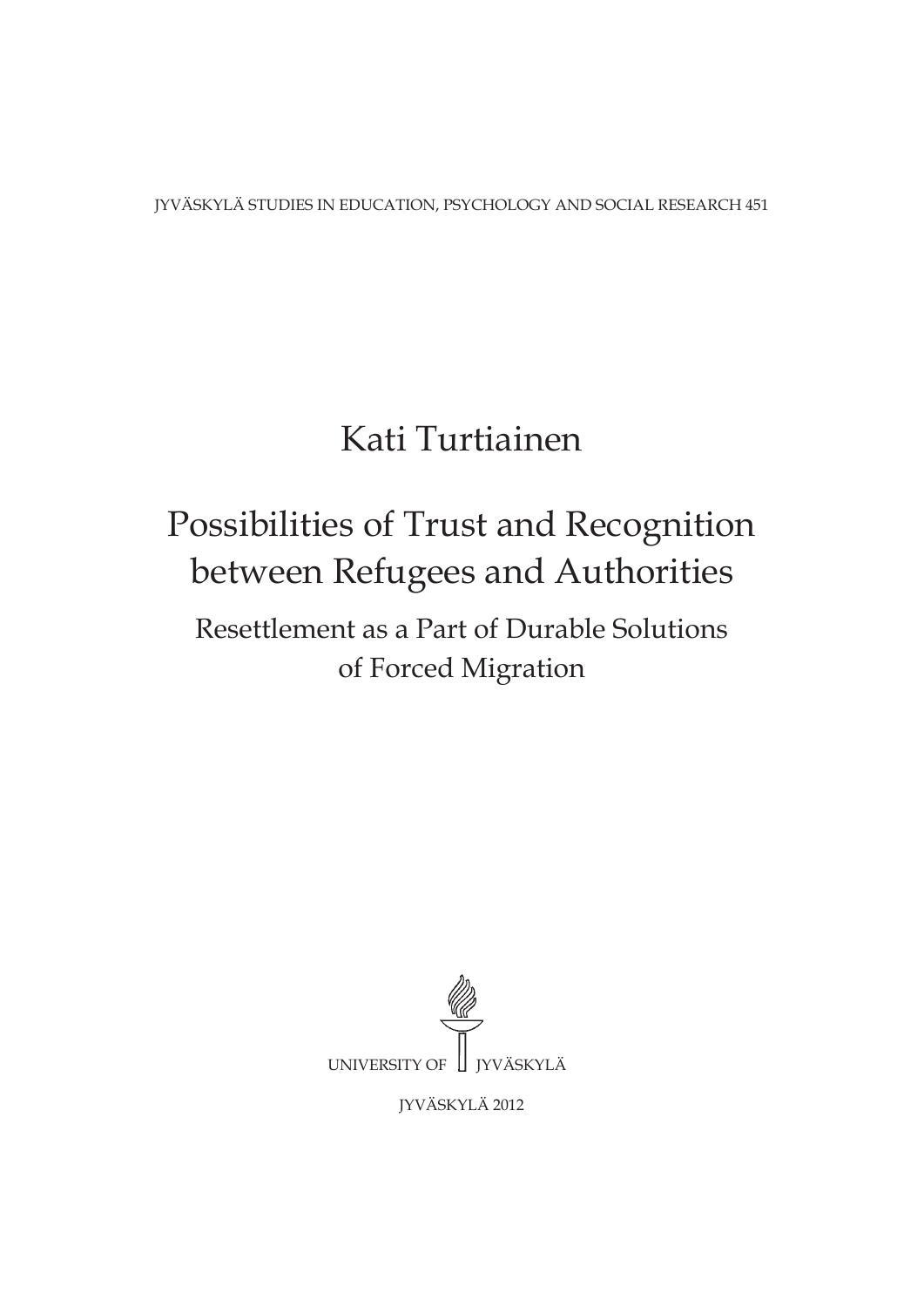Editors Jussi Kotkavirta Department of Social Sciences and Philosophy, University of Jyväskylä Pekka Olsbo, Sini Tuikka Publishing Unit, University Library of Jyväskylä

Cover picture: Typical Rwandan relief made out of cow dung and colors from the nature. A gift from Rwandan friend.

URN:ISBN:978-951-39-4912-9 ISBN 978-951-39-4912-9 (PDF)

ISBN 978-951-39-4911-2 (nid.) ISSN 0075-4625

Copyright © 2012, by University of Jyväskylä

Jyväskylä University Printing House, Jyväskylä 2012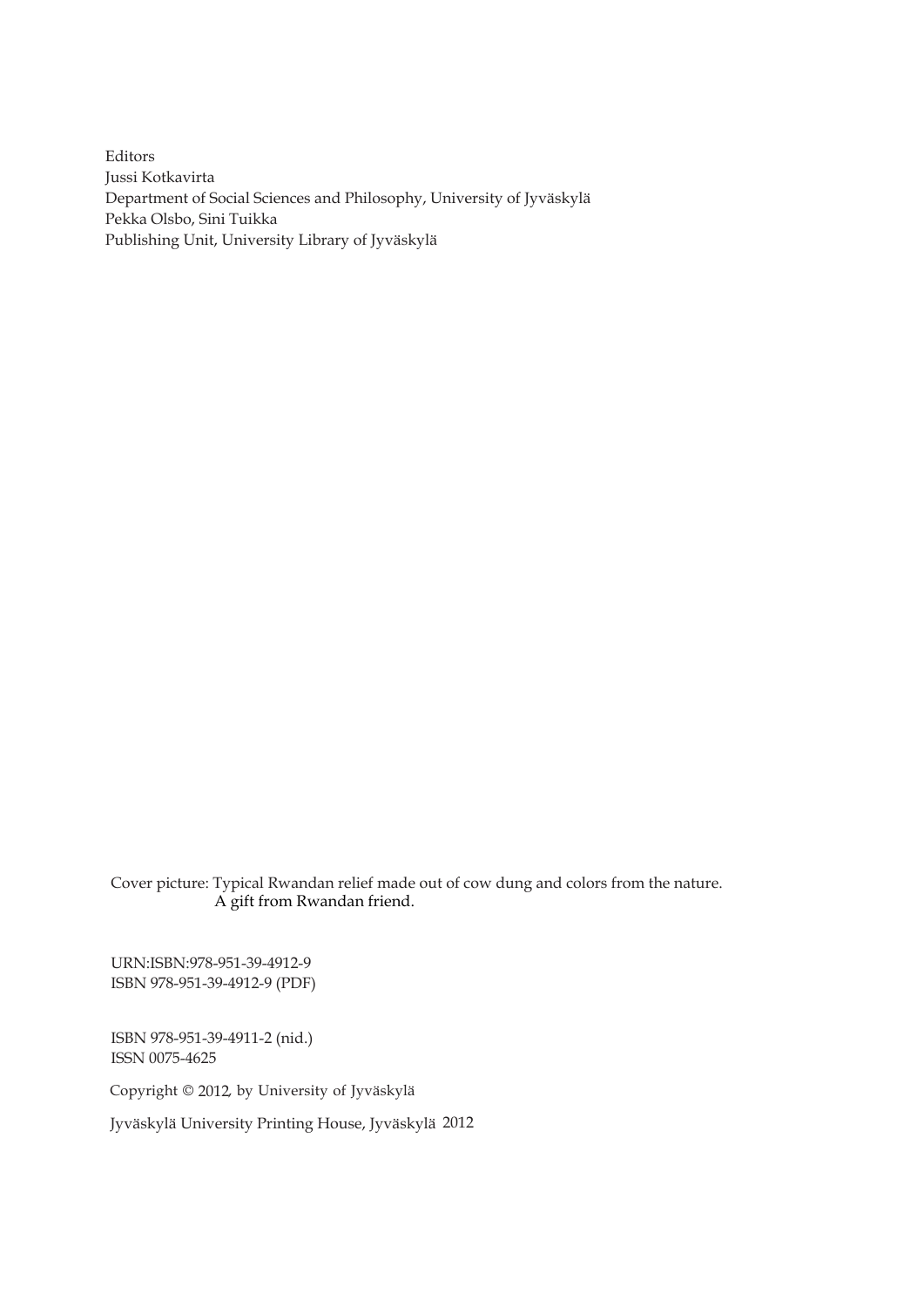#### **ABSTRACT**

Turtiainen, Kati

Possibilities of trust and recognition between refugees and authorities - Resettlement as a part of durable solutions of forced migration Jyväskylä: University of Jyväskylä, 2012, 116 p. (Jyväskylä Studies in Education, Psychology and Social Research, ISSN 0075-4625; 451) ISBN 978-951-39-4911-2 (nid.) ISBN 978-951-39-4912-9 (PDF) Yhteenveto Diss.

The main question of this study is how trust and recognition becomes possible between quota refugees and authorities. The concept of refugee is formulated in the Geneva Convention 1951 by the UNHCR. Refugees are one group of forced migrants. The first standpoint of this study is forced migration studies. Forced migration studies can be understood in its widest sense as an umbrella concept concerning all "categories" of forced migrants. The second standpoint is the Critical Social Theory and especially The Theory of Recognition defined by Axel Honneth. The third standpoint of this study is critical social work, which gives bedrock to refugee receiving and integration social work by taking the social environment into consideration.

Refugees are one group of forced migrants and their main problem is that they are not protected by any nation state. Resettlement tries to solve the problem by giving a state protection. Finland has resettled systematically refugees for more than twenty years. In Finland, authorities are in the frontline of settlement and integration work of refugees. The premise of this study is that a mutual trust between newly arrived refugees, and their receiving public authorities is an essential element to successful integration

This study approaches the issue from the dual perspective using qualitative data and the concept of trust and the theory of recognition defined by Axel Honneth. The data consists of interviews with 13 quota refugees living in Central Finland. The other data includes two group discussions with professionals working with refugees. The data was analysed by content analysis of extracts and narratives. I started my study from the question ´how the experiences of refugee are transmitted into the descriptions of trust building towards the authorities of the new society´? I found five types of stories of how the past experiences affected trust building between refugees and authorities. I found out that the concept of trust alone is not enough for understanding the relationship between refugees and authorities. Therefore, the data was subsequently analysed by using the theory of recognition, which proved to be a prerequisite and a tool for trust formation between refugees and authorities.

This study broadens the theoretical understanding of refugee settlement and integration work. Authorities should be sensitive towards using care, respect and social esteem as forms of recognition. If trust is not possible, in consequence, refugees' agency will be limited and they remain dependent on the authorities.

Keywords: recognition, trust, social work, refugee, refugee resettlement, refugee settlement social work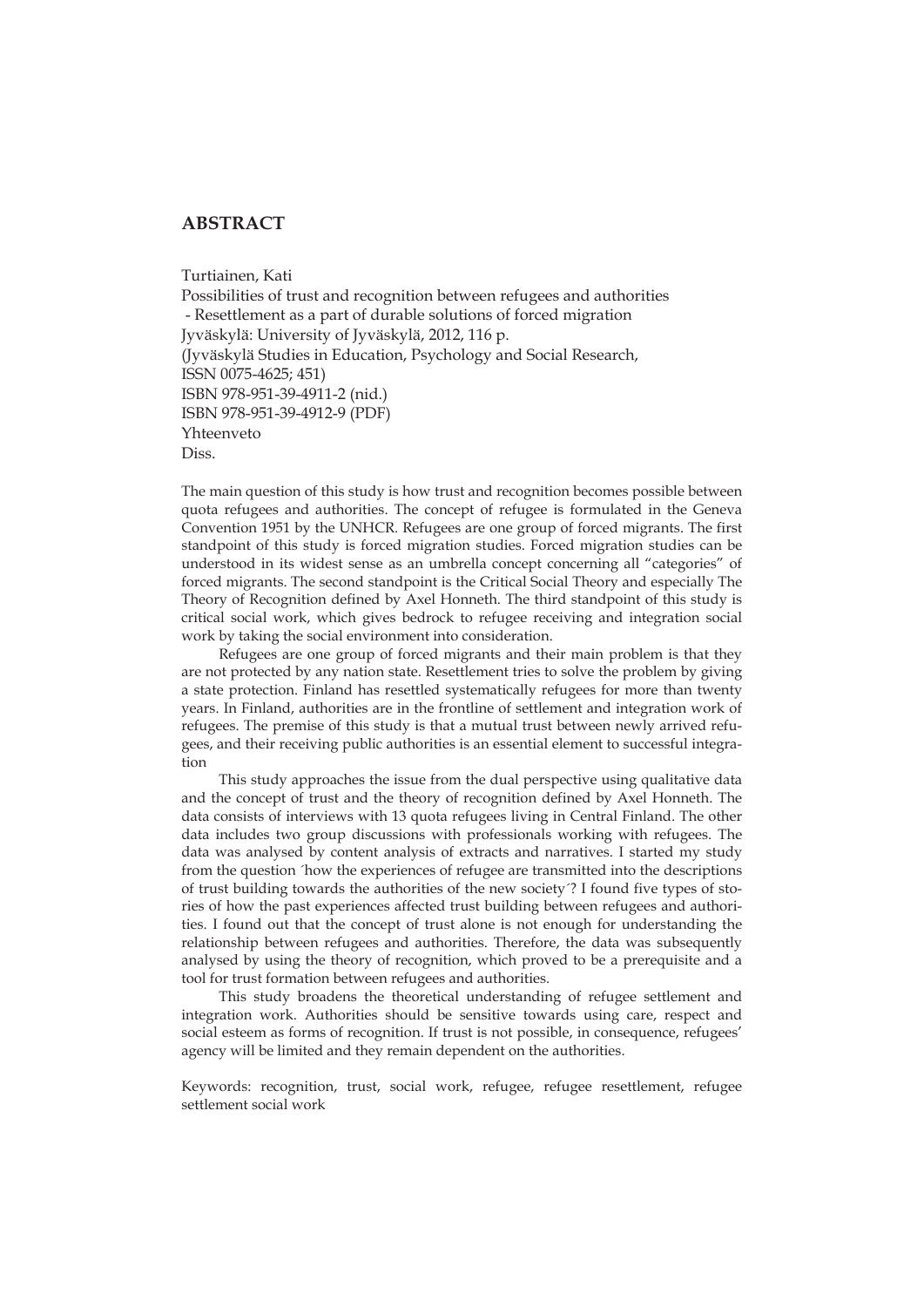| Author's address   | Kati Turtiainen<br><b>Immigrant Services</b><br>City of Jyväskylä<br>mail: kati.turtiainen@jkl.fi                                |
|--------------------|----------------------------------------------------------------------------------------------------------------------------------|
| <b>Supervisors</b> | Docent, Senior Lecturer Marjo Kuronen<br>Department of Social Sciences and Philosophy<br>/Social Work<br>University of Jyväskylä |
|                    | Professor Mikko Mäntysaari<br>Department of Social Sciences and Philosophy<br>/Social Work<br>University of Jyväskylä            |
| <b>Reviewers</b>   | Docent, University Lecturer Suvi Keskinen<br>Faculty of Social Sciences/Sociology<br>University of Turku                         |
|                    | Docent, Senior Lecturer Heikki Ikäheimo<br>Department of Philosophy<br>Macquarie University, Sydney, Australia                   |
| Opponent           | Docent, University Lecturer Suvi Keskinen<br>Faculty of Social Sciences/Sociology<br>University of Turku                         |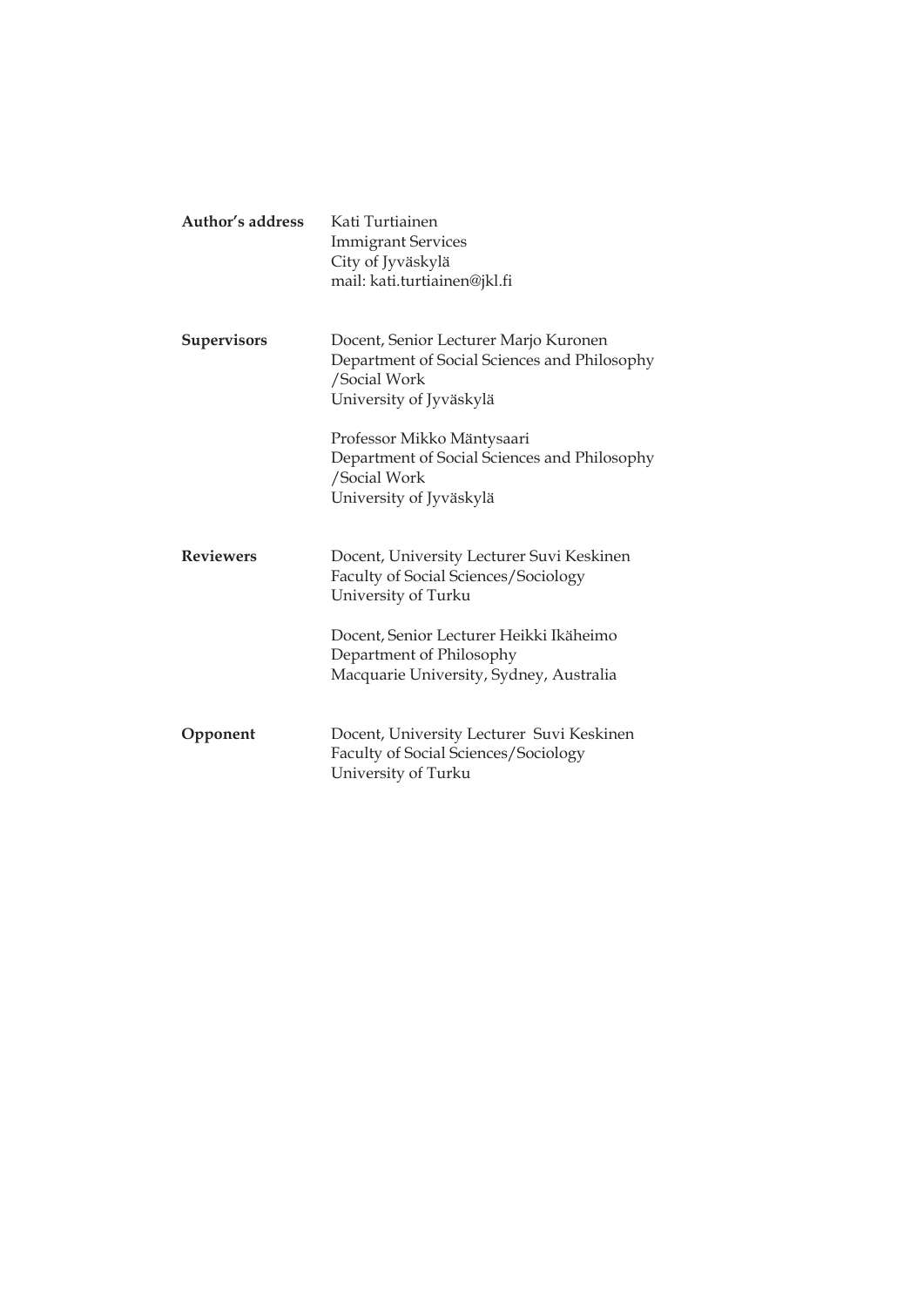#### **ACKNOWLEDGEMENTS**

In December 2007 I travelled to Tampere to confirm with Professor Arja Jokinen if she was serious, when she suggested that I continue my studies after my licentiate theses. As a street level worker with migrants it never came to my mind to write a dissertation. I thank Arja, my supervisor of the licentiate theses, for the assistance and discussions which led me to start a long and interesting journey with academics, fellow students, scientific publications and having many inspiring and joyful events in different countries with many people.

Another important moment was when my supervisor Dodent Marjo Kuronen invited me to join the Indosow (International Doctoral Studies of Social Work) seminars in Cambridge, Brussels and Ljubljana. Later I was privileged to be accepted to study in the Indosow – project, which is run by the Faculty of Social Work, University of Ljubljana. Indosow become a second academic home to this dissertation. My special thanks go to Professor Birgit Rommelspacher who supervised my fourth article and gave good perspectives concerning the overall writing process. I thank all the professors and lectures in Indosow for their inspiring presentations. I warmly thank Director of the Indosow, Professor Darja Zaviršek at the University of Ljubljana for being a pioneer and forward looking innovator concerning diversity and social work. Your work has inspired me a lot. I thank Assistant Professor Vesna Leskošek for giving me the possibility to contribute to her book about Theories and Methods in social work. I also thank Vesna for her presentations about poverty and global economic inequality. I hold great reverence for Professor Silvia Staub-Bernasconi who shared her great life's work with us during the summer schools and seminars. Her significant academic achievements and other work for promoting human rights work gave a core where to draw strength from once again.

As a part of the Indosow project I stayed for one semester in Berlin at Alice-Salomon-Fachhochschule studying in the program of Intercultural Management. I thank all the lectures there and direct my special thanks to Doctor Sean Loughna whose inspiring presentations gave me a general view about forced migration.

I thank my supervisor Marjo Kuronen for reading and rereading my texts over and over. Her patience and support has been necessary in all the stages and especially in those moments when I was near to giving up. I thank Mikko Mäntysaari for raising good questions and his assistance. I am grateful to Mikko that I had the possibility to stay for a couple of months in the department of social work while completing this study. The reviewers docent Suvi Keskinen and docent Heikki Ikäheimo I thank for applying themselves to my manuscript. Their comments made this study much better. There have been many people during the process who have supported, assisted and inspired me by reading and commenting on the articles. Especially I thank Marja Kaskisaari and Arto Laitinen for their constructive feedback. There have been many seminars and groups for Phd students in Jyväskylä, Indosow-project and Berlin where I presented my "papers". I thank all those academics and fellow students for their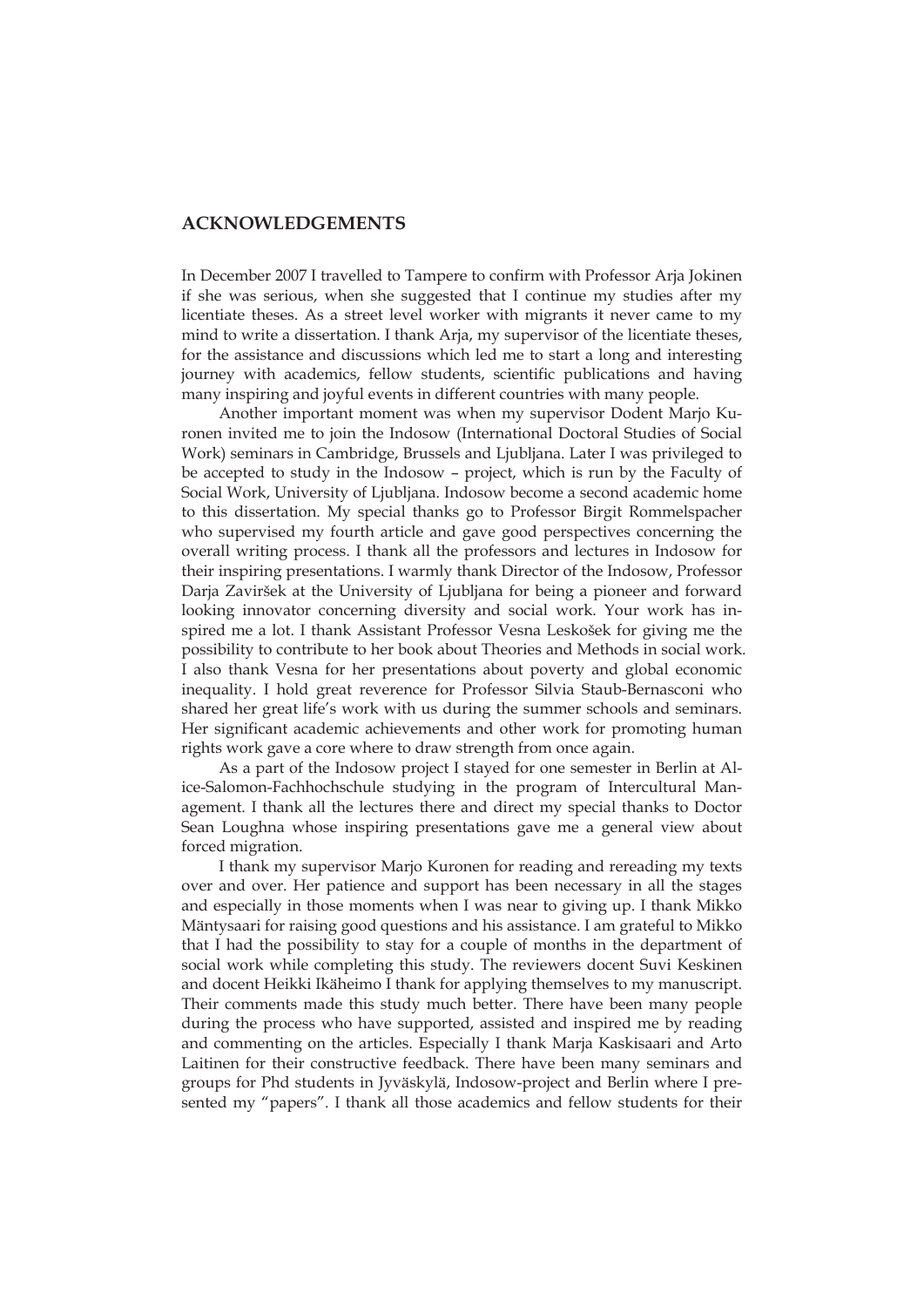feedback and support. I also thank anonymous reviewers for their feedback concerning my articles.

I feel privileged that I have had a possibility to share experiences with refugees for more than two decades. Those experiences are full of human suffering, global and local inequality "there" and "here". My warmest thanks belong to my interviewees who shared their experiences and enabled this study. I really hope that this study could be "a floor" for dignified discussions and dialogue of reception and recognition of refugees. I also thank my co-workers for sharing their experiences concerning our work. I thank them for the continuous discussions on refugeehood, human suffering and for willingness to improve our practices.

I cordially thank The Foundation for Municipal Development for giving me financial support and director Ritva Anttonen for giving me study leave; otherwise I could not have complete this study. I thank proof readers Paul Abbey, Karen Danks and Margaret Trotta Tuomi during the different stages of this study. It has been vital that you have helped me in the place where I am a stranger.

I owe apologies to my friends and relatives for being so unsocial during these years. I thank those people who still are "there". I thank my friend Mirja Kutti Hytönen for her everyday friendship, which has kept me sane. I thank my sons Miika and Alpi for keeping my legs on the ground and my partner Pertti for being there. I am grateful to my father Martti Turtiainen who taught me to love "written words". I dedicate this dissertation to the memory of my father who passed away this year.

Jyväskylä 7.10.2012 Kati Turtiainen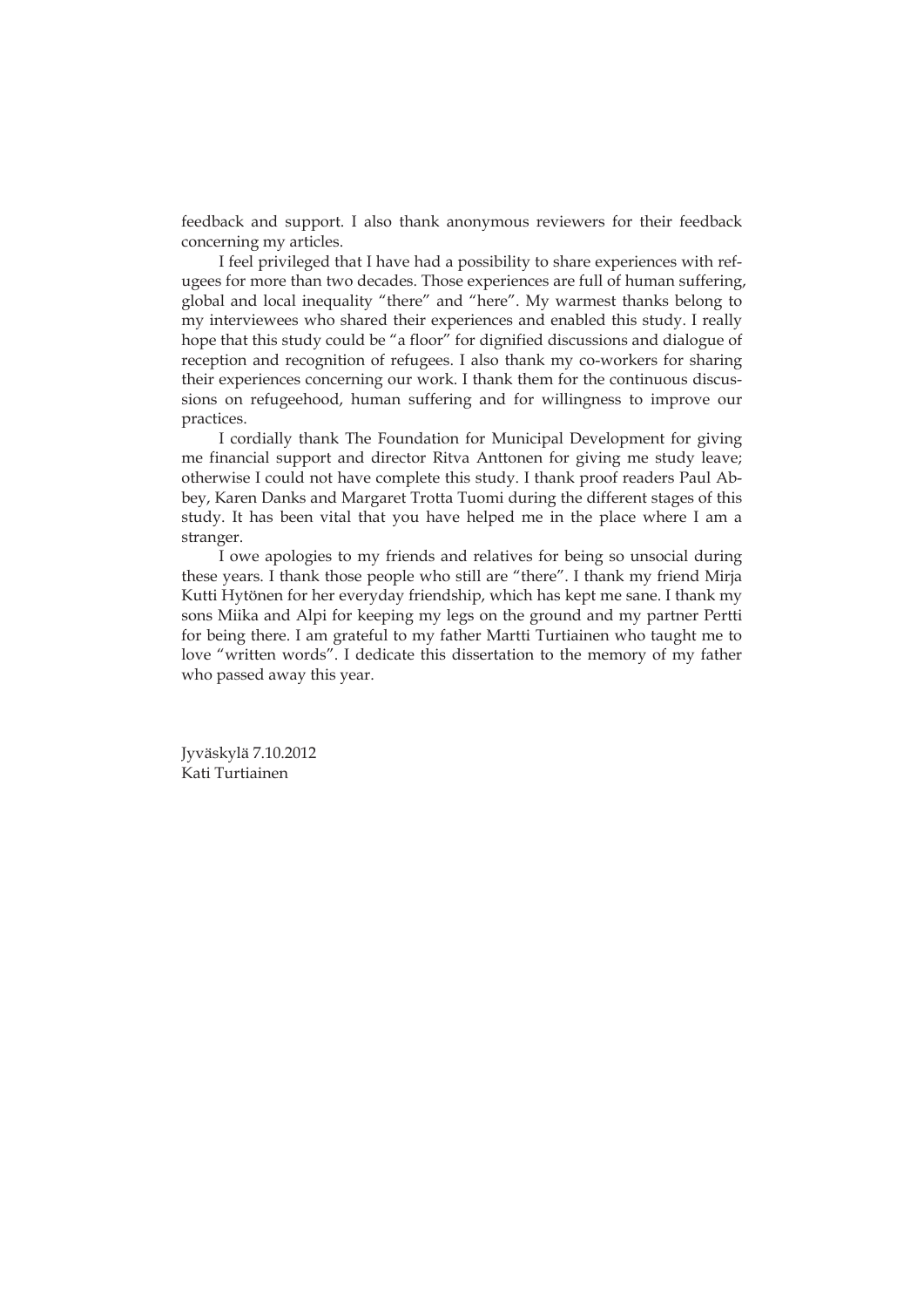## **FIGURES**

## **TABLES**

| TABLE 1 | Global forced displacement without natural           |  |
|---------|------------------------------------------------------|--|
|         |                                                      |  |
| TABLE 2 |                                                      |  |
| TABLE 3 | Theoretical and conceptual bases, analysis units and |  |
|         |                                                      |  |
| TABLE 4 |                                                      |  |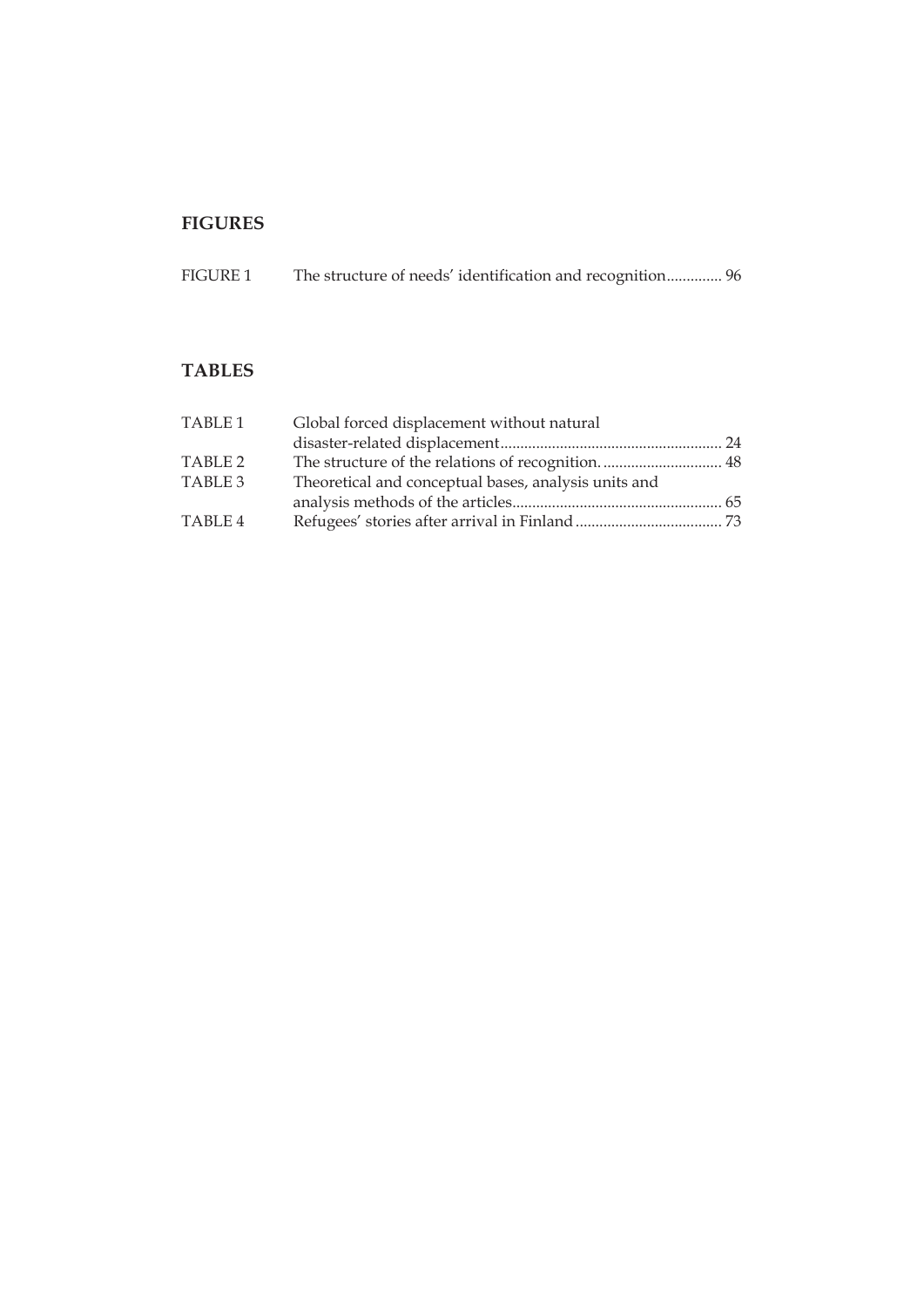### **LIST OF ORIGINAL ARTICLES**

Turtiainen, Kati (2009a) Kertomuksia uuden kynnyksellä – Luottamuksen rakentuminen kiintiöpakolaisten ja viranomaisten välillä. [Stories on the New Step after Arriving in Finland. Trust building between Quota Refugees and Public Authorities] Janus 17 (4), 329–345. (TRUST ARTICLE)

Turtiainen, Kati (2009b) Recognition and recognitive attitudes between refugees and authorities. A Finnish Example. In: Vesna Leskosek (ed.) Theories and Methods of Social Work. Exploring Different Perspectives. Faculty of Social Work. University of Ljubljana, 149–161. (RECOGNITION ARTICLE)

Turtiainen, Kati (2011) Riippuvuus pakolaisia vastaanottavassa sosiaalityössä [Dependency in the Refugee Resettlement Social Work]. In: Aini Pehkonen & Marja Väänänen – Fomin (eds.) Sosiaalityön arvot ja etiikka. Sosiaalityön tutkimuksen seuran vuosikirja. Jyväskylä: PS-kustannus. 139–164. (DEPENDENCY ARTICLE)

Turtiainen, Kati (2012) Social esteem in the narratives of refugees living in Finland. Forthcoming. Nordic Social Work Research (1) 2013. Acceptance date 30.8.2012. In Press. Available at: http://www.tandfonline.com/rnsw December 2012. (SOCIAL ESTEEM ARTICLE)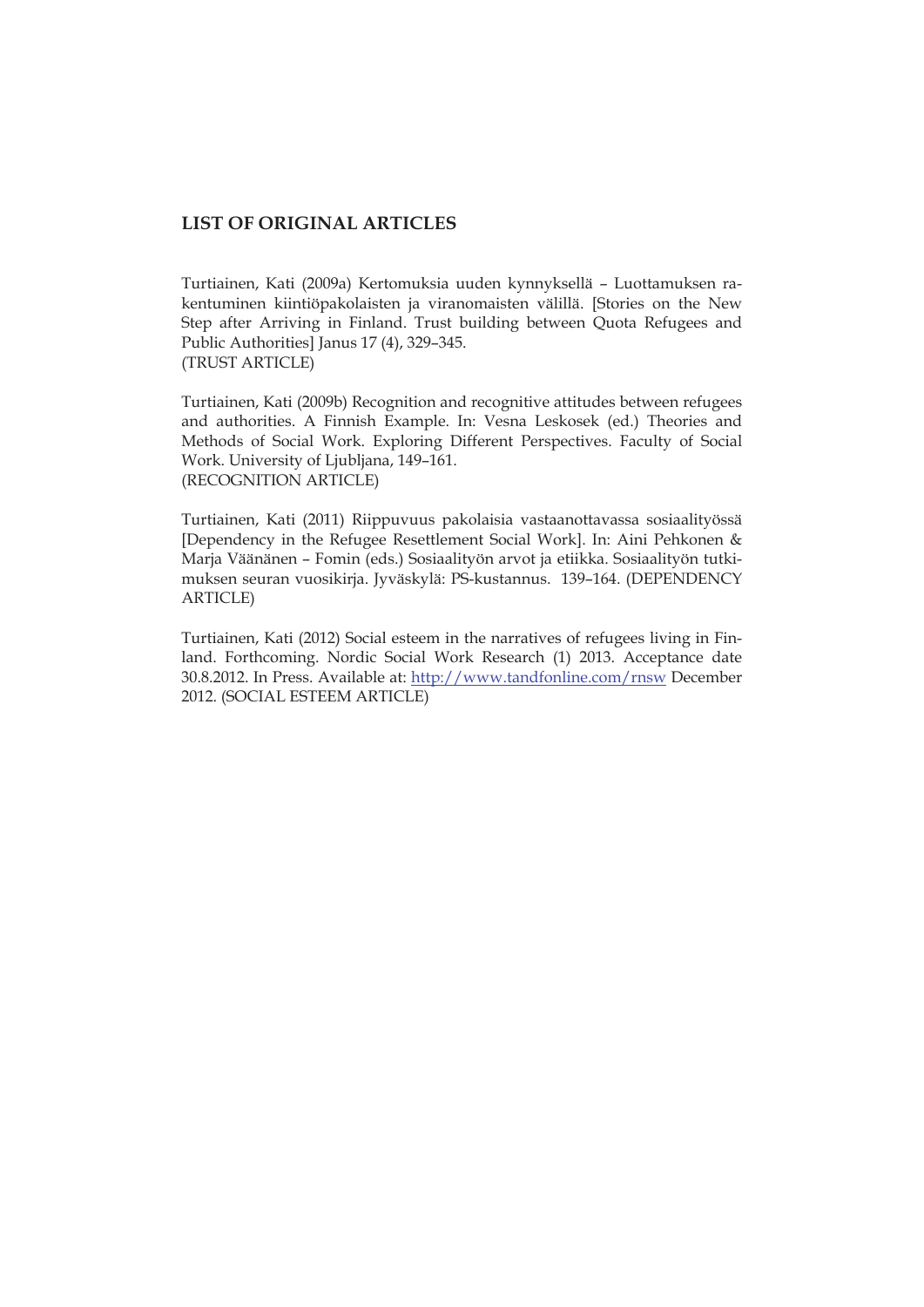## **156@9°C: 7CBHDBHG**

ABSTRACT ACKNOWLEDGEMENTS FIGURES AND TABLES LIST OF ORIGINAL ARTICLES TABLE OF CONTENTS

| $\mathbf{1}$   |     |                                                                    |  |
|----------------|-----|--------------------------------------------------------------------|--|
| $\overline{2}$ |     | FORCED MIGRATION AND EUROPEAN HUMANITARIAN                         |  |
|                |     |                                                                    |  |
|                | 2.1 |                                                                    |  |
|                | 2.2 | Refugees and a severed relationship with the state 24              |  |
|                | 2.3 |                                                                    |  |
|                | 2.4 |                                                                    |  |
|                | 2.5 | European nation-states and the needs of asylum seekers             |  |
|                |     |                                                                    |  |
|                | 2.6 |                                                                    |  |
|                | 2.7 |                                                                    |  |
|                |     |                                                                    |  |
| 3              |     | TRUST AND THE THEORY OF RECOGNITION AS THE                         |  |
|                |     |                                                                    |  |
|                | 3.1 |                                                                    |  |
|                | 3.2 |                                                                    |  |
|                | 3.3 | The theory of recognition in the philosophical debate 45           |  |
|                |     | 3.3.1 Identification, recognition and recognitive attitudes 48     |  |
|                |     |                                                                    |  |
|                | 3.4 | Recognition, social work and social work research 51               |  |
| $\overline{4}$ |     |                                                                    |  |
|                | 4.1 | Refugees' interviews and authorities' group discussions as data 56 |  |
|                | 4.2 | Studying the experiences and narratives of refugees 57             |  |
|                | 4.3 |                                                                    |  |
|                | 4.4 |                                                                    |  |
|                | 4.5 |                                                                    |  |
|                | 4.6 |                                                                    |  |
|                |     |                                                                    |  |
| 5              |     |                                                                    |  |
|                | 5.1 |                                                                    |  |
|                | 5.2 | Refugees' experiences of misrecognition and immoral trust 73       |  |
|                | 5.3 | Trust stories during the enormous changes in their lives  76       |  |
|                | 5.4 |                                                                    |  |
|                | 5.5 |                                                                    |  |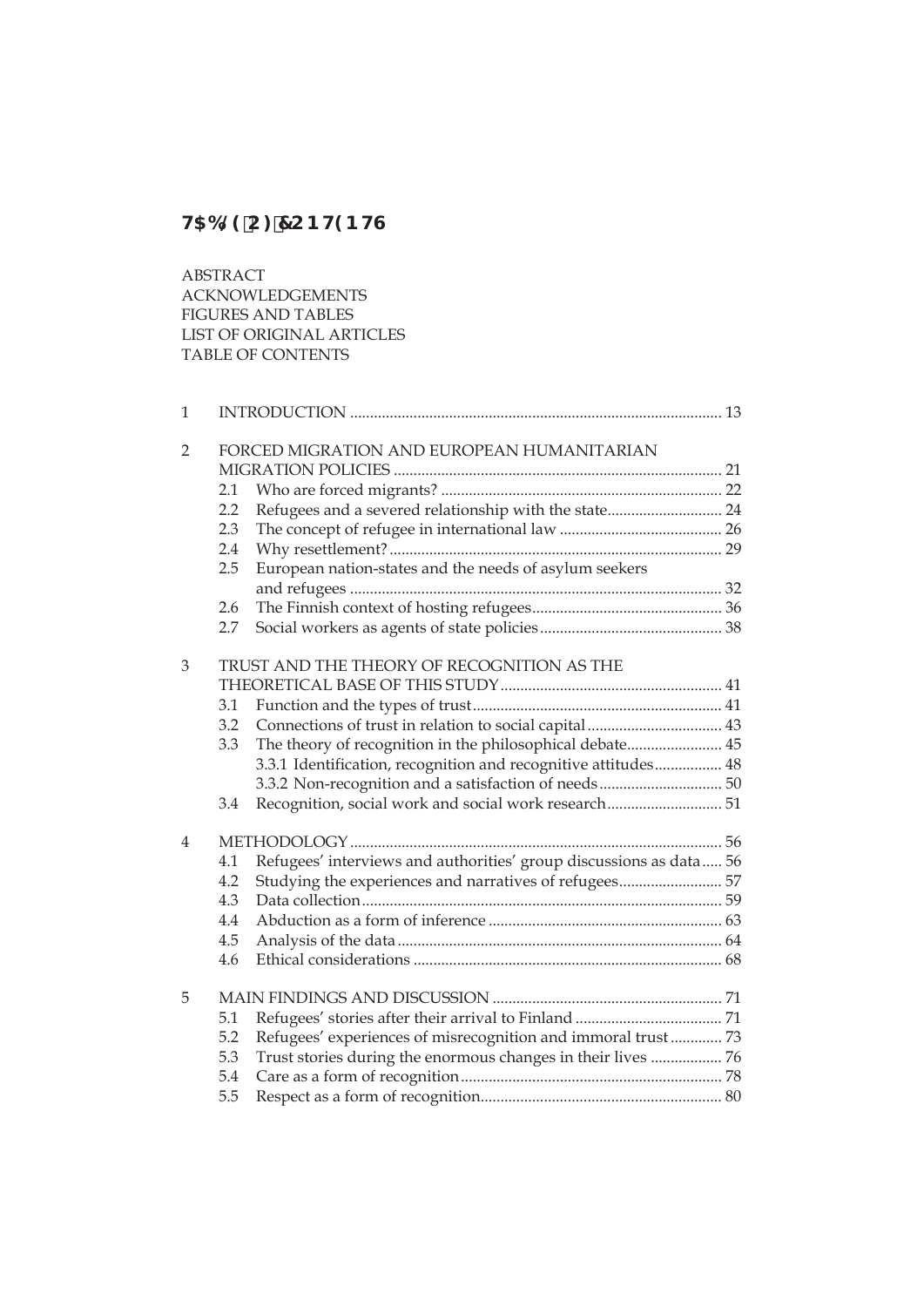|   | 5.5.1 Theoretical considerations on the concept of respect  80    |  |
|---|-------------------------------------------------------------------|--|
|   |                                                                   |  |
|   | 5.5.4 Moral trust and respect as responsibility in social work 87 |  |
|   |                                                                   |  |
|   | 5.6.1 Theoretical considerations concerning the concept of social |  |
|   |                                                                   |  |
|   |                                                                   |  |
|   | 5.6.3 The background of refugee as a motivating factor            |  |
|   |                                                                   |  |
|   | 5.6.4 Cultural discontinuity before and after resettlement 93     |  |
|   |                                                                   |  |
| 6 | CONCLUSIONS AND SUGGESTIONS FOR FURTHER STUDIES 95                |  |
|   |                                                                   |  |
|   |                                                                   |  |
|   |                                                                   |  |
|   |                                                                   |  |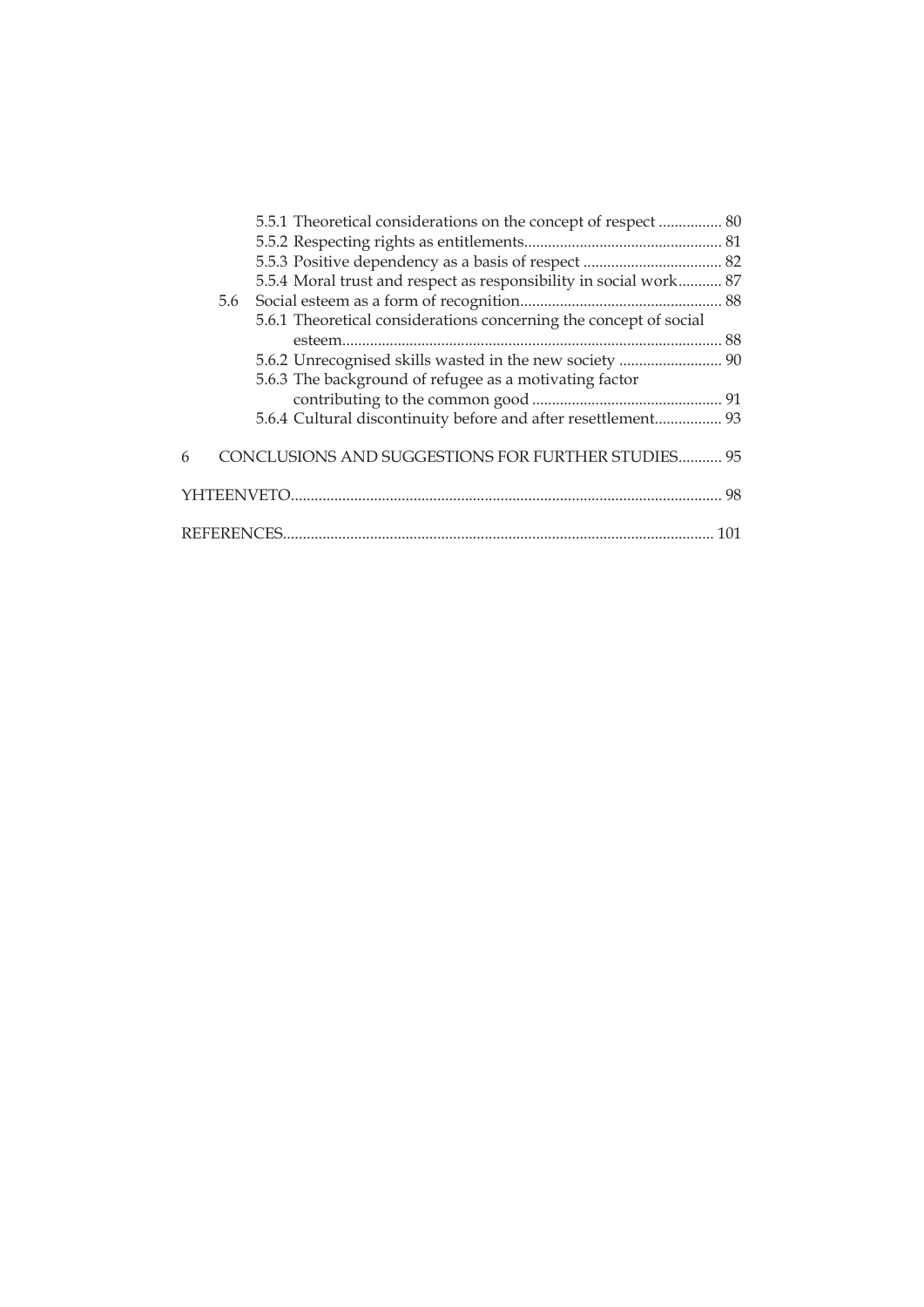## **1 INTRODUCTION**

Lack of trust is said to be an essential obstacle in the interaction between refugees and authorities in the new society due to how they have been treated by the authorities in their countries of origin. Already, prior to crossing their border and becoming a refugee, the mistrust is great (Hynes 2003). Before refugees escaped from their countries of origin, they have been mistrusted by their own government and/or agents of the government and been persecuted by them. After resettlement refugees encounter mistrust in the new country in the form of disrespectful behaviour, like discrimination. My premise is that a mutual trust between newly arrived refugees, and the receiving public authorities is an essential element to successful integration. The main question of this study is how trust becomes possible, by analysing the narratives of refugees concerning different stages of their refugee process.

Besides the administrative concept of refugee, formulated in the Geneva Convention 1951 by the UNHCR (United Nations High Commissioner for Refugees), refugees are one group of forced migrants. While refugees are not protected by their countries of origin, they have to escape and cross the national border to seek asylum from other countries. The main problem of not being protected by any other state lies in the fact that state sovereignty is stronger than solidarity to unprotected people (e.g. Benhabib 2002). There are also more and more of those individuals in the world who do not even have the "right to claim rights" (Arendt 1968). Also millions of refugees recognized by the UN-HCR live under the temporary protection and, in practise, live years, often decades, in a state of limbo waiting for a durable solution. The possibilities of these refugees are to repatriate, reintegrate in the second country or become resettled in a third country. It is estimated that the UNHCR's total resettlement capacity will result in unmet needs for almost 40,000 in 2011. (UNHCR 2011a.) The systematic resettlement of refugees begun in Finland in 1990. These resettled refugees in Finland are the target group of this study.

Finland is said to be a country of emigration, especially from the Second World War until the 1990's. Until the end of the 1980's, most immigrants coming to Finland were returnees from Sweden or immigrants having family ties in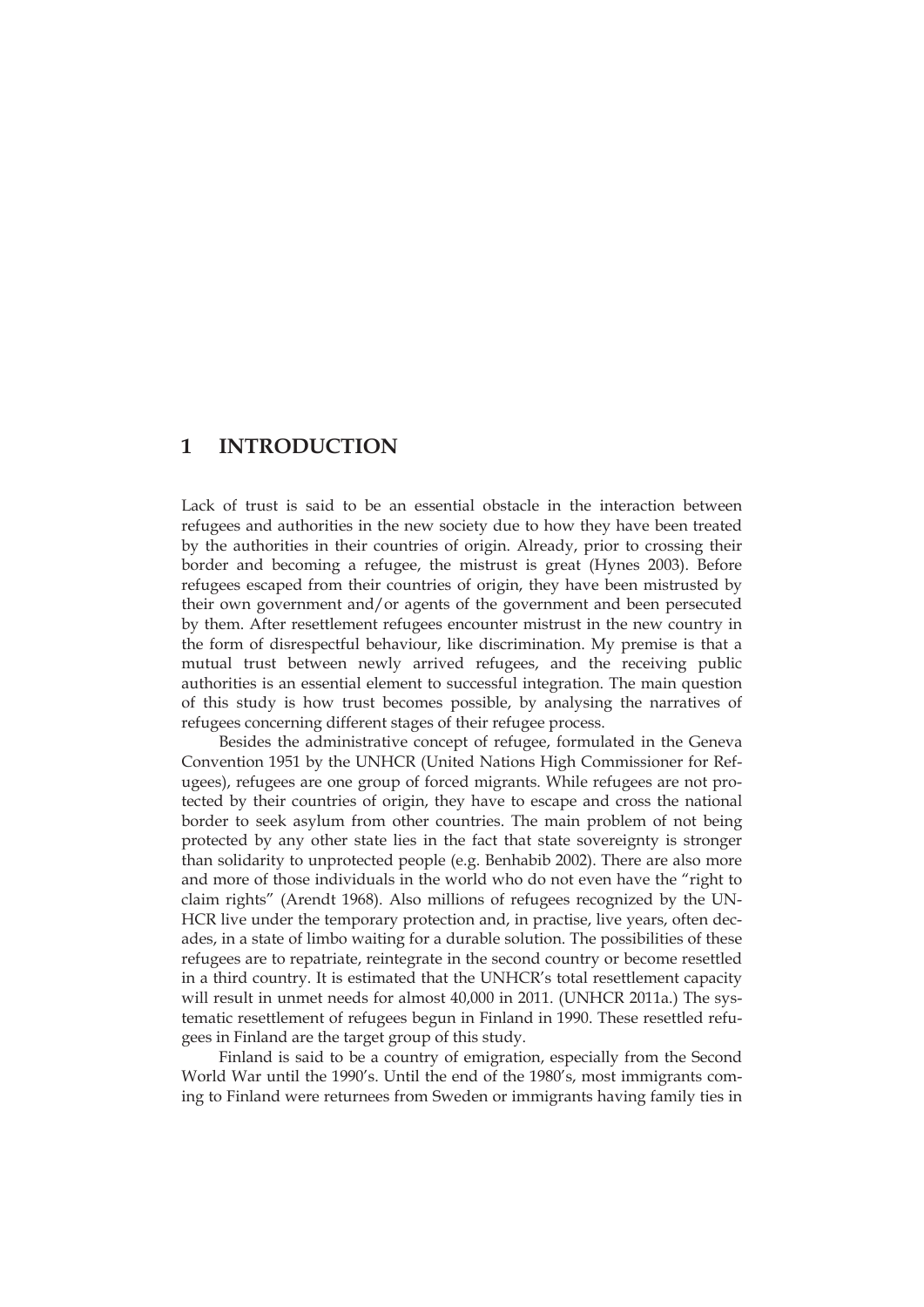Finland. The number of foreign born citizens in the middle of the 1970's was only approximately 10,000. The situation changed radically during the 1990's, when the number of foreign born citizens residing in Finland increased fourfold. At the end of the 1990's, out of approximately 85,000 foreign citizens residing permanently in Finland, people from Russia formed the largest single nationality group, and Estonians the second largest before Swedes. Somalis formed the fourth largest group, being also the largest refugee community. The most recent statistics dated 1.1.2011 show a steady increase in the number of foreign citizens which is 167,953 with the total population of the country being 5, 3 million people. This means that still only 3, 1% of the whole population is of foreign origin. The number of foreigners residing in Finland, both numerically and percentage wise is still among the lowest in the European Union member states. (Official statistics in Finland 2011.)

The role of the municipal authorities and social workers is essential in the refugee receiving services in the Nordic countries. Social work as a profession advocates the mandate of the service users, the state and also an ethical mandate where human rights are an essential yardstick (e.g. Staub-Bernasconi 2009). Therefore, social work with refugees has the power of safeguarding the nation state or legitimating different voices (Lorenz 2006, 67). A complicated relationship between the state and refugees might culminate in their relationship with the social worker. Therefore, it is essential to study the relationship between refugees and the authorities in terms of the formation of trust formation and recognition. I use the term "settlement social work" while speaking about refugee receiving social work. The other possible terms are "settlement practice" or "settlement work", which I use while referring to the settlement work also done by other professionals. Integration practise refers to activities relating to long term integration and its processes (Valtonen 2008, 15).

The concept of integration is rather complex. There have been many attempts to encapsulate the concept in a succinct definition with the variety of results. From the UNHCR (2011b) perspective, integration is defined as a mutual, dynamic, multifaceted and on-going process. In Finland, the Act of Integration defines integration as "the individual development of an immigrant with a view of participating in working life and in the functioning in the society at large, while preserving the immigrant's native language and culture". At a personal level, integration has a different meaning for every individual. Besides the two-way process between immigrants and the host society, I understand the concept of integration as segmented (e.g. Portes & Rumbaut 2001, 44–70), which means that the different areas of life (cultural integration, employment, language skills etc.) are not integrated simultaneously. The history and past experiences of every refugee and how the host society is reflecting back to the needs of refugees have an enormous impact on the integration process.

This dissertation uses qualitative methods. The data consists of interviews with 13 quota refugees living in Central Finland. The other data includes two group discussions with professionals working with refugees. The first group consisted of four social workers and the other group of social instructors and a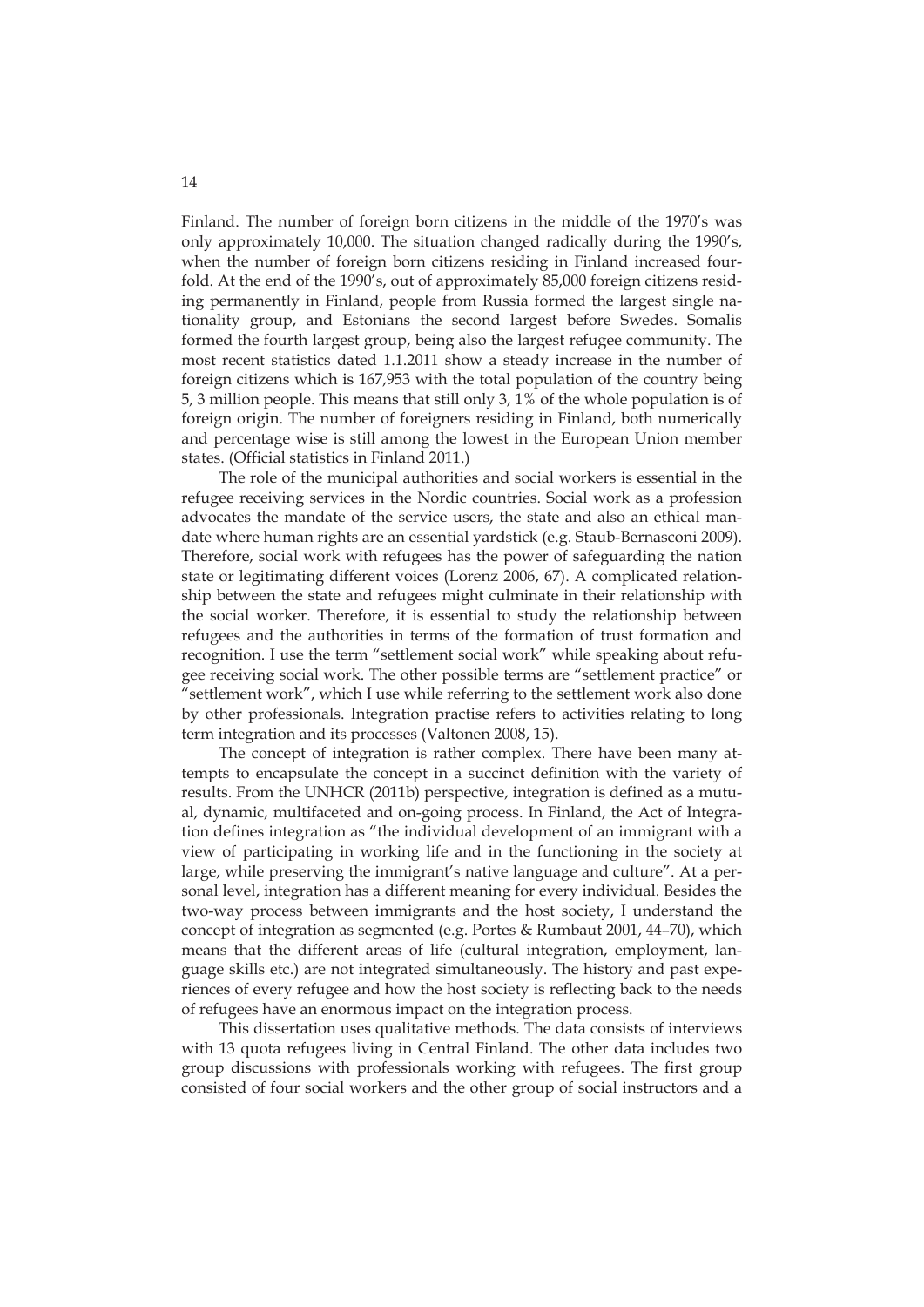psychologist. All the professionals were working for the same immigrant services and the interviewed refugees had been the service users of that office for a three year period after arriving in Finland. The interview data was collected using episodic interviews (Flick 2006, 181–188), a format containing elements of both focused and narrative interviewing.

Since the beginning of this study, it has been the premise that trust is an essential element for both authorities (society) and refugees while getting to know each other, and therefore in the whole integration process of refugees. Thus, trust is the main theoretical concept of this study. Trust is an essential element in creating a cohesive society (Simmel 1995) and a vital resource in changing situations (Luhmann 1979) and for the individual's wellbeing in general (Kotkavirta 2000). Trust is closely connected to the social capital and therefore it is collectively owned (Putnam 1993, 2000). Without trust, social capital cannot work as capital (Bourdieu 1986). The concept of social capital is used in immigrant research (e.g. Portes 1995; 2000) and coming in the practical work with immigrants. Also, I understand trust as a vital element of the relationship between service users and social workers, building mutual moral trust (e.g. Baier 1995; Ruokonen 2010) and confidence in the society is an important tool and ethical principle in social work.

To understand the moral bases of multicultural societies, trust formation seemed to need other conceptual tools. Therefore, I approached my research questions with the philosophical theory of recognition of the entire person by Axel Honneth (1995). I found the theory of recognition to work as a valuable tool and as a prerequisite of trust formation between refugees and authorities. This theory is based on the notion that the possibility of identity formation depends on the development of self-confidence, self-respect, and self-esteem. These self-relations are built and maintained in the relationships with the other persons. The forms of recognition (care, respect and social esteem) give an analytical framework for research, moral base and tools to understand the relationships in society. The theory of recognition was defined by Axel Honneth (e.g. 1995), Charles Taylor (1995) and Nancy Fraser (e.g. 1997). More recently, it has been developed further by Heikki Ikäheimo (e.g. 2003), Arto Laitinen (e.g. 2003) and many other philosophers.

The Theory of Recognition belongs to the Critical Social Theory, which is the first standpoint in this study. The term 'critical theory' is generally associated with the group of German social theorists, namely Max Horkheimer, Theodore Adorno, and Herbert Marcuse affiliated with the Institute for Social Research, called the Frankfurt School, which was Founded in 1923.<sup>1</sup> They are called the first generation of the Frankfurt School representatives. The founders

-

<sup>&</sup>lt;sup>1</sup> "The Institute sought to conduct social research that would examine the contradictions of modernity, interrogate the limits of the present order, and overcome the limitations of modern social and philosophical thought. In pursuing these objectives, the `Frankfurt School' built on the combined foundations of Marxism, idealist philosophy and psychoanalysis as well as empirically oriented sociology." (Calhoun & Karaganis 2003, 179–180.)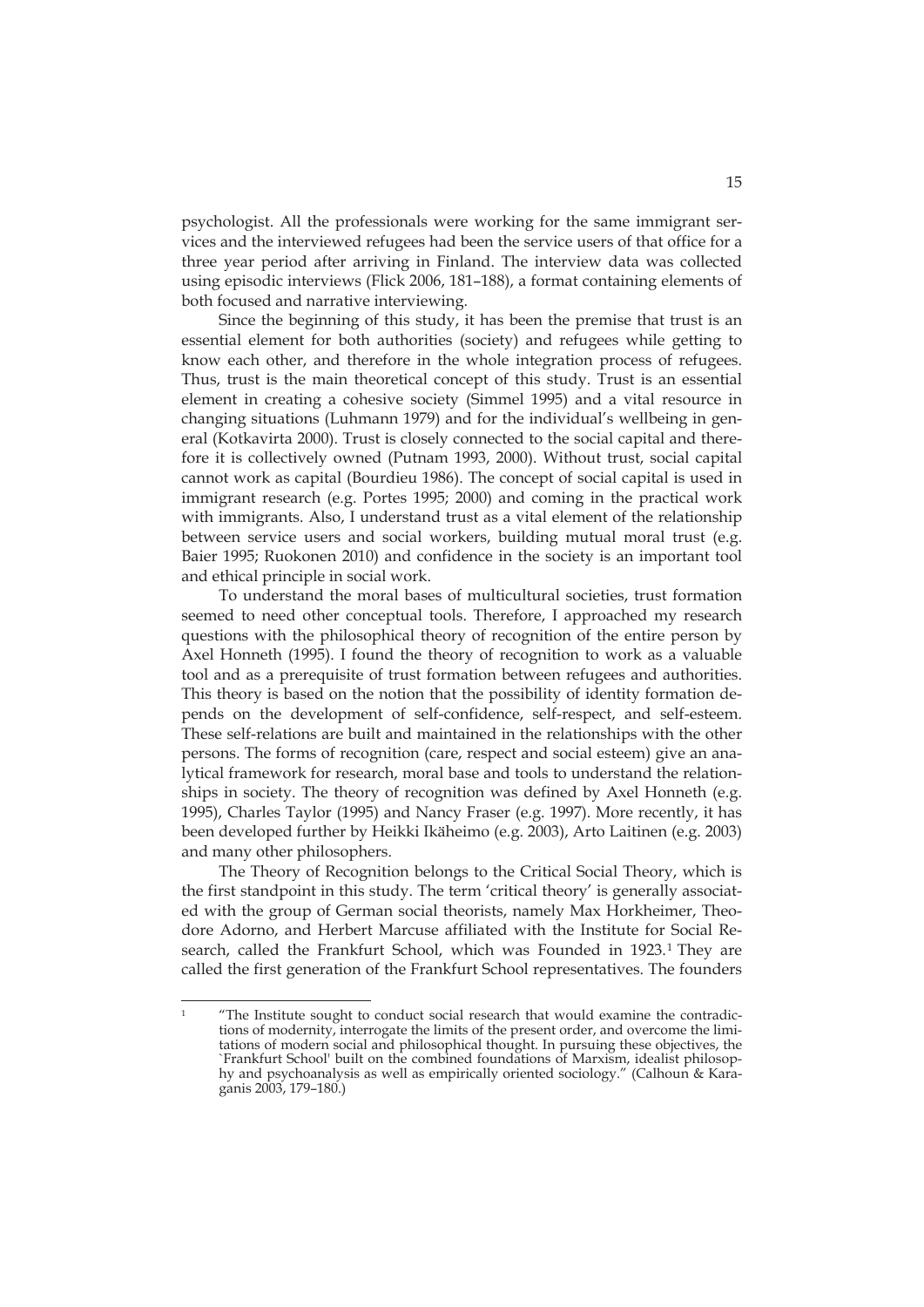insisted on a conception of critical theory as always embedded in processes of historical change, providing both an analytical perspective on the present and a lever on the future. The most famous second generation representative of the Frankfurt School is Jürgen Habermas. The third generation has risen to prominence with theorists like Axel Honneth and Seyla Benhabib in the United States, which are both important in my study. (Calhoun & Karaganis 2003, 179–180.) In this study, the theory of recognition will give light to the relationships between refugees, authorities and society. This study is therefore theory bound while analysing the data.

The second standpoint of this study is critical social work, which has also a long tradition. From the beginning, the ethos of the social work version of "helping people" had to do with the social environment in which people lived and was never simply focused on personal traits. The roots of critical social work as a science and practice can be traced back to the year of 1889 when Jane Addams set up Hull-House, a settlement house to bridge the gap between the middle and working class, the propertied and the poor, the native-born and the immigrants. Jane Addams illustrates the long lasting and critical principles of the social work tradition. (Addams 1905; Fook 2002, 3, 5; Staub-Bernasconi 2009a, 13.) Addams' approach offers a social ethic through which to see ourselves as part of a common good, which integrates individual lives into the larger community (Otters, 2009). At the same time Mary Richmond focused on the individual, his or her personality and unmet needs and the social environment upon which the individual depends for the satisfaction of needs (Staub-Bernasconi 2009a, 12). Also an Austrian pioneer of science led social work, Ilse Arlt, developed the welfare and social care theory, which aimed at the advancement of the individual and societal development and is based on the concepts of need and the creative act of consuming. Central to her work is the need to base a self-contained social care science on poverty research. (Maiss & Pantucek 2009, 48.)

More recent critical social work is situated within the critical social science paradigm and is informed by the body of critical social theory, which offers a frame for analysing conditions of both systemic and institutional level exclusionary patterns which affect immigrants' integration negatively. Besides, the critical social science paradigm is well suited as an overarching frame to facilitate the scrutiny of prevailing approaches to settlement in both policy and human services. (Valtonen 2008, 34–36, 38.) Moral principles can be applied from human rights. Human rights are implicit in the definition of needs of how people define their own needs within a context of the dialogical practice of both the social worker and the people directly affected (Ife 2008, 178; also Staub-Bernasconi 2009b).

The third standpoint of this study is forced migration studies. Forced migration studies started in the mid-1990's and can be understood in its widest sense as an umbrella concept concerning all "categories" of forced migrants. Forced migration studies have separated themselves from the refugee studies, which originated between 1914-1945 when the inter-war problems were ad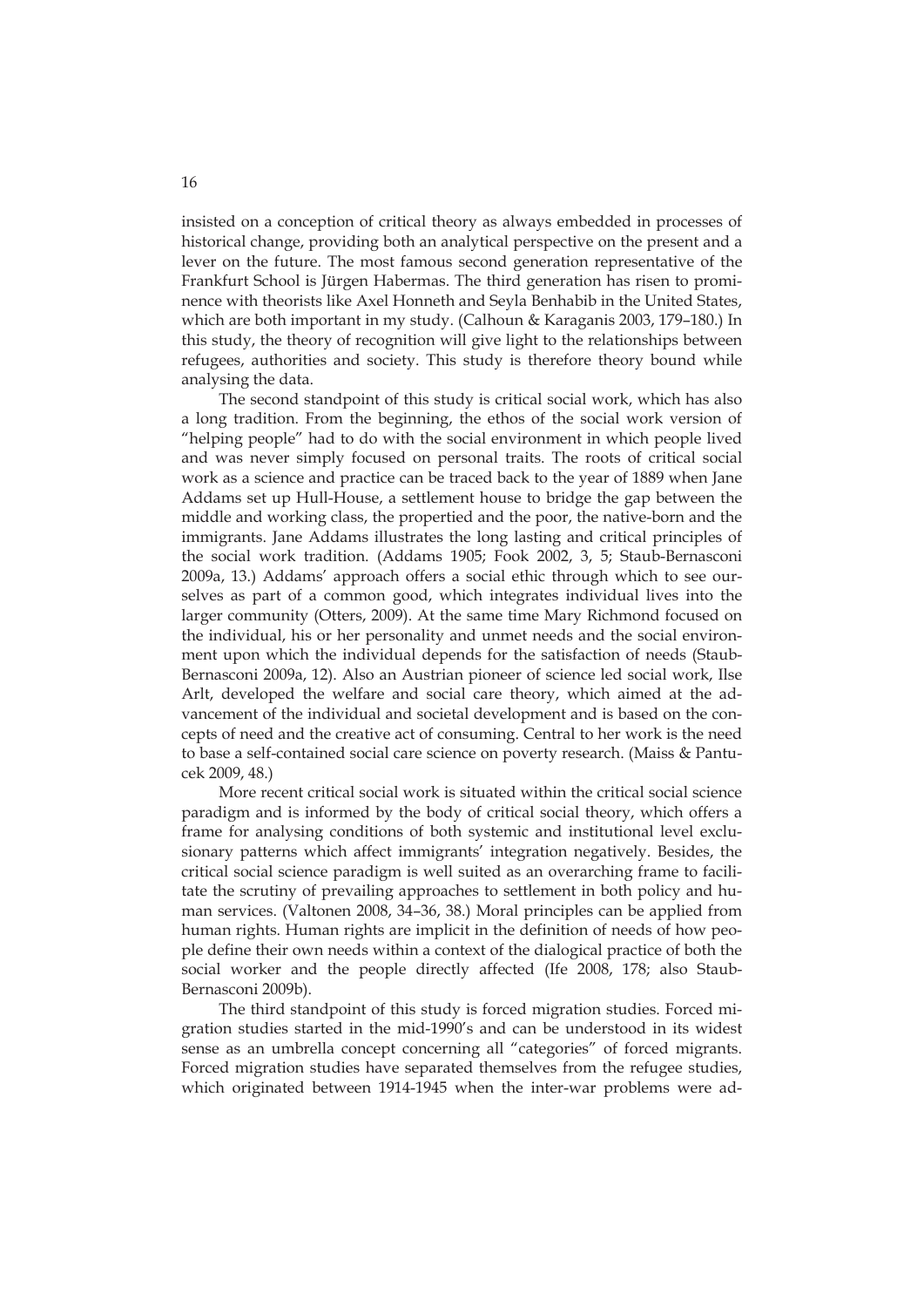dressed and also later being a response to the problems of the times. (Chimni 2009, 14–20.) Refugee studies have, for example, opposed the image of the refugee as a parasite, criticised the practice of imposed aid, underlined the need for listening to refugees' voices and adopted participatory approaches, elaborated the rights of refugees, highlighted the special needs of refugee women and children, paid attention to psychosocial health of refugees, highlighted problems relating to the integration of refugees in host societies, and pointed to the dangers of involuntary repatriation (Chimni 2009, 15).There are some important elements which are highlighted while studying forced migrants. The study has to have an intention to improve the situation of forced migrants, for example, by calling into question the adequacy and usefulness of existing generalisations, assumptions and categories, and also by questioning of taken for granted assumptions and categories that academic research can have a beneficial impact on policy and practice. (Turton 2003b.) In this study it is essential to ask how to respond to the needs of resettled refugees. This question is fundamental to the requirements for membership of our political and moral community (Turton 2003a).

There are also concerns that the current interest of forced migration studies is accompanied by attempts to establish a new system of global governance for the displaced person. This concern arises from the time after the evolution of refugee studies when refugee studies reflected the western interest where the refugee symbolically denounced the world of actually existing socialism. Therefore, the power of knowledge can legitimise western intrusions into the nonwestern world and reform the Other (Chimni 17–20; Said 1978). In this study one basis is to understand refugeehood as a part of the state policies in the countries of origin and in the host societies. This is important because social workers operate within a dual mandate, meeting the needs of refugees and implementing state policies. These mandates may contradict and social workers may encounter the needs of refugees or asylum seekers which may remain unmet because of the state policies.

In this study, I am asking *how trust or mistrust affects to the refugees' relationship with the authorities. If mistrust is even partly true what has to be done from the side of the host society to help refugees to gain back trust during the settlement and integration period.* Therefore, the main aim of this dissertation is to examine trust formation between refugees and public authorities in Finland, as a country of refugee resettlement.

My dissertation consists of four articles. In each, I use the concepts of trust and recognition in analysing the relationship between refugees and their receiving authorities from slightly different perspectives. I have built my dissertation step by step, so that each article is based on the results of the previous article. It means that I approach the same data using the concept of trust and the theory of recognition.

In the first article (Turtiainen 2009a), an article on the formation of trust between refugees and authorities, (subsequently called the Trust article), I examined *how the experiences of refugee are transmitted into the descriptions of trust*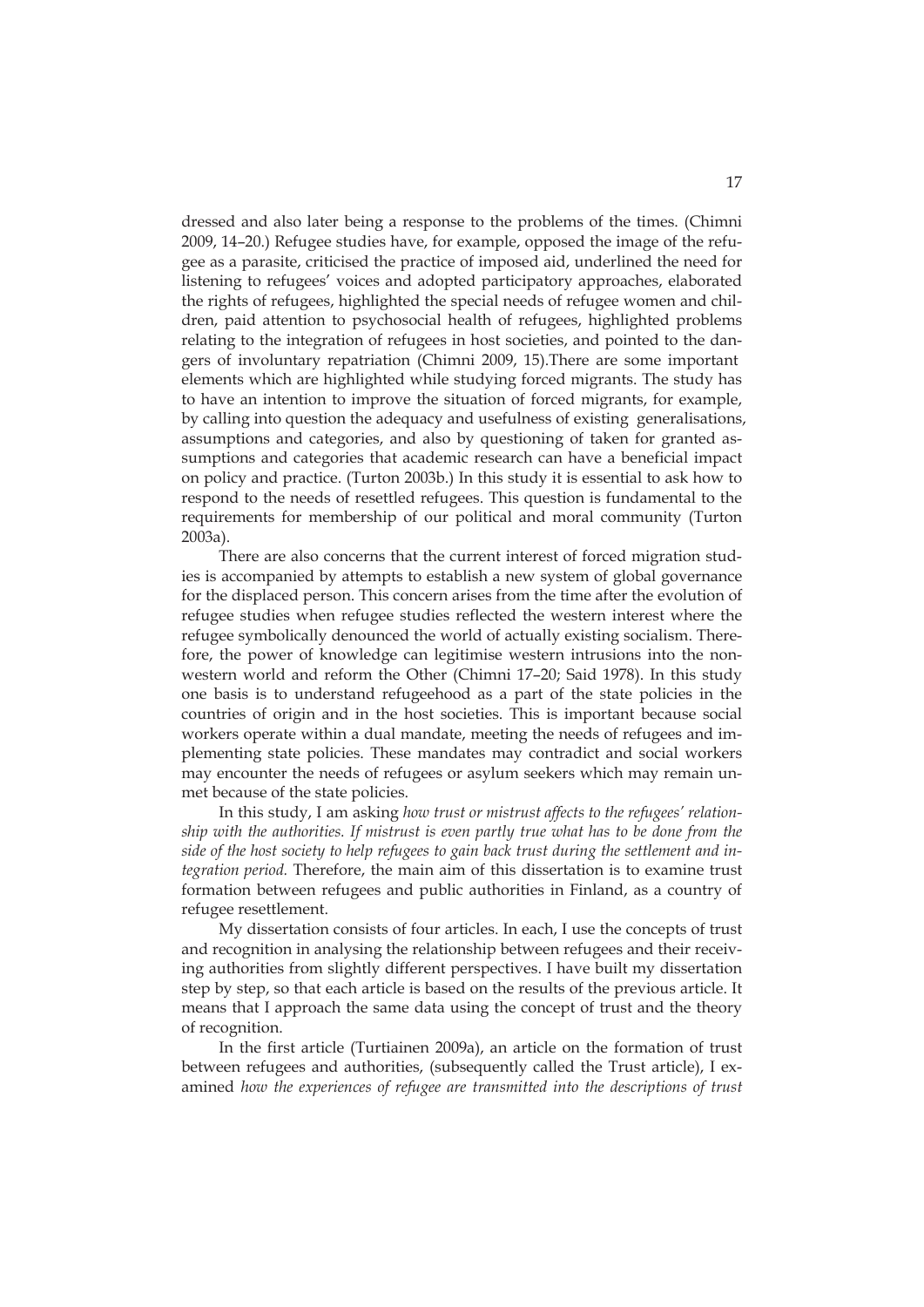*building towards the authorities of the new society.* The narratives of trust are analyzed concerning the time before the refugees have resettled, after their resettlement and at the time of the interview. I found five types of stories, which are trust stories, fighting stories, withdrawal stores, alliance stories and dependency stories. These different stories are related to different forms of capital. I found out that the concept of trust alone is not enough for understanding the relationship between refugees and authorities, because trust was connected to different concepts like recognition, agency or dependency. A closer look at Axel Honneth's (1995) theory of recognition led me to consider Charles Taylor's (1992, 26) claim, that "getting recognition is a vital human need and the foundation for equal human relations". 2

In the second article (Turtiainen, 2009b), (subsequently called Recognition article), I approached my data from the framework of Honneth's (1995), Ikähemo's (2003) and Laitinen's (2003) theory of recognition and recognitive attitudes. I asked firstly, *what are the identified attributes of the interviewees? What was recognised, or what would they have liked to get recognised.* Secondly, *what are the prerequisites or tools for recognition by the social worker and the refugee?* I discussed the findings of my analysis in relation to forms of recognition and the recognitive attitudes of esteem, care, and respect. The analysis showed that a time-intensive relationship and sensitivity to the identification of the person's needs, skills, education and rights is essential in the process of recognition. Esteem applies to refugees' particular qualities; care applies to a refugee's singularity as a whole person; respect concerns refugees' autonomy as persons entitled to certain rights. The results showed that personal relations as a foundation of 'the social' in social work and the work of other authorities are the key factor of recognition. It was obvious on the bases of the analysis that recognitive attitudes are interconnected and authorities have to understand all of them while trying to build relationships with their clients. Therefore, the forms of recognition and recognitive attitudes needed to be examined further.

After examining the prerequisites of recognition, I found it useful to look closer at the concept of respect and especially the negative relationships of disrespect. I did that in the third article (Turtiainen 2011), (subsequently called the Dependency article). Also, in my first article I found out that dependency seemed to be connected to trust and therefore looking closer at this concept is important. Autonomy and dependency are often seen as opposite to each other but according to the theory of recognition we are deeply dependent on each other because our self-relations are connected to recognition by others. *Because respect concerns persons as autonomous and having certain rights the notions of negative dependency are examined.* Another question is *whether the parties of the relationship consider the behaviour of the other party reasonable, in the situation in question.* The main findings include three kinds of relationships of negative dependency,

 $\overline{2}$ Basically, my aim was to study trust formation between newly arrived refugees and public authorities (Trust article), which was my licentiate's degree. I found out that trust is a very complicated phenomenon and this topic has to be studied with other concepts.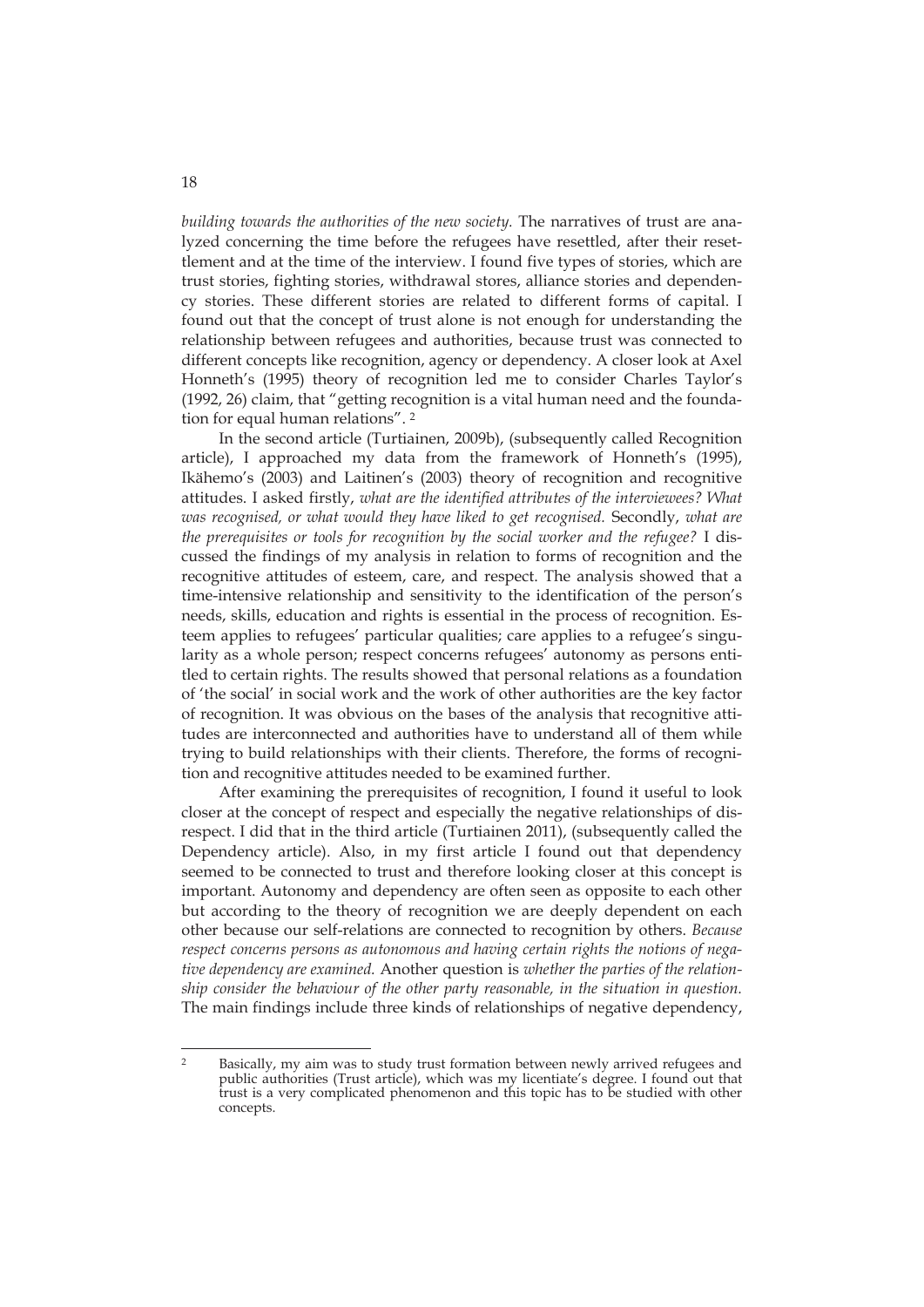which are entrusting things to another to do things for you, fear of dependency and overemphasized autonomy.

In the fourth article (Turtiainen 2012), (subsequently called the Social esteem article), I examined *how social esteem or lack of esteem (humiliation) before and after arrival in Finland is seen in refugees' narratives*. Social esteem is connected to the possibilities of the refugees' agency in the new society. Refugees' possibilities to agency were also found important in the first article, therefore looking closer at the recognitive attitude of social esteem was important. Social esteem, which means esteeming persons' skills and other particularities (Honneth 1995, 192), is one of the forms of recognition of the person. If persons' skills are esteemed, they contribute to common goals of the entire society. If social esteem is prevented for any reason, it is humiliating and may affect negatively to selfesteem. It is also important for the whole society that refugees' skills can be used as contributively to the common goals. The main findings show that refugee's own background and possibility to have a new start, is a driving force, first, for willingness to contribute to the new society and to build contributing relations with its agents. Second, they would like to contribute to the society of origin and participate in the peace building and reconciliation process of that society. Third, the integrated refugees would like to help newcomers from their own ethnic and cultural background. Many refugees lose their skills as head of the family or in managing everyday life and at the same time they lose social and self-esteem.

In this concluding part of my dissertation, I will first discuss forced migration to provide a wider social context to my study. Refugees are seen as a consequence of weak states, which don't protect all its citizens. Also, the three durable solutions for refugees used by the UNHCR are discussed and why resettlement is needed. The European humanitarian refugee policies and the Finnish context are also introduced. In Chapter 3 I introduce the theoretical base, which includes the concept of trust, its connections to social capital and the theory of recognition, and also how the theory of recognition is used in social work and social work research. After the theoretical part the methodological considerations of the study are introduced in Chapter 4. In Chapter 5 I move to the main findings.

Basically, I discuss my findings together with different articles and theoretical considerations but I also try to find new theoretical perspectives to my results. After representing the Trust article I found it important to look closer trust relationships before coming to Finland in order to give more light for further analysis of the results of the articles. I asked *what kinds of trust or mistrust* there has been before coming to Finland. As a result, I discovered the concepts of moral and immoral trust as very relevant tools for further discussion. Next, *I look for the possibility of trust formation in the changing situations (just after resettlement).* I also discuss *what are the prerequisites of recognition as a tool for trust formation*. After looking for the possibilities of trust formation I move to discuss the three different forms of recognition and recognitive attitudes. I start with the care as a form of recognition and discuss it by looking at the Trust, Recogni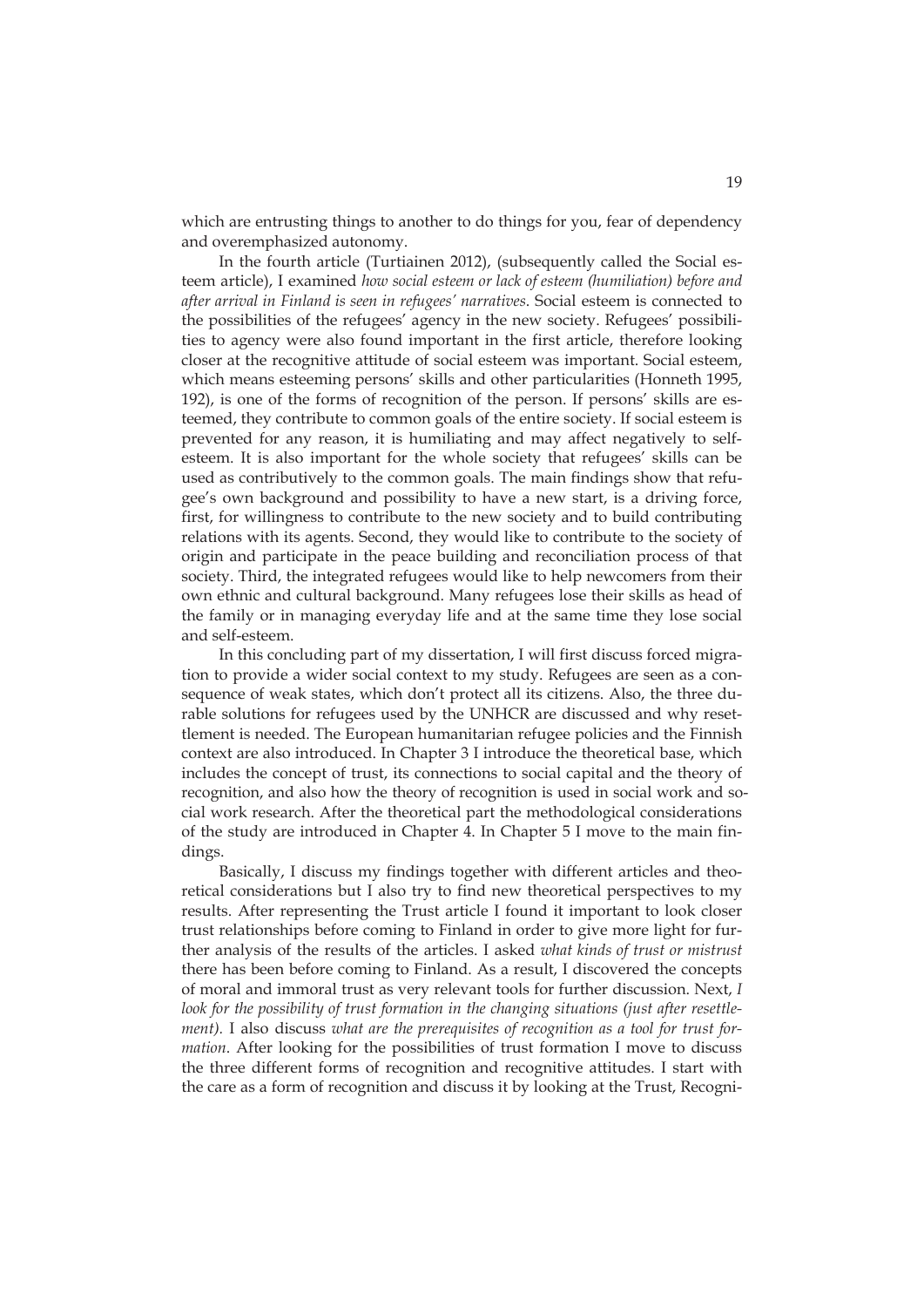tion and Dependency articles. Combining the results of these articles *I look for the possibilities of care and trust formation (recognitive attitudes) after resettlement.* Second, I discuss the respect as a form of recognition and recognitive attitude. I divide the recognitive attitude of respect into two parts in the refugee receiving social work: it is understood rights as entitlements and concerning persons as autonomous. I start with discussing rights as entitlements based on the Recognition article. I also discuss the results of the Dependency article and *look for the possibilities of positive dependency as a base of trust*. *I take a view to the responsibility as a base of respect in the context of social work.* Next, I move to discuss social esteem as a form of recognition and recognitive attitude according to my results of all my articles.

20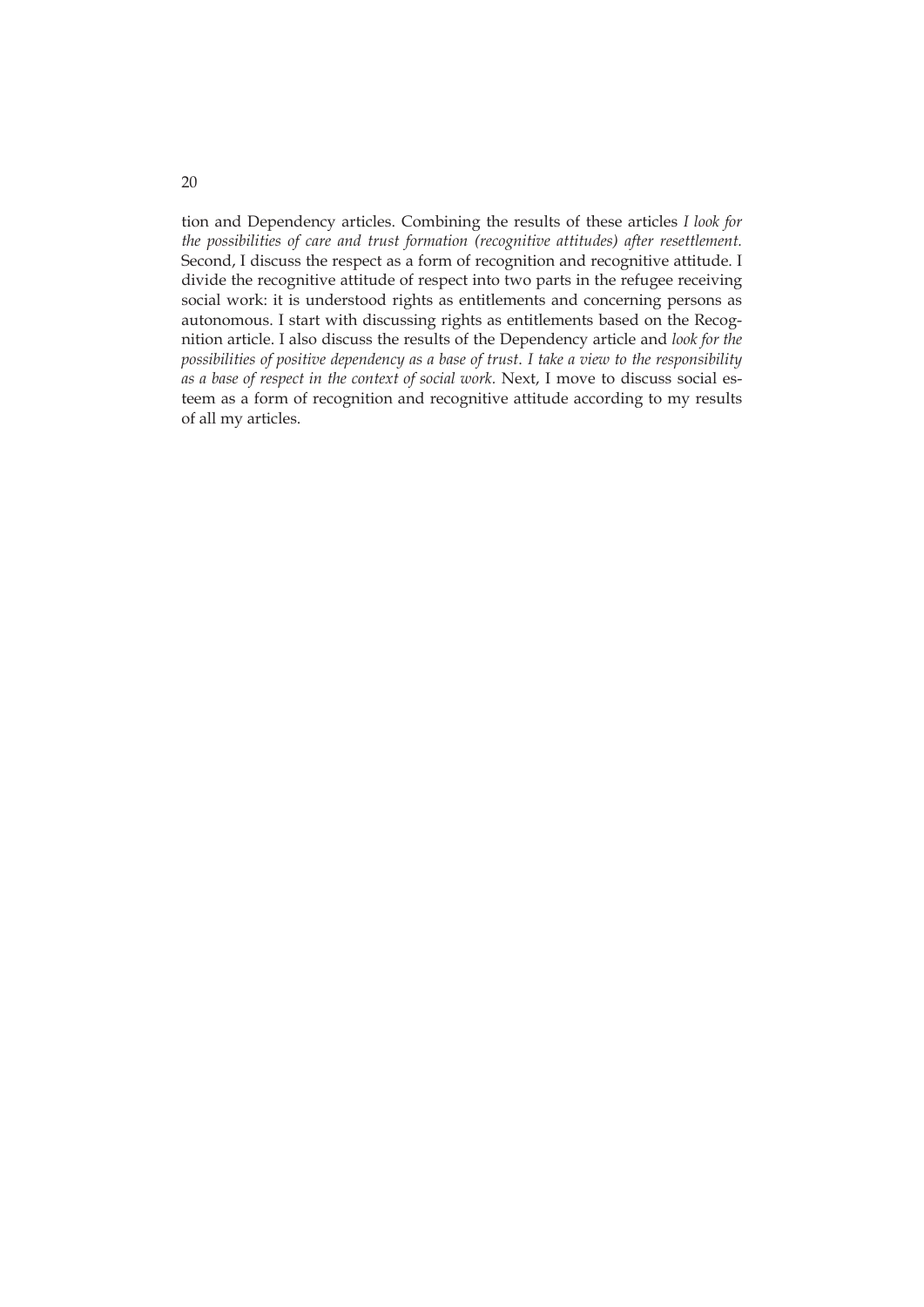## **2 FORCED MIGRATION AND EUROPEAN HUMAN-ITARIAN MIGRATION POLICIES**

International migration is part of a transnational change reshaping societies and politics around the globe. There are many ways to describe and explain the mechanisms of global migration. Traditionally, one way of describing it, is in terms of pull and push factors (Soydan (1998, 20–21). Push factors are forces that push people out of regions, countries or even large areas of continents. Famine, war and unemployment are typical push factors. Pull factors are identified in the in-migration areas and attract people to these areas. According to Castles and Miller (2009, 7–8) the old dichotomy between migration-sending and migration-receiving states is being eroded. Most countries experience both emigration and immigration while some countries have taken on an important role as transit zones for migrants. Migration is changing societies radically and deeply (Portes 2008; 2007; also Soydan 1998, 23–24). Castles and Miller (2009, 11–12) have identified certain general tendencies in global migration: First, the globalisation of migration: where more and more countries are crucially affected by migratory movements at the same time. Second, the acceleration of migration as the international movements of people are growing in volume in all major regions at the present time. This quantitative growth increases both the urgency and the difficulties of government policies. Third, there is a tendency of the differentiation of migration where most countries do not simply have one type of immigration, such as labour migration, refugees or permanent settlement, but a whole range of types at once. One of these tendencies is the feminisation of migration, women play a significant role in all regions and in most types of migration. There is also a growing politicisation of migration: domestic politics, bilateral and regional relationships and national security politics of states around the world are increasingly affected by international migration. Finally, the proliferation of migration transition occurs when traditional lands of emigration become lands of transit migration and immigration as well. (Castles & Miller 2009, 11–12.)

Migration is a process which affects every dimension of social existence, and which develops its own complex dynamics (Castles 2002, 1146-1147; Cas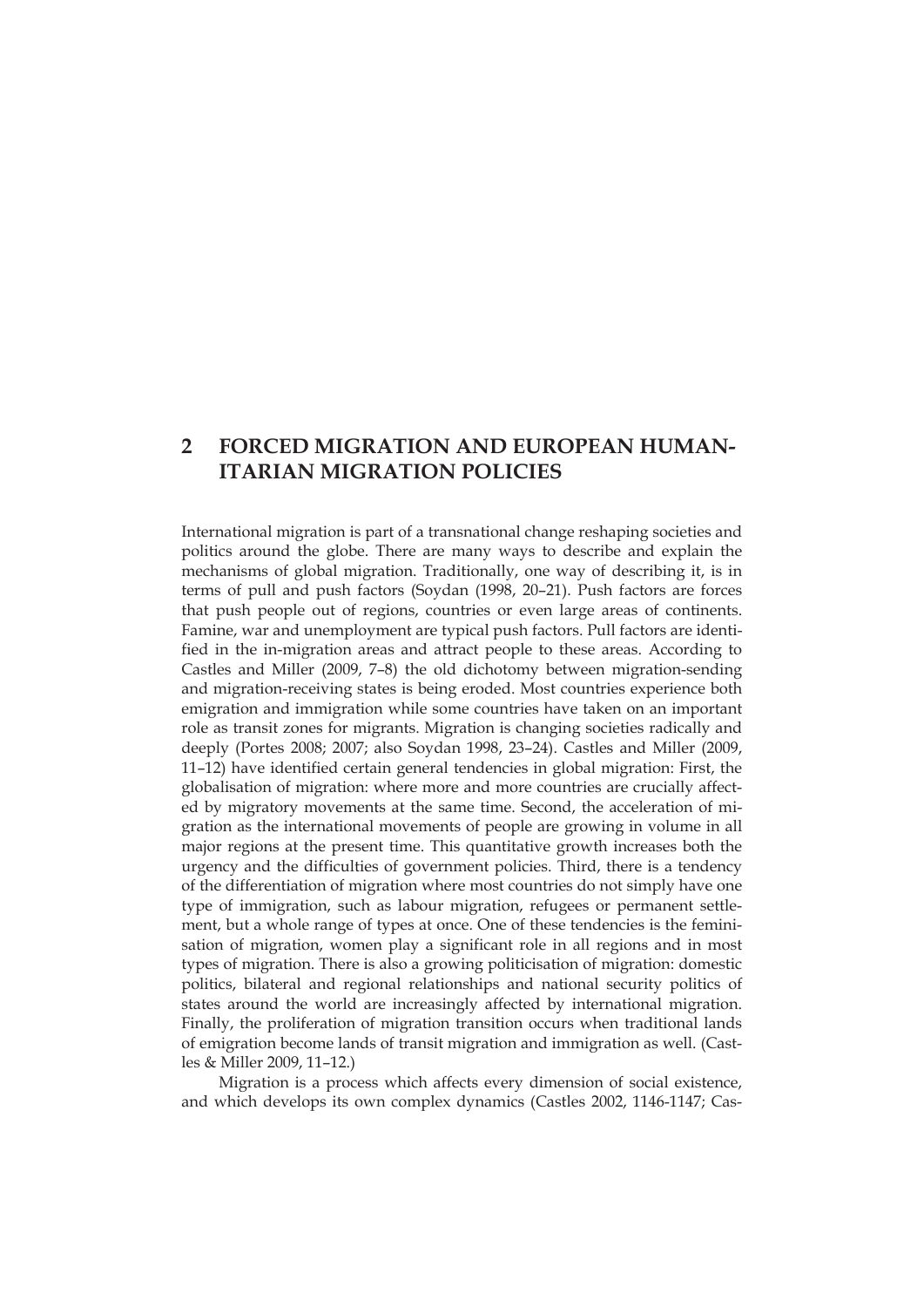tles & Miller 2009, 21). The effect of globalisation challenges an ability of sovereign nation states to regulate movements of people across their borders. Voluntary and forced migration can be traced back to the evolution of nation states and especially to the principle of sovereignty, the idea that the government of a nation-state constitutes the final and absolute authority in a society, and that no outside power has the right to intervene in the exercise of this authority. Colonialism, and more recently, industrialisation and integration into the world economy destroy traditional forms of production and social relations, and lead the reshaping of nations and states. (Castles & Miller 2009, 3, 34; Malkki 1995.)3

#### **2.1 Who are forced migrants?**

Currently the UNHCR (2009) is referring to mixed flows of migrants, which means that many migratory movements involve both economic migrants and forced migrants, which has led to the notion of the migration-asylum-nexus. Also, migrants themselves have mixed motives to move, namely the flight from violence and the hope of building a better life elsewhere. Forced migration includes a number of legal and political categories. The distinctions within the category of forced migrants are an artefact of policy concerns rather than of empirical observation and scientific enquiry (Turton 2003a). However, three main reasons have been used in separating out this sub-category. First, forced migrants have a distinctive experience and distinctive needs. The second reason is the sheer number of forced migrants which is a product of an ever increasing North-South divide in the living standards and human rights violations in the world today. Third, we have to focus on our moral community and ourselves, and, ultimately, what it means to be human. (Turton 2003b, 8–9.)

Reasons why people are forced to flee from their habitual residence have changed during the decades. At the same time the international legal instruments have developed trying to identify groups of people and individuals in the need of international protection. All people who have been forced to flee their homes and seek refuge elsewhere are forced migrants but those getting the status of refugee are included in a quite narrow legal category. The majority of forced migrants flee for reasons not recognized by the international refugee regime and therefore forced migration has to be seen as part of much larger constellations of socio-political and cultural processes and practices. (Malkki 1995, 496.)

-

The evolution of a modern nation state occurred in 1648 of the treaties of Westphalia. The "Westphalian system" evolved from its European origins to become a global system of governments, first through colonisation of other continents, and then through decolonization and the formation of nation states on the Western model throughout the world.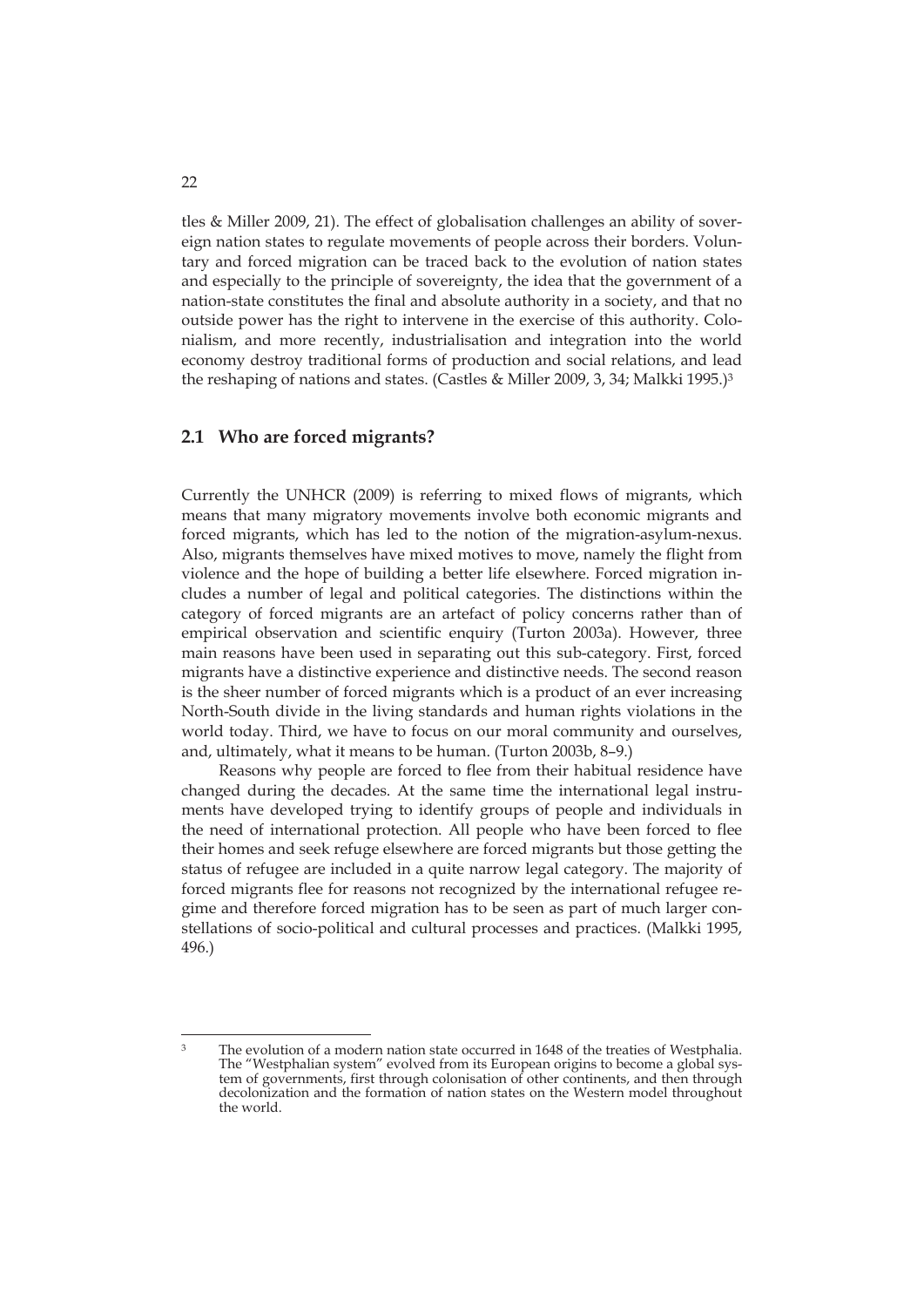The significantly increasing group of forced migrants are internally displaced persons (IDPs), defined as:

Persons or groups who have been forced or obliged to flee or to leave their homes or their places of habitual residence, in particular as a result of or in order to avoid the effects of armed conflict, situations of generalized violence, violations of human rights or natural or human made disasters, and who have not crossed an internationally recognised State border. (Geissler 1999, 454.)

Another group of forced migrants are the trafficked and smuggled people. Trafficking and smuggling of human beings has been the object of much attention at the national, regional and international levels in modern times (Obokata 2005, 394). These phenomena are important in the context of refugee protection, as an increasing number of refugees and asylum seekers turn into victims of traffickers and smugglers in order to migrate. In contrast with trafficked persons, smuggled migrants are assumed to be acting voluntarily, and therefore, in less need of protection. For many governments, trafficking and smuggling are issues of crime and border control, not human rights. (Gallagher 2002, 26.) The UNHCR's involvement with the issue of trafficking is essential because their responsibility is to ensure that refugees, asylum seekers, internally displaced persons (IDPs), stateless persons and other persons of concern do not become victims of trafficking. On the other hand, the Office has a responsibility to ensure that individuals who have been or have a fear of being trafficked and who make a claim to international protection fall within the UNHCR 51 refugee definition are accorded the corresponding international protection. (UNHCR 2006, 3.) The analysis of human rights and smuggling highlights the current weakness in enforcement of human rights norms and principles. Despite the fact that many aspects of smuggling are already covered by international human rights law, the human rights community has not been able to facilitate its enforcement, because a large number of people are still victimised. (Obakata 2005, 415.)

The third group of forced migrants is stateless persons who also require protection. The "condition" of statelessness was described in article 1 of the 1954 Convention relating to the Status of a Stateless Person. For the purpose of this Convention, the term "statelessness" means a person who is not considered as a national by any State under the operation of its law. Failure to acquire status under the law, particularly in cases where the individual was born and has lived the better part of his or her life in a single State, creates significant human problems. Such protection may be based on international conventions, on customary international law, or general principles of international law. There are two kinds of statelessness; those persons who cannot establish their nationality are called *de jure* stateless persons and those persons who still have nationality in name, but for whom that nationality is not effective, are called *de facto* stateless persons. (more Batchelor 1998, 171–172.)

The fourth group of forced migrants is asylum seekers. The procedure of asylum claims differs from each other in different parts of the word and its legality is to be questioned. This is not a, so called, legal category because these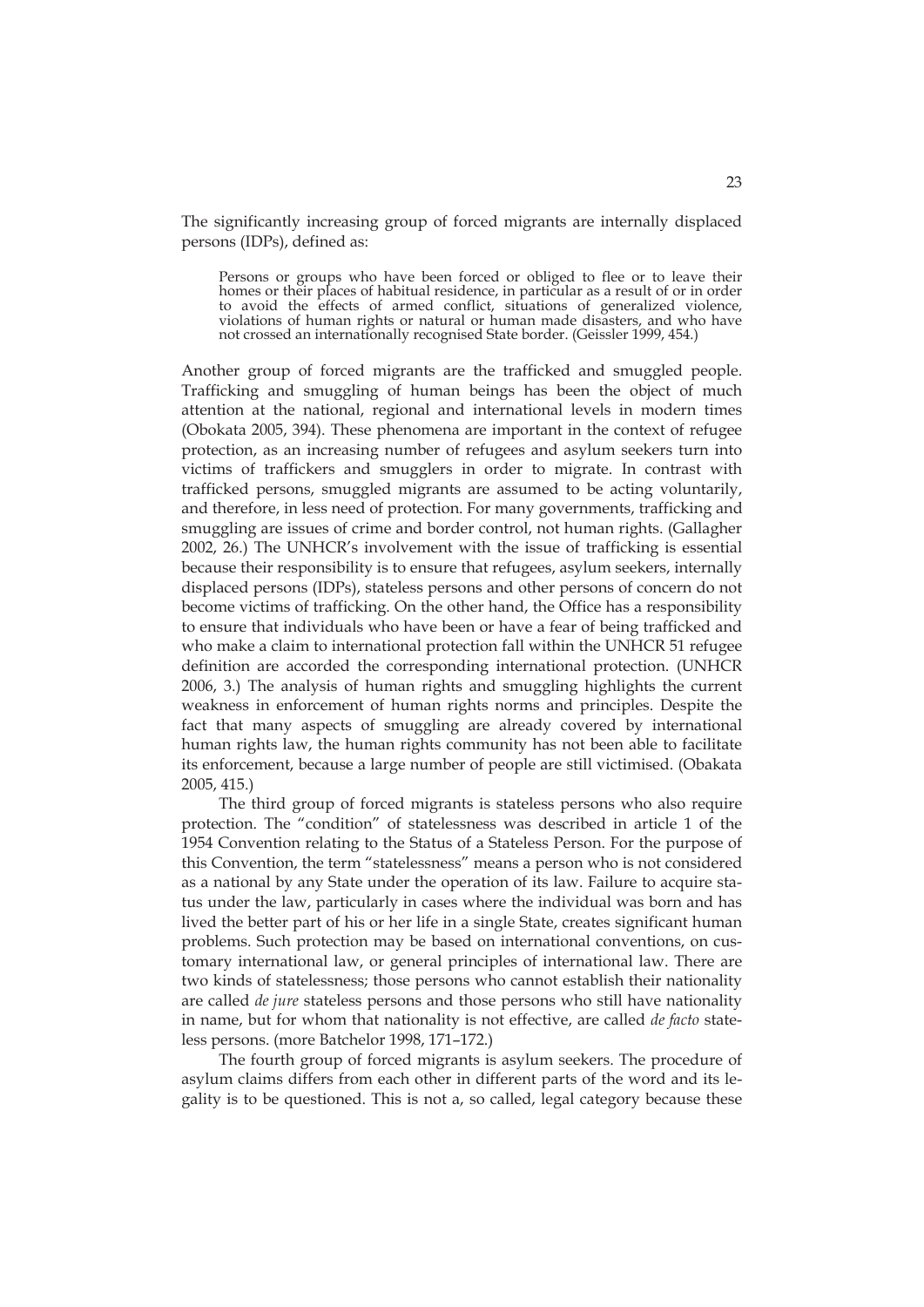people are waiting a decision if they will be granted residency in the country where they claim asylum. The UNHCR (2010) estimates that there are about one million asylum seekers whose cases are under this process. Refugees are a large group of forced migrants. The number under UNHCR and UNRWA is about 15 million. (Table 1.)

| Category of displaced population                     | Total (in<br>millions) | Protected/assisted by<br><b>UNHCR</b> |
|------------------------------------------------------|------------------------|---------------------------------------|
| Refugees under UNHCR mandate                         | 10, 4                  | 10, 4                                 |
| Refugees under UNRWA mandate                         | 4,8                    |                                       |
| Total number of refugees                             | 15, 2                  | 10,4                                  |
| Asylum seekers (pending cases)                       | 1,0                    | 0, 2                                  |
| Conflict generated IDPs                              | 27,1                   | 15, 6                                 |
| Total number of refugees, asylum<br>seekers and IDPs | 43, 3                  | 26, 2                                 |
| Stateless persons                                    | 12                     |                                       |

|  | TABLE 1 Global forced displacement without natural disaster-related displacement |  |
|--|----------------------------------------------------------------------------------|--|
|--|----------------------------------------------------------------------------------|--|

Source: UNHCR 2010

### **2.2 Refugees and a severed relationship with the state**

It is difficult to separate the legally defined category of refugees from other categories of forced migrants in a coherent way, because underdevelopment, impoverishment, poor governance, endemic conflict and human rights abuse are closely linked together (Castles and Miller 2009, 34). People have always sought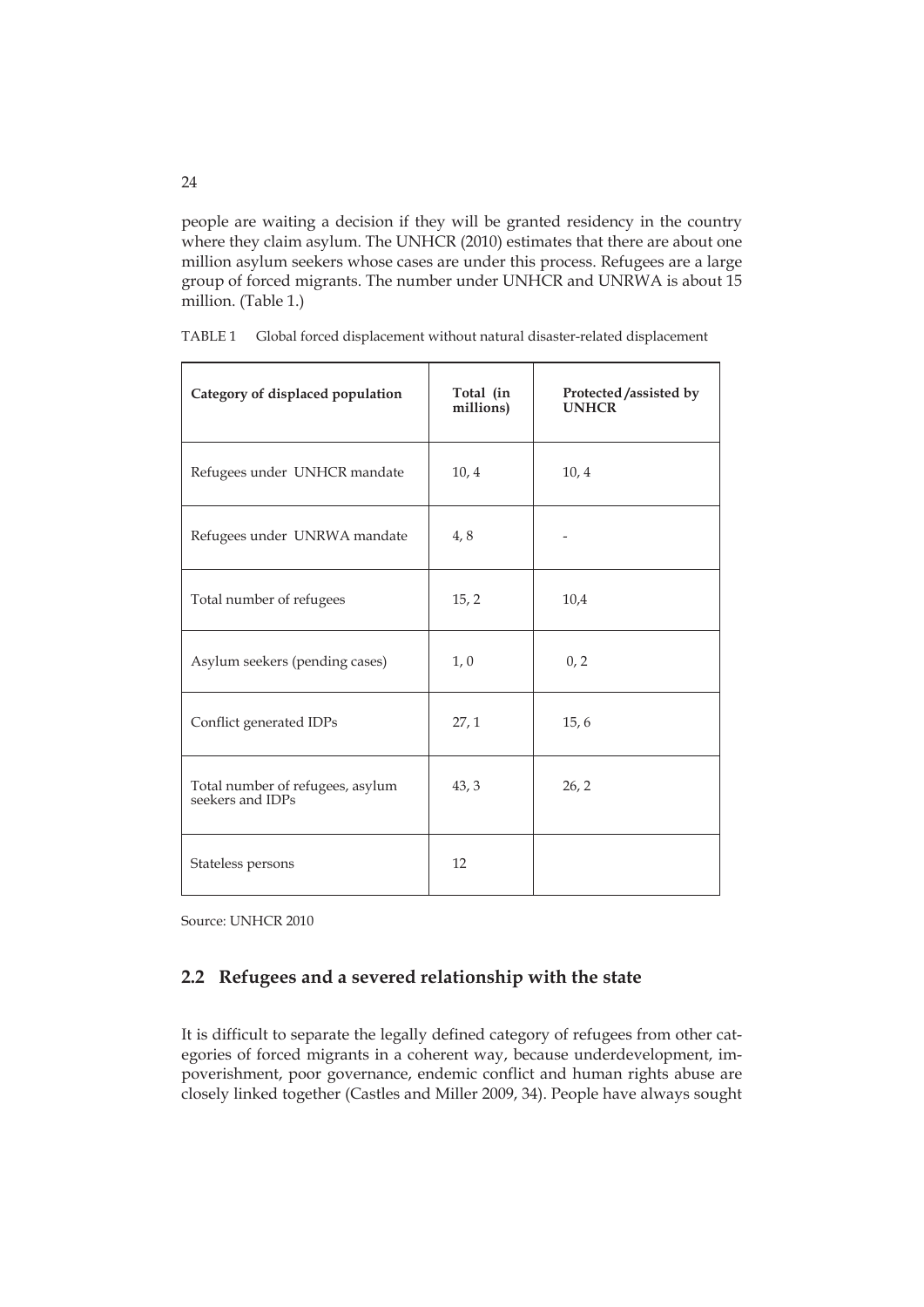sanctuary but the twentieth century became the century of refugees (Adelman 1999, 9). In 1951, Hannah Arendt (1968, 277) the "emigree" political philosopher herself, described refugees as the most symptomatic group in contemporary politics. For her, the emergence of refugees across Europe since the turn of the century symbolised the triumph of the nation state. Those who lost the protection of the nation state were denied not only specific rights but the protection of the community willing and able to guarantee any rights whatsoever. The "refugee" as a special social category and a legal problem of global dimension exist in its full modern form in post-Second World War Europe. During that time the institutional domain of refugee settlement and refugee camp administration started and the legal domain of refugee law emerged. (Arendt 1968, 297; Malkki 1995, 497.)

The reason why post-Second World War Europe saw the emergence of the refugee in a modern form is due to the division of the globe into nation-states in which states were assigned the role of protectors of rights, but also that of exclusive protectors of their own citizens. After the Second World War, when the globe was totally divided into states, those fleeing persecution in one state had nowhere to go but to another state, and required the permission of the other state to enter it. (Adelman 1999, 9.) Therefore, many researches underline that conceptually, refuge-hood is unrelated to migration but it is one form of unprotected statelessness and "exclusively a political relation between the citizen and the state, not a territorial relation between a countryman and his homeland". (Shacknove 1985, 283). The figure of the refugee exposes a contradiction in the idea of the nation-state, both as a culturally homogeneous political community and as the universal principle of political organisation (Turton 2003a, 10). It is part of 'the national order of things' (Malkki (1992; 1995).

Forced migration in general but especially refugees should be considered one manifestation of a broader phenomenon: the access of the international community to persons deprived of their basic needs (Van Hear 2003, 2). The unmet basic need is a necessary, but insufficient, condition for refugeehood: all refugees have been deprived of one or more of their basic needs, though not all persons so deprived are refugees. Also most individuals deprived of their basic needs are prevented by their government from seeking international assistance. On the contrary, a refugee is a person whose government fails to protect his basic needs, who has no remaining recourse than to seek international restitution of those needs, and who is so situated that international assistance is possible and for whom special measures of public policy are justified. (Shacknove 1985, 282–283; Black 2001, 64.) Despite the severed relationship with the state, which include joblessness, homelessness, marginalisation, food insecurity, increased mortality rate and loss of access to common property resources (Cernea 2000, 20), which are often common features of many forced migrants, "refugees often have become tortured, raped, terrorised, spied upon, militarily attacked, separated from friends and families, and often, having been left alive to witness death" (Malkki 1995, 510). By emphasising the common experience and common needs of refugees, we risk seeing them as a homogeneous mass of needy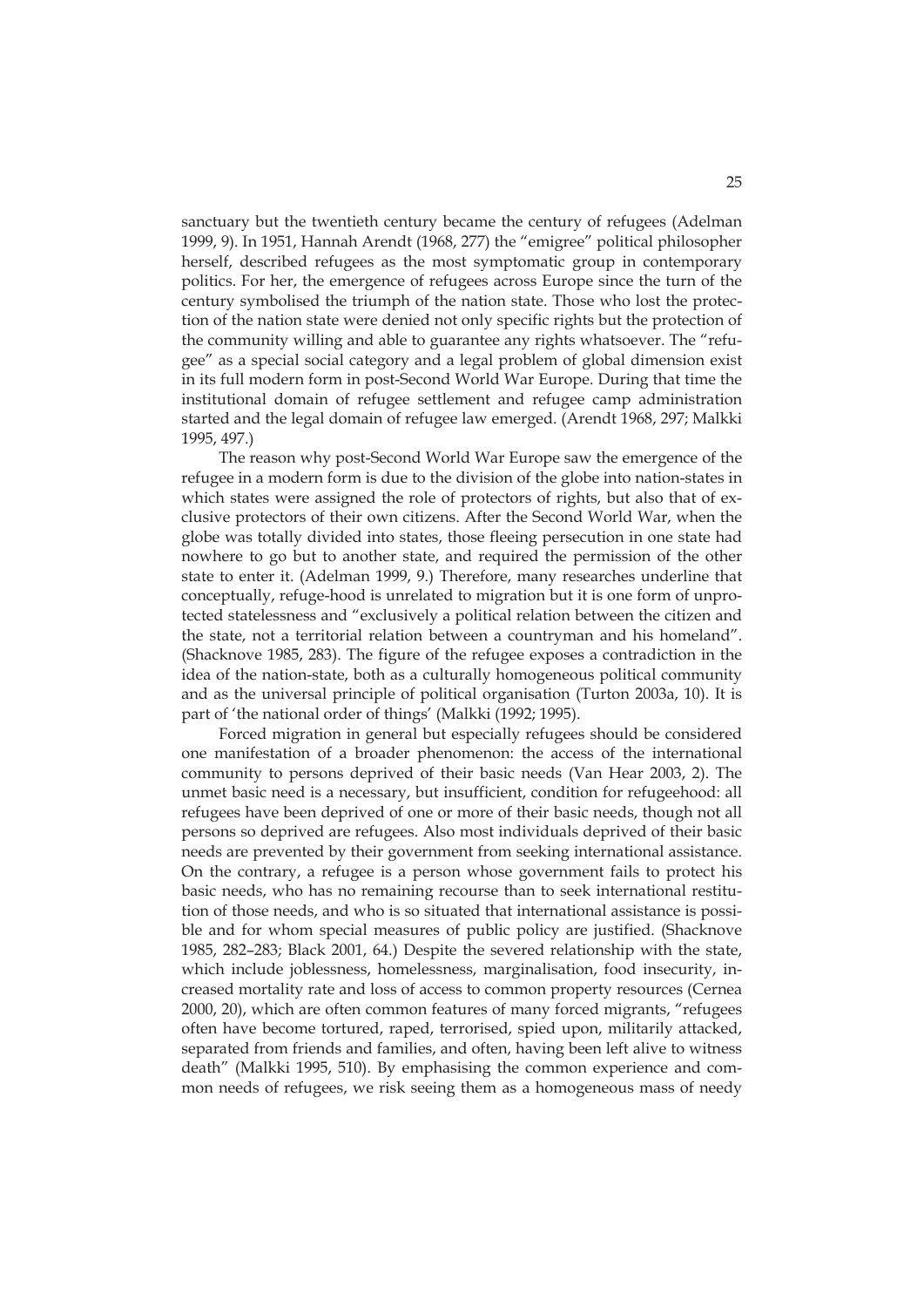and passive victims (Turton 2003a, 7), but instead of that, there are as many refugee experiences as there are refugees whose meanings and identities are negotiated in the process of displacement in time and place (Soduk 1999, 4).

In general, the immediate violence and the severed relationship with the state is the only common denominator for all refugees resulting from conflict between the state and civil society, between opposing armies, or conflict among ethnic groups or class formations that the state is unable or unwilling to control. It is also possible to see sociological types of refugees, like the activists, the targets and the victims. Activists are dissenters and rebels whose actions contribute to the conflict that eventually forces them to flee. The targeted refugees are individuals who, through membership in a particular group, are singled out for violent action. The victims are randomly caught in the cross fire or exposed to generalized social violence. (Zolberg et al. 1989, 269.) The decision to flee arises from at least two possibilities: the possibility to anticipate persecution and plan their flight, and those who are coerced, often at gunpoint, and therefore forced to flee (Hynes 2003, 4).

#### **2.3 The concept of refugee in international law**

Several international legal instruments have emerged to regulate refugee flow and several attempts to define the term "refugee" have been made in the course of the Twentieth Century by the international community. The main international legal instruments for protecting refugees are the International Refugee Law (Convention 1951 and Protocol 1967), regional refugee laws (Organisation of African Unity, OAU 1969 and Cartagena Declaration 1984), International Humanitarian Law (Laws of War) and Human Rights Law. Also UNRWA (The United Nations Relief and Works Agency for Palestine Refugees) works in the Near East. The UNHCR's Executive Committee has had the effect of extending the High Commissioner's competence to five categories, which are the groups under the international protection: refugees and asylum seekers, stateless persons, returnees, the internally displaced and persons threatened with displacement or otherwise at risk. The latter two categories do not fall under the general competence of the Office. (Tyrk 1999, 155, 171–172.) The refugee definition in Article 1 of the 1951 Convention is deeply rooted in the European context. Even if the definition of "refugee" has been widely regarded as universal and widely accepted, at the same time it has been described as a Product of Cold War and as Eurocentric (Sztucki 1999; Chimni 2000, 2; Loescher 2001, 36).

Article 1 A (2) of the 1951 Convention Relating to the Status of Refugees (UN General Assembly 1951) defines a refugee:

As someone who has left his or her country or is unable or unwilling to return to it 'owing to a well-founded fear of being persecuted for reasons of race, religion, nationality, membership of a particular social group or political opinion'.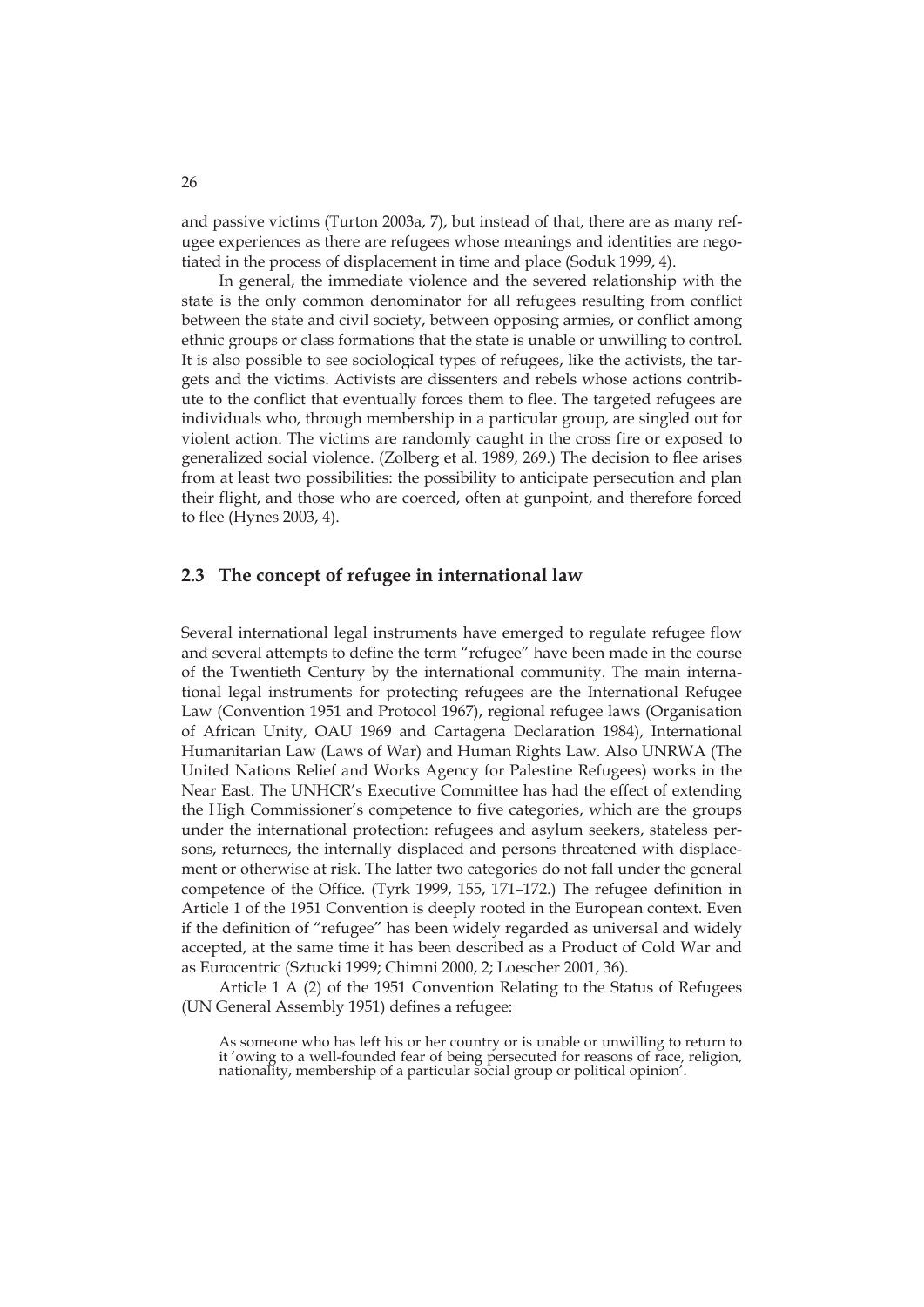The Convention's refugee definition may be viewed as comprising five elements, each of which must be established before status is appropriately recognized. The first is *alienage*. The Convention definition includes only persons who have left their country of nationality, or in the case of stateless persons, their country of former habitual residence. Second, the refugee claimant must be *genuinely at risk*. Third, the claimant's flight must be motivated by the prospect of *"persecution"*, that is, risk of serious harm against which the state of origin is unwilling or unable to offer protection. Fourth, the risk faced by the refugee claimant must have *nexus to her race, religion, nationality, membership in a particular social group, or political opinion*. Fifth, there must be a genuine need for and legitimate claim for *protection*. (Hathaway 1991, 1; italics mine.) The definition stipulates what is essential and universal about refugeehood: First, a bond of trust, loyalty, protection and assistance between the citizen and the state constitute the normal basis of society; second, in the case of the refugee, this bond has been severed; third, persecution and alienage are always the physical manifestations of this severed bond, and those manifestations are the necessary and sufficient conditions for determining refugeehood. It asserts both a moral and an empirical claim, it is moral, because it posits the existence of the normal, minimal relation of rights and duties between the citizen and the state, the negation of which engenders refugees. It is also empirical, because it asserts that the actual consequences of this severed bond are always persecution and alienage. (Shacknove 1985, 275.) Many resettlement countries, Finland among them, strictly follow this refugee status criteria and the concept put forward in the Geneva Convention of 1951.

Chimni (2000, 3) criticises the way the UNHCR investigates who are entitled to the status of refugee. The UNHCR (2011b) recommends the use of both subjective and objective tests. The possibility to discover objective facts and arrive at an ethical judgment on the pain and fear an individual experiences are questioned. At the same time there is a huge quantity of information available in the human rights record of the country of origin offering a foolproof method of determining "well-founded fear". However, any determination is, after all, interpretation and, where government agencies are concerned, deeply influenced by state policies. (Chimni 2000.) Moreover, the concept of persecution is undefined and should be linked to the wider developments in the field of human rights. The 1951 Convention mandates protection only for those whose civil and political rights are violated, without protecting persons whose socioeconomic rights are at risk (Hathaway 1998). The 1951 Convention conception of refugee is not, strictly speaking a definition (Shacknove 1985, 275). As such, it could be argued to be devoid of any deeper academic meaning or explanatory power. According to Black (2001, 63) even at best the UNHCR's concept of refugee reflects the designation of refugee enshrined in a particular Convention at a particular time, within a particular international political and economic context.

The 1967 Protocol, achieved the formal, but not the substantive, universalisation of the Convention's definition of refugee status. Even after the elimina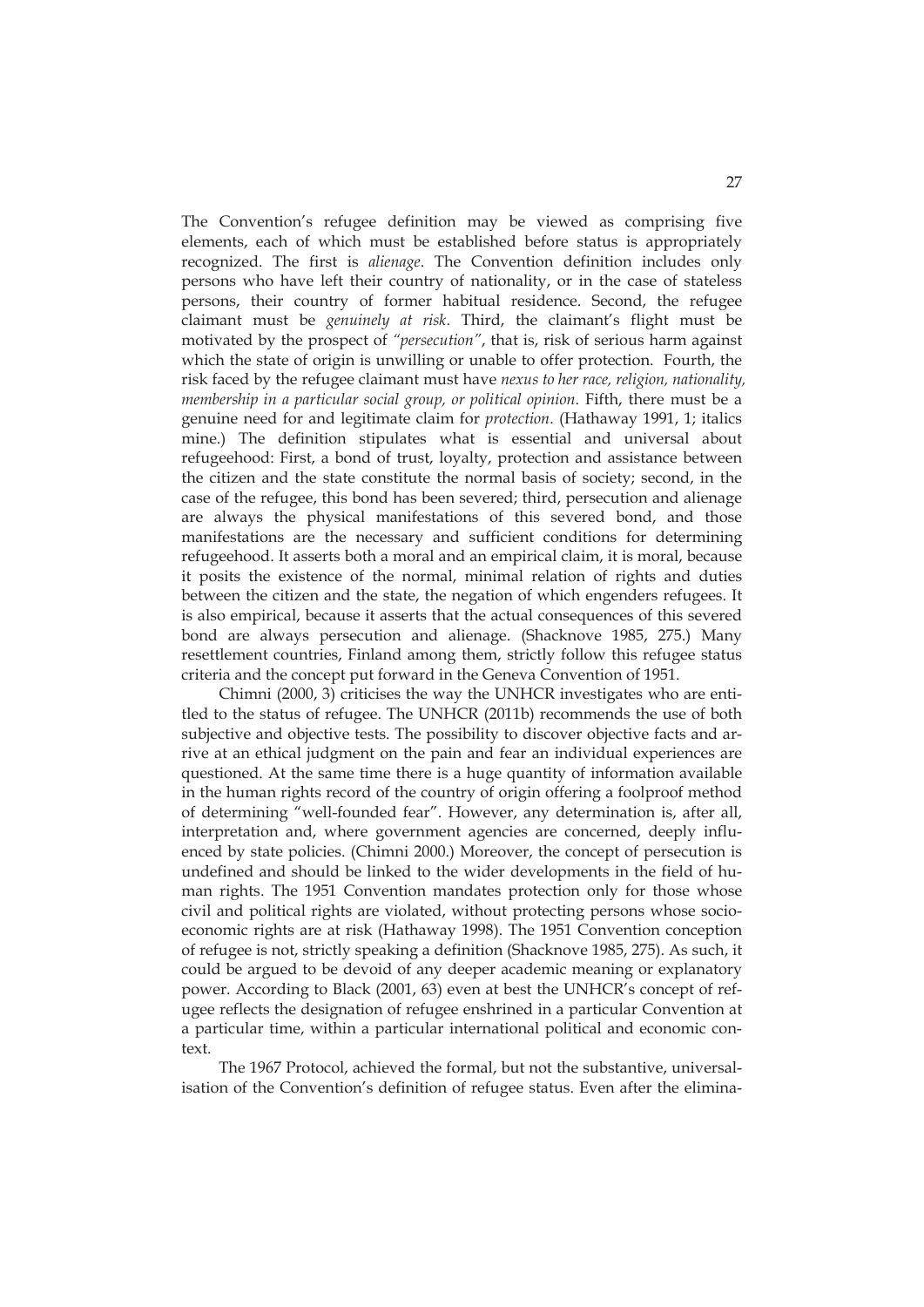tion of temporal and geographic limitations, only persons whose migration is prompted by fear of persecution on the ground of civil or political status come within the scope of the Convention-based protection system. This means that most Third World refugees remain *de-facto* excluded, as their flight is more often prompted by natural disaster, war, or broadly based political and economic turmoil than by "persecution", at least as that term is understood in the Western context. (Hathaway 1991, 56.)

There were two important improvements in the interpretations of the refugee definition as a consequence of the changing character of refugee flows. One important notion of refugee concerns victims fleeing gender-related persecution. In 1985, the EXECOM<sup>4</sup> recognized that States are free to adopt the interpretation that woman asylum seekers who face harsh or inhuman treatment due to their having transgressed the social mores of the society in which they live, may be considered as a "particular social group" within the meaning of article 1A (2) of the 1951 United Nations Refugee Convention. In 1993 it supported the inclusion in the definition of refugees of persons whose claim to refugee status is based upon a well-founded fear of persecution, *through sexual violence*, for reasons of race, religion, nationality, membership of a particular social group or political opinion. The concept of gender-related persecution has thus a double meaning; the members of a "particular social group" or sexual violence as a form of persecution giving rise to refugee status *when inflicted for any reason defined by the Convention*. The year 1994 marked another, almost revolutionary, change in the approach to the concept of refugee. A switch was made from a "well-founded fear of persecution" as the basis of refugee status, to the need for "international protection as a defining concept". It is this vital need for international protection that most clearly distinguishes refugees from other aliens. It is the need for protection that entitles them to treatment as a refugee. A comprehensive approach is called for and the "need for protection", which has become a generic "defining concept". (Sztucki 1999, 59, 65–67.)

Besides the role of UNHCR as an international legal instrument there are also regional instruments to manage refugee flows. The definition of refugee contained in the 1951 Convention was expanded by the OAU Convention to meet specific aspects of refugee problems in Africa. The new definition was the only salient challenge to the proposition that persecution is an essential criterion of refugeehood (Shacknove 1985, 275). That definition, after incorporating the United Nations' persecution based phraseology, proceeds to state that: The term refugee shall also apply to 'every person who, owing to external aggression, occupation, foreign domination or events seriously disturbing public order in either part or the whole of his country of origin or nationality, is compelled to leave his place of habitual residence in order to seek refuge in another place outside his country of nationality.' (Hathaway 1991, 8.) The OAU definition recognizes, as the UN definition does not, that the normal bond between citizens and the state can be severed in diverse ways, persecution being only

-

<sup>4</sup> The Executive Committee of Non-Governmental Organizations Associated with The United Nations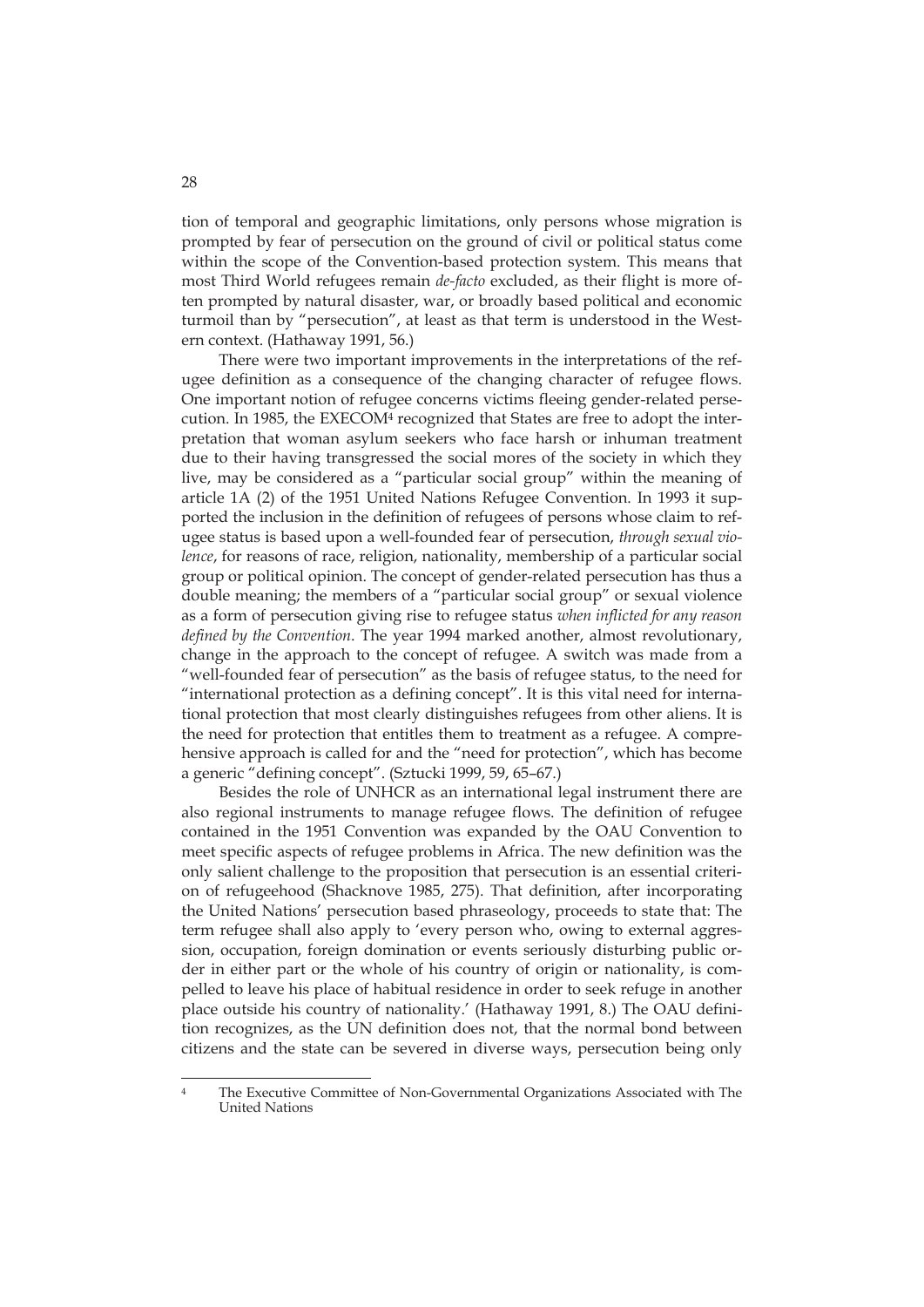one. Societies periodically disintegrate because of their frailty rather than because of their ferocity, as victims of domestic division or foreign intervention. An overly narrow conception of the refugee will contribute to the denial of international protection for countless people in dire circumstances whose claim to assistance is impeccable. (Shacknove 1985, 275–276.) The Cartagena Declaration 1994 recommends a definition very similar to that contained in the OAU Convention.5

### **2.4 Why resettlement?**

State policies determine whether recognized refugees will remain in a state of limbo in a temporary situation under the UNHCR protection or if they will get back to state protection. The UNHCR has three durable solutions for refugees: voluntary repatriation, local integration or resettlement to a third country in situations where it is impossible for a person to go back home or remain in the host country.<sup>6</sup> In 2010, resettlement took place from 85 countries of asylum to 28 countries of resettlement, involving refugees from 71 countries of origin. The total number of people resettled in 2010 was 108,086, of whom 53,954 persons were resettled in the United States alone and over 13,000 people were resettled in Australia and Canada. Around 5,000 of all refugees were estimated to get resettled to Europe in 2011. (UNHCR 2010.) Finland is considered to be one of the first, strong and reliable partners for the UNHCR in its resettlement activities.7

Conventionally, displacement is represented as a temporary phenomenon, but the real world is messier than in this ideal scheme (Van Hear 2003, 2). Currently about ten million refugees live under the temporary protection of the UNHCR and about one million refugees are in urgent need to get resettled. For millions of refugees, voluntary repatriation and reintegration remain the most

 $\bar{a}$ It considers as refugees persons "who have fled their country because their lives. security or liberty have been threatened by generalized violence, foreign aggression, internal conflicts, massive violations of human rights or other circumstances which<br>have seriously affected public order" (Cros Espiel et al. 1990, 95).

The official framework of durable solutions aims to achieve, through Development Assistance for Refugees (DAR), Repatriation, Reintegration, Rehabilitation and Reconstruction (4R) and Development through Local Integration (DLI), sharing burdens and responsibilities more equitably and building capacities to receive and protect refugees and redoubling the search for a durable solution. It aims at the empowerment, particularly of women and enhancement of productive capacities and selfreliance of refugees through DAR would lead equipped and capacitated refugees to either of the durable solutions i.e. repatriation to their country of origin (4R), local integration in the country of asylum (DLI) or resettlement in a third country. (UNHCR, 2003, 3-5.)<br>Tinland acceded to the 1951 Convention relating to the Status of Refugees and its

<sup>1967</sup> Protocol in 1968. Finland also accepted to the 1961 Convention on the Reduction of Statelessness on 7 August 2008 and ratified the European Convention on Nationality on 6 August 2008. The national legislation has been amended to implement these instruments.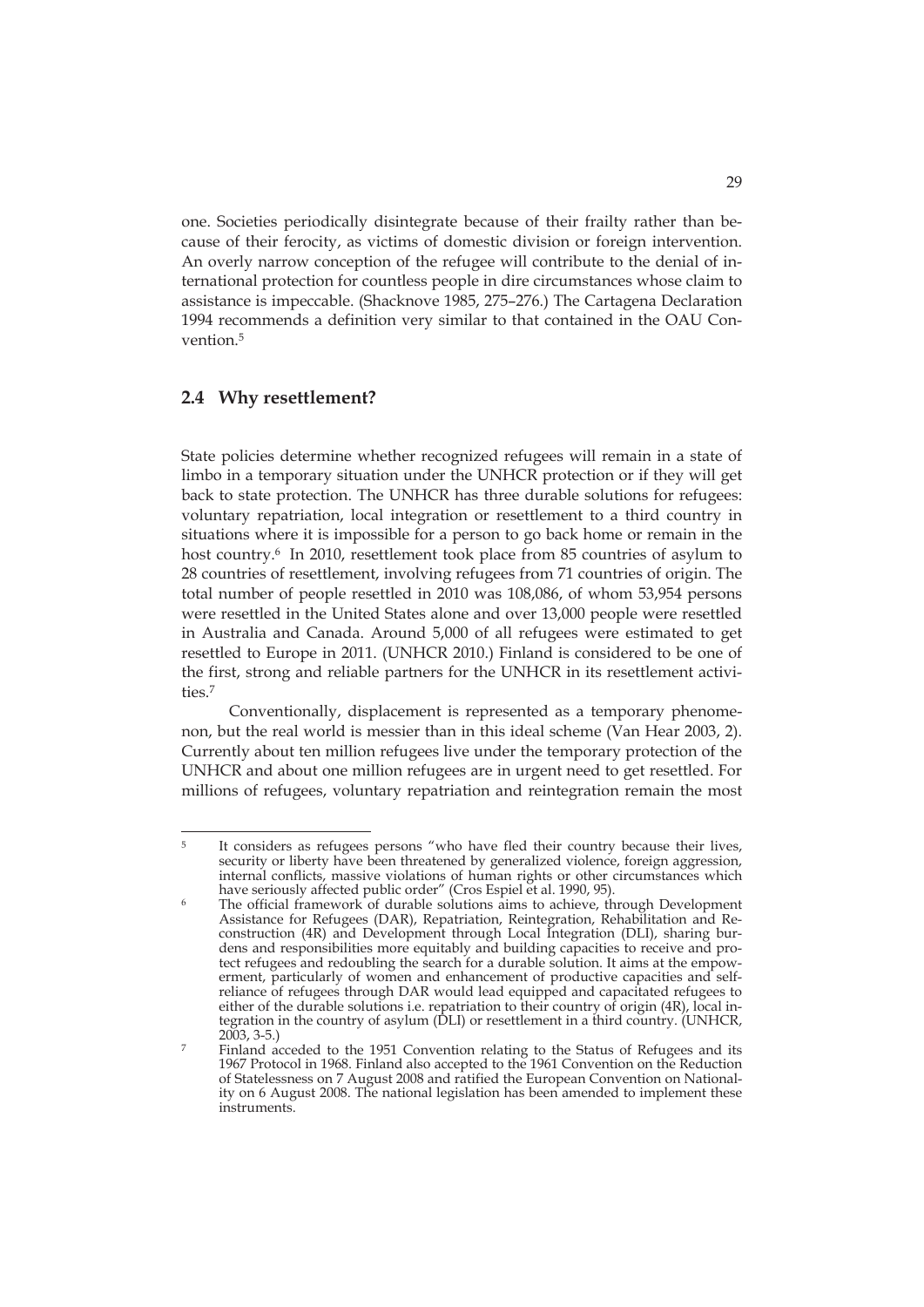preferred durable solution for their plight (UNHCR 2003, 19). But also for millions of refugees those solutions are not possible. Returning, when it is possible, is part of the reconciliation process of the society. Reconciliation refers to the future and requires the active participation of those who were divided by enmity (Rigby 2001, 13). Still, return is often impossible and resettlement becomes the only possible durable solution instead of repatriation or reintegration in the second country.

 Reintegration in the second country is not often possible because countries in many parts of the world have become increasingly reluctant to admit large number of refugees and asylum seekers. And it is important to recognise refugee problems that cannot be adequately addressed by means of voluntary repatriation alone. A large proportion of the world's refugees are destined to remain in their countries of asylum for very long periods of time, due to the nature of the conflicts which have forced them to leave their homeland (Crisp 2004, 6). The passage of time can be a crucial factor when it comes to a decision to return (Chimni 2004, 59). Thus, second generation refugees may not want to return to a home they know little about. Exile also affects individuals and groups in a profound way so that the meaning of home is often transformed (Koser & Black 1999, 7).

Sometimes local integration or local settlement has a particular potential to succeed (Crisp 2004, 6) and it is a realistic alternative rather than keeping refugees in camps (Jacobsen (2001, 27), but it will only work if it is accepted by host governments, in the local community and by refugees. It should not be advocated if it threatens the security and instability of either the local community or the refugees. Protracted refugee situations will not be resolved by forced repatriation and will not be prevented by interdiction at the borders. Refugees will also settle themselves in border zones monitoring the situation in their home regions and repatriate when possible. (Jacobsen 2001, 27.)

The main reason why refugees don't repatriate is that they are not able to return home safely (Crisp 2004, 6). There are also a number of situations in which refugees did not want to go home. For example, they have established close economic or social links to their country of asylum. But it may also be because the circumstances which forced them into exile were so traumatic that they cannot bear the thought of going back to their country of origin. Also, a gendered view of exile and return contested the "cosy image of home" projected by the advocates of repatriation. There is often an implicit assumption that the end of the conflict, a return to a place called 'home' is possible and desirable. (Chimni 2004, 59.) There is also evidence to suggest that in developing regions, most notably in Africa; very large numbers of refugees are "self-settled", supporting themselves without the local population (Crisp 2004, 6). Moreover, the problem of the declining refugee protection, especially in East Africa, is connected to suspicion by the state and resistance to radical Islamic ideology among sections of refugees (Juma & Kagwanja 2003, 227).

There are also often many practical reasons why people can't return to their countries of origin. For example, among Balkan returnees, property issues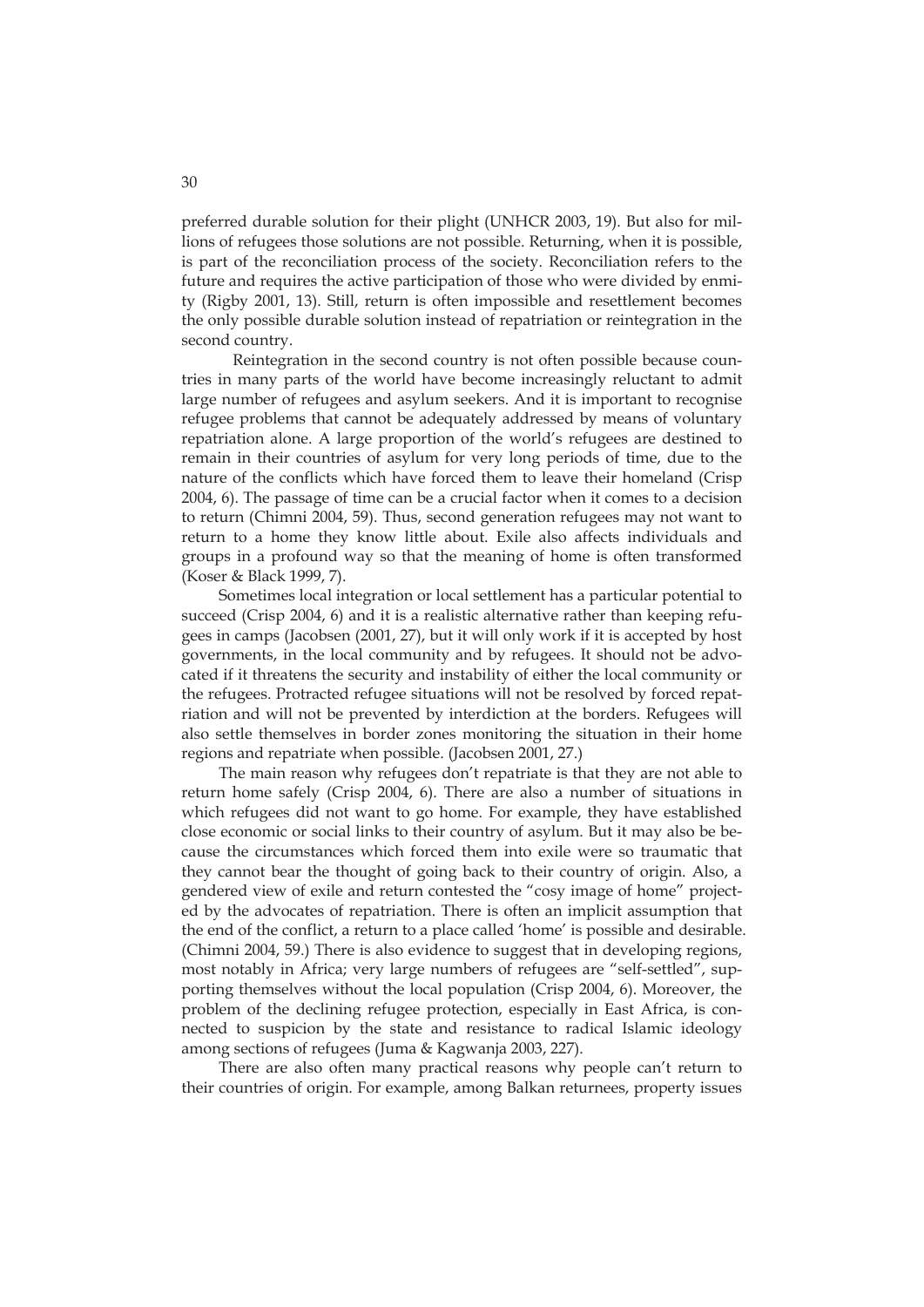are significant. This illustrates the centrality of property issues in a return process in an ethnically divided society. For those who seek to consolidate ethnic partition, as for those who seek to challenge it, what is at stake when property is discussed is a change in the ethnic mix of communities. This explains the acute sensitivity of property issues. (Phuong 2000, 5–7; Leckie, 2000, 13–14.) Land and property problems are also a gender issue. Throughout the world, women's relationship with land, property and housing during conflict and reconstruction, if characterised by their ongoing displacement, often beginning at the onset of conflict and continue indefinitely. (Farha 2000, 23–26.) The economic and productive reintegration of society is one of the biggest difficulties in many areas preventing repatriation (Rivero 2001, 8–11). It is part of the wider process of transformation, which the country as a whole should undergo if it is to heal the social, economic, ethnic and cultural divide which was at the heart of the conflict (Davies 2004, 12–14). Making the restitution rights a reality is so fundamental, it could be argued that conditions of a safe and dignified return cannot exist unless the appropriate laws, procedures and enforcement mechanisms are firmly in place in the countries of return (Leckie 2000, 7).

Resettlement is needed because, in protracted refugee situations, refugees remain dependent on humanitarian assistance, sometimes for decades. The longer the displacement without durable solutions, the more difficult their return home will be. Ghanem (2003, 36–37) summarises that the material and psychosocial difficulties that accompany reintegration are extremely intertwined, that landlessness, joblessness, homelessness, food, insecurity, to name of few, all impact on the psychological well-being of the returnee. Also, the return 'home' is overlooked by the international refugee regime which assumes that returnees will naturally `re-connect` with their homeland and recover the feeling of well-being they enjoyed before the events leading to their flight. One essential key to solving such situations is political, however, in the meantime, a facilitating element of any durable solution is necessary. Rather than debating the merits of repatriation, focus should be placed on making it safe (Riess 2000, 22). Since refugees become vulnerable due to their unprotected status in the state, and having little agency, they easily become pawns between states, or float between states as unwanted or being described as a security problem. The refugee phenomenon is more complex than its categories. Therefore, transnationalism also has to be seen as a durable solution. Transnational connections can help to fuel conflicts as well as ameliorating their effects: exile communities have been an essential bases of support for those contesting power in their homelands. (Van Hear 2003, 12.)

Contemporary attempts at justifying a departure from the standard of voluntary repatriation rests on a different set of arguments, which include the idealisation of the solution of repatriation, a turn towards objectivism in the interpreting of the 1951 Convention definition of refugee, a stress on contextualism in considering compliance with the standard of voluntary repatriation, and an internalist explanation of the root causes of refugee flows. (Chimni 2004, 57– 58.)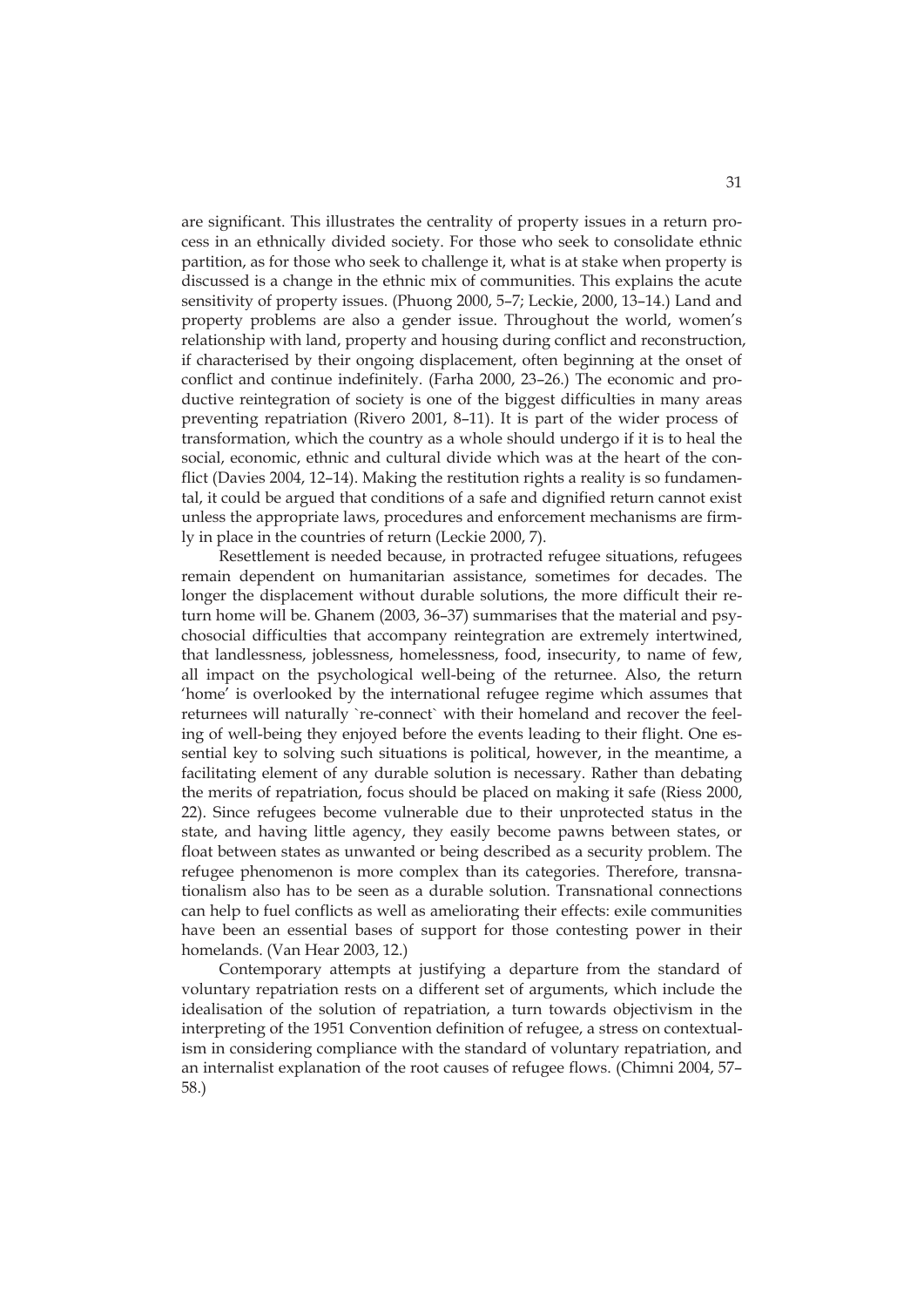## **2.5 European nation-states and the needs of asylum seekers and refugees**

The UNHCR negotiates with states while trying to make durable solutions for refugees. This makes resettlement a very limited possibility in the European context. European nation states, in general, never described themselves as immigration countries, even after they become the destination for immigrants. This is a big difference elsewhere, for example, in Canada. The emergence of European nation states is not based on migration (Bommes & Geddes 2000a, 248). Asylum exposes a profound conflict of values between the legitimate claims of citizens and those of refugees (Gibney 2006, 258). The treatment of foreigners is a crucial test case for the moral conscience, as well as the political reflectivity of liberal democracies. Defining the identity of a sovereign nation is a process of fluid, open and contentious public debate, where the line is drawn between "us" and "them", and often rests on "unexamined prejudices, ancient battles, historical injustices and sheer administrative fiat". (Benhabib 2001, 27.) While promoting the welfare organisations and programs, the European nation states become "thresholds of inequality" for immigrants. At the same time, these states permit different kinds of migration, such as, labour migration, family migration, and migration for educational reasons. (Bommes & Geddes 2000a, 248.)

Even if the "mature" nation states have politically declared themselves to be non-immigration countries, migration has always figured in the history of European integration (Castles & Miller 2009, 199; Bommes & Geddes 2000a, 249). The European Union, since its beginning, started open borders within its member states. The 1951 Treaty of Paris, which created the ECSC (European Coal and Steel Community), barred employment restrictions based on the nationality of citizens of the six member states. In 1995, the Schengen Agreement came into force for those signatory states which had established the necessary procedures. This meant complete removal of border controls for people moving between these countries. Furthermore, aiming to secure an "area of freedom, security, and justice", the 1997 Treaty of Amsterdam integrated all decisions made by the member states of the Schengen Agreement into the EU body of law. These concern issue regarding visas, asylum, immigration, and other policies related to free movement of persons. This common immigration and refugee policy introduced a progressive transfer of decisions pertaining to free movement from intergovernmental to supranational authority.8 In 2004, The Hague program established goals to expand the "area of freedom, security, and justice" between 2005 – 2010. (Castles & Miller 2009, 196–197, 199.) But here it is important to note, that besides the elimination of internal borders within the European space, the EU remains open to legal migration and porous to, so

<sup>-</sup>This approach was buttressed at the Tampere Summit, which defined a comprehensive approach to asylum, managed migration, and enhanced partnership with sending regions.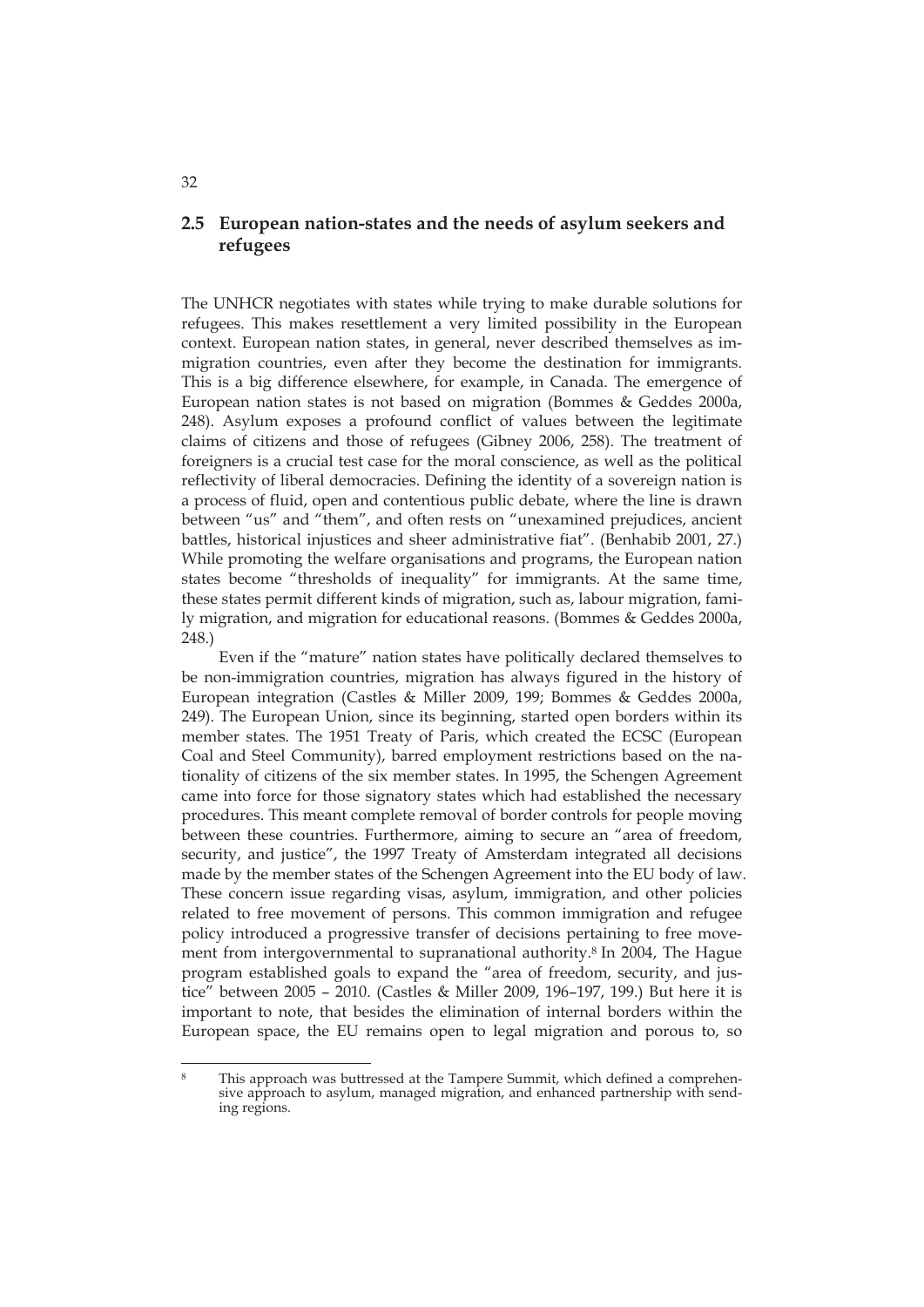called, "illegal migration". It is evident, that the enlargements, treaties, and institutional changes of recent years have been significantly affected by migration control concerns. In practice, since the year 1991, co-operation in asylum matters within the European Communities/European Union has expanded to include the harmonisation of substantive and procedural aspects of immigration, asylum and visa policies (Tyrk 1999, 172).

One major difficulty is that both migration law and asylum law are situated in the grey zone between the particularism of a sovereign, self-interested state, and the claimed universality of human rights commitments (Pirjola 2009, 356). All states, but especially those in Western Europe, have developed a battery of measures designed to reduce asylum claims. These measures are, for example, carrier sanctions, pre-inspection regimes in foreign countries and interdictions to prevent asylum seekers from accessing national territory. They also use deterrence policies like limitations on employment and welfare, detention and restrictions on residency. (Gibney & Hansen 2003, 5–9.) At the same time, national courts have developed and applied international human rights law, which is increasingly influential in limiting the expulsion powers of states, for example, signing the Convention against torture. This is often called selfimposed limits of sovereignty. The obligation is self-imposed because states agree to sign up the convention themselves, while the precise obligations associated with signatory status are articulated by domestic courts. Most individuals in this category will receive some form of non-refugee humanitarian status. By maintaining policies on deportation, the state furthers the myth that it can actually remove from its territory all criminal non-citizens and/or illegal migrants. No state is willing to collapse the distinction between "legal" and "illegal" migrants.<sup>9</sup> They claim that this myth serves a three-fold purpose: it assuages domestic public opinion; it serves as a disincentive for those seeking to migrate into Europe and, in cases where a policy of voluntary return is operated, and it allows the state to apply pressure in favour of return. (Gibney & Hansen 2003, 10–15; Joppke 1999.) This shows that the so called migration crises in the north, is an ideological and political one because migration in general is symbolic of the erosion of nation state sovereignty in the era of globalisation (Castles 2003). Today, the rich northern states see no reason to share the burden<sup>10</sup> of the poor south at both the level of asylum and resources. Involuntary repatriation may thus be described as the favoured solution of the northern states in the era of globalisation which is marked by the end of the Cold War and a growing north-south divide. (Chimni 2004, 66, 73.) Many countries promote their policies based on beliefs for protecting the rich and powerful. But today's threats do

<sup>-</sup>9 For example the British government's argument at the 1993 Asylum and Immigration Appeals Act and the 1996 Asylum and Immigration Act, its one aim was to identify the 'genuine' asylum seekers who would declare themselves at their arrival in Britain. It was only 'bogus' asylum seekers who applied within the country. (Bloch 2000, 34-

<sup>36.)&</sup>lt;br><sup>10</sup> I prefer the term responsibility-sharing instead of burden sharing because no State can stand alone. Collective strategies, collective institutions and a sense of collective responsibility are indispensable (A more secure world 2004).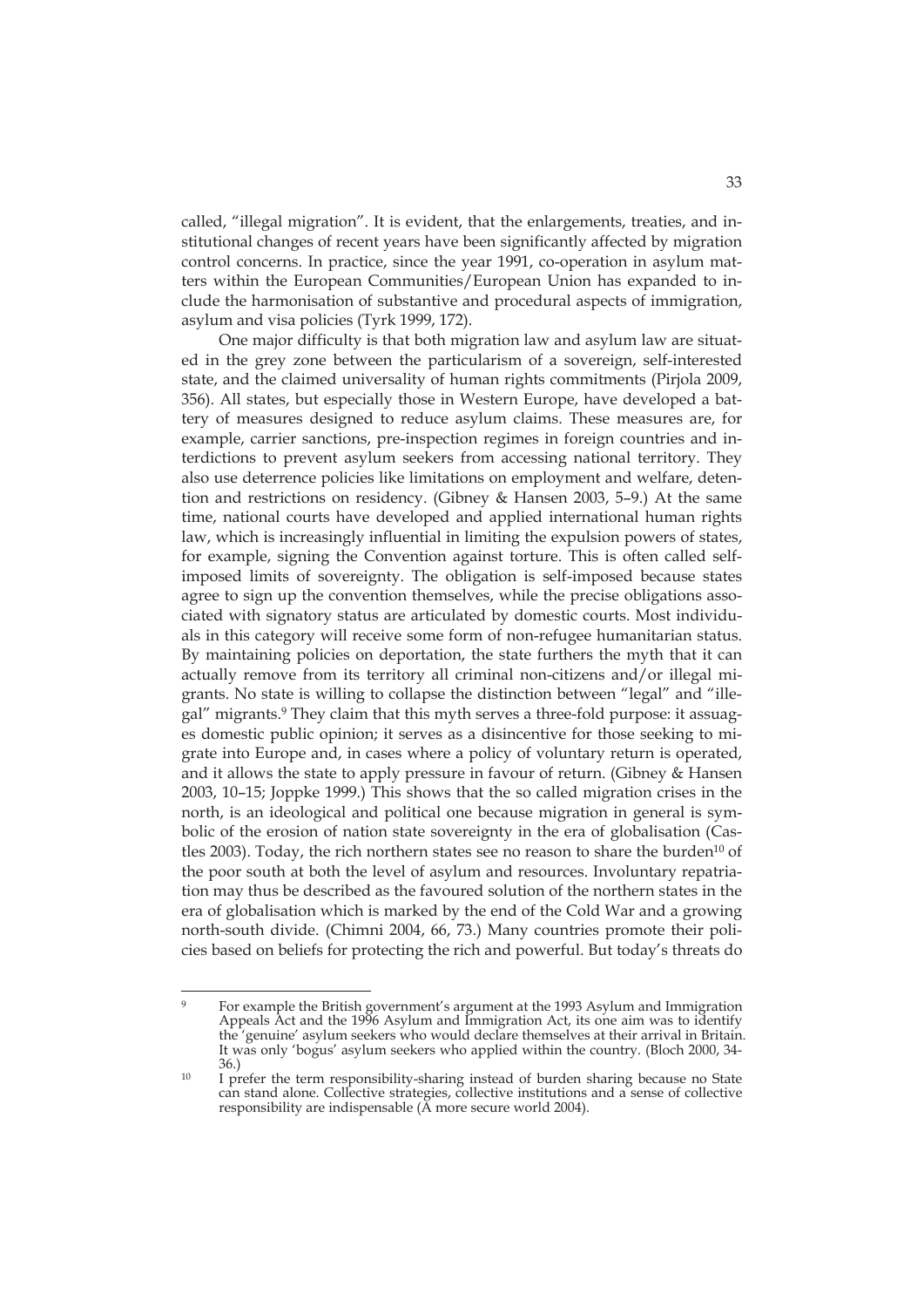not recognize national boundaries and these threats are connected. Therefore they must be addressed at the global and regional, as well as, the national levels. Not even powerful states can by its own efforts alone, make itself invulnerable to today's threats. (A more secure world 2004.)

States have no duty under international law to provide asylum to refugees. They are only bound by *non-refoulement*, the requirement not to turn back refugees to a state where they would be persecuted. Traditionally, states have tended to grant refugee status to individuals who satisfy the UN definition (Gibney & Hansen, 2003, 8–9). *Non-refoulement* is a key principle of refugee law. This principle has been taken into account in international human rights conventions by giving consideration to the rights of these people: under international law persons fleeing persecution must be provided the opportunity to seek refugee status, those in fear of torture may not be returned to their home country and protection must be provided against inhuman and degrading treatment. For the purpose of determining whether there are such grounds, the competent authorities shall take into account all relevant considerations including, where applicable, the existence in the State concerned a pattern of gross, flagrant or mass violations of human rights. (Pirjola 2008, 639; Goodwin-Gill 1996, 117.) The content of *non-refoulement* is incomplete in each case, hence, it must be defined. In practice, legal concepts do not remain open because each decision fills them with content and meaning. On the national level, the content of *non-refoulement* is ultimately approved, depending on the national juridical system, by a composition of judges, which changes according to the stage of appeal. It is possible that the objective of the system is to protect the state from, for example, international crime – an acceptable goal – instead of protecting refugees. The question of *non-refoulement* may have to be resolved accordingly. No common definition exists, national and international authorities and courts have, in practice, extensive power of discretion to give content to the terms `persecution´ or ´degrading´ or `cruel´ treatment (Pirjola 2008, 639–640, 656). The Western European states have always been "Convention fundamentalists". From the point of view of "refugee realities" it is perhaps more important that states in practice follow common sense and recognise the social and humanitarian nature of the problem of refugees and apply the Convention definition in accordance with the "object and purpose" of the Convention, rather than approach it in a legalistic manner (Sztucki 1999, 68, 78).

The focal issue of this deep inequality mainly between the global north and south is a course that the sovereignty of nation states over a given territory and population is based on loyalty to the citizens while providing welfare provisions (Bommes & Geddes 2000b, 1–2). Even if liberal democratic states satisfied all of the requirements of humanitarianism, the claims of many of the world's refugees to a safe place of residence might well go unmet (Gibney 2006, 258). As a consequence of the external closure of the borders of nation states, and on the other hand, the loyalty of the EU-citizens, the nation states have evolved as international thresholds of inequality. Migration can be seen as an attempt to overcome this threshold. But as a result we live in the world where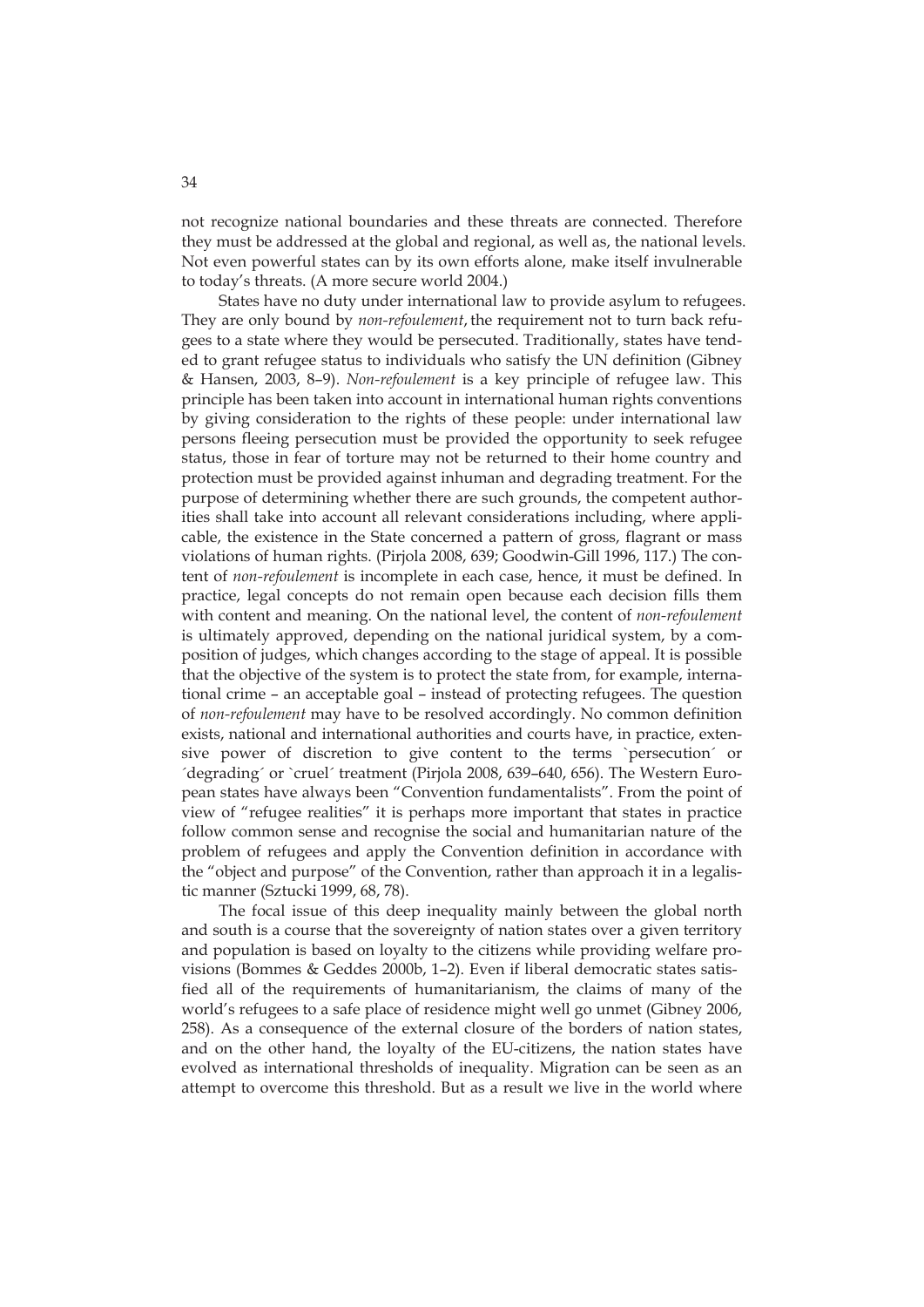"we become aware of existence of a right to have rights and a right to belong to some kind of organised community, only when millions of people emerge who had lost and could not regain these rights because of the new global political situation" (Arendt 1968, 177). Their status at the moment of entry into a new country without appropriate papers is not very different from that of a criminal. To be without papers in the state centric world is a form of civil death (Benhabib 2000, 62).

An attempt to counteract the causes of refugee generation is clearly necessary. Yet there are no simple answers to the mixture of problems, such as war, ethnic hatred, political instability, economic failure, that force people from their homelands, nor any simple routes to eliciting the international political will needed to ameliorate them (Gibney 2006, 258). On the one hand there is a massive increase of forced migration due to new wars and the wide spread abuse of human rights (Goldhagen 2009) and, on the other hand, blocking the free mobility to the north. Partly due to that, there is also the so called "migration industry" since people have to rely on informal networks or "people smugglers". The migration industry embraces a broad spectrum of people who earn their livelihood by organising migratory movements. Such people include travel agents, labour recruiters, brokers, interpreters, housing agents, immigration lawyers, human smugglers, and even counterfeiters who falsify official identification documents and passports. (Castles & Miller 2009, 201.)

There are several approaches in contemporary debates concerning the issues to resolve the problems of millions of refugees and asylum seekers (e.g. Boswell 2005).11 The debates vary from the radical universalist argument for open borders, the defence of deterritorialized citizenship, and the civic republican perspective of "thick conceptions of citizenship" (Benhabib 2001, 28). This is a challenge of transforming any reconciliation of the conflict at a theoretical level into actual prescriptions for governments. If prescriptions are to have any force they must take into account real world constrains (electoral, economic and international) and on the ability of governments to implement more inclusive refugee policies. (Gibney 2006, 259–260.) Arendt was a radical universalist in writing about people without the "right to have rights". While analysing Arendt's expression, Benhabib (2001, 16–18) summarises the two possibilities of what Arendt meant by using this expression. First, the term "right" is addressed to humanity as such and enjoins us to recognise membership in some human group. This is a moral claim to membership and a certain form of treatment compatible with the claim to membership. The second use of the term

 $\overline{11}$ Christina Boswell (2005; also 2002) analyses largely the contemporary debates and approaches from forms of nationalism to the universalist radicalism. It can be noted here that nationalism in its broadest sense is a doctrine or theory asserting the special claims of members of a particular national group. A second form of nationalism, which is called "ethnocentric" nationalism, is built on the more romantic or culturalist strands of nineteenth century thought. Both welfare and ethno-nationalism arguments have been drawn on in the political debate to challenge the relevance and feasibility of liberal universalist approaches to refugees. An ethno-nationalist perspective would attribute anxieties about identity of the damaging impact of immigration on the shared norms and values of the receiving community. (Boswell 2002.)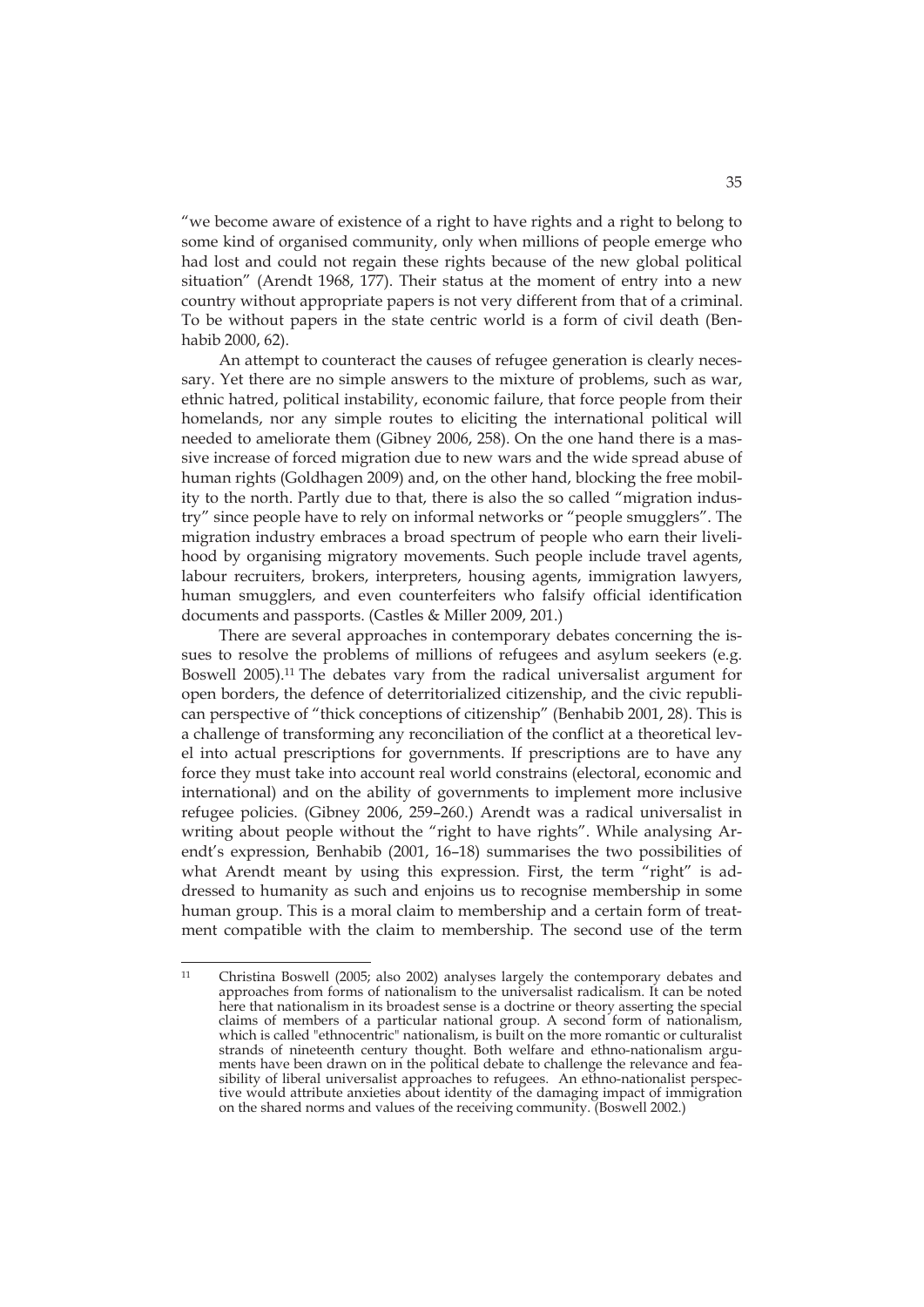"right" in the phrase "the right to have rights" is built upon this prior claim of membership to the organised political and legal community. Benhabib herself stays in the middle course between radical universalism and open borders politics on the one hand and sociologically old conceptions of republican citizenship on the other. Instead of stressing the constitutive tension between universalistic human rights claims and democratic sovereignty principles, she analyses the principles and practices of political incorporation into liberal democracies.

No liberal democracy can close its borders. The porosity of borders is a necessary while not sufficient condition of liberal democracies. By the same token, no sovereign liberal democracy can lose its right to articulate and define immigration and incorporation policies. (Benhabib 2001, 28.)

Christina Boswell (2002) also challenges the foundations of the dichotomy between liberal universalism and nationalism. She suggests that we don't need to abandon the universalist foundations of liberalism. But it is essential that we don't support the shared liberal traditions. She undermines a necessary dichotomy between group values and universal norms, locating a commitment to universal values in the culture of receiving communities.12 But after all, the protracted situation of refugees living in temporary situations, asylum seekers waiting residence permits for years and people without rights to claim rights is, first of all, for them, but also for the people belonging to the same humanity, morally indefensible (Benhabib 2001). Besides, Pirjola (2009, 365–366) highlights that the virtues of liberal democracies do not consist of their capabilities to close their borders or build frontiers, but to hear those who are excluded and take their voice seriously.

## **2.6 The Finnish context of hosting refugees**

Global politics also affect Finnish humanitarian immigration. Welcoming people based on international protection needs started in Finland in the 1970's with a small group of Chilean refugees. Later in the 1980's Finland accepted refugees from Vietnam, all together some 1,400. Finland started to systematically resettle refugees at the beginning of the 1990s. The annual quota is now 750 refugees.

In the 1990's Finland also started to welcome thousands of asylum seekers, instead of the hundreds earlier. In the early 1990's, this was very challenging because of economic depression. In 2008, Finland experienced a significant increase in the number of asylum applicants. In 2009, the numbers remained at a high level with a record total of 5,988 asylum applications lodged that year. Prior to October 2011, a total of 2,525 applications for asylum were lodged, com-

36

-

<sup>12</sup> For Boswell (2002) it provides conceptual scope for combining a commitment to universal rights with recognition of the relevance of community ties. It also offers a better strategy for refugee policies which recognises a group's pride in affirming a shared liberal tradition.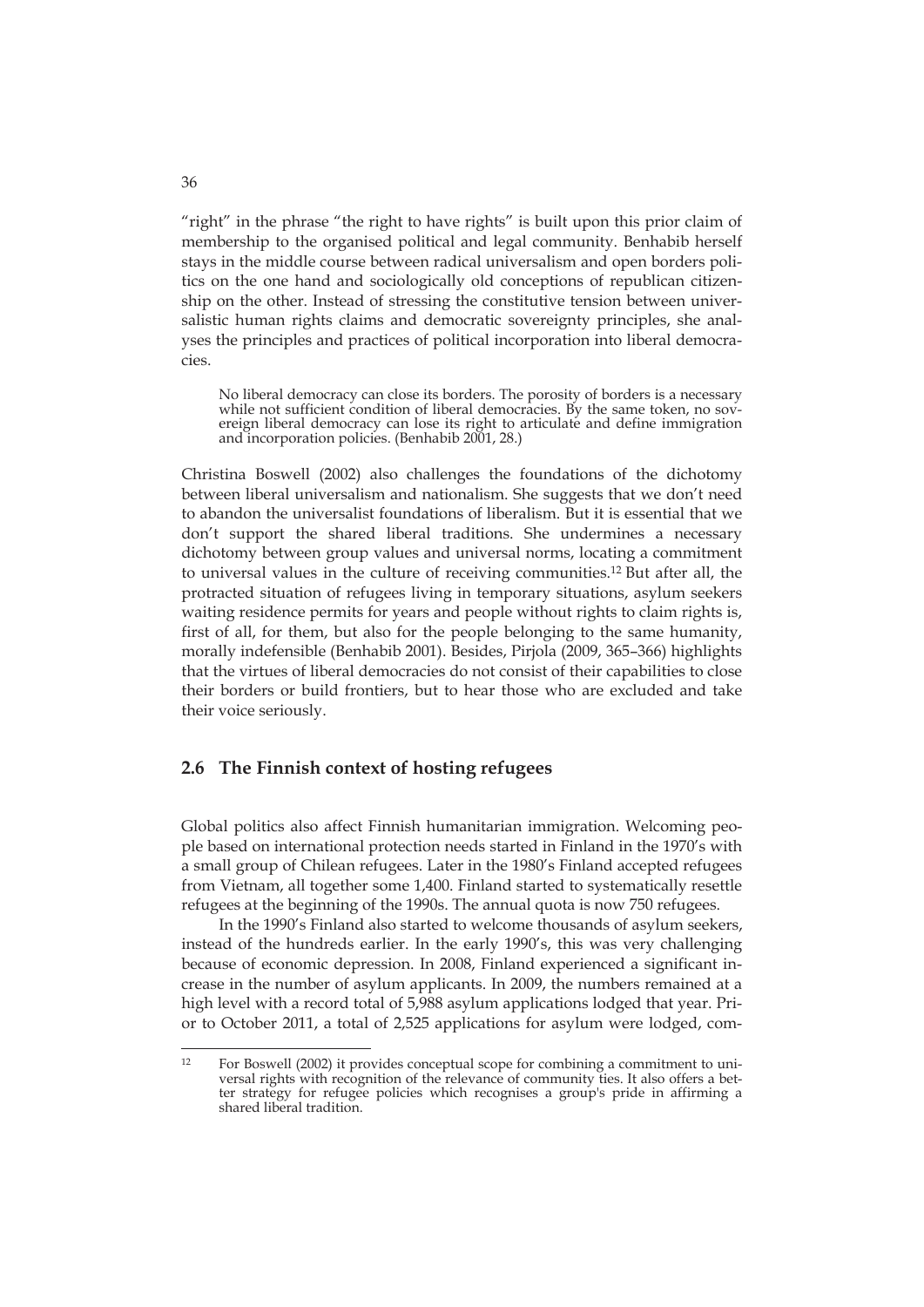pared to 3,498 during the same period in 2010**.** Altogether, 181 persons were granted refugee status in 2010 and 1,298 asylum-seekers were granted complementary forms of protection. (UNHCR 2011a.)

Recently, the government immigration policy has taken more interest in work related to migration. Finland is forced to solve the problem of an ageing population and to secure the economic well-being of the country. Finland's official immigrant policy keeps humanitarian and labour related migration separate. It means, for example, that people having international protection needs are selected based on the most vulnerable grounds. Resettlement countries have adopted different approaches or models with regards to the division of responsibility for the reception of resettled refugees. In some countries the central government is a main actor, whereas other countries employ a high degree of delegation to local and regional authorities. This kind of delegation is used widely in the Nordic countries where local municipalities are vested with wide administrative and budgetary powers. In other countries the authorities `contract out` responsibility for reception and integration measures to NGOs and other entities. This practice is used in some of the larger resettlement countries, such as the United States, Canada and Australia. NGOs are contracted to implement key aspects for integration from the provision of initial reception services and early settlement support, through to job placement and administrating social support payments. The Nordic model can perhaps offer the best guarantee that refugees will receive services of equal quality in the different regions of the country, but it faces many other challenges finding new ways of working with NGOs and especially with refugee associations and organisations. (Ekholm et. al. 2005.)

In Finland the Ministry of the Interior is responsible for resettled refugees at the Central government level whereas the Ministry of Labour is responsible for the integration of immigrants since 1<sup>st</sup> September 2011. They cover the costs of reception incurred by receiving municipalities in accordance with agreements between the government and municipalities concerned. The financial recourses for this purpose are allocated in the state budget. The Central Government negotiates with the municipalities through the regional economic and development centres. The resettlement of the refugees depends on the municipalities' own willingness to receive refugees. When a political decision on placement has been made, it must be considered whether the municipality in question has sufficient resources to take on all the responsibilities connected with immigrants. (Ekholm et. al. 2005.) In recent years there has been a slow rate in departures of accepted cases in Finland due to the unwillingness on the part of municipalities to receive refugees. Despite the increase of government compensation to municipalities in 2010 and 2011, there was no immediate effect on the willingness of the municipalities to accept refugees. A generally more hostile tone against refugees in Finnish society has also negatively influenced public opinion. (UNHCR 2011a, 5.)

The role of public authorities, social workers especially, is a very essential part of settlement and integration work with refugees and other migrants ac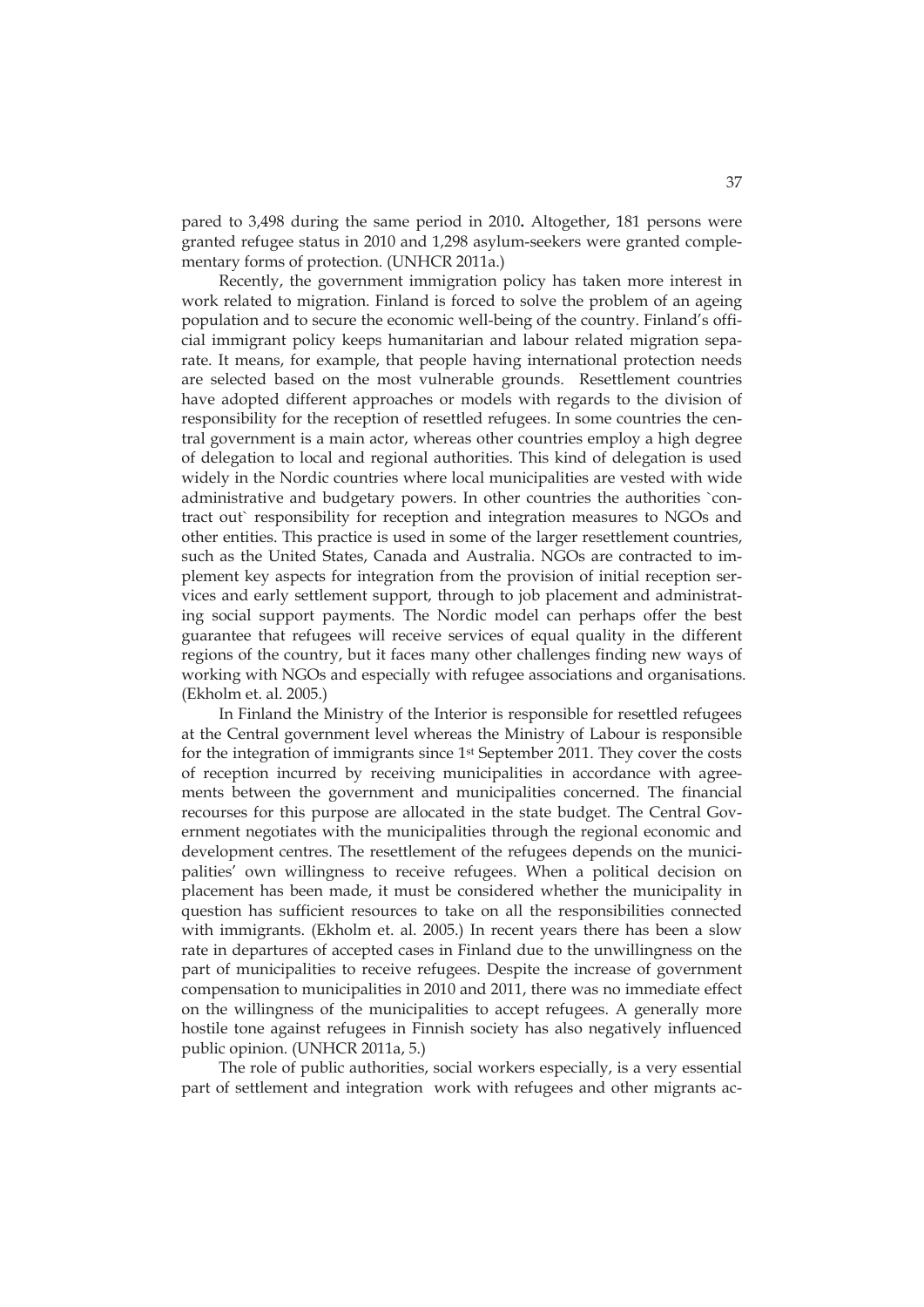cording to The Act of Integration (1386/2010), and also, in practice, in our Nordic welfare services. For this reason refugees must frequently communicate with the public authorities. Social workers could play a central role in the life of the refugees, especially if there are no members of their own community living in the local municipality. Therefore interaction between refugees and public authorities may take a key role in the integration process of the refugees, be the communication positive or negative. In practice, social work in refugee matters consists of the following main areas: counselling concerning social benefits and the integration support measures, psycho-social support, child protection, community work and networking activities, information sharing and awareness-raising activities. Social workers also assist refugees in preparing their family reunification applications and writing statements for the immigration authorities.

In Finland, work with refugees is based on the Act of Integration (1386/2010). Settlement and integration social work conducted by special immigration workers usually takes three years according to the Act of Integration, called the "integration period". In countries where the work of receiving refugees is contracted out, for instance to refugee organisations or other NGOs, the perspective of the social work of receiving refugees is not so essential. The Act on Integration (1386/2010) specifies the responsibilities of various parties in integration work. It emphasises the immigrants own responsibility to participate actively in their integration process and provides the authorities with tools for supporting integration. One of these tools is the "Integration Plan", an agreement detailing the measures supporting the integration of the immigrants and their family. The Act also requires that local authorities draw up an Integration Program and offer immigrants measures promoting their integration. These plans take into account the situation of the refugee concerned and his/her individual and family needs. This is especially important for refugees representing special categories, like women at risk or the elderly. The other important Act is the Non-Discrimination Act (21/2004, 50/2006). The purpose of this Act is to foster and safeguard equality in the different sectors of society. Attempts are made to reach equality and non-discrimination in working life through measures promoting equality and provisions prohibiting discrimination.

## **2.7 Social workers as agents of state policies**

A critical approach is important because social work may be over-dependent on the project of the nation state of having national standards as the decisive yardstick of work. This is a paradigmatic test of social work whether its values are rooted in, or related to nationalism, or ideologies which restrict the right to belong and to be cared for in the identification of innate cultural or biological qualities. Therefore, work with migrants, with all people whose citizenship is in doubt, tests the relationship of social work and the nation state project. While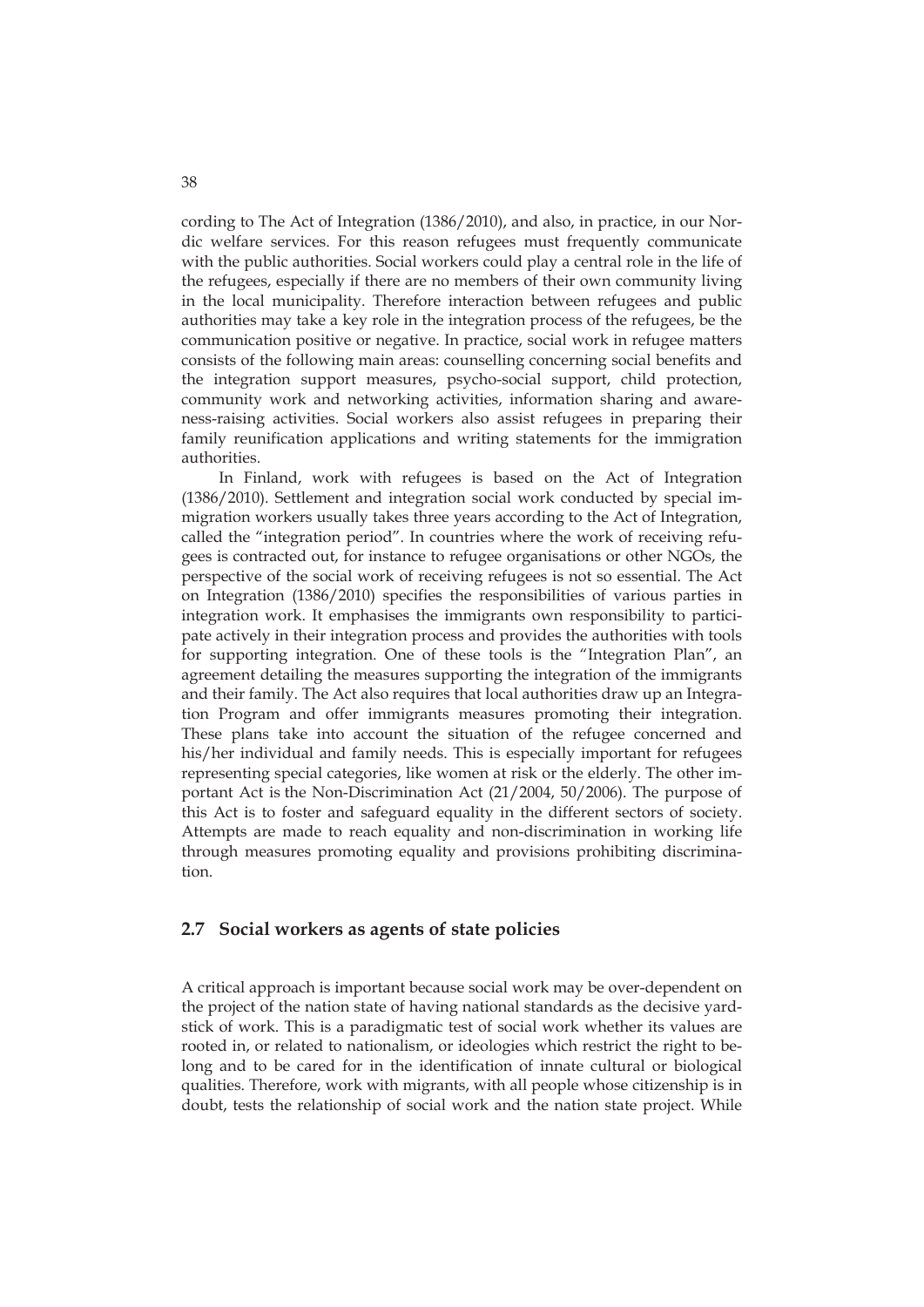meeting the needs of refugees the relevance of the communities, societies and policies have to be discussed. These are dynamic processes shaping all members of these communities. "Between the dilution of traditional collective identities and the stubborn, aggressive affirmation of nationalism, social work can indeed make a contribution to the realisation of cultural fairness, social human rights and human dignity in concrete, particularly, everyday contexts". (Lorenz 2006, 73–74, 78, 100.) In practice the borders of the nation states have also moved the everyday practices where the nation state process is discussed (see Rigo 2009; Balibar 2004). Individuals alone may not always be capable of overcoming oppression, especially when obstacles arise from broader structural difficulties. Adopting a human rights and ethical perspective can help social workers more readily identify structural difficulties in planning appropriate interventions. (Reichert 2003, 246.) Human rights serve a generic framework in social work practice and especially in settlement, integration and working with minorities (Valtonen 2008; Ife 2008; Staub-Bernasconi 2009a, 2009b). But as Humphries (2004, 105) states, the essential point for social workers is to find a combination of a genuine caring for people and the galvanisations of actions against manifest injustice, due to the contradictory position of social work within the state and having many mandates from the state such as advocating clients, implementing laws and at the same time being a highly ethical profession.

In the Nordic model, the role of social work is essential to the focus of critical and radical social work approaches where the social structure is a cornerstone without "blaming" the individual "victim" for the problems. These theories and methods entail some related ideas which include a critique of existing social arrangements and social work's complicity, and a corresponding emphasis on power relationships and social change by and for individuals, groups and communities. (Fook 2002, 5; Staub-Bernasconi 2009a, 19; Healy 2005; Valtonen 2008, 37.) 13 It is also vitally important for the social work profession to have a moral and ethical yardstick besides and beyond the state mandate. Social work reflects the society where it takes place. It is often the national agenda that frames the social work mandate to ensure solidarity, to patch together a national unity so that conformity with national standards of behaviour extends as far as possible (Lorenz 2006, 73; Dominelli 2004, 249). It may contradict the core principle of social work that people, who are socially excluded, can assume full rights. The exclusion of minorities are not primarily effected by the processes of migration but by processes of social construction and a definition which can cause people to find themselves on the wrong side of a divide without ever having changed location (Dominelli 2004, 249). Skin colour, language, sexual orientation, religious beliefs, ethnic belonging, general appearance and life style are arbitrary markers in this process of social allocation (Staub-Bernasconi 2009a, 19; Lorenz 2006, 78). These problems may arise from inadequate methods of social

 $13$ 13 In Finland also during the 1980's Marxist social work research took place (Heinonen 1984). Mäntysaari (2009, 104–105) highlights that Marxist philosophy is still relevant in social work research. For example, classes still exist and the more communal approaches are needed, instead of those where the emphasis is more on the individual.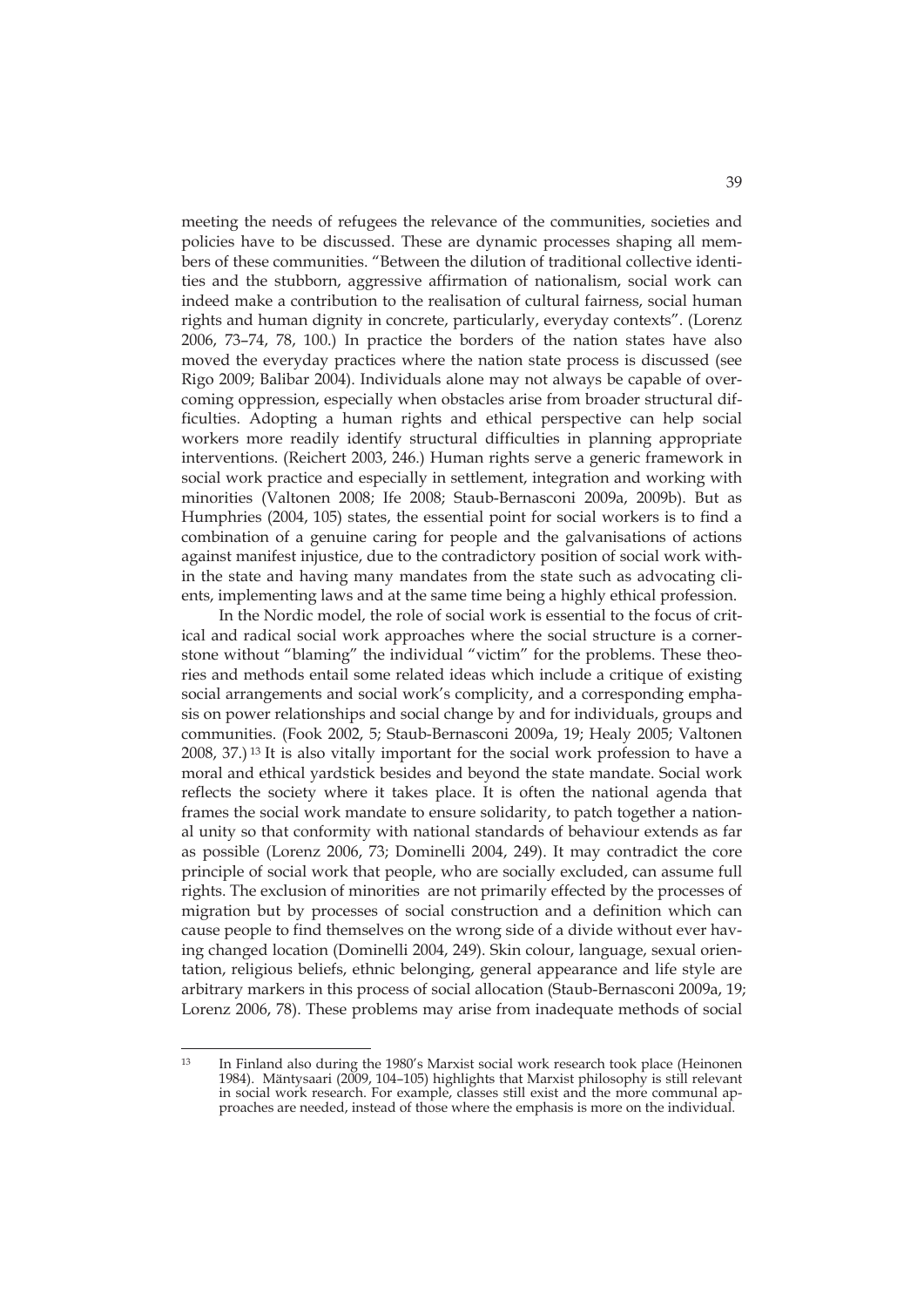work and social relations between ethnic minorities and majority populations which are characterised as power relationships.

Social work with refugees also faces sensitive political questions behind its methods and strategies. In Finland, the myth of the homogeneity of the society may activate anxieties and defensive reactions and also may test the boundaries of solidarity. The articulation of ethnic diversity in European societies which occurred during the 1980's and 1990's raised fundamental questions not only about social work methods but also about the role of social work in society (Lorenz 2006, 67, 78). "Social work has always had a contradictory and ambivalent relationship with those who use state services" (Humphries 2004, 94).

Finnish society is becoming more aware of its cultural diversity but recently increasing nationalist ideas and discrimination has taken place. The cultural competences of social workers have been promoted for more than twenty years, but those methods and discussions are not yet mainstreamed in social work and it is not possible to speak about culture specific social work (e.g. Anis 2012). In Finland, Vuori (2012, 261-262) states that the integration policy and settlement practises produce problems concerning gender and family status. But also racism and ethnic relations are invisible in the integration policy, which is not enabling to improve the integration practices. Therefore, it is essential to focus on integration policies and practises instead of concentrating in the individual responsibility in the integration process. Also Keskinen's (2012, 291-320) study shows, how the practises of Finnish authorities are not taking into account cultural differences. Authorities use universal or cultural explanations for the behaviour of their service users. These explanations end in the same kind of practises to all of their clients. Also, by using cultural explanations authorities participate in producing an exclusive definition of society, where different individuals and groups living inside the country are put in unequal positions (Keskinen 2012, 329). According to Kamali (1997) in the Nordic welfare societies the concept of integration is based on the assumption that there is already a political, social and economic consensus. For example, in Sweden, rejection of cultural differences results in the clientization of immigrants. This excludes immigrants from active participation in the production and reproduction of their own life in the new society.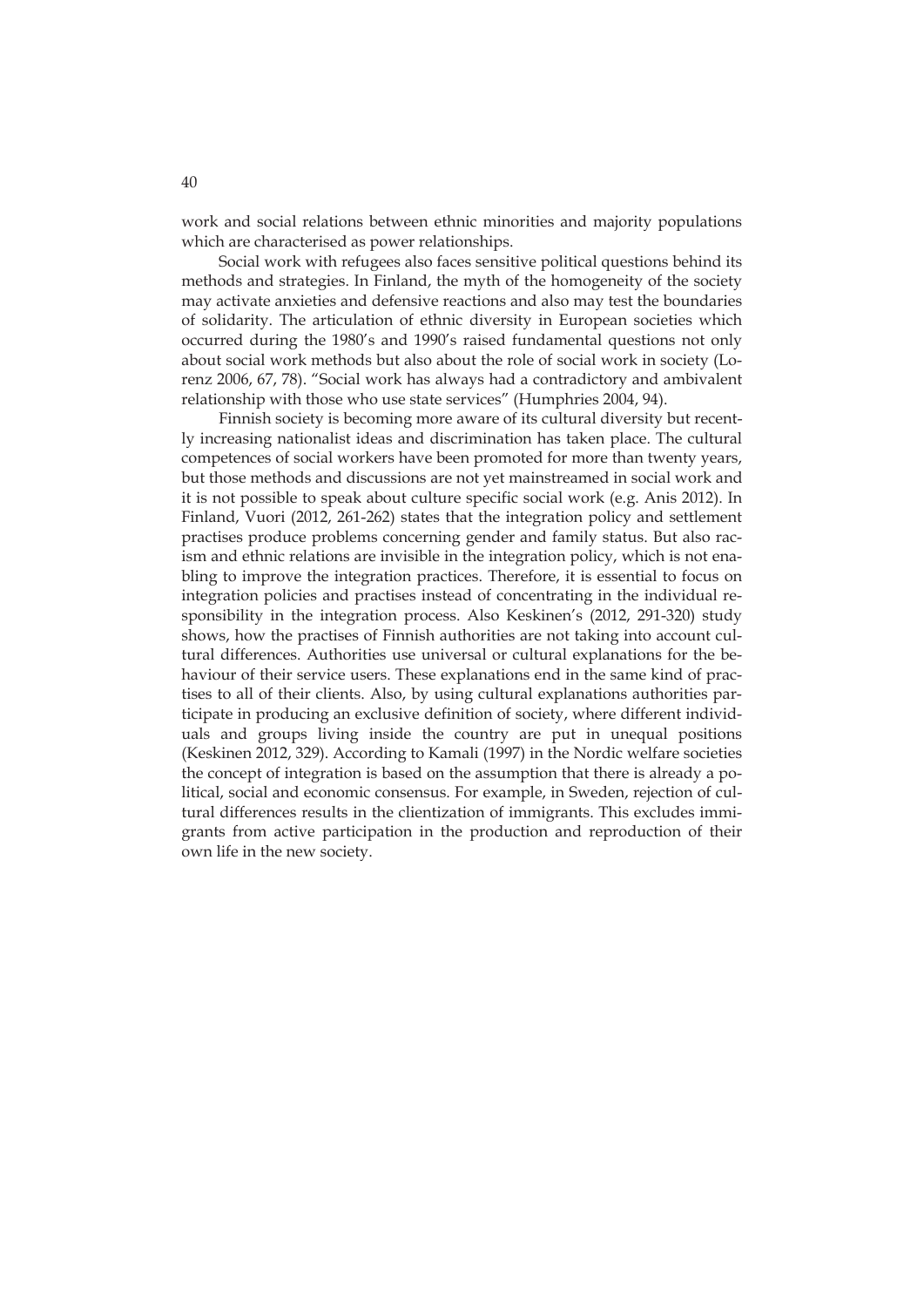# **3 TRUST AND THE THEORY OF RECOGNITION AS THE THEORETICAL BASE OF THIS STUDY**

The critical social theory of recognition enables us to contemplate moral relationships in society. At the same time, refugees have very contradictory relationships within the state because of their refugeehood. As discussed already in the introduction, in addition to forced migration studies the other standpoint of this study is critical social theory and especially the theory of recognition as a base of mutual trust between refugees and authorities. Trust formation between refugees and authorities is the main question in this study. This question is essential in the Nordic countries where the role of public authorities is central in the provision of services. In this chapter, first trust will be discussed and its connections to social capital. Also how social capital is applied in migration studies and in practice with integration work with migrants. Next, the theory of recognition and its main concepts are introduced. Lastly, the connections of recognition theory within social work and current social work research are presented.

## **3.1 Function and the types of trust**

Trust has been approached from many disciplines and therefore there are various concepts which attempt at definition of its core ideas. It can be seen as an essential element of personal attributes, so called basic trust, interpersonal trust, contextual trust concerning institutes or organisations or as a dispositional trust, a propensity or tendency to believe in the positive attributes of others in general. One important basis comes from Georg Simmel (1995) who claims that trust is essential in creating a cohesive society. On the other hand, trust is necessary for the individual's wellbeing (Kotkavirta 2000, 55–68) and can be a vital resource in our relationships as it gives access to social capital and adds it, as well as, pools other resources (Ilmonen & Jokinen 2002, 95–103; Dominelli 2004, 70). Current research largely revolves around the functional properties of the con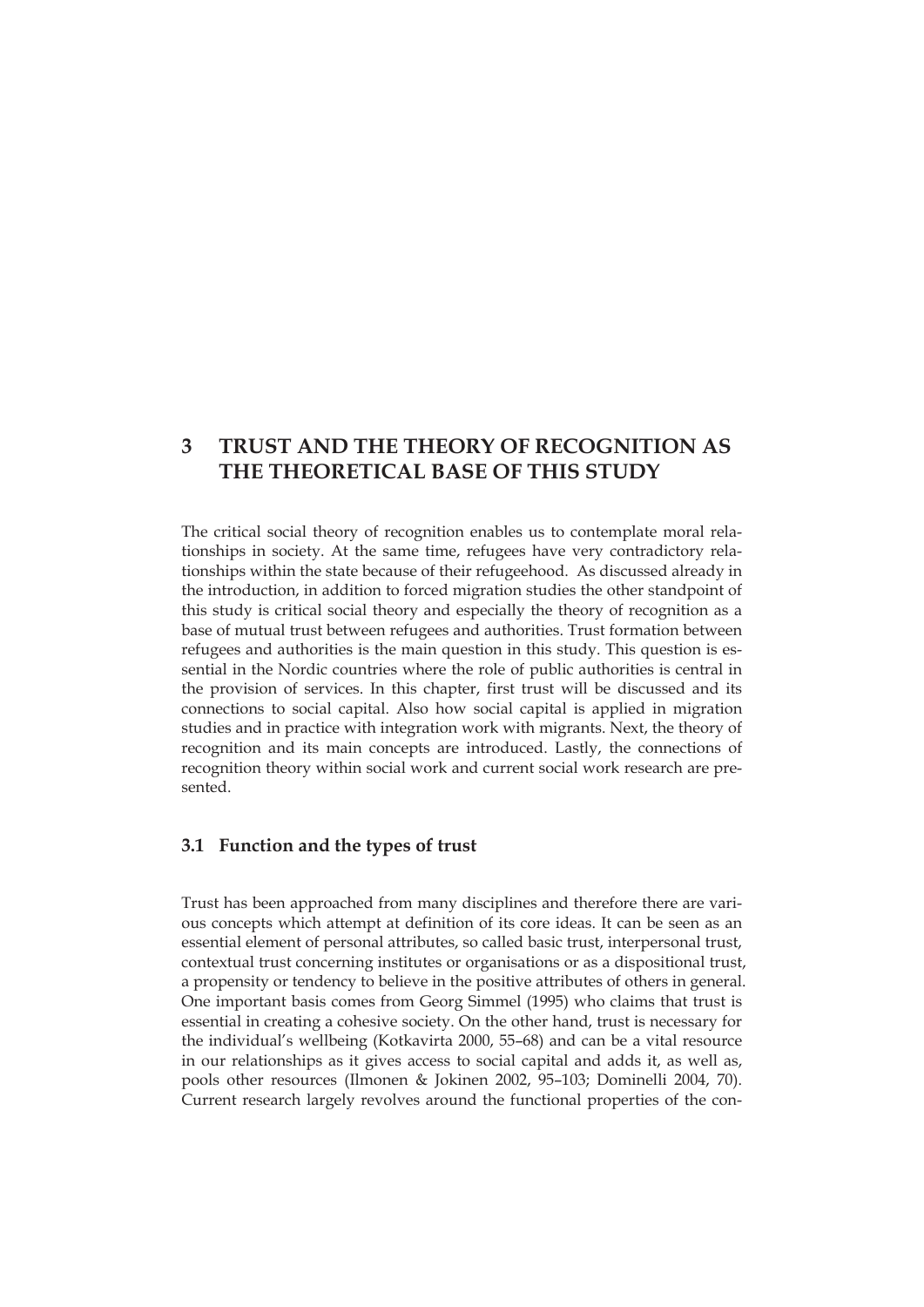cept. Trust can be defined as a state of favourable expectation regarding other people's actions and intensions. Trust can be seen, for example, as the basis for individual risk-taking behaviour (Coleman 1990), co-operation (Gambetta 1988), reducing social complexity (Luhmann 1979), order (Misztal 1996), and social capital (Coleman 1988; Putnam 1993). Trust can be defined broadly as a willingness to become vulnerable to the trustee, another person, institution, or people generally after having taken into consideration the characteristics, such as benevolence, integrity and competence of the trustee (e.g. Rousseau, et al., 1998). According to Simmel (2005, 175–176), trust includes social, emotional, cognitive and moral factors. Besides, trust is contextual in time and space (Ilmonen 2005, 58–59; 61–64; Ilmonen et. al. 2000). Selma Sevenhuijsen (1998) suggests that trust has to be studied in relation to other concepts like vulnerability and dependency. The functional dimensions of trust will be considered in addition to its relation to the theory of recognition and the concepts related to that theory, such as dependency.

In my first article (Turtiainen 2009a) I used Ilmonen's (2002, 92; 2005, 52) four-fold classification of trust as an analytical tool. First, trust takes place in direct and personal relationships where trust is not questioned. It can also be called primary trust (Sztompka 1999, 70–86). Second, there are two types of trust, first, trust in persons, and second, trust in institutions. Luhman (1979) calls the latter not trust but confidence. For him, trust is vital in interpersonal relations, but when we speak about the functional systems like the economy or politics it is no longer a matter of personal relations and therefore it requires confidence instead of trust. Also, Giddens (1990) distinguishes trust in persons, trust in institutionalised personal ties and trust in abstract systems. Trust in institutions is non-personal and in-direct. The third type of trust (Ilmonen 2002, 92) is also indirect, but it is based on direct contacts. Coleman (1990, 180–188) calls this kind of trust a "chain of trust", which concerns social networks maintained by trust. It means that we trust somebody even if we don't know that person because he/she belongs to the same network with us. The fourth type of trust in Ilmonen's analysis concerns people in direct contact in the same networks who don't know each other, but who are trusted because we think that they share the same qualities with us. This kind of trust can be called generalised trust or humanistic trust. According to Offe (1999, 72–74; also Putnam 1993) we think that people share the same kind of moral space with us, which means that trust is based on the shared norms and values .

One cornerstone of this study is that trust should not only encompass those persons and institutions that meet standards of familiarity. The key question in this study is how trust is able to develop between strangers. Therefore, the shared norms and values cannot be the precondition of trust. When refugees come to the society that they are unfamiliar they meet authorities that they have not met before. While studying plural societies it is important to keep in mind how to judge trust relationships from a moral point of view and therefore to ask: "Whom should we trust in what way and why?" (Sevenhuijsen 1998, 12.)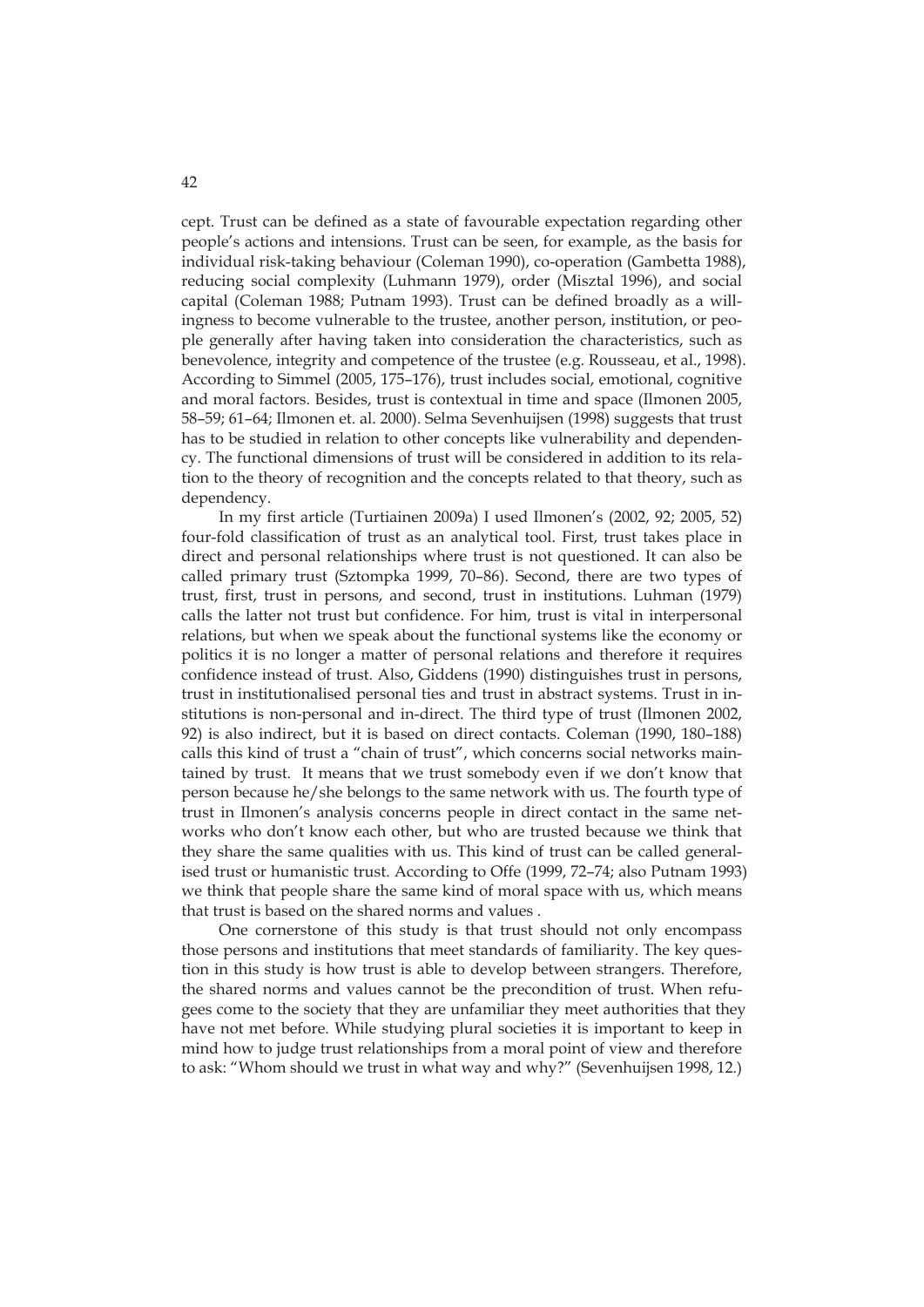I will elaborate on the concept of trust further while discussing the findings of the articles in Chapter 5.

## **3.2 Connections of trust in relation to social capital**

Trust is said to be a complicated element in the puzzle of social capital (Ilmonen 2005, 53) and therefore trust cannot be studied without some consideration of its relation to social capital. Social capital can be broadly seen as a resource that belongs in social relations and networks. The French sociologist Pierre Bourdieu (1986) with James Coleman (1990) and Robert Putnam (1993) are considered as the main authors in the original development of the theory of social capital. Here I will concentrate on social capital theories by Putnam (1993; 2000) and Bourdieu (1998) where trust is a core element.14

Putnam (1993; 2000) and Bourdieu (1998) understand social capital as a character of social relations. For Putnam (1993; also Fukuyama 1996) trust is a part of social capital and it is connected with commonly shared resources, values, commitments, and participation in the community. Thus, impersonal or indirect trust does not rest with knowledge of particular individuals, but rather with norms and behaviours that are generalised to others in the social unit as a whole. This generalised trust characterises systems with strong social capital. Putnam's work on participation in voluntary organisations in democratic societies (the United States in his studies) reflects the use of this perspective. He argues that social associations and the degree of participation indicate the extent of social capital in society. Participation in these associations promotes and enhances collective norms and trust, which are central to the production and maintenance of the collective well-being. He (1993, 171) claims that he greater level of trust within a community, the greater the level of cooperation. Besides, trust is collectively owned and without trust, social capital cannot work as capital. Putnam (2000, 355) has also described four types of societies in terms of social capital and tolerance. High social capital and high tolerance describe the civic community. Low social capital and low tolerance means anarchic society, war of all against all; high social capital and low tolerance means sectarian community with in-groups and out-groups; high tolerance and low social capital means individualistic community where you do your thing and I'll do mine. (Ibid., 355.) Putnam shows that high social capital cannot just work alone to improve common good, therefore other concepts, such as discrimination, and also context has to be taken into consideration, for example, in the studies of integra-

-

<sup>14</sup> There are also social capital theories (Coleman 1993; Lin 2001) which rule out emotional, normative and moral elements such as trust or solidarity from social capital and keep it mainly instrumental for taking advantage of it (Ilmonen 2005, 47–48). For example, one of the main authors of social capital theories, the American sociologist James Coleman, claims that whether any structural aspect is a capital depends on whether it serves a function for certain individuals engaged in particular activities. For this reason, for him, social capital is not fungible across individuals or activities.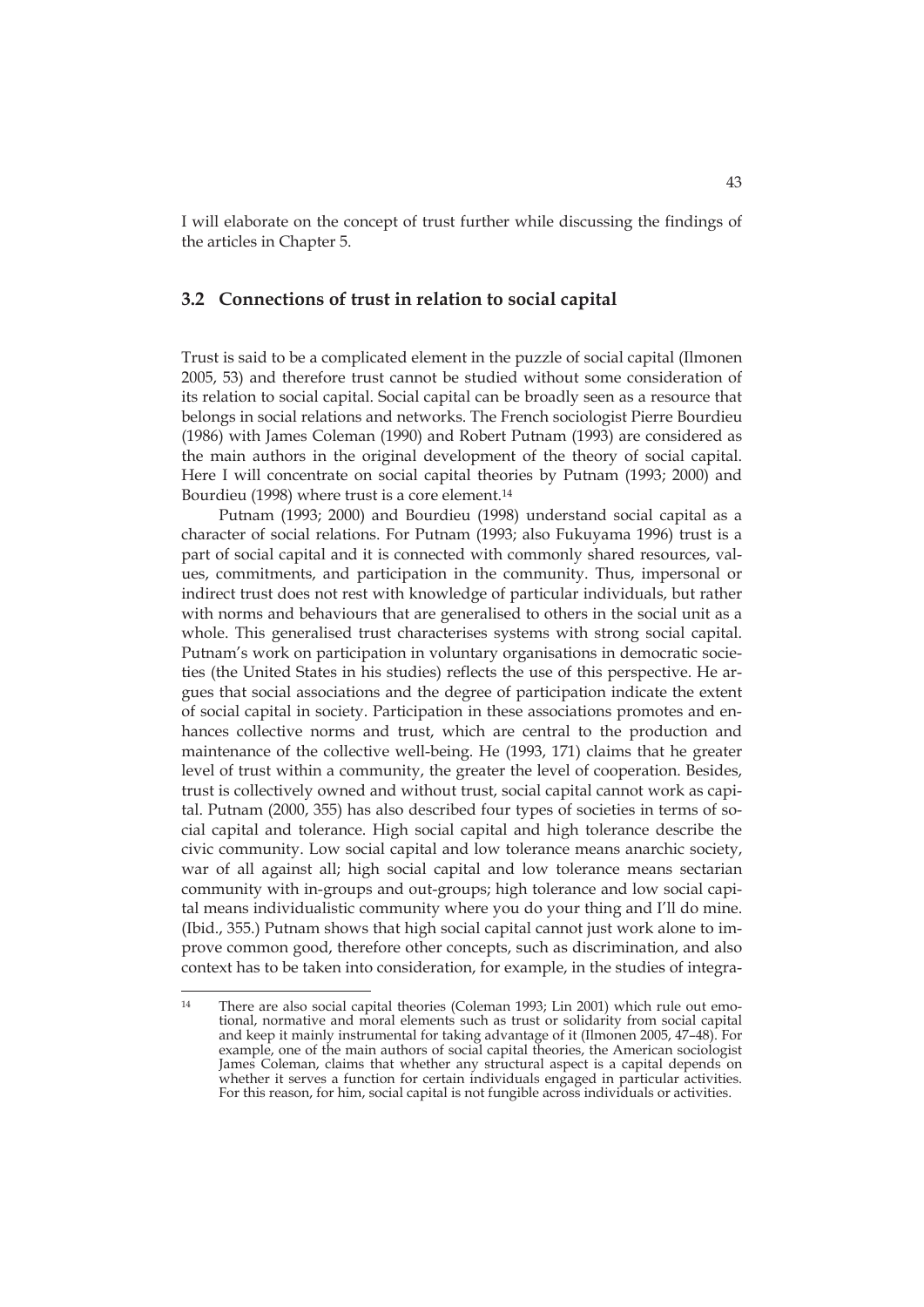tion of the immigrants (e.g. Portes 2000). It also depends on the situation whether social capital is a key for success, a tool for survival or even a reason for exclusion (Ruuskanen, 2003, 79; 2001).

According to Bourdieu (1986) a form of capital is possessed by members of social networks or groups and depends on the extent of one's connections. Furthermore, the amount of capital in these groups, with clear boundaries, obligations and exchange, depends on the mutual recognition. Bourdieu defines social capital as "the aggregate of the actual or potential resources which are linked to possession of a durable network of more or less institutionalised relationships of mutual acquaintance or recognition" (Bourdieu 1986). For him, social capital is a product of the group members and maintained and reinforced for the utility when members continue to "invest" in relationships. For Putnam social capital is more a characteristic of the group, which is how I understand social capital. In Bourdieu's understanding, trust is not connected to social capital directly but first of all to the symbolic capital, which is understood to reside in the recognised legitimacy of capital, in whatever form. Therefore, trust is something which takes place in mutual acquaintance and recognition, that is, in the eyes of others.15 (Bourdieu 1986, 248–249.) In the Trust article (Turtiainen 2009a) I use the idea of symbolic capital when refugees had power in the communities/societies where they lived. This could also be the possibility to help others, to contribute to the society or survive (Ruuskanen 2003, 79). However, for me, social capital cannot work as a capital without trust (Putnam 2000).

Through social integration, building social capital is an essential element and contributes to the entire integration. According to Kazemipur (2004, 82) social capital is a useful concept in both the practical integration of immigrants and in immigrant research. Immigrant research using the concept of social capital is growing fast. It has been used to study the social role of social networks in the initial settlement of immigrants and refugees until the educational and occupational achievements of second generation (ibid). Valtonen (2008, 116–121) introduces a capital model for the immigrants' settlement and integration work, which provides a conceptual model that, also has relevance to the strengths perspective in social work. This model gives an idea of the type of social resources which individuals and groups would utilise in establishing membership in different spheres of society. The forms of capital refer here to social resources which can be brought to bear on individuals' pursuits in social life, and facilitate purposive activity oriented to personal and collective goals. Korhonen (2006) claims that besides public promotion, the emergence of social capital be-

 $15$ 15 Bourdieu stresses the fungibility of different forms of capital and the ultimate reduction of all forms to economic capital, defined as accumulated human labour. Therefore, through social capital, actors can gain direct access to economic resources, they can increase their cultural capital through contacts with experts and individuals or they can affiliate with institutions that confer valued credentials as institutionalised cultural capital. Through connections among the members, the capital can be used by members with credits. In this sense, social capital is a collective asset endowing members with credits, and it is maintained and reinforced for its utility when members continue to invest in the relations.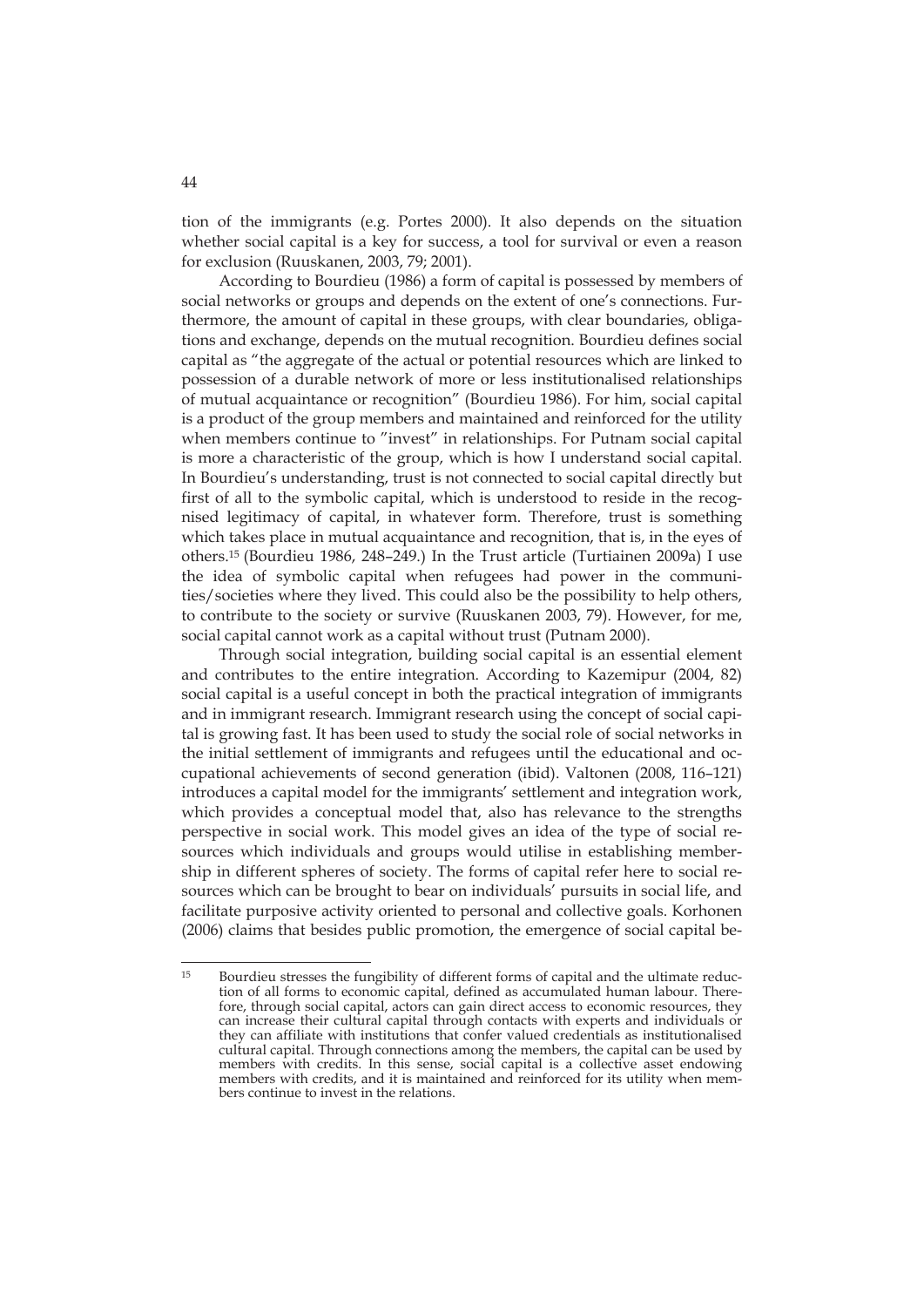tween immigrants and native born people requires individuals who lead the way in a multicultural society.

Even if social capital is essential in the integration process of immigrants, it is not always directly improving social integration. Alejandro Portes (2000) with his colleagues (Portes and Sensenbrebber 1993; Portes and Rumbaut 1996) have studied immigration, ethnic entrepreneurship, urban poverty and immigrant children. Portes (1998, 21) has criticised that the importance of social capital is exaggerated in providing a ready remedy for major social problems, as promised by its bolder proponents.16 He gives two alternative arguments which are compatible with his data. First, Portes pays attention to the different cultural orientations brought by immigrants from different countries that lead them to put differential value on education as a vehicle for upward mobility. This is because it is based on values introduced during the socialiation process and that is enacted regardless of whether individuals are isolated or form part of a community. His second explanation is eminently interesting in the context of this study because it focuses on the contexts of reception encountered by different immigrant minorities in America. Immigrants from Asia are beneficiaries of a relatively benign reception in the United States, marked by the absence of persecution by government authorities, declining discrimination by natives, and the halo effect of successful settlement and adaptation by prior Asian cohorts (also Portes and Rumbaut 1996, 3). Portes interprets, based on Cornelius (1998), that Mexicans, on the other hand, are regularly persecuted as potentially "illegal aliens" and are subject to much external discrimination as ''takers'' of American jobs and bearers of an inferior culture. This negative reception inevitably affects the outlook of immigrants, reducing their expectations of what is possible to achieve in their new country, and consequently, their aspirations for their children. Again, this is not a social capital argument, but one grounded on broad structural forces in the society and the policy. His key point is that the ready attribution of positive effects to social capital, be it in its individual garb as social networks or in its collective one as civic spirit, is premature because observed effects may be spurious or compatible with alternative explanations arising from different theoretical quarters. (Portes 2000, 20–21.) I also find (Turtiainen 2009a) that social capital is not enough for the trust formation process but it needs other concepts for understanding this phenomenon. Therefore, I move on to introduce the theory of recognition.

## **3.3 The theory of recognition in the philosophical debate**

-

Besides trust, recognition is an important concept in this study. In philosophy, recognition is seen as fundamental in our being in the world and it has always

Based on his interesting studies about Chinese, Korean and Mexican children's success at school in Canada, he spins an alternative social capital understanding around the ethnic effects by asserting that it is community networks and support, not isolated families that play the central role in children's educational success.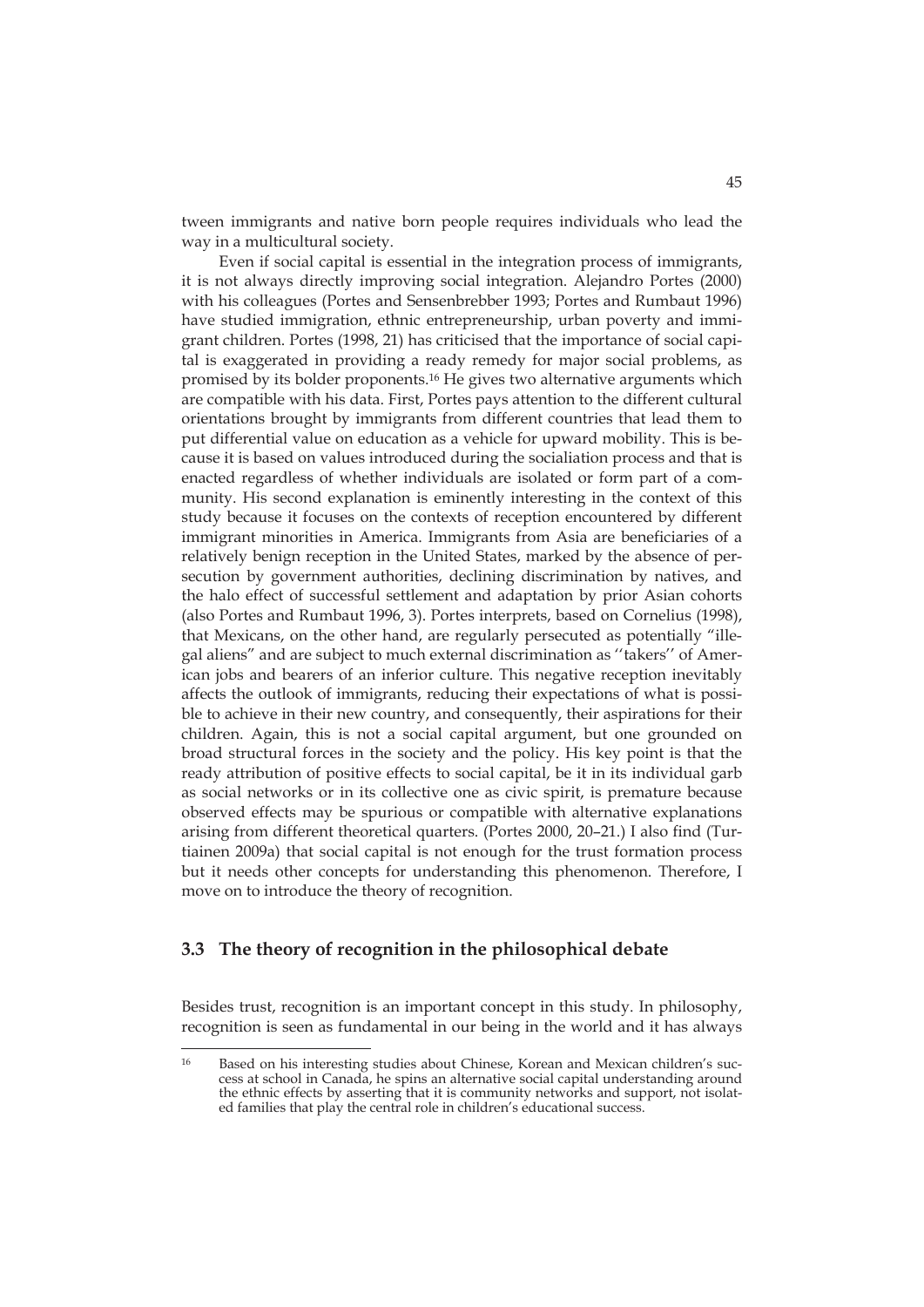played an essential role in practical philosophy (Honneth 2007, 129). The idea of recognition goes back to the German philosopher G.W.F. Hegel (1770–1831), and his book "The Phenomenology of Spirit" published in 1807 (Hegel 1807/1978). Hegel's idea is that recognition develops in reciprocity and moreover mutual recognition is a prerequisite for human freedom and for the development of a positive self. From the beginning of the 1990's the theory of recognition has received wide academic interest. The two main contemporary Neo-Hegelian philosophers of the theory of recognition are the Canadian philosopher Charles Taylor and the German social philosopher and sociologist Axel Honneth. Taylor's (1992) contribution "The Politics of Recognition" arise from Canadian politics. Honneth's focal intervention is his book "The Struggle for Recognition" which was published initially in German, in 1992 (Honneth 1995). The American feminist philosopher, Nancy Fraser, with her broader theory of justice, is a third significant academic who has contributed to this theory. For Fraser (2003, 10) one becomes an individual only in virtue of recognition, and being recognised by another subject. For Taylor (1992, 26) recognition is not just a courtesy we owe people. It is a vital human need.

Honneth's approach can be understood as a continuation of the Frankfurt School's attempt to locate the motivating insight for an emancipatory critique and struggle within the domain of ordinary human experience, rather than in the revolutionary theory of intellectuals. One basic claim by Honneth (1995) and also Taylor (1994), based on the George Herbert Mead's (1962) notion, is that human life is fundamentally dialogical. Basically their approach focuses on the importance of social relationships in the development and maintenance of a person's identity and in constructing normative criteria for a good society. Hegel's notions are the foundation for Honneth, together with Mead's social psychological theory of the role they take over and "the generalised other". Honneth's (1995, 92–131; 2007, 138–139) approach is based on the idea that the possibility for identity formation depends on the development of self-confidence, self-respect, and self-esteem (Figure 1.). These practical relations to the self are built in an inter-subjective process. It means that if we are not recognised by love (care), respect and esteem, our self-confidence, self-respect and self-esteem are not developed properly. Also later, these relations to the self are maintained by the attitudes of recognition. Honneth (1995), following Mead and Hegel, distinguishes family life, where care exists, civil society, which is an arena to social esteem, and the State which provides rights. For Honneth, recognition is *a medium* of social integration of how groups, institutions or individuals *relate* to each other as persons whose rights have to be respected, who have to be cared for and whose achievements have to be esteemed (Laitinen 2009, 16). For Taylor (1994, 37), recognition takes place at two levels. First, in the intimate sphere, where we understand the formation of identity and the self as taking place in a continuing dialogue and struggle with significant others; and second, in the public sphere, where politics of equal recognition has come to play a bigger role.

Honneth and Fraser (2003) argue against each other in their joint book. Honneth has a critical attitude towards Fraser's distinction between redistribu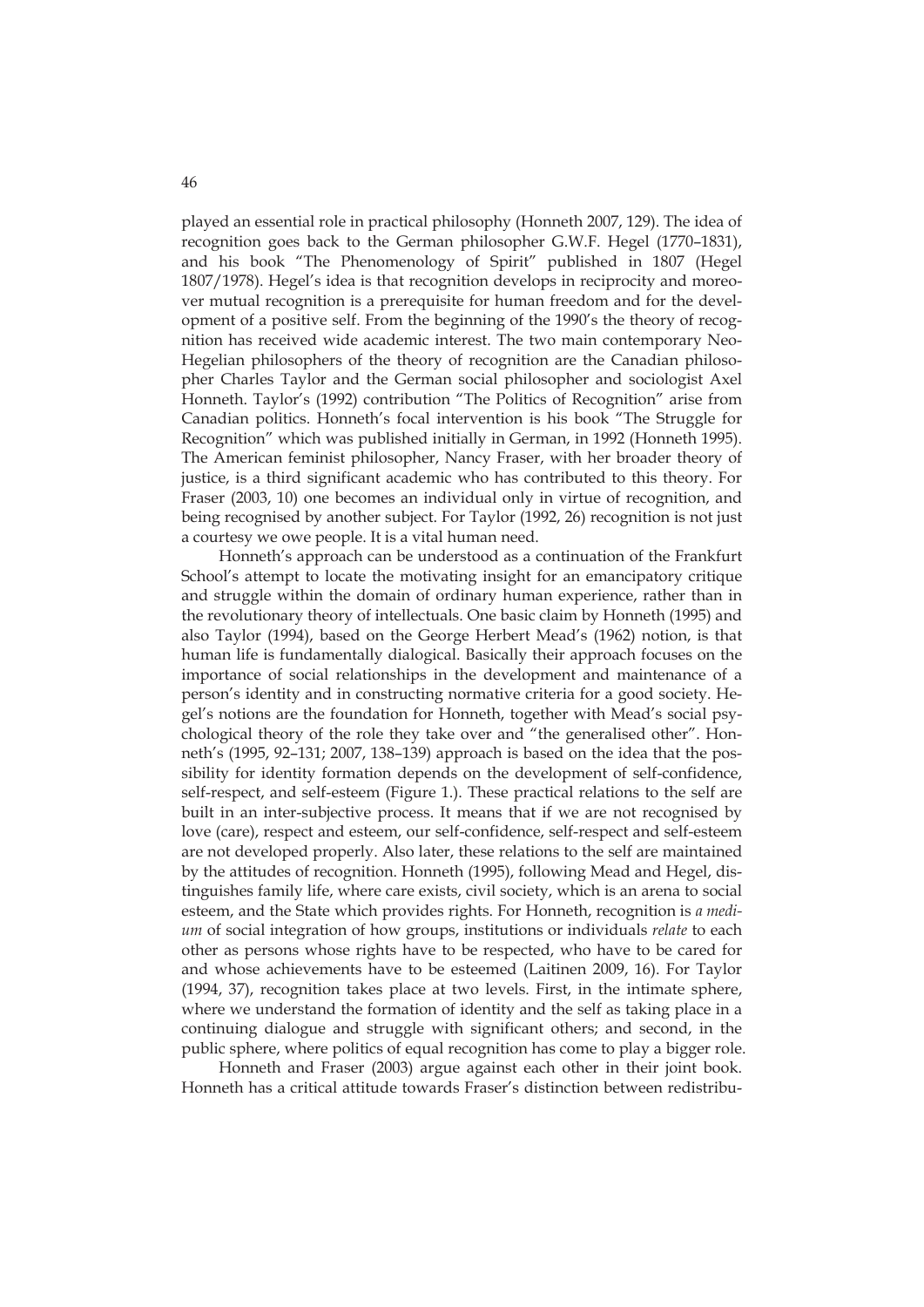tion and recognition (Honneth 2003). Fraser (2003, 2007) analyses two distinct kinds of obstacles to participatory parity, which correspond to two distinctive species of injustice. First, people can be impeded from full participation by economic structures that deny them the resources they need in order to interact with others as peers, which case they suffer from distributive injustice or maldistribution. Second, people can also be prevented of interacting in terms of parity by institutionalised hierarchies of cultural values that deny them the requisite standing, in that case they suffer from status inequality and or misrecognition. In the first case, the problem is the class structure of the society, which corresponds to the economic dimension of justice. In the second case, the problem is the status order which corresponds to the cultural dimension. For her, only the two-dimensional theory, encompassing both distribution and recognition, can supply the necessary levels of social-theoretical complexity and moralphilosophical insight.17 According to Honneth, struggles for material redistribution have the same logic as other social struggles and distributional injustices must be understood as expressions of institutionalised patterns of recognition which value certain performances more than others. According to Honneth, struggles for recognition arise when particular groups struggle for social rights and social esteem as a response to experiences of disrespect, whether it takes the form of material or cultural injustice. Gosh and Juul (2008) claim that what fundamentally separates Honneth and Fraser, is not that Honneth wouldn't be interested in redistribution of material goods or that Fraser puts the greater priority to redistribution than recognition. Instead they have to be seen within the frameworks of two different moral philosophical traditions where Honneth is primarily interested in conditions for the good life, while Fraser primarily focuses on social justice. I don't want to make a clear distinction between redistribution and recognition. I include inequalities of redistribution to the rights (respect as a form of recognition) also encompassing social justice.

 $17$ Fraser (2007, 16-35) suggests that in order to deal satisfactory with this problem, the theory of justice must become three-dimensional, incorporating the political dimension of representation, alongside the economic dimension of distribution and the cultural dimension of recognition. The political dimension of representation should itself be understood as encompassing three levels. Fraser (2007, 20) means by justice "a parity of participation". According to this radical democratic interpretation of the principle of an equal world, justice requires social arrangements that permit all to participate as peers in social life. Overcoming injustice means dismantling institutionalised obstacles that prevent some people from participating on a par with others, as full partners in social interaction. The third dimension of justice is, for her, political in a specific, constitutive sense. It concerns the constitution of the state's jurisdiction and the decision rules by which it structures contestation. (Fraser 2003, 2007.)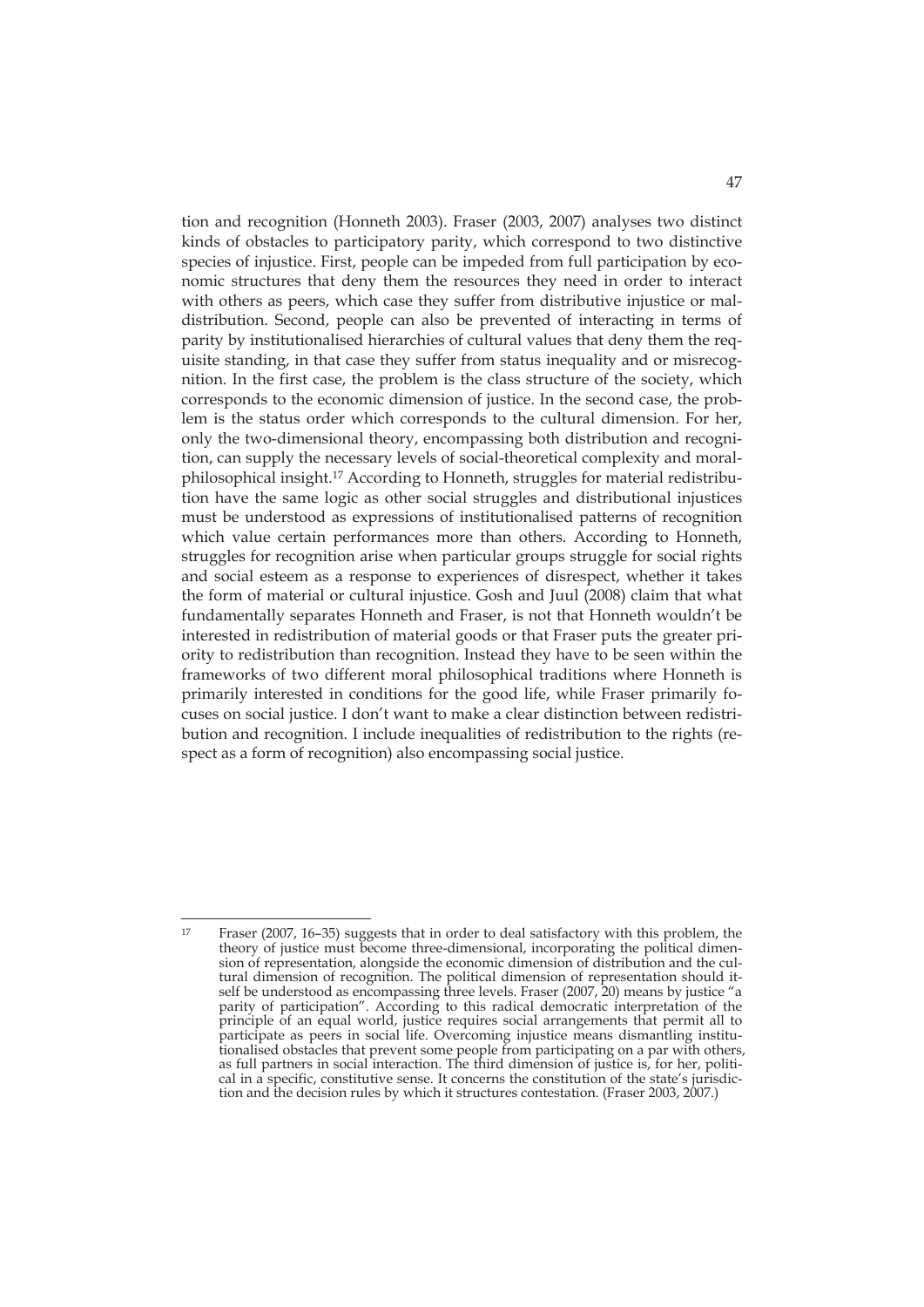| Mode of recogni-<br>tion                    | emotional support                                | cognitive respect                   | social esteem                      |
|---------------------------------------------|--------------------------------------------------|-------------------------------------|------------------------------------|
| Dimension of per-<br>sonality               | needs and emotions                               | moral responsibility                | traits and abilities               |
| Forms of recogni-<br>tion                   | primary relation-<br>ships<br>(love, friendship) | legal relations<br>(rights)         | community of value<br>(solidarity) |
| Developmental<br>potential                  |                                                  | generalization,<br>de-formalization | individualization,<br>equalization |
| <b>Practical relation-</b><br>to-self       | basic<br>self-confidence                         | self-respect                        | self-esteem                        |
| Forms of disrespect                         | abuse and rape                                   | denial of rights,<br>exclusion      | denigration,<br>insult             |
| Threatened com-<br>ponent<br>of personality | physical integrity                               | social integrity                    | 'honour', dignity                  |

TABLE 2 The structure of the relations of recognition. Source: Honneth 1995, 129, published with the permission of Professor Axel Honneth.

The starting point of my study is that refugees' personalities have been threatened because of the different forms of disrespect by persecution during the refugee process. Therefore, the possibility of trust formation is decreased. In the article of Recognition (Turtiainen 2009b), I use the forms of recognition and how they can be applied to social work. Honneth uses the term "emotional support" (or love), I use instead the term care, which is more suitable for social work. In the Dependency article (Turtiainen 2011) I further study respect as a form of recognition as a meaning of how we understand each other. In the fourth article of Social esteem (Turtiainen 2012), the data is analysed by using the concept of social esteem as a form of recognition. In Chapter 5, I will discuss my findings concerning these different forms of recognition.

#### **3.3.1 Identification, recognition and recognitive attitudes**

The Finnish philosophers Heikki Ikäheimo and Arto Laitinen have developed further the theory of recognition by Honneth and Taylor. According to Ikäheimo (2003, 135), recognition is a process where a person attributes in her attitudes certain relevant attributes to another person, whether in explicit speech acts, or implicitly in her overall orientation in the shared world; and the other person has a positively evaluative attitude towards that attribution, or accepts it. Therefore, as Ikäheimo (2003, 137–138) proposes, we have to draw a clear distinction between recognitive attitudes and recognition and the social and institutional settings where recognition and/or mis-recognition may occur.

48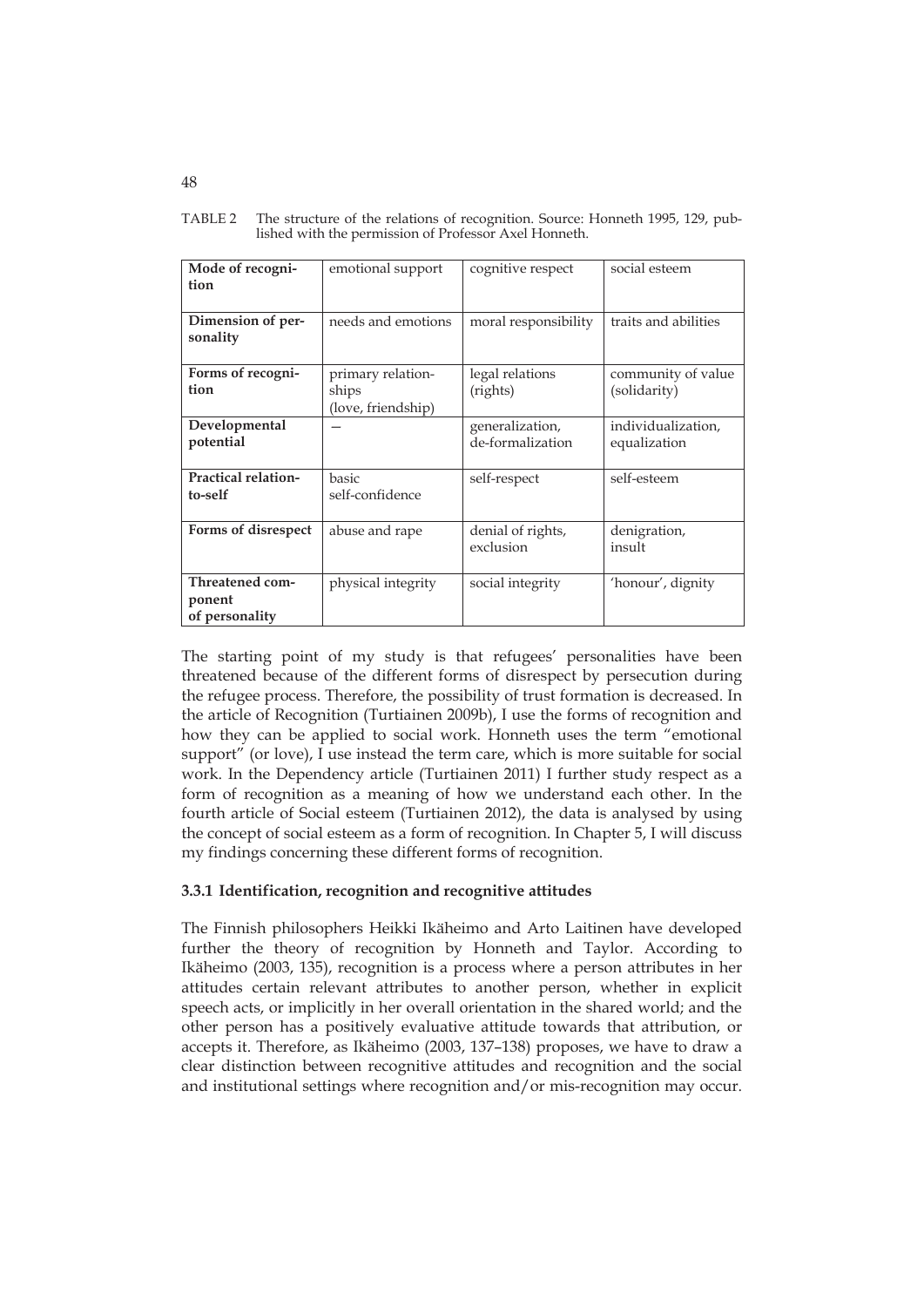The relationship between these is extremely complicated (Ikäheimo and Laitinen 2007, 42–43). Ikäheimo further (2003, 137–138, also Ikäheimo and Laitinen 2007, 37–42) argues that it is important to distinguish between distinctly recognitive attitudes and the totality of attitudes instantiated in a given personal relationship. In line with Ikäheimo, I view recognition as a 'two way complex of attitudes', where attitudes are different ways of accepting another person as a person. This, to be exact, means respecting him/her, esteeming him/her and/or loving him/her. Here, 'love' means care for another person's well-being. Recognition is not a crude natural process, but something that is always already taking place for certain reasons consisting of mutual attitudes involving judgements (ibid. 2003, 130). It is also important to understand that the other participant of the relationship as capable of making judgements about 11<sub>S</sub>

Ikäheimo and Laitinen (2007, 43–47) point out that one can easily be seriously mistaken about the recognitive attitudes of others towards himself/herself. By attitudes towards persons, they understand not only explicit opinions or views, but also implicit background attitudes that affect the ways in which we encounter others*.* Recognitive attitudes have an important role in the motivation of actions, that is, we can often read others' attitudes towards us in their actions. Conversely, Ikäheimo and Laitinen also point out that it is often important for a person to know that someone loves, respects or esteems him/her*, even if that other person has no way of acting on these attitudes.* Another important point is that people are easily prone to imagining or guessing others' attitudes towards them; this can sometimes lead to unnecessary conflicts or feelings of insult. For example, a service user might think that a social worker wields too much power, even if the social worker is in fact carefully respecting the client's rights. In such cases one cannot speak of a real lack of recognition because the social worker genuinely cares for the client's problems and respects the client's autonomy and the conditions which must be fulfilled to maintain it. In the 'dialogical' model of recognition supported by Ikäheimo and Laitinen, recognition is a matter of real attitudes, and a merely imagined lack of recognition is not a genuine lack of recognition. Following Honneth, Ikäheimo and Laitinen, I stress the importance of a dialogical model of recognition. The idea of understanding the behaviour of the other is mainly seen in the Dependency article (Turtiainen 2011).

Many authors, including Honneth and Taylor, use the terms 'recognition', 'identification', and 'acknowledgement' to describe roughly the same phenomenon18. Instead, I draw a distinction between 'identification' and 'acknowledgement' in terms of building relations of recognition between refugees and authorities. 'Identification' is used as a synonym for recognition in the sense that one identifies things and persons as definite individuals having some particular feature(s). Identification can be external or internal (self-identification).

-

Ikäheimo (2003, 141-151) analyses Taylor's (1995) understanding of these concepts. He concludes that each of these concepts is a complicated phenomenon in its own rights and grasping their internal connection is a far from easy task.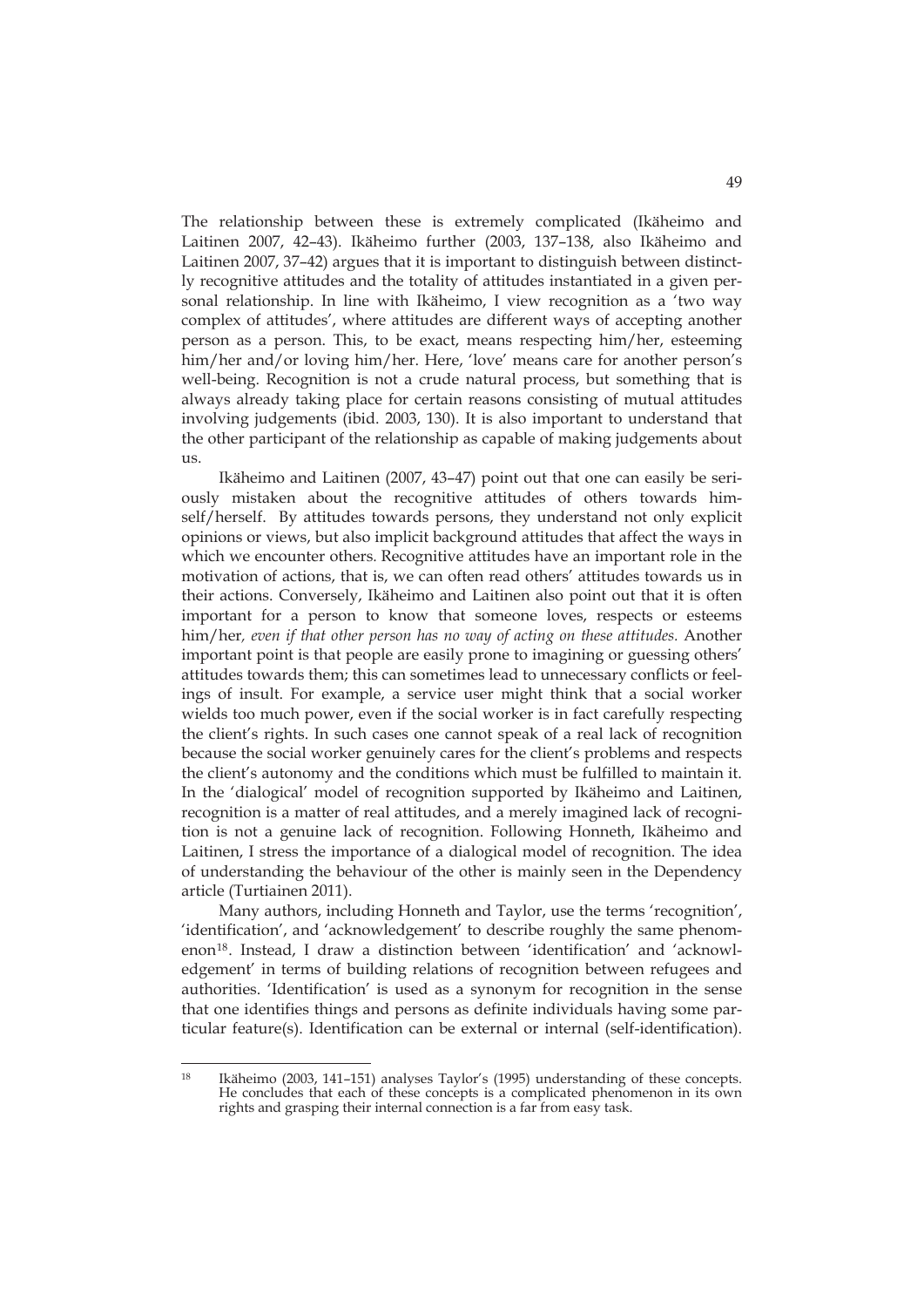Self-identification is never completely independent of the qualitative identifications made by others. I understand identification as the complex process of the identification and self-identification of the needs or traits of refugees in the relationship between refugees and authorities. For example, these needs or traits of the refugees must be identified if recognition is to take place. However, identification is not enough if it does not lead to recognition. 'Acknowledgement' is used as a synonym for recognition in the case of norms, rules and so on. Through acknowledgement, things are constructed, for example, as valid, good and genuine. I use the concept of acknowledgement when special rights are or should be recognised by the laws and regulations. The concept of identification is mainly used in the Recognition article (Turtiainen 2009b).

#### **3.3.2 Non-recognition and a satisfaction of needs**

Honneth's analysis of the forms of recognition (1995, 192) corresponds to the dimensions of non-recognition or misrecognition. The lack of love or care is physical abuse, the denial of rights is exclusion and lack of social esteem is denigration, insult, humiliation or stigmatisation (Honneth 2007, 136; 1995, 129). In general, non-recognition threatens physical and social integrity and dignity. The forms of adequate recognition help to meet the basic needs of people. Laitinen (2009, 15–22) argues that if needs are not adequately met, and if the response is not the right kind, that is an important criterion of misrecognition. The needs of the other provide reasons to respond in ways which help meet the needs. Laitinen (2009, 15) stresses the *reasons* for our responses towards others, because the balance of reasons tells us what we ought, overall, to do, or have most reason to do. "Adequate recognition is inherently responsive to reasons, which determine what kinds of esteem, respect or concern are 'fitting' (...) We have a categorical reason to protect and not to destroy any valuable object, and reasons to acknowledge its value" (Laitinen 2009, 19). Due to that, there is a duty not to harm, and a corresponding right not to be harmed, and thus unjustified harming is a clear case of *wronging* the other. A person is harmed if such needed responses are denied. There are two ways that misrecognition can take place. First, the cases of inadequate recognition, lack of respect, esteem or concern, can harm directly. When misrecognition constitutes humiliation, denigration, or not caring for another, it constitutes a setback or obstacle to the needs for respect, esteem, belonging and love. Second, they can harm indirectly via the effects of misrecognition on agents' competencies. "An approximate rule seems to be that negative demands (not to destroy, humiliate and so on) are categorical prima facie duties in every context, whereas positive demands are optional, dependent on the mode of relationship between persons, and are not categorical duties". (Laitinen 2009, 20–22; Ikäheimo 2009.)

For Taylor (1994, 25) our identity is partly shaped by recognition or its absence, often by the *mis*recognition of another, and so a person or group of people can suffer real damage, real distortion, if persons or the society around them mirror back to them a confining or demeaning or contemptible picture of themselves. Non-recognition or misrecognition can inflict harm; it can be a form of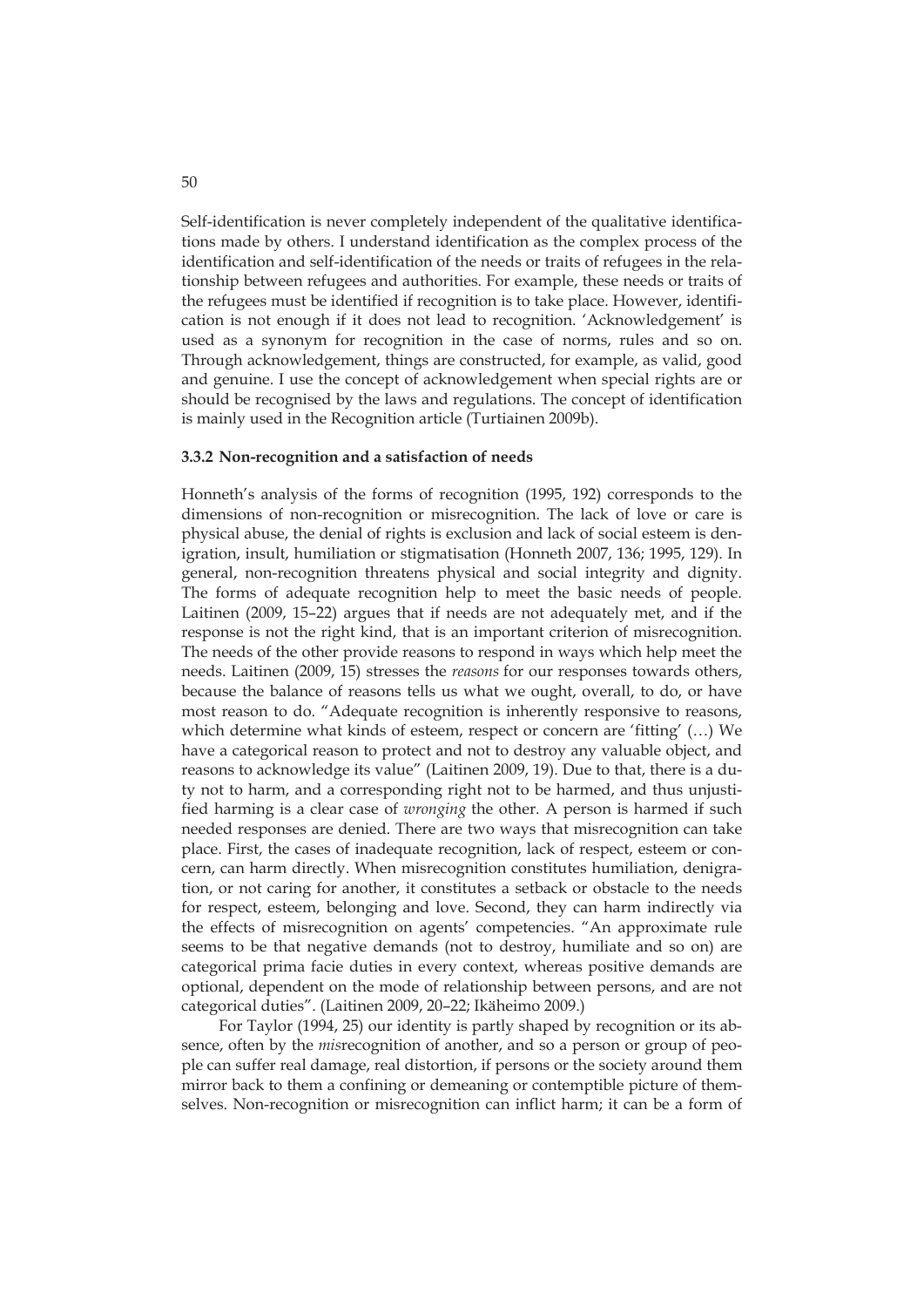oppression, imprisoning someone in a false, distorted and reduced mode of being. Misrecognition shows not just a lack of due respect. It can inflict a grievous wound, saddling its victims with a crippling self-hatred. If recognition is a vital human need (Taylor 1994, 26) therefore, resonating Honneth, misrecognition can cause serious harm to our self-realisation.

Nancy Fraser (1997) understands non-recognition as a cultural or symbolic injustice, where injustice is rooted in social patterns of representation, interpretation and communication. For her, cultural injustice and economic injustice are intertwined. While cultural norms are unfairly biased and are institutionalised in the state and the economy; the economic disadvantage impedes equal participation in public spheres and in everyday life and may result in cultural and economic subordination. (Fraser 1997, 15.) For her, non-recognition means being rendered invisible by means of the authoritative representational, communicative and interpretative practices of one's culture.

Toleration is the word which is often used in the contemporary discourse concerning minorities. Rainer Forst (2007, 215–237) analyses toleration in the context of the theory of recognition. First of all, toleration can never be a "complete" form of recognition. If one person in a given relationship does not have a positive attitude towards the other person, toleration may quickly set in. Toleration of another person without recognition means that the person in question is unwanted, but must be tolerated because nothing else can be done (Ikäheimo 2008, 2–28). It always has a power dimension because as being recognised as some kind of different or non-normal minority and therefore has to be awarded some kind of minority status is recognised as not equal. So, in this sense, toleration does not fit to any form of recognition and it is an insult. Approaching toleration from the "respect" point of view, we have to come from a perspective of "hierarchical to horizontal" and a democratic standpoint where toleration is respect for the basic moral right to justification, in other words, one must have to come to see oneself and others as moral persons with such right, as moral equals. (Forst 2007, 235–236.)

#### **3.4 Recognition, social work and social work research**

In social work, already in its early stages the pragmatic philosophers and pioneers of professional social work Jane Addams (1902/1905, 269–270) in the USA and Ilse Arlt (1934) in Austria wrote about the recognition of the entire person. Addams emphasised integral democracy, which promotes participation for all and Arlt highlighted recognition of the whole person on the base of avoiding humiliation in social work relationships with clients. More recently, the theory of recognition has been considered adequate for social work by several authors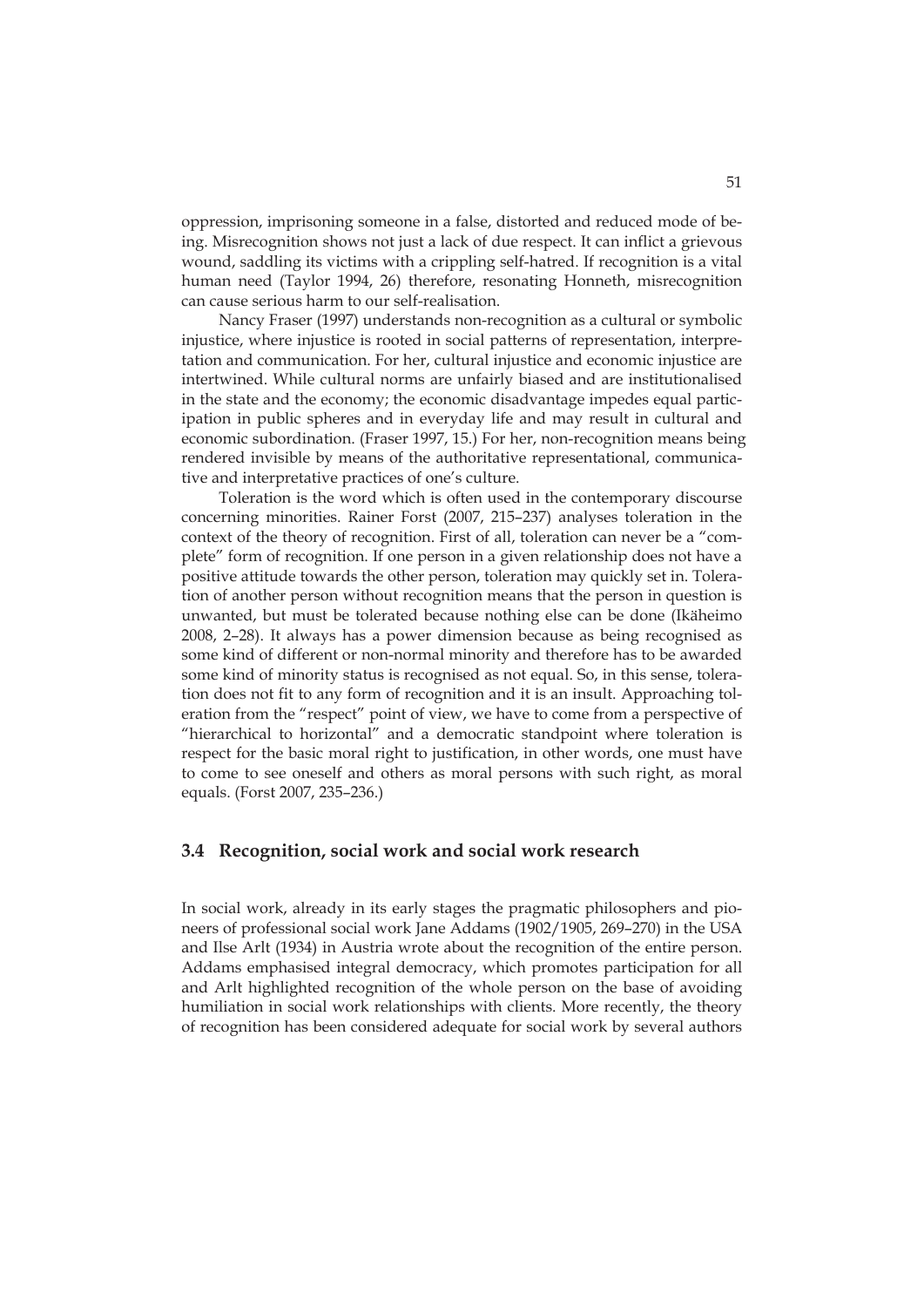(e.g. Houston and Dolan 2008; Houston 2008; 2009; 2010; Gosh and Juul 2008; Juul 2009; 2010; Garrett 2010)19.

The authors, who apply the theory of recognition to social work, basically agree about the value and usefulness of the theory. For example Garrett (2010, 1530), despite his critique discussed later, highlights the ethical core and conceptual bases of the recognition theory which enable the social work practitioners a fresh and more 'human' approach. For Houston (2009, 1288) Honneth's three forms of ideal identity formation provide a prism through which social workers can 'tune in' to ethical imperatives and sharpen empathy leading to an understanding of an actor's identity struggles. According to Houston and Dolan (2008, 167), recognition theory gives the lens in order to gain inner awareness of emotions, desires, sensibilities, choices, perceptions, expectations and attitudes both at a gross and subtle level. Juul's (2009, 415) contribution from the perspective of the theory of recognition, gives some ethical core principles, which should be used as routines of good habits in social work. I agree with him that the struggle for recognition is not just relevant in a direct meeting between client and social worker. It is about "the value orientation of modern culture, about the overall substance of social and welfare policies and about the prevailing norms in welfare institutions" (Juul 2009, 415).

According to Houston (2010, 842) the theory of recognition poses a direct and necessary challenge to social work.20 He criticised the use of the concept of personalisation in social work, which brings as the concept of *homo economicus.*  It means that the understanding of the person is rational, individualistic, utilitarian, calculative and instrumental. He suggests (ibid., 848) that extending Honneth's ideas on self-realisation to social work gives some practical dimensions, where social work is seen as 'symbolic interaction', 'care', 'respect' and 'validation'. These four dimensions, taken together, constitute a social work of 'recognition' that views each person as a social, rather than an individual emphasising the context of group life and explaining human action in terms of social context. Houston's contribution is an important reminder that if social work is blind to the fundamental ontological reality, it forgets its roots in collectivity.

Garrett (2010, 1518) claims that the critical literature of recognition has been mostly neglected in social work. He claims that Nancy Fraser's more general theory is preferable, as he sees it, to the narrower approach of Honneth. For Garrett, Fraser's approach which focuses on 'axes of subordination' and 'perspectival dualism', is conceptually more persuasive. It expresses the multifacet-

 $19$ I have conducted a review of the literature regarding studies of social work using Honneth's theory of recognition. The database Ebsco (accessed at 20.8.2011) gave results if searched "social work" and "Honneth" of which four are concerning social work. Three of those are Stan Houston's articles and one about social care is by Pamela Fisher and Jenny Owen (2008) about health related interventions. Social service abstracts (ProQuest) gives 9 articles. In addition to Ebsco it gives Gosh's and Juul's (2010) and Garrett's (2010) articles, which concern social work.

<sup>(2010)</sup> and Garrett's (2010) articles, which concern social work.<br><sup>20</sup> Houston's (2010) paper is built on Ferguson's contribution to the debate on personalisation in social work that appeared in the *British Journal of Social Work* in 2007. Whereas Ferguson approached the topic through the lens of political philosophy, Houston's paper draws on critical social theory to examine not only the nature of personalisation, but also its supportive pillar of individualisation.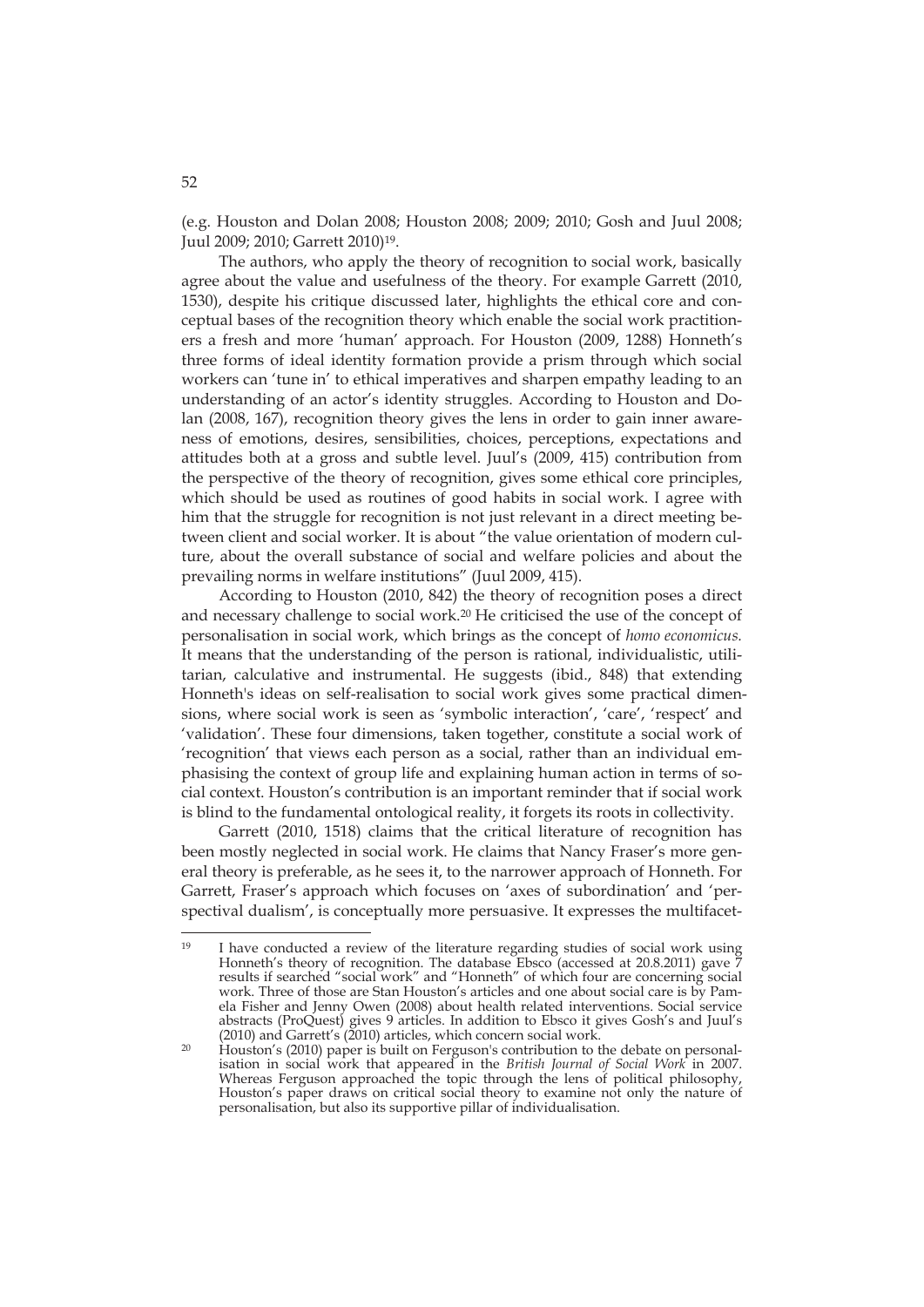ed nature of oppression and subjugation which is present in the discourse of social work. Garrett (ibid.) states that Honneth's approach is prone to 'psychologisation' and psychological determinism. He bases the notion on McNay's (2008, 2) critical contribution on recognition theory. McNay is not entirely against recognition theory, but she disagrees with the basic claims made about the dialogical nature of subjectivity, identity and agency. McNay (2008, 2–3) argues that these insights are not sufficiently embedded in a sociological understanding of power relations. However, in her understanding, relations of power are always already present when the individual psyche is formed. The consequent ways in which the idea of recognition is naturalised and universalised, foreclose anything but the most limited understanding of identity and agency in the context of the reproduction of inequalities of gender. (McNay, 2008, 2–3.)

Another of Garretts' claim is that the theorisation of recognition neglects or under-theorises the role of the state. Garrett (2010, 1527) states that these theories fail to acknowledge that the state, with a primary intent of maintaining patterns and processes aiding and sustaining capital accumulation, can be a substantial source of oppression and hardship in itself. By neglecting the state, social workers might humiliate or overlook invisible cases which deserve attention. He refers to symbolic violence (e.g. Bourdieu 1999) and the role of the state and its functionaries. He also states (ibid., 1530) that the state can build and consolidate the "difference", for example, due to its border controls. Garrett's (2010,1530) main claim is that if the state is not understood for example as a user of symbolic violence or consolidating the "difference" recognition is partly rooted in the dynamics of (mis)recognition and almost entirely represents micro encounters. For me, the state is fundamental in the theory of recognition because social workers are using the state's mandate while implementing its laws. That is one reason why the power dimension is present. Also, the main idea of the study is that the social workers are public authorities and therefore trust building is complex. Besides, the social workers have to be sensitive and in a reflective position to the institutions and the state because they may contradict the human rights and the mandate of advocating refugees. This is a reason why I suggest that the critical approaches of social work have to be applied to social work with refugees.

The suitability of the theory of recognition to social work can be justified because its grounds are built from social ontology, from the reality of lived experiences and from an awareness of "interbeing" (Houston 2008, 34–35). Houston (2007; 2008; 2009) has made several contributions to social work and social work research by using the theory of recognition. Houston's article (2008) deals with social work in Northern Ireland where ''identity'' is multilayered and ethno-religious identities continue to prevail despite recent changes within the political sphere and attempts to effect mutual understanding and consensual dialogue.21 Social work's response to the ''politics of sectarian identity'' in North-

 $21$ 21 "The problematisation of identity is an issue for all citizens in Northern Ireland, regardless of whether they have experienced direct violence. That is, to live in this most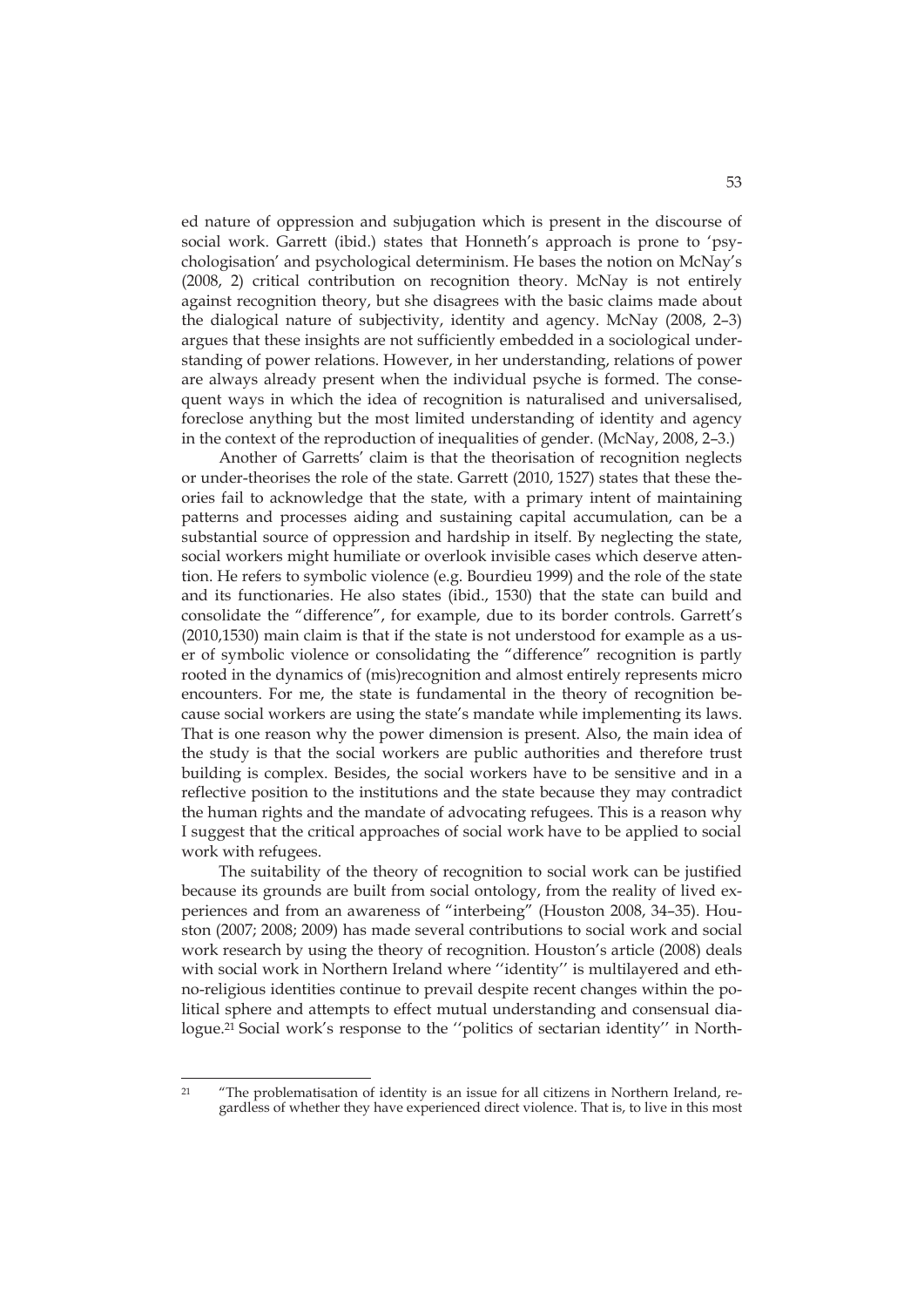ern Ireland over the past 30 years has been typified by an uneasy silence. Houston states that Honneth's critical theory of recognition provides a means for reshaping social work intervention according to three perspectives: first objectrelations theory (care), citizenship rights (respect), and communitarianism (social esteem). Recognition, social justice, and social work in Honneth's tripartite model of recognition has a direct bearing on the ''politics of identity'. Objectrelations theory is one tool for social workers to build the conditions for trust and safety; enable individuals to recognise the ''good'' and the ''bad'' in everyone (rather than splitting). The second possibility emerging from Honneth's theory of recognition is to strengthen social work's commitment to citizenship rights. (ibid., 37.) Third, the possibility of communitarian social work emerges. Honneth's brand of communitarianism emphasises the role of social networks in shaping and defining identities through the recognition of strengths, potential, and achievement. (Houston 2008, 25–41.)

Another article by Houston (2009, 1274–1290) examines the combination of Habermas' (1990) and Honneth's (1995) ethical theories and how they resonate with each other. He suggests that the need for egalitarian communication (Habermas) and the principle of inclusive recognition (Honneth 1995) are the two foundation stones of moral decision making in social work. He suggests that these theories are complementary, mutually rectifying and concordant at the metaethical level of analysis. (Houston 2009, 1274.) Besides social work practice, they have implications for research and education as well.

The study by Houston with Pat Dolan (2008, 458–469) is about how the recognition theory by Honneth can be adapted to invigorate theories of social support. They show how Honneth's ideas can be reworked and linked to theories of social support, invigorating the latter while grounding the former. They offer no practical guidelines but focus on what makes the practitioner ethical. They create a conceptual framework for reflective practice that can illuminate, and interrogate, the moral and operational dimensions of preventative work with children and families.

Søren Juul's study (2009) is about how service users should be treated in a proper way and how to avoid the clientification of people who need help in order to become better off and independent again. He employs the concepts of recognition and judgement for the critical analysis of social work. In his interpretation the prevailing forms of judgement to be found in social institutions pose an obstacle to recognition. He claims that the forms of recognition are the most fundamental prerequisites that must be fulfilled if social work is to promote human flourishing.

Flora Ghosh's and Juul's (2008) study in Denmark comes closest to my study in this topic. They have examined newly arrived refugees in Denmark using the theoretical concepts of redistribution and recognition by Honneth (1995) and Fraser (2003b). According to their empirical results, refugees experience misrecognition, inequality and poverty and that the program they studied

-

troubled, and constitutionally contested of regions, is to be sectarianised by the conscious, the unconscious, and the unchallenged." (Houston 2008.)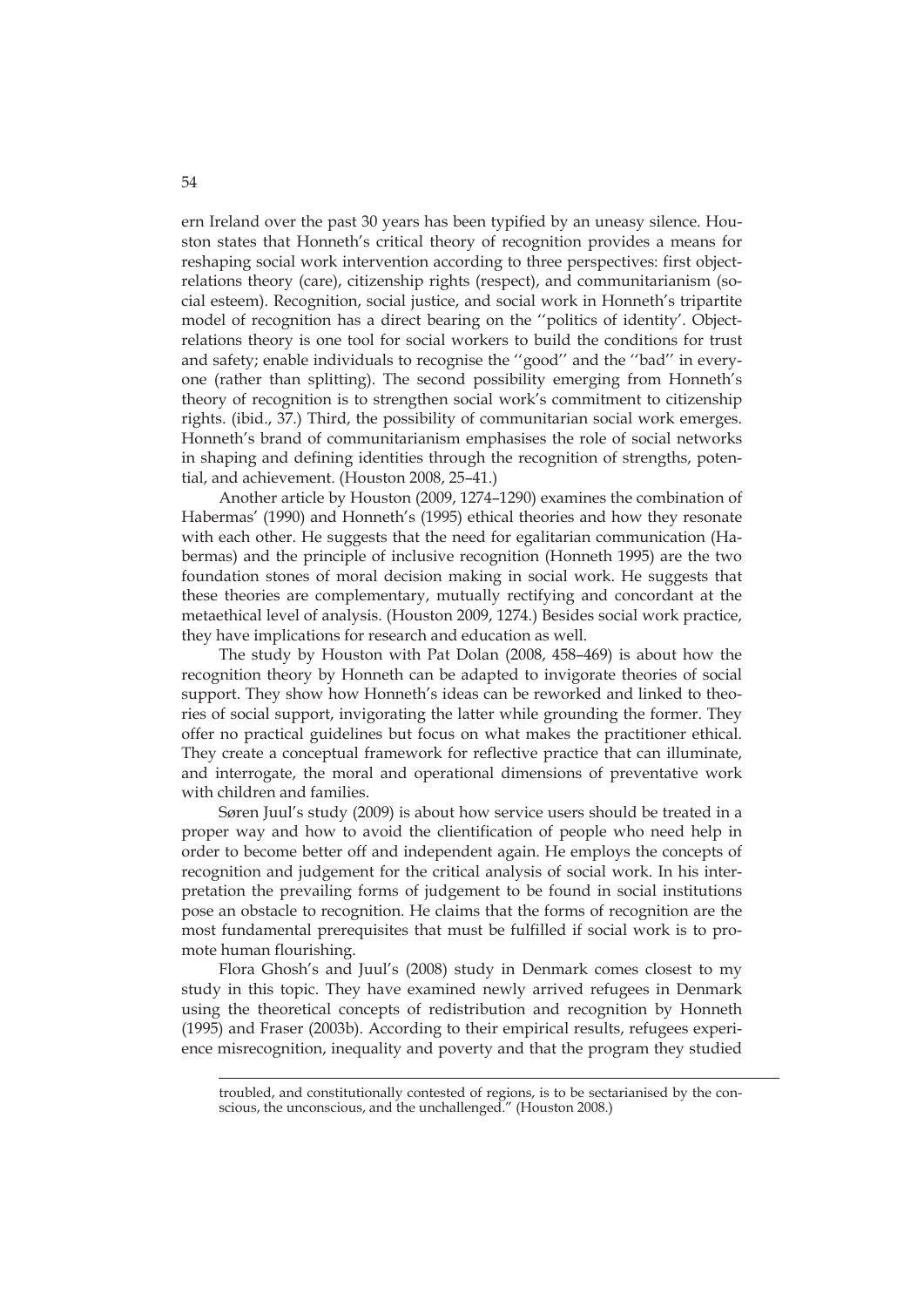constitutes an obstacle to social integration. Refugees experience material sufferings, as well as a lack of moral recognition, and there is a need for both, a politics on redistribution and a politics on recognition. Although, there may be a positive relation between labour market integration and social integration, it is questionable which way this relationship goes. They argue that refugees' participation in the labour market is sometimes hindered by a lack of social integration. They suggest that the government and other politicians must avoid the idea that getting a job is the only way for social integration. Integration and social cohesion is about much more than that, not least about recognition and equal citizen rights for all residents. It is also an important notion of the authors that it is difficult to draw a clear line between material problems and missing moral recognition. Start Help is a low material benefit for a section of the residents in Denmark, but as has been shown, this is subjectively taken to be a symbol of moral disrespect. Refugees experienced disrespect as a bearer of equal rights and missed social appreciation associated with this, which lead to a weakened identity, and hence to problems of participation. (Ghosh & Juul 2008.)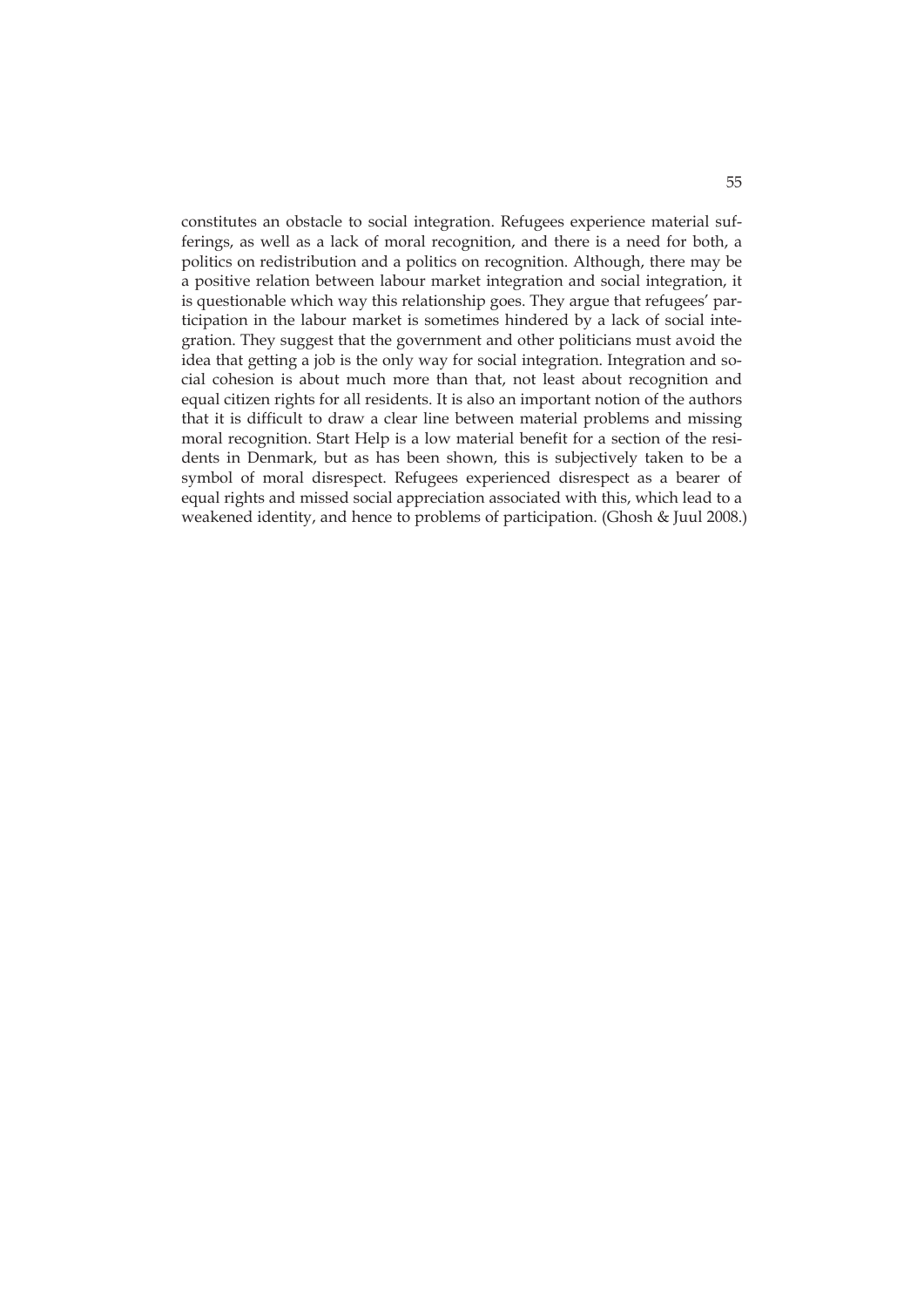## **4 METHODOLOGY**

The concept of trust and the theory of recognition provide the theoretical framework to the empirical research and for the analysis of the data in all the four articles. Therefore, this study is theory-bound. It was important to use refugees as "experts" of their experiences of the different stages of the refugee process, therefore their interviews are the main component of my data set. Listening to refugees directly is an epistemologically legitimate way of collecting data. From an ontological point of view it is meaningful to use refugees' knowledge and understand their experiences (Hynes 2003, 13). It is important to interview refugees to become aware of different experiences to deconstruct the idea of the refugee experience, but also to understand that there are as many refugee experiences of as there are persons entitled to refugee status. I have used the two different sets of data, the first consist of interviews of refugees and the second is two group interviews of authorities involved in refugee reception. In this chapter, I introduce the data, narrative approach, data collection, the main idea of abduction and analysis of the data in each individual article. Lastly some ethical considerations of researching refugees are discussed.

## **4.1 Refugees' interviews and authorities' group discussions as data**

My data consists of interviews with 13 quota refugees living in the region of Central Finland. The interviewees represent a heterogeneous group in terms of ethnicity, education, age, and gender. Half of them are women and half men of which six are either single or are single mothers and seven married with children. Some of them are illiterate without any basic education, some are students and the others have vocational or a university education. Some of them are unemployed and the others are working or studying. They come from different countries in Africa, the Far East and the Near East and their ages range from 20 to 60. At the time of the interviews, they had been living in Finland between 4 and 13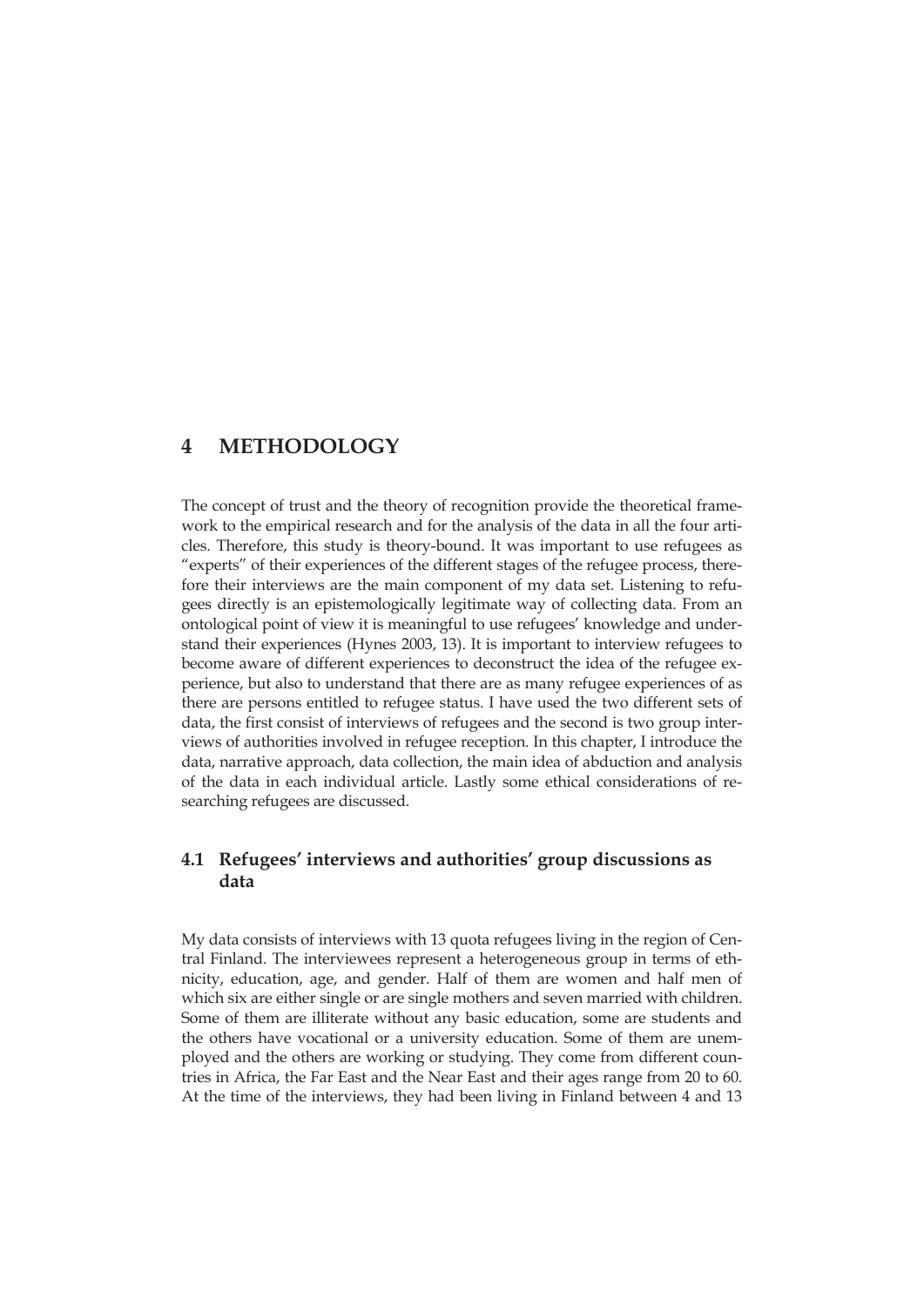years. Half of the interviewees are so called strong cases (Patton 2002, 230) who are somehow working with their own ethnic community. They provide information in rich cases and know the community well. By trying to find a heterogeneous group of interviewees I tried to minimize the biased picture of interviews. For ethical reasons, to avoid identification of the interviewees, I will not provide more detailed background information of the interviewees. Ethically, it is important that, at the time of the interviews, they were no longer users of the services to which the interviews pertained, and thus could speak freely about them. I have worked for two decades in the immigrant services. This probably affects the entire research process especially with regard to relationship formation between interviewees and interpretation of the narratives.

My other set of data consists of two group discussions with immigrant reception authorities (Flick 2006, 190–197; Bohnsack 2004, 214–221), on the topic of the discussions was about the trust in the refugee reception work. The first group consisted of four social workers and the other group consisted of three social instructors and one psychologist. All of them work in the same office of immigrant services. These groups are natural, homogenous (Flick 2006, 192) and milieu specific groups, where existing interpretations and codes were reconstructed (Bohnsack 2004, 215–216). The advantage of homogenous groups is that the members are comparable in the essential dimensions and related with the research questions and have similar backgrounds. For these groups the main important feature is that all the participants are working in the refugee receiving services. Some of the civil servants have worked in that office since it was established in 1990, some of them have worked for a couple of years and some workers were just started working with refugees or were substitutes.

### **4.2 Studying the experiences and narratives of refugees**

During recent decades there has been a rapid increase of interest in narrative studies in various branches of human science. The term narrative or story can be used to mean different things in different contexts. (Hänninen 2004, 69-70.) There are at least three possibilities in approaching narratives. One possibility is to focus on the spoken recounting of particular past events that happened to the narrator (Labov and Waletzky 1967). Second, we can understand a narrative or a story as a person's experience of a special event. Such narratives and stories can range in length from segments of interviews to many hours of life histories, that may be general or imagined. (Squire 2008.) The third possibility is to focus on the intersection of the life-worlds of the speaker and the hearer, which is a constructive characteristic of narrative (Ricoeur 1984). Constructively build narratives cannot be repeated exactly, since words never mean the same thing twice and stories are performed differently in different social contexts (Squire 2008, 44; Hyvärinen 2006). I use the mixture of the two latter possibilities constructing the theme of trust during the interview interaction. In this study, narratives are understood as jointly told between researcher and interviewee (Ric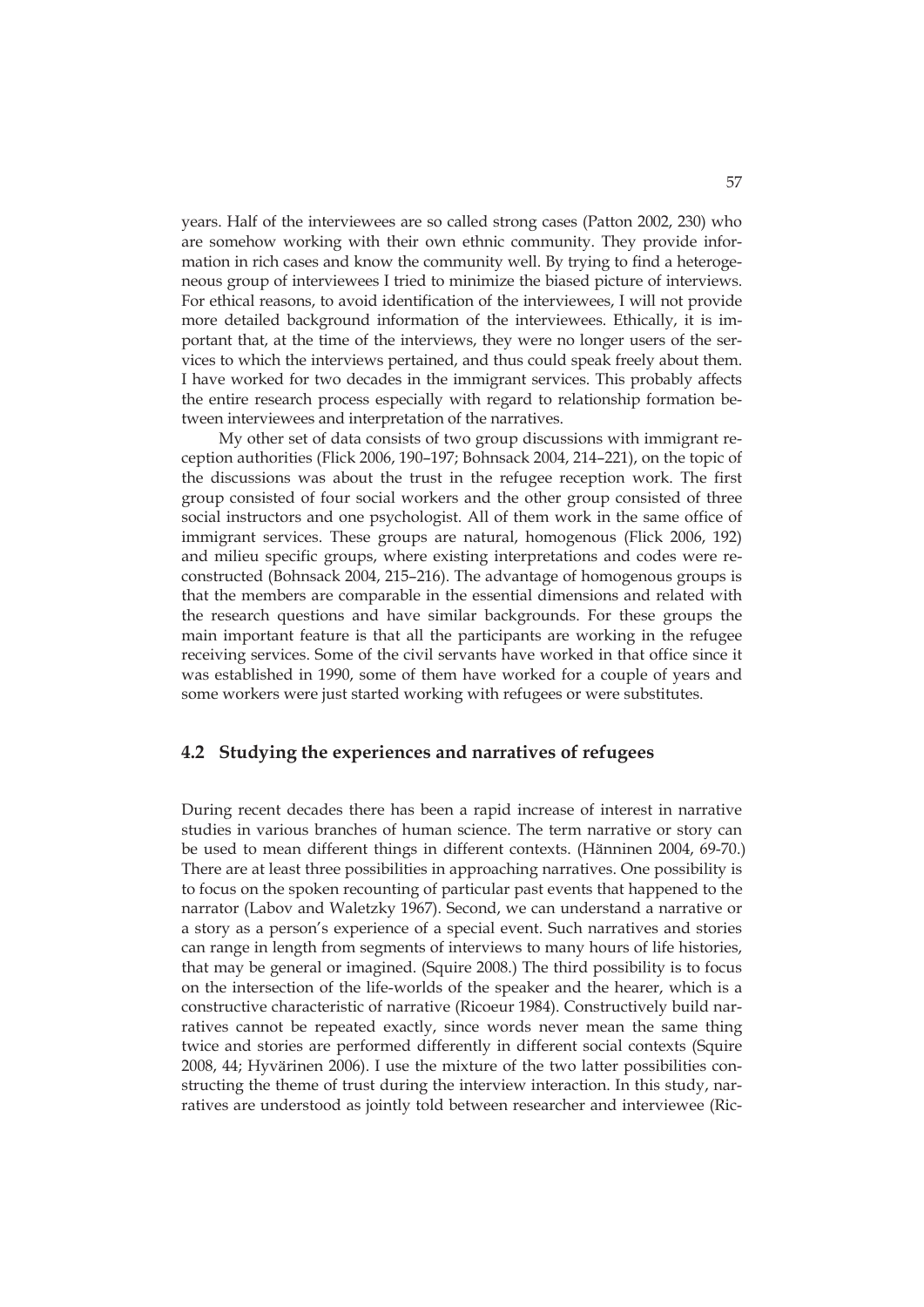oeur 1991; Hydén 2008, 123). The sequence itself can favour dialogue, not just what the interviewee says, or how the meaningfulness is produced in the interaction (Squire 2008, 42–43).

According to Hänninen (2004, 72-75) a narrative can be understood as inner, lived and told narratives. The inner narrative is an individual's interpretation of his/her life. It is partly made external by told narratives, and validated in that process. The lived narrative refers to real-life, which is shaped in the interplay between situational constraints and the inner narrative that guides one's actions in changing life situations. "An episode of lived narrative cannot be understood on the basis of knowledge of the objective facts alone; knowledge of the actor's motives and emotions is a necessary part of the interpretation." (Hänninen 2004, 72.) Therefore, the moment of narrating and the person with whom the narratives are constructed have an impact how the final narrative or story appears.

Experience-centred narrative research has been chosen as my methodological approach because it enables me to understand personal experiences as stories or narratives. It also enables the examination the agency of refugees in a new country. By agency, I mean the possibilities to build relationships with authorities and to the new society in general. Third, it allows us to examine progress, changes or turning points of the narratives during the process. This is the evolution of the stories, which can be called, for example, progression and decline (Squire 2008) or disruption (Herman 2007)<sup>22</sup>. Experience-centred research stresses that representations vary drastically over time, and across the circumstances within which one lives, so that a single phenomenon may produce very different stories, even from the same person (Andrews 2008). Such stories may be a narrative of one event but they may also be more flexible about time and personal experience, and defined by theme rather than structure (Denzin 1989). For me, both the theme "trust formation towards authorities" and the structure of the story "does trust appear or disappear during the refugee process" are important.

Coherence has been a guarantor of the quality of narratives and was assumed as a norm for a good life story. Squire (2008, 43) goes further by stating that sequential temporal orderings of human experiences into narrative are not just characteristic of a human being but make us human. Recently, the function of narrative as creating coherence is challenged due to marginalizing many narrative phenomena such as finding out new methods to approach broken narratives and causing ethical problems. An essential ethical problem is that the coherence paradigm may privilege middle-class narrators and marginalize, for example, politically traumatized people whose narratives are often fragmented and disorganized. (Hyvärinen et.al. 2010, 1-2.) During the interview process I did not attempt to build refugees' lives as a one life story having a start, a middle and a conclusion. Rather, while analyzing my data I arranged the narratives

 $\overline{22}$ According to Herman (2007, 9) core instances of narrative represent a structured time course, disruption into the storytellers' and interpreters' model of the world evoked by the narrative and what it is like to live through the disruption.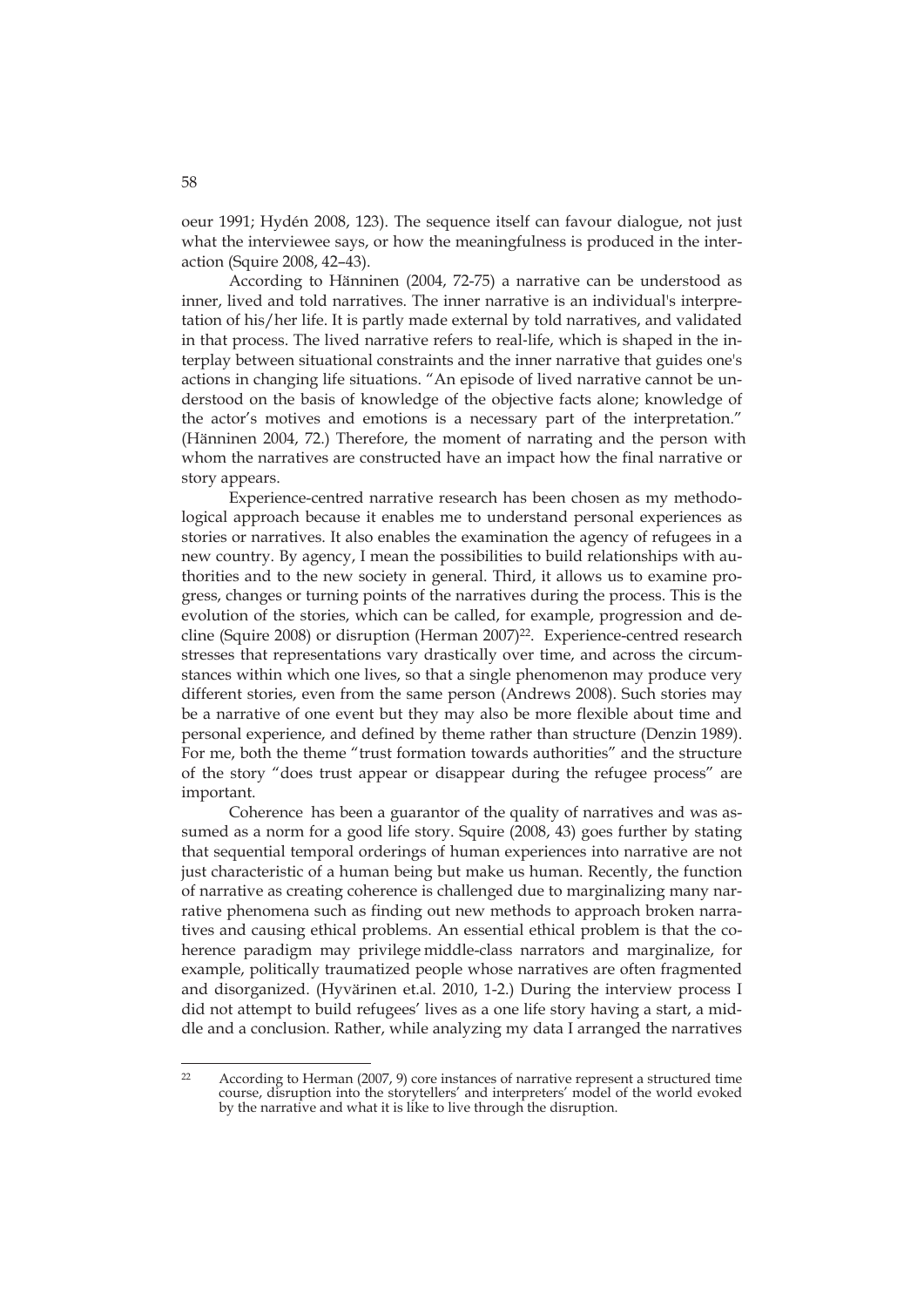by the refugee process, that is, before coming to Finland, arrival to Finland and at the moment of the interview.

All the interviews are multi-voiced, which means that interviewees were not speaking only about themselves, but also about other refugees and factors that could help them in their relations with the authorities. Potter (1996, 142–143) calls this the principle of footing<sup>23</sup>, where a particular piece of speech may be necessary to distinguish, whose position the talk is meant to represent, the author, who does the scripting or the animator who says the words. I also include these narratives in my analyses. Interviewees have to establish their position and right to speak on the topics being discussed. Potter (1996, 148) calls this as claiming "category entitlement" and so having authority to speak, for example by establishing their membership of a particular group that has expert knowledge or privileged experience about the topic discussed. Potter suggests that successful claims to category entitlement allow people to speak without having to explain the source of their knowledge. Phoenix (2008, 70–71) adds that the social context may set up a potentially troubled subject position where the narrator is being asked to tell her story without knowing whether the interviewer is a sympathetic or a potentially threatening adversary.

## **4.3 Data collection**

-

Interviews were conducted in 2007 based on contact information for refugees from the immigrant services in one town. I explained what this research was about by phone and none of the refugees contacted refused. Before starting the interview I explained again, both orally and in writing, the purpose of the interview and asked for their consent. One interviewee asked me to send it before the interview, because it enabled a better preparation for the interview. Some of the interviews took place at the interviewees' homes or work places and the rest of them in my office lasting for one to two hours. They were pleased that I, as a civil servant, asked questions about their experiences with authorities and settlement services. I knew all interviewees somehow beforehand because I worked in the immigrant services where they were service users after resettlement in Finland. None of the interviewees were personal my client while using our services. I was surprised how openly interviewees told about their lives and problems with authorities in Finland. I thought that the continuation of the relationship enabled them to be critical and reflective while narrating about the time after their arrival in Finland. We were looking back to many events which

<sup>23</sup> The notion of footing was developed by Erwin Goffman particularly in 1979. Also Bakhtin (1981, 272), even though he studied novels, his concepts have infused studies of interaction in everyday life. He situates all utterances in the "I – thou" relationship. Every text, he argues, includes many voices – hidden internal politics, historical discourses, and ambiguities – beyond the author's voice. Therefore, narratives are polyphonic – multivoiced. A given word is saturated with ideology and meanings from previous usage. (Riessman 2008, 107.)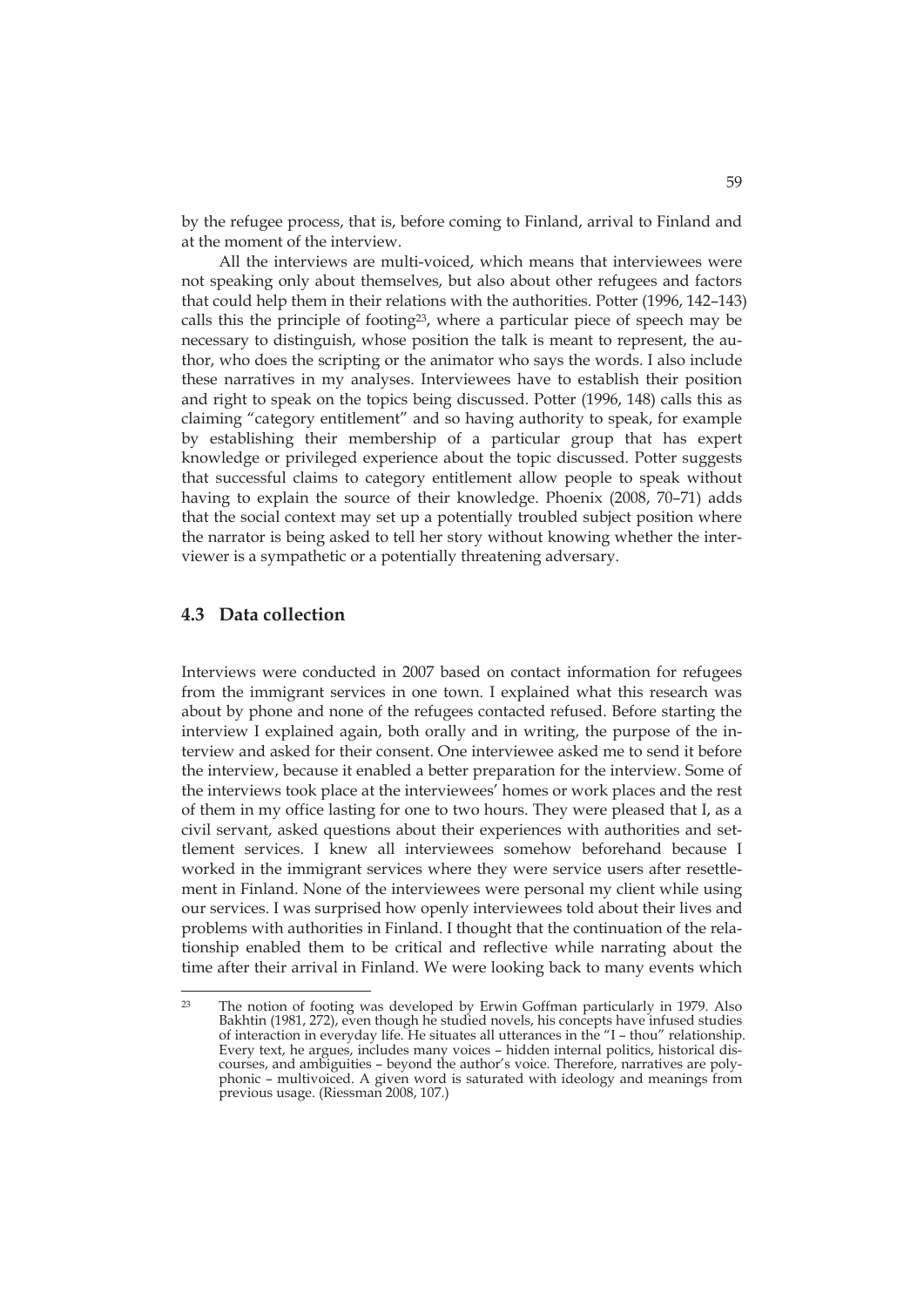were examples of trust or mistrust. Many times interviewees mentioned that I knew how their lives were in the refugee camps because I had visited there, and then they continued their narration. I felt that there was a trust between us which enabled them to be more critical and reflective. Due to that, I had the impression that the interviewees did not tell much about the things they expected that I wanted to hear. This type of willingness to satisfy the researcher is usually known as "reactivity" in the field work (Jacobsen and Landau 2003).

A researcher-interviewee relationship is always a power relationship (eg. Keskinen 2001, 32; Oinas 2004, 17-18). A complex power relationship is one important consequence of having a dual position as a researcher and a civil servant. A power relationship is much more complex than just researcher – interviewee or civil servant – client/interviewee relationship. Besides the power relationship, the interpretations of cultural norms play profound roles in shaping the relationship between the narrator and researcher (Hydén 2008, 130). Also gender, age difference, profession, position etc. may play a significant role in shaping the relationship in the interview situation (e.g. Rastas 2005). For example, if a person highly values a life experience but not education, a young researcher might not be given a value as a capable researcher and an interviewee will not tell about his/her life so openly. Refugees might have high positions in their countries of origin; they may have lived in many countries and have an amazing survival background, so they might also ask, why they should tell about their lives to the researcher. Both these kinds of unequal power relationships were seen my data. My claim is that these same elements are present in the researcher – interviewee relationship. I also had a sense that some interviewees challenged me to consider our social work practises, which are not useful or relevant.

One problem could be a willingness to be interviewed by a familiar person. It may not be easy to say "no" to a person you already know and who is a civil servant. Due to that fact I tried to highlight the voluntariness of being interviewed. One possibility is that narrators do not give power to the researcher and don't tell much about their personal lives or opinions. One important issue to consider is if interviewees spoke to me as a researcher or as a civil servant. My answer is that they spoke to me as a civil servant due to the continuation of our past relationships. I had a sense that while people were narrating about their lives they were giving many suggestions on how to improve settlement services. These responses were analysed in the recognition article. Many times it was told that mistrust is also civil servant's problem and something must be done to minimize it. Even if there was "trust speech" or willingness to become friends with the authorities, interviewees showed how their lives proved that trust was good "attitude" after settlement. Also vice versa, interviewees told how humiliating it was to be dependent on "us" and how badly society is threating the refugees. Sometimes I had also a sense that the interviewees appealed me as a civil servant to improve practises and the laws in the society. I suggest that my dual position enabled the ethical demand of dual imperative (Jacobsen and Landau 2003) of the refugee studies, discussed in Chapter 4.6.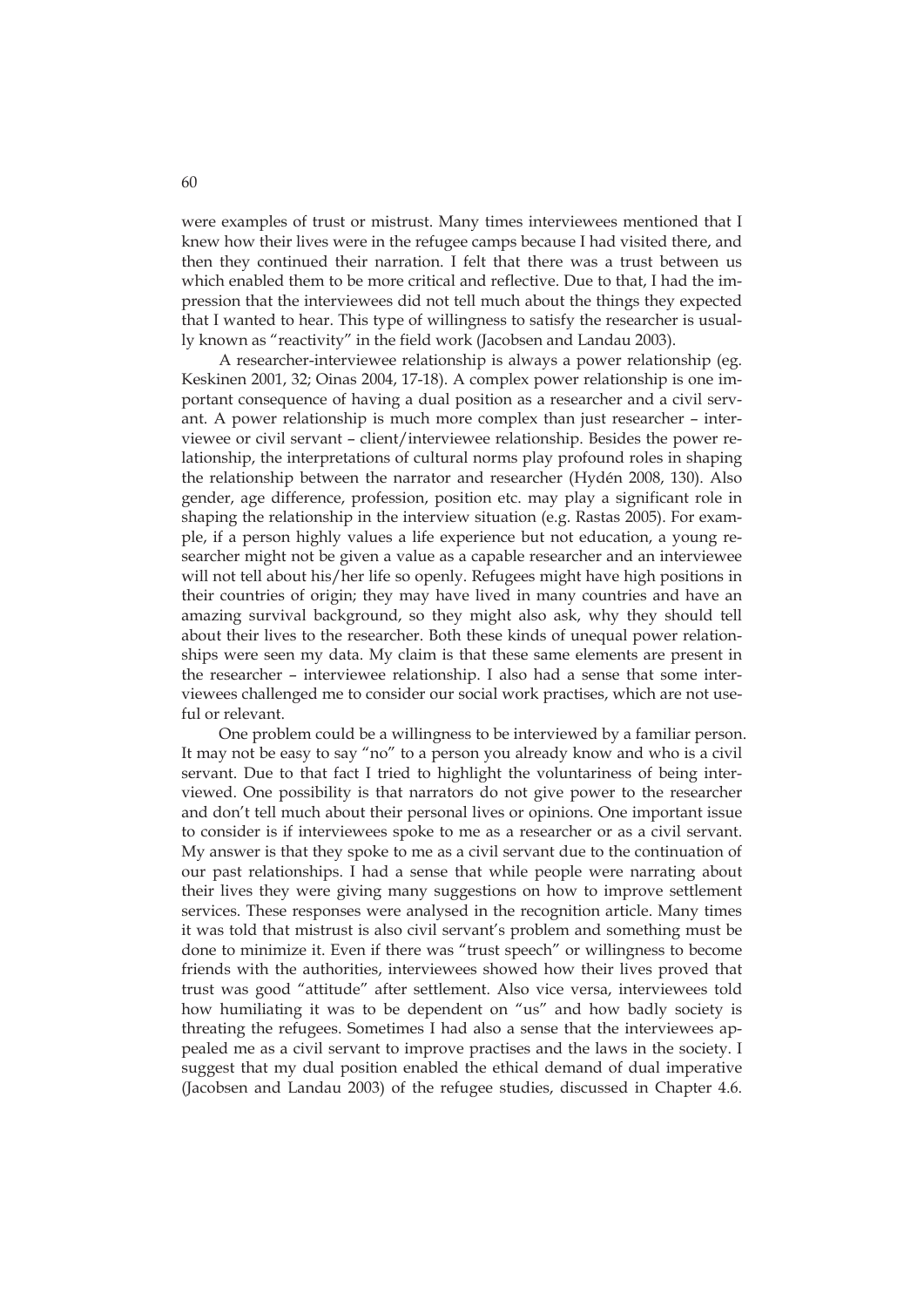The data would inevitably have been different if the interviewees had not known the researcher and if the researcher did not have a dual position. However, the data differs depending on the situation.

The data was collected using episodic interviews (Flick 2006, 181–182), a format containing elements of both focused and narrative interviewing. I collected narratives about refugees' experiences towards public authorities. Their narratives are connected to the different events of the refugee process: escape from one's own country, living in a second country and resettling in a third country. I had prepared interview themes that were used when I conducted the interview. I transcribed all the interviews verbatim. Three refugees were interviewed with the help of an interpreter; and the others were interviewed in Finnish. I translated the data from Finnish into English, which means that some informative details may have been lost in translation. The interviewees' own words are used to provide a better description of the examined phenomena.

The starting point for the episodic interview is according that:

Subjects' experiences of certain domain are stored and remembered in forms of narrative-episodic and semantic knowledge. Whereas episodic knowledge is organised closer to experiences and linked to concrete situations and circumstances, semantic knowledge is based on assumptions and relations, which are abstracted from these and generalised. (Flick 2006, 181.)

This method enables the context related presentations in the form of the narrative, because these are closer to experiences and their generative contexts than other presentations. For me, the timeline, situations, situated experiences and reflective analysis of the past and present are important elements of the interview, and the episodic interview allows the usage of all that knowledge. Central elements of the episodic interviews, which are situations, or chains of situations in the refugee process, interviewees' changes in the expectations and fears in their relations to the authorities during the process and abstractive relations such as what has to be done at the their arrival in Finland, that it enables trust formation (Flick 2006, 182). The latter enables access to the semantic part of everyday knowledge. Special attention is paid in the interview to situations or episodes in which the interviewees has had experiences that are relevant to the question of study. The episodic interview employs the advantages of both narrative and the semi-structured interview, although, experience-centred narratives are often semi-structured (Squire 2008, 52).

As mentioned above, the other method of data collection was group discussions. The reasons why group discussions are usually used, are based on the notion that the opinions which are presented to the interviewer in interviews are detached from everyday form of communication and relations. Group discussions correspond to the way in which the opinions are produced, expressed, and exchanged in everyday life. (Flick 2006, 190–192.) The main reason why I chose to conduct the group discussions in the same office where I worked was my willingness to study my own work. These notions of possibility to collect data from the natural groups encouraged me to ask my co-workers if they were willing to participate the group discussion. We discussed this possibility in weekly meeting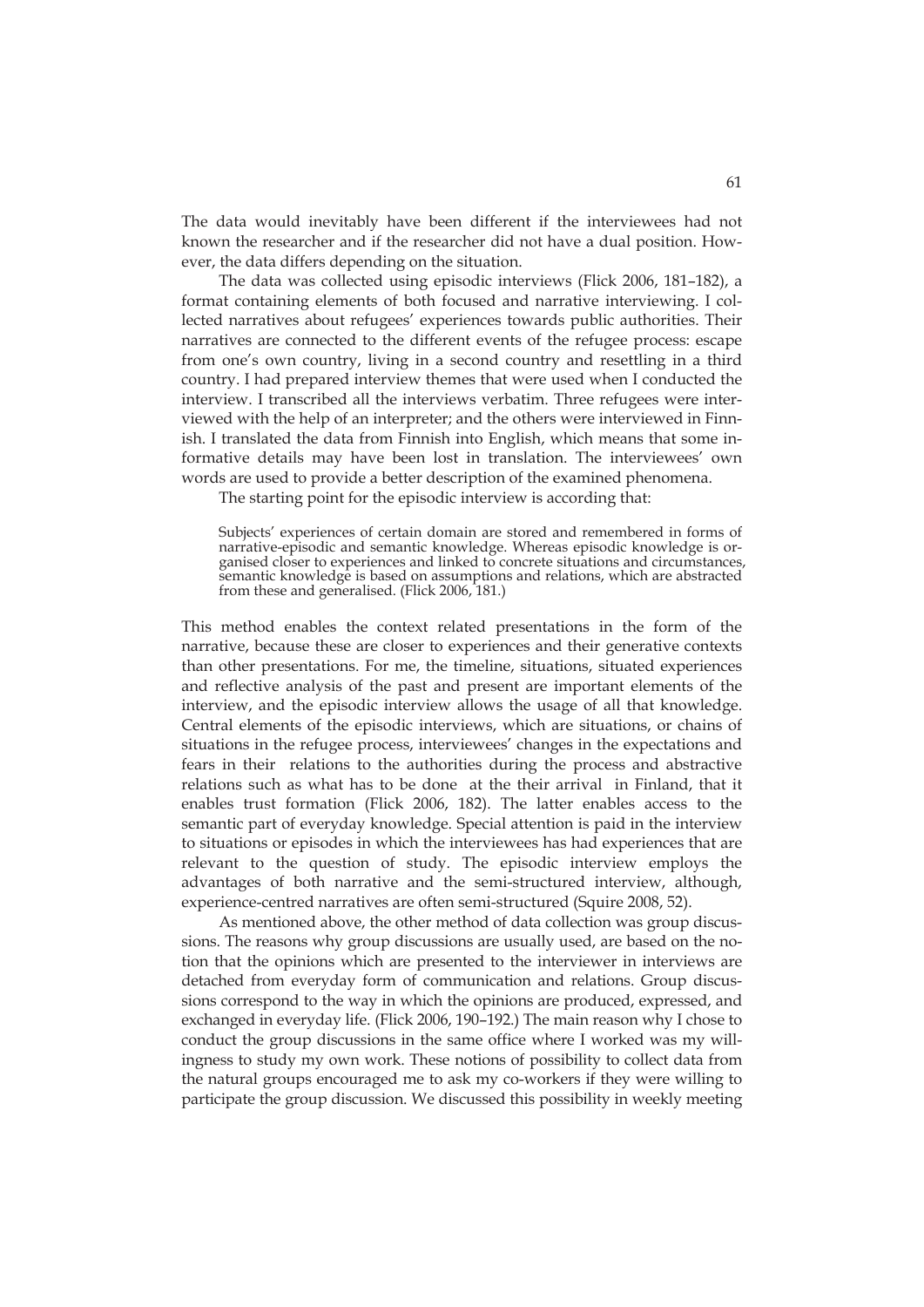and later I sent an e-mail about the exact topic. I wrote that we were discussing trust formation concerning our relationships with our service users. I encouraged them to think about issues which influenced trust formation in practise. Some of the co-workers hesitated to participate because they were quite new in the office but we discussed that it is useful to have some "fresh" ideas also involved in the group discussion. The workers who had recently started to work with refugees could also challenge the opinions of those who had been working with refugees for a long time and knew each other quite well. I did not prepare a questionnaire beforehand because I wanted to participate as openly as possible and discuss the topic as well.

My dual position as a researcher and as a director of the immigrant services had an impact of the group discussions. The employees have thought that the discussions were one of the duties of daily work life because it was initiated by me as a director. Participants expressed their satisfaction afterwards by reporting that it was useful to discuss important issues concerning our work and that we could use such conversations as a tool for improving our practises and sharing our experiences. One weakness of the natural team as a source of data can be the existing group dynamics in the team, which means that there are members who usually speak and those who prefer to be quiet. My role as a researcher was to introduce and deepening the topic by asking new questions when needed and also encouraging all the members of the group to tell their opinions. One advantage of using the group is that it may also become a tool for reconstructing individual opinions more appropriately (Flick 2006, 192). A common feature of the group discussions is to use, as a data source, the discussion on a specific topic in a natural group, which is existing in everyday life. The reason for this, is that real group starts from a history of shared interactions in relation to the issue under discussion and thus have already developed forms of common activities and underlying patterns of meaning. Besides the fact that the group discussions are time saving, they also stimulate a discussion and use its dynamic of developing conversation in the discussion as the central source of knowledge. One advantage of the natural work team is connected with their common history, which enabled a reflection on the events and relationships where trust or mistrust was connected. We could reflect and analyse those moments from a different perspective from that than in the everyday work. I also participated in the discussion as a member of the group and sometimes I merged with the group the way that I had to remind myself that I am in the role of the researcher.

Basically, I collected group discussions as my other data set because I wanted to compare the experiences of trust between refugees and their settlement workers. The concept of dependency came up strongly connected to the trust in the group discussions. Therefore, I decided to compare the group discussion to the interviews of refugees using the concept of dependency (Dependency article).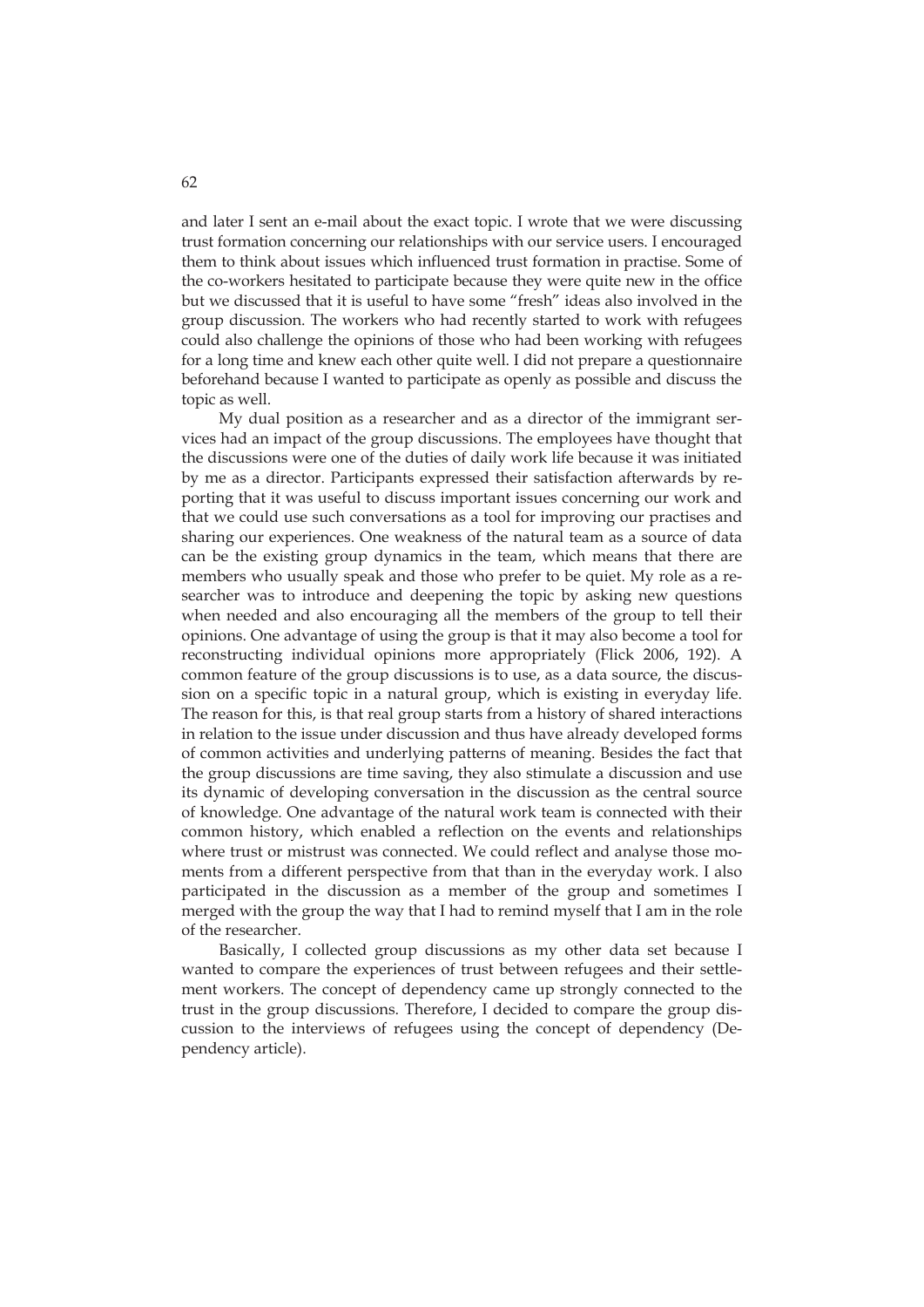## **4.4 Abduction as a form of inference**

This study follows abductive logic of "discovery" (Paavola 2006). Abduction is closely related to many kinds of cognitive processes, such as instincts, perception and practices (Peirce 1998). It is said to be "a brainstorm, "inspiration of bright moment" (Routila, 1986, 28) and central to it, is careful "thinking", which is representing, besides the academic research, in the form of a professional or maturity logic. This logic provides many possibilities. (Kotiranta 2008, 40.)

Abduction appeared for the first time in Charles S. Peirce (1839–1914) writings as a third main mode of inference besides deduction and induction.24 Peirce's abduction had a continuation in the 1950's and 1960's when Norwood Russell Hanson identified in his studies the logic of discovery as an important research area. Another remarkable philosopher Gilbert Harman has developed the logic of inference as a Best Explanation Model, which is closely related to Peirce's abduction. Abduction is often used as a synonym for the Inference to the Best Explanation Model (Paavola 2006, 45–51, 66–67). In Finland, Sami Paavola (2006) has continued the work of Peirce and Hanson<sup>25</sup>, taking distance from Harman, developing abduction as a way of analysing discovery with philosophical means. He (ibid., 56) focuses on *processes* of abduction, and by seeing abduction as one element within a large process of inquiry. He understands abduction as a *mode of inference* and it starts with "a *curious* or *surprising*  fact (or facts), which the abductive conclusion is supposed to explain" (ibid., 71).

A central basis for abduction is the claim that discovery is not a sequence of events governed only by processes of chance. Among those processes include constrain and instigate the search for new ideas; starting from the use of clues as a starting point for discovery, but continuing in considerations like elegance and 'loveliness'. (Paavola 2006, 71.)

Paavola (2006, 68–69) makes a clear, analytic distinction between abductive inference and abductive instinct even if they are interrelated. Therefore in actual problem-solving situations, both are needed. A central basis for abduction is the claim that discovery *must be* something which both constrains and instigates the search for new ideas (ibid., 73). Furthermore, actual processes of inquiry do not happen just inferentially. It is important in my study to understand that a basis for abductive hypotheses is not just about ideas residing within a conceptual space, but "an interaction with the social, material, and cultural environment in long-term processes. Abduction should be brought in the middle of these

-

<sup>24</sup> Deduction is often called a "top-down" approach where the provable coherence between premises and conclusion are searched. It starts from the general and going to the more specific hypotheses that can be tested. This can lead to the confirmation of the original theories. Induction, instead, moves from specific observations to prova-<br>ble generalisations and theories. (Peirce 1998.)

ble generalisations and theories. (Peirce 1998.) 25 "Hanson's distinction of three ingredients of logic of discovery, that is, *anomalous phenomena*, the delineation of the *type* of hypotheses, and the search for a *pattern*, can also be interpreted strategically" (Paavola  $2006, 65-66$ ).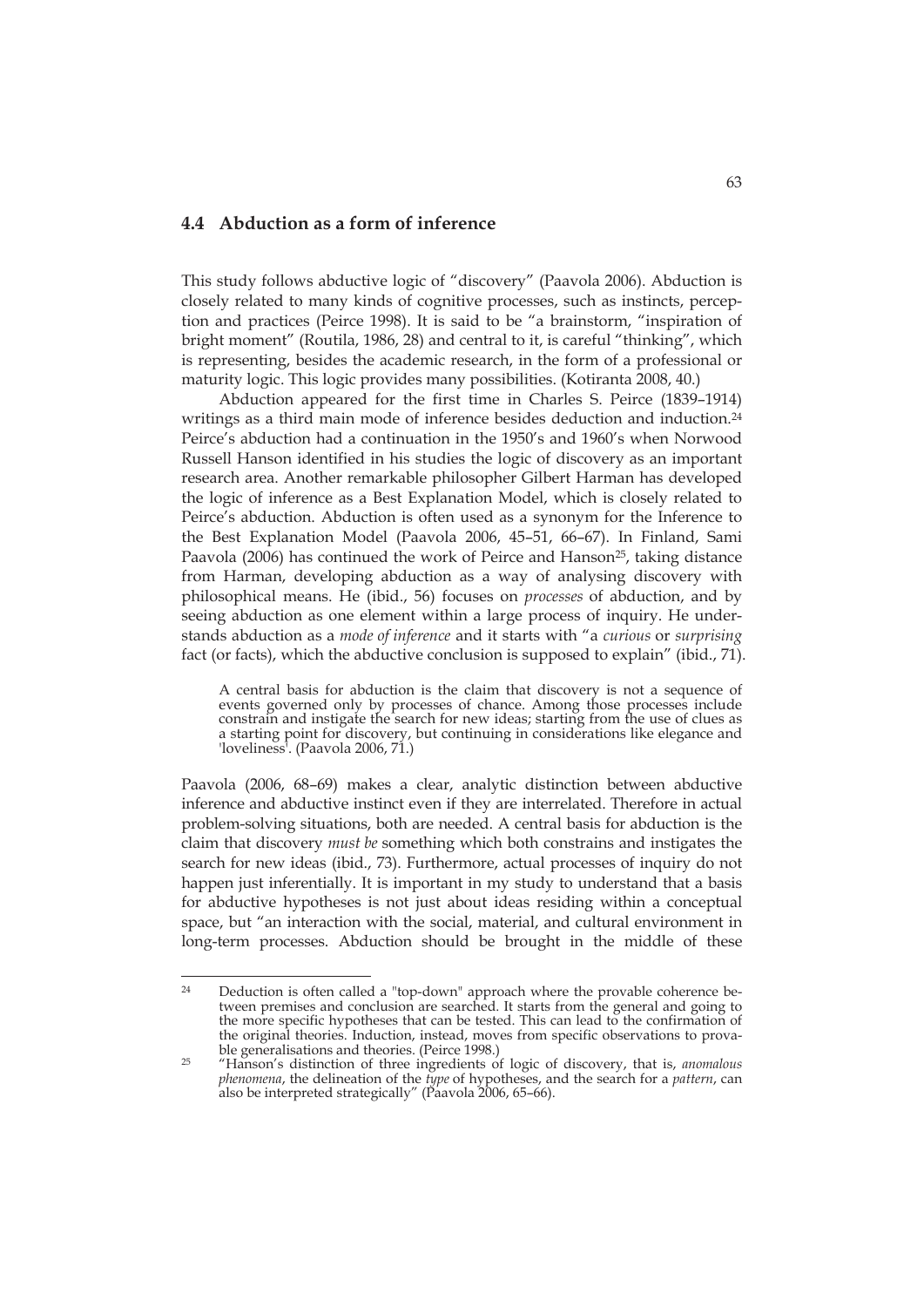processes". (ibid., 73–74.) Therefore, for example, I decided on three different standpoints, using a timeline and analysing my data from different perspectives. The timeline of the refugee process gave me a concrete ground, the social and physical environment what refugees had to go through. I used refugee- and forced migration studies to illuminate that process from the theoretical point of view. The settlement and integration work by public authorities in Finland is the context where I locate this study. I decided to approach this work from the critical social work perspective. This study started about trust formation between refugees and public authorities. The study proceeded step by step taking first the theory of recognition which was connected to the trust formation. Recognition seemed to be a tool and even a prerequisite of trust. I moved on to reading the data, the concept of trust and the theory of recognition which were located to the concrete, social environments of refugee process and settlement work. While moving on the process the concepts of dependency and social esteem seemed to be closely connected to trust as found in the Dependency and Social Esteem articles. These concepts arise from the theory of recognition. In this final Chapter, the concepts of moral and immoral trust, and also reliance, gave an additional explanation to the entire phenomenon of trust formation between refugees and public authorities.

#### **4.5 Analysis of the data**

The interviews were analysed thematically using thematic content analysis based on the theories of trust and recognition. According to Flick (2006, 186), the data from episodic interviews should be analysed with the method of thematic and theoretic coding. In all the articles the data is approached by the thematic content analysis, but in the trust article (Turtiainen 2009a) and the article of social esteem (Turtiainen 2012, manuscript) I analyse narratives, whereas in the recognition article (Turtiainen 2009b) and the dependency article (ibid. 2011) the analysis unit is an extract. A narrative is connected to the different events of the refugee process: before coming to Finland, after arrival in Finland and at the moment of the interview. A narrative is a part of the story of the one person, in the other words; the story includes the whole refugee process. I look at the turning points of the narratives where trust or social esteem appear or disappear. Since the data is not being analysed using only one narrator, but classify and group the narratives of different interviewees connected to the events of refugee process, it can be called categorical in terms of content 26 (Lieblich et.al. 1998, 12–13).

 I also use a narrative as an extract, but the difference here is that the narrative has a timeline and changes or continuations, whereas when using an ex-

-

<sup>&</sup>lt;sup>26</sup> If a complete life story of an individual is used it is called the holistic-content or form mode whereas the other possibility is the categorical form or content mode (Lieblich et.al. 1998, 12–13).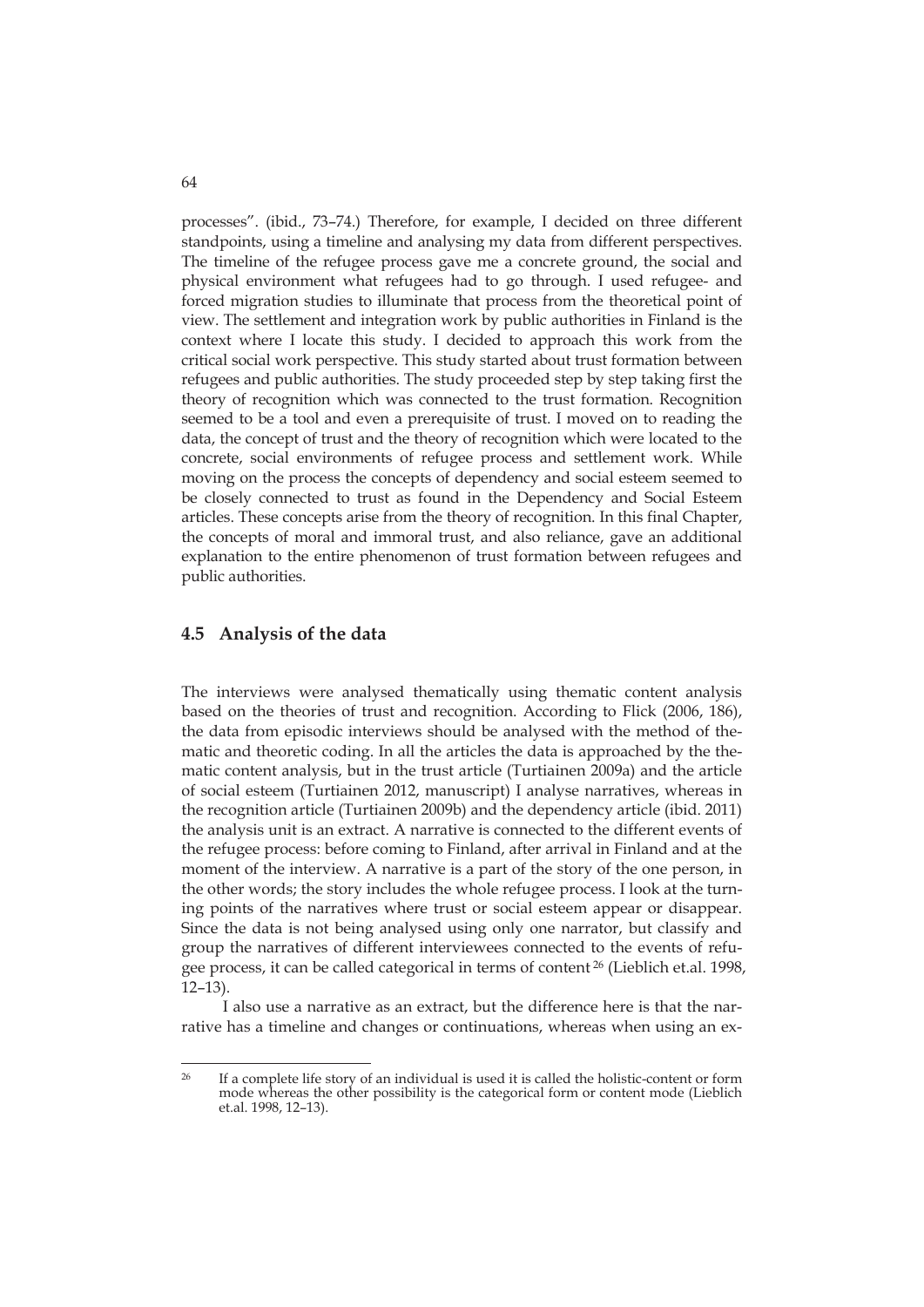tract I do not take time into consideration. The thematic content analysis of the narrative is distinguished by its attention to the sequencing and progression of themes within interviews, their transformation and resolution (Squire 2008, 50). Categories of the studied topic are defined and separate utterances of the text are extracted, classified, and gathered into these categories or groups. While working with narrative material, the theoretical framework of trust or recognition provides the concepts and tools for interpretation, it provides the voice of a narrator and the act of reading, interpretation, and the decision process of drawing conclusions.

Step by step the topic and analysis of each article is based on the previous one(s). The results of one piece of the study suggested the way forward. However, the Trust article (Turtiainen 2009a) is the most important basis for all the other articles, because the important connections of trust to the concepts are used in the other articles. I have collected the theoretical and the conceptual basis, analysis units and analysis methods used in each individual article in Table 3. In the following, I will describe the analysis found in each article.

| Article                          | Concept/theory    | Analysis unit      | Analysis         |
|----------------------------------|-------------------|--------------------|------------------|
|                                  |                   |                    | method           |
| 1. Stories on the New Step       | Trust             | Refugees' narra-   | Thematic         |
| after Arriving in Finland. Trust |                   | tives              | analysis of      |
| building between Quota Refu-     |                   |                    | narratives       |
| gees and Public Authorities      |                   |                    | (classification) |
| 2. Recognition and Recognitive   | Recognition (re-  | Refugees' inter-   | Theory testing   |
| Attitudes between Refugees       | cognitive atti-   | view extracts      | and              |
| and Authorities. A Finnish       | tudes of care,    |                    | thematic         |
| Example                          | respect and es-   |                    | analysis (clas-  |
|                                  | teem)             |                    | sification)      |
| 3. Dependency in the Refugee     | Dependency        | Intersections of   | Thematic         |
| Resettlement Social Work         | (connected to the | the extracts from  | analysis (clas-  |
|                                  | recognitive atti- | the refugees' in-  | sification)      |
|                                  | tude of respect)  | terviews and       |                  |
|                                  |                   | group interviews   |                  |
|                                  |                   | of the authorities |                  |
| 4. Social esteem in the Narra-   | Social esteem     | Refugees' narra-   | Thematic         |
| tives of Refugees Living in      |                   | tives              | analysis of      |
| Finland                          |                   |                    | narratives       |
|                                  |                   |                    | (classification) |

TABLE 3 Theoretical and conceptual bases, analysis units and analysis methods of the articles

#### **Trust article (Turtiainen 2009a)**

In this article I use thematic analysis in analysing the refugees' narratives (Hyvärinen 2006, 10–11, also Hyvärinen 2008), where the trust towards the authorities is the main question of my analysis. The article examines trust building between refugees and pubic authorities concerning the different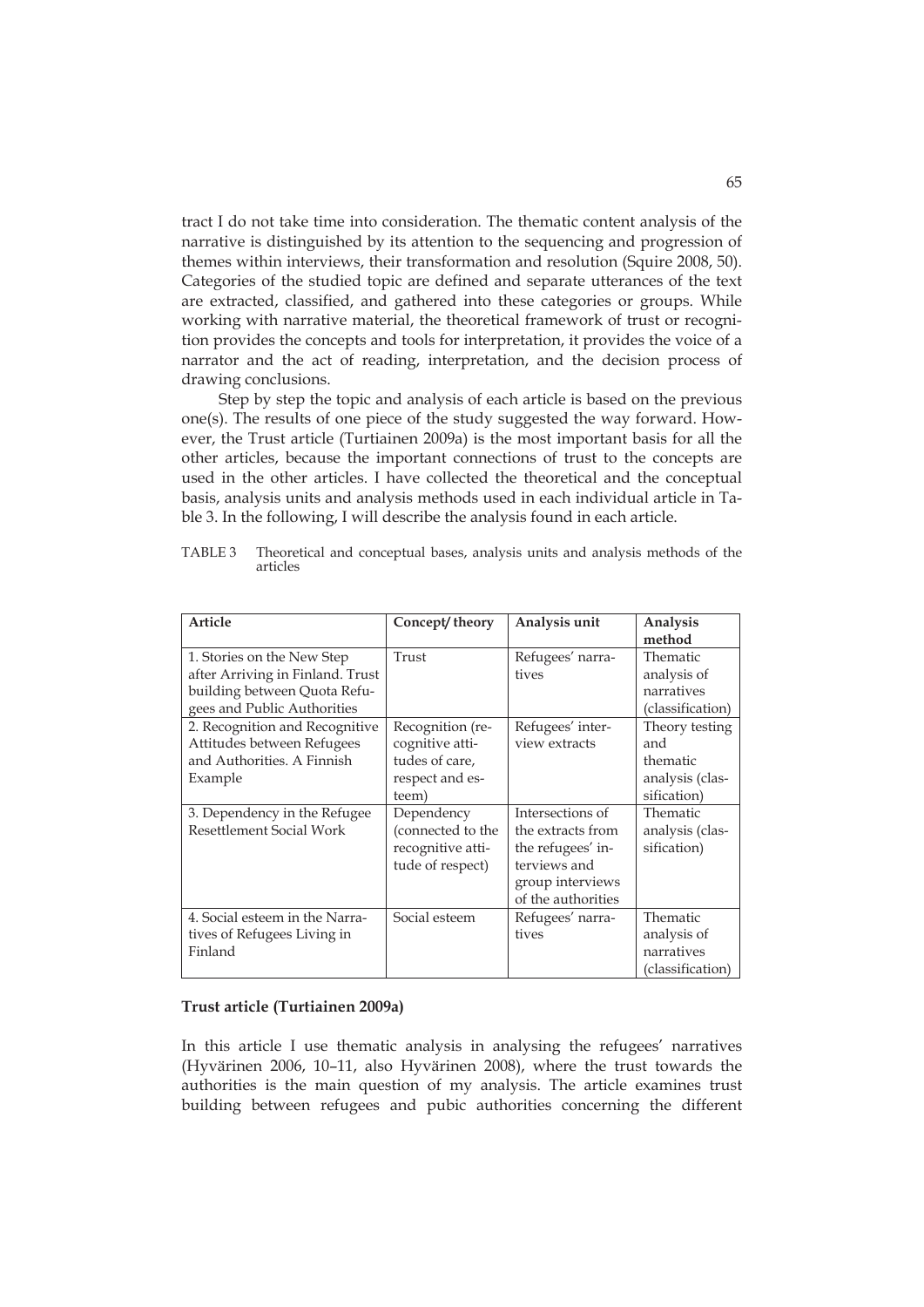phases of the refugee process. I analyse narratives of trust concerning the time before the refugees have resettled, after their resettlement, and at the time of the interview. In particular, I examine how the refugee experiences are transmitted into the descriptions of trust building towards social workers and other social service professionals of the new society. The themes of trust, related to the experiences with the authorities, are reconstructed in the interaction between the researcher and the interviewees.

Narratives before arrival in Finland create one entity, which is the first part of the story, arrival in Finland another entity, which is the middle part of the story and the event when narratives were told, the last part of the story. I looked for the expressions of trust or mistrust about the descriptions of systems and authorities. Next, the changes or turning points were investigated for (Squire 2008, 45; Herman 2007) in descriptions concerning trust towards authorities during the refugee process. In this phase of analysis the concept of agency was an essential analysis tool (Jokinen & Suoninen 2000, 212). Agency means the possibilities to build relationships with the authorities. I continued by looking for the narratives about the experiences which helped trust formation after arrival in Finland. Each story consists of all these three elements: before coming to Finland, after arrival and the moment of the interview. Next, the narratives about the phase after arrival in Finland were analysed. I found five different types of narratives and named the stories according to these narratives. The stories may also include elements of other story types, but I named the story according to the strongest description type. Therefore, any story is not about one narrator. This enables the interviewees not to be identified.

#### **Recognition article (Turtiainen 2009b)**

In the second article I used thematic analysis (Gubrium and Holstein 1997) to identify needs which refugees would like to have recognised and what is required of the refugees and of the authorities during the recognition process. The extracts concerning the phase of arrival in Finland were selected because this research concentrated on the early stages of integration. The data was classified by grouping the identified needs, rights, and traits of the interviewees under the concepts of autonomy, particularity, and singularity (Honneth 1995: Ikäheimo 2003). Because I started with the theory of recognition, the analysis is strongly theory bound and also theory testing by examining if the theory of recognition is useful in the analysis of the empirical data. I asked what the prerequisites or tools for recognition by the social worker and the refugee are. This was done by looking for extracts where refugees talked about helpful factors in their relations to social workers and other authorities after arrival in Finland. I was also looking for extracts containing suggestions of factors which they felt would have been helpful in their relations with the authorities. Because my aim was to collect accounts of successful relations of recognition, the accounts pertain to the requirements which must be met by the authorities, on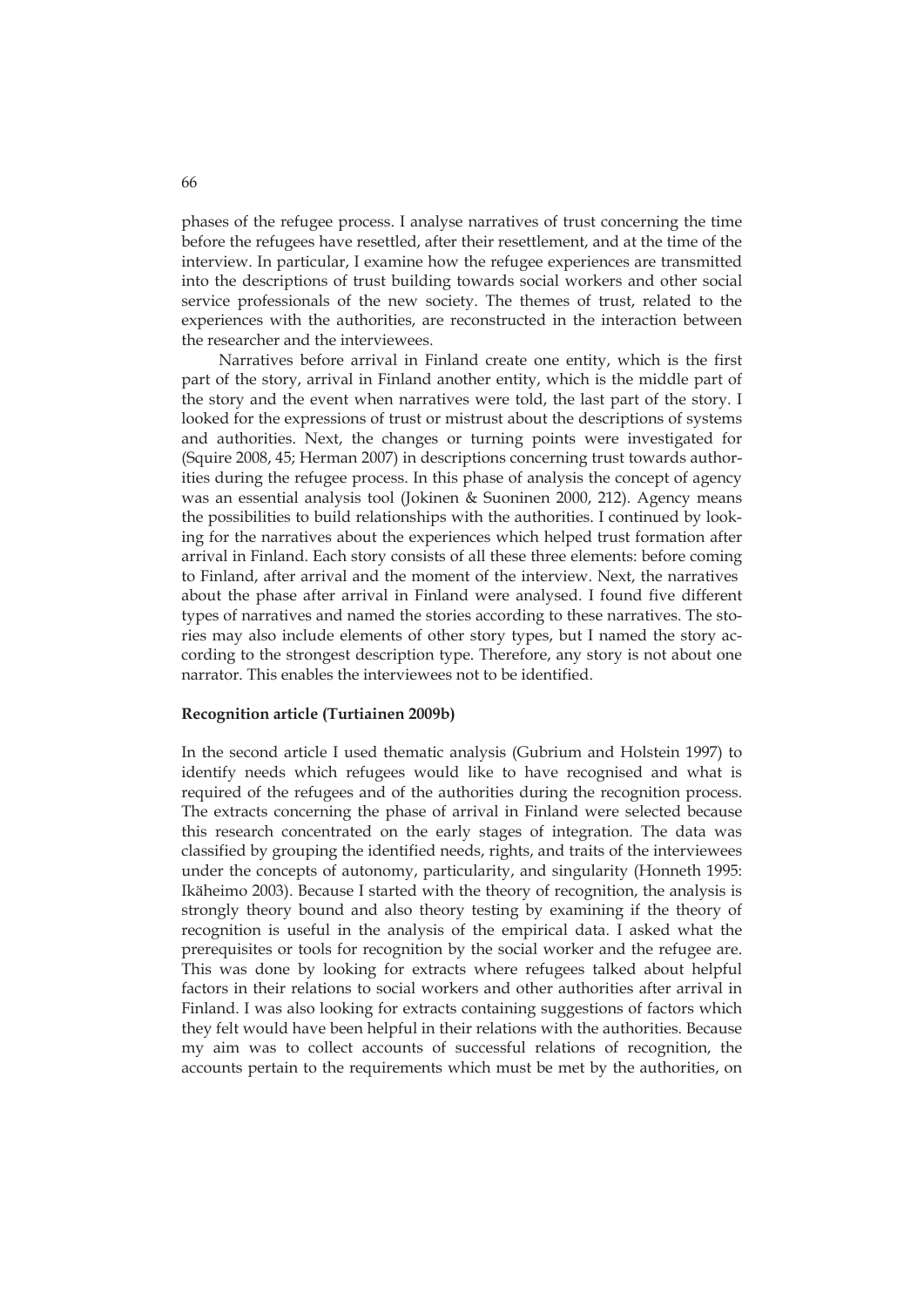the one hand, and the refugees on the other, in order to make recognition possible.

#### **Dependency article (Turtiainen 2011)**

In the third article thematic analysis was used to identify different kinds of relations of negative dependency. In this article, I used both the group discussions of the professionals and the interviews of the refugees. I started by analysing a group discussion of the social workers. Thematic analysis was used and extracts of the negative dependency were classified into the groups. I continued the analysis by using the extracts from two other data sets (refugees' interviews and group discussions of the other authorities) intersecting them with the group discussions of social workers. I also identified extracts were refugees and authorities spoke about each other. By comparing these three data sets, the extracts where refugees, social workers and other authorities intersect each other were analysed. By examining this intersection I looked to see if the parties consider the behaviour of the other part of the relationship reasonable in the situation in question. This is a meta-level discussion about the other part of the relationship and therefore I needed both refugees' interviews and the group discussions of the authorities.

#### **Social esteem article (Turtiainen 2012)**

In the fourth article, I used content analysis and approached the narratives thematically (Squire 2008, 50). Here, I understood the narratives as episodes of the whole interview. These are the subtexts, which are analysed independently. The criterion of the narratives chosen for the analysis was that these included the time before and after arriving in Finland. By analysing narratives concerning the time before and after resettlement, I was able to capture the changes in social esteem during a certain period (Hänninen 2004). The themes were defined from the theory of social esteem. These themes included traits, achievements, roles and cultural features which were humiliated or esteemed before and after arriving in Finland. The narratives and utterances of those themes were separated from the data. One theme included narratives by several different individuals. (Lieblich et. al. 1998, 112–114.) Next, I identified two themes from those narratives, firstly, narratives about the driving forces to aid contribution to the common good in Finland, and secondly, narratives of changes or continuation in humiliation or social esteem. The findings are presented in the article according to three categories found in the narratives of changes and continuation of social esteem and contributional features.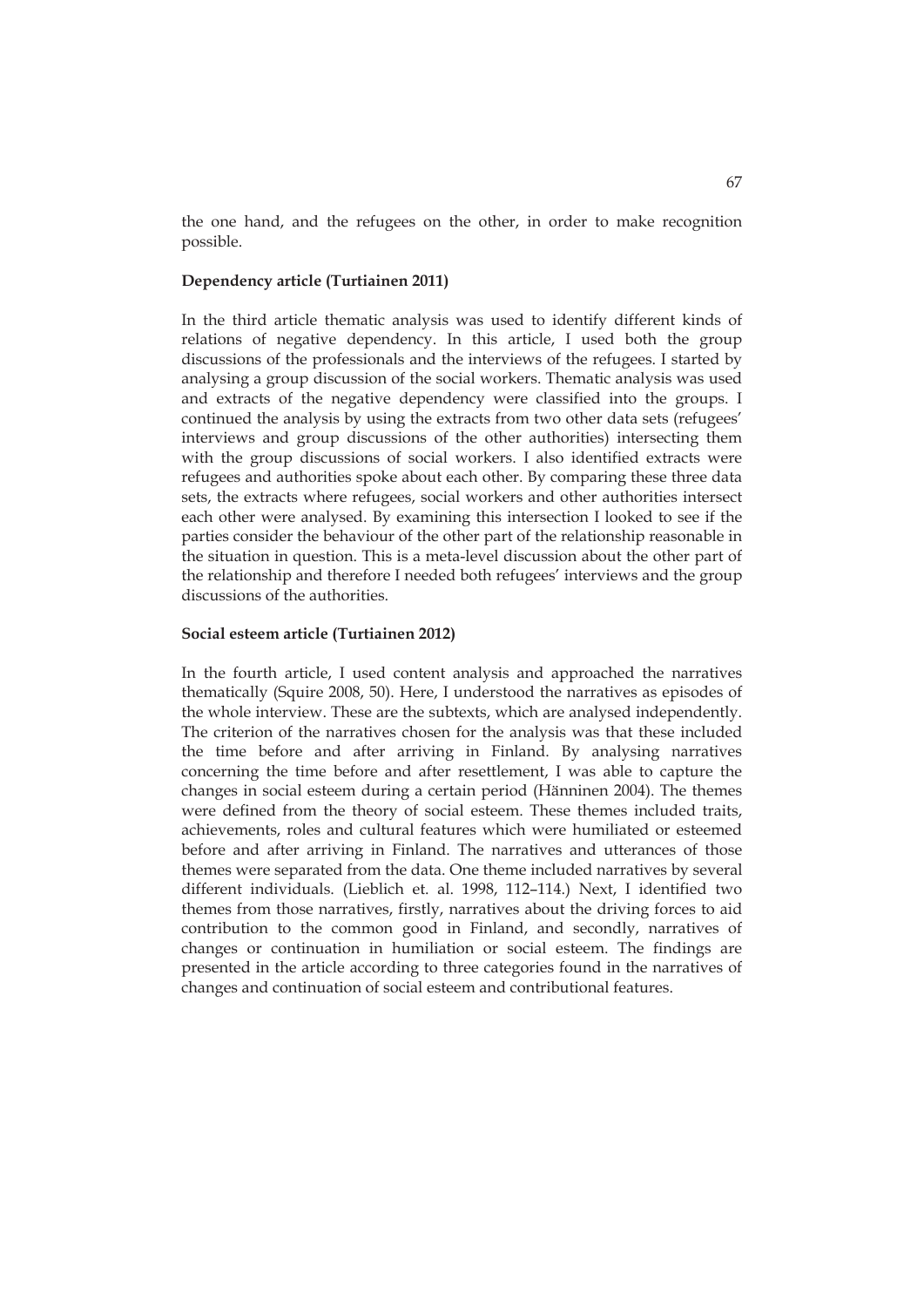#### **4.6 Ethical considerations**

While, the good of refugee resettlement is to give durable solutions to start a new life, settlement may also generate new problems for refugees (Soydan 1998, 23–24). Therefore, one task of refugee resettlement research, is to improve settlement work and advocate the refugees. Research with vulnerable groups in general and, so called, advocacy research have many ethical concerns. The ethical and methodological decisions are closely bound; therefore it is not possible to discuss ethical issues separately from methodological ones.

There are general ethical considerations during the field work, especially when doing participatory research with refugees living in the camps or other temporal circumstances, but there are also important questions for the refugee research after resettlement. According to Karen Jacobsen and Loren Landau (2003) there is a dual imperative of refugee research which means that both should satisfy the demands of science and to ensure that the knowledge and understanding our work generates is used to protect refugees, influence the governments, and improve the ways institutions do their work. These two imperatives are not mutually exclusive but, on the contrary, if the methodologies are sound and rigour, the work can provide a solid empirical basis for policy and advocacy efforts. (ibid., 1.) Because interviewees knew me before as a civil servant they might expect me to improve services/society as a director of the immigrant services but not as a researcher. Sometimes expectations may be unrealistic compared to the possibilities one can do in a Finnish society.

Jacobsen and Landau (2003, 17) highlight some principles that will help to meet the demands of the dual imperative. One important demand is a willingness to be proven wrong. One reason for the lack of rigorous research is that in a so called 'advocacy research', there are researchers who already know what they want to see and say, and come away from the research having 'proved' it. Therefore, the concepts, research design and methodologies have to be sound. (ibid., 2–3.) This is a remarkably important consideration in this study, due to my dual position as a researcher and, at the same, time as a civil servant working with refugees. I have worked for a long time in the immigrant services and this probably affects the entire research process. The first step is to challenge the knowledge and experiences learned during the time working with refugees. Therefore, a reflective attitude to my own understanding and work is needed in order to hear and learn. The motivation to do this research, is to remember the position of "not knowing" which hopefully enables listening and interpreting. Of course, past experiences affect to the whole study which you should be conscious of. Besides trying to explicate the research process, I chose to approach the topic from a theoretical point of view because it gave distance to the phenomenon, which I face daily in my work. This is also an important ethical decision due to my dual position and principle of not knowing. Taking a theoretical bound perspective to the research enables me to look at the phenomenon in a new and broader way. Taking a theoretical perspective in the field and selecting

68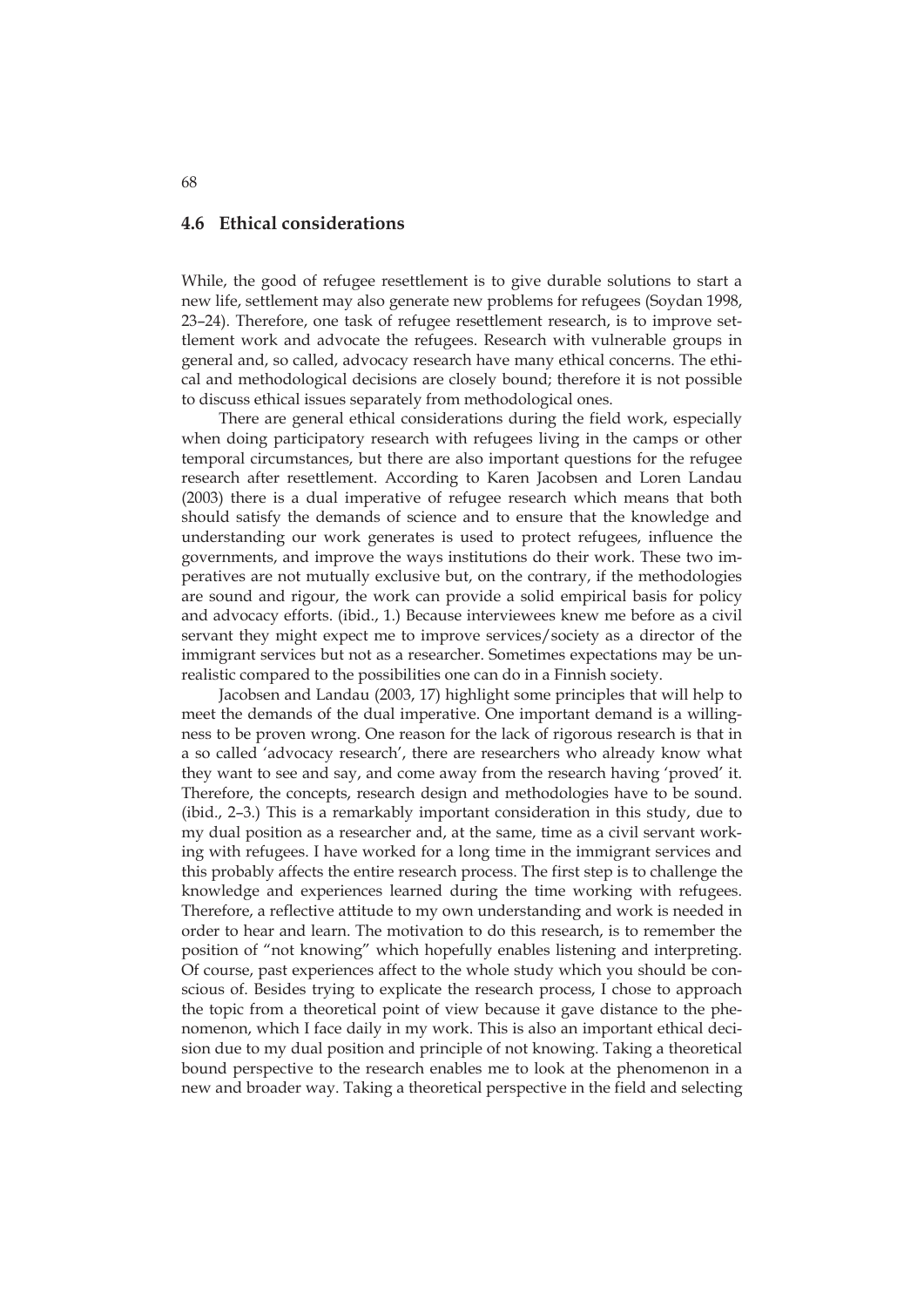interviewees who had distance from the time of their services was a conscious decision, also to minimise power relations between the researcher and interviewees (Hydén 2008, 126–127). People were no longer dependent on settlement services which enabled me to enquire how the services could be improved in order to better meet refugees' needs. Ethically, it is important that, at the time of the interviews, they were no longer users of the services to which the interviews pertained, and thus might speak more freely about them.

I consider ontological and epistemological decisions important in fulfilling the principle of being proven wrong. These are also significant ethical issues of this study. My ontological basis of approaching this topic is that refugees' experiences are meaningful and their narratives are the best way to approach those experiences. Epistemological choice is that refugees know best whether their past experiences have an impact on trust formation and recognition (also Hynes 2003, 13). At the beginning of the interviews I told the interviewees the reason why I am studying these issues. In other words, the belief behind the study is that by listening to refugees and also settlement workers, it is possible to improve settlement services. It is important to keep in mind that refugees are "experts" on their experiences and there is no such thing as refugee experience, but experiences of individual refugees (Soduk 1999, 4). My premise is that the sustainable base on both the settlement work and scientific knowledge is to trust refugees as experts of their own life and needs. Otherwise, they might become victimised again by authorities and politicians and by the researcher. Jacobsen and Landau (2003, 17) suggest that the second principle to fulfil, is the dual imperative. We must be explicit about how we have collected our data and the techniques we have used to draw conclusions. They suggest that even in qualitative research, such revelations are important if others are to replicate a study and try to build a more general understanding of a specific phenomenon.

The intensive involvement of the researcher in the field is also a methodological and ethical problem, known as reactivity: the active presence of the researcher might potentially influence the behaviour and responses of informants, thereby compromising the research findings. While it can be argued that all research affects its subjects, clearly there are matters of degree, and the greater the researcher's involvement, the greater the effect is likely to be. (Jacobsen & Landau 2003, 7–8.) After all, why should a refugee tell a researcher anything that is not in their interests? The researcher's involvement with the community can lead to the kinds of ethical dilemmas and difficulties linked to the idea of doing no harm.27 (ibid., 9.) The "Do no harm" principle applied also in my research by not evoking painful events. Sometimes hidden wounds might be opened unintentionally. According to Hydén (2008, 123) talk about a traumatic experience has the potential to pose a threat and even has the potential to re-traumatize the traumatized, but such talk can just as well have the potential to heal. Sometimes there were very sensitive and emotional moments when interviewees told about their past experiences. In those moments, I switched off the recorder and

 $27$ 27 This principle is mainly known as Mary B. Anderson's (1996) powerful "do no harm" - approach to all peace builders, conflict mediators and also researchers.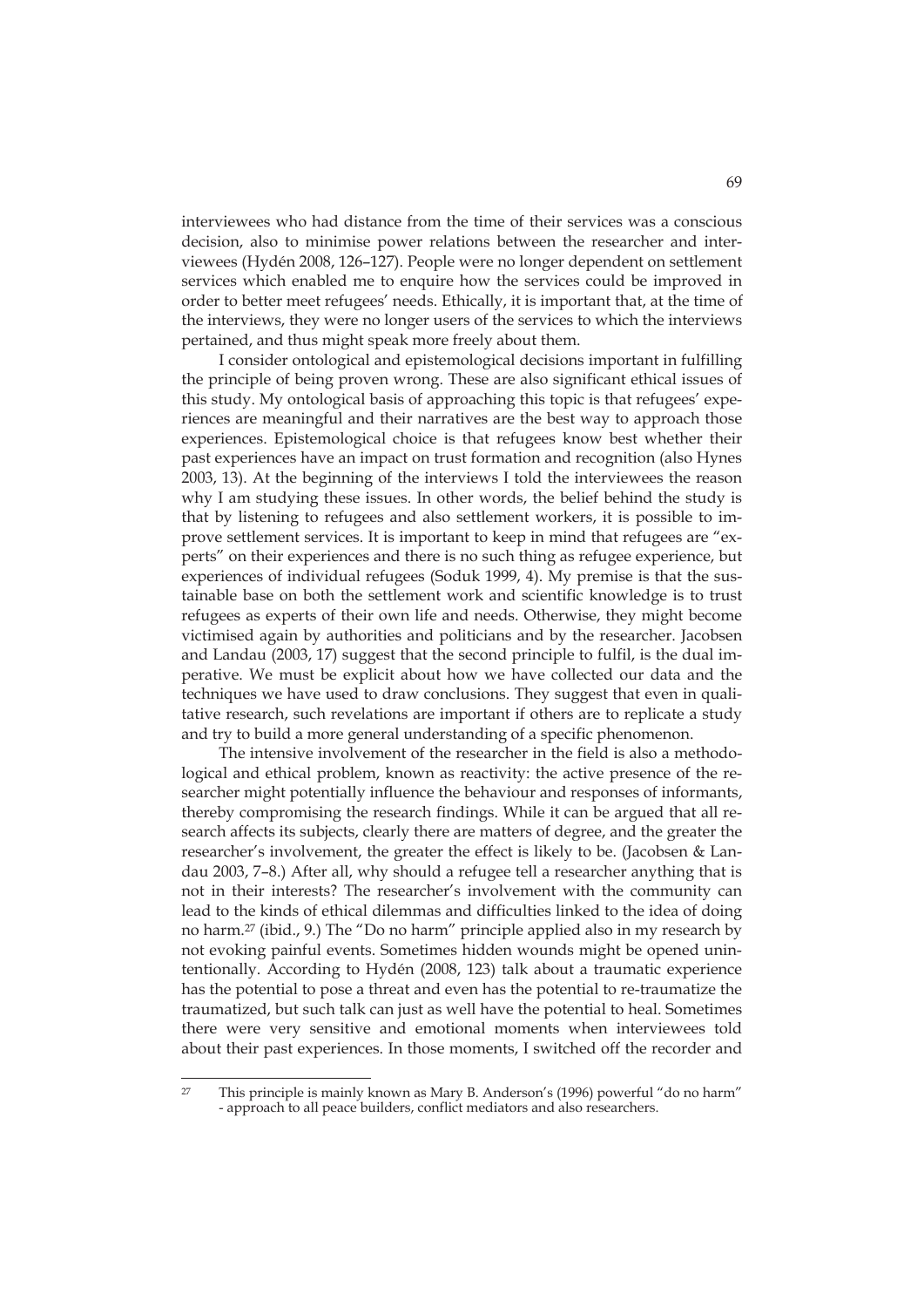promised those expressions to stay between us. For instance, if an interviewee said that "the Asian experience was too terrible" and he/she did not continue actively, I did not encourage him/her to continue. One of the main intentions of the interview was to ask what helped them at the beginning of the settlement, and I had the impression that nobody was left alone with their emotions. On the other hand, as Hynes (2003, 1) states, refugees are quite often glad to tell their histories to researchers, particularly if they have politicised the experience and recognise it in a political context. That was also my experience. One of them said *"when you ask I am happy to speak my mind"*. I collected the data by trying to make the time of the interview into a joint process. By this I mean that the interviewees and the researcher together actively shaped the form of the interviews. Hydén (2008, 123) calls this a circular process, where both parties are trying to make continuing sense of what they are talking about. Basically, Hydén (2008, 123-124) understands the sensitive topics from the relational perspective, not just caused by the personal circumstances. Therefore, an event that involves a traumatic experience has the potential to become a sensitive topic, without necessarily intending on doing so.

70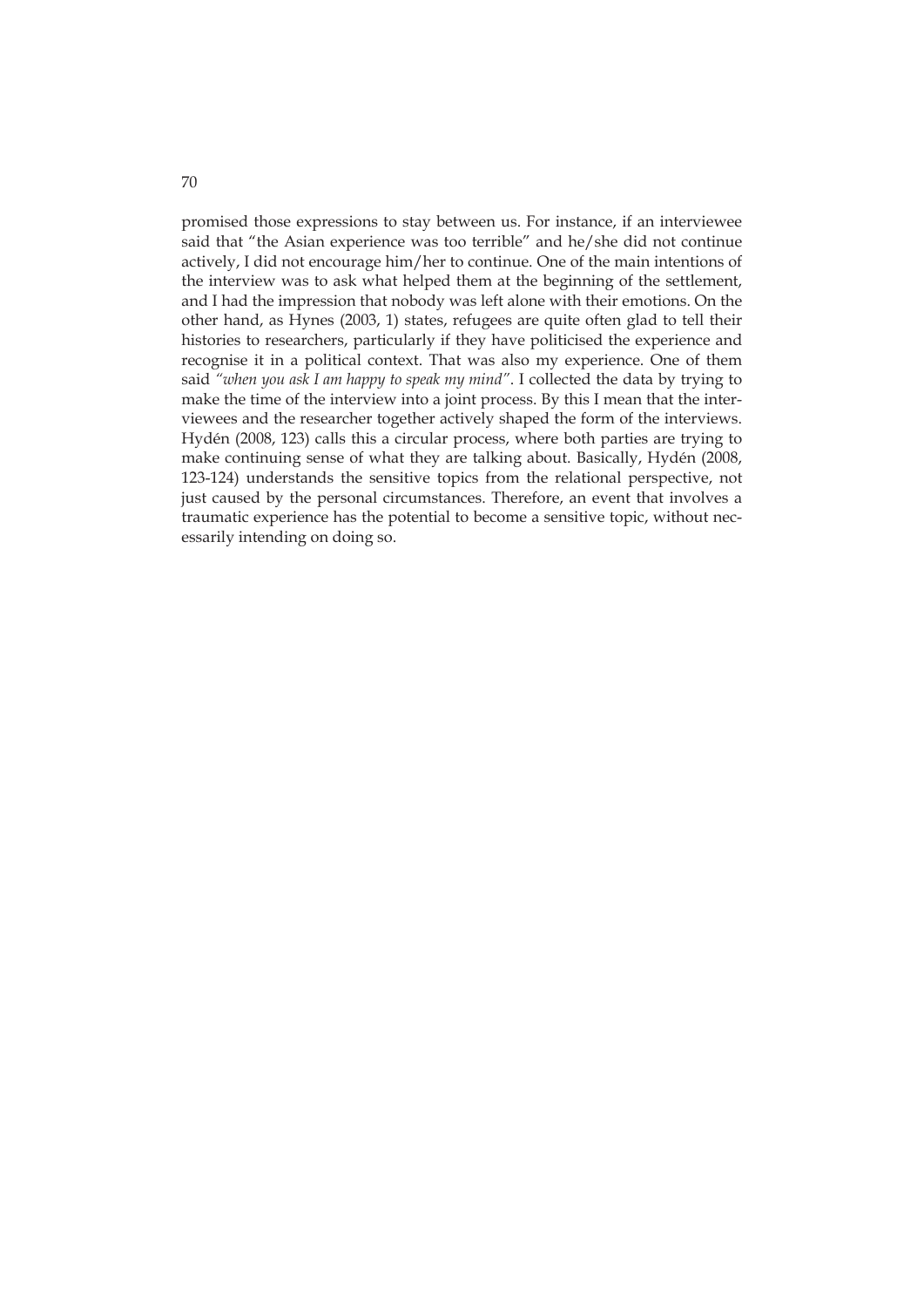## **5 MAIN FINDINGS AND DISCUSSION**

## **5.1 Refugees' stories after their arrival to Finland**

The Trust article (Turtiainen 2009a) is the bedrock of this research. It has been also the base for the other articles. Therefore, before discussing the results of the whole study I will introduce the main results of the Trust article.<sup>28</sup> Ilmonen's (2002; 2005) four-fold frame of different forms of trust and Bourdieu's (1986) capital model were used while analysing the narratives telling about trust building between refugees and public authorities during the different phases of the refugee process. Each story includes narratives of trust before the refugees have resettled, after their resettlement and at the time of the interview. Also, the means of trust building of each story were gathered from each story. I found five different types of stories. I named the stories according to the arrival moment in Finland. These story types include trust stories, conflict stories, withdrawal stories, dependency stories and alliance stories. It is significant that trust formation was closely connected to dependency, care, and building different forms of capital. (Table 4.)

In the trust stories, it was typical that the people had human capital before resettlement. They were educated or they would like to have a good education in Finland, and therefore they had their goals and hopes of having a better future than what was possible in their past. They also had a strong willingness to solve their problems, such as, sharing their hard experiences of violence and trying to find good solutions in building the future. An important part of the human capital was trust that enabled co-operation with the authorities. Later that trust became generalised so they could build human capital, which is needed in the new circumstances. Also, individual treatment was important in maintaining trust to share their problems. But if the refugees remained dependent on the authorities, trust disappeared. Trust stories are discussed also in Chapter 5.2.

 $28$ Another reason to introduce the results of the trust article here, is the possibility for the English speaking readership to read the main results of this article. Trust article (Turtiainen 2009a) is originally published in Finnish.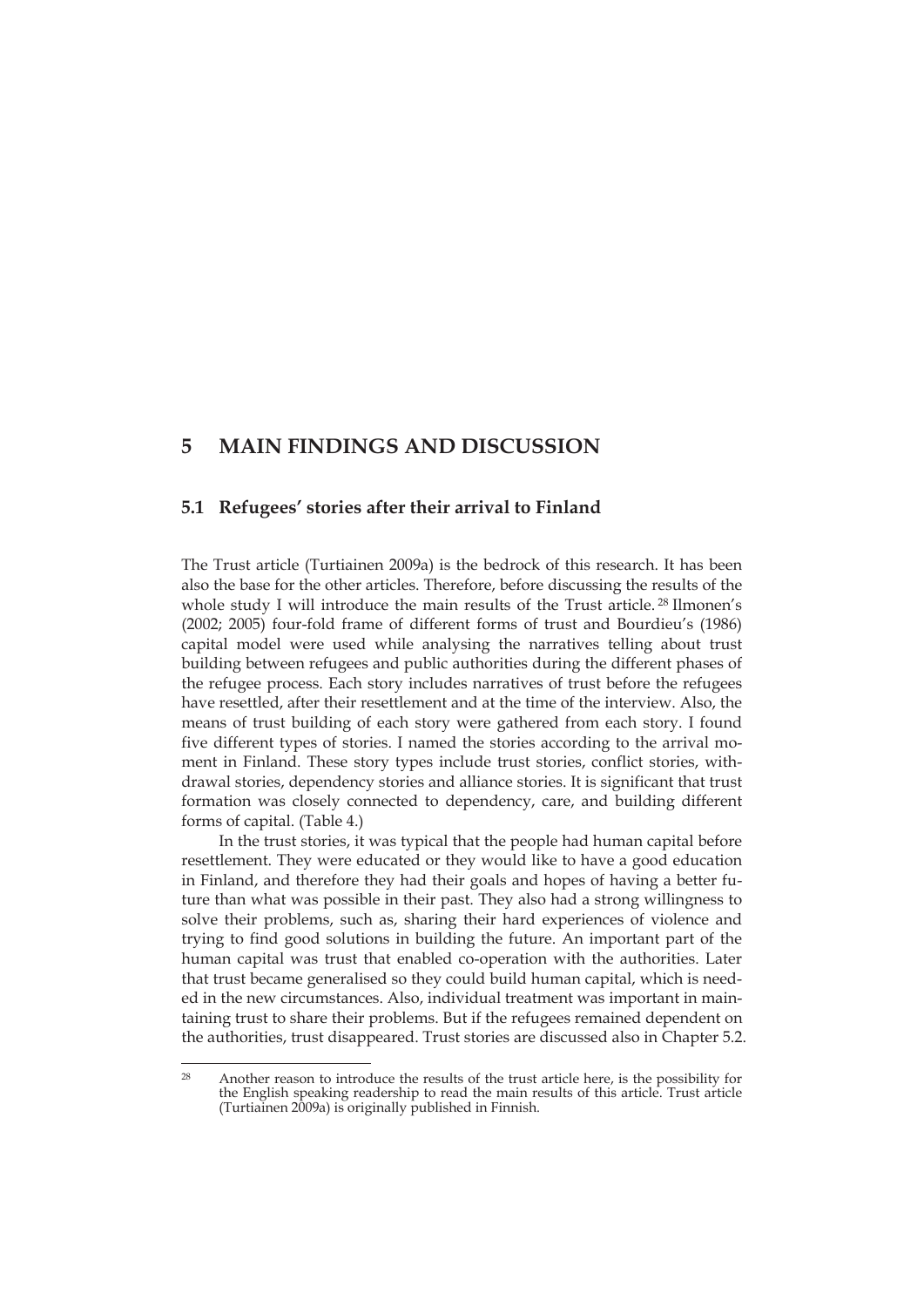In the fighting stories, the terrible experiences of violence and torture are typical. These refugees also have human capital like education. They find it hard to be dependent on the authorities of the new country and have strong negative emotions towards them. Trust could be built if they had the experience of the authorities that they had really helped, and also that the functioning of practical things was important. It was also important that they could use their skills and build symbolic capital. But if they remain dependent on the authorities this trust was not built.

In the withdrawal stories the fear and "respect" to the authorities was typical. Here "respect" means that authorities were somewhere far from the people and it was not possible to ask help from them. They also had terrible experiences with the authorities in their past. It was typical that they have found help from their own ethnic group or other peer groups, such as religious communities. This is called a chain of trust, which could become generalised. Later these refugees would also like to help newcomers and co-operate with the authorities.

In the alliance stories refugees had high positions or otherwise were active in their own societies. They would like to become friends with the authorities and gain benefits through that behaviour. That could be one way of surviving in their past. During the time and in tight co-operation with the authorities they learned to trust authorities as professionals. They were also willing to help people and co-operate with the authorities and to become active in their new society. Close co-operation and knowing each other helped trust building.

In the dependency stories refugees had been dependent on their families and own group for many practical things before coming to Finland. They were often illiterate and that is one reason why they could not cope in the new circumstances. They could not easily identify their own needs and they also let authorities decide and do practical things for them. A long time frame, a very intensive relationship with the authorities and also within their own peer groups helped to build human capital for building routines and, little by little, find their own goals and future.

I analysed the data of the Trust article following Ilmonen's (2002) four-fold frame (see Chapter 3.1), but I also needed the other forms of trust to extrapolate my four articles. For further analysis, the division of moral and immoral trust (e.g. Ruokonen 2010) became important as well as the functional characteristics of trust. In the next chapters, I will specify the different forms of trust. All the stories identified are further discussed in the next chapters by using the concepts of trust and different forms of recognition.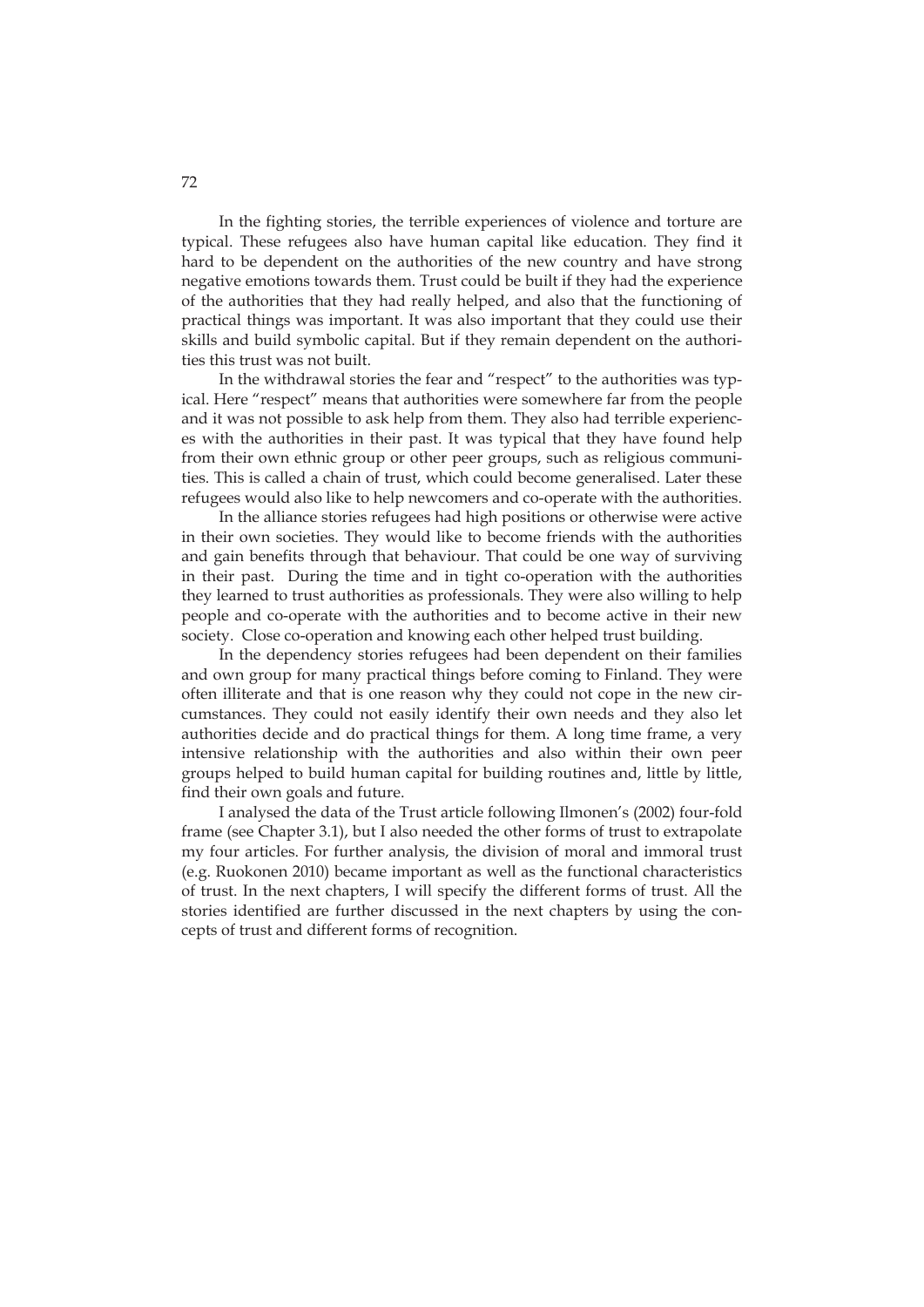|                       | <b>Before arrival</b><br>in Finland | Arrival in Fin-<br>land          | Interview mo-<br>ment               | <b>Trust building</b>              |
|-----------------------|-------------------------------------|----------------------------------|-------------------------------------|------------------------------------|
| <b>Trust stories</b>  | Human capital                       | Willingness to<br>solve problems | <b>Trust becomes</b><br>generalised | Individual<br>treatment            |
|                       | Hope                                | together                         | OR<br>Disappears                    | Knowledge                          |
|                       | Own goals                           |                                  | (dependency<br>from authorities)    | (human capital)                    |
| Fighting stories      | Terrible<br>experiences             | Avoiding<br>dependency           | Trust<br>(independency)             | Long time                          |
|                       | (torture)                           |                                  | <b>OR</b>                           | Functioning of<br>practical things |
|                       | Human capital                       |                                  | No trust<br>(dependency)            | Symbolic<br>capital                |
| Withdrawal<br>stories | Terrible<br>experiences             | Fear<br>Respect                  | Trust gets<br>generalised           | Time                               |
|                       |                                     |                                  | Co-operation                        | Chain of Trust                     |
|                       |                                     |                                  |                                     | Own pear<br>groups                 |
| Alliance stories      | Symbolic                            | Friendship                       | Trust                               | Long and tight                     |
|                       | capital                             | Assurance                        | Co-operation                        | co-operation                       |
|                       |                                     |                                  |                                     | Knowing each<br>other              |
|                       |                                     |                                  |                                     | Symbolic<br>capital                |
| Dependency            | Dependent on                        | Dependent on                     | Dependency                          | Long time                          |
| stories               | own group and                       | the authorities                  |                                     | Time intense                       |
|                       | family                              |                                  |                                     | relationship                       |
|                       |                                     |                                  |                                     | with the                           |
|                       |                                     |                                  |                                     | authorities                        |

TABLE 4 Refugees' stories after arrival in Finland (Turtiainen 2009a, 342)

## **5.2 Refugees' experiences of misrecognition and immoral trust**

The starting point of my research was that trust formation towards the new society is a very basic element in the integration process of newly arrived immigrants. But for the refugees, it is presumable to think that their trust formation is endangered during the refugee process and therefore, they might have problems of building trust towards the resettlement countries and its authorities. But after the analysis of the articles I put it in a different way: an important basis of understanding the mistrust, is the fact that *refugees are victims of not to be trusted during the period of threat.* Those experiences of refugees create mistrust at a number of levels. First of all, refugees are mistrusted in the process of restruc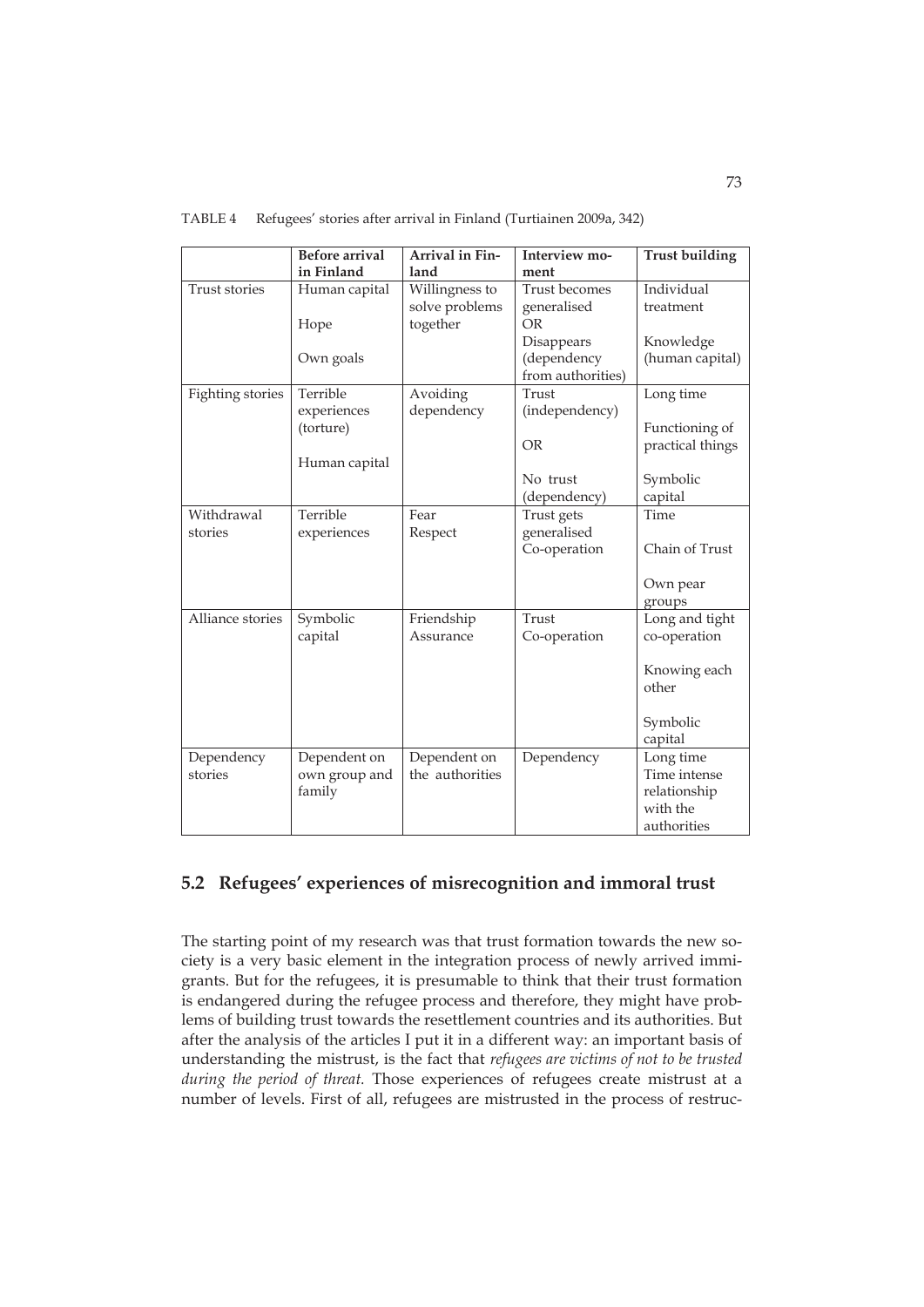turing the social order of the nation states (Zolberg 1989; Malkki 1995; Benhabib 2002).

All the stories identified in the Trust article included narratives about the authorities or other adversaries of the upheaval or the armed and other conflicts and therefore it is important to see *what kind of trust or mistrust* they have experienced before coming to Finland. The mistrust or, as I call it, forms of misrecognition (Honneth 1995) got forms of torture, sexual violence, and serious violations of human rights. Because all the interviewees were recognised as refugees by the UNHCR, it is a truism that they did not receive state protection and therefore they were simply mistrusted persons in their countries of origin for the reasons of their opinion, ethnicity, religion or belonging to a certain group. During the interviews there were times when I switched off my tape recorder because of emotional moments, while interviewees told about the events of rape or persecution.<sup>29</sup> Also Tricia Hynes's (2003)<sup>30</sup> study shows that the problem of trust is not only from the side of refugees but they are largely mistrusted by others. She (ibid., 19) states that during the period of threat, refugees are mistrusted by their own government and/or agents of the government due to their perceived or real political connections. Barriers to exit, through physical borders or inaccessible documentation are manifestations of the mistrust governments have over their own population.

During the period of threat there is a breakdown of trust in the whole society, and especially in a rural context, members of different ethnic and religious groups may mistrust each other. My findings also include these narratives (Social esteem article), for example as "*brother becomes against brother".* The person may be considered to be a spy and/or a member of another ethnic or religious group and thus treated with mistrust by other villagers. Refugees do not trust informers, spies, government agents and military intelligence. Refugees have often seen friends/family jailed, killed or tortured and they may be 'in hiding' due to political loyalties. These kinds of narratives were told during the interviews (Trust article), such as *"I had to jump over the dead bodies during my escape and many of them were my friends and relatives.* During the flight from the country of origin, refugees cannot trust in order to survive, for example, travel facilitators, passport brokers, other brokers even if they may be forced to trust them. They cannot trust because the decision to flee creates a split of the social contract between the government and the individual. After reaching safe countries they cannot trust because of different past or present political allegiances.

74

 $^{29}$ I did not encourage interviewees to tell narratives from their past. I found it unethical to recall the terrible experiences. During my twenty years work with refugees I have heard countless stories and also read exact descriptions of the terrible past in refugee resettlement applications during my participation in Finnish refugee selection missions to Ruanda and Thailand.

<sup>&</sup>lt;sup>30</sup> Hynes (2003) studies recognised refugees in the UK. She examines why refugees do not trust and why refugees are mistrusted in relation to the theoretical as well as practical dimensions based on Baker's (1990, 67) model of refugee process. The model mainly concerns refugees who have sought asylum in a country where they are recognised as refugees. This model includes the period of threat; the decision to flee; in flight; reaching safety and a place of asylum; the refugee camp experience; reception into a host country; resettlement; and post-resettlement.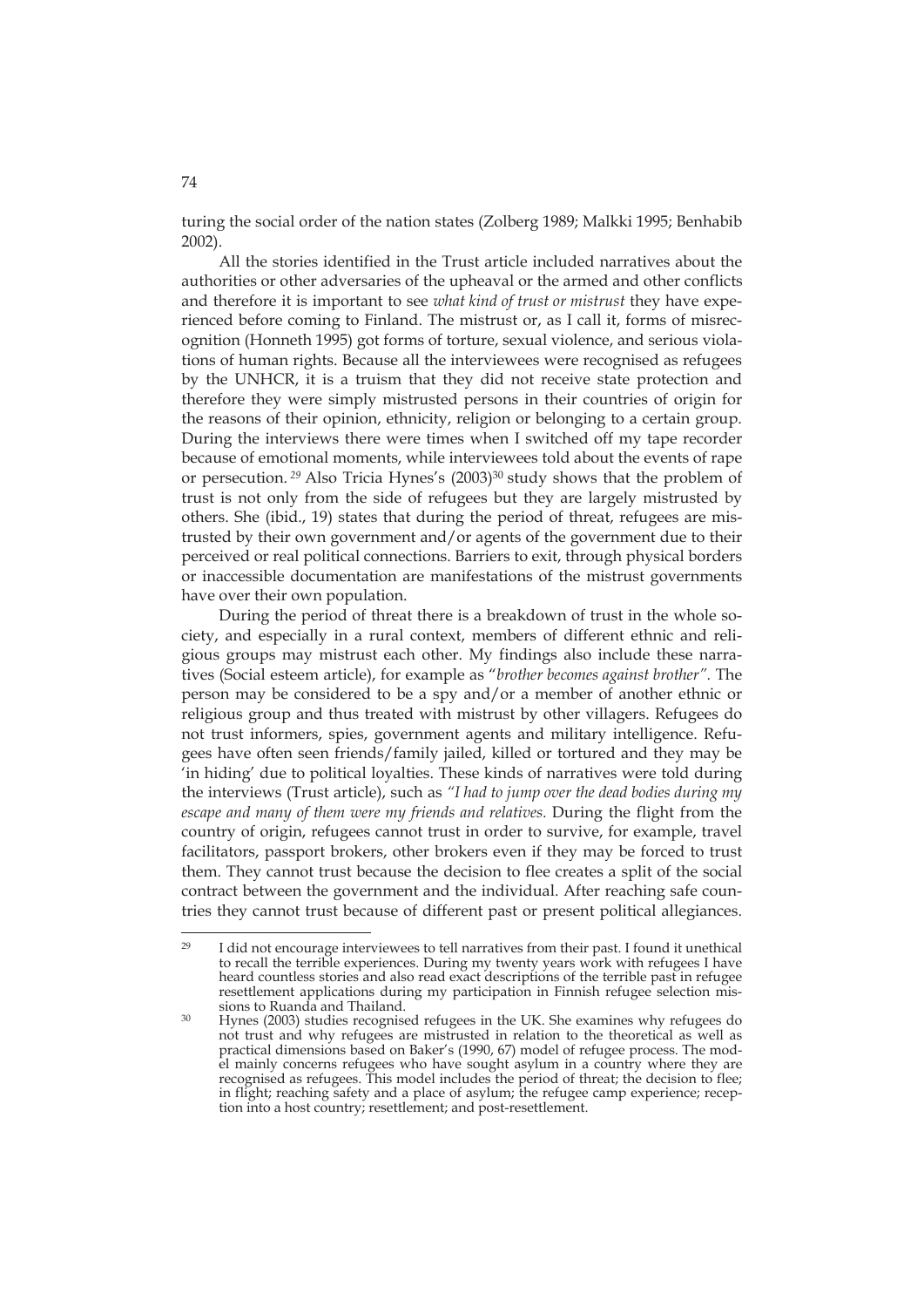By the time a refugee reaches a refugee camp these past experiences of officials and past betrayals become matters of survival. (Hynes 2003, 9, 19–20.) It was narrated, for example, in the withdrawal stories that all "*the authorities are considered the same kind, like police and we were victims of the violence by them".* They may live years in the country that they escaped to and had to learn ways to survive according to their descriptions.

Sometimes the refugees had to decide whether to live in the cities or go to the refugee camps. It was narrated that there was violence everywhere, but sometimes in the refugee camps it was even worse than in the cities and especially for the women. In the cities, refugees were humiliated in different ways because they were considered foreigners or belonging to the "wrong" nationality or ethnic group and therefore they were not trusted. For example, interviewees told that "*we were the last people whose practical things were processed. During that time we were humiliated to come many times and to work for them to get papers if we did not have money for corruption*." Also, even if they had an official document to stay in the second country the local authorities did not give any rights without any possibility to appeal.

When we think about the experiences of refugees in their country of origin or in the country they escaped, they often have lived in situations of extreme hierarchies and structural asymmetry of power relations, which they have been dependent on. In extreme cases, refugees have to trust people not to kill or torture them and to be "trusted" to behave whatever is needed in order to survive. Refugees are negotiating massive obstacles in order to live in third countries that are not necessarily responsive to the problems they encounter. Many refugees have lost their 'primary ontological security' or it has weakened.31 I suggest based on my results that *refugees have learned not to be trusted* and it often leads to violence.

I needed other concepts in order to understand that trust is not only a conciliatory concept, but as we can see, trust does not need moral relationships to exist. Therefore we have to separate *moral and immoral trust* (Ruokonen 2010; Sevenhuijsen 1998; Baier 1994, 95). Refugees had also to use ways of immoral trust to survive. The past experiences of refugees are related to the structural inequality of power. The less powerful are at the mercy of the goodwill of the powerful. (Sevenhuijsen 1998, 1, 10.) There are relationships like exploitation or justice and fellowship which thrive better in an atmosphere of trust (Baier (1994, 95). If a person does not respect another (Honneth 1995; Senneth 2003) it may lead to the use of immoral trust as a form of disrespect, and as refugees experience, even torture. *This leads to look at trust from a moral point of view.* 

Even in the atmosphere of distrust, refugees have been extremely dependent on the authorities in their own country and in the country where they have escaped to often in order to survive. These are the situations where people must trust that the other person will cooperate, although they know that there is no respect towards them. Here, Luhmann's (1979, 39) understanding of trust be-

 $_{21}$ 31 Ontological security means, for example, a sense of continuity and order of events (Giddens 1991, 243).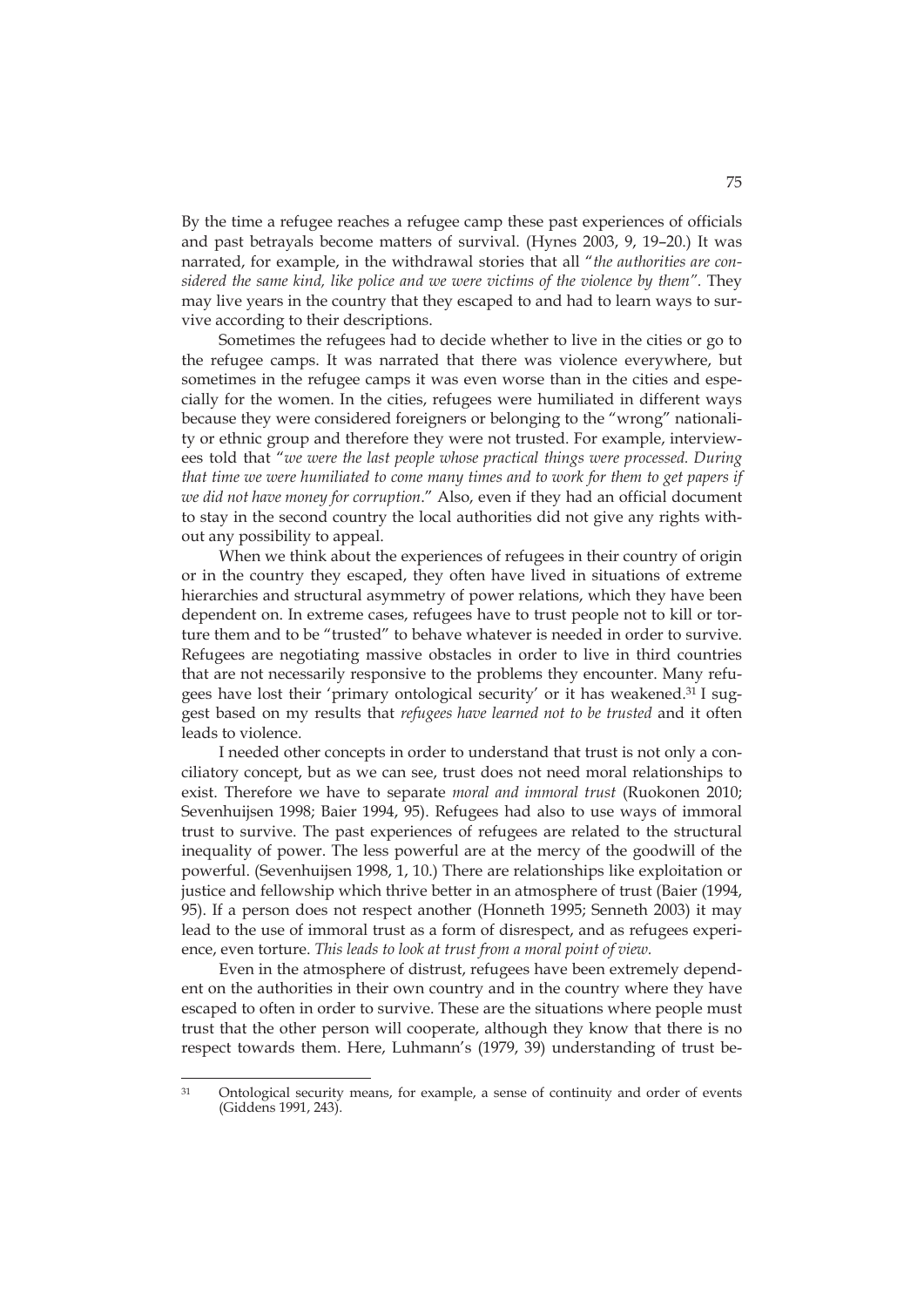comes relevant. According to him, trust is an internal calculation of external conditions which create risk. This is maybe an extreme case where such a calculation can be seen in possible terms of trust to another person or group. I understand immoral trust taking place in the atmosphere of disrespect. Sevenhuijsen (1998, 10) still analyses the situations of fear, aggression, hate and distrust as a case to "trust in trust". She suggests that in those situations we have to develop discretionary powers in order to distinguish situations where we should follow our distrust and fight from those situations where we can trust our enemies well enough to expect that they will react appropriately when we put our white flag up (also Baier 1994, 99). We could see earlier that the enormous distrust has developed even towards their own group, or in some cases, to their own family. According to my results, refugees have inevitably the experiences of the forms of non-recognition and immoral trust in their past during their journey of escape, therefore carrying the "white flag" may be too demanding after the resettlement.

## **5.3 Trust stories during the enormous changes in their lives**

There are reasons to state, based on my findings, that past experiences have a great effect on the trust formations towards the new society. But as the Trust article showed, trust formation towards authorities is possible after resettlement. When refugees are resettled in a new country they inevitably go through a vital change in their lives. During the settlement and integration process they have to rebuild their social networks, adjust to new people, communities, services and societal structures. In this *chapter I discuss the possibility of trust formation in the changing situations (just after resettlement).* I also discuss *the prerequisites of recognition as a tool for trust formation*.

After resettlement, even if trust formation seems to be unfeasible, trust stories (Turtiainen 2009a, 333–335) have been identified as one of the story types. In these trust stories, refugees told how they trusted authorities after resettlement because the *treatment was so different* compared to their previous experiences. It was said that, the treatment was like *falling from heaven.* But there were also trust stories where refugees *did not find any reasons not to trust* authorities and they found the situation more neutral in terms of trust. In the first cases, trust can be seen as *a personal attribute* and it is like a disposition or "a structure" which we take into use when we encounter new situations (Kaskisaari 2005). Dispositional trust in changing situations goes much deeper than in the context of a particular situation or a specific relationship and it is therefore considered cross-situational and cross-personal (e.g. Deutsch, 1973). Besides this situation, there are instances where trust is transferred at the level of disposition and becomes an element of character. For example, it is trust that is implicit in our cooperation with and existence in a social and natural order, and it allows us to behave "rationally" in that context. (Notter 1995, 5.)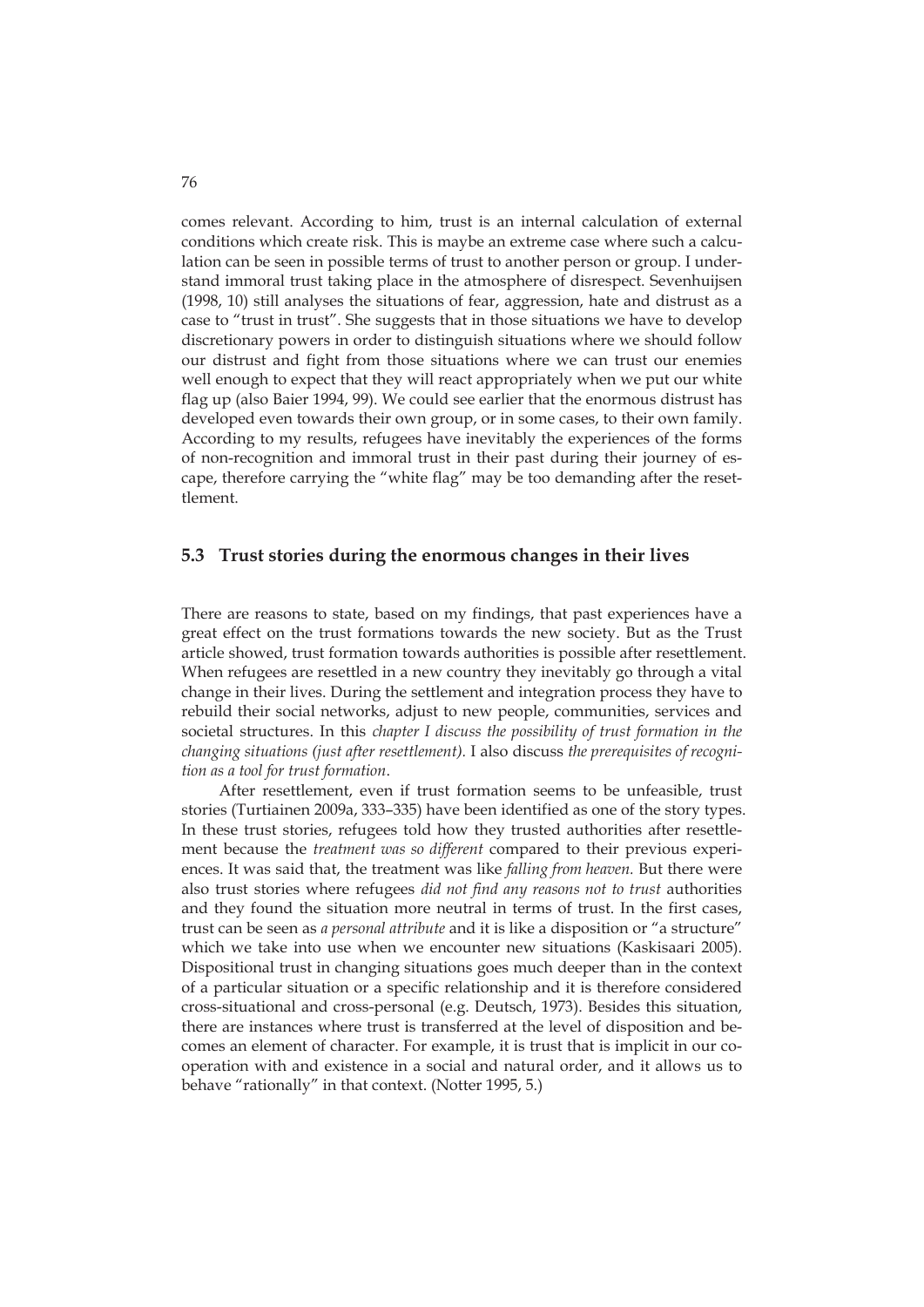Once, trust is presented as a neutral issue I found the Karen Jones' (1996, 14) concept of *reliance* relevant. She states that there is not necessarily trust towards a situation or relationships but a reliance on it. We can, for example, rely on someone to behave in a certain kind of way. Trust is "an attitude of optimism about the goodwill and competence of another as it extends to the domain of our interaction with them" (Jones 1996, 15). For making this division, trust is an *affective attitude*. While analysing my data in the Trust article I used the division of separating trust in persons and confidence in institutionalised personal ties and abstract systems (Giddens 1990; also Luhman 1979). I think there has to be also at least some non-personal institutional confidence, otherwise refugees will not get an impression that *"the system functions normally"*. Besides confidence, the concept of reliance completes the idea where people do not find trust as a relevant question for them.

While looking back to the stories of trust, it is possible to understand of what kind of individual is behind that story. On the other hand, when I looked for the prerequisites of successful settlements told by the refugees (Turtiainen 2009b), the same understanding of the individual is behind that. I frame the prerequisites of mutual trust just after settlement in three forms of recognition. First, the person can/learn to use the support and treatment provided by the social- and health services. These services have to be the right kind of support. This is care as a form of recognition (Honneth 1995, 129; Ikäheimo 2003). Second, a person respects the laws in Finland, and also understands his/her rights and duties. Those laws and rights have to respect human rights, for example, in relation to family life. This is respect as a form of recognition (ibid.). Third, the person must be goal oriented, active, have strong motivation, good learning skills and also have hope for the future. The information of the possibilities and relationships maintaining of those traits have to be appropriate the right kind and the working life and other places where can be used to receive social esteem. This is social esteem as a form of recognition. (ibid.; Turtiainen 2009b.) We cannot currently expect this list to be fulfilled in settlement work. However, my results show, (Trust article) in positive cases, many needs can be met and trust can get generalised after resettlement. Even the trust stories do not mean immediate integration, but the *possibility* to use services which already exist and the settlement and integration process starts immediately. The main point while analysing the prerequisites of recognition is that there is an *adequacy between the needs and the services and also dispositional trust, reliance and confidence.* 

If trust in these changing situations appears it is an enormous resource for a person and therefore, besides a base of social capital, a part of human capital as well. It can be a liberating action by reducing complexity (Luhmann (1979, 39). By limiting the complexity, it allows us to pursue activities that otherwise we would not "rationally" pursue. Trust can also provide stability and certainty and enables people to achieve more by pooling their recourses to secure agreed goals (Dominelli 2004, 70) or, in this case, to further the integration process. Trust enables the immediate use of services available to them. For example, they could start to share their terrible experiences and start the healing process.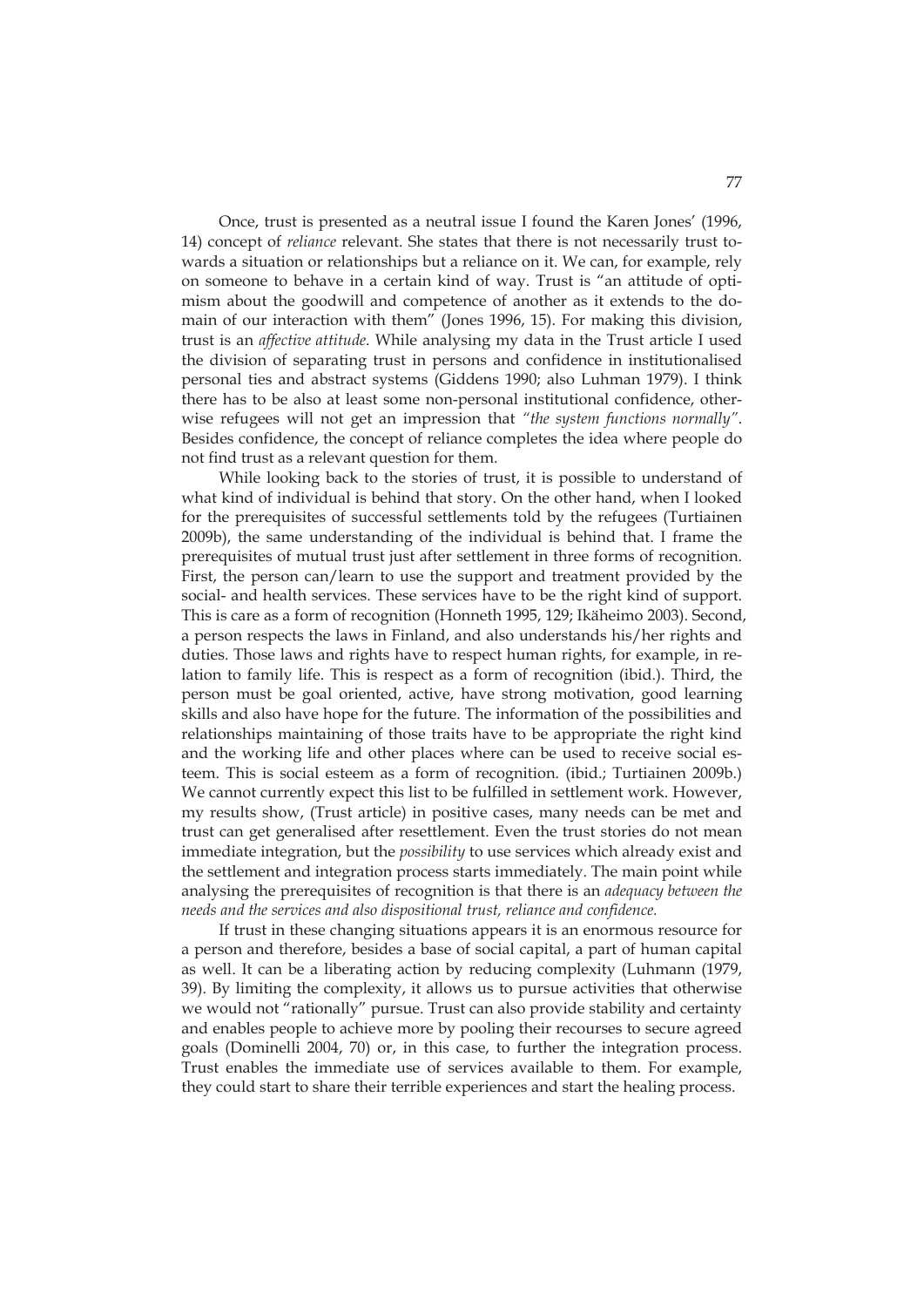According to my findings trust does not automatically continue or it does not get generalised (e.g. Ilmonen 2002) towards the new society during the integration process. The main issue which might destroy trust seems to be the continuing dependency of the public authorities, which means that people cannot support themselves and their families financially, and therefore it limits their agency to become socially esteemed. This is the consequence of becoming disappointed at not being able to fulfil one's goals. These experiences are humiliating and a sign of misrecognition by the host society.

## **5.4 Care as a form of recognition**

I will now turn to look at the experiences of refugees from three perspectives of recognition and recognitive attitudes. I start each chapter by representing some theoretical considerations about the form of recognition in question.

Love is the medium through which self-confidence develops (Houston 2009). It is important to keep in mind that self-confidence has to be maintained by the relationships as well as the other self-relations. I use the concept of 'care' referring to a form of recognition or recognitive attitude where the authorities care for the well-being of refugees (Turtiainen 2009b). Care should not be shown for refugees as a result of their particular features or autonomy but, as Ikäheimo states (2003, 131–132, also Honneth 2005, 129; 2007, 137–139), for their own sake, as singularities. Singularity implies a singular point of view or definite life horizon, encompassing such elements as hopes, fears, desires, interests and valuations (Ikäheimo 2003, 132). These are not considered as features of an individual; instead care concerns the person whose hopes and fears they are. It concerns an entire person, and not particular features.

The Recognitive attitude of care or care as a form of recognition can be seen in the stories of trust, withdrawal and dependency (Turtiainen 2009a). Here, I discuss these stories together with the results of the Recognition and Dependency articles.32 I found three different possibilities of care after resettlement. Depending on the case the process of trust formation was different. The first case presented above as those who could trust authorities right after resettlement. They had a possibility to start their healing process immediately. Many preconditions for the possibility to get support have been fulfilled already. First refugees have identified social workers as a source of social, practical, and emotional support, which enables therapeutic elements in the relation to provide relief and healing from stressful and traumatic memories. As noted above, this kind of treatment is very different compared to their previous experiences with authorities. Second, refugees have identified their needs and have the capacity to ask for support after arrival in Finland. Third, these people are able to be dependent on other people (social workers). Besides, dependency has to be the

 $32$ I discuss care based on these articles because there is no separate article included about the care as a form of recognition.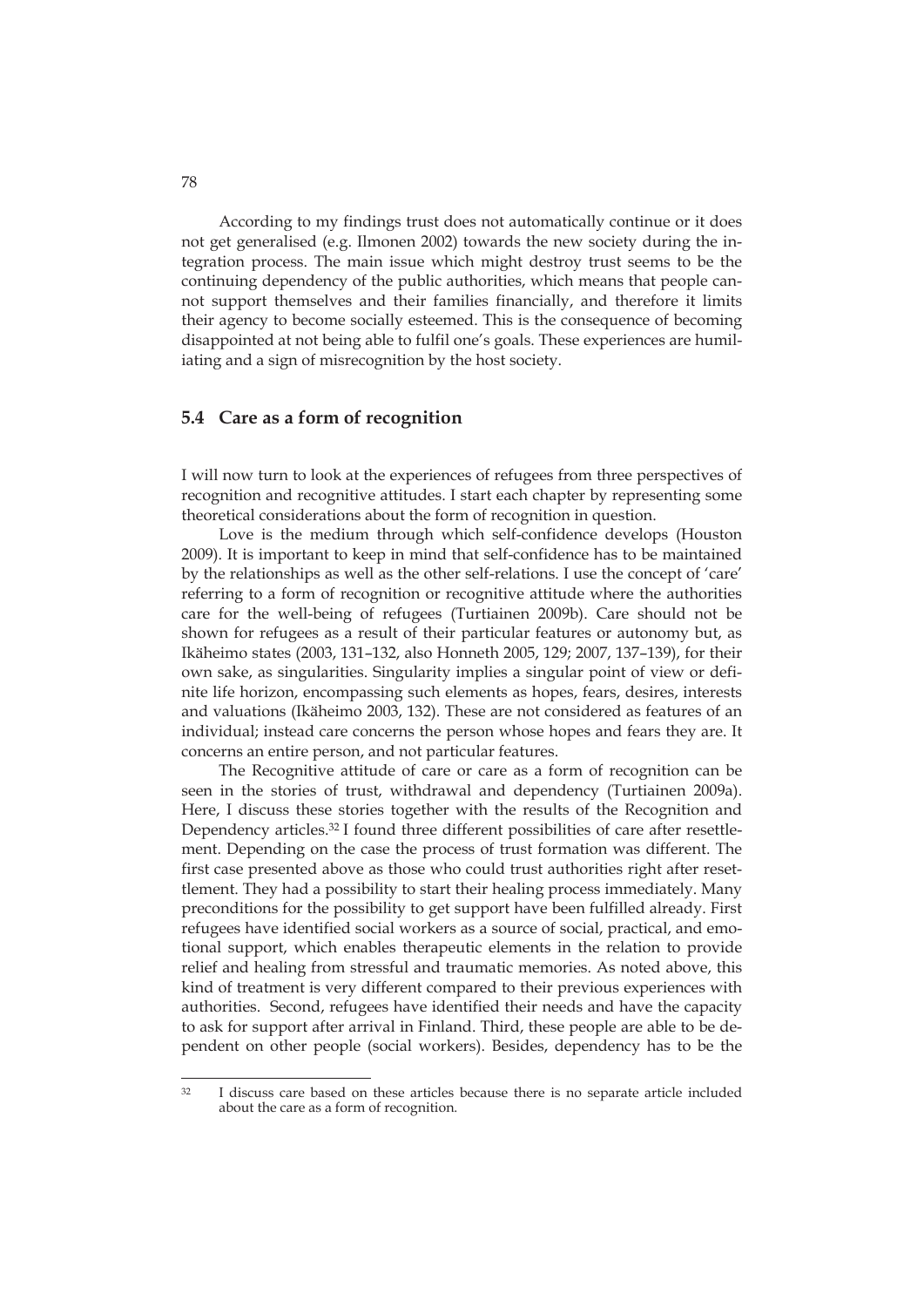right kind i.e. positive dependency (more in the Chapter 5.5.3). Because trust already exists the precondition of care is that there has to be relevant support by the social workers or arranged by the social workers.

In the second case, refugees do not voluntarily choose to form relationships with the authorities because they need the authorities to take care of them. Therefore, they entrust things to another because they may feel incompetent and vulnerable to do those things by themselves (Turtiainen 2009a; 2011). Here, the main issue is *to build capacity* (information, routines etc.) *to be autonomous* in the new situation even though they partially need to be taken care of the authorities. After resettlement dependency can be a very complex issue, because refugees are not voluntarily in the concrete relationships with authorities (Chapter 5.4). Kittay (1999) calls the professionals who take care of vulnerable people as "dependency workers" and therefore these professionals have to be aware of the dependency and also the power they have over the service users.

Thirdly, there are cases where authorities have to build trust relationships before refugees can identify either their own needs or the authorities as care givers (Turtiainen 2009a). Authorities have to identify people's needs in order to gain knowledge about how to improve their well-being. The identification of the needs of refugees should take place in a mutual relationship. Authorities have also *to prove their trustworthiness through care and relevant support before they are identified as a source of support*. Trustworthiness means here being a moral person (Turtiainen 2011).

Care as a form of recognition is essential in the refugee receiving social work. Juul (2009, 406) suggests that love as a form of recognition (Honneth 1995) is expecting too much from social work. I understand Honneth's idea of love concerning close relationships in a wider sense as an attitude to care for the wellbeing of another, which is relevant in social work and essential in settlement in integration social work. According to Houston (2010, 850–851) care in social work arises from the object relation theory and he suggests that it can also be used more widely in the theoretical understanding of oppression. Honneth (1995, 129) in fact situates care and love in the family context. However, once we understand care as an attitude and as the opposite of a lack of concern towards the welfare or well-being of other people, it is easy to understand care as something that can also take place – and be expected – outside the realm of close personal relations (Ikäheimo 2003, 157–169, 2008, 22–23). I understand care first of all *as giving safety and continuity* in the new situation. Safety can concern recovery from the hard background. Safety has to be built through emotional, social, and practical support and by fostering feelings of acceptance. Authorities have to actively search for different methods for building safety, and also guide refugees to places where safety-building is possible, such as peer groups (Turtiainen 2009a). Therefore, it is also essential that social workers identify situations where relationship between authorities and service users are not possible in order to give safety and continuity and instead use, for example, a chain of trust.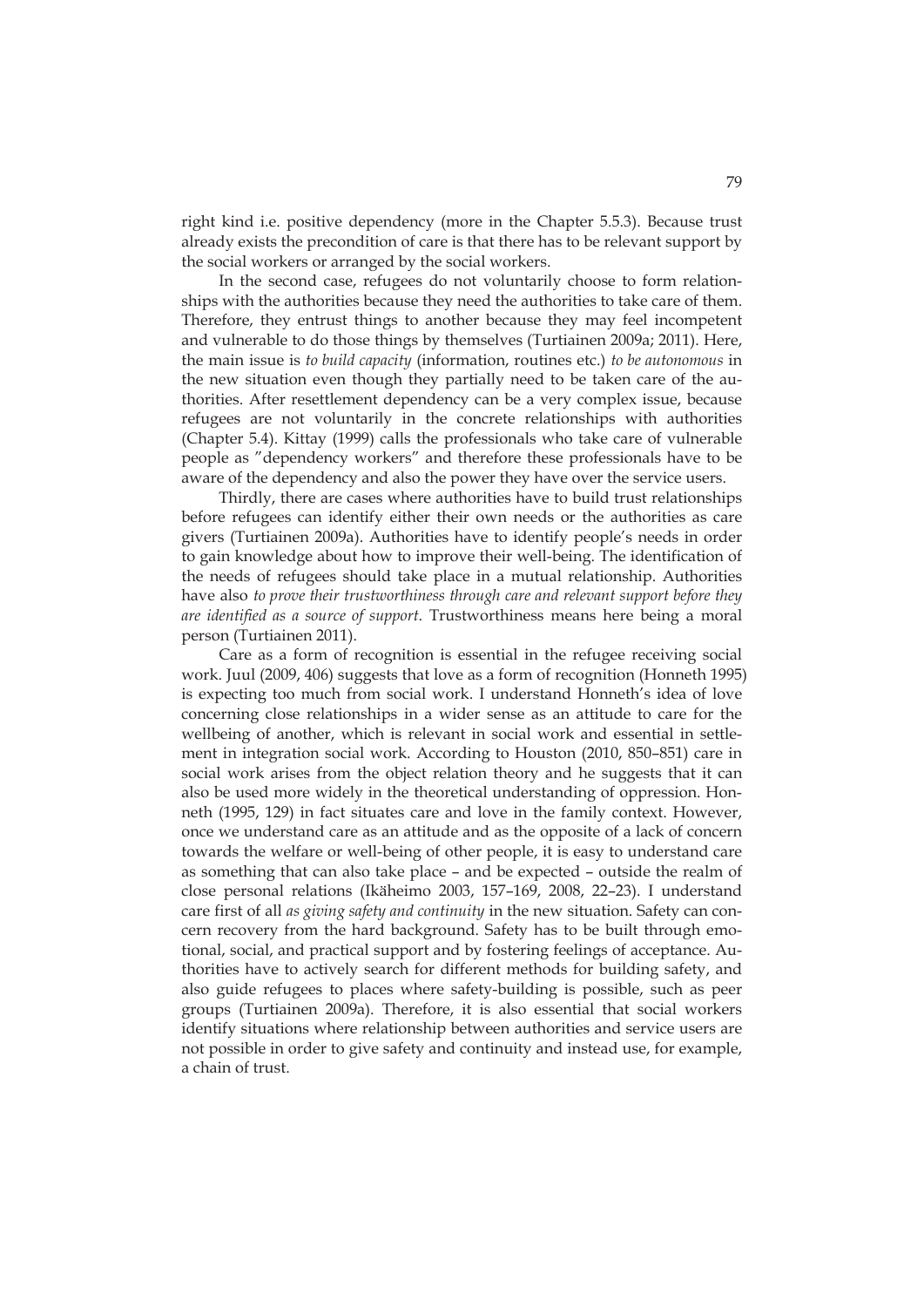## **5.5 Respect as a form of recognition**

#### **5.5.1 Theoretical considerations on the concept of respect**

The concept of "legal recognition" (following Mead) refers to, "the situation in which self and the other respect each other as legal subjects for the sole reason that they are both aware of the social norms by which rights and duties are distributed in their community" (Honneth 1995, 106). Respect reflects Kant's (2010/1974) moral imperative to see a person as an 'end' and not as a 'means' to an 'end' of the others' concerns or irrespectable of their social standing. Here rights include cultural, legal, political and material entitlements and also in its widest sense that people are entitled to live a life free from the effects of misogyny, sectarianism and racial prejudice. As discussed above (Chapter 3.3), all redistributive rights, as Fraser (2003) calls them, belong to this form of recognition and therefore people are also entitled to be free from material inequities. According to McBride (2009, 100) we qualify for respect simply by virtue of our humanity. An important difference with esteem and respect is that while esteem is clearly an important good, we are not entitled to it but we have to earn it.

According to Ikäheimo (2003, 128–135) respecting rights have several aspects: firstly, rights concern a person, regardless of his/her autonomy or particular features. Secondly, people's rights should be respected as autonomous, that is, in spite of their varying degrees of autonomy. Thirdly, people have rights stemming from particular features, for example ethnicity or age. We can also respect each other's culture in some terms.33 Ikäheimo takes distance to Honneth here because for Honneth, rights concerns persons only as autonomous. When personal relations are not present during the identification of these rights, the concept of acknowledgement is used in order to draw a distinction between relations to persons and relations to society or the state. Ikäheimo (ibid., 133) does not pay much attention to the difference between the juridical rights and those we normally grant each other in our everyday interaction without any juridical backing. Also, according to Sennett (2003, 127, 139) autonomy is the base of respecting another person. Autonomy for him is the acceptance of what we fail to understand in another person.

Houston (2010, 851) understands respect first of all from a multidimensional perspective where human rights assist the (social)work if the dimensions of structural oppression relating to class, gender, age, disability, religion, ethnicity and culture occur (also Ife 2008; Staub-Bernasconi 2009). Civil, political,

80

-

<sup>33</sup> In order to respect in a sense of recognitive attitude, "at least we should not exclude in advance the possibility that they are capable judges and that we might hence learn from their judgements (…). On the other hand, when persons from western societies respect people of other cultures as capable judges, this means that the attitude of those others become of significance for the recognition or mis-recognition of those embodying the "western culture". (Ikäheimo 2003, 149.)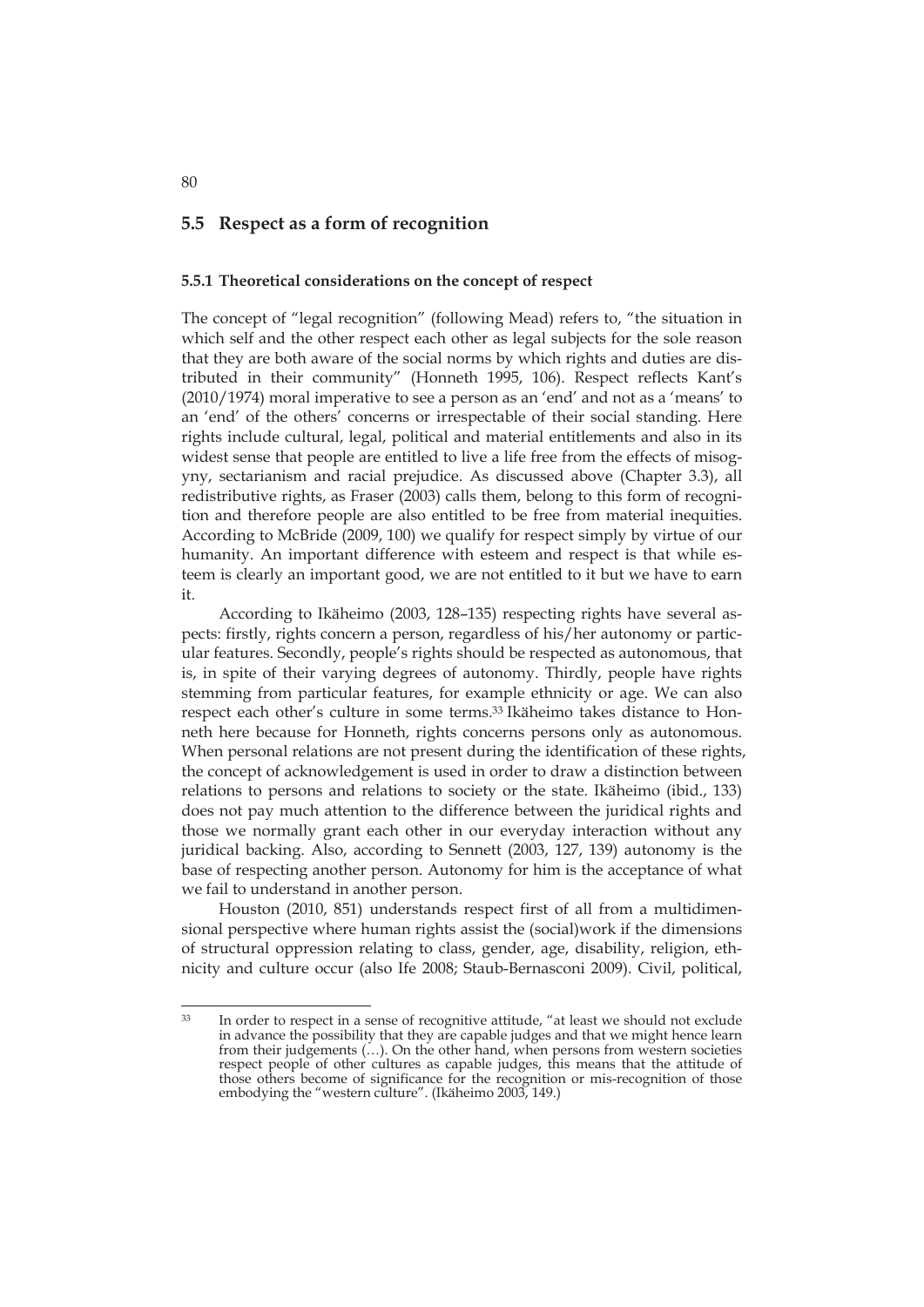cultural, economic and collectivistic rights are intertwined forms of respect (Houston 2010, 851). Also Juul's (2009) study is important in order to understand respect in social work. He connects respect to the institutional and social judgement. He states that the values social workers may adjust as employees in an institution can lead to invisibility or stigmatisation of the client. Therefore, recognition (respect) means that in the social worker – client relationships have to recognise each other not as different, but equal participants in a common conversation. Also, the client as a legal person has to be a co-author in the practical implementation of the laws where the professional knowledge takes place in an open dialogue. Moreover, social workers have to protest whenever legal rules are offensive and social work practices neglect clients as ethical and legal persons. (more Juul 2009.)

I divide the recognitive attitude of respect into two parts in refugee receiving social work. *Respect as a form of recognition concerns persons as autonomous and entitled to rights*. First, respecting rights takes the form of juridically institutionalised legislation of the state (Honneth 2005, 129) where respect means equal rights for all the people. Rights are also negotiated in a relation with social workers. This expresses the second case of respect which takes a form of personal relations and as respecting a person's autonomy (Ikäheimo 2003, 133–135). Autonomy means here a possibility and ability to positive dependency. It is important to highlight that people's rights should be respected as autonomous, despite their varying degrees of autonomy, such as being a child or mentally disabled (ibid.).

#### **5.5.2 Respecting rights as entitlements**

Resettlement solves the problems of refugees once they are more respected, for example, as a woman, as a single mother, as disabled, as having a special culture and religion. They are no longer dependent on those in whose hands they have suffered abuse, and respect is a key factor in this. Refugees mention entitlement to social security as generally improving their life, but also as a constraint to their autonomy in cases where it is their only source of income. (Turtiainen 2009b.)

One form of respect is the acknowledgement of equal rights which takes place in the relation between refugees and legislation. The identification of oneself as entitled to these rights takes place, on the one hand, without a personal relationship and on the other hand, in the relation between refugees and the authorities. In the first case*, legislation itself is a source of relief and allows a positive relation with representatives of the law such as social workers to emerge*. In the second case, the essential content of the relation is the affirmation of rights and the negotiation of doubts about *equality in the distribution of social benefits and in how refugees are treated by social workers* (Turtiainen 2009a). Positive dependency is also a prerequisite of negations on rights and duties concerning legislation (Turtiainen 2011). In practise, time and a great deal of explaining and experience of positive treatment are needed before rights, acts and regulations are identified and acknowledged by the refugees (Turtiainen 2009a; 2009b). The relationship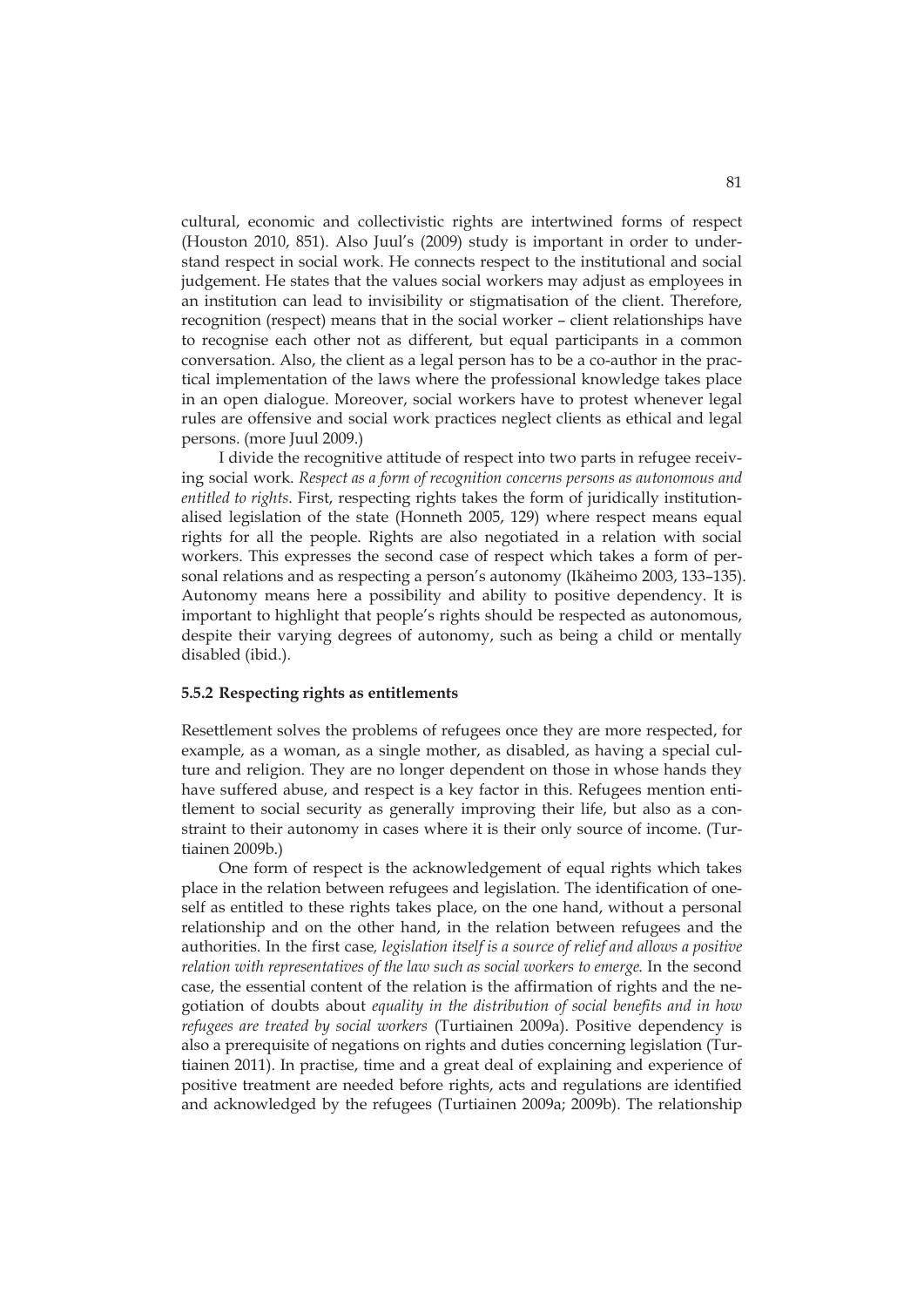and cooperation between authorities, refugees and associations is essential in fostering positive attitudes stemming from a realisation of the meaning of the law. In this case the idea of being acknowledged by rights and acknowledging the rights is intertwined with the relational form of respect.

## **5.5.3 Positive dependency as a basis of respect**

Dependency is a crucial factor in almost all stories (Turtiainen 2009a). After resettlement, refugees became inevitably dependent on the authorities and other agents in the host society due to the enormous differences in how the society functions and how daily life will be arranged. Besides, there may be changes in their relation to self (self-respect, self-confidence and self-esteem) because of the terrible experiences of disrespect in their past. The sense of autonomy is part of our self-relations and corresponds with self-respect. Autonomy and dependency are often seen as opposite of each other's but according to the theory of recognition we are deeply dependent on each other because our self-relations are connected to recognition by others and therefore, our autonomy is also developed and maintained in the relationships with other persons. (Honneth 1995, 107–124; Ikäheimo 2003, 133; Sennett 2003, 125–130.)

Based on my results, I understand negative dependency at least partly as a consequence of their past experiences. If the parties of the relation lack trust in each other there is no respect in a sense of the theory of recognition and negative dependency may take place. I understand trust first of all, as the ability to form positive relationships of dependency (e.g. Baier 1994) therefore, we cannot speak about *the ability of trust, but an ability to form positively dependent relationships*. Due to that, *I found it important to look closer at the concept of negative relationships of dependency (disrespect)*. Besides looking for the different kinds of relationships of negative dependency, it is fruitful *to analyse meta-level insights in the behaviour of the other part of the relationships.* By doing so, we can see if the person considers the behaviour of the other partner of the relationship reasonable in terms of the situation in question. This is important because autonomy is granted (recognised), which means taking another part of the relationship as capable of making judgements about ourselves and therefore an equally competent party of communication. (Ikäheimo 2003, 130.) One important element is that the consequences of emotions of dependency can be culturally bound. For example, it can be shameful to be dependent on the other in one "culture" but in another "culture" it does not cause any shameful emotions. (e.g. Sennett 2003, 119–120.)

In the Dependency article (Turtiainen 2011)34 I found three relations of negative dependency by intersecting the experiences of both the refugees and the public authorities. These are first, dependency as entrusting another to do something for you, second, the fear of dependency and third, overemphasised autonomy. I discuss these three kinds of possibilities of negative dependency together with the stories of the Trust article (Turtiainen 2009a).

 $34$ Here, I refer also the content of Dependency article because it is originally written in Finnish and therefore reiteration with the original article is evident.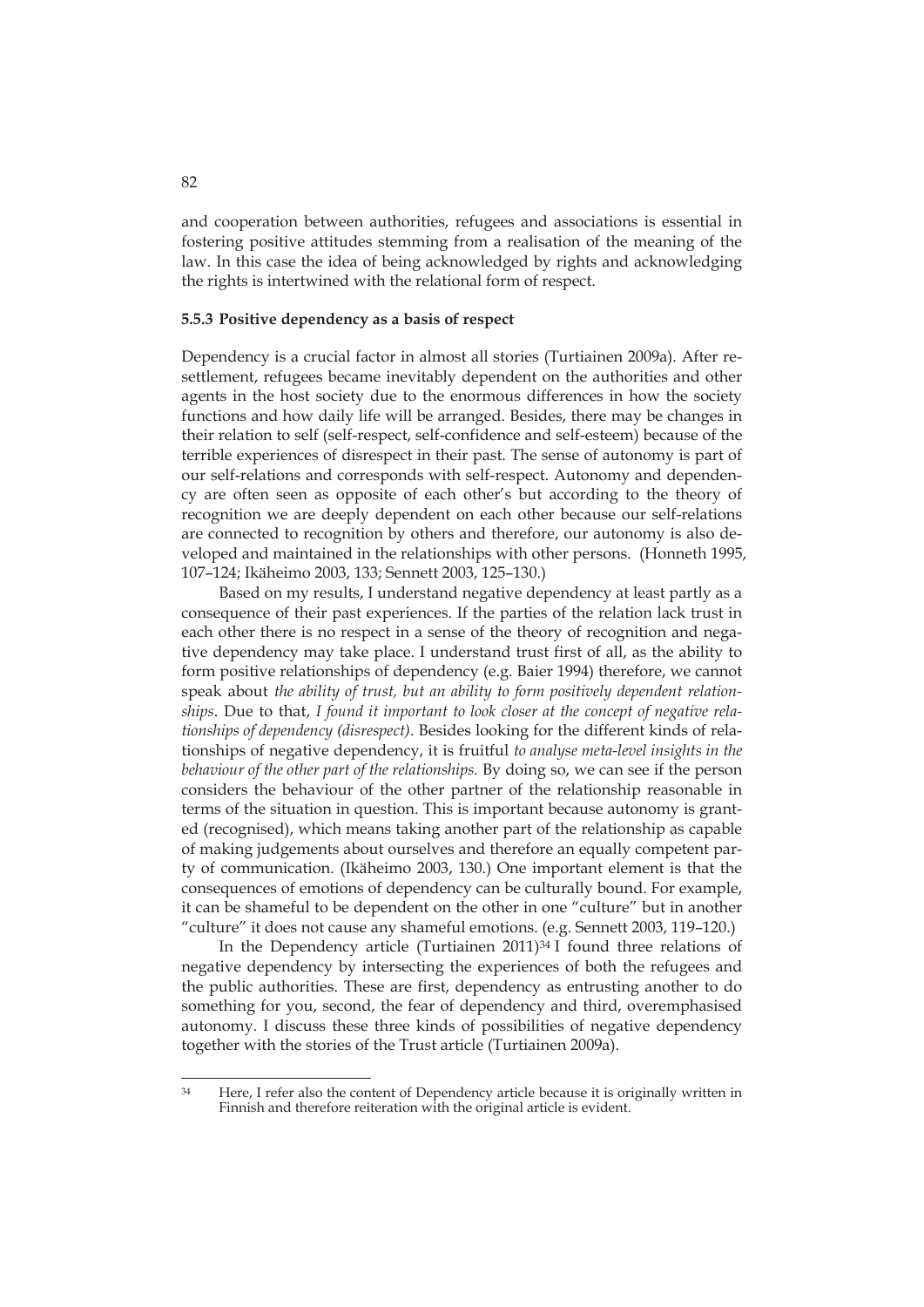First, relationships of negative dependency describe situations where a person entrusts another to complete a task for him/her. These relationships come close to dependency stories. Refugees telling about these experiences were dependent on their own group, family or international humanitarian aid. After resettlement they became dependent on the authorities. In these relationships of negative dependency, refugees did not entrust practical tasks to themselves in the new circumstances. They do not have "core self-trust", which means that one did not trust one's perceptions, memories, capacities and judgments (Govier 1993, 112). In this context, I understand the lack of core self-trust first of all as an inability to trust one's judgments of how to solve problems in the new society. This is closely related to the situational self-trust, which means (ibid.) that one can perform certain tasks in an appropriate manner. Social work with newly arrived refugees is very special in terms of situational trust because refugees often come from societies without social justice and therefore such an infrastructure with civil servants do not exist. Especially in the relations of dependency if there is a lack of judgment it is more robust to know what is possible to entrust to social workers. Sevenhuijsen (1998) links situational trust to the expectation that professionals handle their roles in accordance with situational trust and also professionals somehow wait that their service users know where they are coming to and how to behave in that situation. That cannot be the case at the beginning of the relationship after resettlement, but the roles have to be learned, as well as a social worker has to learn to identify the needs of the refugee. An essential point is that even the refugees themselves cannot always identify their own needs in the new situation because everything is new and confusing. They have to learn to identify what is possible in the new society. Therefore, it asks judgments of social work to make decisions without negotiation of the service users because they might tell social worker "*you decide, you know better"*. (Turtiainen 2011.) In these relationships, the lack of core self-trust (Govier 1993, 112) does not allow to entrust to him/herself but to give the "power" to another. In the latter case a person's agency is very limited. Ilmonen (2005, 58; also Baier 1994, 193) calls this "blind trust" which is for him, not trust at all. The power of the social worker in these situations causes *a significant moral demand to respect* a service user and give him/her a possibility to learn to be respected, as well as being ready to learn to identify his/her needs and learn judgment.

I call the second relationships of negative dependency as "fear of dependency" (Turtiainen 2011). These relationships come close to fighting stories, which are told by the persons (or these are the narratives told about these kind of persons) who have extremely terrible experiences, like torture, in their past. It can be thought that their self-relations have been wounded. Honneth (2007, 134) connects the violation against the body to the wound in self-confidence. In situations of armed conflicts and persons who have such experiences as many refugees have, they have also been humiliated and even their immediate human rights are seriously violated. For example, torture affects the sense of independency (autonomy), self-confidence, shame, failure and guilt and constant sense of being a victim (Chambon et al. 1997, 51–63).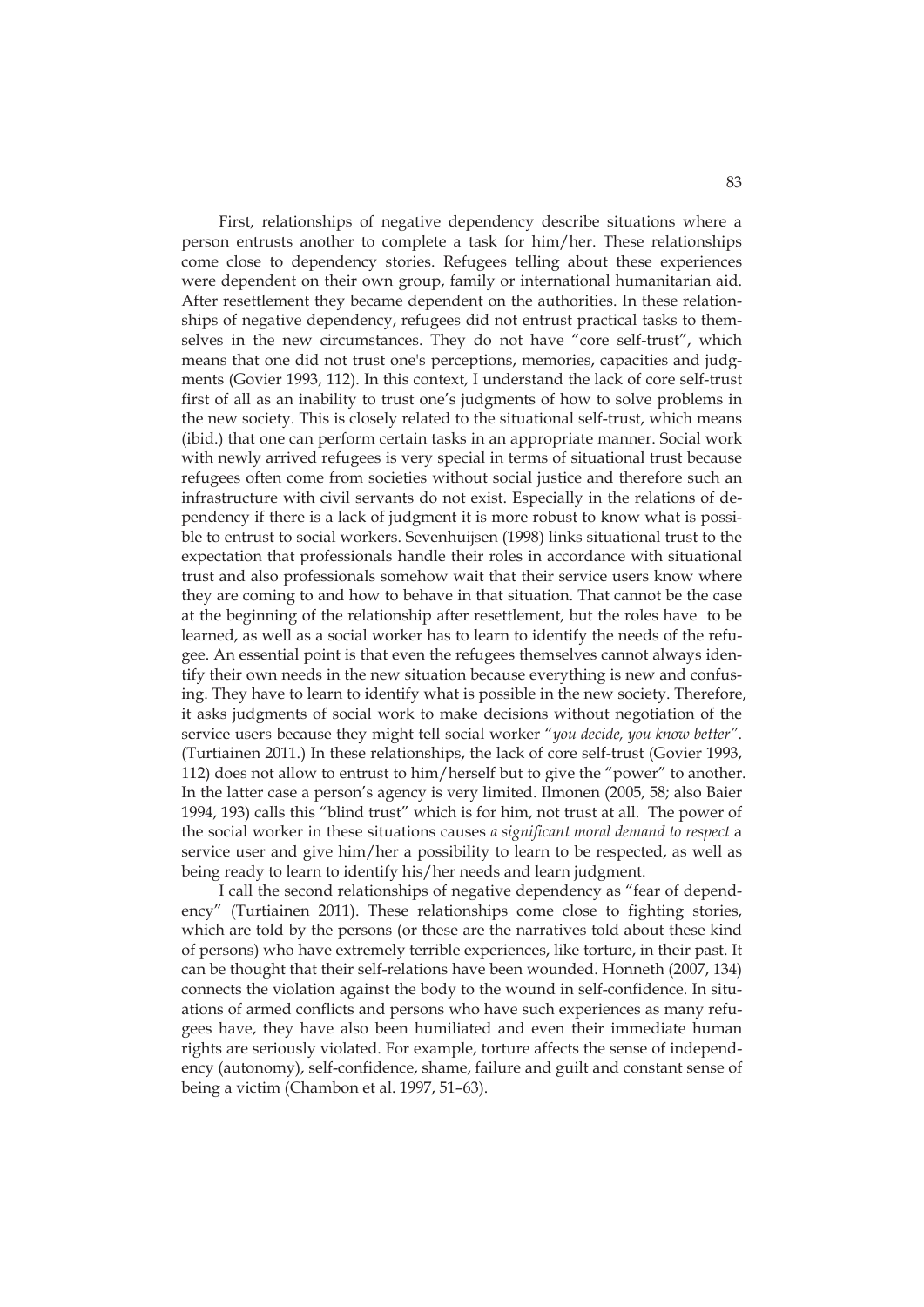In these relationships it is easy to see that mutual trust does not exist. It was noted above (Luhmann 1979, 39) that one function of trust is to reduce complexity. But here I go further by following Notter (1995) that a reduction of complexity can also be satisfied by distrust. In these cases distrust is not simply the lack of trust; rather it is a functional equivalent of trust. Therefore, distrust can reduce complexity "by ruling out trustworthy behaviour" (ibid.). People do not make choices consciously when seeking to reduce complexity but the behaviour becomes a habitual outlook on life, a routine (Luhmann 1979, 71). In these relationships between the refugee and the social worker I tend to follow Giddens's (1990, 33) idea of trust that it is basically bound up, not with risk, but with contingency.<sup>35</sup> Notter's (1995) idea about the functional equivalency of distrust and trust suggests that people tend to base their lives on contingency rather than on risk. The contingency is seen when refugees have also learned in their past that they are unable to believe in the morality of social workers or other authorities.

Distrust is like a vicious circle, which makes the ability to deal with a less complex world much more difficult. It fosters an unconscious attitude of distrust that can become part of the disposition of the distruster in the first place. Strategies of distrust will ultimately provide a self-strengthening barrier against developing trust in the future. (Notter 1995.) This may have serious consequences in practice because it narrows down agency. According to my findings the sense of being a victim of injustice can be constantly connected to the sense of being victimised again, which adds to the sense of dependency. It was seen that the continuing situation of being practically dependent on the authorities is an obstacle of mutual trust.

In these relationships the conditions of respect cannot be fulfilled. The consequences of lack of respect may be serious. Refugees do not believe the information delivered by the person/social worker. The service user does not accept the decisions of the authorities or they constantly feel that their rights are violated. The vicious circle of disrespect is fostered by believing that an authority may not be a moral agent. One serious consequence of the lack of respect/trust is that an individual might act against his/her own best interest.

The third relationships of negative dependency (Turtiainen 2011) come close to withdrawal stories (Turtiainen 2009a). I have named these relationships or more concretely, the lack of a relationship, "the overemphasised autonomy" (Turtiainen 2011). Refugees have terrible experiences and corruption in their past. Individuals could have survived by paying authorities who were persecuting them. They have been victims of torture and other violence often by an authority like the police. It is typical that the only experiences of authorities (besides the UNHCR personnel) are with those who seriously violated their human rights. Therefore, for example, the fear of the police was still present and the expression like "*I thought all of you are like the police",* were typical. Fear of the police seems to be a very reasonable reaction. Another possibility was that

 $35$ Of course refugees have lived in situations of real risk in order to survive and therefore they have been forced to take a strategy of risk.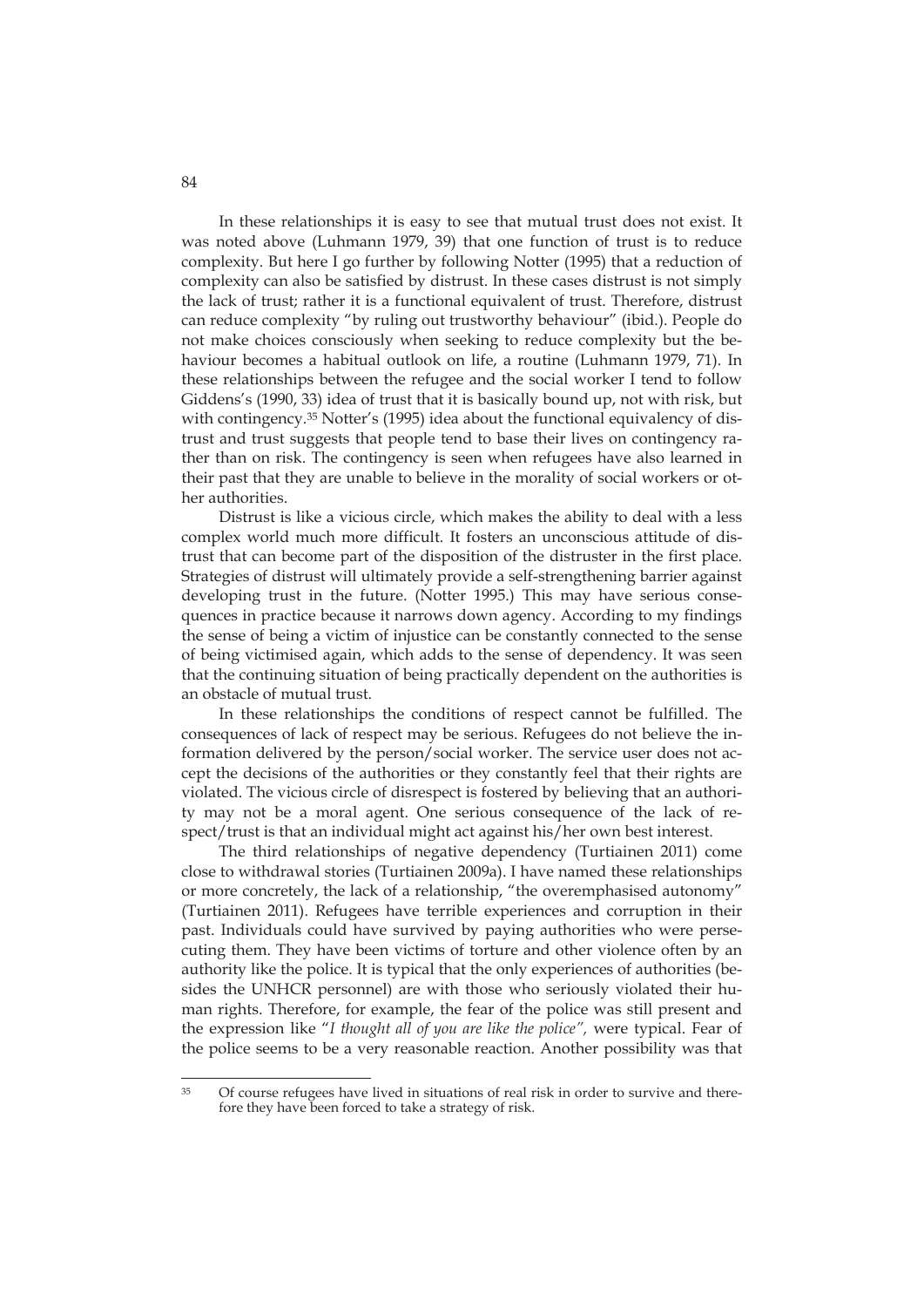the authorities were so distant that the only possibility was a kind of "respect" which was mixed with fear. These people can be seen somehow as autonomous, but in the sense of the theory of recognition the requirements of autonomy are not fulfilled, because *autonomy is developed and maintained in relationships with other people*. In these cases, it can be seen that it is possible to entrust things like himself/herself, which means that the core self-trust (Govier 1993, 112) is developed but it is not possible to entrust "power" to another. Also, the situational self-trust towards the authorities cannot be developed without learning and knowing the services. In the narratives of withdrawal, refugees had trustworthy relationships in their own group or to other people who have arrived in Finland earlier (Turtiainen 2009a). This is a chain of trust and also generalised trust (Coleman 1990, 180–188). Generalised trust was also typical towards their own religious groups. In these narratives/relationships, it is also possible to think that when encountering new situations we do not use distrust or mistrust as an opposite of trust, but rather of fear (Sevenhuijsen 1998). This is the fear for the unknown or as existential angst or dread (Giddens (1990, 100).

When autonomy is understood so that it is given in a mutual relationship by respecting a person, it gives an image of individuals as deeply dependent on each other. Mutual dependency includes an idea of moral relationships. Due to that, the idea of trust as risk taking, where the individual is seen ontologically free from other (Luhmann 1979, 39) is not fulfilling the criteria of recognition. The risk taking belongs more to a negative dependency relationship. According to my results, mutual dependency and especially the relationships with inequal powers have a claim to understand trust relationships as morally demanding relationships. This also emphases a moral dimension of trust. Trust in those who have made promises to us is seen as a moral achievement and while taken as an image of a person as a moral agent there must also be a possibility to be fallible in the trust relationship (Baier 1994, 103, 112). While the three relationships of negative dependency are not fulfilling the criteria of mutual respect, there is also a threat that these parties stay apart and, as a consequence, just start to tolerate each other, which can be one form of non-recognition (Forst 2007, 135–136). This cannot be the aim of social work. This meta-level understanding of autonomy is a two-way street, but the other meaning of the concept in Honneth's theory (1995, 129) is one-way, which means respecting a person's rights. Everyone deserves rights as an autonomous person, but also as having certain features as such.

In practise, all the relationships of negative dependency (Turtiainen 2011) pose a question of decision-making in social work. Because of the lack of trust due to negative dependency, there is not enough room for negotiations about entitlements, rights, needs and possibilities. Therefore, the social worker has to make necessary decisions with very limited knowledge. At the same time, the dimensions of power are inevitably present. The power dimension makes that relationship a very complex one in terms of trust. Service users have to decide what to entrust to a social worker. In this case trust means entrusting something valuable to someone that he/she will take care of it. This valuable thing can be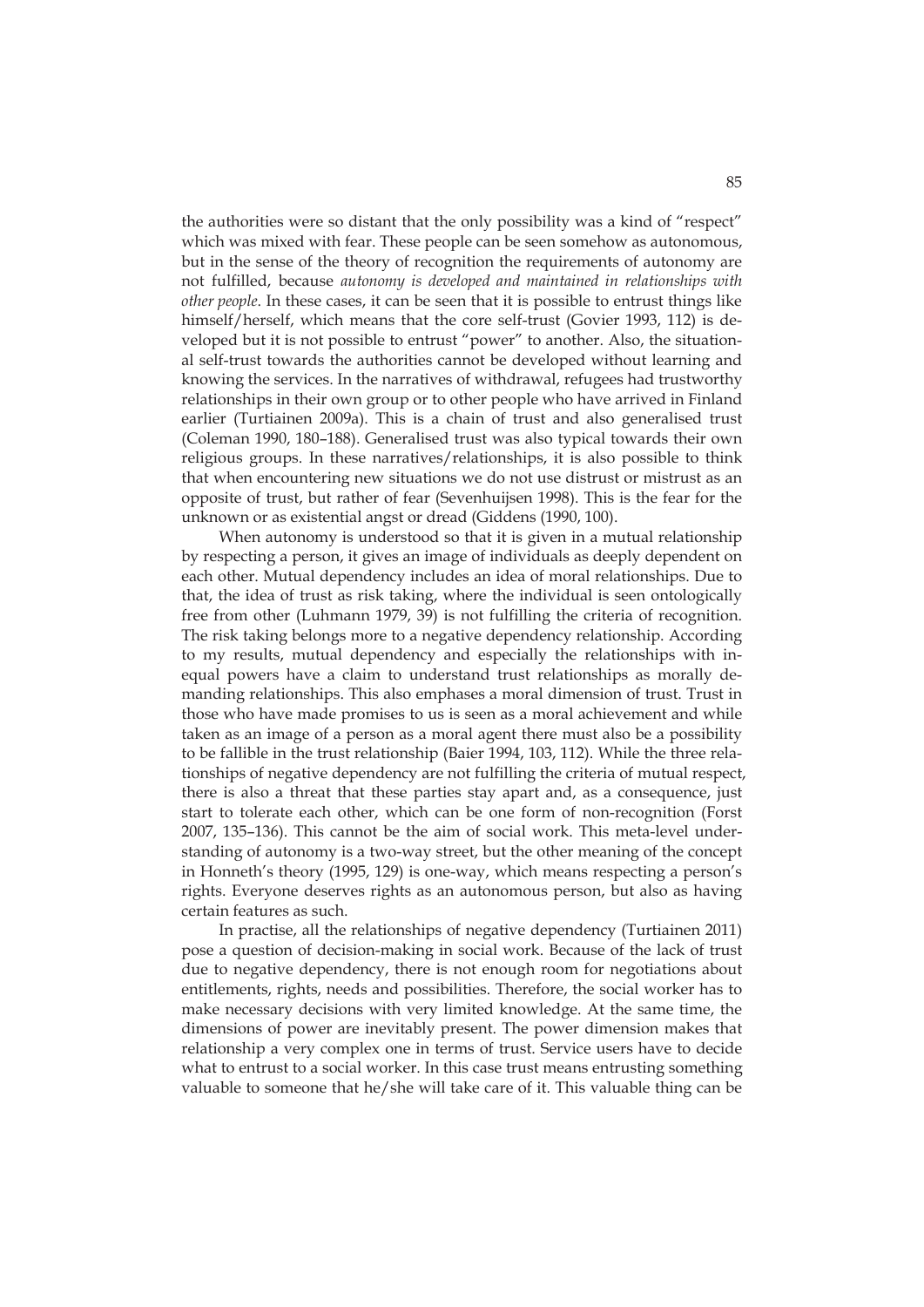feelings of identity, like entrusting life stories to a social worker or in the extreme cases to let the social worker decide the best interest of their own child or a willingness to look after, rather than harm things which are entrusted to the carer (Baier 1994, 101, 128).

Positive dependency can be built by relational and institutionalised /legalised trust in a mutual trust relationship between refugees and social workers/authorities. Relational trust means that in relationships perceptions are fluid and dynamic and constantly being (re)formulated as people (re)negotiate relationships through their interactions (Dominelli 2004, 69). Trust can be developed in the learning process, therefore, what is routine for one can be strange for another (Luhmann 1979, 72). For refugees, due to extensive transition, the learning process is inevitable in order to build capacity to make judgements. This is an important part of building human capital as well. To understand trust formation between refugees and public authorities, also, the dimensions of relational and institutionalised/legalised trust need to be identified. These dimensions are related to a situational trust of learning to know what to expect from the services. (Turtiainen 2009a.)

Sometimes social workers may be restricted in using relational trust and therefore they have to rely upon trust expressed as a contractual mechanism and bureaucratic procedures for the delivery of appropriate services. Relational trust and legalised/institutionalised trust are intervened (Dominelli 2004, 69) and it is important to identify when the *trust must be built by functioning on the legal issues*. It is important to create conditions of trust to thrive; we should, on a collective level, invest a considerable amount of effort into developing institutional settings and norms in order for individuals to function well (Sevenhuijsen 1998, 12). The functioning of practical things enables trust to be built little by little (Turtainen 2009a). The authorities' responsibility is also to build trustworthy institutions in a way that they will distribute power in a more equal way (also Baier 1994, 128).

Dependency is a rather comprehensive factor after resettlement in Finland. Also, the findings of the Dependency article (Turtiainen 2011) show that negative dependency took place in mutual relationships. Therefore, building positive dependency is crucial in social work. Real autonomy cannot exist without cooperation and positive dependency and without positive dependency there is no trust. Besides, without real cooperation and trust, negative dependency takes place and people's agency remain limited. For the social worker, it is useful to understand how to build the relationship in practice in a relational, situational, institutional and legalised manner. Still, when building different forms of trust they have to be sensitive in a way that it fulfils the demand of respect and moral trust, and at the same time being moral agents that take ethical codes into consideration.

I understand respect as a possibility for positive dependency to be a cornerstone of the entire use of recognitive attitudes. Therefore, the critical attitude of overall development of concrete methods and decision making in social work with refugees is highly needed. Besides, human rights must be taken as the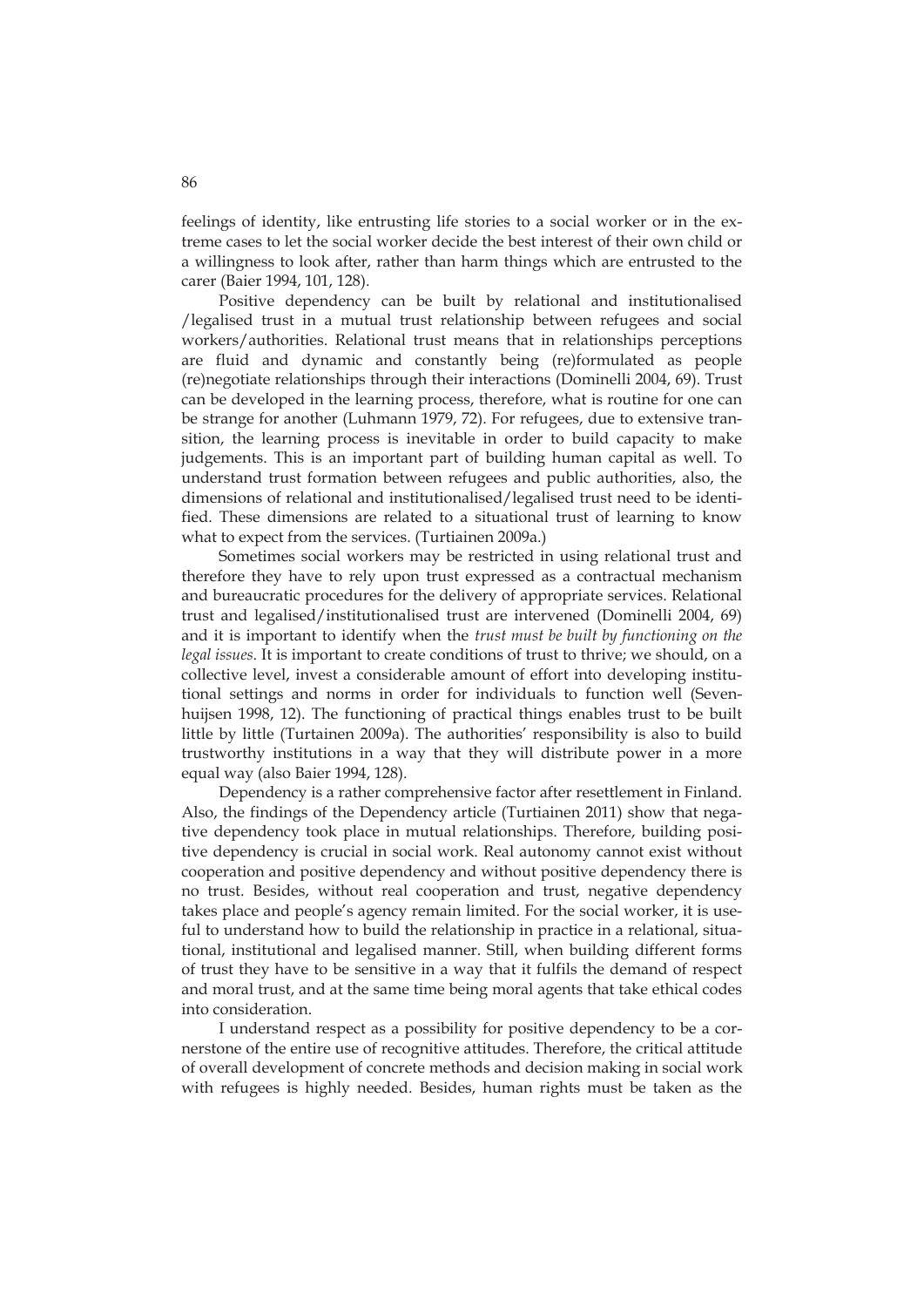yardstick for social work, and getting to know the unknown (e.g. Sennett 2003, 127; Seikkula and Arnkil 2005) which lies between the parties of the relationships, rather than using national, cultural and personal prejudices and standards in needs assessment and looking for possibilities to meet them (cf. Keskinen et.al 2012).

#### **5.5.4 Moral trust and respect as responsibility in social work**

Social workers are not merely identified according to their role, but also as an individual. One of the interviewee's told *"you have to be like a friend, not exactly like a friend, but you have to tell that you are like a friend".* This expression includes the idea as the individual does not know the role of the social work, and, due to that, does not know what is expected based on their terrible experiences with the authorities. If an authority can be identified "as a friend" in order to trust, then goodwill can be expected. This comes close to the basic action of trusting someone to keep their word or to depend on the goodwill towards the other (Baier 1994, 99), but it highlights the aspect of the relationship, because the expectation is derived from a social role and a specific situation. Also, Notter (1995) highlights that in certain situations, certain people will put others' interests before their own. It is important that the starting point of the identification of social workers by refugees may be the expectation of good will from them. This occurs because the role and profession of social workers is strange and they are identified basically as "a friend" or an "an enemy".

In social work goodwill is not enough, therefore, responsibility is also called for. I found Floora Ruokonen's (2010, 187) understanding about the attributes of trustees very useful. She claims that the attributes of trustees will be described as *responsibilities* instead of goodwill. While keeping another as trustworthy means that he/she is taken as a moral person (ibid., 190). This means considering one as capable of making judgments and acting according to this claim. In the context of social work, trust is based on situational forms of expertise and responsibility (Sevenhuijsen 1998). I would add that in order to respect, the service user has to become capable of making judgments about social workers' thoughts, and behaviours. So, respect is a mutual, two way attitude (cf. Ikäheimo 2003, 133, 135). In general, it can be claimed that social worker-service user relationship is a situational, role bound (Sevenhuijsen 1998, 12) and trustworthy.

One thing which makes the refugee – social worker relationship very special, is its involuntary character. Because the relationship between the social worker and the service user is an unequal one, the social worker has a code of ethics designed to protect the service user from exploitation or misconduct (Banks 2006, 17–18; 79–80). By respecting refugees, social workers have to give information about the profession and its possibilities. Information enables one to build the capacity of making judgments. Basically, this capacity is not often possible because refugees do not have the knowledge needed and they are not used to trusting authorities and do not rely on the system. This means that both parties of the relationship must become equals in order to make judgments.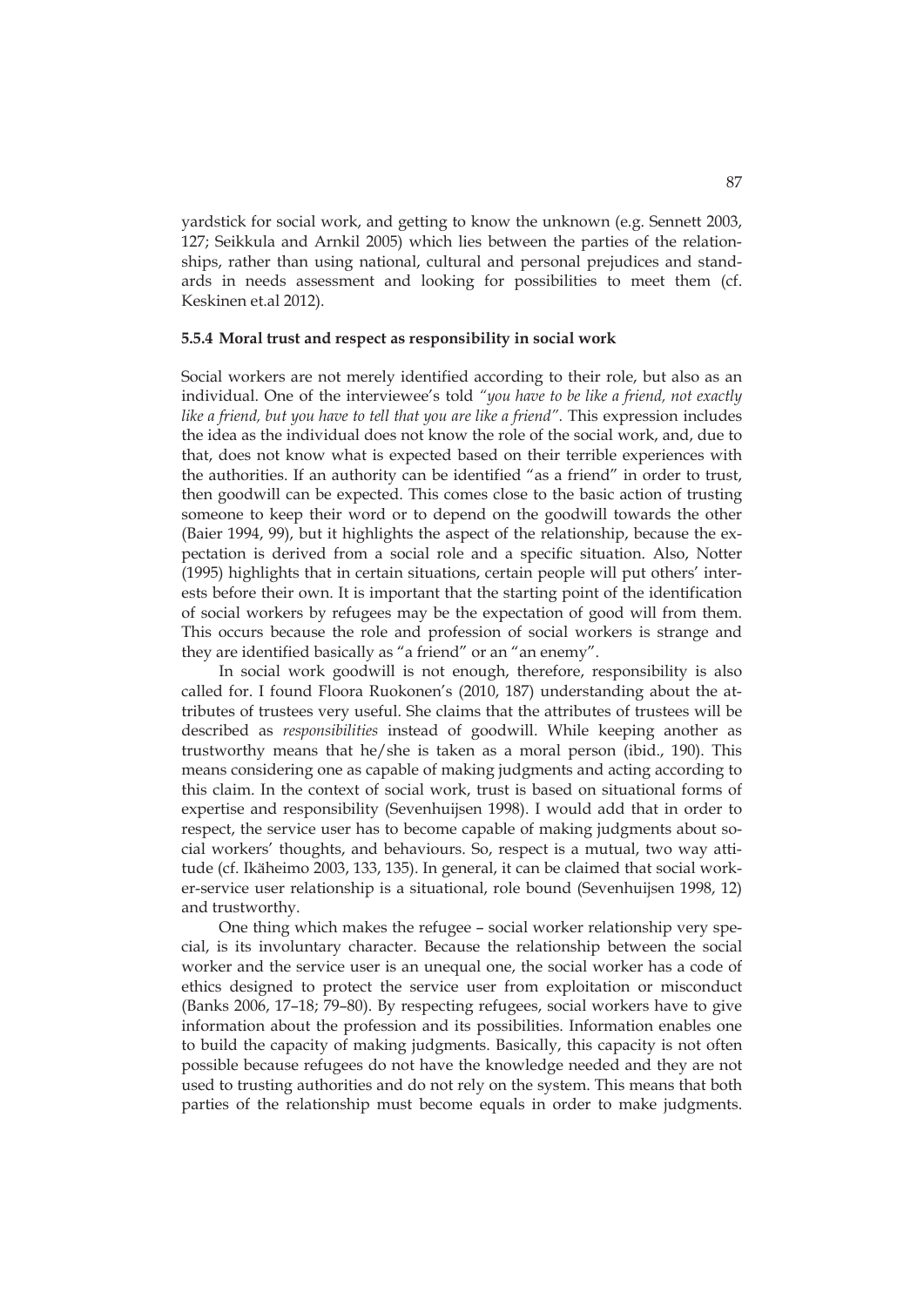This will give a possibility to become autonomous, which means here positively dependent, in the relationship.

## **5.6 Social esteem as a form of recognition**

#### **5.6.1 Theoretical considerations concerning the concept of social esteem**

The third form of recognition, in addition to care and respect, is social esteem, which takes a communal form. Social esteem makes one feel valuable or particular with unique talents, capabilities or skills, which takes place in informal or formal social settings (Ikäheimo 2003, 134). Honneth (1995, 129) also uses the term 'solidarity' to describe social esteem and claims that a good society is a society in which all individuals have a real opportunity to achieve esteem and other forms of recognition (respect and care). Therefore, a state of societal solidarity for Honneth (1995, 129; also Kamali 1999, 82; 1997) is the society where people esteem each other.

Juul (2010, 225) points out that in a culturally differentiated society characterised by individualisation and value pluralism, there is a need for an inclusive concept of solidarity which also encompasses people differing from the majority. He formulates a concept of solidarity based on Honneth's (1995, 121 –130) and Forst's (2007) ideas. First, to show solidarity in inter-human relations means recognising the person in question as an equal and worthy partner of interaction. Second, a society has to be based on a just distribution of possibilities for recognition and third, a just order of recognition is a precondition of social cohesion. Dean's (1995, 123, see Juul 2010) understanding of reflective solidarity, distinguished from affective or conventional solidarity $36$ , is important here because its expectation is the recognition of our interdependency and shared vulnerability, the acknowledgement of our relationship to one another. Reflective solidarity is defined as a mutual expectation of a responsible orientation to relationships. At a time of increasing globalisation, (im)migration and individualisation, we have both the opportunity and the need to see the differences of others as contributions to and aspects of the community from all of us (Dean, 1995, 136; also Benhabib 2001).

In modernity, social esteem applies to traits and abilities which show that members of society are different from each other. Such differences had previously been defined collectively (Honneth 1995, 122). "Social esteem concerns people whose capabilities are of constitutive value to a concrete community, and through orientation towards shared goals, it forms a community of value" (Honneth 2007, 139). Ikäheimo (2010, 9) calls this the contributional concept of esteem which means that people contribute to the common good. Esteem can also be personal achievements which partly overlap esteem as contributions

-

<sup>&</sup>lt;sup>36</sup> According to Dean (1996, 18) affective solidarity is based on close relations and moral responsibility and conventional solidarity is based on common interests.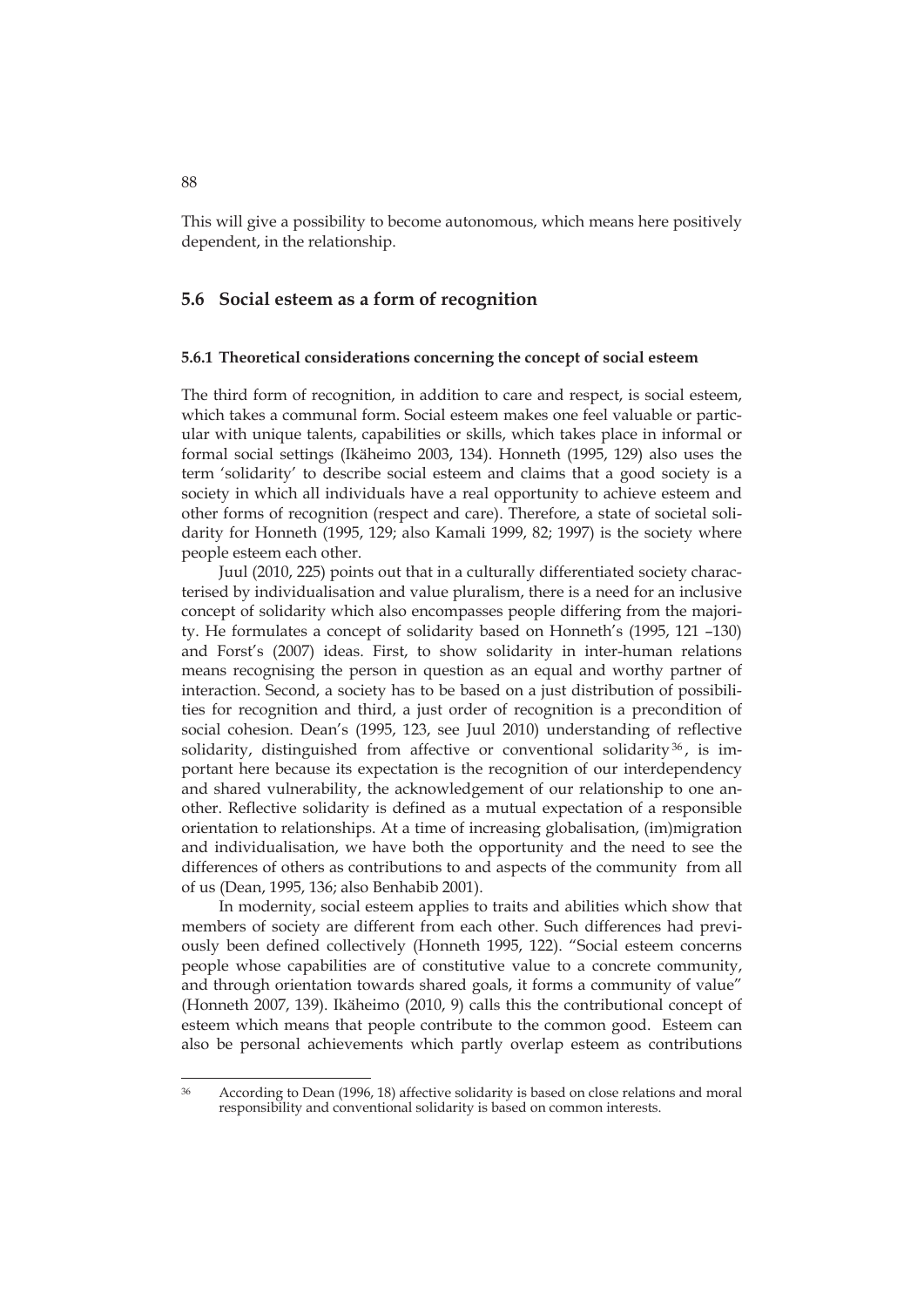(Seglow 2009, 68). Contributional esteem is more egalitarian than achievement esteem because significant additions do not need to be judged. For example, being a doctor means personal achievement (education) but working as a medical doctor means a contribution to common goals. In the settlement work of refugees capacity building (education, language skills etc.) is needed before people can contribute to the common good of the host society. It is also important to understand esteem for contributions so that people are not taken as instruments (Ikäheimo 2010, 9–10). Laitinen (2010, 12–18) lifts the restriction that esteem is always personifying and suggests that recognition is a matter of responsiveness to any normatively significant feature without taking a person as an instrument. For example, being a conservationist is not between two people but the willingness to protect nature and therefore satisfies common goals.

Esteem can also take a cultural dimension (Taylor 1994). The strengthened pluralism and individualism of society has led to an increased need for the social appreciation of individually chosen lifestyles and ways of living (Seglow 2009, 68). Cultural communities need positive value judgments from outsiders to maintain collective self-esteem (ibid.), but in my study, I look at it from an individual and contributional perspective. A Person's cultural features fulfil the criterion of social esteem if they conceive of themselves as exemplifying that culture and if their culturally specific features are valuable as contributors to some shared ends and if a real intercultural dialogue takes place. (Ikäheimo 2003, 148–149.) Even a serious effort of giving positive value judgments may in the end lead to negative value judgments, especially if cultural practices are strange (Seglow 2009, 68). That may happen, for example, if a social worker does not ask what a person really thinks and wants.

Taylor (1994, 26–27) distinguishes honour based hierarchies from the modern notion of dignity used in a universalistic and egalitarian sense, as an inherent "dignity of human beings" or of citizen dignity. He uses honour concerning the ancient regime, in the sense in which it is intrinsically linked to inequalities. The underlying premise here is that dignity belongs to everyone. The change from honour to dignity, status or individualised identity, is important in understanding the change of family and social roles and recognising persons by supporting their worth and finding places to use their particularities. According to Honneth (1995, 126) a person's 'honour', 'dignity', or, to use the modern term, 'status' refers to the degree of social esteem accorded to his or her manner of self-realisation within a society's inherited cultural horizon. On the other hand we can speak of an individualised identity instead of status, one that is particular to me, and that I discover in myself (Taylor 1994, 28). On the other hand, the birth of a democratic society does not, by itself, do away with this phenomenon, because people can still define themselves by their social roles (Taylor 1994, 31).

I understand social esteem primarily as the value we give to another in this relation in terms of our speciality (Honneth 1995, 129). That speciality is founded on personifying or normative skills, actions, achievements, roles and cultural features which contribute to the common good. In practice, it means how the host society reflects on refugees' capacities. Social esteem is "a funda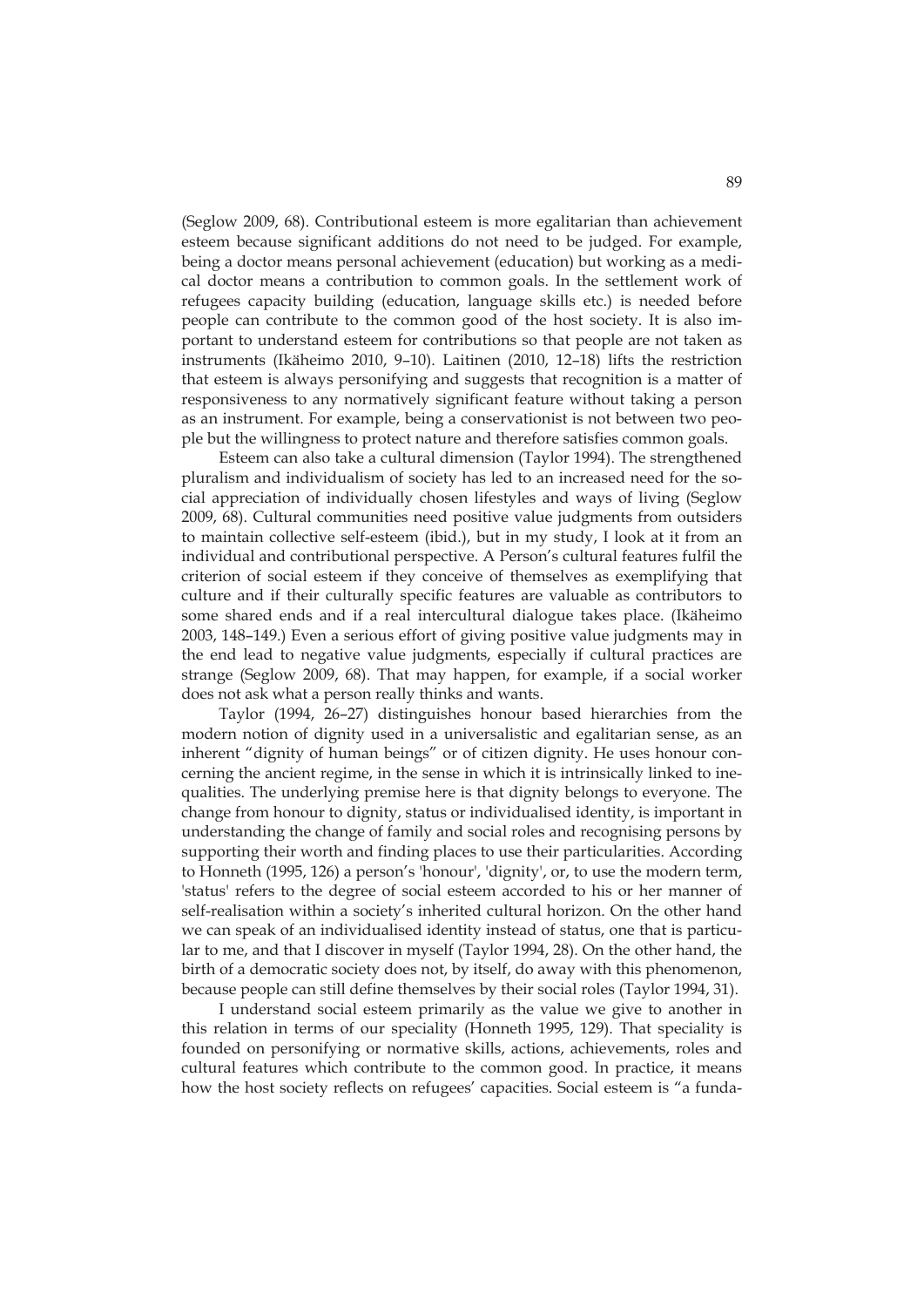mental part of our being-in-the-world to a distinctive contribution to the community, regardless of its content, and, importantly, to have this contribution recognised" (Houston 2010, 853). During resettlement, which creates huge change in a person's life and circumstances, the relevance of past roles and skills in the new society may need to be reframed and acknowledged. Houston (ibid., 852–854) calls the practice of social esteem in social work as validation and therefore the strengths based practices are needed and the capacity to learn and develop are encouraged. I understand building human capital as a cornerstone of integration in order to increase the possibilities to be esteemed.

#### **5.6.2 Unrecognised skills wasted in the new society**

According to my findings (Turtiainen 2009a; 2009b; 2012) the skills of refugees are not always recognised in the new society. In practice, it means that the host society did not find a proper way of reflecting on the refugees' capacities and therefore their skills remain unrecognised. Basically, refugees want their education, skills, roles, future, goals and activity to be esteemed by the host society. It is obvious that refugees would like to contribute and receive esteem in the new circumstances but there are frustrations about the unrecognised skills which are not useful in the new society. I found two kinds of experiences of unrecognised skills, which I name *experiences as uselessness*. First, there are educated refugees with different skills and know-how, who cannot use their skills because they are not recognized as relevant in the new society. Therefore, if their potential value to this society goes unidentified, they will not be esteemed. (Turtiainen 2009a.) The key to maintaining trust or gaining it, is the autonomy gained by the possibilities to get esteem or get symbolic capital. Symbolic capital means, that whatever capital they have, it becomes recognised in the eyes of others through the mutual acquaintance. In other words, they become trustworthy in the eyes of others. (Bourdieu 1986.)

 Second, there are also social roles which are not relevant in the new society. These are very basic roles of being mother, father or having any contributional role in the new community. In my findings, being particular in the community or society seems to be important despite a very traditional background. People have the need for getting esteem through social roles rather than as individualised identity of getting esteem by particular skills. While one loses a role in the eyes of the host society and even inside the family, one also loses dignity as an individual unless there are possibilities to contribute to the common good, whatever it is.

Honnet's recognition theory explains comprehensively the self-relations and how they are connected by the basic need of becoming and recognised and getting esteem. It does not mean that refugees merely want to have symbolic capital but they would like to support themselves and use their skills. According my further analysis (Turtiainen 2012) the concept of social esteem became more useful than the symbolic capital (Chapter 5.6.3).This particular situation about educated refugees as well as those whose identity is defined more by social roles, is a good example of the situation where refugees' background may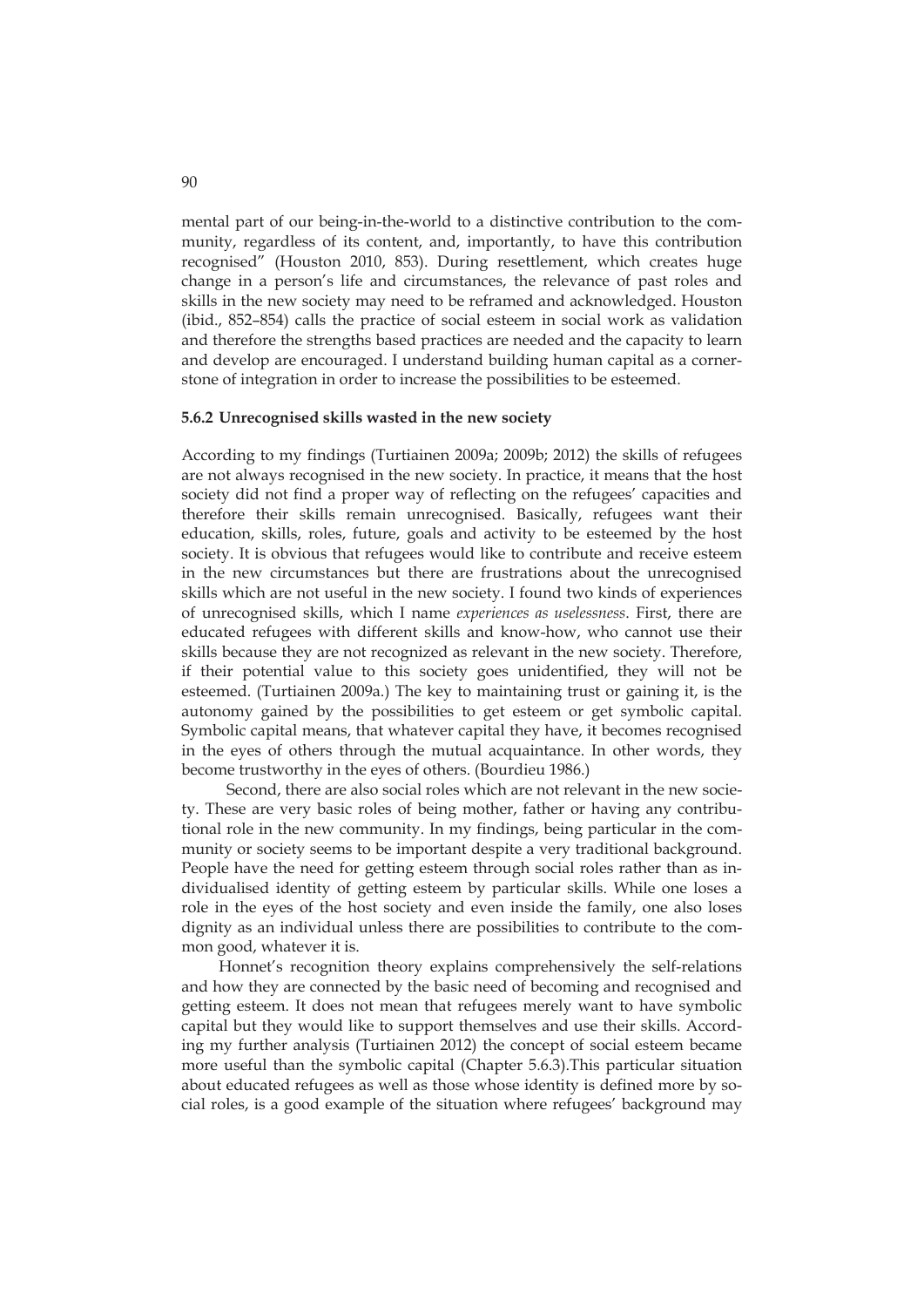affect a weakening of self-esteem in terms of losing the position and the role. Later, dependency on public authorities and loss of autonomy may affect the loss of self-esteem as well. In practice refugees do not have work opportunities where they could get back their self-esteem, as well as self-respect, through autonomy. There may also be serious damages to self-relations in the past, so the capacity to work and learn may be limited and need special attention.

## **5.6.3 The background of refugee as a motivating factor contributing to the common good**

While analysing the driving forces of that willingness of refugees it is seen that they are not only looking for symbolic capital but, particularly, want to contribute to the common good in the new society. The results of the Social esteem article (Turtainen 2012) showed that it is area the refugees' hard past of nonrecognition which motivated them to contribute to commonly shared goals. The background of the refugees and their possibility to have a new start, created a driving force to contribute to the new society a number of ways: First, *they are willing to contribute to the new society and to build contributing relations to its agents*. Second, *they would like to contribute to their society of origin and participate in its peace building and reconciliation process*. Third, the *integrated refugees would like to help newcomers from their own ethnic and cultural background.* 

I have named their willingness to contribute to the common good of the host society as *reciprocity*. Because the state of origin did not protect, there is nothing to give back to that society as a meaning of reciprocity. Instead, the commitment is built towards the country of resettlement. This is a strong moral commitment to the state. Another driving force for the willingness to contribute to the common good is *social recovery* (Turtiainen 2012). That also arises from the refugees' background and severed relationships between the different adversaries during the armed conflicts, massive losses and serious violations of human rights. This willingness to contribute can also arise from their own recovery process connected to a survivor's guilt (Aarts et. al. 1996, 371) and to reconciliation with the past. Today's wars are more often civil wars and have an ethnic origin, which means that afterwards past enemies have to live in the same area as neighbours (Goldhagen 2009).

The terrible experiences of humiliation, which refugees have often had before resettlement can also victimise a person (Barcley 1998). Gaining social esteem by participating in the commonly shared goals can be a part of recovery, which strengthens self-esteem. We often use the words such as "healing" or "recovery" through "processing", "acceptance" and "coming to terms with the past". Summerfield (2002, 1105) criticises this kind of individual understanding of recovery to be humiliating in post war situations, because the pathological effects of war are located inside the person as if the person would be recovering from an illness. Instead, the recovery should be seen as a social process, as also shown in my findings. The social needs and recovery from past experiences can be reciprocal. Therefore, maintaining or getting back social esteem in close relationships is fundamental for self-realisation and a meaningful life. The first step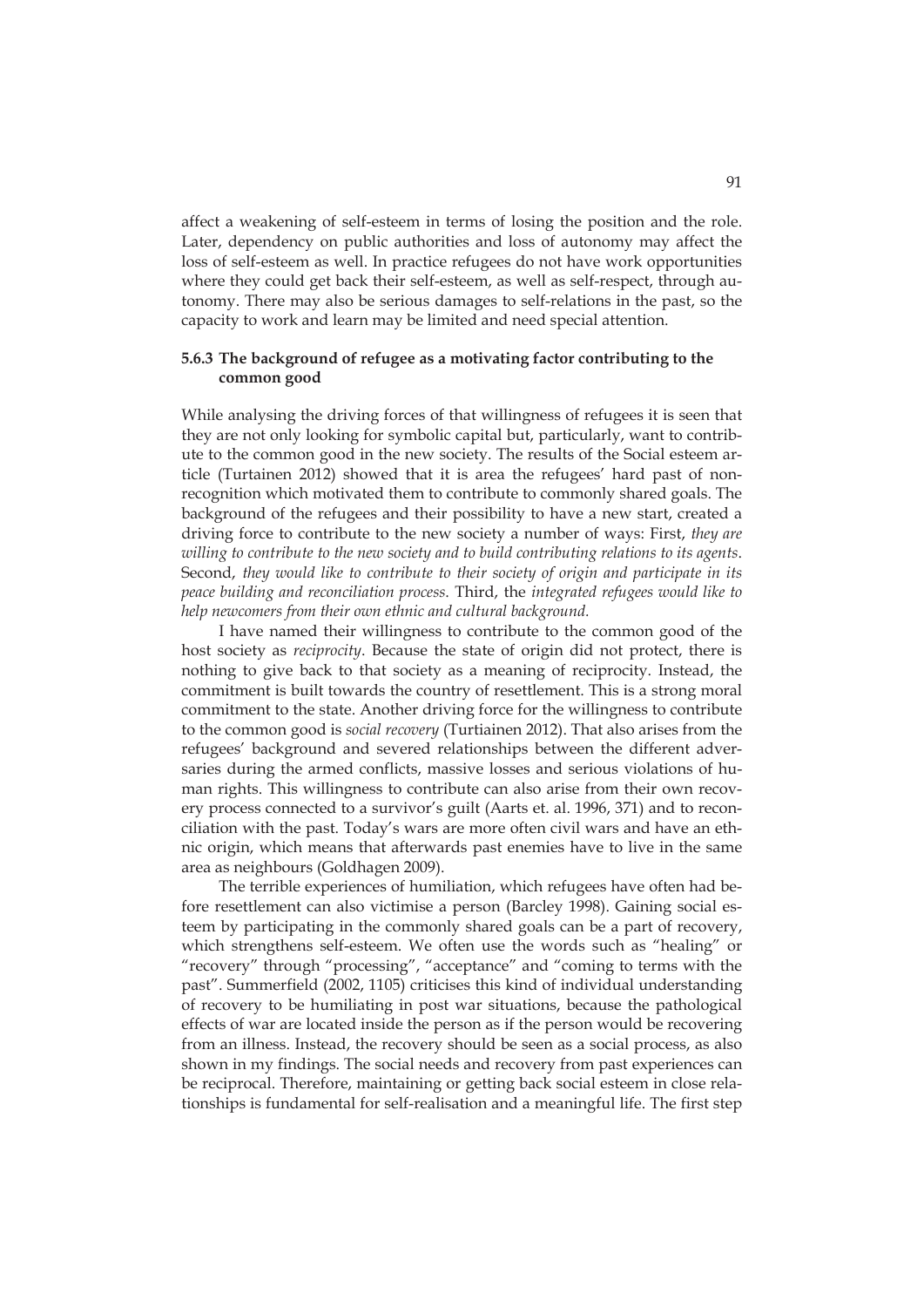is, believing in people's strengths and esteeming them as capable to be reproductive and able to offer other contributions. Recovery is also social in terms of the fact that the victims of war may be alone in their need to find a social and moral meaning for what they have experienced, so that personal safety and social safety are linked (Summerfield 2002, 1105–1106; also Sluzki 2003). Therefore, it is humiliating if the effects of war are found inside a person. Besides the social aspect of recovery, enabling autonomy is also essential, which starts building everyday routines (e.g. Ager 2002) and a concrete future are also tools for recovering post-war experiences.

Refugees' social integration, and therefore, social esteem, has not always been successful and one reason may be weakened self-relations. Therefore, the consequences may also be seen when participation in working life is sometimes hindered by lack of social integration (Ghosh and Juul 2008, 103). Kamali (1997, 1999) claims that Swedish social services agents subject immigrants to various problem-solving programs and thereby make them clients of the social service system. There may be different reasons why refugees' social integration is not successful even if they really want to participate in societal life. In the fighting stories (Turtiainen 2009a) refugees had human capital and often had to leave good professions behind and later, during the refugee process, were persecuted and tortured and therefore their self-relations were weakened. Also other, studies (Westoby & Ingamells 2010, 1771) show that many people do not feel culturally and socially safe. Also, hostile societal climate, discrimination and racism can affect the self-esteem of the immigrants (Portes 2007). My results (Turtiainen 2009b) show that working life is discriminating. Employers question language skills, even when proper knowledge of the language is not needed to practise a profession. The fact that persons have a different religion or skin colour than the majority population affected the identification of their professional skills. They are identified 'only' as immigrants having different features than the majority population.

On the other hand, the possibility of getting social esteem and building societal relations can be prohibited because of their past experiences and weakened self-relations and therefore the tool is starting to deal with the emotion of being victimised. Thus, it is important to assist refugees to make the transition from victims to active community members.<sup>37</sup> It is important to build human capital and different forms of social capital in order to build self-relations by being taken cared of and respected as capable of improving their skills and other capacities.

-

<sup>&</sup>lt;sup>37</sup> For example, in Canada they developed a community model for tortured refugees to gain social capital in a special way (Chambon et al. 1997, 51–63). That model is based on the notion that self-relations are severed because of the torture and therefore they behave as victims. Volunteers are trained in empowering equal-peer relationships that preserves for example a survivor's decision making capacity, re-establish trusting and emotionally supportive relationships (countering the fear, mistrust, and powerlessness resulting from torture) and to participate in community life beyond survivor communities.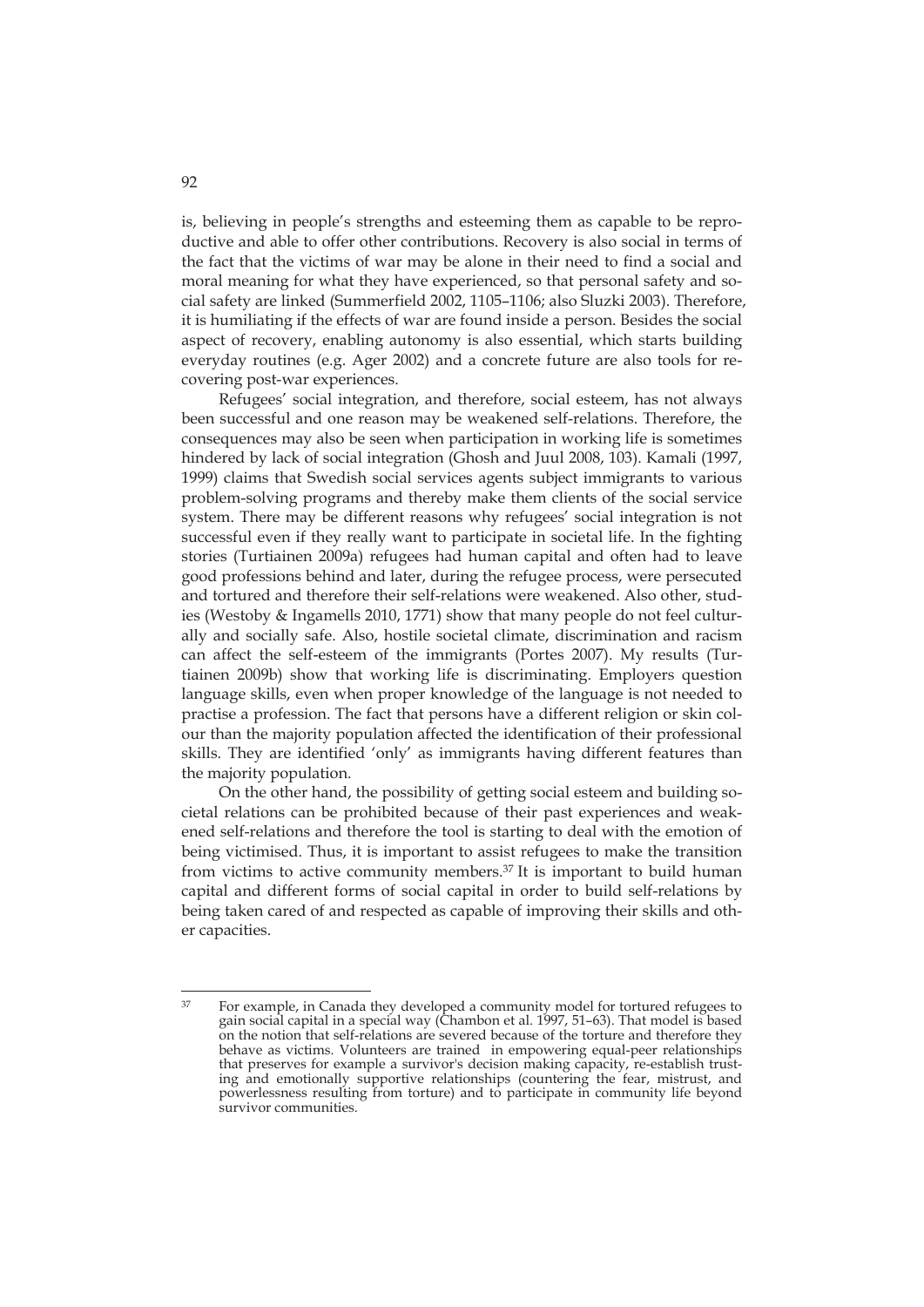#### **5.6.4 Cultural discontinuity before and after resettlement**

Refugees' cultural identity38 can be highly complex at least for two reasons. First, wars and armed conflicts destroy the cultural continuity and safety, and second, living in the second country and later resettlement inevitably causes accultural stress while living within the strange culture. I find it essential to discuss cultural identity separately because the important point of the theory of recognition is to struggle for the recognition for the distinctive identities. The importance of cultural recognition (respect and esteem) is seen in my results in two ways: First, the concern of cultural continuity is narrated in my data as a willingness to improve the life of the newly arrived refugees. I consider this from the social esteem perspective because it arises from the willingness to improve the lives of others, which means contributing to common goals (Turtiainen 2012). The other perspective arises from respecting the right to have a certain culture and its meaning in relation to a person's identity (Turtiainen 2009b).

While armed conflicts destroy societies, communities and, in the worst cases, the personal self-relations, it also destroys the culture. The context of social upheaval creates profound discontinuity to the order and predictability that the culture has brought into daily life and social situations. When this occurs, traditional systems break down and a conservative element often takes hold. When cultural protection and security fail, the individual's problems are proportional to the cultural disintegration. The avenues of vulnerability resulting from trauma follow the routes vacated by culture: paranoia replaces trust; aggression replaces nurturance and support; identity confusion or negative identity substitutes for a positive identity. (deVries 1996, 407 – 408; also Taylor and Usborne 2010; Fracer 1997.) For this reasons it is highly important to pay attention to the cultural continuity and safety of the refugees, which is highlighted in my results (Turtiainen 2012).

In the narratives I termed as *cultural integration,* when refugees wanted to contribute because of their culturally specific features and knowhow from their past. The narrators understood the additional value how they can contribute because of their past experiences. According to them, this kind of cultural understanding is not possible for the authorities representing the culture of the host society and therefore it is suggested that working together establishes a sustainable ground for settlement work. This kind of contribution comes to the specific situation after resettlement and with specific persons, namely working together with refugee receiving authorities. On the other hand, culture as a source of knowledge and information locates experience in an historical context and forces continuity in discontinuous events (deVries 1996, 401). Therefore, especially in the first steps of the settlement, cultural understanding may give continuity and safety. Cultural continuity is also seen in the withdrawal stories

-

<sup>38 &</sup>quot;Culture, and also ethnicity, is not something people own or belong to, but they are complex repertoires, which people try, experience, use, live and do in everyday life" (Jenkins 1997, 14).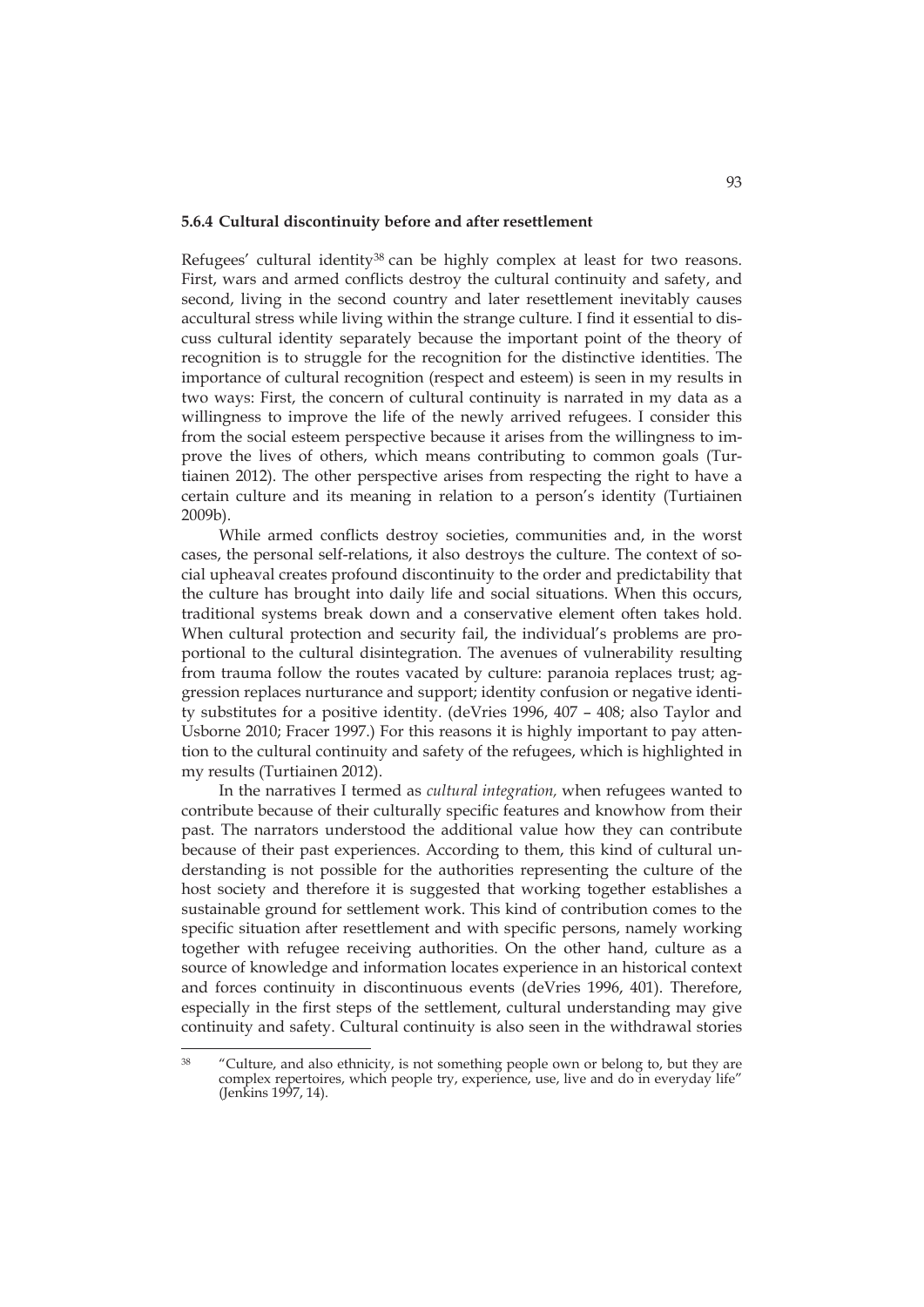(Turtiainen 2009a) where cultural continuity is part of the chain of trust or generalised trust. Refugees did not trust authorities, but rather people coming from the same ethnicity as them.

The results of the Recognition article (Turtiainen 2009b) show how refugees were humiliated when they applied for work. They were seen as representatives of a certain culture or ethnicity, which means that their culture was seen instead of their skills. Annika Forsander (2002), who has examined immigrants' employment, writes about the degree of Finnish culture, so called "Finnishness", as a prerequisite to being employed, which means that the person's own culture is seen before his or her skills by the employers (also Røe 2011, 120). But this kind of discrimination can also happen intentionally or unintentionally in the settlement work of refugees in the host society. Therefore, the narratives of cultural integration are an appeal to the authorities against a serious form of humiliation by seeing a culture, not a person.

In the case of refugees the role of social workers and other authorities lies in the search for *ways to facilitate the identification of these people's abilities as being of value to the new society or to the refugees themselves.* A central finding of my study is that mutual activity is needed in the identification process if the refugee's abilities are to be esteemed. The exchange of information and various actions, such as changing professions, are a key tool for esteem. Social workers' central task is to give information about the society and about their rights and duties, but first of all, *to maintain hope in having a future and building contacts* in the places where their know-how and roles are esteemed and also to negotiate about the goals and possibilities of the future. (Turtiainen 2009b; 2012.) Besides building human capital, it is essential that social workers are constantly conscious of how *the change* affects refugees' skills, abilities and roles, and how important the continuity may be in the *recovery process, which is social in nature.*  Therefore, it is vital that settlement workers co-operate with people who came from the same ethnic background as the newcomers.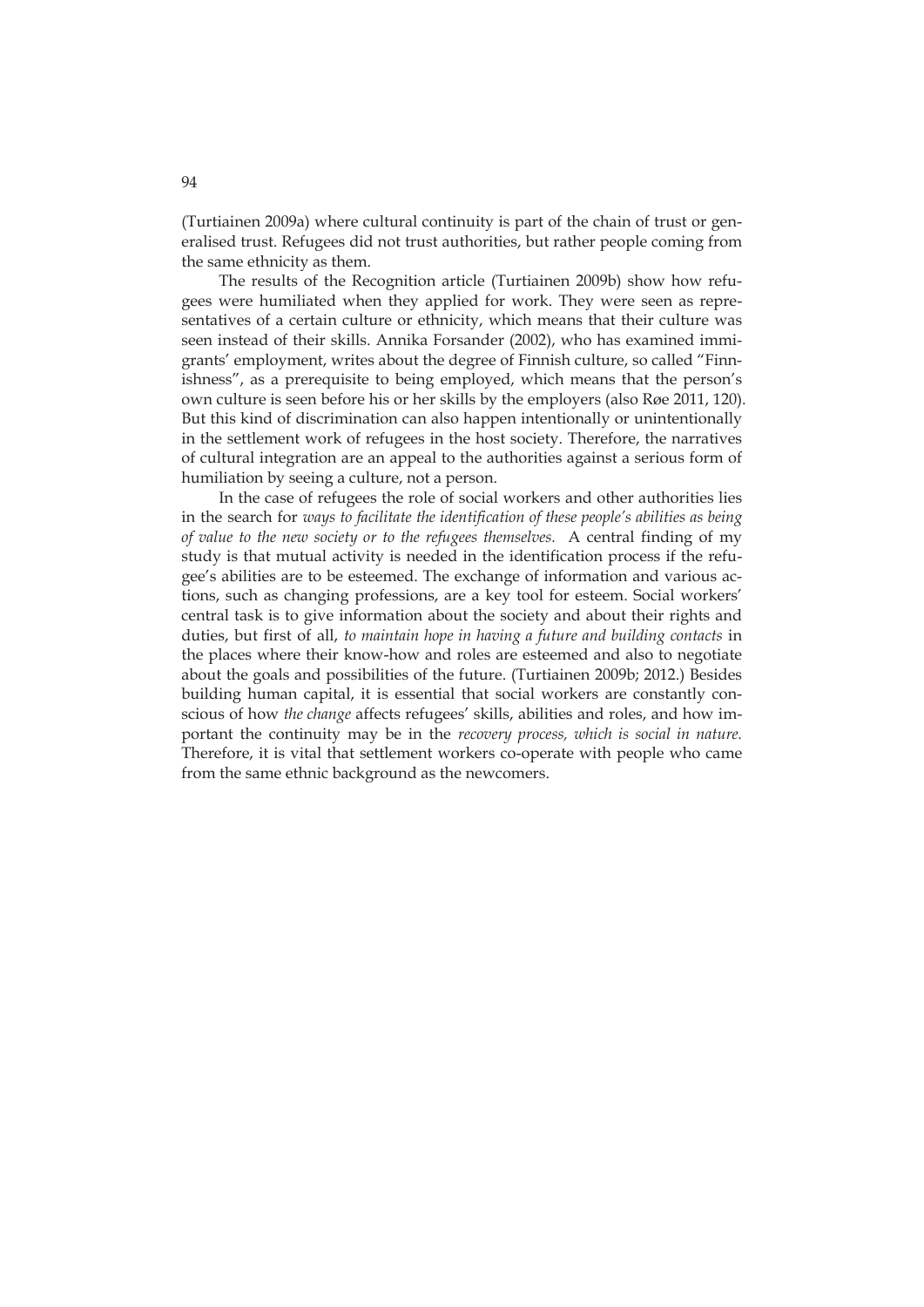# **6 CONCLUSIONS AND SUGGESTIONS FOR FUR-THER STUDIES**

When refugees resettle in a new country they go through vital changes in their lives. They have to rebuild their social networks, adjust to new people, communities, services and societal structures. Trust is a vital resource in an integration process and its formation is bound to mutual recognition. I consider the theory of recognition is relevant in refugee receiving (social)work. Above all, mutual recognition is a tool and prerequisite of trust. It can work in a number of levels, which I will summarise next.

Firstly, care, respect and esteem as forms of recognition give practical bases of the relations where *needs identification* takes place. I represent the structure of needs identification in Figure 1. One important base of social work is to deal with the needs of service users so that those needs are met. The theory of recognition is about struggling that the needs of the people will be met. Refugees do not always identify their needs in changing situations and, especially, how to meet those needs. The identification of needs is a complex process of self-identification and also in the relationship between refugees and authorities or other parties working with refugees. Besides the social workers and other agents, the state can enable or limit meeting the needs by its legislation. The needs are identified in the process of the recognitive attitudes by developing different methods and dialogical communication for recognition to take place. In other words, needs identification and recognition are intertwined and reliant on each other. After and during the needs identification process, relevant individual forms of recognition and recognitive attitudes take place. In social work, the attitudes of recognition include explicit opinions, views, implicit background attitudes that affect the way we encounter people (Ikäheimo 2003, 137). But first, the needs must be identified if recognition is to take place. However, identification is not enough if it does not lead to recognition.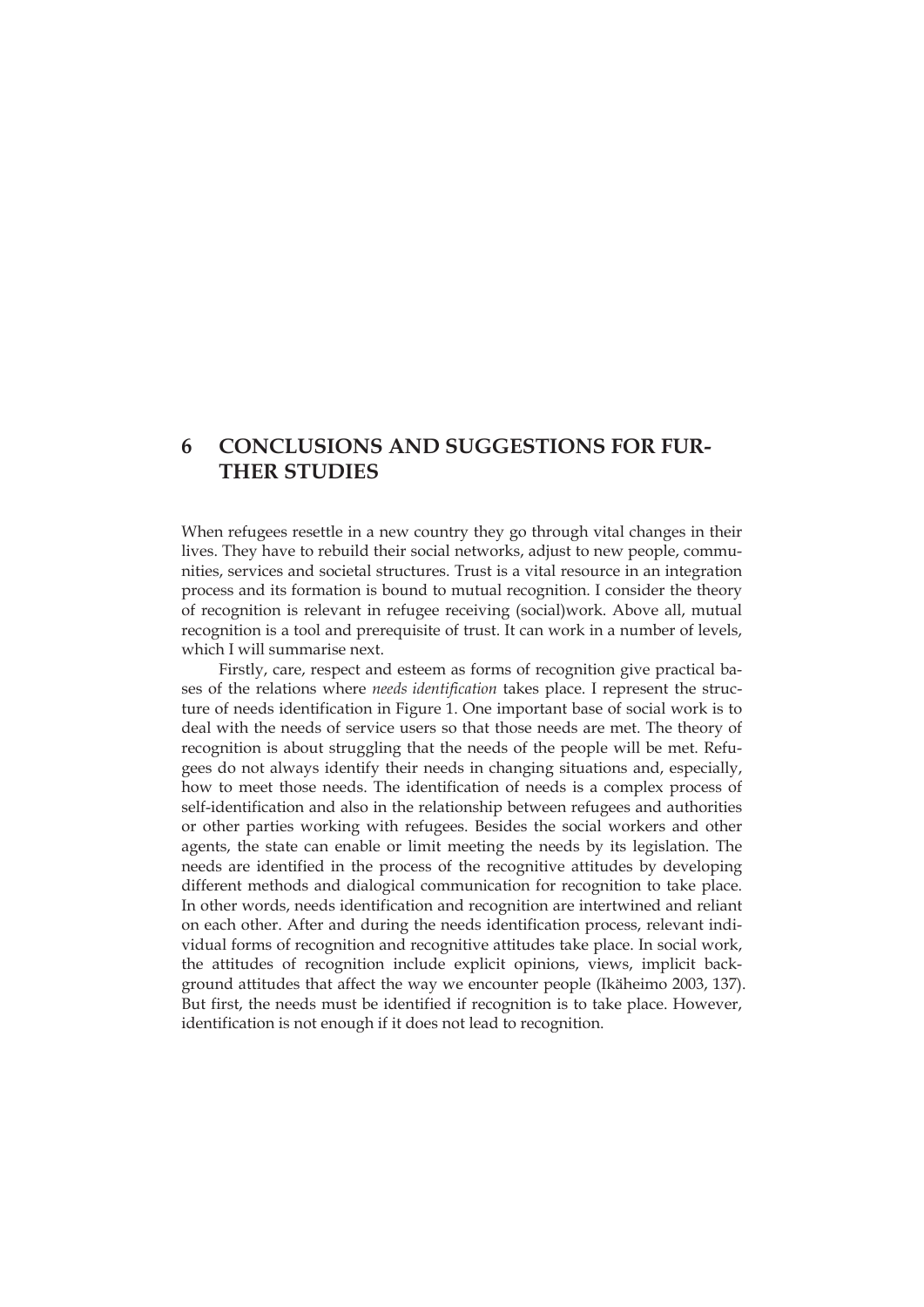

FIGURE 1 The structure of needs' identification and recognition

Secondly, the theory of recognition gives *grounds for self-relations*. This is essential in refugee receiving work, because the refugees' backgrounds provide a special backdrop for recognitive attitudes. They have been mistrusted by persecution because of particular features such as ethnicity or opinion, which has led to the violation of their rights. Although refugees' self-relations are often injured many of them are able to maintain hope of having better future. Trust and hope can be lost in the resettlement country by its discriminatory structures, employers and authorities, by the continued humiliation and disrespect shown, and the continuation of having needs unmet.

Thirdly, respecting autonomy requires the building of capacity *to make judgements about the other part of the relationship*. To be respected means that people have to be seen as moral equals (Forst 2007, 235–236). I suggest that the *recognition has to be taken as a moral yardstick in order for trust to be built and maintained.* This gives a base of mutual positive dependency. Mutual positive dependency is a prerequisite of trust. This also means that tolerance cannot be the general goal in order to achieve a diverse society. Tolerance often includes a power dimension and therefore it cannot be a base for equal moral relations (ibid.). The way to fulfil the preconditions of a trust relationship is to understand the trustworthiness of the other as recognising him/her as a moral person (Ruokonen 2010, 190) and therefore *to identify the thought, behaviour and speech of the person reasonable, in the situation in question.* 

Fourthly, the theory of recognition provides a way of shaping debate and finding best ways in providing services. The debate should take place together with all the different stakeholders such as refugees, authorities, civil society and the state. Recognition as a foundation for equal relations in the new society makes a huge but indispensable demand to the state, civil society and public authorities. The demand is to fulfil their task to create legal and social settings where the diverse society, the state of societal solidarity (Honneth 1995, 129), will take place.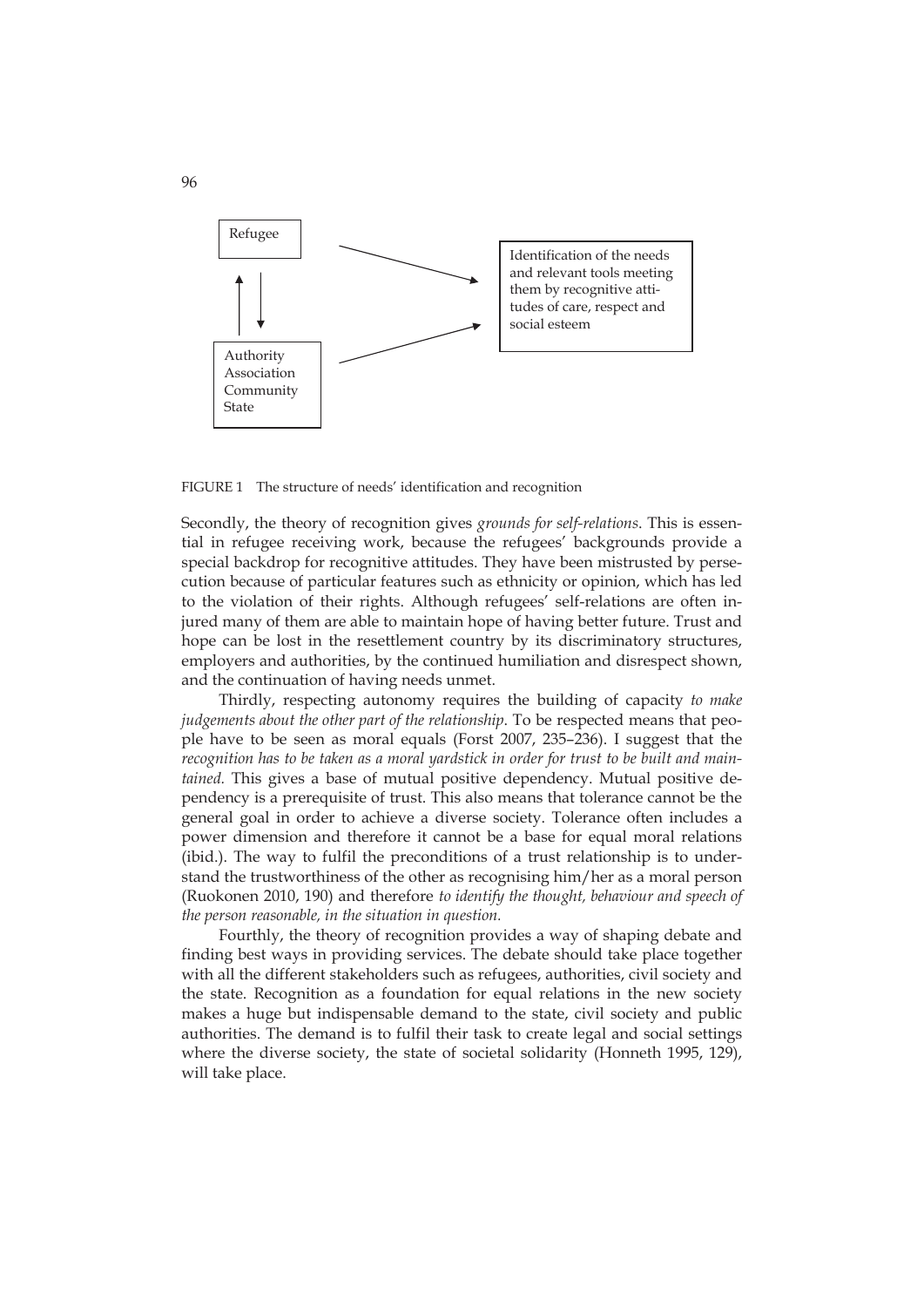Finally, respect as juridical rights is a claim for social work. This opens one important arena for social work practice to reflect the debate with politicians about the policies and legislation. The State is an important actor in refugee resettlement. At the level of nation states and the international community it is said that the world's migration management systems are in crisis (e.g. Gallagher 2002, 28). The need to get recognition among the world's forced migrants is enormous. I highlight a moral claim to share the responsibility for the world's refugees as far as the root causes are not addressed enough. Today, the burden of the poorest countries and millions of wasted lives are inherited in the refugee camps and in other circumstances where people stay in a state of limbo. The main concern is also that the global north fulfils its international obligations and stops changing its legislation to take more distance from human rights. Besides international obligations, recognition of those whose rights are constantly violated is a moral claim because we all belong to the same moral community *as persons*. Recognition not only helps the refugees, it helps societies by adding their resources and enables us to fulfil our moral obligation.

I agree with the researchers such as Houston (2008, 2009, 2010), Gosh and Juul (2008) and Juul (2009; 2010) to support the validity of the theory of recognition in social work. According to my results, recognition is necessary in the trust formation process between refugees and authorities. The theory of recognition also works well as an analytical tool for examining relations between newly arrived refugees and authorities. These are some of the reasons why the studies of recognition and social work need to continue.

In the studies of the work with immigrants in Finland39 culturally sensitive approaches are not sufficiently represented, even if there has been development in the work with refugees and other immigrants in Finland. In order to improve work with refugees and migrants I suggest that research about relationships between authorities, refugees and other agents have to be continued. One important area to study is how the immigrant communities participate in the work with immigrants and refugees.40 This could be deepening the study about recognitive attitudes of social esteem and care. Another possibility is to look at social esteem from the perspective of the parents who feel that they are losing their roles and social esteem as well and how they can develop their capacity in the new circumstances.

<sup>-</sup>39 For example, Valtonen 1999, 2000, 2004, Anis 2008, Hammar-Suutari 2006, 2009, Brewis 2008, Martikainen and Tiilikainen 2007, Järvinen 2004, Pitkänen 2006, Pitkänen – Kouki 1999, Matinheikki-Kokko 1997, Clarke, 2003, Keskinen, Vuori and Hirsiaho

<sup>&</sup>lt;sup>40</sup> There is a study about immigrant associations (Pyykkönen 2009). Because the role of association and one's own community is essential according to my results, it will be useful to have a closer look from this perspective. This could be deepening the study about recognitive attitudes of social esteem.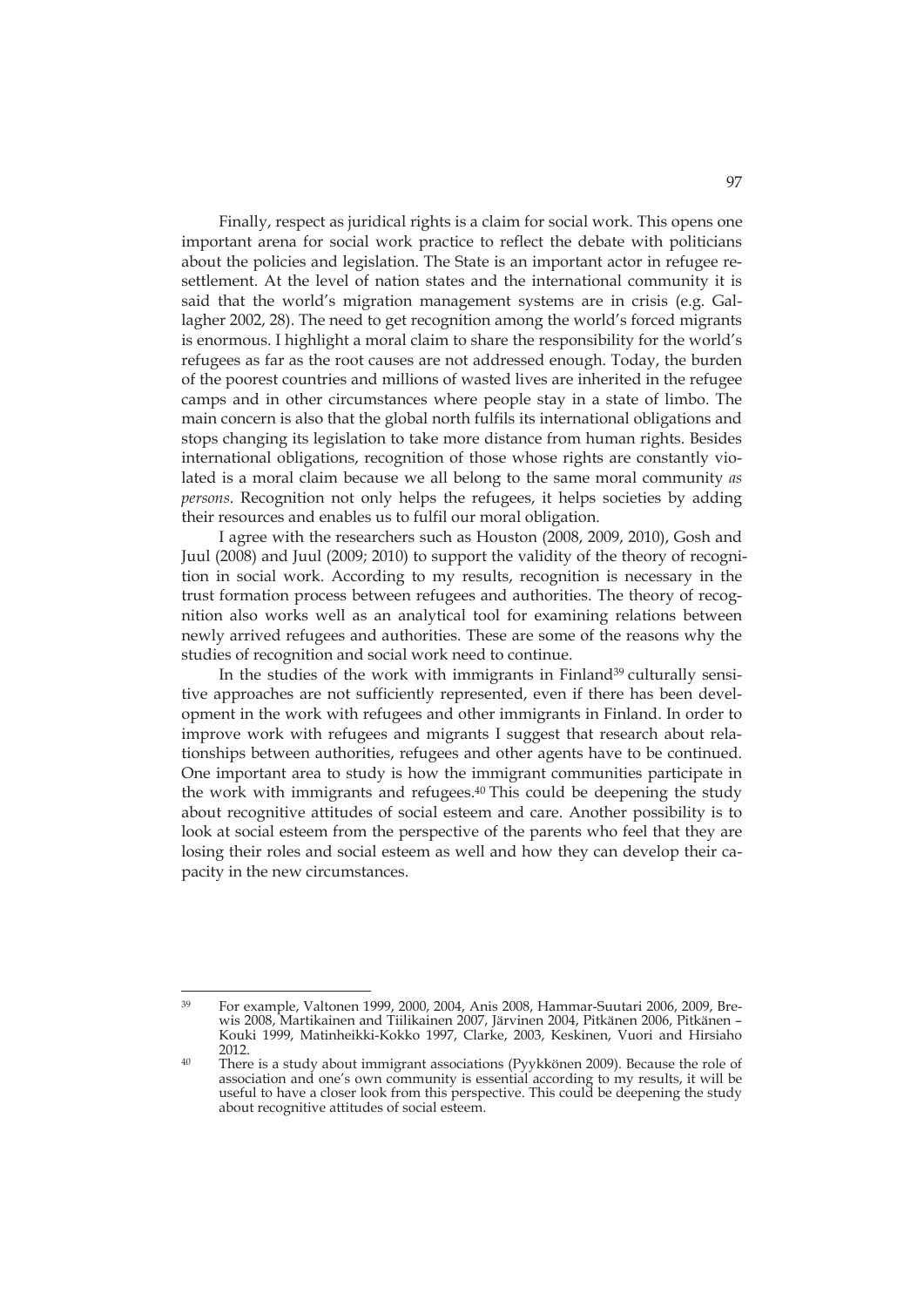## **YHTEENVETO**

Tämä väitöskirjatutkimus tarkastelee Suomen vastaanottamien kiintiöpakolaisten ja viranomaisten välisen luottamuksen ja tunnustamisen mahdollisuuksia. Pakolaisella tarkoitetaan YK:n Genevessä vuonna 1951 muotoilemaa ja 1967 täsmennettyä pakolaisen määritelmää. Tutkimus paikantuu ensinnäkin pakolaistutkimuksen perinteeseen, joka laajeni myöhemmin laajemmaksi pakkomuuttoa koskevaksi tutkimukseksi. Toiseksi tämä tutkimus paikantuu kriittiseen sosiaalityöhön, joka antaa välineitä pakolaisia vastaanottavan ja kotouttavan sosiaalityön tarkasteluun. Kolmas paikannus on Frankfurtin koulukunnan kriittisten teorioitten perinteessä, johon tässä tutkimuksessa käytettävä tunnustamisen (recognition) teoria liittyy. Tutkimus nojautuu Axel Honnethin (1995) ja Heikki Ikäheimon (2003) tunnustuksen teorioihin. Tunnustuksen teorian peruslähtökohta on, että tunnustuksen saaminen on ihmisen perustarve ja sen kautta tulemme persooniksi.

Tutkimustehtävänä on pakolaisten ja heitä vastaanottavien viranomaisten välisten luottamussuhteiden tarkastelu ja erityisesti luottamuksen rakentuminen näissä suhteissa. Tutkimustehtävää lähestytään haastattelemalla Suomeen tulleita pakolaisia sekä heitä vastaanottavia viranomaisia. Ensimmäisenä tutkimuksessa kysytään, miten pakolaisten taustat näkyvät muodostettaessa suhteita uuden maan viranomaisiin? Tuloksena on viisi erilaista kertomustyyppiä, joissa tulivat esille muun muassa menneisyyden hankalat viranomaiskokemukset. Yhtenä kertomustyyppinä ovat myös luottamuskertomukset, joten pakolaisten taustoista käsin tarkasteltuna viranomaissuhteiden muodostaminen voi myös olla ongelmatonta. Muita kertomustyyppejä ovat riippuvaisuuskertomukset, liittymiskertomukset, taistelukertomukset ja vetäytymiskertomukset. Luottamus joko olemassa olevana tai myöhemmin syntyvänä suhteena ei välttämättä säily, mikäli riippuvaisuus viranomaisista jäi pysyväksi esimerkiksi viimesijaisen sosiaaliturvan varaan jäämisen muodossa. Tutkimuksessa osoitetaan, että pakolaisten ja viranomaisten suhteet ovat ennen uudelleen sijoittamista usein perustuneet epämoraalisen luottamuksen varaan, jota pakolaisten taholta on ollut edellytys hengissä pysymiselle tai perheen elättämiselle. Mikäli luottamusta on ollut uuteen maahan tullessa, on se uudessa tilanteessa resurssi, inhimillistä pääomaa, joka nopeuttaa uuteen maahan sopeutumisessa.

Luottamus ei osoittaudu riittäväksi käsitteeksi pakolaisten ja viranomaisten suhteiden tarkasteluun erityiseksi siksi, että luottamuksen syntyyn ja sen ylläpitämiseen ei tarvita välttämättä moraalisia suhteita. Tämän takia tutkimuksessa testataan tunnustamisen teoriaa pakolaisten haastatteluaineistossa ja lisäksi tarkastellaan tunnustamisen edellytyksiä. Tunnustamisen muodot, tai käytännöllisemmin tunnustusasenteet, osoittautuivat tärkeiksi luottamuksen välineiksi ja edellytyksiksi. Tunnustamisen peruslähtökohtana on, että tunnustetuksi tuleminen on ihmisen perustarve. Ihmisen itsesuhteet (itsetunto, itsearvostus ja itsekunnioitus) syntyvät ja niitä ylläpidetään tunnustussuhteiden kautta. Tutkimuksen oletuksena on, että pakolaisten itsesuhteet ovat ainakin jossain määrin vaurioituneet lähtömaassa koetuissa vainoissa. Tutkimus osoit-

98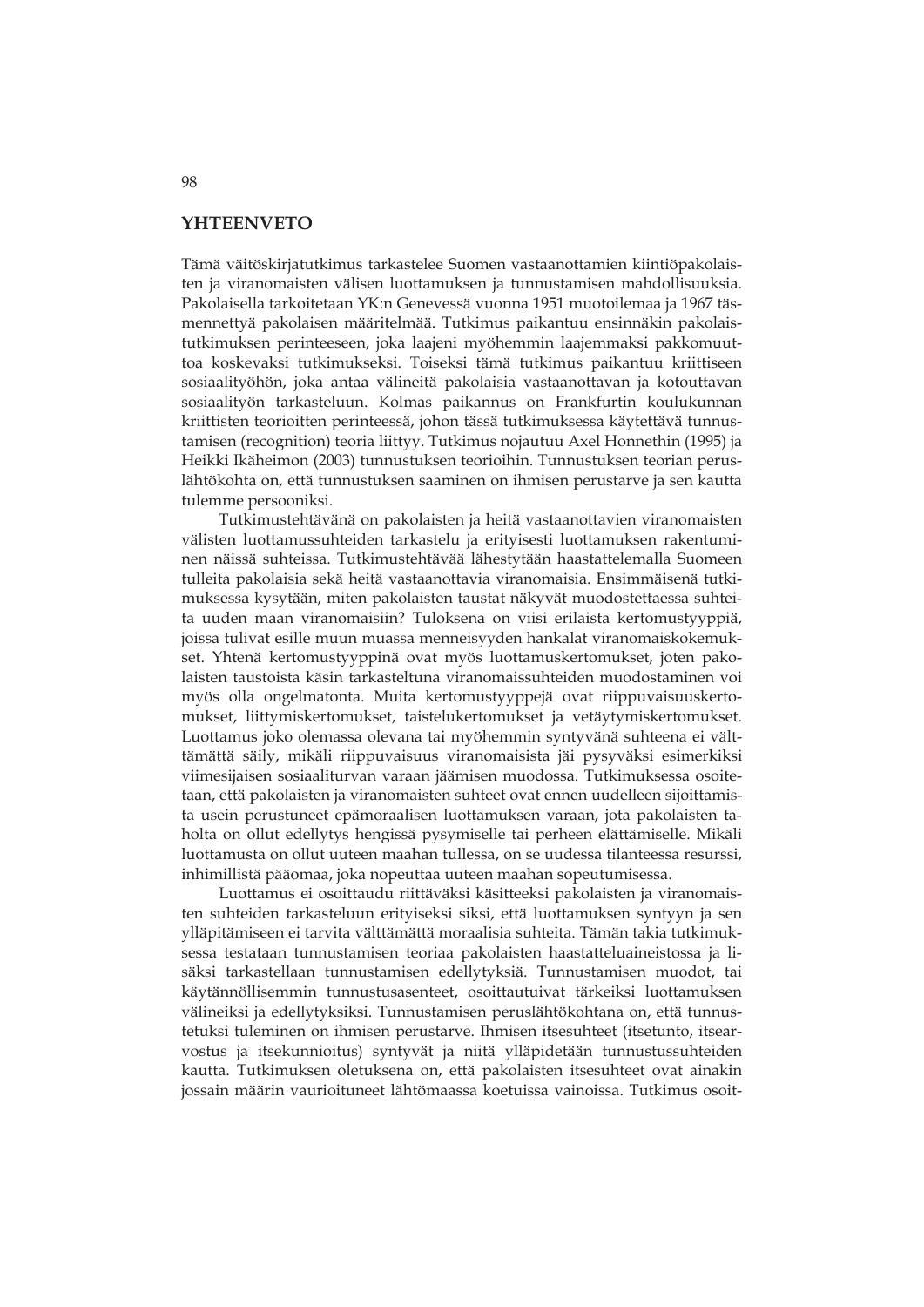taa, että tunnustusasenteiden (huolenpito, oikeuksien kunnioittaminen ja sosiaalinen arvostus) kautta muodostetaan ja ylläpidetään luottamusta. Kaikki tunnustusasenteet eivät edellytä viranomaiskontaktia ja niitä muodostetaan ja ylläpidetään sekä pakolaisten omissa verkostoissa että erilaisissa muissa yhteiskunnan instituutioissa ja työelämässä. Tutkimustuloksena on, että pakolaisia vastaanottavan sosiaalityön tulee olla herkkä sille, mikä tunnustusasenne tai tunnustamisen muoto on ensisijainen konkreettisissa kohtaamisissa. Yksi keskeinen tutkimustulos on se, että tarpeiden tunnistaminen sekä pakolaisten itsensä että viranomaisten taholta on välttämätön edellytys relevanttien työkäytäntöjen valitsemiselle ja kehittämiselle. Tarpeiden tunnistamisessa ja relevanttien työkäytäntöjen kehittämisessä pakolaisten omat yhteisöt ovat avainasemassa viranomaisten rinnalla.

Tutkimuksessa osoitetaan, että riippuvuuden tunnistaminen on merkittävä tekijä pakolaisia vastaanottavassa työssä. Tämä tulee esille tarkastelemalla hankalia riippuvuussuhteita. Luottamuksen oletetaan olevan ensisijaisesti kykyä muodostaa positiivisia riippuvuussuhteita. Näin ollen keskinäinen tunnustaminen edellyttää positiivisia riippuvuussuhteita. Sekä pakolaisten haastatteluaineistosta että viranomaisten ryhmäkeskusteluista löytyi hankalien riippuvuussuhteiden samanlaisia kuvauksia. Nämä ovat riippuvuutta puolesta tekemisenä, ylikorostunutta autonomiaa tai riippuvuuden pelkoa. Hankalien riippuvuussuhteiden ylittämiseen tarvitaan keskinäisen tunnustusasenteita. Tunnustusasenteisiin tulee sisällyttää erehtymisen ja arviointikyvyn kehittymisen mahdollisuus. Viranomaisten on pystyttävä osoittautumaan moraalisiksi toimijoiksi, joka on edellytys sille, että heitä uskotaan ja heille voidaan uskoutua tai uskoa omia tärkeitä asioita hoidettavaksi.

Yksisuuntainen kunnioittaminen lainsäädännön avulla yhdenvertaisuutta ja ihmisoikeuksia kunnioittaen on välttämätön lähtökohta tunnustamiselle. Tunnustamisen edellytykseksi ei kuitenkaan riitä yksisuuntainen lainsäädännöllisten oikeuksien korostaminen. Lisäksi tarvitaan suhteisiin ankkuroitua kunnioittamista, jolla tarkoitetaan henkilön pitämistä arviointikykyisenä ja hänen käyttäytymistään tilanteeseen nähden järkevänä. Tämä suhde tarvitsee kehittyäkseen aikaa ja suhteen, jossa tutustutaan toiseen osapuoleen. Mikäli suhteen muodostuminen ei onnistu, tarvitaan tunnustussuhteiden rakentamista muiden yhteisöjen tai viranomaisten kautta.

Pakolaisten uudelleen sijoittamisen jälkeen tapahtuvaa sosiaalisen arvostuksen saamista tarkastellaan yhtenä tunnustamisen muotona. Tutkimuksen tulokset osoittavat, että roolit ja osaaminen eivät ensinnäkään ole välttämättä relevantteja uusissa olosuhteissa ja toiseksi osaamista sinällään ei tunnusteta riittävästi. Erityisesti vanhemmuuteen liittyvät roolit ja siitä saatu arvostus on uhattuna lasten nopeamman sopeutumisen ja erityisesti kielen oppimisen myötä. Mikäli sosiaalinen arvostus on rakentunut aikaisemmin erityisesti vanhemmuuden roolien varaan, voi sen heikkeneminen vaarantaa isearvostusta. Tämän takia vanhemmuuden roolien toimivuus uusissa olosuhteissa on tärkeä haaste sosiaalityölle ja pakolaisten yhteisöille. Myös sosiaalisen arvostuksen saaminen osaamista hyödyntämällä ei toimi riittävästi. Suomalaisessa yhteiskunnassa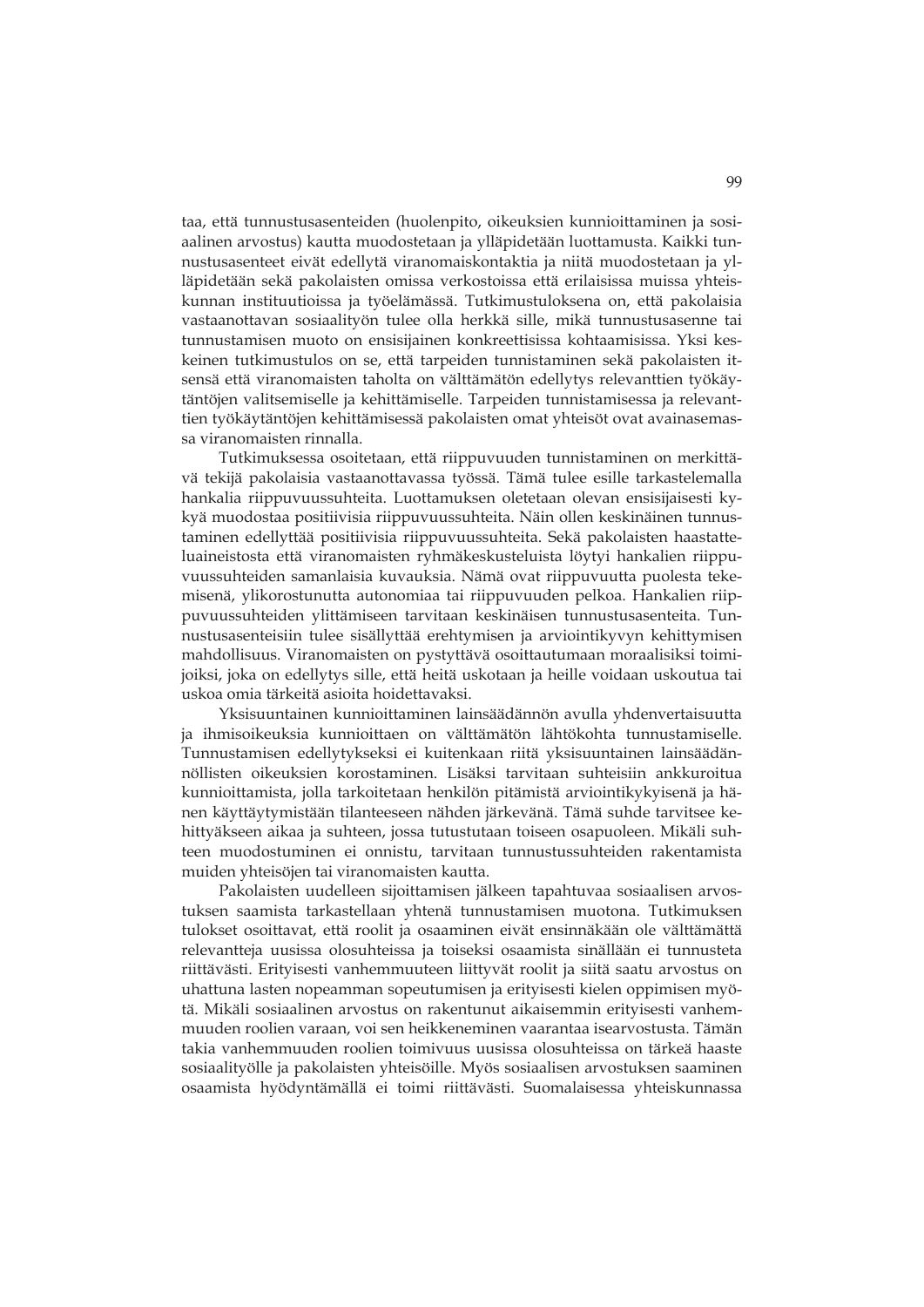viranomaisten ja työnantajien katseet muuttuvat eri etnisestä ryhmistä tulevien kohdalla siten, että yksilön ja hänen osaamisensa sijasta nähdään hänen oletettu kulttuurinen tai uskonnollinen tausta ja käyttäytyminen. Näin ollen suomalaisessa yhteiskunnassa ei arvosteta pakolaista yksilönä vaan oletettuna kulttuurin kantajana. Tämä on vakava este sosiaalisen arvostuksen saamiselle. Sosiaalityössä on tärkeää pitää yllä uskoa omiin kykyihin sekä luoda mahdollisuuksia omien toiveiden tunnistamiselle.

Pakolaisille on vahva halu olla hyödyksi suomalaiselle yhteiskunnalle. Halu olla hyödyksi liittyy siihen, että valtio on tarjonnut suojelua ja palauttanut yksilöille ja perheille mahdollisuuden tulevaisuuden suunnitteluun ja eteenpäin pääsemiseen. Mahdollisuus sosiaalisen arvostuksen saamiseen osaamisen käyttöön ottamisella on tärkeä merkitys myös menneisyyden traumojen käsittelyssä. Toimiva arki ja tunne siitä, että voi olla hyödyksi lähipiirissä ja laajemmin yhteiskunnassa ovat ensiarvoisen tärkeitä itsearvostuksen palauttamisessa. Tämä ulottuu tarpeena olla hyödyksi lähtömaan uudelleen rakentamisessa. Lisäksi tärkeäksi osoittautui halu toimia viranomaisten rinnalla oman yhteisön tukena uusien pakolaisten sopeutumisprosessissa.

Mikäli tunnustaminen ei toteudu, toisin sanoen mikäli positiivista riippuvuutta ei synny uuden yhteiskunnan toimijoiden kanssa, pakolaiset jäävät tosiasiallisesti riippuvaisiksi uudesta yhteiskunnasta. Negatiivinen riippuvuus toteutuu toimijuuden rajoittumisena. Positiivinen riippuvuus ei voi toteutua, mikäli toiselta osapuolelta vaaditaan itsen tunnustamista, mutta itse ei sitä toiselle anna. Tunnustuksen eli oikeuksien, huolenpidon tai sosiaalisen arvostuksen epäämisen seurauksena tämä yhteiskunta menettää ne resurssit, joita pakolaiset tuovat mukanaan tänne tullessaan. Lisäksi tunnustuksen kieltämisellä voi olla vakavat seuraukset positiivisten itsesuhteiden ylläpitämiselle.

Tällä hetkellä tunnustaminen kohdistuu niihin pakolaisiin, joilla on tulleessaan vahva motivaatio oppia uutta, päämäärätietoisuus omasta tulevaisuudesta ja jotka luottavat uuden yhteiskunnan instituutioihin. Pakolaisilla on vainotausta, joka lähtökohtaisesti tarkoittaa sitä, ettei heihin ei ole luotettu. Sekä positiivisia itsesuhteita että uuden yhteiskunnan käytäntöjä tulee kehittää siten, että molemminpuolinen tunnustaminen olisi mahdollista. Tämä tulee tapahtua kaikilla yhteiskunnan tasoilla. Pakolaisia vastaanottavat viranomaiset ovat merkittävässä asemassa tunnustamisen edellytysten luomisessa.

Tunnustamisen teoria tarjoaa tärkeän lähtökohdan yleiselle keskustelulle pakolaisten vastaanottamisesta ja työmenetelmien kehittämisestä monikulttuurisessa yhteiskunnassa. Se tuo merkittävän lähtökohdan keskustelulle kansallisvaltion tasolla toteutettavista velvoitteista heitä koskien, joilta puuttuu minkään valtion taholta tapahtuva tunnustaminen eli kuten Hannah Arendt (1968) kuvaa, oikeus pyytää oikeuksia.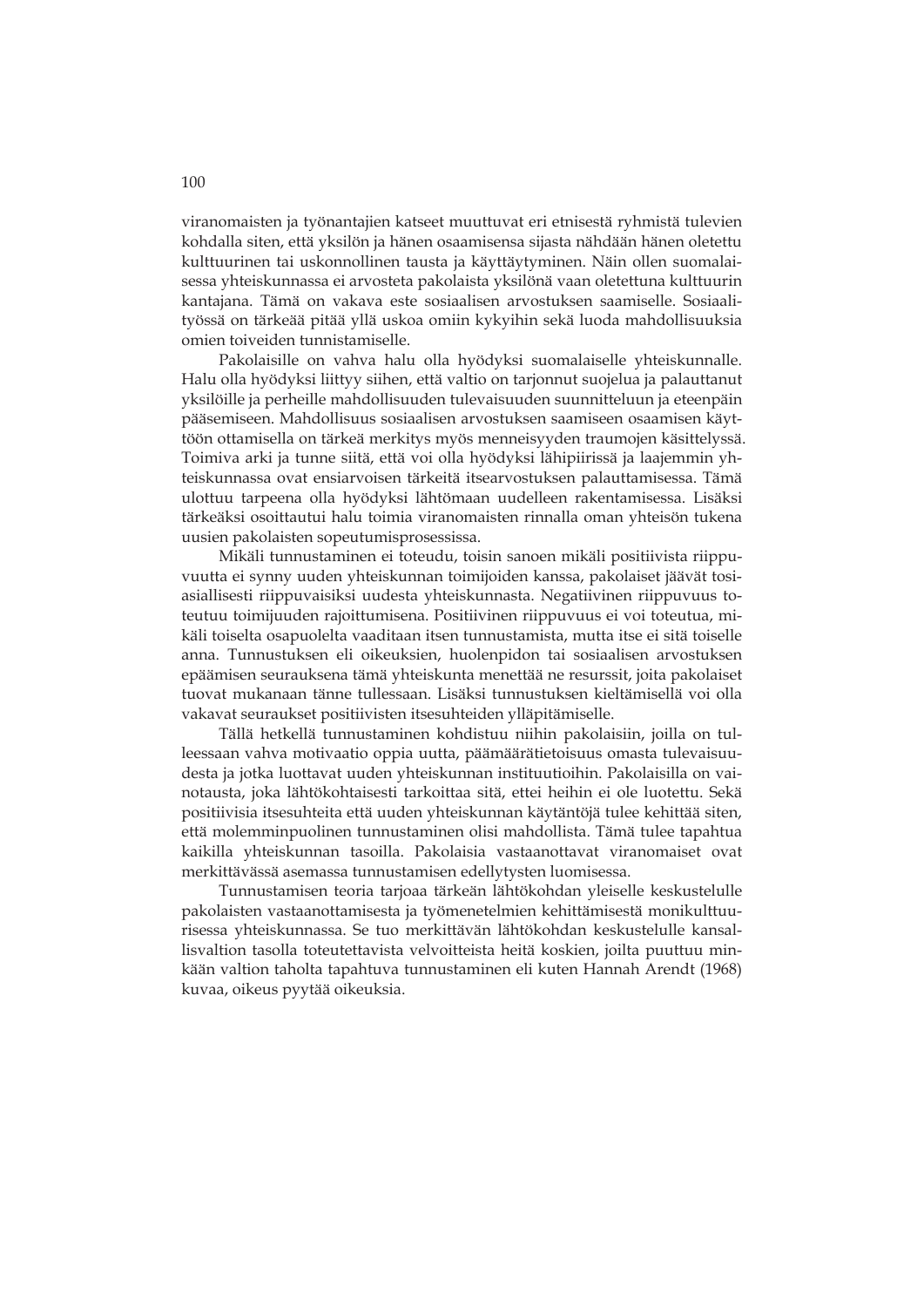## **REFERENCES**

- Aarts, Petra & Velde, Wybrand Op den. (1996) Prior Traumatisation and the Process of Ageing: Theory and Clinical Implications. In: Bessel A. van der Kolk, Alexander C. McFarlane, & Lars Weisaeth (eds.) Traumatic Stress. The Effects of Overwhelming Experience on Mind, Body and Society. New York, London: The Guilford Press, 359–378.
- Addams, Jane (1981) Twenty Years at Hull-House. With Autobiographical Notes by Jane Addams. Scarborough: New American Library.
- Addams, Jane (1905) Democracy and Social Ethics 1902. London: The Macmillan Company.
- Adelman, Howard (1999) Modernity, Globalization, Refugees and Displacement. In: Alastair Ager (ed.) Refugees: Perspectives on the Experience of Forced Migrants. London: Cassell Publishers, 83–110.
- Adelman, Howard (2001) From Refugees to Forced Migration: The UNHCR and Human Security. International Migration Review, XXXV (1), 7–32.
- Ager, Alastair (2002) Psychosocial Needs in Complex Emergencies. The Lancet 360, 4–44.
- Ahmed, Amel (1995) Genocide Prevention. In: Obi Igwara (ed.) Ethnic hatred, Genocide in Rwanda. London: ASEN Publications, 115–134.
- Anderson, Joel (1995) Translator's Introduction. In: Axel Honneth, The Struggle for Recognition – The Moral Grammar of Social Conflicts. Cambridge: Polity Press, x-xxi.
- Anderson, Mary B. (1996) Do No Harm: How Aid Can Support Peace—or War. Cambridge: MA, Collaborative for Development Action.
- Andrews, Molly, Squire, Corinne & Tamboukou, Maria (2008) Doing Narrative Research. Los Angeles, London, New Delhi, Singapore: Sage.
- Anis, Merja (2008) Sosiaalityö ja Maahanmuuttajat. Lastensuojelun ja Asiakkaiden Vuorovaikutus ja Tulkinnat. Väestötutkimuslaitoksen julkaisu D 47. Helsinki: Väestöliitto.
- Anis, Merja (2012) Isäkuvat monikulttuurissa lastensuojelun kohtaamisissa. In: Suvi Keskinen, Jaana Vuori & Anu Hirsiaho (ed.) Monikulttuurisuuden sukupuoli. Kansalaisuus ja erot hyvinvointiyhteiskunnassa. Tampere: Tampere University Press, 321-348.
- Arendt, Hannah (1968) Origins of Totalitarianism. Orlando, Austin, New York, San Diego, London: A Harvest Book, Harcourt, Inc.
- Arlt, Ilse (1934) On the Way to the Scientific Analysis of Poverty. A Journal of Case Work and Social Effort. Vol. VIII Charity Organization Society. London: Denison House, 2-21.
- UN General Assembly, Convention Relating to the Status of Refugees, 28 July 1951, United Nations, Treaty Series, vol. 189. Available online: http://www.unhcr.org/refworld/docid/3be01b964.html Referred 3.3. 2012.
- Baker, Ron (1990) The Refugee Experience: Communication and Stress, Recollections of a Refugee Survivor Journal of Refugee Studies, 3 (1), 64–71.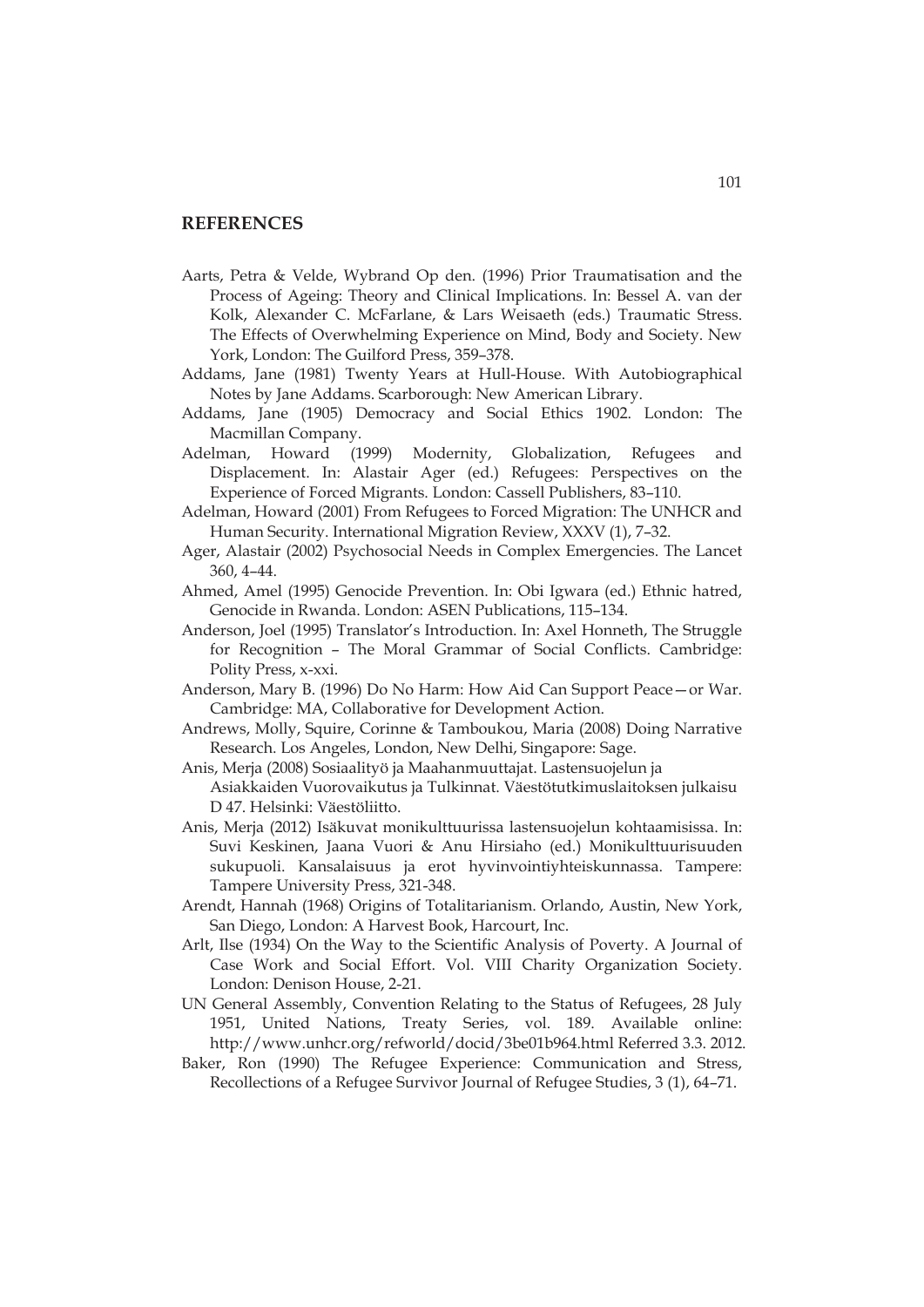- Bakhtin, Michail (1981) The Dialogic Imagination: Four Essays. M. Holquist Austin (ed.) University of Texas Press.
- Baier, Annette. C. (1994) Moral Prejudices. Essays on Ethics. Harvard UP.
- Balibar, Étienne (2004) We, the People of Europe? Reflections on Transnational Citizenship. Princeton UP.
- Banks, Sarah (2006) Ethics and Values in Social Work. Basingstoke: Palgrave Macmillan.
- Barclay, Heather Haas (1998) Validity Tortured Refugees: Reconnection in Social Work Policy and Practice. International Social Work 41 (2), 211–226.
- Benhabib, Seyla (2002) The Claims of Culture: Equality and Diversity in the Global Era. Princeton (N.J.): Princeton University Press.
- Benhabib, Seyla (2001) Transformation of Citizenship: Dilemmas of the Nation State of the Era of Globalization: Two Lectures. The Department of the University of Amsterdam: Koninklijke van Gorcum.
- Black, Richard (2001) Fifty Years of Refugee Studies: from Theory to Policy. International Migration Review, XXXV (1), 57–78.
- Bloch, Alice (2000) A New Era or More of the Same? Asylum Policy in the UK. Journal of refugee studies, 13 (1), 29–42.
- Bloomfield, David (2003) Reconciliation: An Introduction. In: Huyse Barnes & David Bloomfield (eds.) Reconciliation after Violent Conflict. A Handbook. Stockholm: IDEA, 10–18.
- Bohnsack, Ralf (2004) Group Discussion and Focus Groups. In: Uwe Flick, Ernst Von Kardoff & Ines Steinke (eds.) A Companion to qualitative research. Translated by Bryan Jenner. Sage Publications, 214–221.
- Bommes, Michael & Geddes, Andrew (2000a) Conclusion. Defining and Redefining the Community of Legitimate Welfare Receivers. In: Michael Bommes and Andrew Geddes (eds.) Immigration and the Welfare State. Challenging the Borders of the Welfare State. London and New York: Routledge, 248–253.
- Bommes, Michael & Geddes, Andrew (2000b) Introduction. Immigration and the Welfare Wtate. In: Michael Bommes and Andrew Geddes (eds.) Immigration and the welfare state. Challenging the Bborders of the Welfare State. London and New York: Routledge, 1–13.
- Brewis, Kielo (2008) Stress in the Multi-ethnic Customer Contacts of the Finnish Civil Servants: Developing Critical Pragmatic Multicultural Professional. Jyväskylä : University of Jyväskylä.
- Bryceson, Deborah Fahy & Vuorela, Ulla (2002) Transnational Families in the Twenty first Century. In: Deborah Fahy Bryceson & Ulla Vuorela (eds.) The transnational Family: New European Frontiers and Blobal Networks, Oxford: Berg, 3–30.
- Denzin, Norman K. (1989) Interpretive Biography. New York: Sage.
- Duffield, Mark (1997) Ethnic War in International Humanitarian intervention: A Broad perspective. In: David Turton (ed.) War and Ethincity. Global Connections and Local Violence. Rochester, NY, 203–216.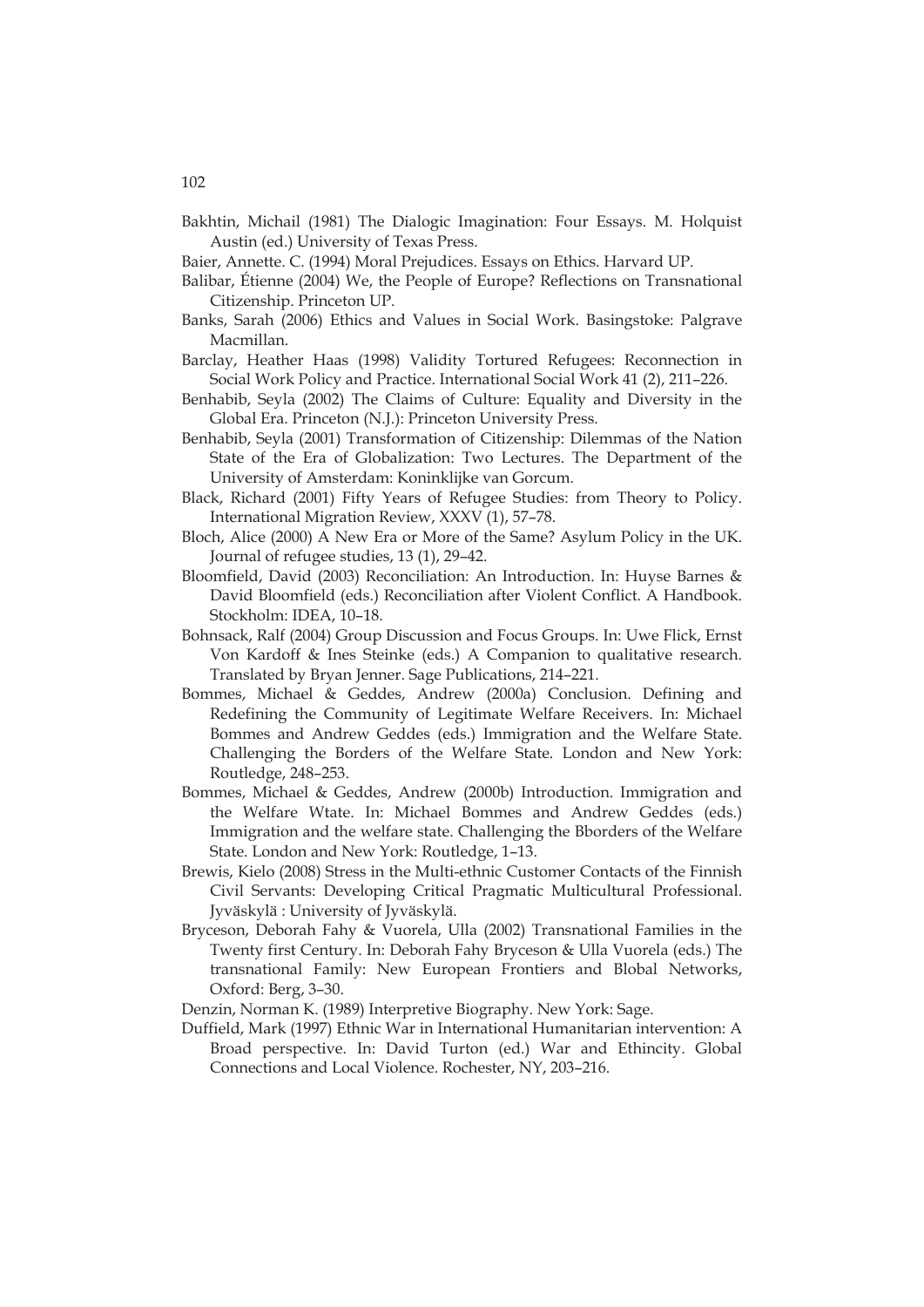- Boswell, Christina (2005) The Ethics of Refugee Policy. Aldershot: Ashgate Publishing.
- Boswell, Cristina (2002) The Liberal Dilemma in the Ethics of Refugee Policy. Marie Curie Fellow. Institute for Peace Research and Security Policy. Draft (Paper prepared for the panel) Available online:

http://isanet.ccit.arizona.edu/noarchive/boswell.html Referred 20.9.2011.

- Bourdieu, Pierre (1986) The Forms of Capital. In: Richardson, J. G. (ed.) Handbook of Theory and Research for the Sociology of Education. New York: Greenwood Press, 241–258.
- Bourdieu, Pierre (1998) The State Nobility: Elite Schools in the Field of Power. Cambridge: Polity Press.
- Bourdieu, Pierre (1991) Language and symbolic power / Pierre Bourdieu. John B. Thompson (ed.). Translated from French: Gino Raymond and Matthew Adamson. Cambridge: Polity Press.
- Brown, Rupert (2000) Social Identity Theory: Past Achievements, Current Problems and Future Challenges. European Journal of Social Psychology 30, 74–778.
- Bryceson, Deborah Fahy & Vuorela, Ulla (2002) Transnational Families in the Twenty first Century. In: Bryceson, Deborah Fahy & Vuorela, Ulla (eds.) The transnational Family: New European Frontiers and Blobal Networks. Oxford: Berg, 3–30.
- Chanbon, Adrienne, Simalchik, Joan & Abai, Mulegeta (1997) The Canadian Centre for Victims of Torture, Toronto: Transforming Relations between Refugees, Professionals, and the Community. In: Hubert Campfens (ed.) Community Development around the World. Practice, Theory, Research, Training. Toronto, Buffalo, London: University of Toronto Press Incorporated, 51–63.
- Coleman, James S. (1990) Foundations of Social Theory. Cambridge: Harvard University Press.
- Castles, Stephen (2002) 'The international Politics of Forced Migration'. In: C. Leys and L. Panitch (eds.) Fighting Identities: Race. Religion and Ethno-Nationalism. The Socialist Register 2003. London: Merlin Press, 172–192.
- Castles, Stephen (2003) 'The international Politics of Forced Migration'. Development 46 (3), 11–20.
- Castles, Stephen & Miller, Mark J. (2009) The Age of Migration. International Population Movements in the Modern World. Fourth Edition. New York and London: Palgrave Macmillan.
- Calhoun Craig & Karaganis, Joseph (2003) Critical Theory In: George Ritzer and Barry Smart (eds.) Handbook of Social theory. SAGE Publications. London: Thousand Oaks, 179–200.
- Chimni, B.S. (2000) Who is a refugee? In: B.S. Chimni (ed.) International Refugee law. A Reader. New Delhi: Thousand Oaks, 1–81.
- Chimni, B.S. (2009) The Birth of a "Discipline": From Refugee to Forced Migration Studies. Journal of Refugee Studies. 22 (1), 11–29.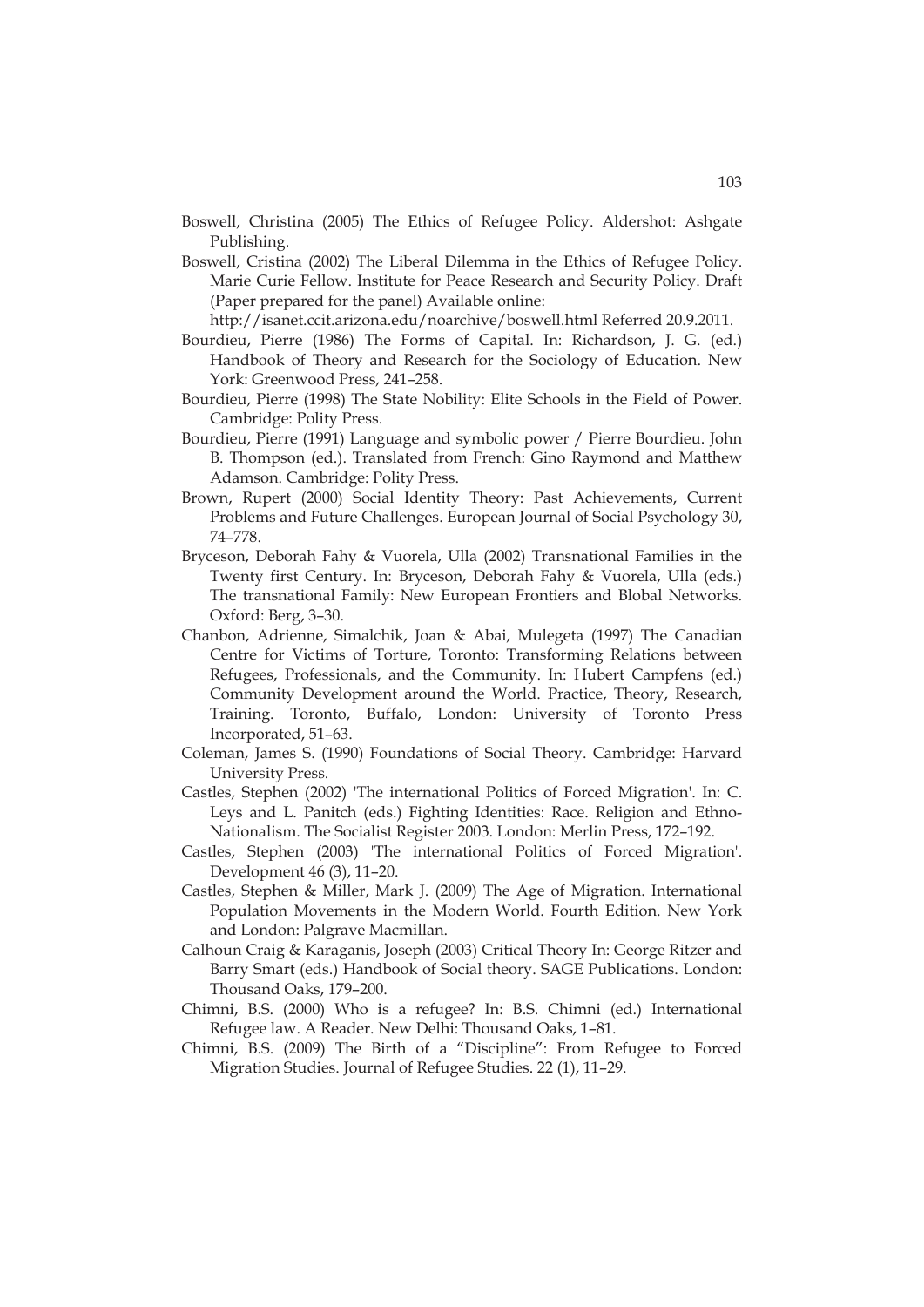- Chimni, B.S. (2004) from Resettlement to Involuntary Repatriation: Towards a Critical History of Durable Solutions to Refugee Problems. Refugee Survey Quarterly, 23 (3). 73(19) Oxford: OUP.
- Clarke, Kris (2003) Welfare Research into Marginal Communities in Finland: Insider Perspectives on Health and Social Care. University of Tampere, Department of Social Policy and Social Work. Research. Reports Series A, No. 8.
- Cornelius, Wayne (1998) The Structural Embeddedness for Demand for Mexican Immigrant Labor: New Evidence from California. In: M. Suarez-Orozco (ed.) Crossings, Mexican Immigration in Interdisciplinary Perspectives. Cambridge: Center for Latin America Studies. Harvard University, 115–155.
- Crisp, Jeff (2004) The Local Integration and Local Settlement of Refugees: a Conceptual and Historical Analysis. New issues in Refugee Research. Working Paper No. 103. April 2004. Available online: http://www.unhcr.org/ Referred: 15.8. 2010.
- Cros Espiel, Hector & Picado, Sonia & Valladares Lanza, Leo (1990) Principles and Criteria for the Protection of and Assistance to Central American Refugees, Returnees and Displaced Persons in Latin America. International Journal of Refugee Law. 2 (1), 83–117.
- Davies, Anna (2004) Restitution of Land and Property Rights. Forced Migrant Review. 21, 12–14.
- Dean, Jodi (1996) Solidarity of Strangers. Berkeley, University of California Press.
- Dean, Jodi (1995) Reflective Solidarity. Constellations 2 (1), 114–140.
- deVries, Martin W. (1996) Trauma in Cultural Perspective. In: Bessel A. van der Kolk, Alexander C. McFarlane, Lars Weisaeth (eds.) Traumatic Stress. The Effects of Overwhelming Experience on Mind, Body and Society. New York, London: The Guilford Press, 398–413.
- Dominelli, Lena (2004) Social Work. Theory and Practice for a Changing Profession. Polity Press. UK.
- Ekholm, Elina, Magennis, Sophie & Salmelin, Leni (eds.) (2005) Shaping our Future. A Practical Guide to Selection, Reception and Integration of Resettled Refugees. Helsinki: Prima Oy.
- Farha, Leilani (2000) Woman's Rights to Land, Property and Housing. Forced Migrant Review. 7, 23–26.
- Flick, Owe (2006) An Introduction to Qualitative Research. Third edition. London: Sage Publications.
- Fook, Jan (2002) Social Work. Critical theory and practice. London: Sage Publications.
- Forsander, Annika (2002) Luottamuksen Ehdot. Maahanmuuttajat 1990 -luvun Suomalaisilla Työmarkkinoilla. [Conditions of Trust. Immigrants in the 1990' Finnish Labour Market] Helsinki: Väestöliitto.
- Fukuyama, Francis (1996) Trust: the Social Virtues and the Creation of Prosperity. London: Penguin.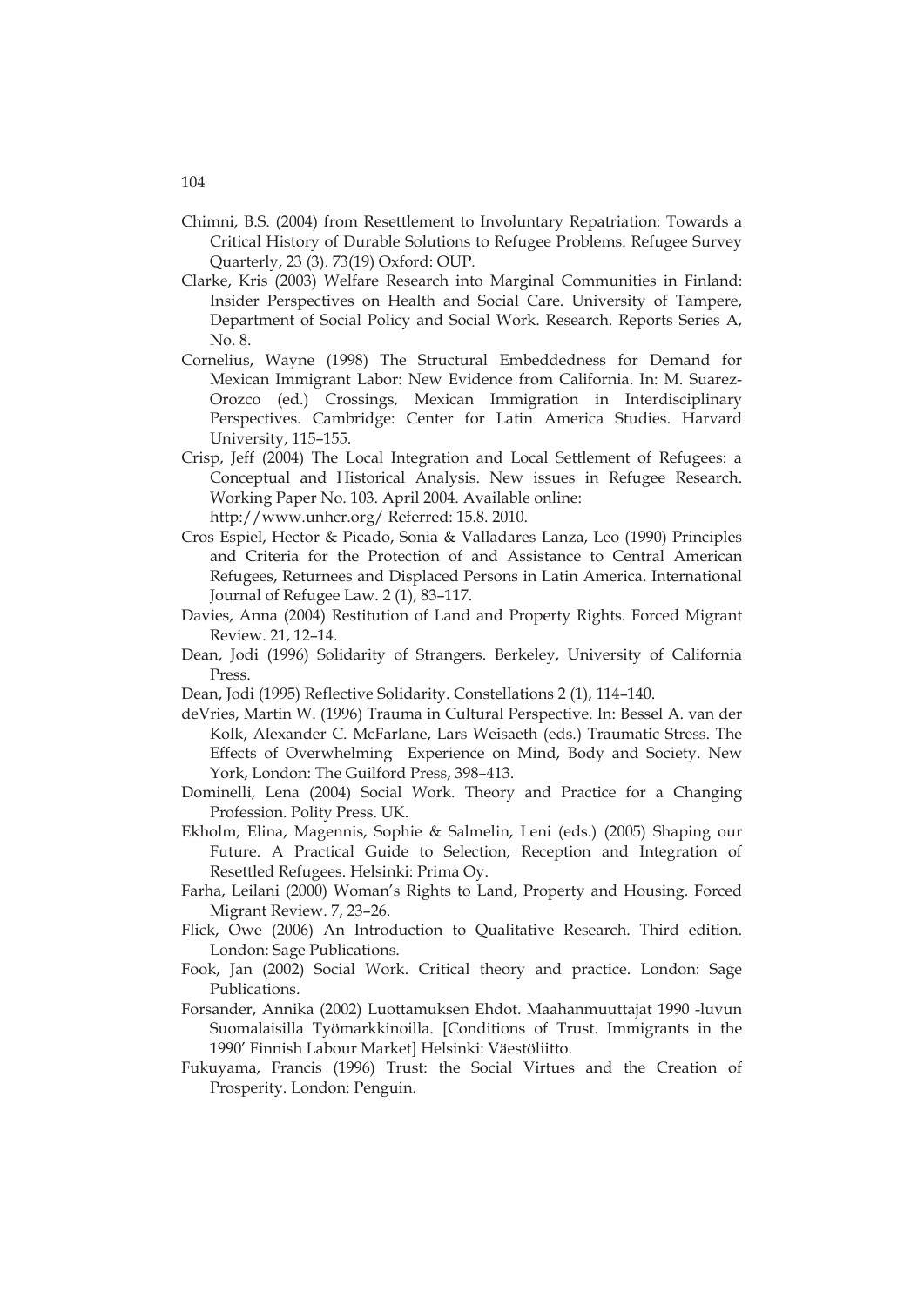- Forst, Rainer (2007) "To tolerate Means to Insult". Toleration, Recognition, and Emancipation. In: van der Brink, B. & Owen, D. (eds.) Recognition and Power. Axel Honneth and the Tradition of Critical Social Theory. Cambridge University Press, 215–238.
- Fraser, Nancy (2007) Re-Framing Justice in a Globalizing Word. In: Terry Lovell (ed.) (Mis)Recognition, Social Inequality and Social Justice – Nancy Fracer and Pierre Bourdieu. London and New York: Routledge, 17–33.
- Fraser, Nancy (2003) Social Justice in the Age of Identity Politics: Redistribution, Recognition, and Participation. In: Axel Honneth and Nancy Fraser (eds.) Redistribution or Recognition? A Political-Philosophical Exchange. London: Verso Press, 7–110.
- Fraser, Nancy & Honneth, Axel (2003) Redistribution or Recognition? A Political – Philosophical Exchange. London, Verso Press.
- Fraser, Nancy (1997) From Redistribution to Recognition? Dilemmas of Justice in a "Postsocialist" Age. In: Nancy Fraser (ed.) Justice Interrupts: Critical Reflections on the "Post Socialist Condition". London: Routledge, 11–39.
- Gallagher, Anne (2002) Trafficking, Smuggling and Human Rights: Tricks and Treaties. Forced Migration Review 12, 25–28.
- Galtung, Johan (2001) After Violence, Reconstruction, Reconciliation and Resolution. In: Mohammed Abu-Nimer (ed.) Reconciliation, Justice and Coexistence: Theory and Practice. Lanham MD: Lexington Books, 3–21.
- Gambetta, Diego (ed.) (1988) Trust: Making and Breaking Co-operative Relations. Oxford: Basil Blackwell.
- Garrett, Paul M. (2010) Recognizing the Limitations of the Political Theory of Recognition: Axel Honneth, Nancy Fraser and Social Work. British Journal of Social Work 40 (5), 1517–1533.
- Geissler, Nils (1999) The International Protection of Internally Displaced Persons. International Journal of Refugee Law. 11(3), 452–450.
- Ghanem, Tania (2003) When Forced Migrants Return `Home`: the Psychosocial Difficulties Returnees Encounter in the Reintegration Process. RSC Working Papers, no. 16. Available online: http://www.rsc.ox.ac.uk/ Referred: 16.7. 2010.
- Gibney, Matthew J. (2006) The Ethics and Politics of Asylum. Cambridge: Cambridge University Press.
- Gibney, Matthew, J. & Hansen, Randall (2003) Deportation and the Liberal State: for Forcible Return of Asylum Seekers and Unlawful Migrants in Canada, Germany and United States. New issues in Refugee Research. Working Paper No. 77. Geneva: UNHCR, Evaluation and Policy Analysis Unit.
- Gibney, Matthew J & Hansen, Randall (2003) Asylum Policy in the West: Past Trends, Future Possibilities, September 2003 Discussion Paper No. 2003/68.
- Giddens, Anthony (1991) Modernity and Self-Identity. Cambridge: Polity Press.
- Giddens, Anthony (1994) 'Living in a Post-Traditional Society'. In: Ulrich Beck, Anthony Giddens & Scott Lash (eds.) Reflexive Modernization. Politics, Tradition and Aesthetics in the Modern Social Order. Cambridge: Polity Press, 56–109.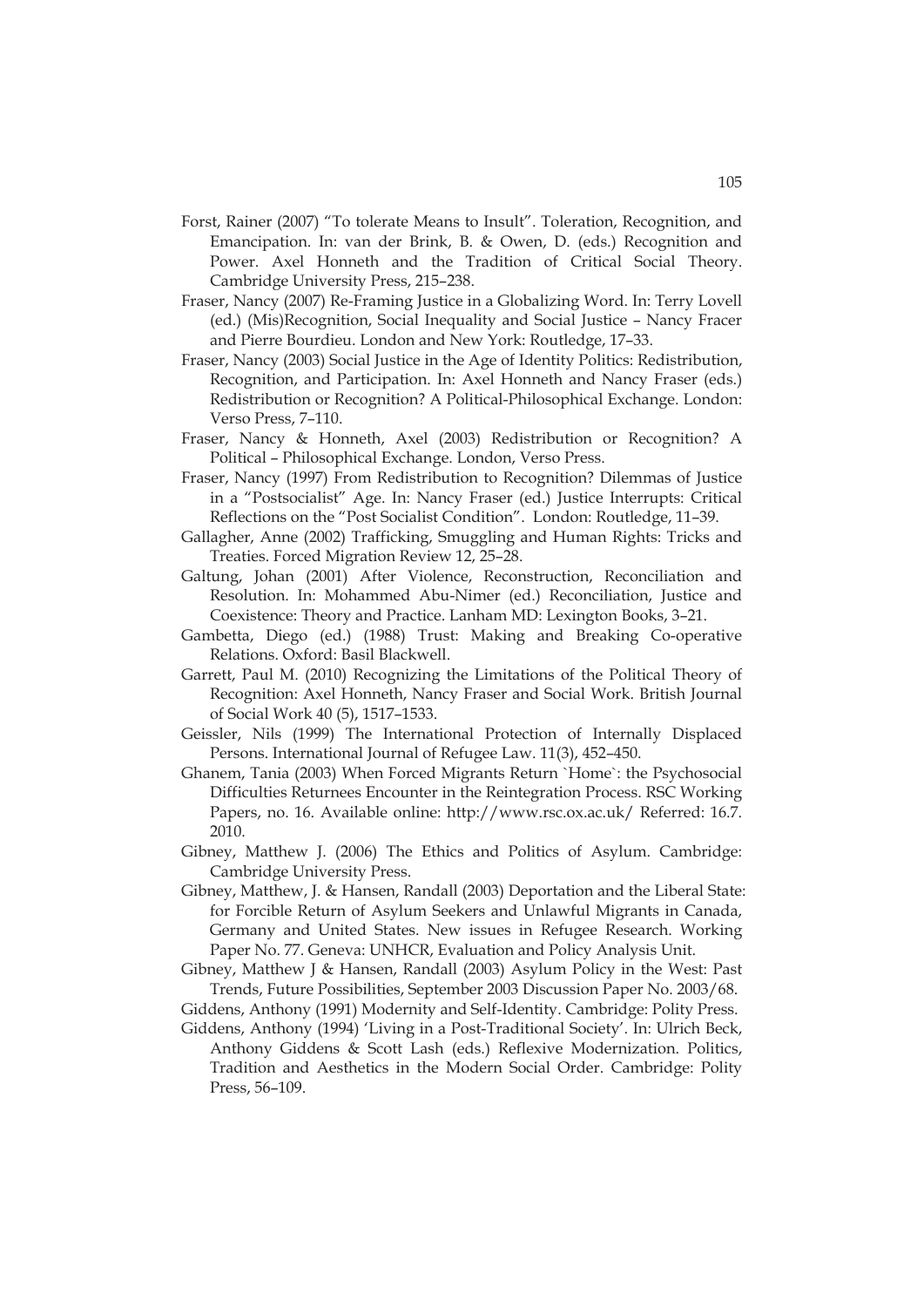- Giddens, Anthony (1990) The Consequences of Modernity. Cambridge: Polity Press.
- Goffman, Erwin (1979) Gender Advertisements. Cambridge, Mass: Harvard University Press.
- Goldhagen, Daniel, J. (2009) Worse Than War: Genocide, Eliminationism, and the Ongoing Assault on Humanity. University of Toronto: New College.
- Goodwin-Gill Guy S. (1996) Non-refoulement In: Guy S. Goodwin-Gill (ed.) The Refugee in International Law. Oxford: Oxford University Press, 117–171.
- Gosh, Flora & Juul, Søren (2008) Lower Benefits to the Refugees in Denmark: Missing Recognition? Social Work & Society, 6, 88-104. Available online: urn:nbn:de:0009-11-14791http://www.socwork.net/2008/1/debate/ghosh juul . Referred 10.10. 2010.
- Govier, Trudy (1993) Self -Trust, Autonomy and Self-Esteem. Hypatia: A Journal for Feminist Philosophy 8 (1), 99–120.
- Gubrium, Jaber F. & Holstein, James A. (1997) The New Language of Qualitative Method. New York: Oxford University Press.
- Habermas, Jürgen (1990) Moral Consciousness and Communicative Action. Cambridge: Polity Press.
- Hammar-Suutari, Sari (2009) Asiakkaana Erilaisuus Kulttuurien Välisen Viranomaistoiminnan
- Etnografia. [Difference as a Client Ethnography of Intercultural Civil Service] University of Joensuu, Publications of Karelian Institute N:o 147. University of Joensuu.
- Hathaway, James C. (1991) The Development of Refugee Definition in International Law. In: James C. Hathaway: The Law of Refugee Status. Toronto & Vancouver: Butterworths, 1–24.
- Healy, Karen (2005) Social Work Theories in Context: Creating Frameworks for Practises. New York: Palgrave McMillan.
- Hegel, G.W.F. (1978) Phenomenology of Spirit. With Analysis of the Text and Foreword by J. N. Findlay. Tr. A.V. Miller. Oxford: Oxford University Press.
- Heinonen, Jari (1984) Sosiaalityö Sosiaalivaltion Mikrostruktuurin Menetelmänä: Sosiaalityön Tehtävien ja Käsitteen Kriittistä Tarkastelua Suomalaisen Aineiston Valossa. Sosiaalipolitiikan laitoksen tutkimuksia 70. Tampere: Tampereen yliopisto.
- Herman, David (2007) Introduction. In: David Herman (ed.) The Cambridge Companion to Narrative. Cambridge University Press, 3–21.
- Hogg, Michael A. (2006) Social Identity Theory. In: Peter James Burge (ed.) Contemporary Social Psychological Theories, Stanford: Stanford University Press, 111–137.
- Honneth, Axel (1995) The Struggle for Recognition The Moral Grammar of Social Conflicts. Cambridge: Polity Press.
- Honneth, Axel (2007) Disrespect. The Normative Foundations of Critical Theory. Cambridge: Polity Press.

106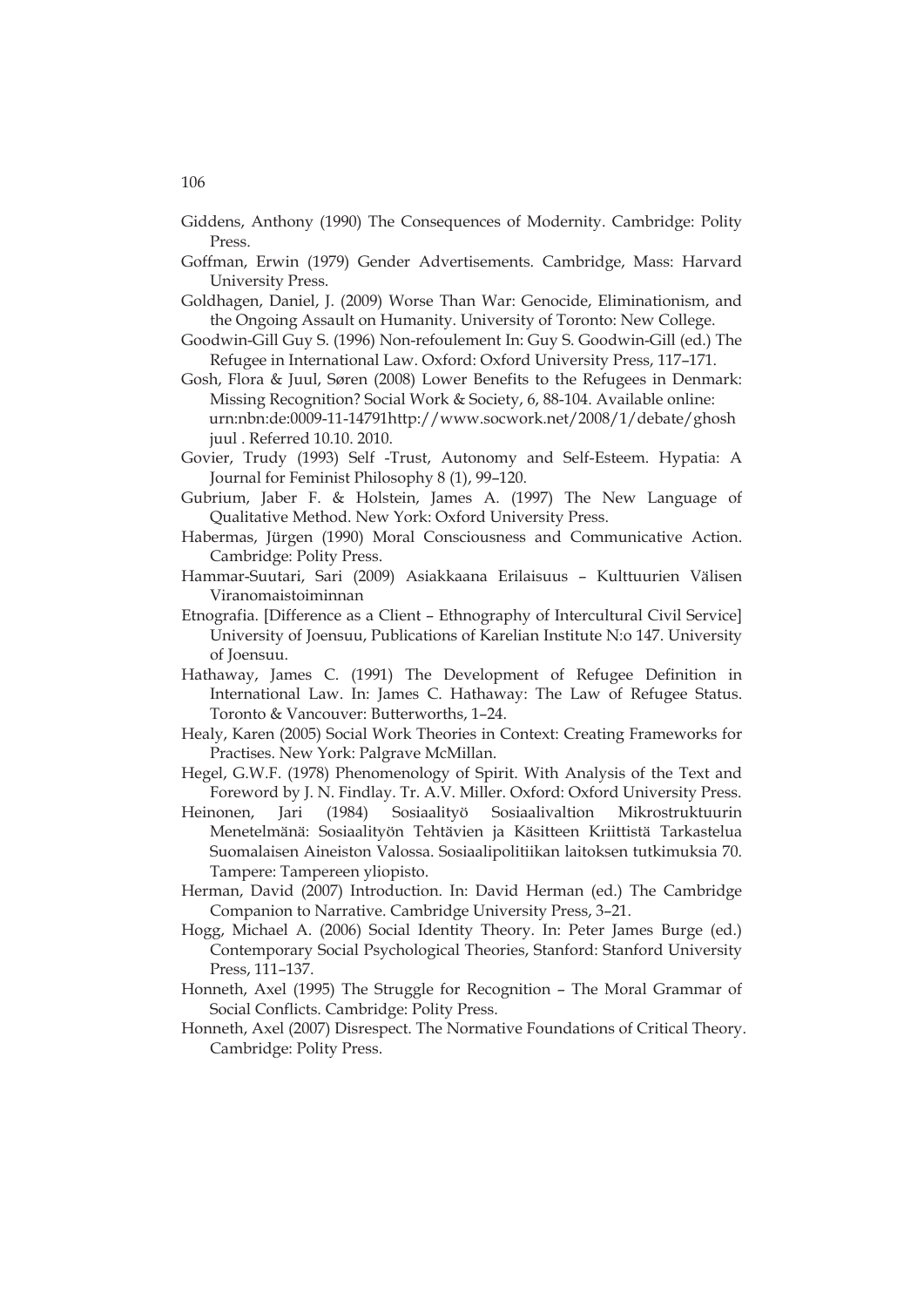- Honneth, Axel (2003) Redistribution as Recognition. A Response to Nancy Fraser. In: Axel Honneth and Nancy Fraser (eds.): Redistribution or Recognition? A Political-Philosophical Exchange. London: Verso, 110–160.
- Houston, Stan (2008) Transcending Ethno-Religious Identities: Social Work's Role in the Struggle for Recognition in Northern Ireland, Australian Social Work, 61 (1), 25–41.
- Houston, Stan & Dolan, Pat (2008) Conceptualising Child and Family Support: The Contribution of Honneth's Critical Theory of Recognition. Children & Society, 22 (6), 458–469.
- Houston, Stan (2010) Beyond Homo Economicus: Recognition, Self-realization and Social work. British Journal Social Work 41, 841–857.
- Houston, Stan (2009) Communication, Recognition and Social Work: Aligning the Ethical Theories of Habermas and Honneth. British Journal of Social Work 39 (7), 1274–1290.
- Horst, Cindy, Ezzati, Rojan, Guglielmo, Matteo, Mezzetti, Petra, Pirkkalainen, Päivi, Saggiomo, Valeria, Sinatti Giulia & Warnecke, Andrea (2010) Participation of Diasporas in Peace Building and Development. A Handbook for Practitioners and Policymakers. PRIO-report. 2/2010.
- Humphries, Beth (2004) An Unacceptable Role for Social Work: Implementing Immigration Policy. British Journal of Social Work, 34, 93–107.
- Hydén, Margareta (2008) Narrating Sensitive Topics. In: Molly Andrews, Corinne Squire & Maria Tamboukou (eds.) Doing Narrative Research. Los Angeles, London, New Delhi, Singapore: Sage, 122–136.
- Hynes, Tricia (2003) The issue of "Trust" or "Mistrust" in Research with Refugees: Choices, Caveats and Considerations for Researcher. Working Paper No. 98, New Issues in Refugee Research. Geneva: Evaluation and Policy Analysis Unit.
- Hyvärinen, Matti, Hyden, Lars-Christer, Saarenheimo, Marja & Maria Tamboukou (2010) Beyond Narrative Coherence: An Introduction. In: Matti Hyvarinen, Lars-Christer Hyden, Marja Saarenheimo & Maria Tamboukou (eds.) Beyond Narrative Coherence. Amsterdam: John Benjamins, Studies in Narrative, 1-16.
- Hyvärinen, Matti (2008) Analyzing Narratives and Storytelling. In: J. Brannen, P. Alasuutari & L. Bickman (eds.) Social Research Methods. Thousand Oaks and London: Sage, 447–460.
- Hyvärinen, Matti (2006) Kerronnallinen tutkimus. Available at:
	- http://www.hyvarinen.info/material/Hyvarinen-Kerronnallinen\_tutkimus. .pdf. Referred 15.5.2009.
- Hänninen, Vilma (2004) A Model of Narrative Circulation. Narrative Inquiry 14, 69–85.
- Ife, Jim (2008) Human Rights and Social Work. Towards Rights-based Practice. Cambridge; New York: Cambridge University Press.
- Ikäheimo, Heikki (2003) On the Genus and Species of Recognition. In: Heikki Ikäheimo (ed.) Tunnustus, subjektiviteetti ja inhimillinen elämänmuoto. Tutkimuksia Hegelistä ja persoonien välisistä tunnustussuhteista. Jyväskylä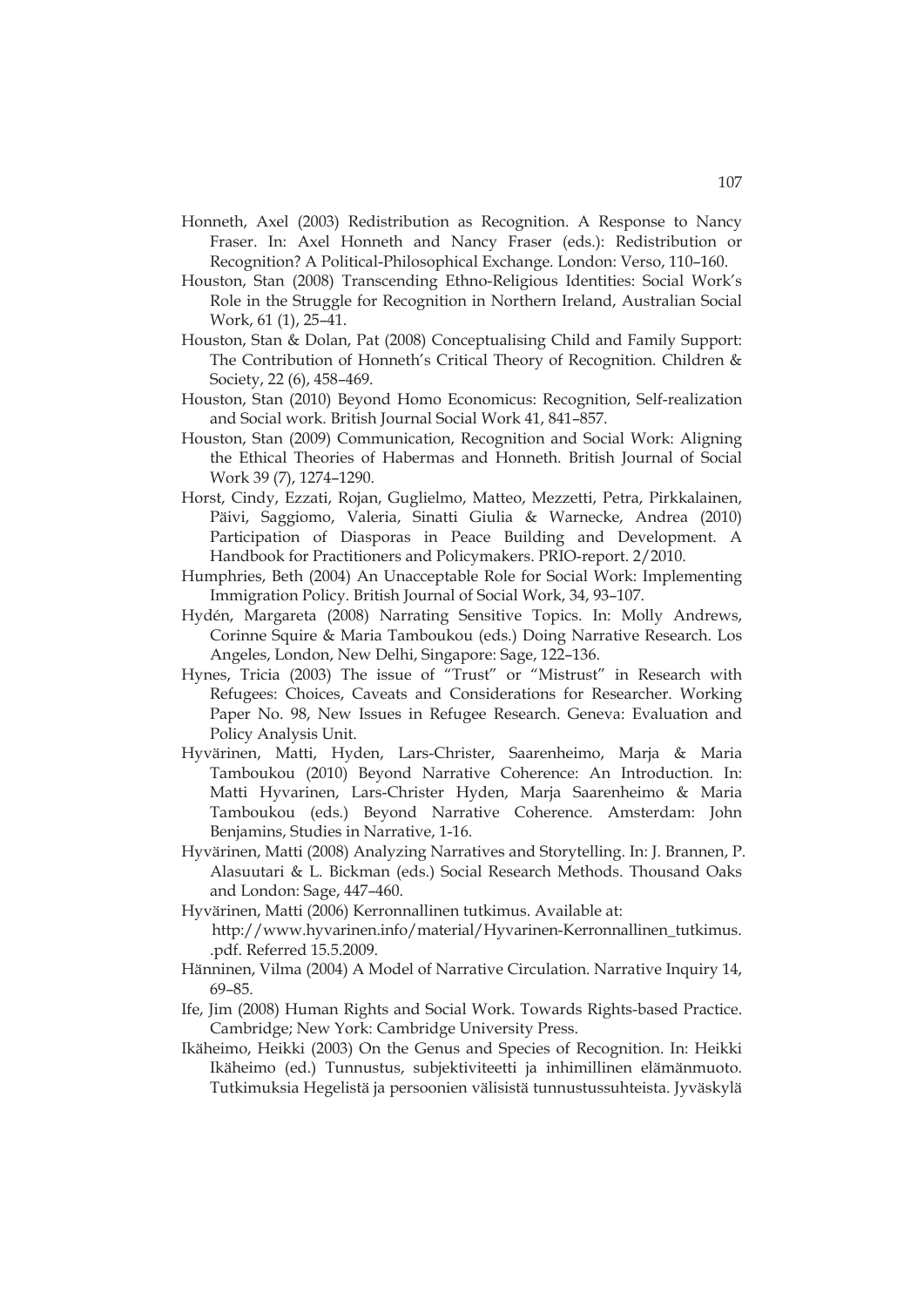studies in education, psychology and social research 220. Jyväskylän yliopisto, 125–141.

- Ikäheimo, Heikki (2008) Sosiaalisuus ja Epäsosiaalisuus Sosiaalityössä. In: Petteri Niemi & Tuija Kotiranta (eds.) Sosiaalialan Normatiivinen Perusta. Palmenia. Helsinki University Press, 13–33.
- Ikäheimo, Heikki & Laitinen, Arto (2007) Analyzing Recognition. Identification, Acknowledgement, and Recognitive Attitudes towards Persons. In: B. Van der Brink & D. Owen (eds.) Recognition and Power. Axel Honneth and the Tradition of Critical Social Theory. Cambridge University Press, 33–57.
- Ikäheimo, Heikki (2004) Recognitive Attitudes and Dimensions of Personhood. In: Heikki Ikäheimo, Jussi Kotkavirta & Pessi Lyyra (eds.) Personhood. Workshop papers of the conference "Dimensions of personhood". Jyväskylä: Jyväskylän Yliopisto.
- Ikäheimo, Heikki (2010) Personifying Contributional Account. In: Michael Seymour (ed.) The Plural States of Recognition. Palgrave.
- Ikäheimo, Heikki (2009) A Vital Human Need: Recognition as Inclusion in Personhood. European Journal of Political Theory 8(31), 31–45.
- Ilmonen, Kaj, Jokivuori, Pertti, Kevätsalo, Kimmo & Juuti, Pauli (2000) Luottamus ja Paikallinen Sopiminen. Jyväskylä: Jyväskylän yliopisto.
- Ilmonen, Kaj (2000) Sosiaalinen Pääoma, Käsite ja sen Ongelmallisuus. In: Kaj Ilmonen (ed.) Sosiaalinen pääoma ja luottamus. Jyväskylä: SoPhi, 9–38.
- Ilmonen Kaj (2005) Luottamuksen Operationalisoinnista. In: Pertti Jokivuori (ed.) Sosiaalisen pääoman kentät. Jyväskylä: Minerva, 45–68.
- Ilmonen, Kaj & Jokinen, Kimmo (2002) Luottamus Modernissa Maailmassa. Jyväskylä: SoPhi.
- Jacobsen, Karen & Landau, Loren B. (2003) 'The Dual Imperative in Refugee Research: Some Methodological and Ethical Considerations in Social Science Research on Forced Migration', Disasters, Issues in Refugee Research, working Paper No. 90, Geneva: UNHCR. Available at: http//www.unhcr.ch/ Accessed 20.5. 2010.
- Jacobsen, Karen (2001) The Forgotten Solution; Local Integration for Refugees in Developing Countries. New issues in Refugee Research. Working Papers No. 45. UNHCR: Genova. Available online: http://www.unhcr.org/ Referred: 15.8. 2010.
- Jenkins, Richard (1997) Rethinking Ethnicity. Arguments and Explorations. London: Sage.
- Jokinen, Arja & Suoninen, Eero (2000) Rikoksesta Resurssi. In: Synnove Karvinen, Tarja Pösö & Mirja Satka (eds.) Sosiaalityön tutkimus. Metodologisia suuntauksia. Jyväkylä: SoPhi, 207–237.
- Jones, Karen (1996) Trust as Affective Attitude. Ethics 107 (1), 4–25.
- Juma, Monica, Kagwanja, Kathina, & Mwangi, Peter (2003) Securing Refugee from Terror: Refugee Protection in East Africa and September 11, In: N. Steiner, M. Gibney, & G. Loecter (eds.) Problems of Protection: the UNHCR, Refugees and Human Rights. New York: Routledge, 225–236.

108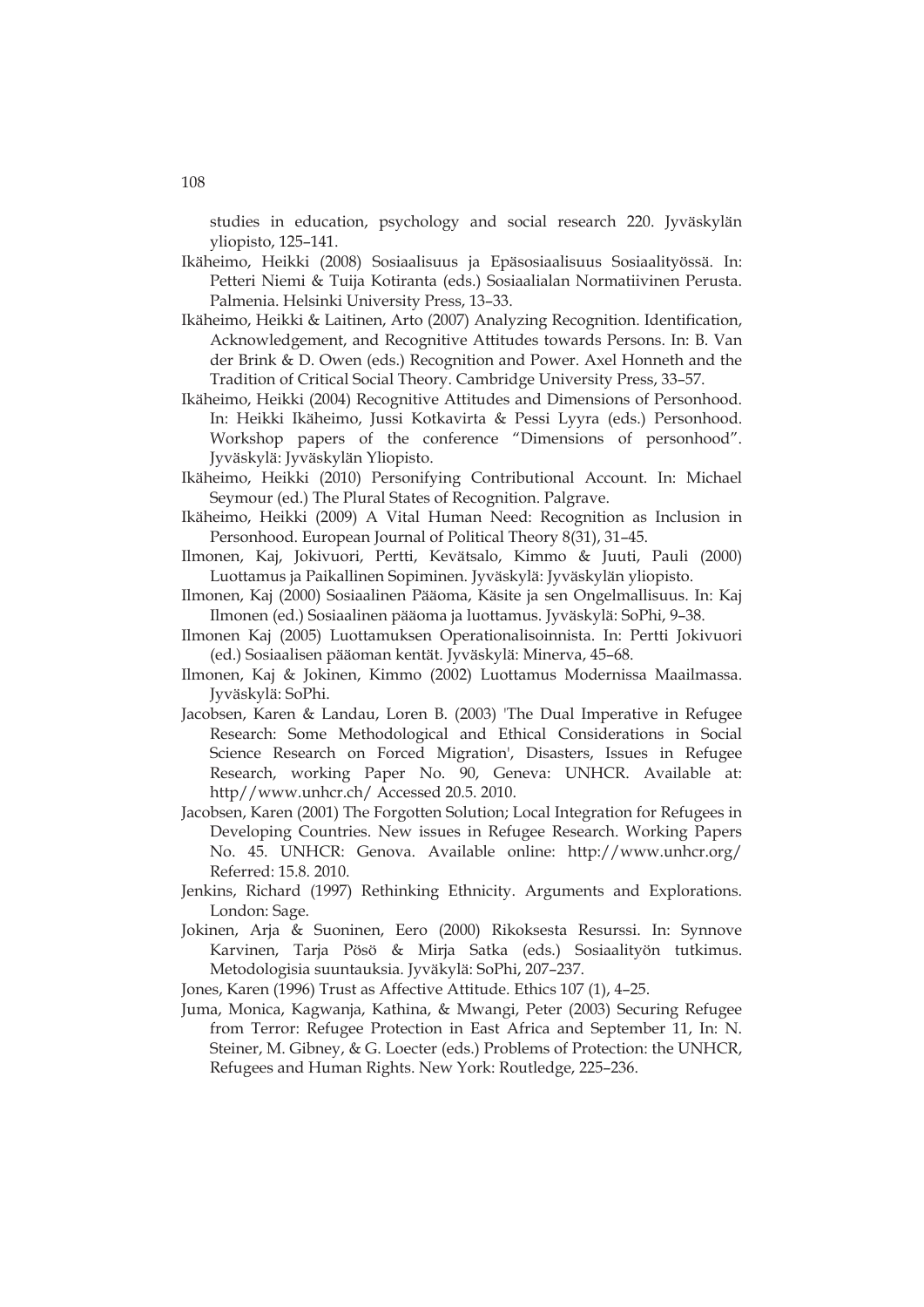- Juul, Søren (2010) Solidarity and Social Cohesion in Late Modernity: A Question of Recognition, Justice and Judgment in Situation. European Journal of Social Theory 13 (2). Sage Publications, 253–269.
- Juul, Søren (2009) Recognition and Judgement in Social Work. European Journal of Social Work 4 (12), 403–417.
- Järvinen, Riitta (2004) Ammatillisen Maahanmuuttotyön Kulttuuri. Erilaisuus sosiaali- ja terveydenhuollon jäsenyyksissä. Tampere: Tampereen yliopistopaino.
- Kant, Immanuel (2010/1974) Puhtaan Järjen Kritiikki. [Kritik der Reinen Vernunft] Translated from German to Finnish: Olli Koistinen. Gaudeamus.
- Kamali, Masoud (1999) Distorted Integration. Problems of Monolithic Order. Innovation: The European Journal of Social Sciences 12 (1), 81–97.
- Kamali, Masoud (1997) Distorted Integration. Clientization of Immigrants in Sweden. Multiethnic Papers. Uppsala University, Uppsala: Reprocentralen HSC.
- Kaskisaari, Marja (2005) Luottamus Sosiaalisena Rakenteena. Näkökulmina Työuupumus ja Käsitteen Feministinen Kritiikki. In: Pertti Jokivuori (ed.) Sosiaalisen pääoman kentät. Jyväskylä: Minerva, 256–269.
- Kazemipur, Abdolmohammad (2004) Social Capital of Immigrants in Canada. PMC Working Paper Series No. 04-04. Edmonton, AB: Prairie Metropolis Centre. Available **online:**  $\blacksquare$

http://pcerii.metropolis.net/WorkingPapers/WP04.04.pdf Referred: 5.5. 2011.

- Keskinen, Suvi (2012) Kulttuurilla merkityt toiset ja universaalin kohtelun paradoksi väkivaltatyössä. In: Suvi Keskinen, Jaana Vuori & Jaana Hirsiaho (ed.) Monikulttuurisuuden sukupuoli. Kansalaisuus ja erot hyvinvointiyhteiskunnassa. Tampere: Tampere University Press, 291-320.
- Keskinen, Suvi, Vuori, Jaana & Hirsiaho, Anu (ed.) (2012) Monikulttuurisuuden sukupuoli. Kansalaisuus ja erot hyvinvointiyhteiskunnassa. Tampere: Tampere University Press, 291-320.
- Keskinen, Suvi (2001) Ahdistavien tunteiden äärellä. Tutkijan, väkivaltaa kokeneiden naisten ja kulttuurin kohtaamisia. [Anxious Emotions. Encounters Between a Researcher, Abused Women and Culture] Naistutkimus – Kvinnoforskning [Women's Studies] 14: 3, 29-40.
- Kittay, Eva F. (1999) Love's Labor. New York: Routledge.
- Korhonen, Marjaana (2006) Discovering Keys to the Integration of Immigrants: From Human Capital towards Social Capital. Tampere: Tampereen yliopisto, Alueellisen tutkimuksen kehittämisyksikkö.
- Koser, Khalid & Black, Richard (1999) The End of the Refugee Cycle? In: Richard Black & Khalid Koser (eds.) The End of the Refugee Cycle: Refugee Repatriation and Reconstruction, Oxford: Bergham, 2–17.
- Kotiranta, Tuija (2008) Aktivoinnin Paradoksit. [The Paradoxes of Activation]. Jyväskylä: Jyväskylä studies in education, psychology and social research 335.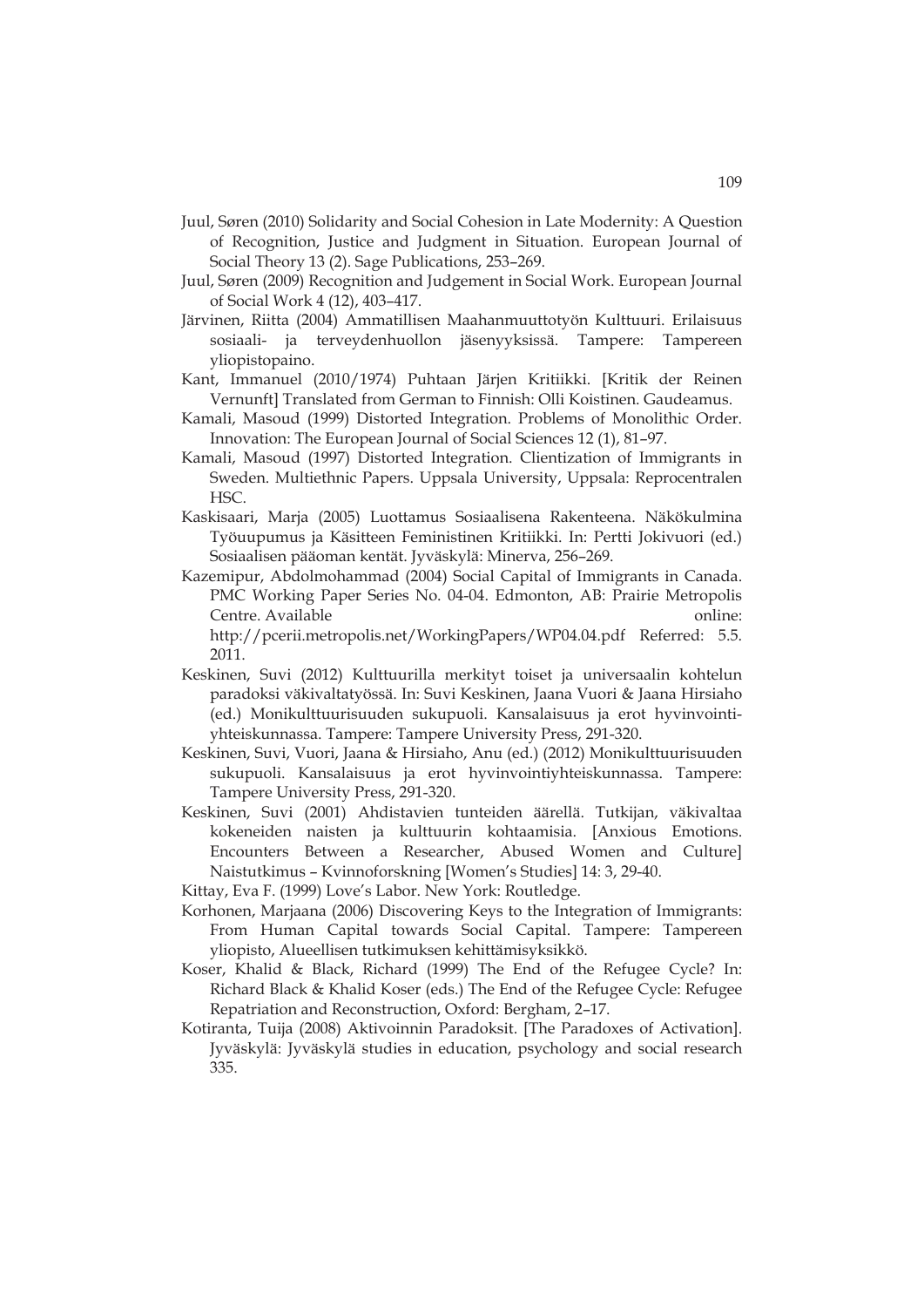- Kotkavirta, Jussi (2000) Luottamus Instituutioihin ja Yksilöllinen Hyvinvointi. In: Kaj Ilmonen (ed.) Sosiaalinen pääoma ja luottamus. Jyväskylä: SoPhi, 55–68.
- Labow, W. & Waletzky, J. (1967) Narrative Analysis: Oral Versions of Personal Experience. In: J. Helms (ed.) Essays in the Verbal and Visual Arts. Seattle: The University of Washington, 12–44.
- Laitinen, Arto (2010) An Unrestricted Normativist Account. In: Michael Seymour (ed.) The Plural States of Recognition. Palgrave.
- Laitinen, Arto (2009) Recognition, Needs and Wrongness: Two Approaches. European Journal of Political Theory 8 (13), 13–30.
- Laitinen, Arto (2003) Strong Evaluation without Sources. On Charles Taylor's Philosophical Anthropology and Cultural Moral Realism. Jyväskylä Studies in Education, Psychology and Social Research. University of Jyväskylä.
- Leckie, Scott (2000) Resolving Kosovo's Housing Crisis. Forced Migrant Review 7, 12–15.
- Lieblich, Amia, Tuval-Mashiach, Rivka & Zilber, Tamar (1998) Narrative Research. Reading, Analysis and Interpretation. Applied social research methods series, Volume 47. London, New Delhi: Sage Publications, Thousand Oaks.
- Loescher, Gil (2001) UNHCR and the Erosion of Refugee Protection. Forced Migration Review 10, 28–30.
- Lorenz, Walter (2006) Perspectives on European Social Work From the Birth of the Nation State to the Impact of Globalization. Opladen: Barbara Budrich Publishers.
- Luhmann, Niklas (1979) Trust and Power. New York: John Wiley.
- Maiss, Maria & Peter Pantucek (2009) Theory with Passion. Ilse Arlt and Current Questions in Social Work. In: Vesna Leskosek (ed.) Theories and Methods of Social Work. Exploring Different Perspectives. Faculty of Social Work. University of Ljubljana, 45–59.
- Malkki, Liisa (1995) Refugees and Exile: from Refugee Studies to the National Order of Things. Annual Review of Anthropology, 24, 495–523.
- Malkki, Liisa (1992) National Geographic: the Rooting of Peoples and the Territorialization of National Identity among Scholars and Refugees. Cultural Anthropology, 7(1), 24–44.
- Matinheikki-Kokko, Kaija (1997) Challenges of Working in a Cross-cultural Environment. Jyväskylä studies in education, psychology and social research 131. Jyväskylä: Jyväskylän yliopisto.
- McBride, Cillian (2009) Demanding Recognition: Equality, Respect, and Esteem. European Journal of Political Theory, 8 (96), 96–108.
- McNay, Lois (2008) Against Recognition. Cambridge: Polity Press.
- Mead, George Herbert (1934) Mind, Self & Society from the Standpoint of a Social Behaviorist / [by] George H. Mead; ed., with introduction, by Charles W. Morris. Chicago (Ill.): University of Chicago Press.

Misztal, Barbara A. (1996) Trust in Modern Societies. Cambridge: Polity Press.

#### 110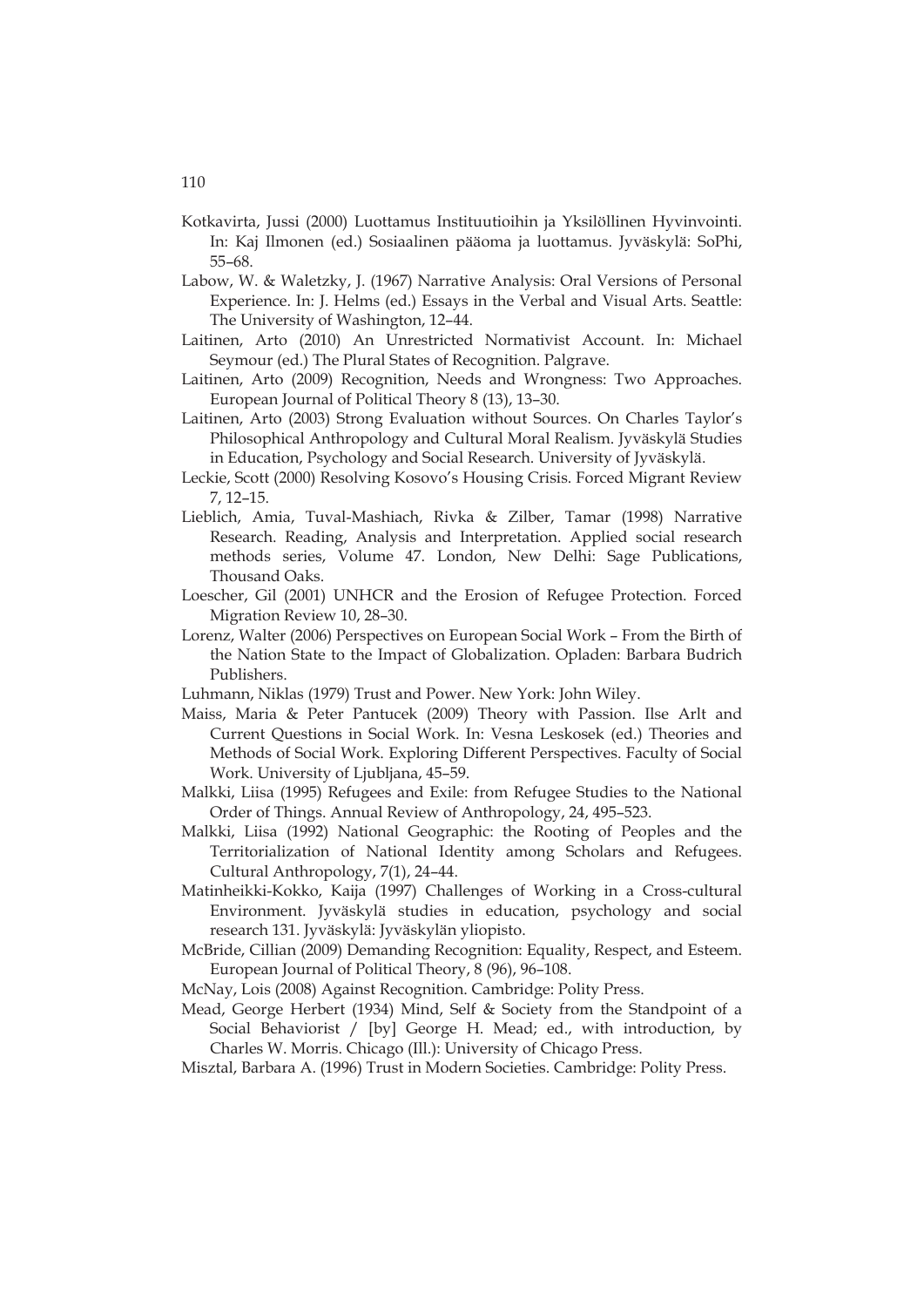- Mäntysaari, Mikko (2009) Marx Sosiaalityön Tutkimuksessa. In: Mikko Mäntysaari & Anneli Pohjola & Tarja Pösö (eds.) Sosiaalityö ja Teoria. Jyväskylä: PS-kustannus, 85–108.
- Möllering, Guido (2001) 'The Nature of Trust: From Georg Simmel to a Theory of Expectation, Interpretation and Suspension', Sociology 35 (2), 403–420.
- Notter, James (1995) "Trust and Conflict Transformation," Occasional Paper 5, Institute for Multi-Track Diplomacy. Available online: http://www.imtd.org/pdfs/OP5.pdf Referred 5.5. 2010.
- Obokata, Tom (2005) Smuggling of Human Beings from a Human Rights Perspective: Oblications of Non-State and State Actors under International Human Rights Law. International Journal of Refugee Law, 17 (2), 394–415.
- Offe, Claus (1999) How Can We Trust our Fellow Citizens? In: M Warren (ed.) Democracy & Trust. Cambridge: Cambridge University Press, 1259–1319.
- Official Statistics of Finland (OSF): Migration [e-publication]. ISSN=1797-6782. Helsinki: Statistics Finland. Available online:

http://tilastokeskus.fi/til/muutl/kuv\_en.html Referred: 30.12. 2011.

- Oinas, Elina (2004) Haastattelu: kokemuksia, kohtaamisia, kerrontaa. [Interviewing: experiences, encounters, narratives]. Liljeström, Marianne (ed.) Feministinen tietäminen. Keskustelua metodologiasta. [Feminist knowing. Discussions on methodology] Tampere: Vastapaino. 209-227.
- Otters, Rosalie V. (2009) Following in Jane Addams' Footsteps. The Journal of Social Work Values & Ethics. Vol 6 (3), 5–23.
- Paavola, Sami (2006) On the Origin of Ideas: An Abductivist Approach to Discovery. Philosophical Studies from the University of Helsinki 15. Department of Philosophy.
- Phoenix, Ann (2008) Analyzing Narrative Contexts. In: Molly Andrews, Corinne Squire & Maria Tamboukou (eds.) Doing Narrative Research. Los Angeles, London, New Delhi, Singapore: Sage, 65–77.
- Phuong, Catherine (2000) At the Hearth of the Return Process: Solving Property Issues in Bosnia and Herzegovina. Forced Migrant Review 7, 5–8.
- Patton, Michael Q. (2002) Qualitative Research & Evaluation Methods. Thousand Oaks (CA): Sage.
- Peirce, Charles S. (1998) The Essential Peirce: Selected Philosophical Writings. Edited by the Peirce Edition Project: Nathan Houser [et al.]. Bloomington (IN): Indiana University Press, cop.
- Pirjola, Jari (2008) Shadows in Paradise Exploring Non-Refoulement as an Open Concept. International Journal of Refugee Law 2007 19 (4), 639–660.
- Pirjola, Jari (2009) European Asylum Policy Inclusions and Exclusions under the Surface of Human Rights Language. European Journal of Migration and Law 11, 347–366.
- Pitkänen, Pirkko (2006) Etninen ja Kulttuurinen Monimuotoisuus Viranomaistyössä. Helsinki: Edita.
- Pitkänen, Pirkko & Kouki, Satu (1999) Vieraiden Kulttuurien Kohtaaminen Viranomaistyössä. Helsinki: Edita.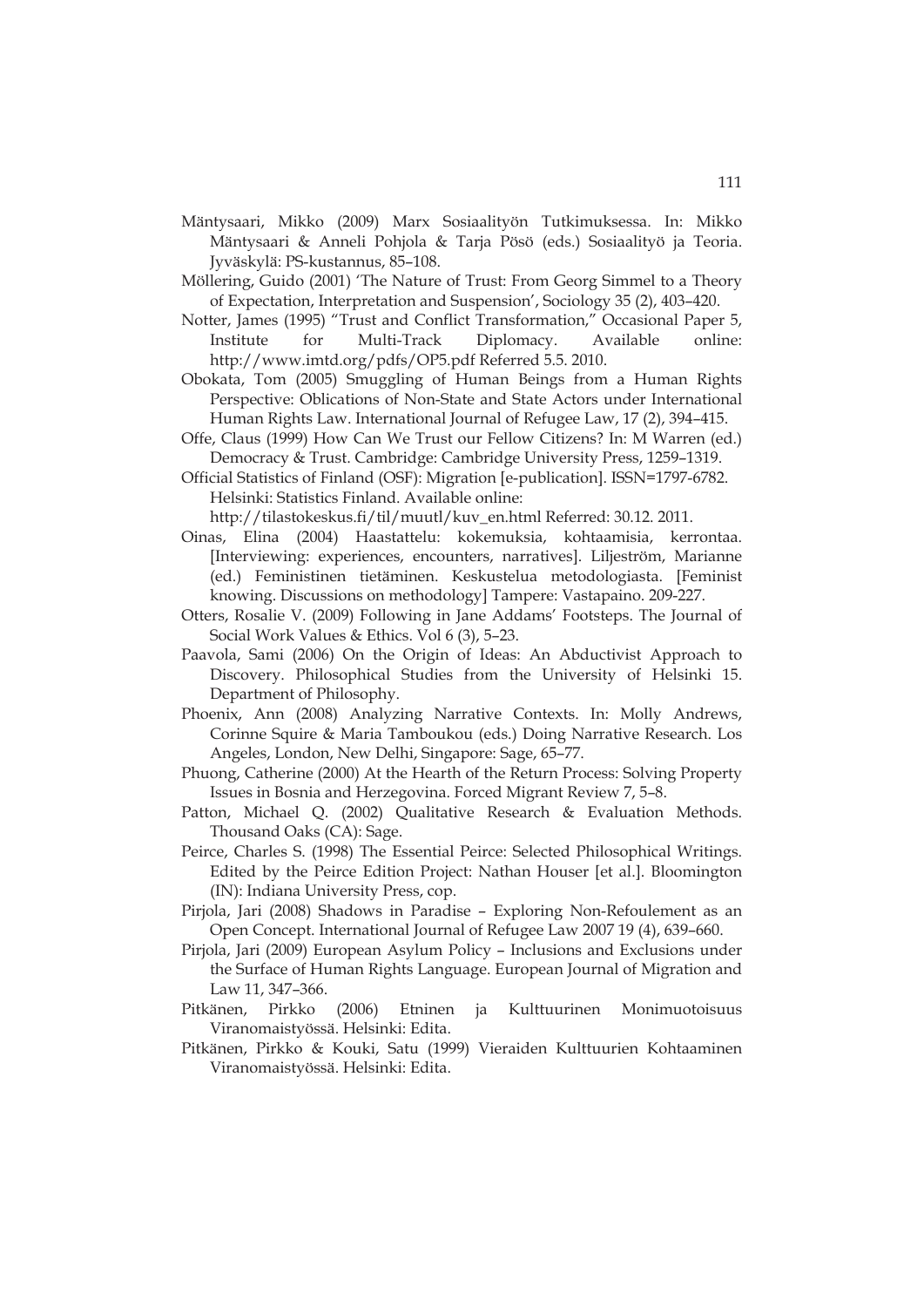- Portes, Alejandro (2008) Migration and Social Change: Some Conceptual Reflections. Princeton University.
- Portes, Alejandro (2007) Migration, Development, and Segmented Assimilation: A Conceptual Review of the Evidence. The Annals of the Academy of Political and Social Science. 610 (73), 73–97.
- Portes, Alejandro (2000) The Two Meanings of Social Capital. Sociological Forum 15 (1), 1–12.
- Portes, Alejandro (2000) Social Capital: Its Origins and Application in Modern Sociology. Annual Review of Sociology. Vol 24. 1–24.
- Portes, Alejandro & Rumbaut, Rubén (2001) Legacies: The Story of the Immigrant Second Generation. Berkeley: University of California Press.
- Portes, Alejandro & Rumbaut Ruben G. (1996) Immigrant America, a Portrait. Second edition. Berkeley: University of California Press.
- Portes Alejandro & Sensenbrenner J. (1993) Embeddedness and Immigration: Notes on the Social Determinants of Economic Action. Am. Journal of Sociology 98, 1320–1350.
- Potter, Jonathan (1996) Representing Reality. Discourse, Rhetoric and Social Construction. Great Britain: Sage Publications Ltd.
- Putnam, Robert (1993) Making Democracy Work. Princeton, NJ: Princeton University Press.
- Putnam, Robert (1998) Bowling alone. The Collapse of Revival of American Community. New York: Simon & Schuster.
- Pyykkönen, Miikka (2009) Järjestäytyvät diasporat. Etnisyys, Kansalaisuus, Integraatio ja Hallinta Maahanmuuttajien Yhdistystoiminnassa. [Organizing Diasporas. Ethnicity, Citizenship, Integration, and Government in Immigrant Associations] Jyväskylä: Jyväskylän yliopisto.
- Rastas, Anna (2005) Kulttuurierot haastattelutilanteissa. In: Johanna Ruusuvuori & Liisa Tiittula (eds.) Haastattelu. Tutkimus, tilanteet ja vuorovaikutus. Tampere: Vastapaino, 78-102.
- Reichert, Elisabeth (2003) Social Work and Human Rights: A Foundation for Policy and Practice. New York: Columbia University Press.
- Ricoeur, Paul (1984) Time and Narrative. Chicago: Chicago University Press.
- Ricoeur, Paul (1991) Life in Quest of Narrative. In: D. Wood (ed.) On Paul Ricoeur: Narrative and Interpretation. London: Routledge, 20–33.
- Rigby, A. (2001) Reconciliation and Forgiving the Past. In: Justice and Reconciliation: after the violence. Lyonne Rienner, Boulder, 1–14.
- Riess, Steffanie (2000) Return is Struggle, not Resignation: Lesions from the Repatriation of Guatemalan Refugees from Mexico. New issues in refugee research. Working Papers no. 21, UNHCR: Geneva. Available online: http://www.unhcr.org/ Referred 15.8. 2010.
- Riessman, Cathrine Kohler (2008) Narrative Methods for the Human Sciences. Sage Publications: Los Angeles, London, New Delhi, Singapore.
- Rigo, Enrica (2009) Rajojen Eurooppa. [Europa di confine] Translated from Fresh to Finnish: Antti Paakari, Taina Rajanti, Miika Saukkonen and Eetu Viren. Helsinki: Like.

112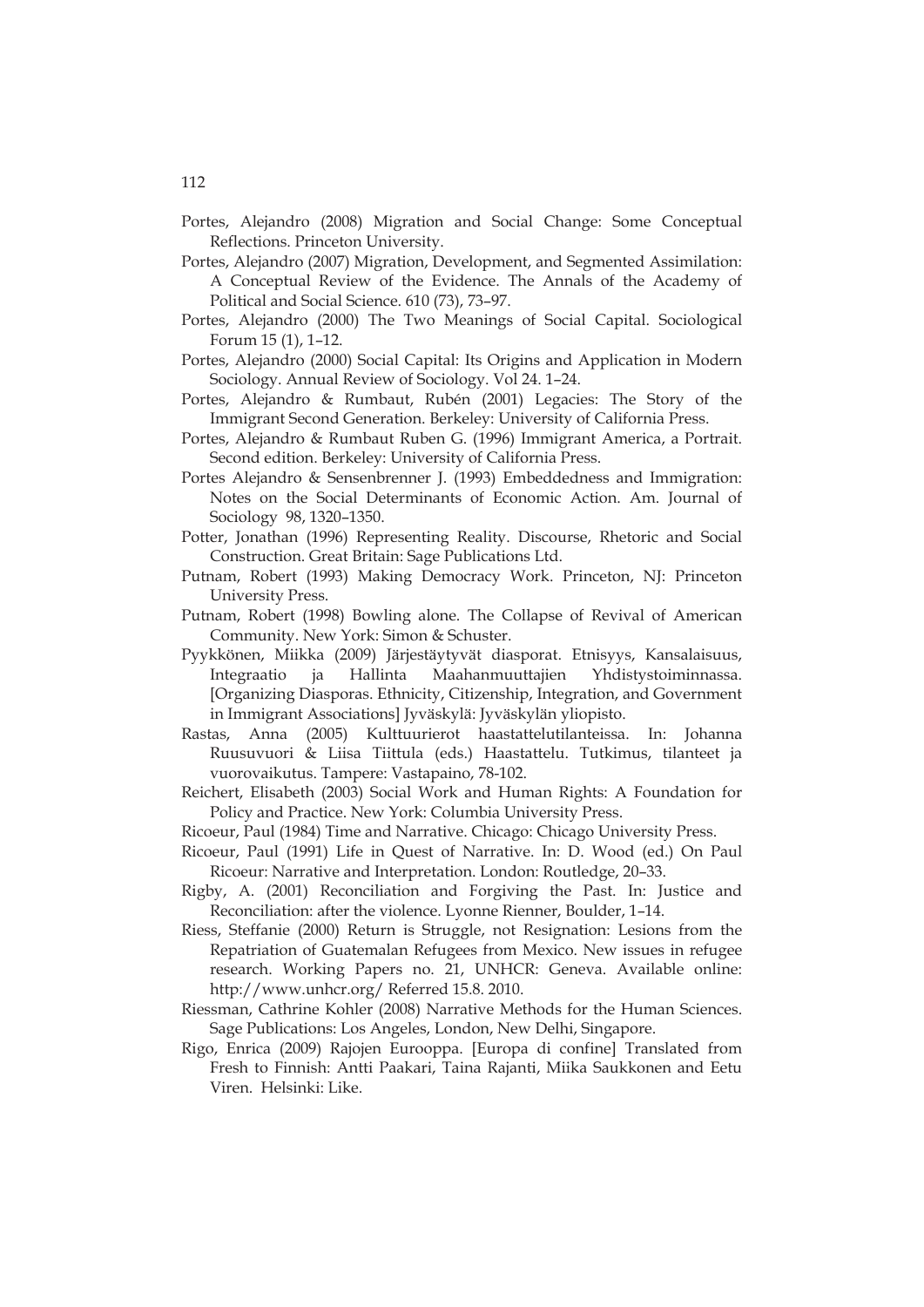- Røe, Melina (2011) "Why don't they still want us" Refugees still unemployed after many years in Norway. Nordic Social Work Research 1 (2), 109–123.
- Routila, Lauri (1986) Miten Teen Tiedettä Taiteesta. Johdatus Taiteentutkimukseen ja Taiteen Teoriaan. Keuruu: Clarion.
- Rousseau, D. M., Sitkin, S. B., Burt, R. S. & Camerer, C. (1998) 'Not So Different after All: A Cross-Discipline View of Trust', Academy of Management Review 23(3), 393–404.
- Ruokonen, Floora (2010) Luottamus ja Vastuullisuus. Ajatus. Suomen Filosofisen yhdistyksen vuosikirja. Helsinki: Suomen Filosofinen Yhdistys.
- Ruuskanen, Petri (2003) Verkostotalous ja Luottamus. Jyväskylä: Jyväskylän yliopisto SoPhi.
- Ruuskanen, Petri (2001) Sosiaalinen Pääoma Käsitteet, Suuntaukset ja Mekanismit. VATT –tutkimuksia 81. Helsinki: Valtion taloudellinen tutkimuskeskus.
- Said, Edward W. (1978) Orientalism. New York: Pantheon.
- Seglow, Jonathan. 2009. Rights, Contribution, Achievement: Self-Esteem as Achievement and Contribution. European Journal of Political Theory 8 (1), 61–75.
- Seikkula, Jaakko & Arnkil, Tom (2005) Dialoginen Verkostotyö. Helsinki: Kustannusosakeyhtiö Tammi.
- Sennett, Richard (2003) Respect: the Formation of Character of a World of Inequality. London: Allen Lane.
- Seligman, Adam (1997) The Problem of Trust. Princeton: Princeton University Press.
- Sevenhuijsen, Selma (1998) Too Good to be true? IWM Working Paper No. 3/1998. Vienna: IVM Publications.
- Shacknove, Andrew E. (1985) Who is a Refugee? Ethics 95 (2), 274–284.
- Sluzki, Carlos E (2003) The Process Towards Reconciliation. In: A. Chayes and M. Milow (eds.) Imagine Coexistence: Restoring Humanity after Violent Ethnic Conflict. San Francisco: Jossey – Bass, 21–23.
- Simmel, Georg (1995) Hur är Samhället Möjligt? och andra esseär. Göteborg: Korpen.
- Soguk, Nevzat (1999) States and Strangers: Refugees and Displacement of Statecraft. University of Minnesota Press.
- Soydan, Haluk (1998) Understanding Migration. In: Charlotte Williams, Haluk Soydan & Mark R. D. Johson (eds.) Social Work and Minorities. European Perspectives. Routledge, 20–36.
- Squire, Corinne (2008) Experience-Centred and Culturally-Oriented Approach to Narrative. In: Molly Andrews, Corinne Squire & Maria Tamboukou (eds.) Doing Narrative Research. Los Angeles, London, New Delhi, Singapore: Sage, 42–63.
- Staub-Bernasconi, Silvia (2009a) Social Work as a Discipline and Profession. In: Vesna Leskosek (ed.) Theories and Methods of Social Work. Exploring Different Perspectives. Faculty of Social Work. University of Ljubljana, 9–31.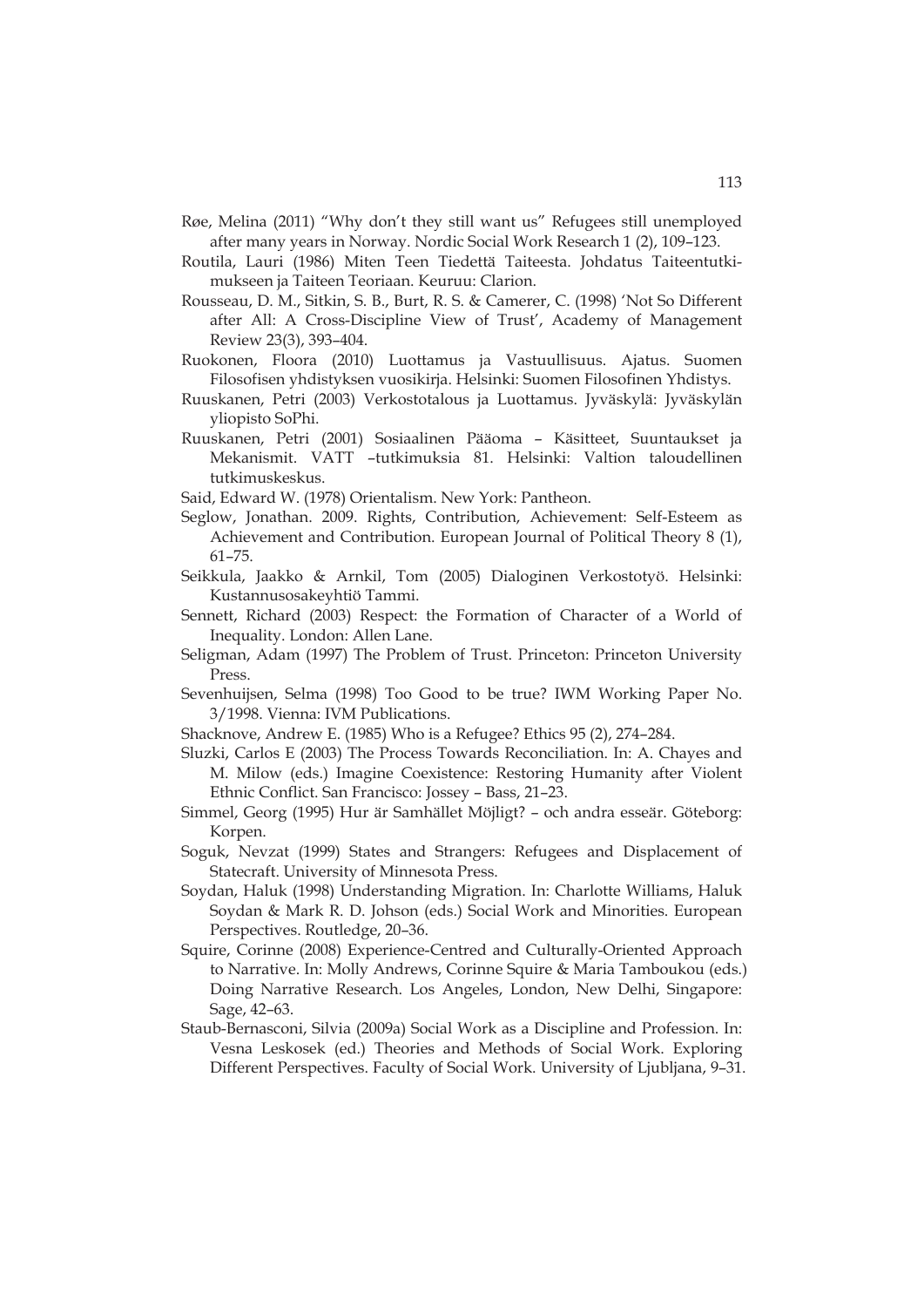- Staub-Bernasconi, Silvia (2009b) Human Rights and Their Relevance for Social Work as Theory, Education and Practie. In: Claire Dorrity & Peter Herrmann (eds.) Social Professional Activity: The Search for a Minimal Common Denominator in Difference. New York: Nova Science Publishers, 37–54.
- Stein, Barry N. (1981) The Refugee Experience: Defining the Parameters of a Field of Study, International Migration Review 15 (1), 320–330.
- Summerfield, Derek (2002) Effects of War: Moral Knowledge, Revenge, Reconciliation and Medical Concepts of Recovery. British Medical Journal 9, 325 (7372), 1105–1107.
- Sztompka, Piotr (1999) Trust. A Sociological Theory. Cambridge: Cambridge University Press.
- Sztucki, Jerzy (1999) Who is a refugee? The Convention Definition: Universal or Obsolete? In: F. Nicholson & P. Twomey (eds.) Refugee Rights and Realities. Evolving International Concepts and Regimes. Cambridge: Cambridge University Press, 55–80.
- Tajfel, Henry & Turner, John C. (1986) The Social Identity Theory of Inter-Group Behavior. In: S. Worchel & L. W. Austin (eds.) Psychology of Intergroup Relations, Chicago: Nelson-Hall.
- Taylor, Charles (1994) The Politics of Recognition. In: Amy Guttman (ed.) Multiculturalism. Examining the Politics of Recognition. Princeton: Princeton University Press, 25–75.
- Taylor, Charles (1992) Ethics of Authenticity. Cambridge, MA: Harvard University Press.
- Taylor, Donald M. & Usborne Esther (2010) When I Know Who "We" are, I Can Be "Me": The Primary Role of Cultural Identity Clarity for Psychological Well-Being. Transcultural Psychiatry 47(1), 93–111.
- Thernborn, Göran (1995) European Modernity and Beyond the Trajectory of European Societies 1945 – 2000. London. Sage.
- Tiilikainen, Marja (2003) Arjen islam: Somalinaisten elämää Suomessa. [Everyday Islam: Life of Somali Women in Finland] Tampere: Vastapaino.
- Tronto, Joan (1993) Moral Boundaries. A Political Argument for an Ethic of Care. New York and London: Routledge.
- Turtiainen, Kati (2009a) Kertomuksia Uuden Kynnyksellä Luottamuksen Rakentuminen Kiintiöpakolaisten ja Viranomaisten Välillä. [Stories on the New Step after Arriving in Finland. Trust building between Quota Refugees and Public Authorities] Janus 4 (17), 329–345.
- Turtiainen, Kati (2009b) Recognition and Recognitive Attitudes between Refugees and Authorities. A Finnish Example. In: Vesna Leskosek (ed.) Theories and Methods of Social Work. Exploring Different Perspectives. Faculty of Social Work. University of Ljubljana, 149–161.
- Turtiainen, Kati (2011) Riippuvuus Pakolaisia Vastaanottavassa Sosiaalityössä. [Dependency in the Refugee Resettlement Social Work]. In: Aini Pehkonen & Marja Väänänen – Fomin (eds.) Sosiaalityön arvot ja etiikka. Sosiaalityön tutkimuksen seuran vuosikirja. Jyväskylä: PS-kustannus, 139–164.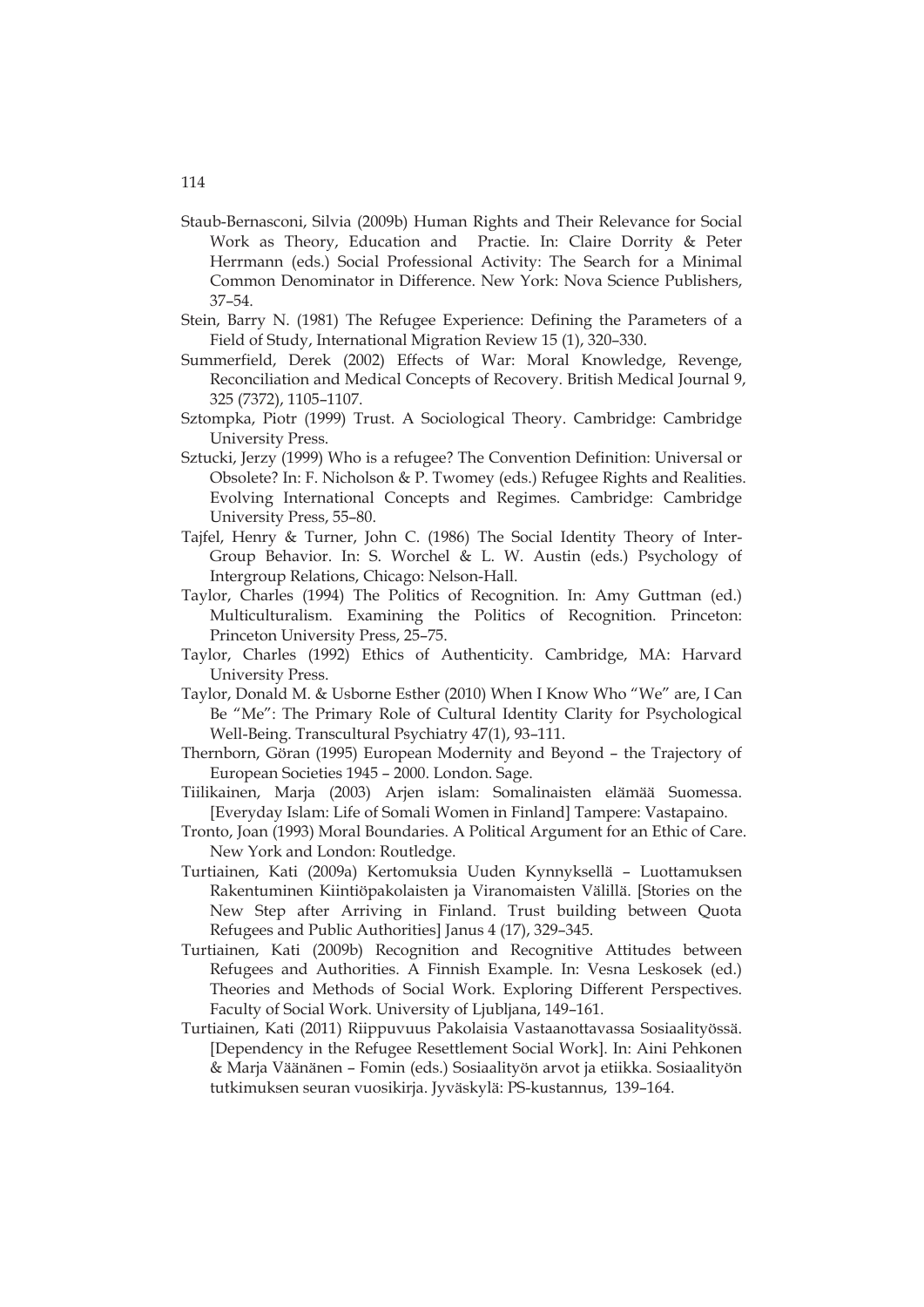- Turtiainen, Kati (2012) Social Esteem in the Narratives of Refugees Living in Finland. Forthcoming. Nordic Social Work Research (1) 2013. Acceptance date 30.8.2012. In Press. Available at http://www.tandfonline.com/rnsw December 2012.
- Turton, David (2003a) Conceptualizing forced migration. RSC Working paper 12. Available online: https://www.rsc.ox.ac.uk Referred 20.5.2010.
- Turton, David (2003b) Refugees and other forced migrants. Discussion papers. Forced migration studies. Oxford University. Available online: http://repository.forcedmigration.org/ Referred 20.6.2010.
- Tyrk, Volker (1999) The role of UNHCR in the Development of International Refugee Law. In: F. Nicholson & P. Twomey (eds.) Refugee Rights and Realities. Evolving International Concepts and Regimes. Cambridge: Cambridge University Press, 153–174.
- United Nations High Commissioner for Refugees (UNHCR) Available online: http://www.unhcr.org Referred 5.5. 2009.
- UNHCR (2011a) High Commissioner for Refugees, UNHCR Global Trends 2010. Available online: http://www.unhcr.org/refworld/docid/4e01b00e2.html Referred 27.12. 2011.
- UNHCR (2011b), UNHCR Resettlement Handbook. Available online: http://www.unhcr.org/refworld/docid/4ecb973c2.html Referred 14.1. 2012.
- UNHCR (2010) Statistical Yearbook 2009. Trends in displacement, protection and solutions.
- UNHCR (2006) The Guidelines of International Protection. The Application of Article 1A(2) of the 1951 Geneva Convention and/or 1967 Protocol of Relating of status of Refugees to victims of trafficking and persons at risk of being trafficked. HCR/GIP/06/07.
- UNHCR (2003) Framework for Durable Solutions for Refugees and Persons of Concern. Core Group on Durable Solutions. Geneva: UNHCR. Available online: http://www.unhcr.org/ Referred 14. 8. 2010.
- Valtonen, Kathleen (2008) Social Work and Migration: Immigrant and Refugee Settlement and Integration. Aldershot: Ashgate.
- Valtonen, Kathleen (2004) From Margin to Mainstream. Conceptualizing Refugee Resettlement Processes. Journal of Refugee Studies. 17 (1), 70–96.
- Valtonen, Kathleen (2000) The Challenge of Multicultural Social Work in Finland. Nordisk Socialt Arbeid 3, 158–164.
- Valtonen, Kathleen (1999) The Integration of Refugees in Finland in the 1990's. Työhallinnon julkaisu no: 224. Helsinki: Ministry of Labour.
- Van Hear, Nicholas (2003) Framework for Durable Solutions to Transnational Relations: Home and Exile among Refugee Diaporas. New issues in refugee research. Working Papers no. 83, UNHCR: Geneva. Available online: http://www.unhcr.org/ Referred 15. 6. 2010.
- Westoby, Peter & Ingamells, Ann (2010) A Critically Informed Perspective of Working with Resettling Refugee Groups in Australia. British Journal of Social Work 40, 1759–1776.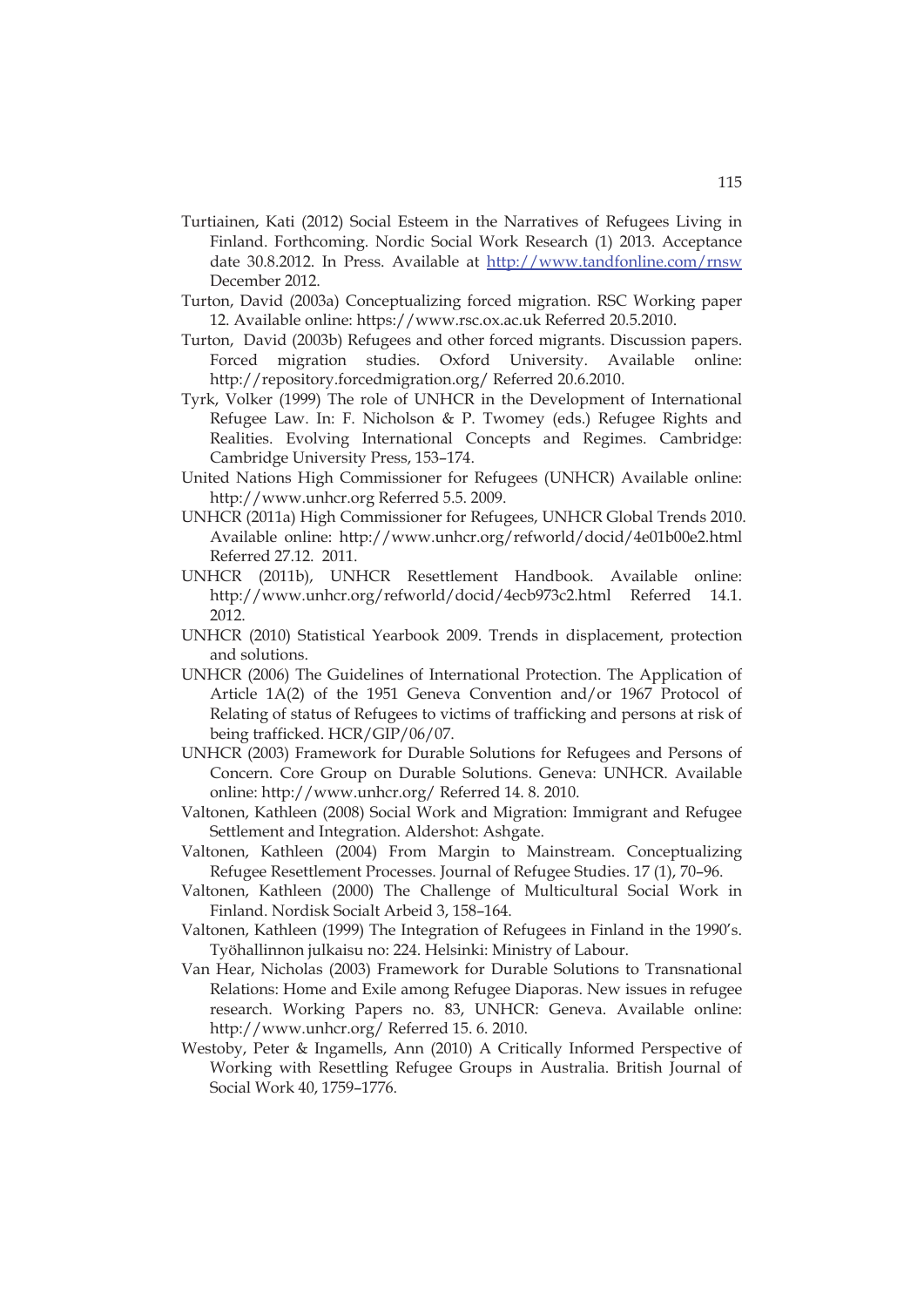- Winnicott Donald, W. (1957) Mother and Child: a Primer of First Relationships. New York: Basic Books, Inc.
- Winnicott Donald ,W. (1971a) Child, the Family and the Outside World. Harmondsworth: Penguin.
- Winnicott Donald ,W. (1971b) Playing and Reality. London: Tavistock Publications.
- Wolff, Stefan (2007) Ethnic Conflict A Global Perspective. Oxford: Oxford University Press.
- Vuori, Jaana (2012) Arjen kansalaisuus, sukupuoli ja kotouttamistyö. In: Suvi Keskinen, Jaana Vuori & Anu Hirsiaho (ed.) Monikulttuurisuuden sukupuoli. Kansalaisuus ja erot hyvinvointiyhteiskunnassa. Tampere: Tampere University Press, 235-262.
- Zolberg, Aristide, Suhrke, Astri & Aguayo, Sergio (1989) Escape from Violence. Oxford: Oxford University Press.

#### **Laws**

Act of Integration of Immigrants and the Reception of the Asylum Seekers (493/1999, 280/2006). Available online:

http://www.finlex.fi/fi/laki/ajantasa/1999/19990493 Referred: 5.5. 2010. Act of Integration (1383/2010). Available online:

http://www.finlex.fi/fi/laki/alkup/2010/20101386 Referred 5.5.2011. Act of Equality (21/2004). Available online:

http://www.finlex.fi/fi/laki/ajantasa/2004/20040021 Referred 5.5.2011.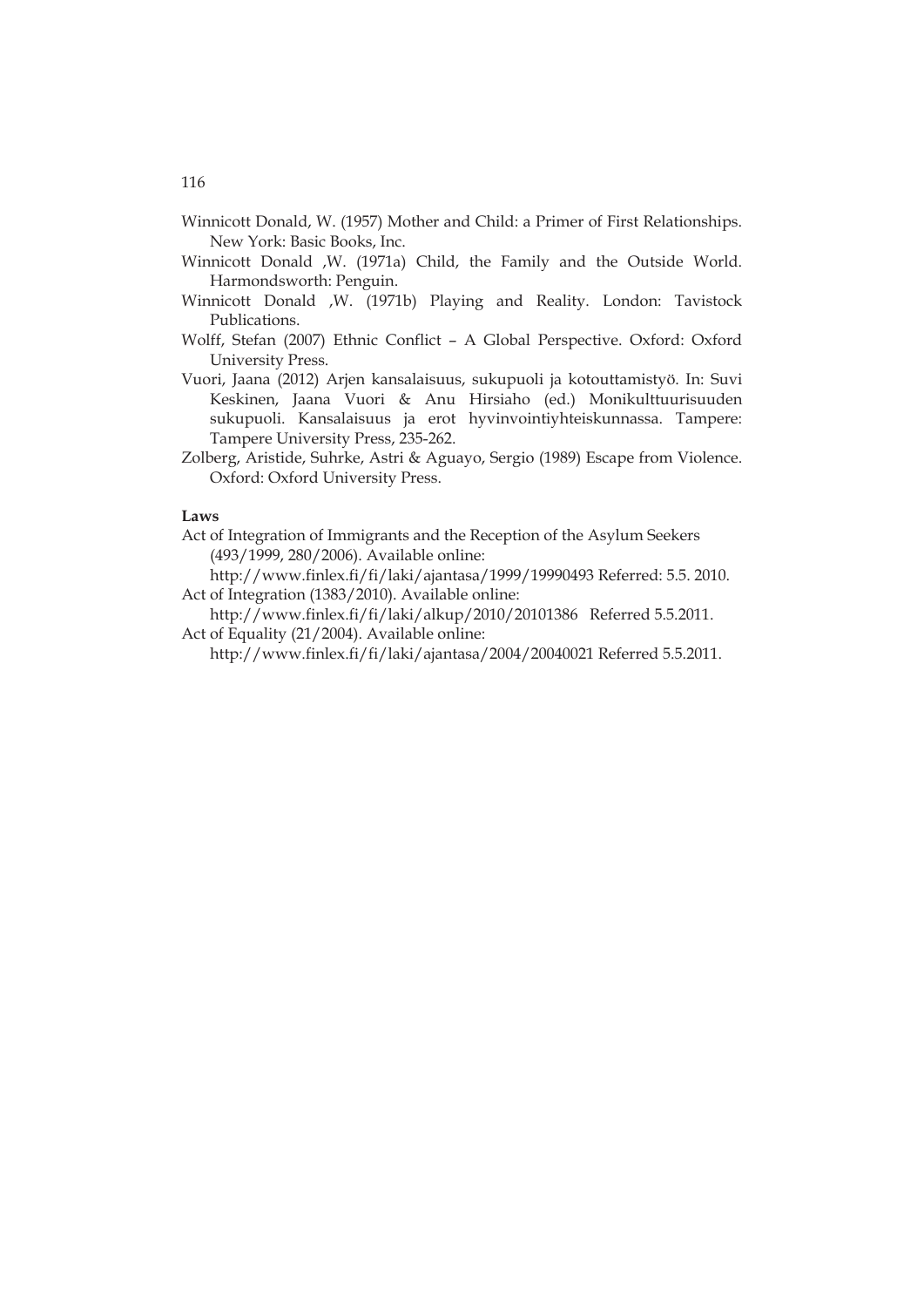# **ORIGINAL PAPERS**

**I**

# **KERTOMUKSIA UUDEN KYNNYKSELLÄ – LUOTTAMUKSEN RAKENTUMINEN KIINTIÖPAKOLAISTEN JA VIRANOMAISTEN VÄLILLÄ**

by

Kati Turtiainen 2009

Janus 17 (4), 329–345

Reproduced with kind permission by the publisher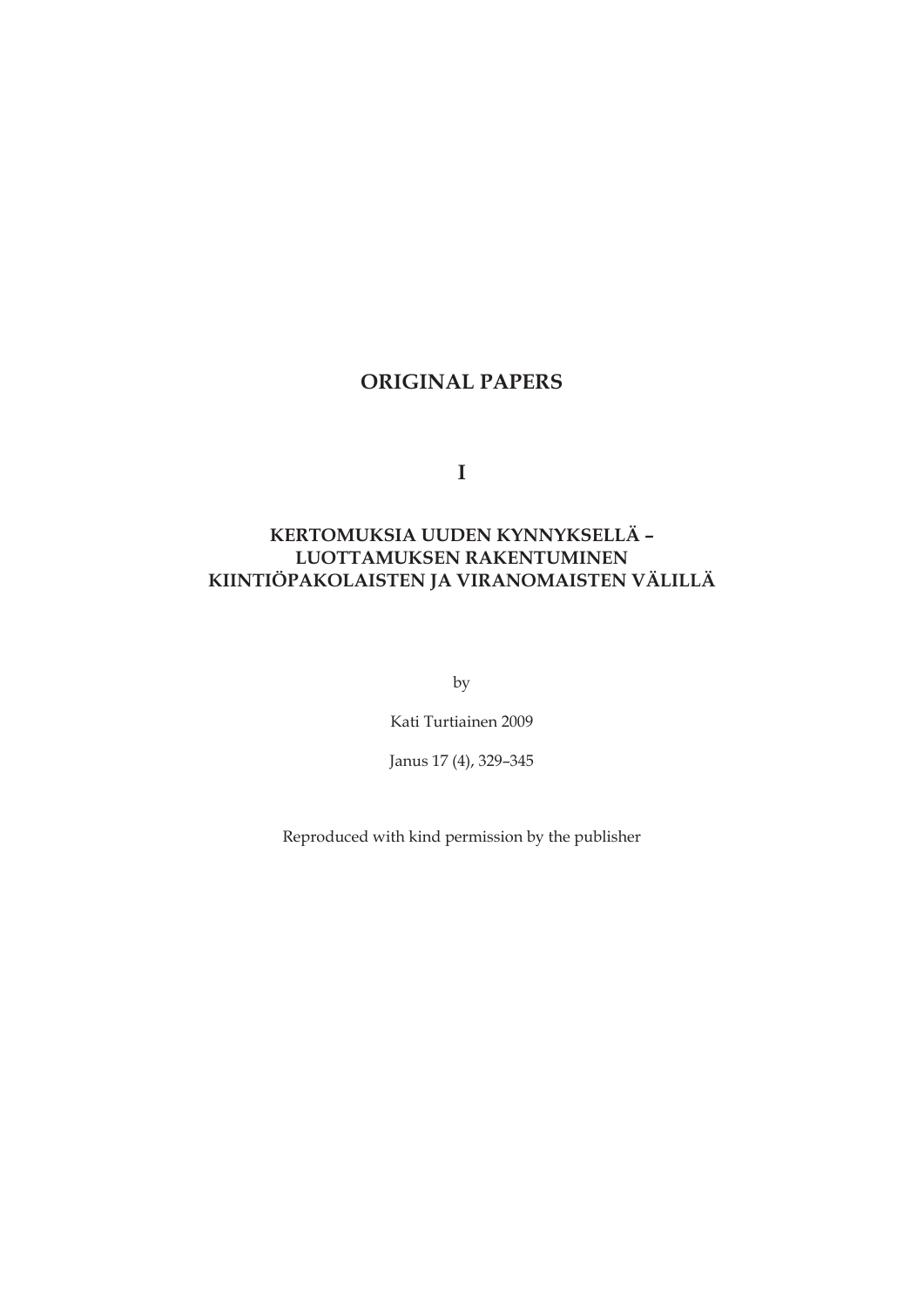# **Kertomuksia uuden kynnyksellä – Luottamuksen rakentuminen kiintiöpakolaisten ja viranomaisten välillä**

**Kati Turtiainen:** *YTL, maahanmuuttajapalveluiden johtaja, Jyväskylän kaupunki, sosiaalityön jatko-opiskelija, Jyväskylän yliopisto kati.turtiainen@jkl.-*

*Janus vol. 17 (4) 2009, 329–345*

# <sup>o</sup>Janus

#### *Tiivistelmä*

Artikkelissa tarkastelen kiintiöpakolaisten luottamuksen rakentumista viranomaisia kohtaan pakolaisprosessin eri vaiheissa. Analysoin pakolaisten luottamukseen liittyviä tarinoita ennen Suomeen tuloa, Suomeen tulon jälkeen sekä haastatteluhetkellä. Erityisesti tarkastelen sitä, miten pakolaisuuden ajan kokemukset välittyvät kuvauksiin luottamuksen rakentumisesta uuden maan viranomaisiin. Tutkimusaineistona on kymmenen episodista haastattelua, joihin osallistui yhteensä 13 kiintiöpakolaista. Haastatteluissa viranomaiskokemuksiin liittyvät luottamuksen teemat rakentuvat tarinoina pakolaisprosessin eri vaiheille tutkittavien ja tutkijan välisessä vuorovaikutuksessa. Tarinoista löytyi viisi kertomustyyppiä. Kertomustyypit ovat luottamuskertomuksia, taistelukertomuksia, vetäytymiskertomuksia, riippuvaisuuskertomuksia ja liittoutumiskertomuksia. Menneisyyden viranomaiskokemusten sekä symbolisen ja inhimillisen pääoman lisäksi uudessa maassa luotu erilainen pääoma, omien tavoitteiden toteutuminen ja toimijuuden mahdollisuus selittävät viranomaiskokemuksiin liittyvien kertomusten rakentumisen.

**Suomeen saapuvilla** pakolaisilla on usein takanaan hankalia viranomaiskokemuksia, joihin liittyy vainoa, jopa kidutusta ja pitkiä vankilakokemuksia. He tulevat totalitaarisista, sotaakäyvistä tai vallankumousten kanssa kamppailevista maista, joista heidän on ollut paettava. Maata, johon pakolaiset pakenevat omista maistaan, kutsutaan toiseksi maaksi. Toisessa maassa he ilmoittautuvat YK:n pakolaisjärjestölle UNHCR:lle, joka antaa heille tutkimustensa perusteella pakolaisen statuksen.<sup>1</sup> Osa pakolaisista sijoitetaan kolmansiin maihin, mikäli heidän ei ole mahdollista palata takaisin kotimaahansa tai integroitua toiseen maahan. Suomi, yhtenä kolmansista maista, sijoittaa vuosittain 750 pakolaista suoraan kuntiin, joissa viranomaiset ottavat heidät vastaan ja ovat heidän tukenaan kolme ensimmäistä kotoutumisen vuotta. Valituista pakolaisista käytetään nimeä kiintiöpakolaiset.

Oman pakolaisia vastaanottavan viranomaisen kokemukseni kautta ajattelen, että maahantulon alkuvaiheen viranomaiskokemuksilla on suuri merkitys luottamuksen rakentumiseen uutta yhteiskuntaa kohtaan. Sosiaalityöntekijöiden lisäksi näitä viranomaisia ovat muun muassa työvoima-, terveydenhuolto- ja kasvatusalan viranomaiset. Suomessa, samoin kuin muiden Pohjoismaiden pakolaisten vastaanottomalleissa, viranomaisten rooli kotouttamistyössä on keskeinen (Valtonen 1999; Kamali 1997). Tästä näkökulmasta aihetta ei ole kuitenkaan tutkittu. Sen sijaan maanmuuttajatutkimusta on tehty Suomessa runsaasti ja muutamia kulttuurien välisen viranomaistyön tutkimuksia on olemassa<sup>2</sup>.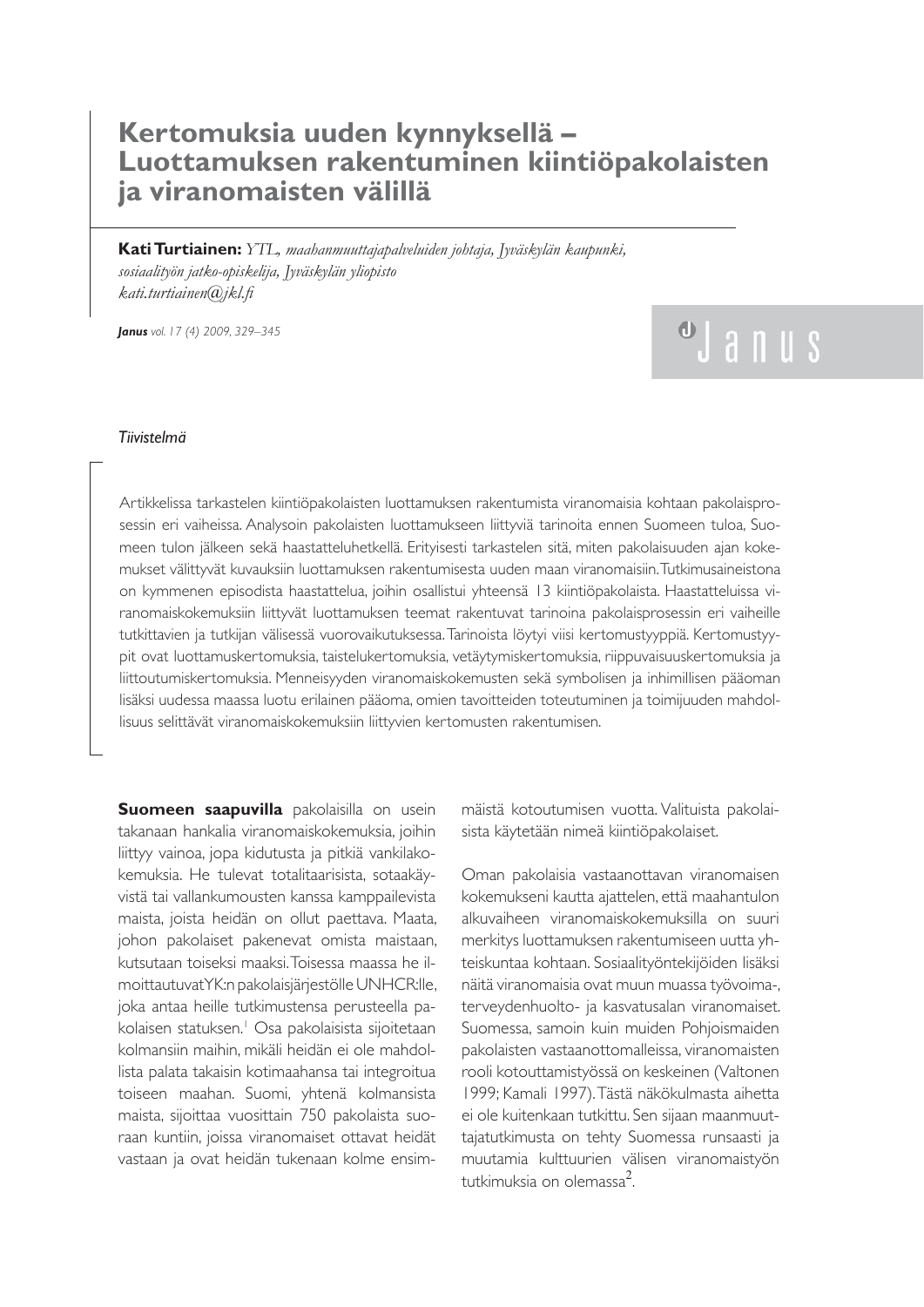Tässä artikkelissa tarkastelen Suomeen tulleiden kiintiöpakolaisten luottamuksen rakentumista viranomaisia kohtaan pakolaisuuden prosessia kuvaavien kertomusten avulla.<sup>3</sup> Pakolaisprosesseilla tarkoitan pakoa kotimaasta, asumista toisessa maassa ja valintaa sekä saapumista ja asettumista Suomeen (Pentikäinen 2005, 38). Tarkastelen luottamuksen rakentumista pakolaisprosessin eri vaiheissa. Erityisesti olen kiinnostunut siitä, miten pakolaisuuden aikaiset viranomaiskokemukset välittyvät kuvauksiin luottamuksen rakentumisesta uuden maan pakolaisia vastaanottaviin viranomaisiin.

#### **Luottamuksen käsitteestä**

Pakolaisten luottamus uutta yhteiskuntaa kohtaan on keskeistä sekä yksilöllisen hyvinvoinnin (Kotkavirta 2000, 55 -68) että koko yhteiskunnan toimivuuden kannalta, mikäli ajatellaan luottamusta Simmelin (1995) tavoin keskeisenä yhteiskuntien koostavana voimana. Eri tieteenalojen tutkijat ovat liittäneet luottamuksen sosiaaliseen pääomaan ja määritelleet luottamuksen joko sen osana tai sosiaalisena pääomana itsessään.

Ymmärrän sosiaalisen pääoman Robert Putnamin (1993 ja 2000; ks. myös Ilmonen 2005, 47) tavoin kytkeytyvän sosiaalisiin suhteisiin ja niiden myötä saataviin resursseihin, jotka ovat verkostojen jäsenten käytettävissä. Näin sosiaalinen pääoma on kollektiivinen varanto. Luottamus puolestaan on oleellinen edellytys sille, että sosiaaliset suhteet voivat toimia pääomana (Ilmonen 2005, 47; Ruuskanen 2001, 45–47). Sosiaalinen pääoma voi edistää myös omia etuja, mikäli yhteisön jäsenet ovat halukkaita ja valmiita auttamaan toisiaan. Näin luottamus avaa yksittäiselle verkoston jäsenelle toimintansa piiriä (Sztompka 1999, 77; Ilmonen 2005, 49.) ja kasvattaa inhimillistä pääomaa, kuten tietoja, osaamista ja motivaatiota. (Bourdieu 1986; ks. myös Kajanoja 1998; Korhonen 2006.) Inhimillinen pääoma saa merkityksensä sosiaalisten toimijoiden arvonannon kautta. Tällöin se on symbolisista pääomaa ja palautuu yhteisön sosiaaliseksi pääomaksi. (Bourdieu 1986, 48–49.) Henkilöiden välinen arvonanto tuotetaan puolestaan luottamuksen avulla, jolloin luottamus saa merkityksensä keskinäisestä tunnistamisesta ja tunnustamisesta (ks. Kaskisaari 2005, 259). Vuorovaikutussuhteisiin kiinnittyvänä luottamus edellyttää vastavuoroisuutta sosiaalisessa rakenteessa. Vastavuoroisuuden toteutumiseen voi liittyä ajallisesti pitkä viive. Coleman näkee luottamuksen palveluksen ja vastapalveluksen ajallisen viiveen ylittäjänä. (Coleman 1990.)

Ymmärrän luottamuksen synnyn Kaskisaaren (2005, 266) tavoin valmiina sosiaalisena rakenteena, jonka ihmiset ottavat käyttöön toimiessaan. Tällöin luottamuksen synty kuitenkin edellyttää sosiaalista toimintaa ja sen paikka siirtyy ajallisesti ennen kyseessä olevia toimijoita tai heidän jälkeensä (mt., 265). Tässä artikkelissa tarkoitan luottamuksen paikan muodostumisella pakolaisprosessissa mahdollisesti muodostuvaa luottamusta, jolloin pakolainen ottaa käyttöön niitä sosiaalisissa suhteissa syntyneitä kokemuksia, joita hänelle on muodostunut elämän aikaisemmissa vaiheissa.

Anthony Giddens (1990), Niklas Luhman (1979) ja Adam Seligman (1997, 18) erottavat yhtäältä ihmisiin ja toisaalta instituutioihin sekä muihin abstrakteihin systeemeihin liittyvän luottamuksen. He käyttävät luottamuksen (trust) käsitettä ainoastaan edellisestä ilmiöstä ja soveltavat luottavaisuuden (confidence) käsitettä jälkimmäiseen. Ilmosen (2005, 51) mukaan erottelu on mielivaltainen, sillä luottavaisuus on loppujen lopuksi eräänlaista luottamusta. Luottamus sekoittuu muihin sosiaalisiin tekijöihin, kuten institutionaalisiin järjestelyihin, lainsäädäntöön, heimoperäisiin tekijöihin ja tunnetason motiiveihin (Simmel 2005, 132, 175–176; Ilmonen & Jokinen 2002, 89). Instituutiot puolestaan ovat sosiaalisia tosiasioita (Searle 1995, 62). Luottamuksen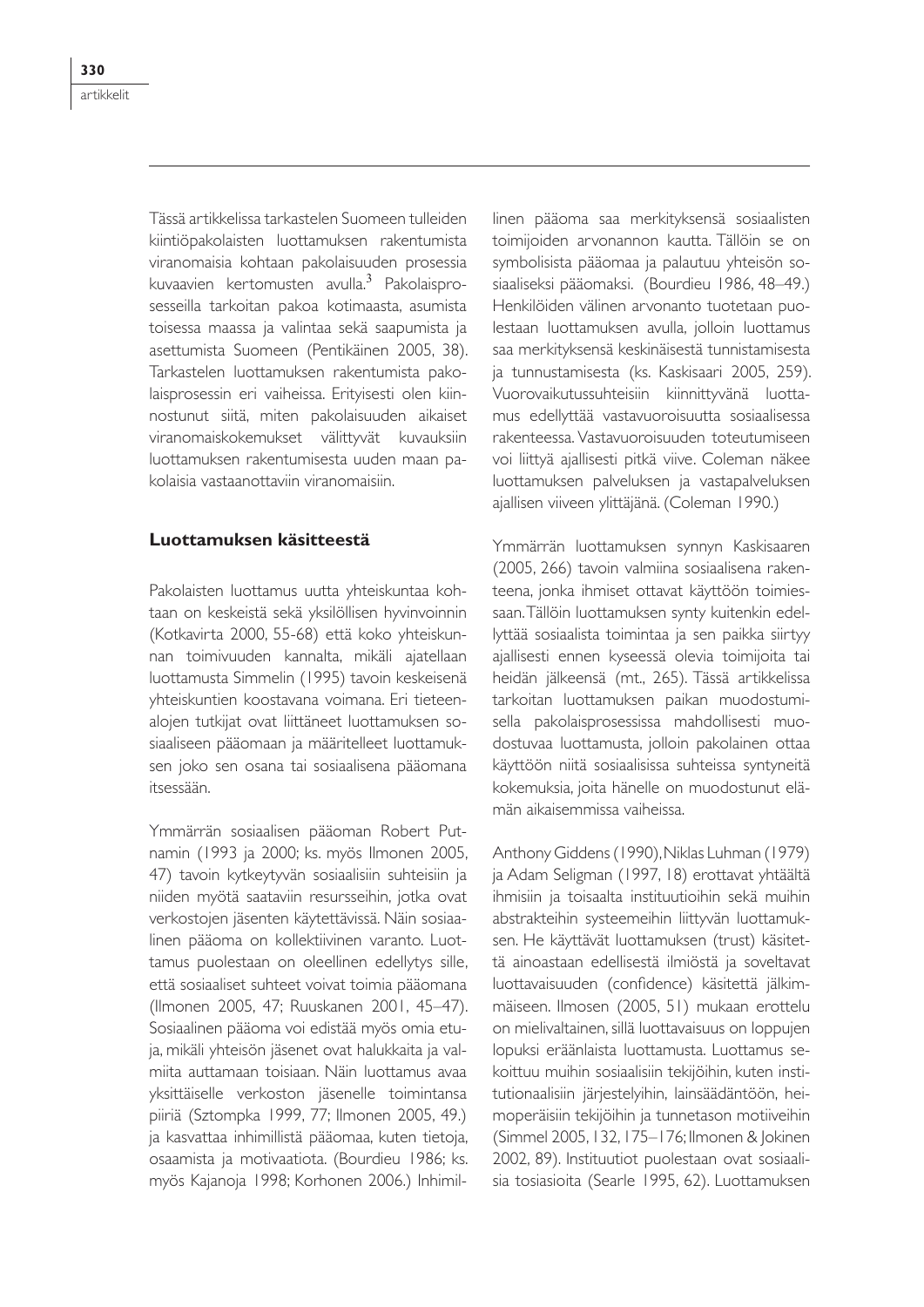kohteen asemasta onkin tärkeämpi keskittyä sen sisältöön, jolloin luottamus liittyy tulevaisuuteen ja sen ennustettavuuteen. (Ilmonen 2005, 51; Luhman 1979, 112.) Luottamusta aletaan osoittaa ihmisiin ja asioihin juuri siksi, että siinä on piirteitä, jotka tekevät tulevaisuudesta hallittavan tai ainakin ymmärrettävän. Luottamuksen ymmärtäminen ajallisella jatkumolla soveltuu hyvin pakolaisprosessin ajallisuuteen.

Ilmosen (2000, 175; 2002, 92) mukaan luottamus ja luottavaisuus toimivat kuitenkin analyyttisinä välinenä. Hän on muodostanut luottamuksen tyypeistä nelikentän (taulukko 1), jossa hän erottaa suoran ja epäsuoran sekä henkilökohtaisen ja ei-henkilökohtaisen luottamuksen ja muodostaa näistä neljä eri luottamustyyppiä: Annettu tai primääri luottamus viittaa tilanteeseen, jossa kontaktit ihmisten välillä ovat henkilökohtaisia ja suoria, luottavaisuus puolestaan epäsuoriin ja ei-henkilökohtaisiin suhteisiin viittaavaa. Jos kontaktit ovat epäsuoria mutta henkilökohtaisia, syntyy sosiaalinen muodostuma, jota kutsutaan "luottamusketjuksi" (Coleman 1990, 180–188). Luottamusketju tarkoittaa sitä, että johonkin henkilöön luotetaan, koska hän kuuluu itselle tuttuun verkostoon, mutta emme häntä henkilökohtaisesti tunne. Neljäs vaihtoehto liittyy siihen, että olemme suhteellisen pysyvästi tekemissä henkilöiden kanssa, joita emme tunne, mutta luotamme heihin, koska heillä on samankaltaisia ominaisuuksia kuin meillä. Tätä luottamuksen lajia Ilmonen kutsuu yleistyneeksi luottamukseksi (Ilmonen 2005, 51–52). Offen (1999, 72–74) mukaan yleistyneen luottamuksen haurauden takia tarvitaan enemmän kuin yksi yhteinen sosiaalinen piirre ennen kuin luottamus yleistyy. Merkittävin edellytys luottamuksen yleistymiselle on se, että uskomme itsellemme tuntemattomien ihmisten jakavan samankaltaisen moraalisen avaruuden kuin mitä itsellämme on.

Luottamus ei aina kasvata sosiaalista pääomaa, esimerkiksi mikäli annettu luottamus ei yleisty. Jos yleistymistä ei tapahdu ja sen sijaan tapahtuu jako meihin ja muihin, sosiaalinen pääoma heikentyy. Yleistynyt luottamus on vahvimmillaan, kun se saa tuekseen yhdessä jaetun moraalisen avaruuden, joka yhdistää meitä heihin, vaikka meidän ja heidän välillä olisikin selkeitä näkemyseroja (Ilmonen & Jokinen 2002, 93). Lisäksi luottamuksen tai sen pettämisen muodot voivat esiintyä vahvistaen tai heikentäen luottamusta sosiaalisissa suhteissa ja institutionaalisissa käytännöissä (Ilmonen 2000, 175; ks. myös Dominelli 2004, 69).

Omassa analyysissäni Ilmosen nelikenttä on hyödyllinen, koska sisällytän luottamuksen käsitteeseen koko sosiaalisen todellisuuden, kuten institutionaaliset järjestelyt, lainsäädännön ja yksilöiden välisen toiminnan.

#### **Pakolaisten kertomusten rakentuminen**

Aineistonani on kymmenen nauhoitettua haastattelua, joissa oli mukana yhteensä 13 henkilöä. Haastateltavat valitsin suurehkon kaupungin maahanmuuttajapalveluiden pakolaislistoista mahdollisimman heterogeenisesti lähtömaiden, koulutuksen, iän ja sukupuolen suhteen. Haas-

**Taulukko 1.** Luottamuksen tyypit (Ilmonen 2002, 92 ja 2005, 52)

| <b>Suhde</b>        | <b>Suora</b>                                      | Epäsuora         |  |
|---------------------|---------------------------------------------------|------------------|--|
| Henkilökohtainen    | A. "annettu" tai "primääri"   B. "luottamusketju" |                  |  |
|                     | luottamus                                         |                  |  |
| Ei-henkilökohtainen | C." humanistinen" tai                             | D. luottavaisuus |  |
|                     | yleistynyt luottamus                              |                  |  |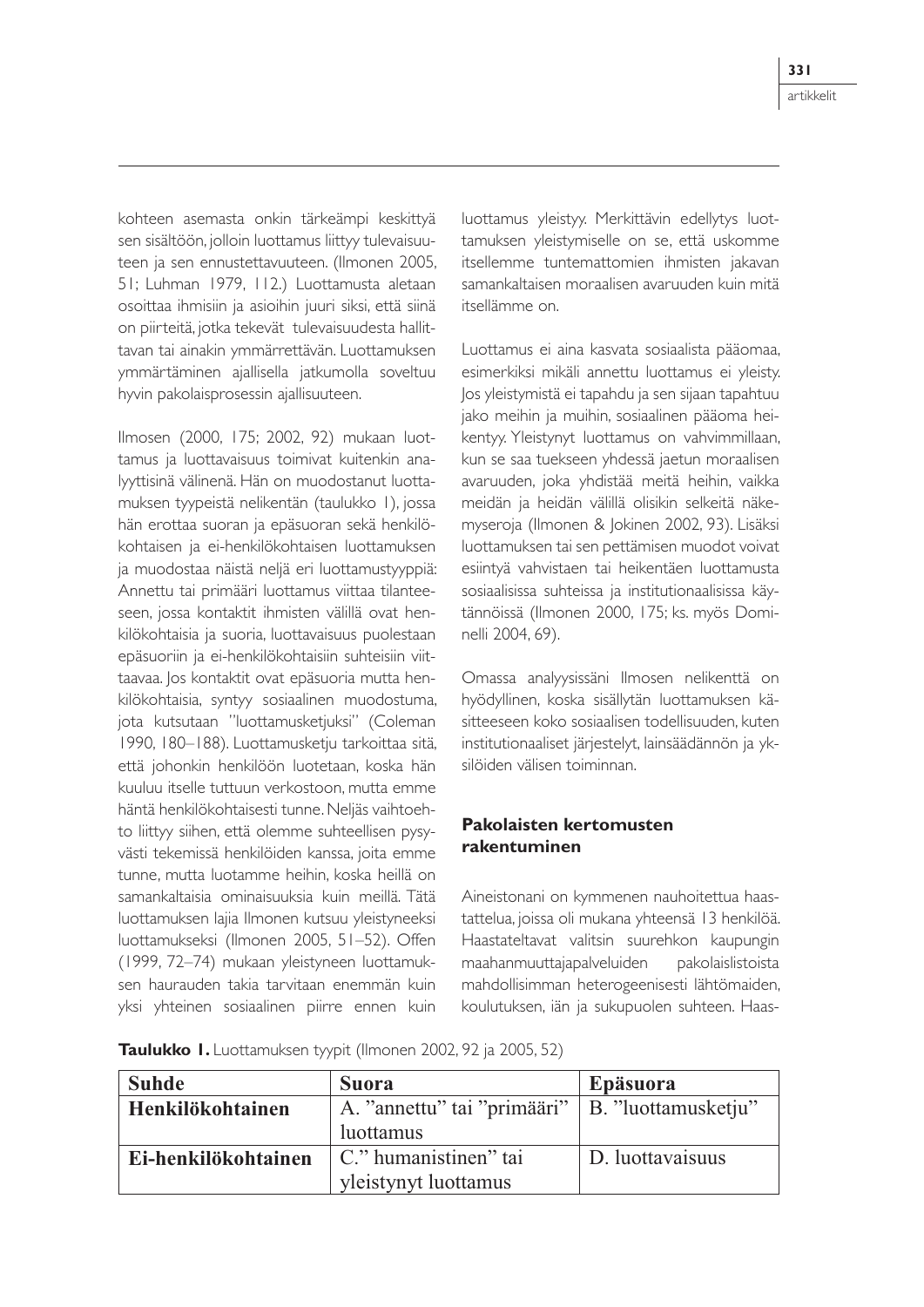tatteluhetkellä pakolaiset olivat olleet Suomessa 4-13 vuotta, keskimäärin seitsemän vuotta. Eettisesti on tärkeää, että heistä kukaan ei ollut enää asiakkaana maahanmuuttajapalveluissa, mikä mahdollisti puhumisen vapaammin viranomaiskokemuksista. Kolmessa haastattelussa käytin tulkkia ja loput tein suomen kielellä. Käytin menetelmänä episodista haastattelua (Flick 2006, 181–182)<sup>4</sup> , jossa yhdistyvät teemahaastattelu ja narratiivinen haastattelu. Keräsin narratiivit eli tarinat viranomaiskokemuksista siten, että ne sijoittuivat pakolaisprosessin eri vaiheisiin. Ymmärrän tarinoiden ja niistä muodostuneen kertomuksen syntyneen haastattelutilanteessa haastattelijan ja haastateltavan vuorovaikutuksessa. Kertomus voi siis olla erilainen riippuen siitä, kenelle se kerrotaan. (Hyvärinen 2006, 2). Pakolaisten Suomeen tulon jälkeistä vaihetta tarkensin kysyen, mikä heitä on auttanut eniten heti Suomeen tulon jälkeen ja mitä viranomaissuhteissa on tapahtunut.

Käytin analyysivälineenä narratiivista lukutapaa, joka mahdollistaa aineistosta paikannettavien tarinoiden sijoittumisen ajalliselle jatkumolle. Käytin kertomusten analysoinnissa myös temaattista luentaa, jossa luottamus viranomaisiin oli luentaa jäsentävä teema (Hyvärinen 2006, 10–11). Sijoitin pakolaisten kertomukset viranomaiskokemuksista pakolaisprosessin ajalliselle jatkumolle siten, että kokemukset ennen maahantuloa muodostivat kertomusten alun, Suomeen tulon alkuaika keskikohdan ja nykyhetki kertomusten viimeisen vaiheen. Analysoinnissa tätä vaiheistusta tärkeämmäksi nousivat kuitenkin kertomusten käänteet. Kertomusten keskikohta on merkittävin vaihe tämän tutkimuksen kannalta. Etsin kertomuksista kuvauksia järjestelmistä ja viranomaisista, joihin luottamuspuhe ja luottamuksenpuutepuhe liittyvät. Seuraavaksi hain jokaisen haastateltavan kertomuksesta luottamuspuheen juonikäänteiden sijoittumista pakolaisprosessin eri vaiheissa. Alkuaikojen kokemuksista etsin maininnat siitä, mikä viranomaissuhteessa auttoi luottamuksen

rakentumisessa. Rakensin jokaisen kertomuksen erikseen kaikkien näiden elementtien osalta.

Jatkoin analyysiä kertomusten Suomeen tulon alkuaikojen viranomaiskokemuksista, joista löytyi viisi erilaista kertomustyyppiä. Kertomuksissa on yleensä elementtejä useista kertomustyypeistä, mutta loin päätyypit vahvimmin kerronnassa tulleen kuvauksen mukaan. Mitään kertomustyyppiä ei voi palauttaa vain yhteen ydinkertomukseen. Näin haastateltavien tunnistamattomuus myös säilyy. Seuraavaksi etsin viiden luottamussuhteen kertomustyypin taustoista ja lopputuloksesta erilaisia alakategorioita suhteessa viranomaisiin ja järjestelmiin ja tarkastelin näitä tarinoita maahantulon jälkeisten viranomaiskokemusten kanssa yhdessä. Näin ollen yhteen kertomustyyppiin sijoittui tarinoita erilaisista lähtökohdista ja lopputuloksista. Tässä aineiston analyysivaiheessa toimijuuden käsite nousi merkittäväksi aineiston analyysivälineeksi. Toimijuudella tarkoitan kertomuksista nousevia mahdollisuuksia suhteen rakentamisessa viranomaisiin (Jokinen & Suoninen 2000, 212).

Aineisto on moniäänistä, koska kertomuksissa puhutaan paljon myös muiden pakolaisten viranomaiskokemuksista (Potter 1996, 142–142). Otan myös näitä tarinoita mukaan kertomuksiin, mikäli ne eivät sisälly puhujan omiin tarinoihin. Tarinat luottamuksesta ennen maahantuloa muodostivat selkeästi yhden kokonaisuuden, maahantulovaihe toisen ja tarinoiden kerrontahetki asettumisen vaiheen. Kertomukset kuvaavat pakolaisten kokemuksia luottamuksesta pakolaisprosessin eri vaiheissa, eivät siis reaalimaailmaa sinänsä. Aineiston tulkintaan vaikutti väistämättä myös pitkäaikainen kokemukseni pakolaistyöstä.

Esitän seuraavassa aineistosta nousevat viisi kertomustyyppiä. Olen nimennyt kertomukset maahantulovaiheen tarinoiden perusteella luottamuskertomuksiksi, taistelukertomuksiksi,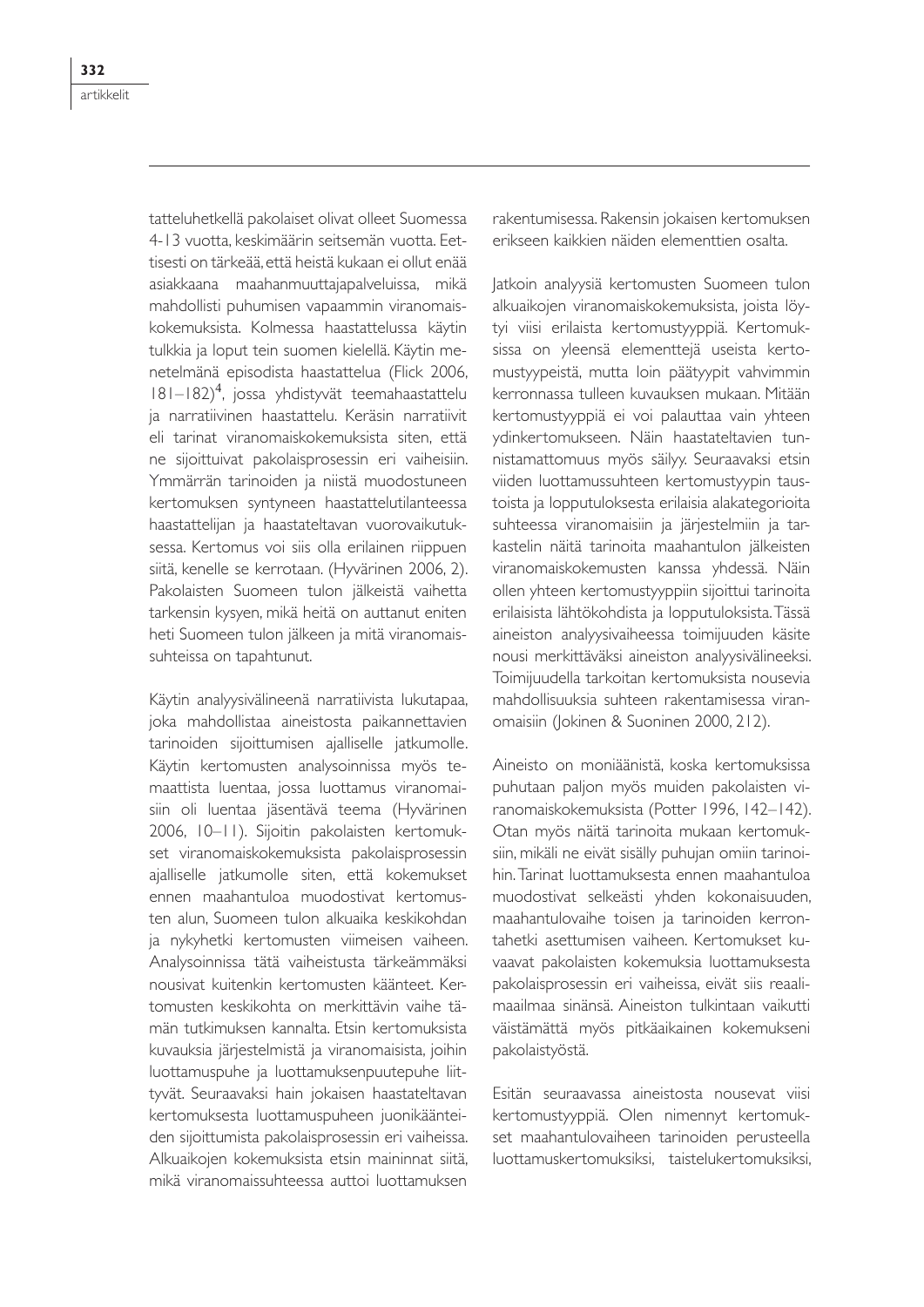vetäytymiskertomuksiksi, liittoutumiskertomuksiksi ja riippuvaisuuskertomuksiksi.

#### **Luottamuskertomukset**

Kaikki luottamuskertomukset kerrottiin koulutetuista henkilöistä, jotka olivat toimineet jossakin vaiheessa elämää vaikutusvaltaisissa ammateissa omissa kotimaissaan tai olleet perheen pääasiallisia vastuunkantajia. Heidän taustalla oli sekä inhimillistä että symbolista pääomaa (Bourdieu 1986, 48–49).

Yhteistä näissä kertomuksissa on oma tahto päästä eteenpäin ja toteuttaa itseään uudessa yhteiskunnassa. Vahva sisäinen näky paremmasta, toivo, jota kohti pääsisi uudessa maassa, ohjaa kertomusten kulkua. Merkittävin yhteinen tekijä on luottamuksen olemassaolo ennen Suomeen tuloa. Luottamuskertomuksia voisi nimittää myös alkuajan mutkattomien kontaktien kertomuksiksi, jolla tarkoitan viranomaisten ja pakolaisten välisiä "mutkattomia", vastavuoroisia suhteita.

Luottamuskertomusten yhteisten piirteiden lisäsi niissä on myös eroja. Ensimmäiset kertomukset ovat niitä, joissa heti maahan tultua lentokentällä syntyi vanha luottamus viranomaisiin ja kotoutuminen yhteistyön kautta alkaa. Merkittävä tekijä oli aikaisempien ja uusien kokemusten suuri ero. Näissä kertomuksissa kuvattiin Suomeen tuloa "taivaaseen tipahtamisena". Oman maan kokemukset olivat esillä yksityiskohtaisina kauhukokemusten ja pakoon johtaneiden tapahtumien kuvauksina. Myös toisessa maassa koetut nöyryytykset viranomaisten taholta olivat vahvasti esillä. UNHCR:n palveluksessa olleet toisen maan viranomaiset kohtelivat kuitenkin paremmin kuin muissa tehtävissä toimineet viranomaiset. Tämä antoi luottamusta siihen, että pakolaisia vastaanottavien valtioiden ylläpitämisissä organisaatioissa viranomaiset eivät kohtelisi huonosti. Luottamus oli olemassa kolmanteen maahan tultaessa ja se on säilynyt kerrontahetkeen asti.

Siellä ei ole sosiaaliturvaa, pitää kerjätä tai mennä töihin tai tappaa itsensä, muuta vaihtoehtoa ei ole. Meitä kohdeltiin kuin eläintä, haukuttiin huonoilla sanoilla ja hoidettiin viimeisenä asiat (…) Heti lentokentällä ajatukset menivät ylösalaisin. Heti lentokentällä näki, miten hyvin suhtauduttiin ja luottamus oli heti sen takia. Lentokentällä osasin arvostaa tätä hetkeä, koska tiesin, että täällä voin olla ihminen. (…) Muistan, se oli ihan kun maan ja taivaan ero. Viranomaiset, jotka ovat kohdanneet minua siinä maassa ja Suomessa, minä olen ymmärtänyt, että olenko minä näkemässä unta, minä pistin itseäni monta kertaa, että olenko minä näkemässä unta, olenko minun sängyssä vai olenko Suomessa jonkun viranomaisen edessä puhumassa jostakin asiasta.

Näissä kertomuksissa kuvattiin paljon kontakteja viranomaisiin sekä asiakkaana että myöhemmin yhteistyökumppanina. Kontaktit olivat suoria ja pitkäaikaisia ja niissä syntyi kokemus autetuksi tulemisesta. Tärkeä luottamusta synnyttävä tekijä oli se, että sai purkaa pois sydämestä sen, mitä siellä painoi. Tällöin mainittiin taustojen huomioon ottaminen, kuunteleminen sekä se, että ylipäätänsä otettiin huomioon. Tasa-arvoinen kohtelu nostettiin esille tärkeäksi luottamusta herättäväksi tekijäksi erityisesti halveksitun vähemmistön kertomuksissa. Hyvä, yksilöllinen ja lakien mukainen kohtelu nousi esille korjaavana ja luottamusta ylläpitävänä kokemuksena, koska toisessa maassa pakolaisten asiat hoidettiin viimeisenä tai ei hoidettu lainkaan.

Kun tehdään lain mukaan ja siksi jokainen saa tarpeen mukaan, ei niin, että joku toisesta etnisestä ryhmästä saa enemmän eli työntekijä on hoitanut hommansa.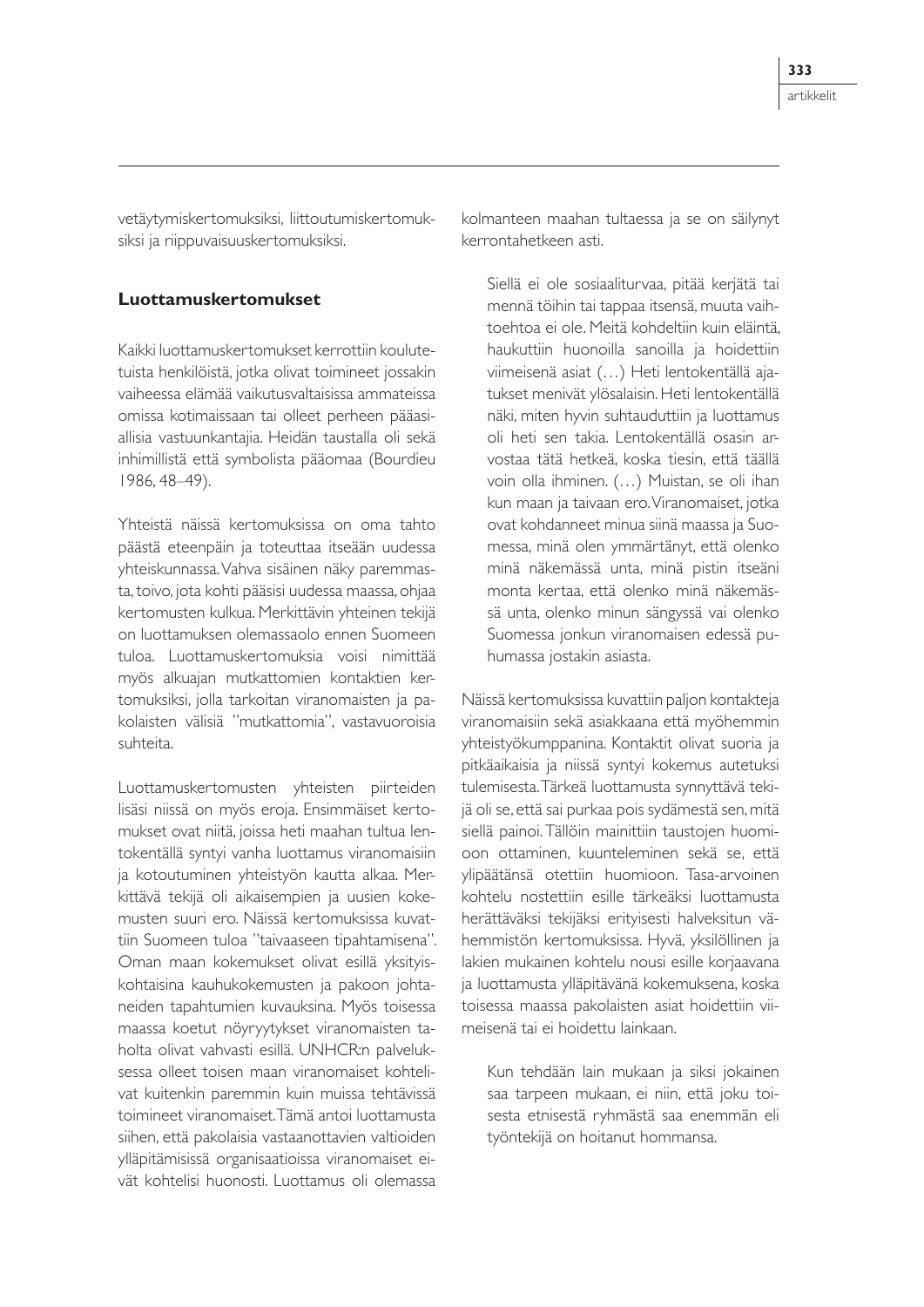Asioiden sujuminen verrattuna aiempaan oli myös merkittävä luottamusta herättävä kokemus. Luottamus työntekijöihin kasvoi myös, mikäli työntekijä myönsi virheensä ja korjasi sen. Virheiden korjaaminen jopa häkellyttävänä kokemuksena näkyy seuraavassa sitaatissa:

Jopa tuli sellainen tilannekin, että (sosiaalityöntekijälle) tuli pieniä virheitä, mutta niitä on korjattu ja pyydetty anteeksi. Välillä tulee sellainen olo, että ovatko he lainanneet meidän isoisoisältä ne rahat, että me käydään pyytämässä, että antakaa meidän isoisoisän rahat takaisin, uskomatonta.

Luottavaisuutta kuvattiin myös siten, että saman uskonnon ja kulttuurin viranomaiset kohtelivat huonosti, eivät pitäneet ihmisinä, mutta uudessa maassa viranomaiset ymmärsivät paremmin kuin "omat". Tämä nousi esille vähemmistökulttuurin edustajien kertomuksissa.

Toisissa luottamuskertomuksissa syntyi pohdinnan jälkeen ajatus siitä, että tänne tullaan asettumaan, koska tämä järjestelmä voi auttaa omissa tavoitteissa. Näissäkin kertomuksissa alkuaika oli mennyt ilman suuria vaikeuksia, mutkattomasti ja luottamus viranomaisiin oli ollut koko ajan olemassa. Näiden kertomusten ero "taivaaseen tipahtamiskertomuksiin" on siinä, että suhde viranomaisiin oli muodollisempi ja etäisempi. Kysymys luottamuksesta on lähes hämmästystä herättävä, sillä kaikkihan on sujunut "normaalisti" ja omat asiat hoituivat "tavallisesti". Tärkeää näissä kertomuksissa olikin se, että ei tarvinnut huolehtia käytännön asioista, koska voi luottaa että käytännön apua sai ilman hankaluuksia tai viivytyksiä. Luottamusta ei kyseenalaistettu missään vaiheessa.

Tulon jälkeen kaikki asiat ovat menneet automaattisesti, ihan normaalia viranomaisten kanssa. Jos sosiaalityöntekijä ei auta, mitä silloin voi tehdä. (...)Tulon jälkeen istun ja mietin puoli vuotta ja ajattelen, jos saan

vastauksen yhteen toiveeseen, saan varmasti toiseen (...) Alussa kun ei ollut tietoa, siksi ymmärsin vasta vähän myöhemmin. Kun saa tietoa, voi ottaa kiinni ja rakentaa omaa juttua. Täytyy olla oma näkökulma ja silloin työntekijät auttavat. Kun minun toive on sata metriä, minä haluan tietää, kävelenkö vai ajan pyörällä. Jos oma näkökulma ei löydy, silloin tulee olo, tämä maa ei sovi minulle (…) Suomessa voi saada paljon tietoa laista, paperista, lehdestä. Se tarkoittaa, täällä systeemi on mennyt hyvin ja ihmiset ja viranomaiset haluavat yhdessä että systeemi ja ihmiset on sekoitettu ja se hieno malli, minulle se on hyvä kokemus.

Viranomaisten rooli omassa elämässä koettiin tärkeäksi, vaikka se on välillinen. Viranomaisia kutsuttiin tieksi, joka auttoi eteenpäin omissa asioissa. Metaforalla tarkoitettiin esimerkiksi sitä, että viranomainen on tutustuttanut suomalaisiin ja maahanmuuttajakollegoihin. Heiltä saatu tieto oman ammatin harjoittamisen mahdollisuuksista oli tärkeä eteenpäin vievä asia. Tiedon saanti eri muodoissa tästä yhteiskunnasta oli merkittävin luottamusta herättävä asia.

Kotoutumisaikana oli päästy omaan ammattiin liittyvään työharjoitteluun tai saatu työtä kotoutumiskoulutuksen ohessa. Tausta kuvattiin siten, että "omassa maassa systeemi elää omaa elämää, siitä ei saa tietoa eikä siihen pysty vaikuttamaan". Lopputuloksena viranomaiset nähtiinkin kumppanuuden, ei asiakkuuden kautta, vaikka asiointi sosiaalitoimistossa jatkuisi. Lisäksi merkittävä luottamuksen herättäjä oli, että entiset asiakkaat voivat olla maahanmuuttajien vastaanotossa töissä. Merkityksellisintä luottamuksen säilymisessä oli, että elämä eteni omien toiveiden mukaan ja kiinnittyminen tulevaisuuteen Suomessa oli niin vahvaa, että "olisi valmis antamaan verta tämän yhteiskunnan puolesta." Kiitollisuuden kuvauksilla on todellisuuspohja, koska apua oli saatu ja edetty omia tavoitteita kohti.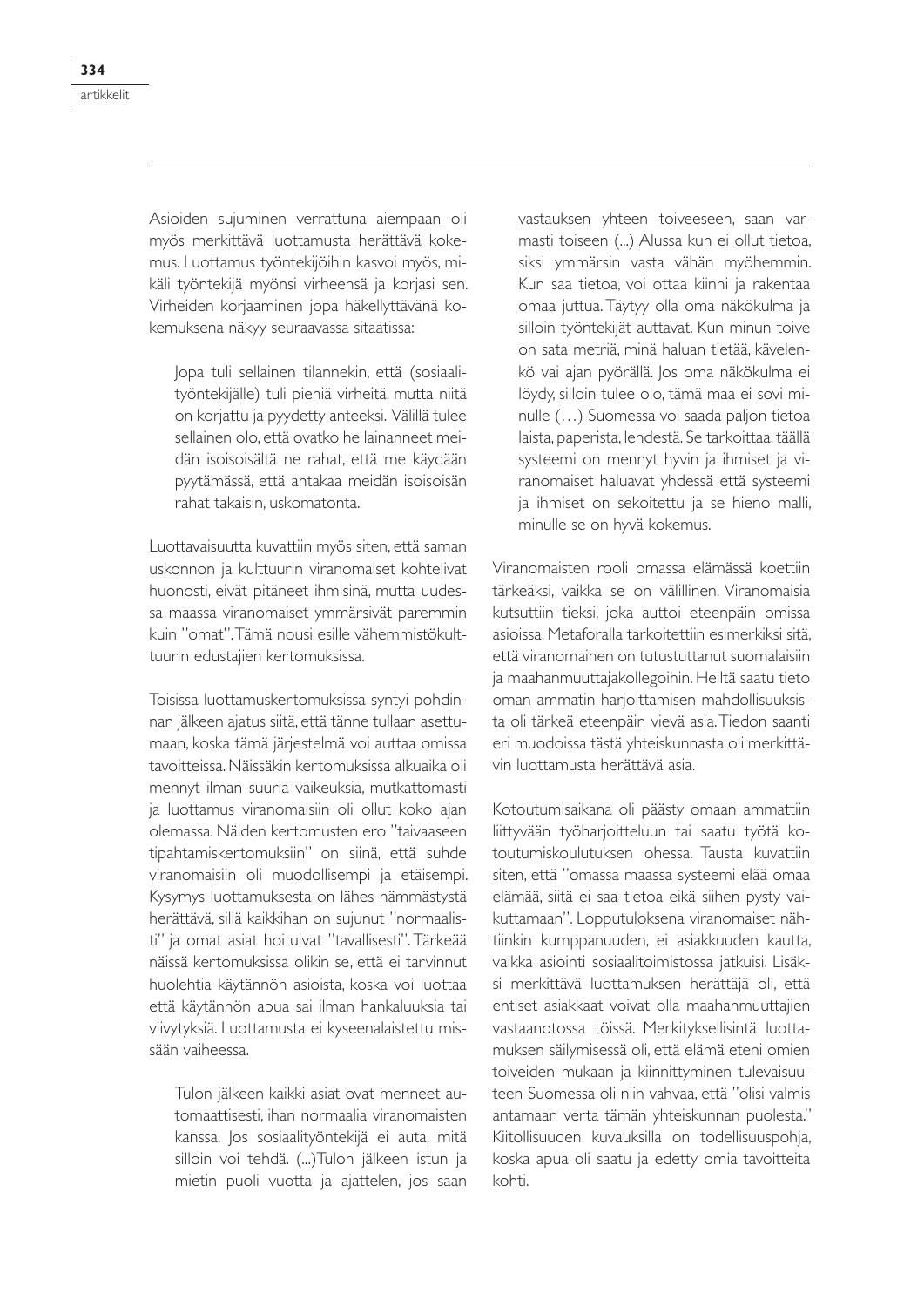Luottamuskertomus voi kuitenkin kääntyä myös toisenlaiseksi: Kolmannessa luottamuskertomustyypissä alkuaikojen mutkattomien ja runsaiden viranomaiskontaktien jälkeen lopputulos oli katkera ja taaksepäin katsova molemminpuolisista ponnisteluista huolimatta. Alkuvuosien avun hakemisen, hyvien palvelukokemusten ja omien käytännön asioiden hoitumisenkin jälkeinen tilanne voi kääntyä huonommaksi, mikäli omassa maassa sotatila aktivoituu tai jatkuu ja elämän täyttää entiseen kotimahan jääneistä omaisista huolehtiminen. Tähän voivat liittyä pitkät perheenyhdistämisprosessit, jotka estivät myös omaan kotoutumiseen keskittymistä. Jo maahan tultua tilanne omassa maassa voi vaatia kaiken huomion, minkä vuoksi informaatio voi olla "kuin paksun satukirjan kuuntelemista, jossa aikuisten aika menee hukkaan". Taustakokemuksista kuvattiin yhteiskunnan mielivaltaa, jota viranomaiset käyttivät ja näihin kokemuksiin palataan myös uudessa maassa. Vaikka järjestelmä tuo turvallisuutta ja pysyvyyttä, lopputuloksena syntyi epäluottamus yhteiskuntaa kohtaan, jonka symbolina ovat sosiaalityöntekijät. Alkuaikojen omista ja viranomaisten ponnisteluista huolimatta lopputulos on esimerkiksi seuraavanlainen:

Oman kokemuksen perusteella voi sanoa, että sosiaalityöntekijä on aika iso virkamies tai virkanainen, joka pystyy tekemään omia ratkaisuja aika omavaltaisesti. On todella vaikea selittää vakuuttavasti näitä asioita, kaikki riippuu vain työntekijästä. Mä väitän ainakin, että joka ikinen maahanmuuttaja, joka löytää jonkun työpaikan, se lähtee heti niin sanotulta sosiaaliluukulta, ei kukaan halua jäädä sinne. Antaako vai eikö anna, myöntääkö vai eikö myönnä, koska se järjestelmä on rasittaa itse, istut hakemassa, sinä mietit, saatko vai etkö saa, tulet takaisin, seuraava kuukausi sama. (…) On vielä paljon vaikeampia ja monimutkaisempia asioita kun perheenyhdistäminen. Nyt tilanne on vielä vaikeampi, perhe on omassa maassa, on sota ja minä olen saman ongelman edessä.

Omaan maahan paluun ajatus oli keskeistä ja Suomi nähtiin välitilana itselle, vaikka esimerkiksi lapsille tämä maa on hyvä.

Ensimmäisissä ja toisissa luottamuskertomustyypeissä luottamus ja luottavaisuus resursseina vahvistuvat ja yleistyvät sekä suorien viranomaissuhteiden kautta että luottavaisuuden kokemuksina uuden yhteiskunnan palvelujärjestelmän antamista mahdollisuuksista. (Ilmonen 2005, 52.) Samoin uuden yhteiskunnan itselle tärkeisiin verkostoihin hakeuduttiin aktiivisesti ja tähän pyydettiin viranomaisapua. Yhteiskunnan palvelujärjestelmää osattiin käyttää maahantulon alkuaikoina riittävän informaation saamiseksi ja autetuksi tulemiseksi. Näin luottamus on toiminut resurssina uudessa maassa. Luottamuksen paikka on siirtynyt ennen uuden maan luottamuskokemuksia (Kaskisaari 2005, 264–265).

Kaikissa kertomuksissa alkuajan luottamuskokemukset eivät kuitenkaan johtaneet omien toiveiden suuntaiseen elämään. Esimerkiksi omien voimavarojen kiinnityttyä muualle kielen oppiminen jäi vajaaksi ja lopputuloksena oli toimeentulotukiriippuvuus, joka koettiin raskaana ja nöyryyttävänä. Tulokseni ovat tältä osin samansuuntaisia kuin Kamalin (1997) tulokset ruotsalaisesta yhteiskunnasta, joka on hänen mukaansa asiakkaistanut (clientization) maahanmuuttajansa. Tällä hän tarkoittaa maahanmuuttajien pitkäaikaista riippuvuutta ruotsalaisesta hyvinvointivaltiosta, erityisesti sosiaalipalvelujärjestelmästä. Luottamuskertomusten lopputuloksissa on myös näitä kuvauksia. Luottamus ei yleistynyt alun luottamuskokemuksista huolimatta, koska myöhemmät kokemukset eivät sitä tue (Ilmonen 2005, 52). "Annettukin luottamus on olemassa vain niin kauan kuin sen kohde toimii luottamuksen mukaisesti" (Ilmonen & Jokinen 2002, 246).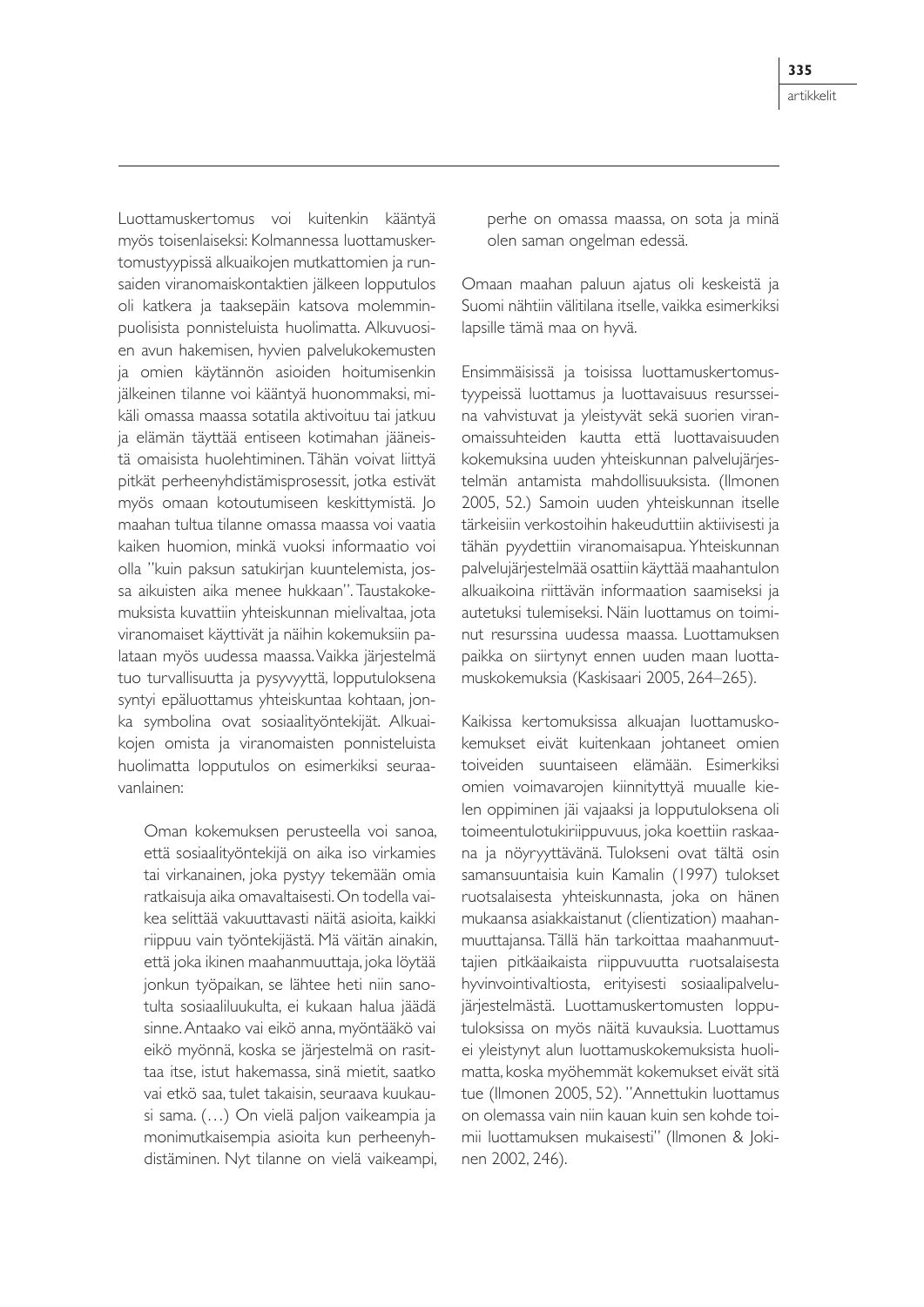#### **Taistelukertomukset**

Taistelukertomuksissa on sekä korkeasti koulutettujen, luku- ja kirjoitustaidottomien, kidutettujen että pitkittyneitä sota- ja väkivaltakokemuksia kokeneiden kertomuksia. Näitä kerrottiin paitsi itsestä, myös runsaasti omien yhteisöjen jäsenistä. Yhteisenä taustoihin liittyvänä asiana oli taistelu hengissä selviämisestä joko sodan tai välivallan jaloissa tai riippuvuutena ympäristön avusta. Suomeen tulon jälkeen kertomuksille on yhteistä avoimet ristiriidat viranomaisten kanssa maahantulon alkuvuosina, ei välttämättä aivan alkuvaiheessa. Järjestelmää arvosteltiin myös epäoikeudenmukaisena ja omia pyrkimyksiä estävänä. Ristiriidat kuvattiin joko taisteluna itsenäisyydestä tai viranomaisista riippuvuuden välttelynä.

Itsenäisyydestä taistelujen taustalla oli käytännön asioihin liittynyt riippuvuus ympäristöstä, kuten suvusta ja naapureiden hyväntahtoisuudesta omassa ja toisessa maassa. Omaa elämää ei voitu rakentaa perheestä kannettavan vastuun takia. Elämää kuvattiin jokapäiväisenä hengissä pysymisenä. Ainoa ulospääsy tilanteesta oli yrittää päästä maasta pois YK:n avulla, koska toinen maa ei tarjonnut asettumisen mahdollisuuksia. Omia haaveita sekä sisäistä voimaa asioiden hoitoon oli, jota kuvastaa seuraava lausahdus: "Minä taistelin ihan hirveästi YK:n kanssa ja päästiin Suomeen, Suomesta tuli enkeli ja pelasti kun minulla ei ollut rahaa ja oli sairas lapsi." Tämä on tyypillisesti naisen tarina, jonka ympärillä ei ollut riittävää tukea asioiden hoitamiseksi. Suomea kuvattiin lähtökohdiltaan unelmien täyttymisenä.

Maahantulon alkuaika koettiin helpotuksena, viranomaiskokemuksia oli runsaasti perheenjäsenten terveydentilan tai vammaisuuden sekä sosiaalisen tilanteen takia ja apua saatiin paljon. Ensimmäisten päivien helpotuksen jälkeen hoidettavia asioita oli hyvin runsaasti, voimavarat olivat rajalliset ja kaikki tuntui jälleen hallitsemattomalta. Taustalla oli kokemus jatkuvasta hädän tunteesta.

Minusta tuntui, että minulla on oikea koti, kun minä olin toisessa maassa, ei ollut tunninkin rauha. Aina joka päivä joku tuli, nyt palautetaan, istukaa kotona, ulkona poliisi ottaa kiinni ja tämmöisiä, aina oli hätä. Minä ajattelin, että on hätätilanne aina. Rahaakaan ei uskaltanut käyttää, kun ajattelin, että tulee hätätilanne. Alussa oli paljon asioita ja ne menivät polvista pois (...) Ei ollut työntekijän vika, oli minun vika, en ymmärtänyt kieltä ja lakia. Sosiaalityöntekijä ei tiennyt, mitä minä tarvitsin ja minä itsekään en tiennyt. Kestää kun ymmärtää. Työntekijät ovat auttaneet minua tosi paljon, joskus minä tappelin heidän kanssa tosi paljon, mutta vika oli minussa, minä en vielä ymmärtänyt.

Elämää hätätilanteessa kuvattiin selviytymistaisteluna. Näissä kertomukissa omia reaktioita kuvattiin vahvasti tietämättömyydeksi ja kielen osaamattomuudeksi. Tietämättömyyttä kuvaa hyvin se, ettei itsekään voinut tietää, mitä tarvitsi. Merkittäväksi luottamusta herättäväksi kokemukseksi nostettiin se, että "kun minä riitelin, työntekijä vain hymyili". Kohteluun liittyi myös se, että kun alkuaikoina ei jaksanut hoitaa omia asioita, sosiaalityöntekijä piti niistä huolen ja asiat hoituivat. Myöhemmin merkittäväksi luottavaisuuskokemukseksi nousi sen ymmärtäminen, että "täällä valtio on olkapää", ympäristöstä ei tarvinnut olla riippuvainen ja apua oli saatavilla. Sosiaaliturva takasi, että ei tarvinnut "kerjätä apua" naapureilta eikä suvulta ja voi toteuttaa omia tavoitteita. Lisäksi luottamusta herätti se, että täällä suomalaisetkaan eivät riko lakia ja että täällä "laki toimii kirjan kanssa, ei rahan kanssa" eli viranomaisia ei tarvinnut lahjoa. Tämä selitti myös hädän siitä, että rahaa ei uskallettu käyttää alkuvaiheessa. Näissä kertomuksissa yhteiskunnallisten instituutioiden toimintatapa edesauttoi luottamuksen muodostumista. Offen (1999,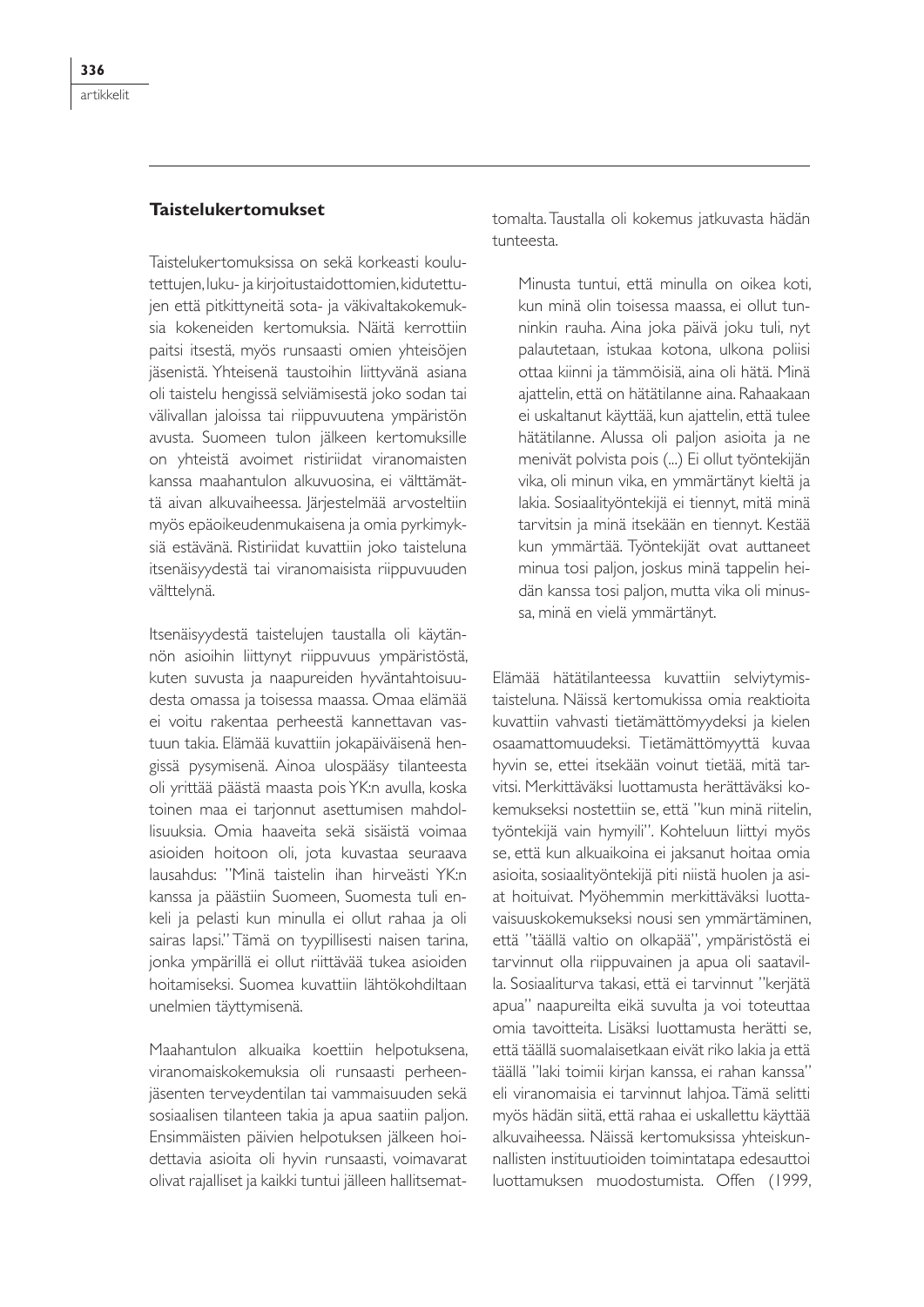69–722) mukaan puhutaan luottamuskulttuuria tukevista instituutioista, mikäli näiden instituutioiden edustajat toimivat moraalisesti oikein.

Menneisyys näkyi siten, että taistelu liittyi hädän tunteeseen ja itsemääräämisoikeuden puolustamiseen myös uudessa maassa. Kova hengissä selviämisen taistelu palkittiin, kun järjestelmä tarjosi sosiaaliturvan ja avun muodossa olkapään, johon nojaamalla aktiivinen toimijuus mahdollistui. Elämän käänteet näkyivät "uudelleen syntymisen" kokemuksena Suomeen, jonka kulmakivenä oli kielen ja järjestelmän oppiminen. Tätä kuvasti vahva vertaus: "enkeli pelasti vapauteen suomalaisen viranomaisen muodossa".

Toisenlaisissa taistelukertomuksissa kuvattiin viranomaisista riippuvuuden välttelyä, mutta kontaktit uudessa elämäntilanteessa olivat välttämättömiä. Taistelu omista oikeuksista oli keskeistä ja vaikeutena oli uuden yhteiskunnan hahmottomuus. Myös kulttuuriset seikat nousivat esille kommunikoinnin vaikeutena. Vaikeana kuvattiin esimerkiksi miehen omasta elämästä kertomista naistyöntekijälle. Oikeustaistelut voivat toisaalta olla kulttuurisia tapoja "käydä kauppaa" etuuksista, työntekijän ajasta tai asioiden hoidosta:

Minä olen nähnyt, että he haluavat kaiken, muuten hän ei lähde pois teidän luukulta, kaikki asiat pitää selittää, se on kauppa, se on kuin elintarvike ja hän on ostamassa.

Näissä kertomuksissa puhuttiin sekä luottamuksen puutteesta viranomaisiin että luottavaisuuden puutteesta järjestelmään, jotka molemmat olivat taistelujen kohteena. Kontakti työntekijään oli yleensä ohut ja aktivoitui silloin, kun jotain tarvittiin. Ainoastaan ajan ja konkreettisten asioiden sujumisesta saadun avun sanottiin auttavan luottamuksen synnyssä. Ajan myötä tieto omien asioiden hoitamiseksi kasvaa ja riippuvuus viranomaisista vähenee. Osassa kuvauksia kontakti viranomaisiin jäi hyvin ohueksi ja negatiivinen asenne vallitsevaksi. Sekä luottamus viranomaisiin että luottavaisuus yhteiskunnan palvelujärjestelmään ja sen itselle tarjoamiin omien tavoitteiden mukaisiin mahdollisuuksiin jäi puuttumaan, esimerkiksi työllistymisen epäonnistuessa. Se synnytti nöyryyttävän riippuvuuden kokemuksen viimesijaisesta toimeentuloturvasta ja sosiaalityöntekijöistä. Menneisyyden kokemukset eivät myöskään tue luottamusta uusissa olosuhteissa, ja vasta pitkäaikaiset primäärit kontaktit synnyttivät luottamusta ja positiiviset toistuvat institutionaalisten kokemukset luottavaisuutta järjestelmää kohtaan (Ilmonen 2005, 52).

#### **Vetäytymiskertomukset**

Vetäytymiskertomuksissa viranomaisten luo hakeuduttiin ainoastaan pakollisten asioiden hoitamiseksi eikä heiltä pyydetty aktiivisesti apua tai kysytty neuvoja. Vetäytymisellä tarkoitan viranomaisten välttelyä, mutta se voi olla myös läheisen suhteen välttelyä, vaikka viranomaiskontakteja olisi paljon esimerkiksi perheenjäsenten terveydentilan tai sosiaalisesti vaikean tilanteen takia. Näiden kertomusten taustalla oli vaikeita omaan ruumiiseen liittyviä kidutuksen tai väkivallan kokemuksia, pakolaisleireillä asumista ja yksin selviytymistä. Kiduttaja, raiskaaja tai muun väkivallan tekijä oli usein myös viranomainen. Tyypillistä oli myös se, että käsitykset ja kokemukset viranomaisista liittyivät lähinnä poliisiin, muista viranomaisista tai auttamisjärjestelmistä ei juuri tiedetty. Menneisyyden viranomaiskokemuksia sävytti pelko, alistuminen ja maksamalla selviytyminen.

Maahantulon alkuvaiheen viranomaiskokemukset jäivät hyvin pinnallisiksi ja vähäisiksi eikä heiltä pyydetty apua kuin pakon edessä. Kuitenkin käytännön asioiden kuvattiin sujuneen helposti aikaisempiin kokemuksiin verrattuna. Normaalit tulovaiheen rutiinit käytiin läpi ja apua saatiin,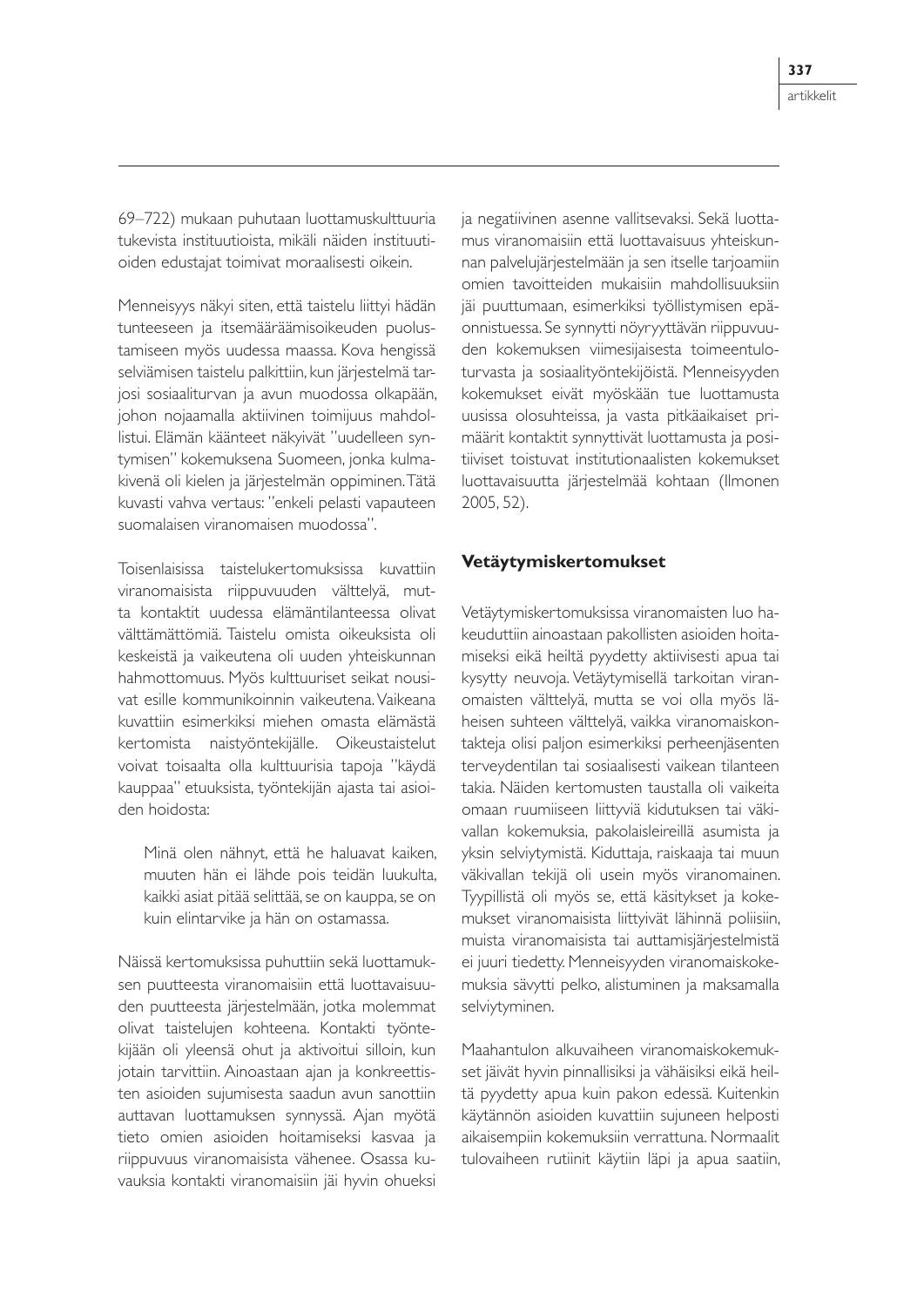mutta silti kerronta alkuajan raskaudesta ja avun puutteesta oli keskeistä.

Viranomaiseen pakolaisen on tosi vaikea luottaa. Sinä et voi luottaa suoraan. Sinä et tiedä, kuka hän on (…) Meidän paikassa me ei voida luottaa poliisiin. Meidän paikassa ei ole mitään sosiaalijuttuja ei ole tämmöistä systeemiä. Kun päästään tänne, mikä on sosiaalitoimisto ja kaikki tämmöinen, me ajatellaan, kaikki on sama kuin poliisi (…) Minulle soitettiin, huomenna minä menen poliisille, en tiedä miksi. Onko minulla jokin ongelma, olenko minä tehnyt jotain väärin. He eivät voi tietää, mitä on tapahtunut tai he tietävät, mutta kaikilla on oma kokemus.

Pelon kuvattiin nousevan menneisyyden kokemuksista ja uuden yhteiskunnan palvelujärjestelmä ja viranomaisten auttamispyrkimykset hahmottuivat vasta pitkän ajan myötä. Viranomaisen ajatuksista oli tiedettävä, ennen kuin häneen voidaan luottaa. Tämä edellyttää kommunikoinnin vastavuoroisuutta, jonka puutetta kuvattiin kertomuksissa siten, että "suoraan viranomaiseen ei voi luottaa koskaan". Vasta välittömät, pitkän ajan myötä toistuvat myönteiset kontaktit synnyttivät luottamusta.

Luottamuksen rakentumista vaikeutti myös se, että viranomaiselle ei voi kertoa suoraan, mikäli ei ymmärrä esimerkiksi käytännön asioihin liittyvää informaatiota, koska viranomaisen auktoriteettia ei haluta kyseenalaistaa. Pakolainen ei voi esimerkiksi sanoa, ettei ymmärrä viranomaista, "se on tosi huonosti sanottu". Toisaalta avun pyytämistä pelättiin, koska ongelmista kertominen voitiin tulkita viranomaisten taholta hyödyn tavoitteluna, "viranomaisesta ei saa hyötyä". Näissä yhteyksissä puhuttiin korruptiosta omissa tai toisissa maissa. Lisäksi vetäytymissyyksi kuvattiin viranomaisia kohtaan tunnettua kunnioitusta ja ujostelua.

Luottamuksesta puhuttaessa mainittiin usein uskonnolliset ryhmät ja kirkot, joista apua oli tullut. Etukäteiskokemus on, että niihin voi luottaa "tuttuuden" takia, kun taas viranomaisista ei tiedetä, keitä he ovat. Tällöin kyseessä on yleistynyttä luottamusta jaetun arvomaailman takia (Ilmonen 2005, 53).

He rukoilevat ja minä voin kertoa heille mikä on minun tilanne, ja on joku mihin voi luottaa, pitää olla ihmisiä sama kuin kaveri, johon voi luottaa ja hän auttaa. Se mitä on täällä (näyttää sydäntä), se jää muuten sinne ja sitten se aina vaikuttaa.

Uskonnon merkitystä kuvataan erityisesti yhteisöllisen kuulumisen tunteen kautta. Samoin "omaa yhteisöä" kaivataan samasta kulttuurista tulevista henkilöistä, joita asui maahantulohetkellä vähän samassa kaupungissa.

Uudet ovat onnekkaita, koska me olemme täällä. (…) Oli tosi vaikea saada apua, kun ei ollut kavereita, ei löydy meidän maalaisia. Me vain autoimme itseä. Myöhemmin löytyi maahanmuuttajanaapuri, joka auttoi.

Osassa näitä kertomuksia kuvataan myös vaikeuksia omissa yhteisöissä ja perheissä. Tällöin tärkein viiteryhmä löytyy suomalaisista, jotka vievät elämässä eteenpäin. Merkittävin käänne Suomessa oloaikana oli itsenäistyminen omaan perheeseen ja yhteisöön nähden, mikä toi paljon iloa ja taloudellista itsenäisyyttä.

Vetäytymiskertomuksissa käytettiin luottamusketjua ja yleistynyttä luottamusta (Ilmonen 2005, 51–53) omaan etniseen ryhmään tai muihin samoilta alueilta tulleisiin maahanmuuttajiin. Yleistynyt luottamus näkyi myös omaa uskonnollista ryhmää kohtaan. Luottamus yleistyi myöhemmin viranomaisia kohtaan, pelot ja arkuus väistyivät ajan myötä. Näissä kertomuksissa mainittiin merkittävimmiksi yhteiskuntaan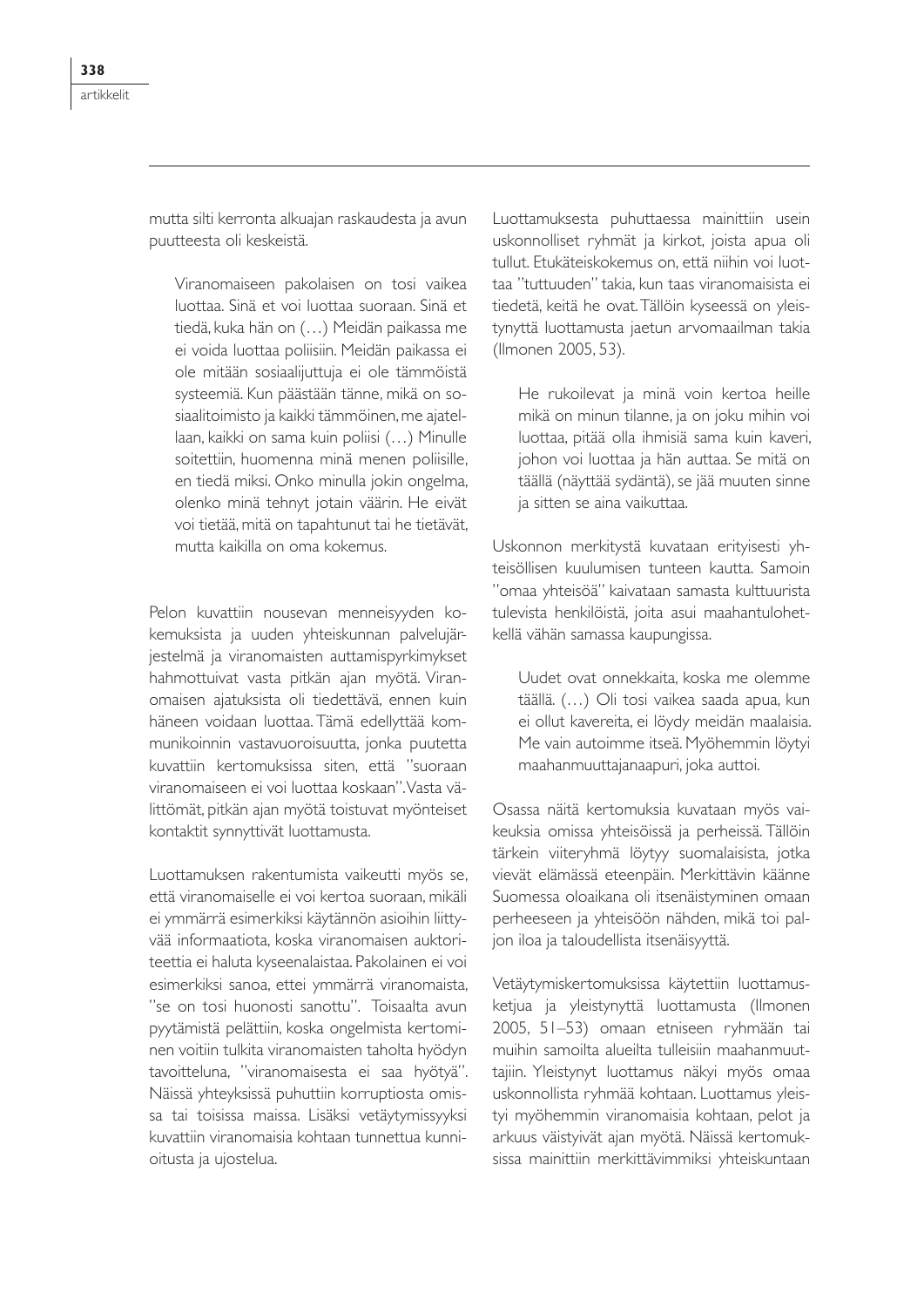perehdyttäjiksi muut kuin viranomaiset ja heihin myös luotettiin.

Vetäytyjien kohdalla luottamukseen liittyvät kerronnalliset käänteet tapahtuivat vain pitkän ajan kuluessa, kun menneisyyteen liittyvistä vaikeista kokemuksista nouseva paha olo helpottui tuttujen viiteryhmien kautta. Luottamusketju eli luottamuksen ylläpitämä sosiaalisten suhteitten verkosto, yleistynyt luottamus (Ilmonen 2005, 52) ja positiiviset institutionaaliset kokemukset lisäsivät sosiaalista pääomaa siten, että avun saaminen mahdollistui ja syntyi halu toimia itse auttajana erilaisissa sosiaalisissa verkostoissa.

#### **Liittoutumiskertomukset**

Liittoutumiskertomuksissa maahantulon alkuaikaa värittää joko kokonaisvaltainen liittoutuminen viranomaisten kanssa tai tilanteittainen liittoutuminen yksittäisten asioiden ajamiseksi. Näiden kertomusten lähtökohdat paikantuvat sekä pakolaisleireille että kaupunkeihin.

Kertomukset liittyivät henkilöihin, joilla oli symbolista pääomaa vaikutusvaltaisen aseman muodossa omissa maissa tai pakolaisleirillä. Osa heistä oli pystynyt vaikuttamaan asioihin toimimalla viranomaisten kanssa tai ollen itse viranomaisia. Taustalla kuvattiin myös hengissä säilymisen kamppailuja omista maista pakojen aikana, kuten "joka päivä me uskoimme, että ei eletä huomiseen". Hengissä säilyminen oli kiinni siitä, että osasi toimia yhteistyössä valtaa pitävän ryhmän kanssa. Hengissä selvittiin maksamalla tai luovuttamalla tietoa oman ryhmän jäsenistä. Symbolinen pääoma menneisyydessä tarjosi yhteisön resursseja, mikä näkyi toimijuuden tasolla viranomaisiin samaistumisena uudessa yhteiskunnassa.

Jos sinulla oli rahaa, pystyit vaikuttamaan viranomaisiin, jos ei ollut rahaa, ei ollut ihmisiä paljon takana. Kun me tultiin tänne, me ajateltiin samalla tavalla, se oli vähän vaikeaa. Me ajateltiin, että jos sinä olet viranomaisten kanssa, säkin olet niin kuin viranomainen ja voit vaikuttaa. Ihmiset ajattelevat, että jos sinä menet toimistoon ja olet siellä puoli tuntia, ahaa sinä olet nyt erilainen, he pelkäävät, että nyt ei pysty kertomaan kaikkia asioita sinulle. (…) Alussa minä sanoin tulkille, että muista meitä, mutta tulkki sanoi, että hän (sosiaalityöntekijä) on teidän viranomainen. (…) Pitää puheessa arvioida, minkälainen tämä on. Meillä sanotaan, jumala ja tämmöistä ja täällä ei ole, minä en tiedä, millä tavalla sinä uskot minua, onko itkemällä, nauramalla, jumalalla. Pitää olla joku keino, mutta teillä joku sanoo, minä tulen, se tarkoittaa sitä.

Viranomaisten kanssa liittouduttiin ajatellen, että se oli keino saada omia asioita eteenpäin. Liittoutuminen tapahtui tuttavaksi ryhtymällä tai yrittämällä vakuuttaa viranomainen eri tavoin. Valtaapitävien henkilöiden tunteminen ja heidän kanssaan liittoutuminen oli hengissä säilymisen keino, mikä näkyi jatkumona Suomeen tulon jälkeen. Asiaa kuvattiin myös päinvastoin siten, että viranomaisen täytyi oppia tuntemaan minut, että hän voi ymmärtää, mitä minä tarvitsen. Vastaanottavat viranomaiset kuvattiin tärkeiksi itselle, ja kontakteja saattoi olla paljon käytännön asioiden hoitamiseksi.

Käänteentekevä asia tapahtui ajan myötä suorien kontaktien kautta käytännön asioissa. Lopputuloksena oli luottamus viranomaisiin ja heidän näkeminen yhteistyökumppaneina. Näissä kertomuksissa sekä luottamus että luottavaisuus syntyivät pitkässä oppimisprosessissa, joka edellytti paljon kontakteja ja avun saamisen kokemuksia. Sosiaalinen ja symbolinen pääoma taustalla vaikutti siihen, että niitä pyrittiin myös hankkimaan uusissa olosuhteissa. Liittoutumispyrkimykset muuttuivat keskinäisen tutustumisen myötä sosiaaliseksi pääomaksi primääreissä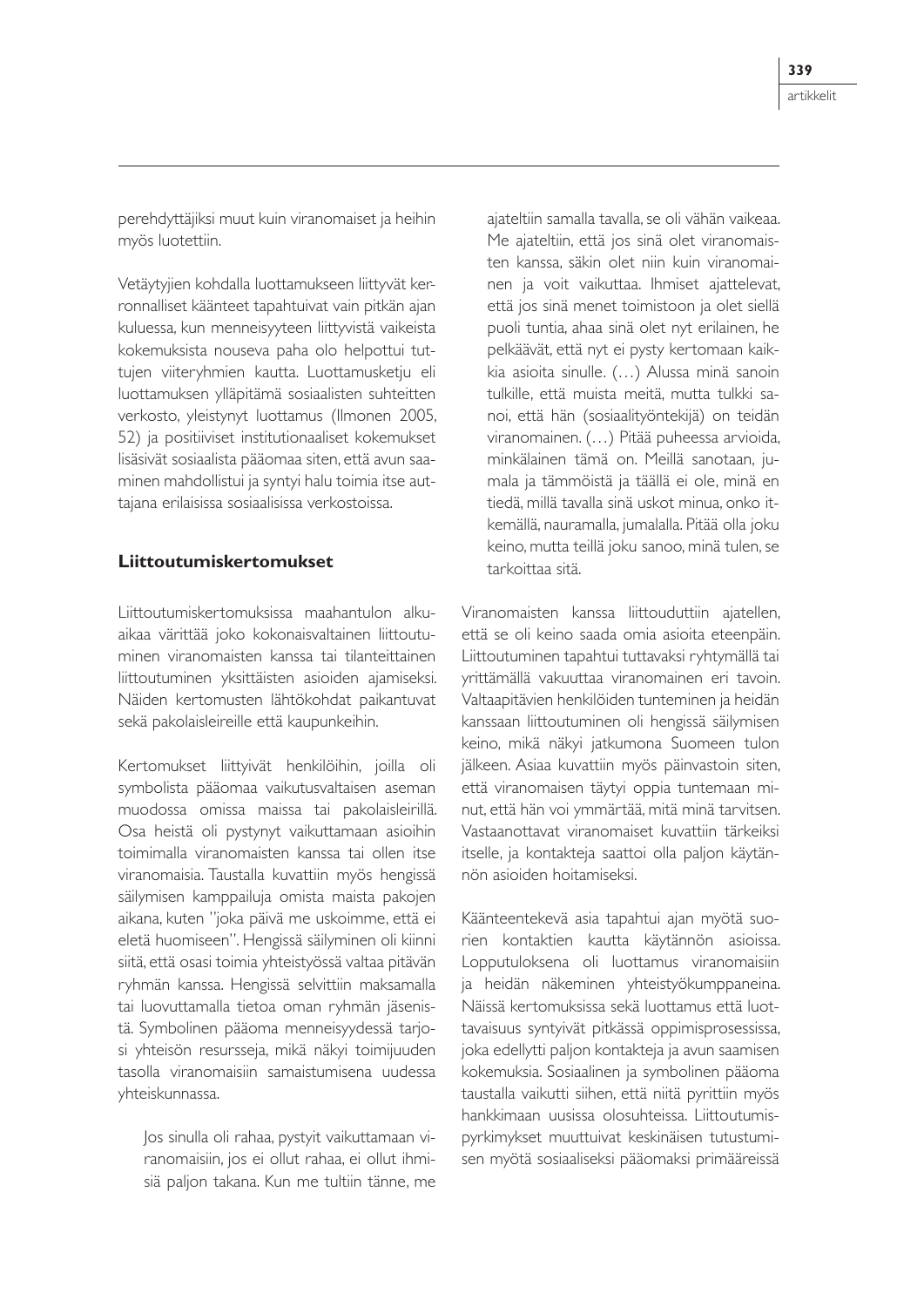suhteissa viranomaisten kanssa (Ilmonen 2005, 52).

#### **Riippuvaisuuskertomukset**

Lähes kaikissa kertomuksissa tuli esille maahantulon alkuaikoihin sijoittuvia riippuvaisuuden kokemuksia. Erotan kuitenkin riippuvaisuuskertomukset omaksi tyypikseen, koska niissä riippuvaisuus liittyy lähes kaikkeen omien asioiden hoitamiseen. Esimerkiksi luku- ja kirjoitustaidottomuuden takia viranomaisten rooli laajeni myös perhe- tai sukuyhteisön asioiden hoitoon. Ero muihin kertomuksiin on myös siinä, että niissä alusta alkaen on pyrkimys oppia hoitamaan omat asiat itse. Kertomukset liittyivät heikosti koulutettuihin, yleensä luku- ja kirjoitustaidottomiin, jotka olivat eläneet tiiviissä perhe- tai sukuyhteisöissä.

Taustoista nousi esille, kuinka entisissä kotimaissa oli totuttu asioiden hoitamiseen yhteisön ja perheen selkeän sisäisen roolijaon kautta, mikä perustui riippuvaisuuteen yhteisöstä. Perhe ja muu yhteisö olivat kuitenkin hajonneet pakolaisuuden seurauksena yleensä miesten tai pääasiallisten perheen huoltajien katoamisen, kuoleman tai toiseen maahan jäämisen takia.

Uuteen maahan tuloa kuvattiin hämmentäväksi kokemukseksi, jossa omat aiemmat roolit eivät päde: "Nyt hänen pikkulapsi kävelee edeltä työvoimatoimistoon vaikka aikaisemmin hän oli perheen kassanhoitaja." Yksilöllisiä tavoitteita kotoutumiseen uudessa yhteiskunnassa oli vaikea hahmottaa ja tavoitteet liittyivätkin perheeseen ja sukuun, joka voi olla hajallaan eri maissa. Hämmennystä palvelujen kohtaamattomuudessa kuvasivat seuraavat esimerkit:

Ihminen ei itse tiedä, mitä hän tarvitsee, siksi hän tarvitsee kaikkea. Tai: Hän on kuin lapsi, joka ei itke, miten sinä osaat antaa hänelle maitoa.

 Viranomaisten kanssa vietettiin paljon aikaa ja käytännön arkiasioiden hoitoon voitiin olla hyvinkin tyytyväisiä, vaikka luottamusta heihin ei silti saavutettu:

Kyllä me ollaan tyytyväisiä, miten meidän käytännön asiat menevät alussa, mutta meidän asioita ei hoideta.

"Asiat" liittyivät lähinnä pettymykseen perheen hyvinvointiin, kuten lasten kasvatukseen liittyvissä kysymyksissä silloin, kun oma käsitys ja viranomaisten tai palvelujärjestelmän näkemys ja sen tarjoamat keinot eivät kohtaa.

Luottavaisuuden puute kuvattiin siten, että järjestelmä "elää omaa elämää" eikä se vastaa omiin odotuksiin toivotulla tavalla. Tyypillistä luottamuksen puutetta kuvasi myös se, että samaa asiaa kysyttiin usealta eri työntekijältä tai saman asian tärkeyttä vakuutettiin useille eri työntekijöille kerta toisensa jälkeen. Suomalaisesta järjestelmästä nousevat perustelut, kuten laki, eivät riitä perusteluiksi esimerkiksi perheenyhdistämiseen liittyvien asioiden sujumattomuudelle. Jäljelle jää kysymys: miksi minua ei auteta?

Riippuvaisuuskertomusten erityistapauksia olivat ne, joissa läheisten perheenyhdistämisasiat eivät ole edenneet kaikesta mahdollisesta viranomaistyöstä huolimatta. Keskiössä olivat yhteisölliseen elämäntapaan tottuneet, vanhenevat pakolaiset, joiden lapset eivät ole turvassa. Luottavaisuutta yhteiskuntaa kohtaan ei pääse syntymään, koska se pitää perheenjäsenet erossa toisistaan. Lopputuloksena on pettymys tätä yhteiskuntaa kohtaan:

Tämä on oikeusvaltio, mutta minun perheen asioita ei hoideta.

Samalla oma kotoutuminen on jäänyt heikoksi kielen oppimisen tai itsenäisen selviytymisen osalta. Näissä kertomuksissa kuvattiin jopa, että olisi parempi olla koko perheen kanssa vanhas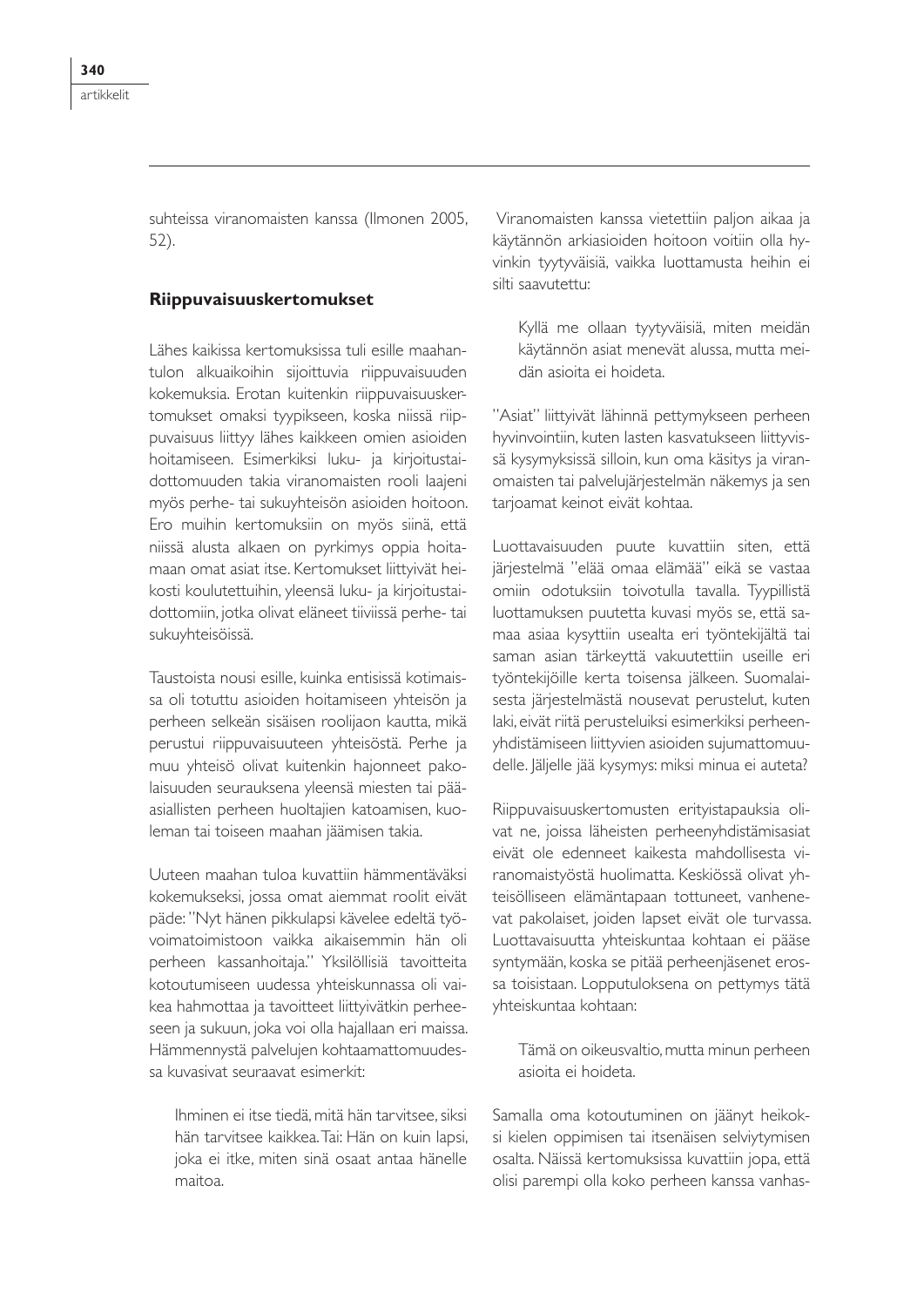sa tilanteessa kuin osan kanssa täällä. Täällä olevan muun perheen kotoutuminen voitiin nähdä jopa negatiivisena siten, että heidän ja toisessa maassa olevien perheenjäsenten kärsimystä ei ymmärretä riittävästi. Asettumisen vaikeutta kuvattiin seuraavasti:

Miten minä voin päästä eteenpäin kun vanhaa asiaa ei voi hoitaa pois ja se on aina edessä.

Nämä kuvaukset menevät päällekkäin liittoutumiskertomusten kanssa siltä osin, että oman asian tärkeyttä vakuutettiin ja viranomaisten kanssa liittouduttiin myös maahan tullessa, mutta erona on omien asioiden hoitoon liittyvä riippuvaisuus ja pyrkimys alussa jättää asiat kokonaan viranomaisten hoidettavaksi.

Lopputuloksena luottamus työntekijöihin ja luottavaisuus järjestelmään jäi ohueksi. Yhteistyö ajan myötä oli tilanteesta nousevaa pakkoa olla tekemisissä viranomaisten kanssa. Jäljelle jää riippuvaisuus viranomaisista ja lähiyhteisöstä, kuten omista lapsista. Taustalla oleva vähäinen sosiaalinen pääoma lähiyhteisön ulkopuolella sekä palvelujärjestelmän kohtaamattomuus synnyttivät toimijuuden tasolla riippuvuuden viranomaisista. Luottamus on lähinnä primääriä (Ilmonen 2005, 52), omaan yhteisön jäseniin kohdistuvaa, joka ei yleisty ei-toivottujen institutionaalisten kokemusten tuloksena oman yhteisön ulkopuolelle. Tämän kaltainen primääri luottamus tai luottamusketju ainoastaan oman yhteisön jäseniin ei lisää Ilmosen ja Jokisen (2002, 92) mukaan sosiaalista pääomaa, vaan pikemminkin sillä on vaarana kasvattaa eroa meihin ja muihin ja näin jopa heikentää sitä. Myös vahva kollektiivinen identiteetti tukee tätä jakoa. Rutiinien rakentamiseen suojaavaksi mekanismiksi tarvitaan paljon työtä ja aikaa, jonka jälkeen luottamus näyttäisi ainakin jossain määrin olevan mahdollista.(mt., 98–99.) Toisaalta kollektiivisen, ulkoapäin normitetun ja vahvan roolijaon myötä toimijuuden muutoksen pakko on edessä uusissa olosuhteissa. Aktiivisen toimijuuden katoaminen kääntyy riippuvuudeksi viranomaisista. Mikäli ajatellaan Seligmanin (1997) tavoin, että luottamus kytkeytyy historiallisesti yksilöllistymiseen, yhteisöllisistä olosuhteista tulleille luottamuksen muodostuminen uutta ja tuntematonta yhteiskuntaa ja sen edustajia kohtaan on monimutkainen ilmiö, jota ei voi selittää ainoastaan ikävillä viranomaiskokemuksilla.

#### **Johtopäätökset**

Tyypittely ei tee oikeutta kertomusten moninaisuudelle, mutta tavoittaakseni aineiston yhteisiä piirteitä, olen jäsentänyt sen kuvattuihin viiteen kertomustyyppiin. Kokosin pakolaisten maahantulon jälkeiset viisi kertomustyyppiä pakolaisprosessin eri vaiheisiin (taulukko 2). Nimesin kertomustyypit maahantulovaiheen kokemusten mukaan, joihin tiivistyvät myös taustakokemukset. Kuvaan tarinoiden viranomaiskokemusten pääasiallisia sisältöjä pakolaisprosessille ennen maahantuloa, maahantulovaiheessa ja asettumisen ajalta. Maahantulovaiheessa näkyy se, miten kuvaukset viranomaisista aikaisemmissa elämänvaiheissa näkyvät uudessa maassa. Asettumisvaiheessa tulee esille, onko luottamus syntynyt tai olemassa ollut luottamus säilynyt, yleistynyt tai heikentynyt. Kuvaan luottamuksen rakentumisen merkittävimpiä tekijöitä taulukon viimeisessä sarakkeessa. Luottamuksessa tapahtuvat kerronnalliset käänteet kuvaavat luottamusta sosiaalisena rakenteena, koska luottamuksen syntykokemukset eivät sijoitu kerronnallisesti maahantulohetken kontakteihin, vaan ovat joko olemassa sitä ennen tai rakentuvat vuosien kuluessa.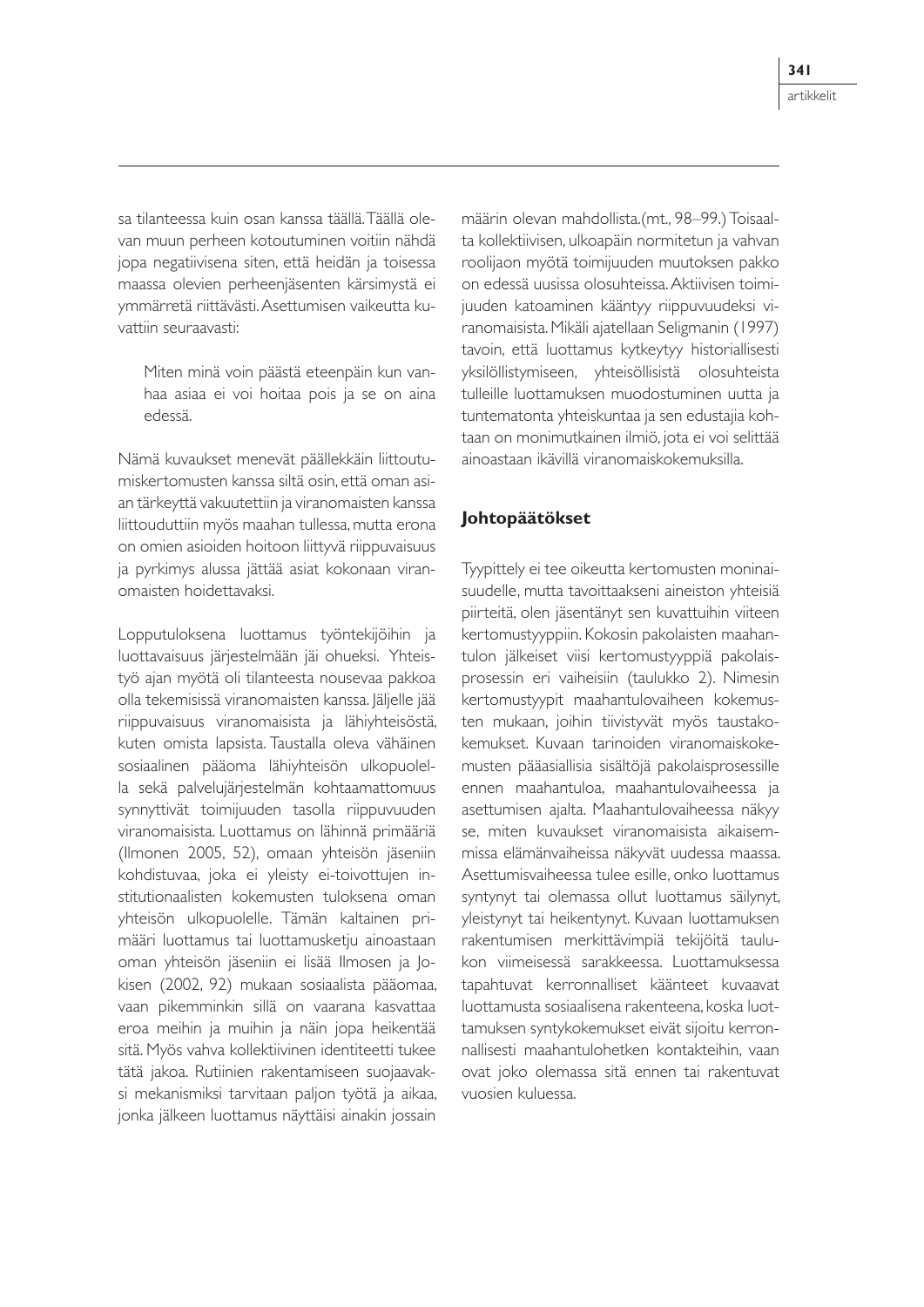|                               | <b>Ennen</b><br><b>Suomeen</b><br>tuloa                         | <b>Suomeen</b><br>tulovaihe                                          | <b>Asettuminen</b>                                                 | Luottamuksen<br>rakentuminen                                                        |
|-------------------------------|-----------------------------------------------------------------|----------------------------------------------------------------------|--------------------------------------------------------------------|-------------------------------------------------------------------------------------|
| Luottamus-<br>kertomukset     | Inhimillistä<br>pääomaa<br>kuten<br>vahvat omat<br>tavoitteet   | Taivaaseen<br>tipahtaminen<br>Halu yhdessä<br>ratkaista<br>vaikeudet | Luottamus<br>yleistyy<br>tai<br>Luottamus                          | Yksilöllinen<br>kohtelu taustojen<br>ja toiveiden<br>mukaan<br>Inhimillisen ja      |
|                               | Toivo                                                           |                                                                      | katoaa;<br>riippuvaisuus<br>viranomaisista                         | sosiaalisen<br>pääoman<br>luominen                                                  |
| Taistelu-<br>kertomukset      | Kauhu-<br>kokemukset<br>(kidutus)                               | Riippuvuuden<br>välttely                                             | Luottamus<br>syntyy;<br>itsenäistyminen                            | Aika; riippuvuus<br>vähenee<br>Konkreettisten                                       |
|                               | Hätä<br>Inhimillistä<br>pääomaa                                 | Hätä                                                                 | tai<br>Luottamusta ei<br>synny;<br>Riippuvaisuus<br>viranomaisista | asioiden<br>sujuminen<br>Symbolisen<br>pääoman<br>luominen                          |
| Vetäytymis-<br>kertomukset    | Kauhu-<br>kokemukset<br>viranomaisten<br>taholta<br>Alistuminen | Pelko<br>Kunnioitus                                                  | Luottamus<br>syntyy                                                | Aika;<br>oppimisprosessi<br>Luottamusketju<br>Sosiaalisen<br>pääoman<br>luominen    |
| Liittoutumis-<br>kertomukset  | Symbolista<br>pääomaa,<br>kuten<br>vaikutusvaltaa               | Kaveri<br>Vakuuttaminen                                              | Luottamus<br>syntyy                                                | Tutustuminen ja<br>yhteistyö<br>Symbolisen ja<br>sosiaalisen<br>pääoman<br>luominen |
| Riippuvaisuus-<br>kertomukset | Riippuvaisuus<br>yhteisöstä                                     | Riippuvaisuus<br>viranomaisista<br>ja/tai omasta<br>yhteisöstä       | Riippuvaisuus<br>käytännön<br>asioissa                             | Aika; yhteistyö<br>Sosiaalisen<br>pääoman<br>luominen                               |

**Taulukko 2.** Luottamuksen rakentuminen viranomaisiin maahantulovaiheen kategorioiden mukaan nimettynä.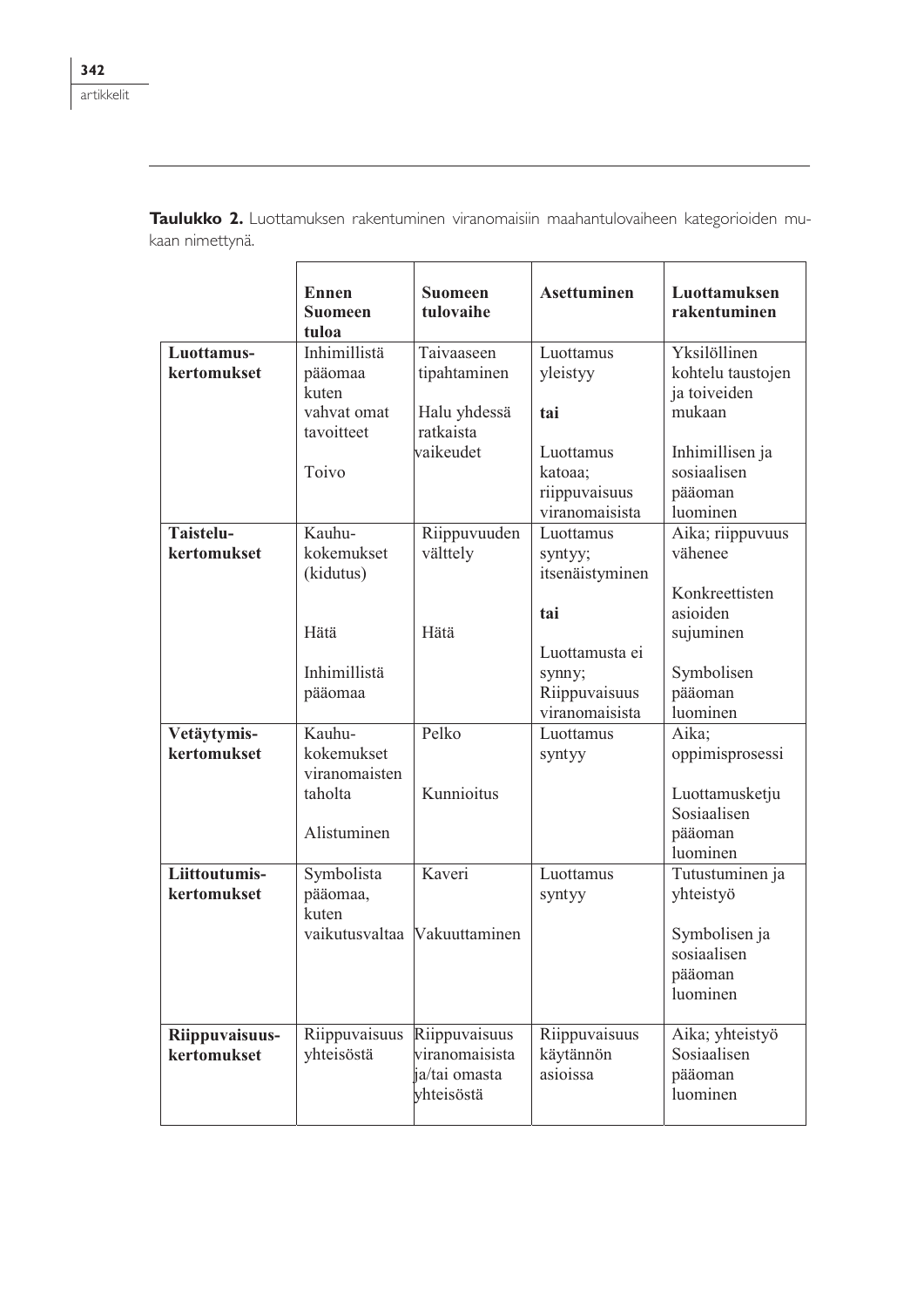Jos sosiaalista, inhimillistä tai symbolista pääomaa on ollut omassa maassa koulutuksena, erilaisten verkostojen jäsenyyksinä ja vaikutusvaltana, pyritään sitä myös saavuttamaan Suomessa. Mikäli aktiivinen toimijuus estyy riippuvuuden kokemuksina uudessa maassa tai omia resursseja ei tunnistettu tai tunnustettu, sosiaalinen pääoma heikkenee ja symbolinen pääoma jää muodostumatta. Tällöin myös luottamus jää syntymättä tai katoaa. Myös aiemmissa olosuhteissa saadun symbolisen pääoman toimimattomuus uusissa olosuhteissa rooliodotusten muutosten myötä synnyttää riippuvuutta. Tällöin Kamalin (1997) väittämä yhteiskunnan taholta tapahtuvasta pakolaisten asiakkaistamisesta toteutuu sosiaalisen pääoman heikkenemisenä ja luottamuksen synnyn tai yleistymisen vaikeutena.

Luottamuksen yleistyminen yhteisesti jaetuiksi tavoitteiksi on tärkeää sosiaalisen pääoman lisääntymiseksi yhteisenä resurssina (Putnam 1993). Viranomaisten on luotettava pakolaisiin tunnistamalla ja tunnustamalla heidän resurssinsa niiden yhteiseen käyttöön saamiseksi. Riittävä apu rutiinien rakentamisessa, vaikeista taustoista toipumisessa ja perheen yhteiselämän mahdollistumisessa on tärkeää näiden resurssien käyttöön saamisen esteiden poistamisessa. Samalla on myös kasvatettava inhimillistä ja sosiaalista pääomaa institutionaalisissa suhteissa riittävien tietojen, taitojen ja tarpeellisten kontaktien muodossa. Luottamus voi myös yleistyä ja sosiaalinen pääoma lisääntyä maahanmuuttajien omaehtoisten verkostojen, kuten aiemmin tulleiden maahanmuuttajien ja uskonnollisten- tai kirkkojen jäsenyyksien kautta, mikäli nämä ryhmät ovat tarjonneet riittävää tukea ja apua maahantulovaiheessa (vrt. Korhonen 2006).

Tulokset osoittavat, että pakolaisten inhimillistä, sosiaalista ja symbolista pääomaa on rakennettava heti maahantulon alkuvaiheessa, muuten joko ennen maahantuloa tai maahantulon jälkeen saavutettu luottamus katoaa.

#### **Viitteet**

1 UNHCR:n vastuulla on noin 20 miljoonaa pakolaista, joista pakolaisen statuksen saaneita on noin 12 miljoonaa. Vuonna 1951 Genevessä laaditussa yleissopimuksessa ja vuoden 1967 pöytäkirjassa pakolaisella tarkoitetaan henkilöä, jolla on "perusteltua aihetta pelätä joutuvansa vainotuksi rodun, uskonnon, kansallisuuden, tiettyyn yhteiskuntaryhmään kuulumisen tai poliittisen mielipiteen takia, joka oleskelee kotimaansa ulkopuolella ja on kykenemätön tai vainotuksi tulemisen pelon takia haluton turvautumaan kotimaansa suojaan". (Suomen pakolaisapu)

2 Uuteen maahan kotoutumista ja työllistymistä ovat tutkineet esim. Ekholm (1994), Valtonen (1999), Forsander (2002), Tiilikainen (2003). Kaija Matinheikki-Kokko (1992 ja 1997) on tutkinut pakolaisten vastaanoton periaatteita kunnissa sekä monikulttuurisessa ympäristössä työskentelyn haasteita. Viimeaikoina Sari Hammar-Suutari (2006) on tutkinut kulttuurisen monimuotoisuuden huomioimista viranomaistyössä (ks. myös Pitkänen & Kouki 1999). Riitta Järvisen (2004) väitöskirja käsittelee ammatillisen maahanmuuttajatyön kulttuuria sosiaali- ja terveydenhuollon jäsennyksissä. Merja Anis (2008) on paneutunut tutkimuksessaan monikulttuuriseen lastensuojelutyöhön. Valtonen (1999) kirjoittaa myös monikulttuurisen sosiaalityön haasteista Suomessa. Laura Huttunen (2002) on tutkinut maahanmuuttajien omaelämänkerrallisia tekstejä, joissa tarkastellaan paikan, tilan, kodin ja kuulumisen merkityksiä risteävien globaalien suhteiden maailmassa. Marjaana Korhonen (2006) on tutkinut sosiaalista pääomaa maahanmuuttajien kotoutumisessa. Monikulttuurisuuteen liittyvää käsitteistöä ovat analysoineet esim. Lepola (2000) ja Rastas ym. (2005).

3 Tämä artikkeli pohjautuu sosiaalityön ammatilliseen lisensiaatin tutkimukseeni (Turtiainen 2008). 4 Episodisen haastattelun lähtökohtana on tiedon käsitteen kaksi ulottuvuutta: Tietoa siitä, miten heidän elämänsä kietoutuu tutkittavaan ilmiöön sekä tietoa siitä, joka ilmentää kertojan reflektiivistä suhdetta ilmiöön ylipäätään. Kerätty aineisto voi siten ilmentää tilanne- ja episodimaista kokemustietoa yhdistettynä toiminnan konteksteista etäännytettyyn käsitteellisen tason argumentointiin. (Flick 2006, 181–182.)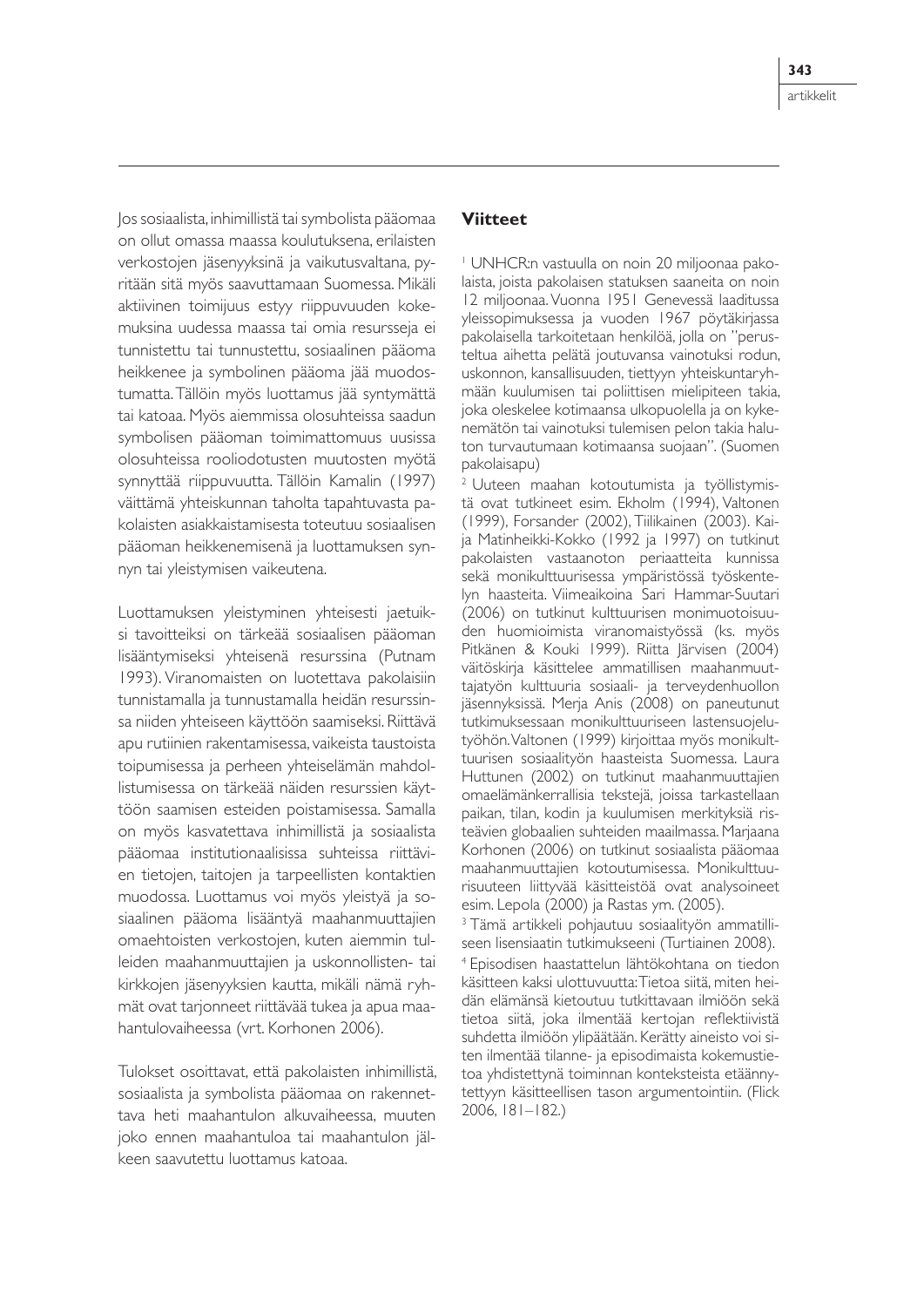#### **Kirjallisuus**

Anis, Merja (2008) Sosiaalityö ja maahanmuuttajat. Lastensuojelun ja asiakkaiden vuorovaikutus ja tulkinnat. Väestötutkimuslaitoksen julkaisu D 47. Helsinki: Väestöliitto.

Bourdieu, Pierre (1986) The Forms of Capital. In J.G Richardson ,(ed.) Handbook of Theory and Research for the Sociology of Education. New York: Greenwood Press, 241-258.

Coleman, James S. (1990) Foundations of Social Theory. Cambridge: Harvard University Press.

Dominelli, Lena (2004) Social Work. Theory and Practice for a Changing Profession. Cambridge: Polity Press.

Ekholm, Elina (1994) Syrjäytyä vai selviytyä – pakolaisten elämää Suomessa. Sosiaali- ja terveysministeriön selvityksiä 9. Helsinki: STM.

Flick, Uwe (2006) An Introduction to qualitative research. Third edition. London: Sage Publications.

Forsander, Annika (2002) Luottamuksen ehdot. Maahanmuuttajat 1990 -luvun suomalaisilla työmarkkinoilla. Helsinki: Väestöliitto.

Giddens, Anthony (1990) The Consequences of Modernity. Cambridge: Polity Press.

Hammar - Suutari, Sari (2006) Kulttuurien välinen viranomaistyö. Työn valmiuksien ja yhdenvertaisen asiakaspalvelun kehittäminen. Työpoliittinen tutkimus. Helsinki: Työministeriö.

Huttunen, Laura (2002) Kotona, maanpaossa, matkalla. Kodin merkitykset maahanmuuttajien omaelämäkerroissa. Helsinki: Suomalaisen kirjallisuuden seura.

Hyvärinen, Matti (2006) Kerronnallinen tutkimus. Saatavana: http://www.hyvarinen.info/material/ Hyvarinen-Kerronnallinen\_tutkimus.pdf Luettu 15.5.2009.

Ilmonen, Kaj (2000) Sosiaalinen pääoma, käsite ja sen ongelmallisuus. Teoksessa Kaj Ilmonen (toim.) Sosiaalinen pääoma ja luottamus. Jyväskylä: SoPhi, 9 -38.

Ilmonen Kaj (2005) Luottamuksen operationalisoinnista. Teoksessa Pertti Jokivuori (toim.) Sosiaalisen pääoman kentät. Jyväskylä: Minerva, 45–68.

Ilmonen, Kaj & Jokinen, Kimmo (2002) Luottamus modernissa maailmassa. Jyväskylä: SoPhi.

Jokinen, Arja & Suoninen, Eero (2000) Rikoksesta resurssi. Teoksessa Synnove Karvinen, Tarja Pösö & Mirja Satka (toim.) Sosiaalityön tutkimus. Metodologisia suuntauksia. Jyväkylä: SoPhi, 207–237.

Järvinen, Riitta (2004) Ammatillisen maahanmuuttotyön kulttuuri. Erilaisuus sosiaali- ja terveydenhuollon jäsennyksissä. Tampere: Tampereen yliopisto.

Kamali, Masoud (1997) Distorted Integration. Clientization of Immigrants in Sweden. Multiethnic Papers. Uppsala University, Uppsala: Reprocentralen HSC.

Kajanoja, Jouko (1998) Sosiaalinen pääoma. Yhteiskuntapolitiikka 63 (1), 36–49.

Kaskisaari, Marja (2005) Luottamus sosiaalisena rakenteena. Näkökulmina työuupumus ja käsitteen feministinen kritiikki. Teoksessa Jokivuori, Pertti (toim.) Sosiaalisen pääoman kentät. Jyväskylä: Minerva, 256–269.

Korhonen, Marjaana (2006) Discovering keys to the integration of immigrants: From human capital towards social capital. Alueellisen tutkimuksen kehittämisyksikkö. Tampere: Tampereen yliopisto.

Kotkavirta, Jussi (2000) Luottamus instituutioihin ja yksilöllinen hyvinvointi. Teoksessa Kaj Ilmonen (toim.) Sosiaalinen pääoma ja luottamus. Jyväskylä: SoPhi, 55-68.

Lepola, Outi (2000) Ulkomaalaisesta suomenmaalaiseksi. Monikulttuurisuus, kansalaisuus ja suomalaisuus 1990-luvun maahanmuuttopoliittisessa keskustelussa. Helsinki: Suomalaisuuden kirjallisuuden seura.

Luhmann, Niklas (1979) Trust and Power. New York: John Wiley.

Matinheikki-Kokko, Kaija (1992) Pakolaiset kunnassa: kenen ehdoilla? Sosiaali- ja terveyshallitus, Helsinki: VAPK-kustannus.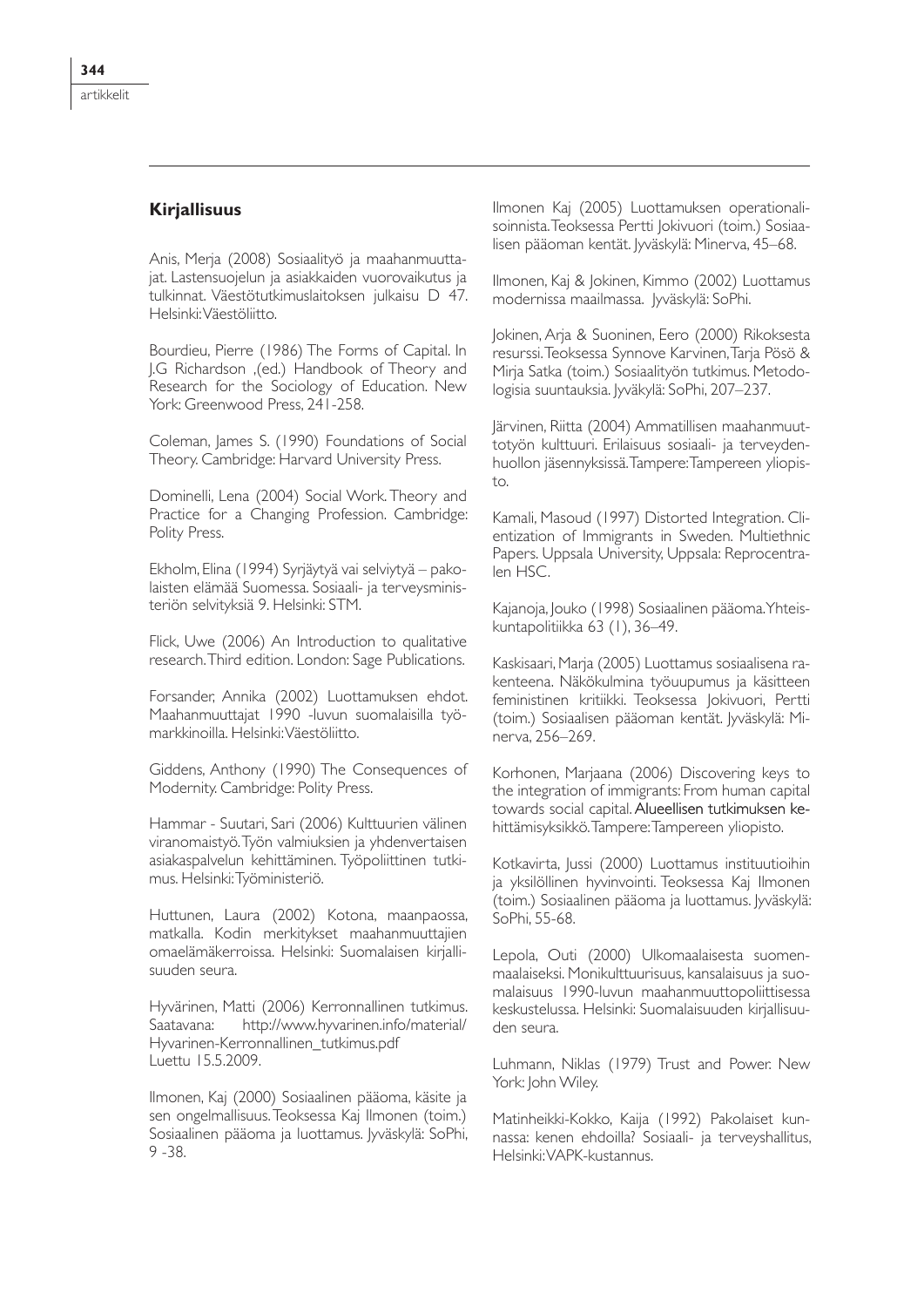Matinheikki-Kokko, Kaija (1997) Challenges of Working in Cross- Cultural Environment. Principles and Practice of Refugee Resettlement in Finland. Jyväskylä Studies in education, psychology and social research 131. Jyväskylä: University of Jyväskylä.

Offe, Claus (1999) How can we trust our fellow citizens? Teoksessa , M Warren (toim.) Democracy & Trust. Cambridge: Cambridge University Press, 1259-1319.

Pentikäinen, Marja (2005) Loputon matka. Vietnamilaisten ja somalialaisten kertomuksia pakolaisuudesta. Helsinki: Työministeriö.

Pitkänen, Pirkko & Kouki, Satu (1999) Vieraiden kulttuurien kohtaaminen viranomaistyössä. Helsinki: Edita.

Potter, Jonathan (1996) Representing Reality. Discourse, Rhetoric and Social Construction. Great Britain: Sage Publications Ltd.

Putnam, Robert (1993) Making democracy work. Princeton, NJ: Princeton University Press.

Putnam, Robert (2000) Bowling alone. The Collapse of Revival of American Community. New York: Simon & Schuster.

Rastas, Anna & Huttunen, Laura & Löytty, Olli (2005) Suomalainen vieraskirja - Kuinka käsitellä monikulttuurisuutta. Jyväskylä: Vastapaino.

Ruuskanen, Petri (2001) Sosiaalinen pääoma – käsitteet, suuntaukset ja mekanismit. VATT –tutkimuksia 81. Helsinki: Valtion taloudellinen tutkimuskeskus.

Seligman, Adam (1997) The Problem of Trust. Princeton: Princeton University Press.

Simmel, Georg (1995) Hur är samhället möjligt? – och andra esseär. Göteborg: Korpen.

Sztompka, Piotr (1999) Trust. A Sociological Theory. Campridge: Cambridge University Press.

Suomen pakolaisapu. Saatavana: http://www.pakolaisapu.fi/pakolaisinfo/yleistietoa\_pakolaisuudesta. html Luettu 14.4.2009.

Tiilikainen, Marja (2003) Arjen Islam: somalinaisten elämää Suomessa. Tampere: Vastapaino.

Turtiainen, Kati (2008) Kommunikointia uuden kynnyksellä – Luottamuksen rakentuminen kiintiöpakolaisten ja viranomaisten välillä. Sosiaalityön lisensiaatin tutkielma.Yhteiskuntatietieden ja filosofian laitos. Jyväskylän yliopisto. (julkaisematon)

Valtonen, Kathleen (1999) Pakolaisten kotoutuminen Suomeen 1990 – luvulla. Työhallinnon julkaisu nro: 228. Helsinki: Työministeriö.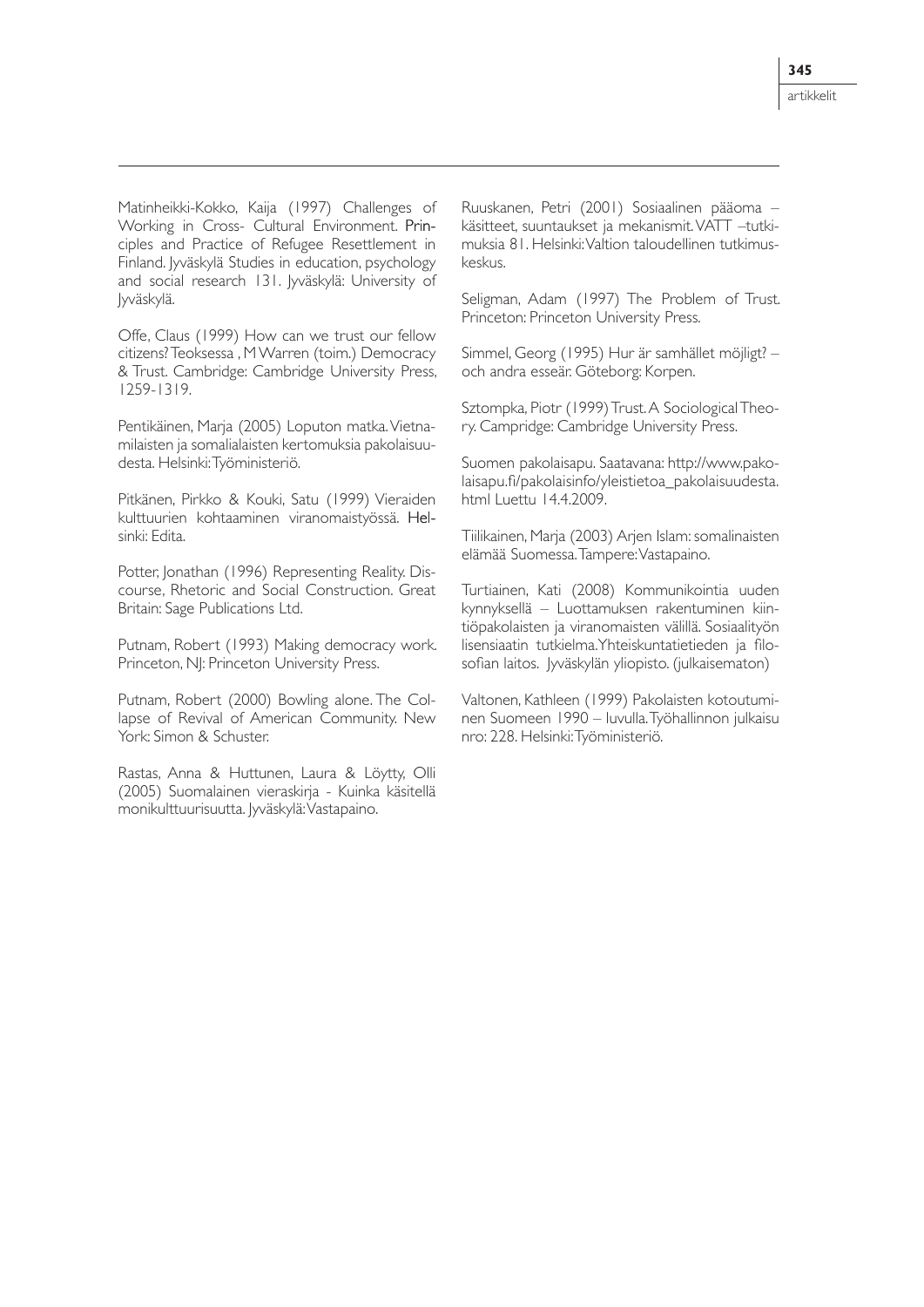# **II**

# **RECOGNITION AND RECOGNITIVE ATTITUDES BETWEEN REFUGEES AND AUTHORITIES. A FINNISH EXAMPLE**

by

Kati Turtiainen 2009

In: Vesna Leskosek (ed.) Theories and Methods of Social Work. Exploring Different Perspectives. Faculty of Social Work. University of Ljubljana, 149–161

Reproduced with kind permission by the publisher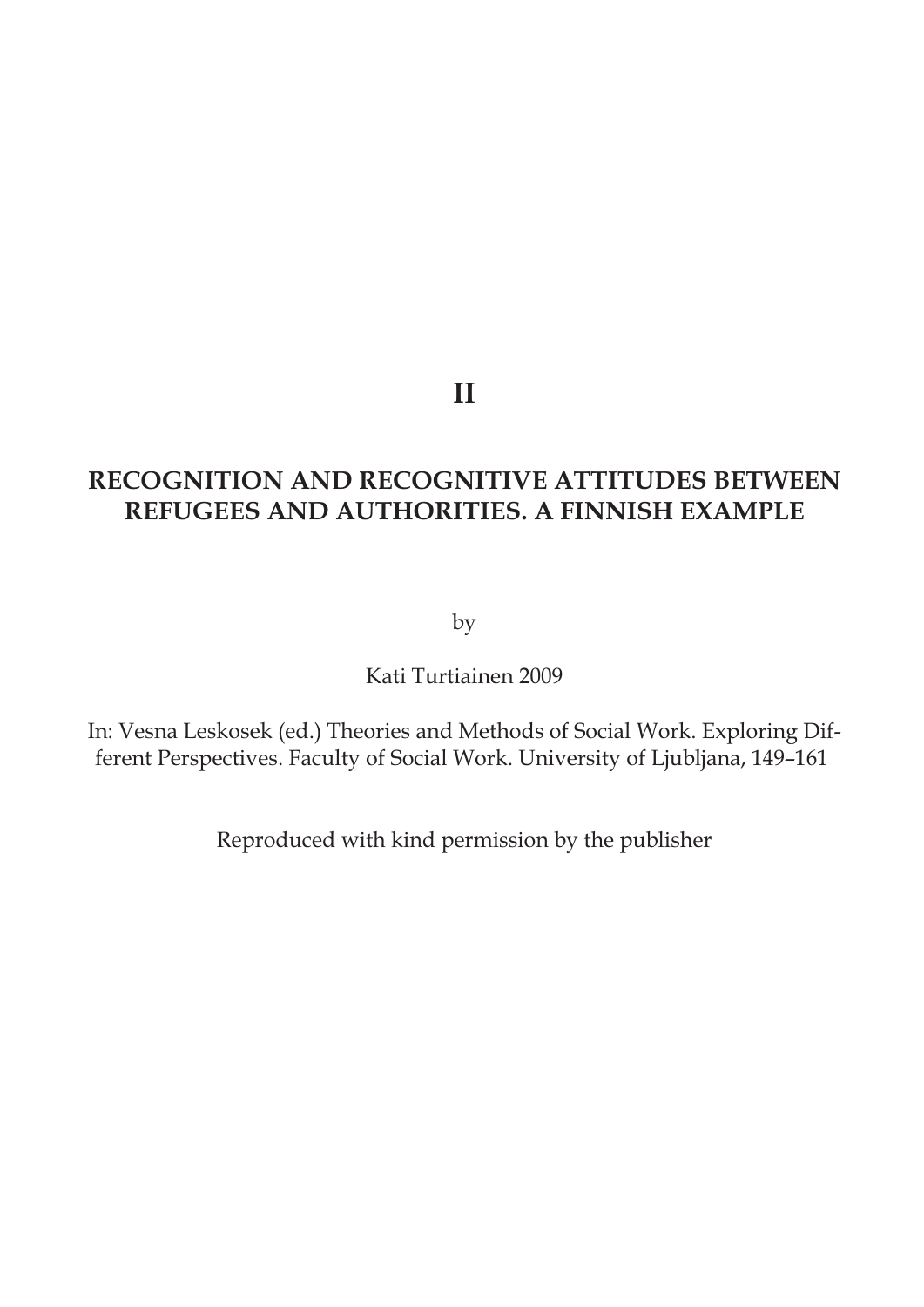# Chapter 9

# Recognition and Recognitive Attitudes between Refugees and Authorities: A Finnish Example

Kati Turtiainen

### Introduction

Finland was among the first countries to host resettled refugees processed by the United Nations High Commissioner for Refugees (UNHCR). Welcoming people based on international protection needs started in the 1970s, with a small group of Chilean refugees. Later, in the 1980s, Finland began accepting refugees from Vietnam. Systematic refugee resettlement began in the beginning of the 1990s; the annual quota is now 750 refugees. These resettled persons are known as quota refugees, and are the target group of this chapter.1

Article 1 A (2) of the 1951 Convention Relating to the Status of Refugees defines a refugee as someone who has left his or her country or is unable or unwilling to return to it 'owing to a well-founded fear of being persecuted for reasons of race, religion, nationality, membership of a particular social group or political opinion'. Finland follows this refugee status criterion and the concept put forward in the Geneva Convention of 1951. This concept of the refugee, which differs from descriptions found in many other countries, will be used in this chapter. It is important to keep in mind that refugee resettlement programmes vary from country to country based on how they grant access to their country to people in need of international protection.

### $\ddot{\bullet}$

<sup>1</sup> Up to the end of 1980s, most of the immigrants coming to Finland were return migrants from Sweden or immigrants with family ties in Finland. By the middle of the 1970s, the total number of foreigners was only around 10,000. The situation changed radically during the 1990s, when the number of foreign citizens residing in Finland increased four-fold. The latest statistics, from the end of the year 2008, show a steady increase in the number of foreign citizens, which is now at about 140,000, 25,000 of which are quota refugees. However, the total percentage of foreign citizens is still low by European standards. Out of a population of 5 million, only 2 % are of foreign origin. Recently, the government immigration policy has taken more interest in workrelated migration. Finland is being forced to solve the problem of an aging population and to secure the economic well-being of the country. The growing multiculturalism of Finnish society places increasing demands on the intercultural competence of members of the host culture in many areas of life, including the public sector (Brewis 2008, 18).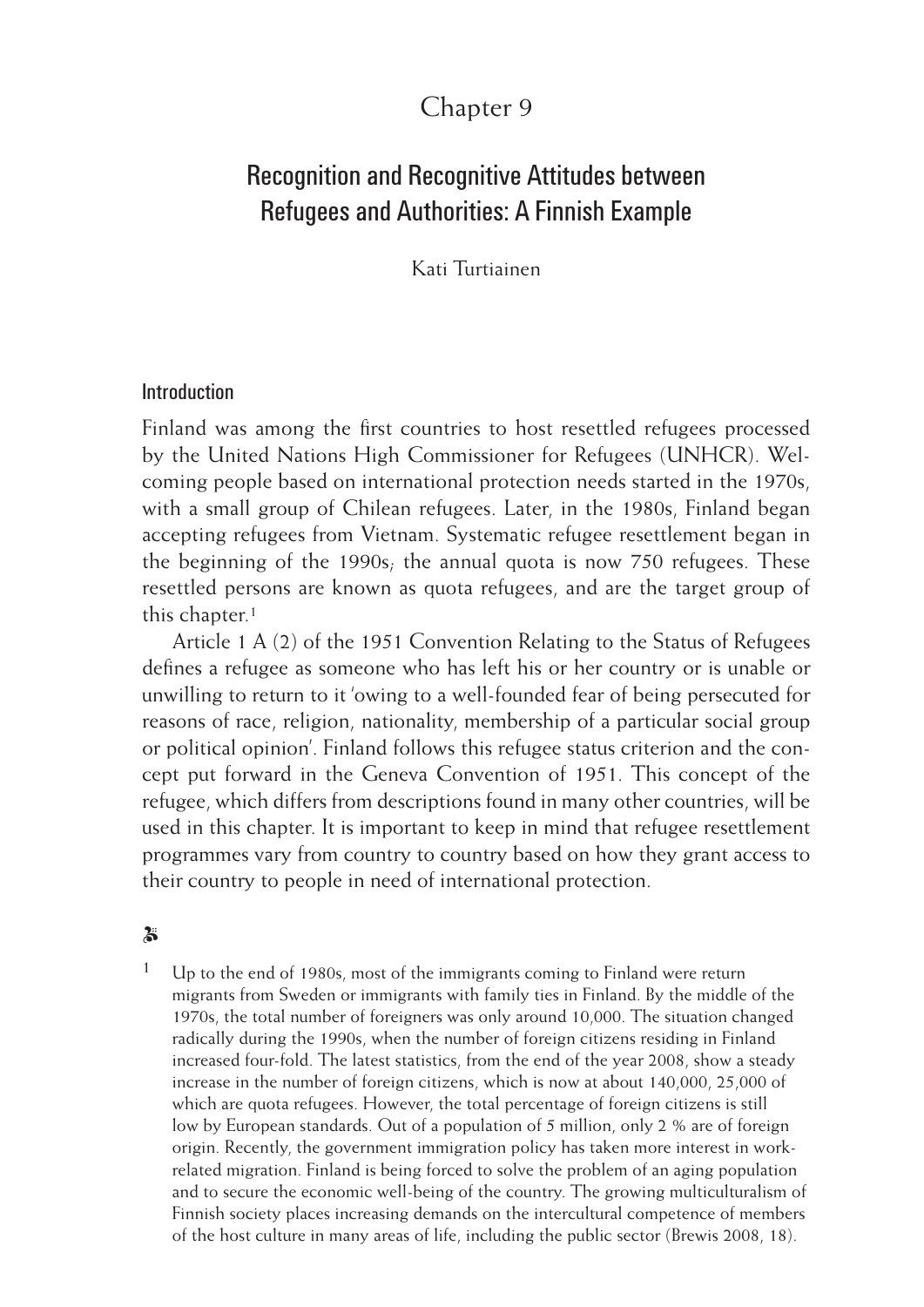Migration has a dual character (Soydan 1998: 23–24): while it solves problems in certain instances, it generates problems in other contexts, both for individuals as well as in communities. In the global context, refugee resettlement is one of the available problem-solving mechanisms for refugee issues. Resettlement countries have adopted different approaches to the division of responsibility for the reception of resettled refugees. In some countries, the central government is the main player, whereas other countries employ a high degree of delegation to local and regional authorities. The latter model is found in the Scandinavian countries, where local municipalities are vested with wide administrative and budgetary powers (Ekholm et al. 2005). In Finland, the Ministry of the Interior is responsible for resettled refugees at the central government level. It covers the costs of reception incurred by the receiving municipalities in accordance with agreements between the government and individual municipalities. The resettlement of refugees in a given municipality therefore depends on the municipality's own political willingness.

Alongside humanitarian immigration, the central role of public sector authorities in the Scandinavian system provides another context for this article. In Finland, work for receiving refugees is based on The Act on the Integration of Immigrants and Reception of Asylum Seekers (493/1999, 280/2006), which specifies the responsibilities of various parties in integration work. In particular, the role of the municipal authorities and social workers is essential in the refugee receiving services. In practise, social work in refugee matters consists of the following main areas: counselling on social benefits and integration support measures; psychosocial support; child protection; community work and networking activities; providing information; and awareness-raising activities. The term 'social workers' will be used for those who engage in special social work practices; in all other cases, the term 'authorities' will be used.

Recognition of refugees will be considered through examples of resettlement as a problem-solving mechanism on the personal level. The key concept of this article is recognition, as defined by Axel Honneth (1995), who uses the concept to construct normative criteria for a good society. Another central author, Charles Taylor (1995), points out that getting recognition is a vital human need and the foundation for equal human relations. The definition of 'refugee' includes persecution, which often consists of forms of non-recognition such as psychical abuse, discrimination, humiliation, and disrespect on the part of the authorities in the countries from which refugees have escaped. According to Honneth (1995: 129, 2007: 136–139), non-recognition threatens physical and social integrity and dignity. Honneth's (1995: 92–131, 2007: 138–139) approach is based on the notion that the possibility of identity formation depends on the development of self-confidence, self-respect and self-esteem. These practical relations to the self are built in an inter-subjective process. Corresponding forms of recognition, love, respect and esteem also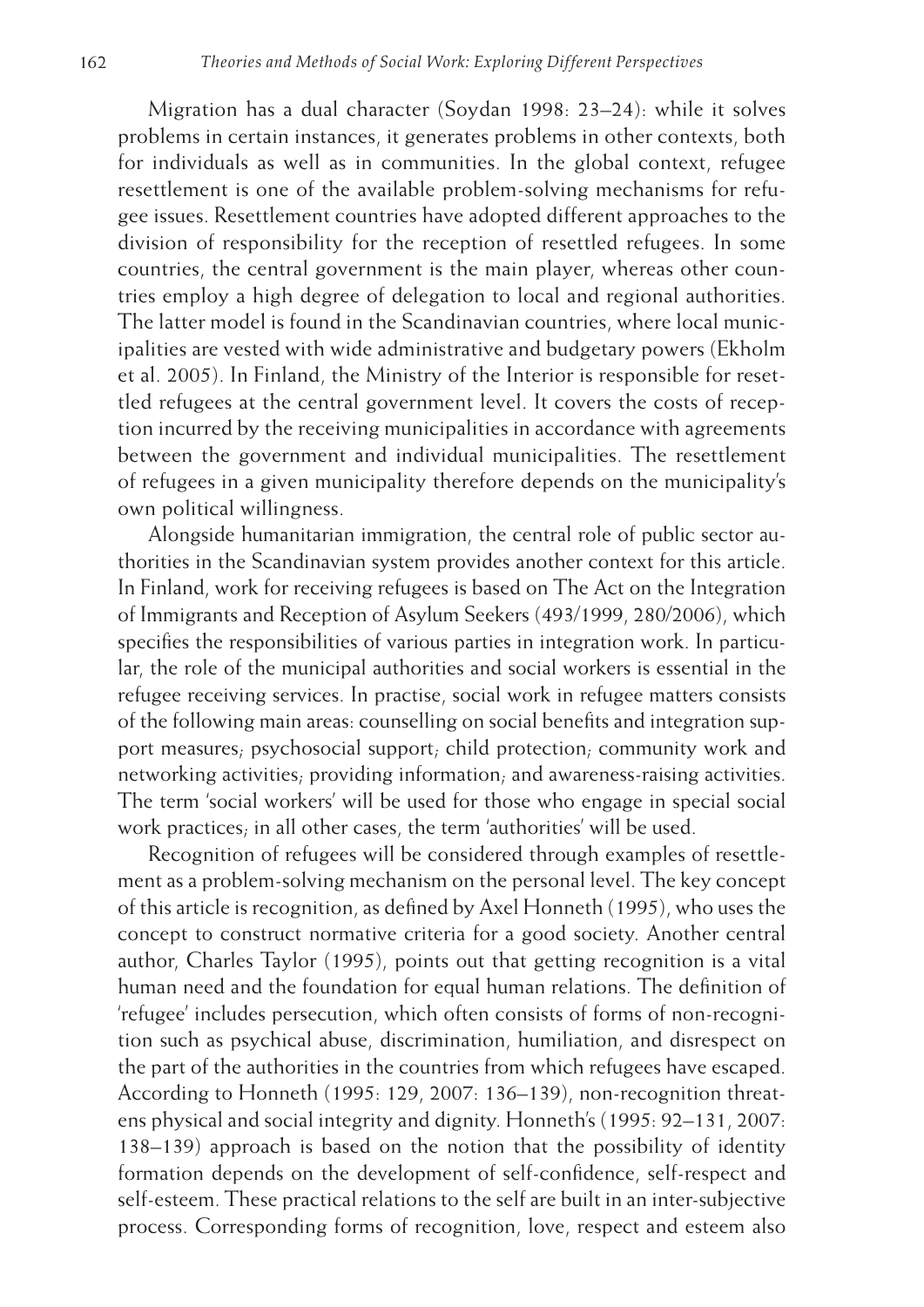exist in social reality.2 Heikki Ikäheimo (2003: 128–135) clarifies Honneth's analysis by suggesting that the different attitudes of recognition correspond to different dimensions of the personhood of the recognised person: we love or care for people as singular beings; we respect people as autonomous and entitled to certain rights; and we esteem people for their particular qualities.

Refugees' past experiences of non-recognition by the authorities have an effect on the formation of trust towards the new society and its authorities.<sup>3</sup> This notion has led me to look at the prerequisites of trust formation in the relationship between newly arrived refugees and public authorities. The concept of trust can be examined in terms of mutual relations of recognition (Kotkavirta 2000: 60–61). I understand the different types of recognition as a basis for the formation of trust towards the new society.

Recognition will be located and examined in the relationship between refugees and social workers, in light of the latter's key role as receiving workers in the Scandinavian model. The research discussed here focused on the early stages of the integration process in Finland. My first research task focused on the following question: What kinds of needs, traits, and rights are identified in the relationship between authorities and refugees? Needs that refugees *would have liked* to have recognised are also discussed, so it must be kept in mind that all the interviewees' needs weren't recognised following their arrival in Finland. My second task was to identify the prerequisites or the means of successful recognition in relationships between resettled refugees and authorities, especially social workers. This entails the identification of needs and prerequisites of successful recognition in my data using the forms of recognition described by Axel Honneth and the philosophers Heikki Ikäheimo and Arto Laitinen.

### Identification, recognition and recognitive attitudes

Ikäheimo (2003: 137–144) proposes drawing a clear distinction between recognitive attitudes and recognition on the one hand and the social and institutional settings where recognition and/or mis-recognition may occur on

# $\ddot{\mathbf{x}}$

- <sup>2</sup> Honneth (1995) sketches an approach similar to that of Hegel or George Herbert Mead, focusing on the importance of social relationships for the development and maintenance of a person's identity. This approach can be understood as a continuation of the Frankfurt School's attempt to locate the motivating insight for an emancipatory critique and struggle within the domain of ordinary human experience rather than in the revolutionary theory of intellectuals.
- 3 In a previous study (Turtiainen 2008), I examined trust and confidence between refugees and the host society from different perspectives. Trust is an important element of social capital which has an essential bearing on whether refugees become players or non-players in a new society (Dominelli 2008). The findings include four different types of stories: trust stories, conflict stories, withdrawal stories, and joined stories.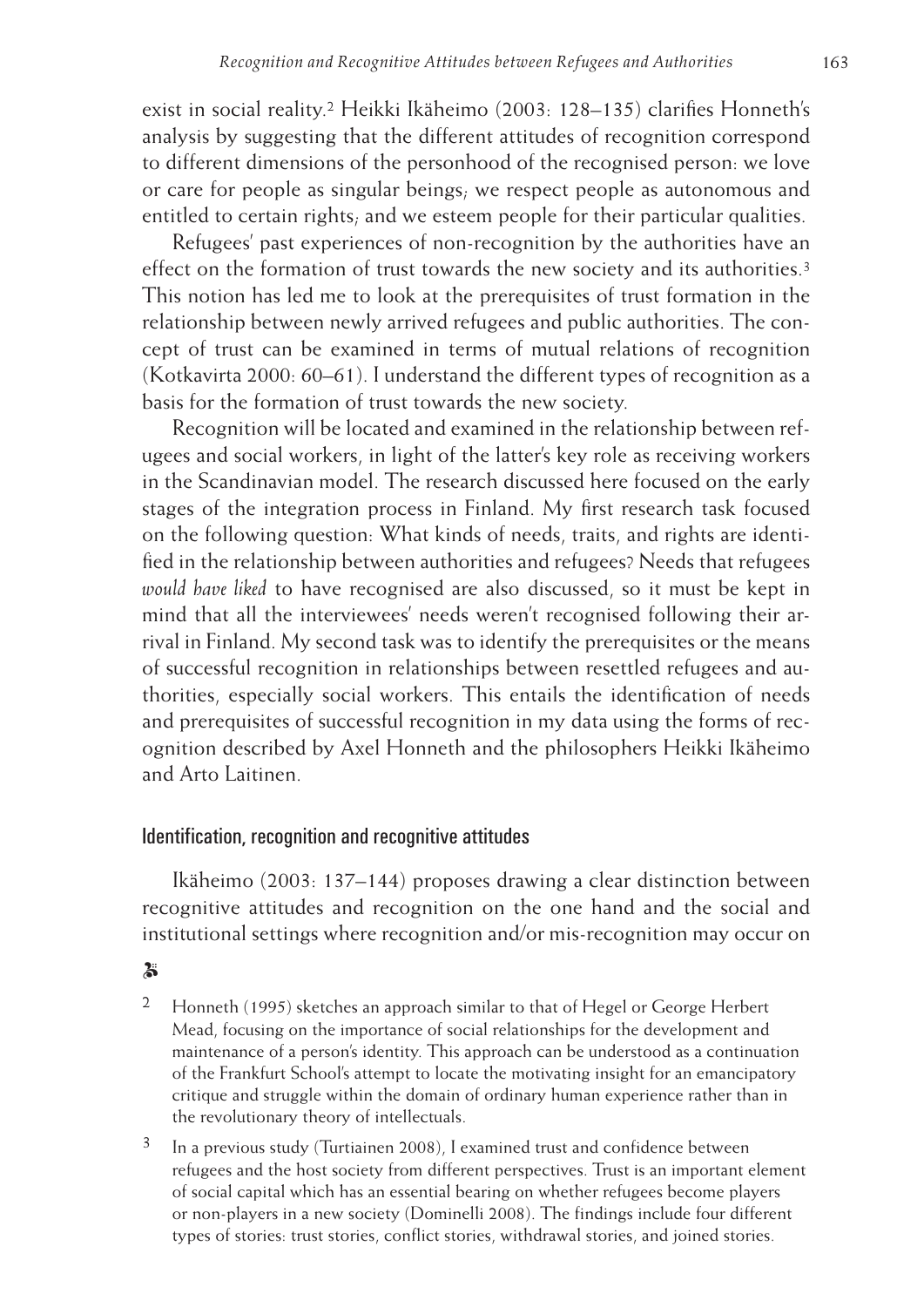the other. The relationship between these is extremely complicated (Ikäheimo and Laitinen 2007: 42–43). In this article, the nexus of newly arrived refugees in Finland and their social workers and other authorities forms the social setting where recognitive attitudes are to be found. These social settings are heavily influenced by past experiences. Refugees experienced non-recognition at the hands of authorities during the refugee process. Also, the laws, regulations, and values of the new country influence the social settings.

Ikäheimo further (2003: 137–144, see also Ikäheimo and Laitinen 2007: 37–42) argues that it is important to distinguish between distinctly recognitive attitudes and the totality of attitudes instantiated in a given personal relationship. In line with Ikäheimo, I view recognition as a 'two way complex of attitudes', where attitudes are different ways of accepting another person as a person, which, to be exact, means respecting him/her, esteeming him/her and/or loving him/her. Here, 'love' means care for another person's well-being. Recognition is not a crude natural process, but something that is always already taking place for certain reasons: it consists of mutual attitudes involving judgements (*ibid*. 2003: 130). It is also important to understand the other part of the relationship as capable of making judgements about us.

Ikäheimo and Laitinen (2007: 43–47) point out that one can easily be seriously mistaken about the recognitive attitudes of others towards himself/ herself. By attitudes towards persons, they understand not only explicit opinions or views, but also implicit background attitudes that affect the ways in which we encounter others. Recognitive attitudes have an important role in the motivation of action: we can often read others' attitudes towards us in their actions. Conversely, Ikäheimo and Laitinen also point out that it is often important for a person to know that someone loves, respects or esteems him/ her, *even if that other person has no way of acting on these attitudes*. Another important point is that people are easily prone to imagining or guessing others' attitudes towards them; this can sometimes lead to unnecessary conflicts or feelings of insult. For example, a service user might think that a social worker wields too much power, even if the social worker is in fact carefully respecting the client's rights. In such cases one cannot speak of a real lack of recognition because the social worker genuinely cares for the client's problems and respects the client's autonomy and the conditions which must be fulfilled to maintain it. In the 'dialogical' model of recognition that Ikäheimo and Laitinen support, recognition is a matter of real attitudes, and a merely imagined lack of recognition is not a genuine lack of recognition. Following Honneth, Ikäheimo and Laitinen, I stress the importance of a dialogical model of recognition. If one person in a given relationship does not have a positive attitude towards the other person, toleration may quickly set in. Toleration of another person without recognition means that the person in question is unwanted, but must be tolerated because nothing else can be done (Ikäheimo 2008: 27–28, see also Rainer Forst 2007: 215–237).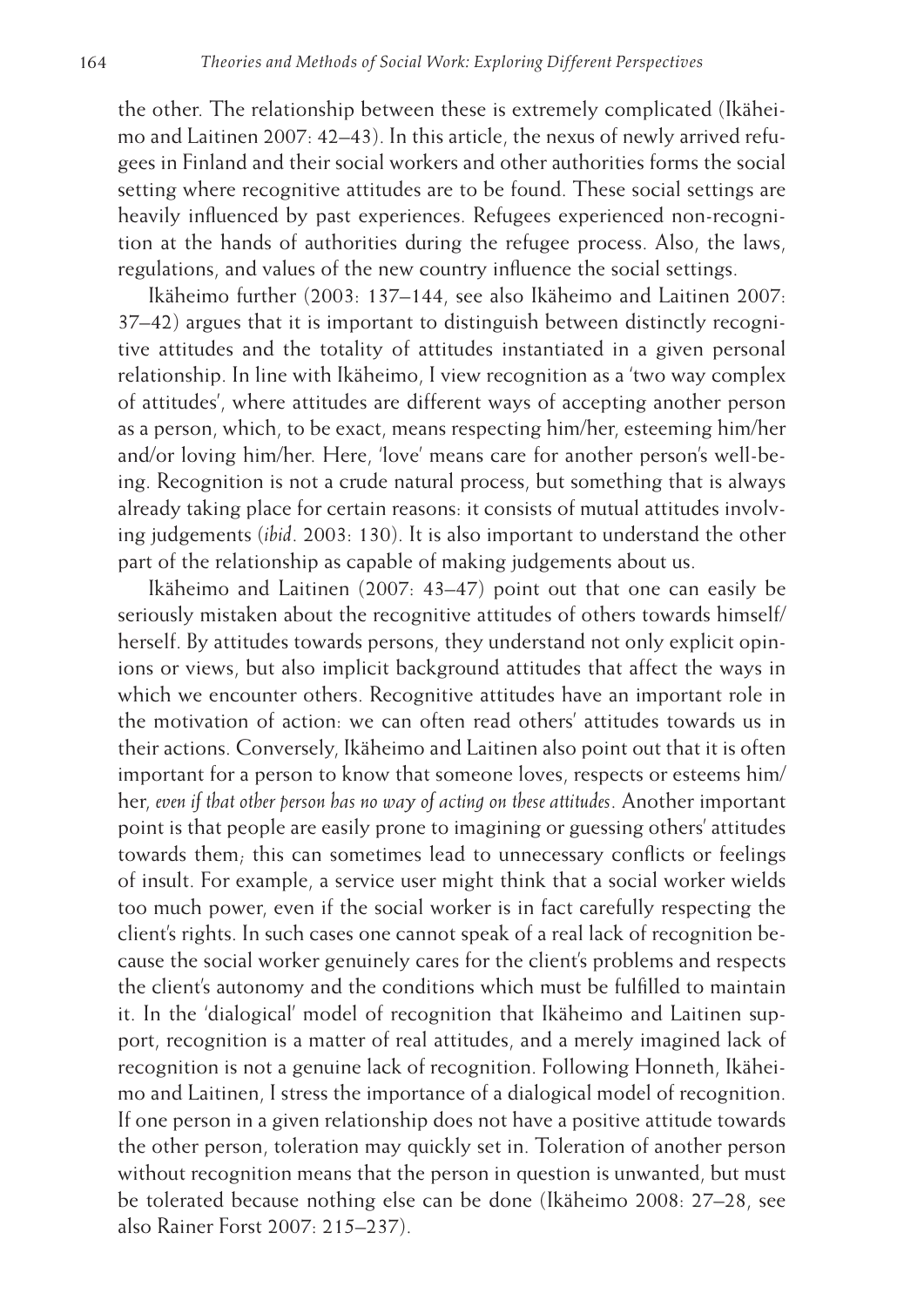Many authors, such as Honneth and Taylor, use the terms 'recognition', 'identification', and 'acknowledgement' to describe roughly the same phenomenon4. I, on the other hand, draw a distinction between 'identification' and 'acknowledgement' in terms of building relations of recognition between refugees and authorities. Ikäheimo's (2003: 142–151) and Ikäheimo and Laitinen's (2007: 34–37) clarification serves as a base for my understanding of these concepts.

'Identification' is used as a synonym for recognition in the sense that one identifies things and persons as definite individuals having some particular feature(s). Identification can be external or internal (self-identification). Selfidentification is never completely independent of qualitative identifications made by others. From the workers' perspective, identification can be seen as a proactive work approach (Valtonen 1999: 55). I understand identification as the complex process of the identification and self-identification of the needs or traits of refugees in the relationship between refugees and authorities. These needs or traits are those which refugees would like to get recognised. Furthermore, these needs or traits must be identified if recognition is to take place. However, identification is not enough if it does not lead to recognition.

'Acknowledgement' is used as a synonym for recognition in the case of norms, rules and so on. Through acknowledgement, things are construed, for example, as valid, good, genuine. I use the concept of acknowledgement when special rights are or should be recognised by the laws and regulations.

### Figure 1. The process of recognition between refugees and authorities



# Data and analysis

In my study, I looked for extracts from my data that would be applicable to the framework of Honneth's or Ikähemo's theory of recognition and recognitive attitudes. I approached the data by asking the following questions: Firstly, what are the identified attributes of the interviewees? What was recognized,

### $\ddot{\bullet}$

4 Ikäheimo (2003: 141–151) analyzes Taylor's (1995) understanding of these concepts. He concludes that each of these concepts is a complicated phenomenon in its own right and that grasping their internal connection is a far from easy task.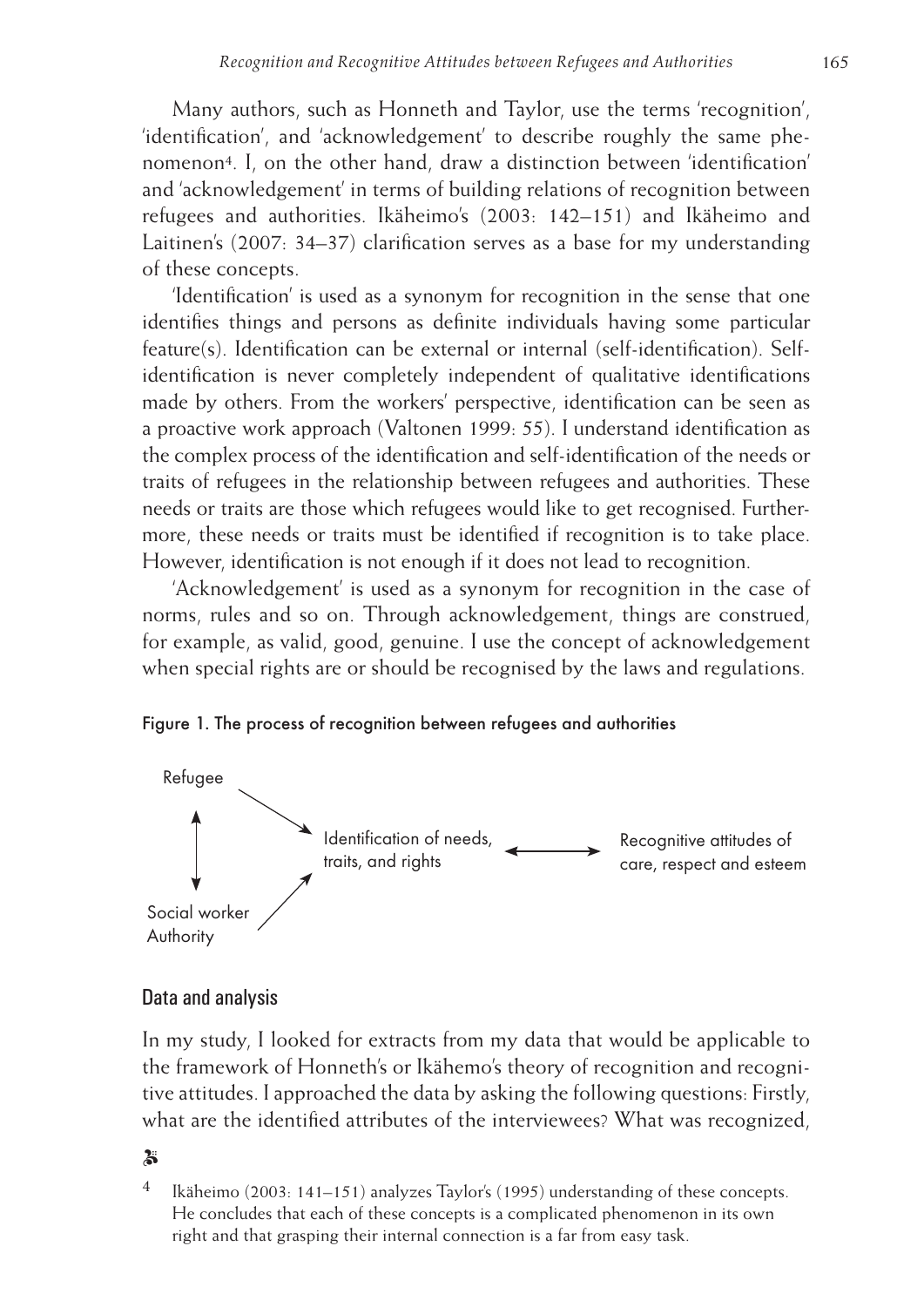or what did they want to get recognised in the mutual relationship with the authorities? Secondly, what are the prerequisites or tools for recognition by the social worker and the refugee?

My data consists of interviews with 13 quota refugees living in Central Finland. I received the refugees' contact information from the immigrant services in one town. The interviewees represent a heterogonous group in terms of ethnicity, education, age and gender. Ethically, it is important that, at the time of the interviews, they were no longer users of the services to which the interviews pertained, and thus could speak freely about them. At the time of the interviews, they had been living in Finland for 4 to 13 years. Three refugees were interviewed with the help of an interpreter; the others were interviewed in Finnish. I translated the data from Finnish to English, which means that some informative details may have been lost in translation. The interviewees' own words are used to provide a better description of the examined phenomena.

The data was collected using episodic interviews (Flick 2006: 181–182), a format containing elements of both focused and narrative interviewing. Basically, I collected narratives about trust towards the authorities during the refugee process (escape from one's own country, living in a second country and resettling in a third country). The theme of trust was reconstructed during the interaction between the researcher and the interviewee. In this chapter, I will use thematic analysis (Gubrium and Holstein 1997) to identify needs which refugees would like to get recognised and what is required of the refugees and of the authorities during the recognition process. I selected extracts concerning the phase of arrival in Finland because the research applies to the early stages of integration.

The data revealed 25 issues which refugees would like to get recognised. I classified this data by grouping the identified needs, rights, and traits of the interviewees under the concepts of autonomy, particularity, and singularity (Honneth 1995, see also Ikäheimo 2003). Because my aim was to collect accounts of successful relations of recognition, the accounts pertain to the requirements which must be met by authorities on the one hand and refugees on the other in order to make recognition possible. I left out accounts of negative experiences with authorities following arrival in Finland because my aim was to determine the prerequisites and tools needed for recognition. That's why it is necessary to keep in mind that the data presented here does not reveal the whole picture of what transpired between interviewees and authorities after arrival in Finland. When analysing the data, I was looking for extracts where refugees talked about helpful factors in their relation to social workers and other authorities after arrival in Finland. I was also looking for extracts containing suggestions of factors which they felt would have been helpful in their relation to authorities. In some of the data, the past represents a comparative contextualising factor; at the same time, it allows for greater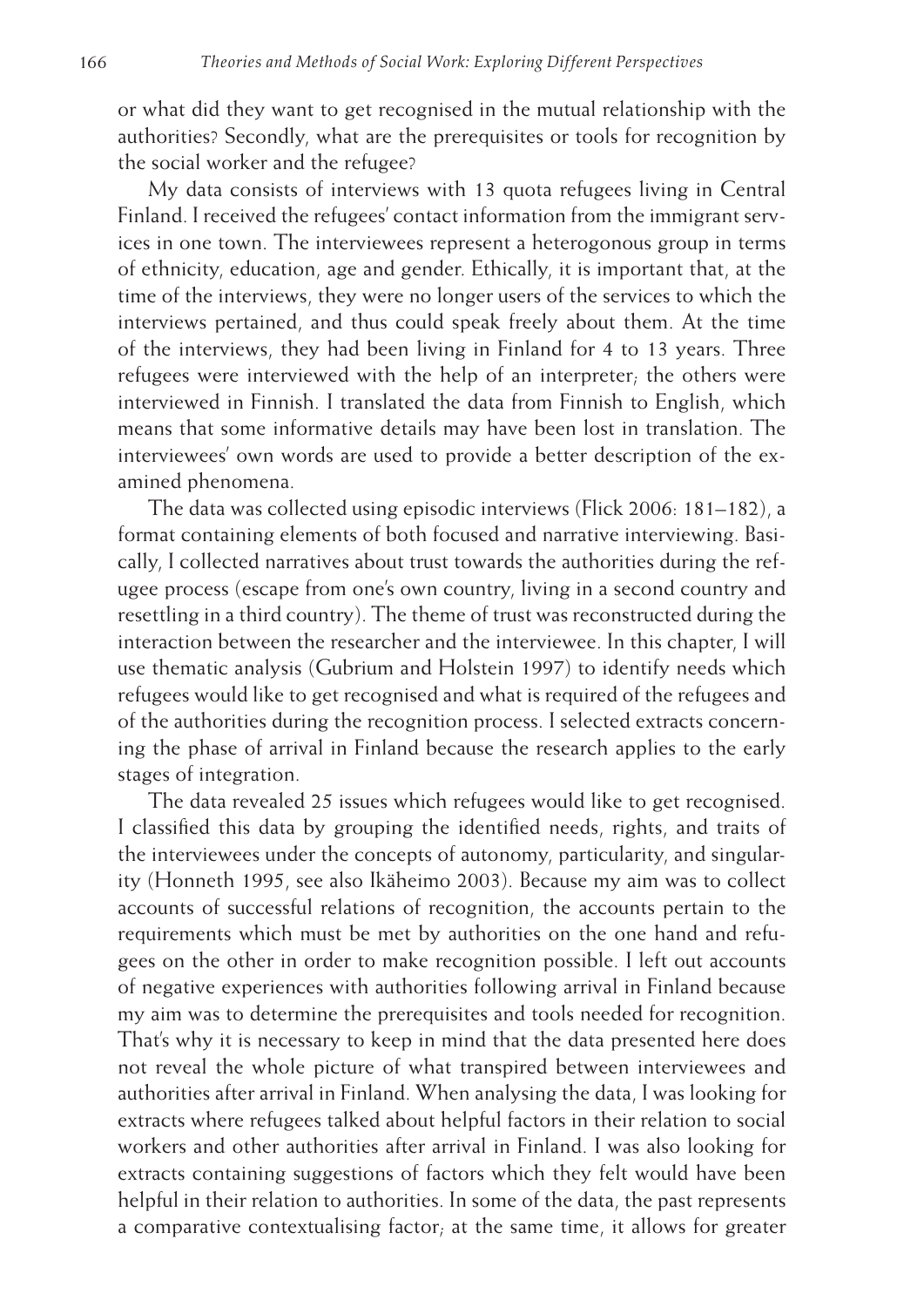insight into the refugees' backgrounds. All the interviews are multi-voiced, which means that interviewees aren't speaking only about themselves, but also about other refugees and factors that could help them in their relation to authorities (Potter 1996:  $142-143$ )<sup>5</sup>. Below, the findings of my analysis will be discussed under the headings of the recognitive attitudes of esteem, care, and respect. The analysis of esteem applies to refugees' particular qualities; care applies to a refugee's singularity as whole person; respect concerns refugees' autonomy as persons entitled to certain rights.

# Information exchange and being esteemed

'Esteem' concerns persons as having particular abilities or achievements that may be understood as being of benefit to persons other than the esteemed person himself/herself (Ikäheimo 2003: 132). Refugees have education, training, and know-how which they can contribute to their new society. Education or skills are gained either before arrival in Finland or after resettlement. Refugees consider the exchange of information a central tool of esteem after resettlement in the new country. Authorities have to identify refugees' abilities and goals; refugees, in turn, have to learn about the possibilities open to them in the new circumstances. Without this, the recognition of abilities is not possible.

In the following extract, an occupation had already been learned and practised prior to arrival in Finland:

My background is media…and here I like to be active and if I am active I hope I get more job…Hope is very important. It gives a message to me that if I am active my life will be easier. If I want to run 100 meters I am asking here do I use car or is it better to walk?

There is the hope that, if a person actively displays his/her abilities, he/she will have his/her know-how identified. The validity of one's own goals and the means to achieve them are discussed in relations with the authorities. Before abilities can be identified, 'you have to know who I am and what do I want'*.* This identification takes place *in relation* to the authorities through negotiation and the exchange of information about refugees' abilities and the possibilities for their use in the new society.

'There are people they know the language really well but still they are unemployed…What can I do, I would like to be a carpenter, but still you need more language'.

 $\ddot{\textbf{a}}$ 

 $5$  Potter (1996: 142–143) uses the term 'footing' when a speaker is presenting some factual account as his/her own or distancing himself/herself from it. The notion of footing was developed by Ervin Goffman (1979).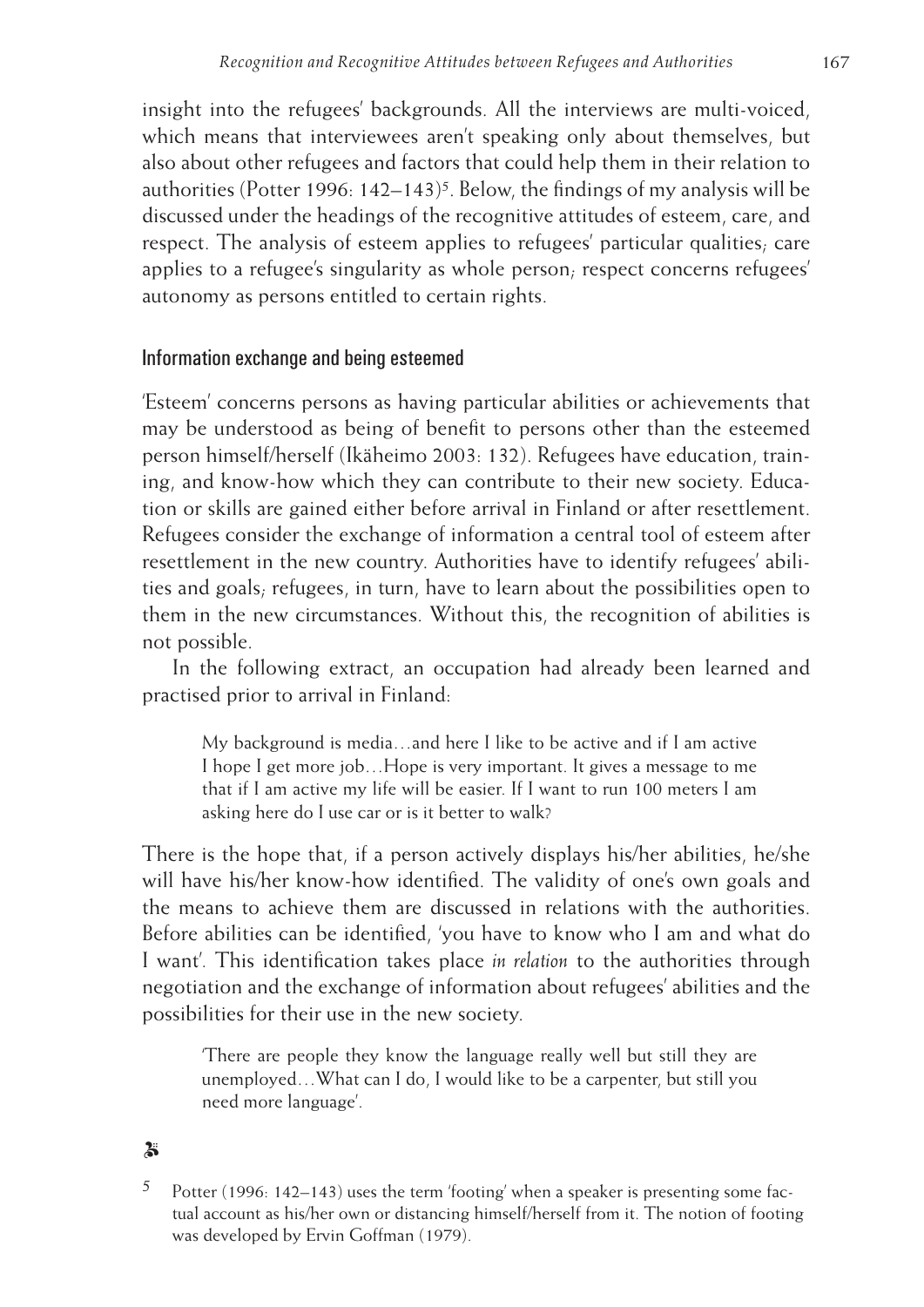'When I called there they asked where you come from and when I told they got quiet. But I am a driver...I thought, what the hell, he is not taking me to work because I am a Muslim woman. But I went there and they took me to practise this work…And then they saw what kind of person I am and now my employer sends me a Christmas card every year and all my co-workers like me'.

'…As a black woman I have to go there again and again and show that I can take care of my patients and they learn to trust me'.

According to these extracts, the abilities of the refugees need to be exhibited to the authorities or employers before they are identified. Employers question language skills, even when proper knowledge of the language is not needed to practise a profession. The fact that the persons have a different religion or skin colour than the majority population affected the identification of their professional skills. They are identified 'only' as immigrants having different features than the majority population.

These findings about the esteem of the immigrants' professional skills echo Annika Forsander's findings (2002, see also Valtonen 1999), which are also from the Finnish context. There is a lack of trust about immigrants' abilities, even if they are highly educated and know the Finnish language. According my data, they are not esteemed as professionals until they are able to show what they can do in practice.

The authorities' activity of delivering information is heavily stressed in my data. Information as a tool of esteem is underlined in different ways:

From my point of view my experience is important in the beginning when you come as a refugee what kind of view you have just in the beginning and what kind of knowledge in the beginning then you can change yourself and go faster forwards…You can start to build your own story immediately. But a person who has not any view like this year will study and later do something else, they can't go fast…You have to catch him/her and give him/her such successful stories. Such a good role model and its effects and in Finland you can go forward…If he/she has understood wrongly in the beginning. But if in the beginning you give good information he/she can decide by herself/himself and later cope up independently.

An immigrant needs explanation about laws, life. I needed to know that I should like to become an entrepreneur, how many those companies are in this area and does it make any sense to establish one more and what is needed any way…I come to talk to my social worker and she helped me by telling me contacts and booking me an interpreter because I would like to go forward in my occupation. If she is not helping me what can I do.

General information is not enough in relations with authorities. Fostering hope by sharing successful examples and positive role models is also a part of the exchange of information. The above examples highlight that decisions are made with an impression of what may be possible in the future. The motivation to learn activities and some professional skills must exist before such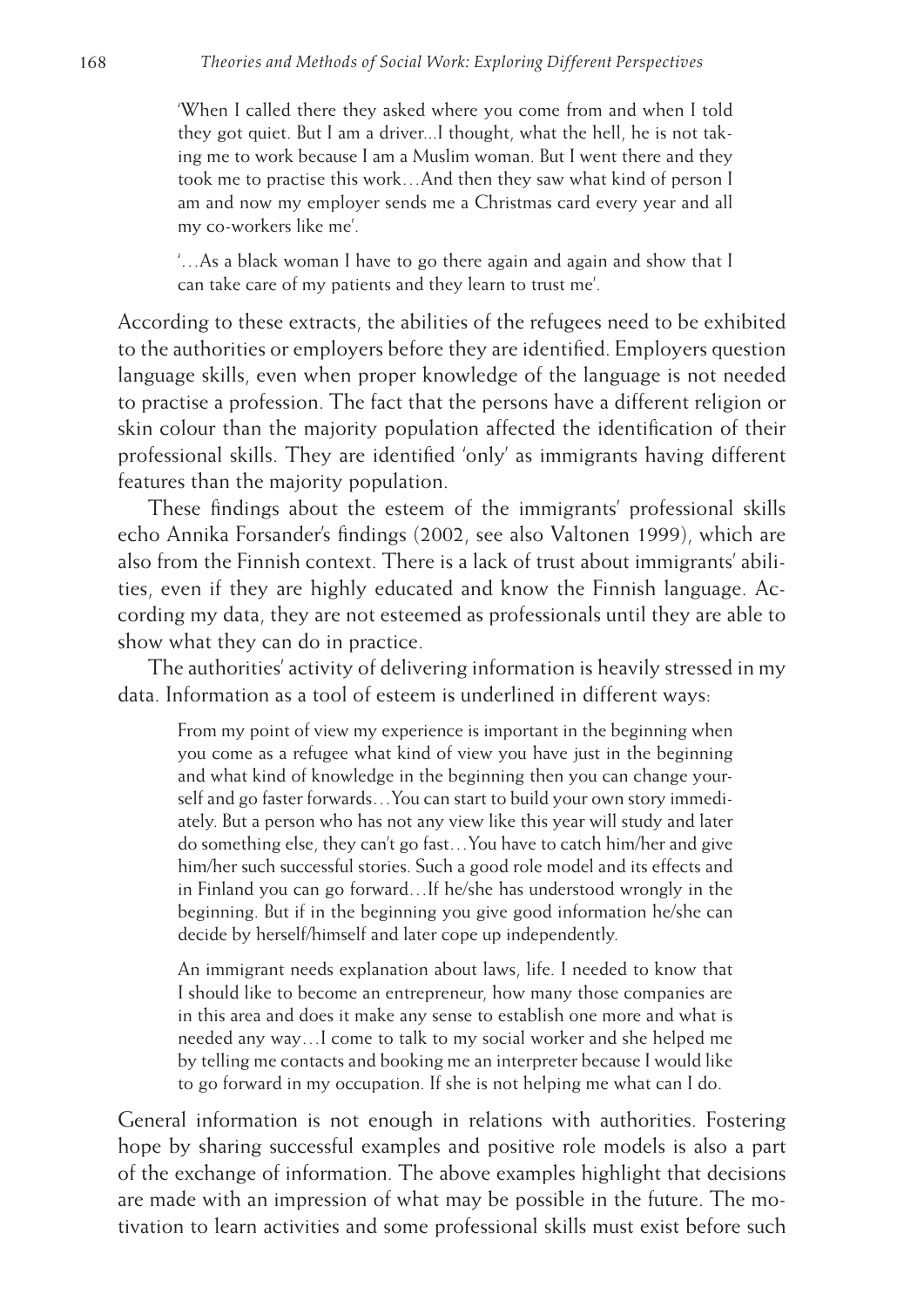information can be put to use. Knowledge about these goals and how refugees achieve them is a primary tool for professionals. Also, guidance in finding peers in a professional field is mentioned as an important issue. The role of the social worker is to provide information about social security and other laws, which improves the refugee's understanding of how this society functions and also makes it possible for him/her to identify his/her possibilities. The clarification of goals is a process constantly taking place between the immigrant and social workers.

While educated and active refugees are provided with information about possibilities in their relations with authorities, the abilities of refugees who are ageing or illiterate or who lack motivation or hope for various reasons also need to be esteemed, as the following example shows:

When they come here their role disappears. Before when they went shopping, children were behind them but now when they go to the labour office they are following their children. Before she was cashier in our house. I always think how they can live like that…They have to be esteemed also.

As noted above, this analysis focuses on successful relations of recognition. However, in the case of refugees whose abilities are not esteemed, the role of social workers and other authorities lies in the search for ways to facilitate the identification of these people's abilities as being of value to the new society or to the refugees themselves. Their know-how and past roles are not valid in the new society, and if their potential value to this society goes unidentified, they will not be esteemed. Holding such a person's abilities in esteem means finding ways for him/her to learn a new role in the new circumstances, one in which the abilities of the person would promote his/her well-being, even if they do not contribute to the good of others (Ikäheimo: 2003: 132). In finding a new role by acquiring new skills and finding ways in which past abilities can become valid, esteem comes close to respect for autonomy. If this is to occur, authorities must play a part.

A central finding of my study is that mutual activity is needed in the identification process if the refugee's abilities are to be esteemed. The exchange of information and various actions, such as changing professions, are a key tool for esteem; on the other hand, one cannot automatically assume that professional skills will be esteemed simply because a refugee has found employment: as noted above, employers take note of foreign features before professional skills.

# Caring for a person as a whole

'Care' as a recognitive attitude means that authorities care for the well-being of refugees. Care is not shown for refugees as a result of their particular features or autonomy but, as Ikäheimo argues (2003: 131–132, see also Honneth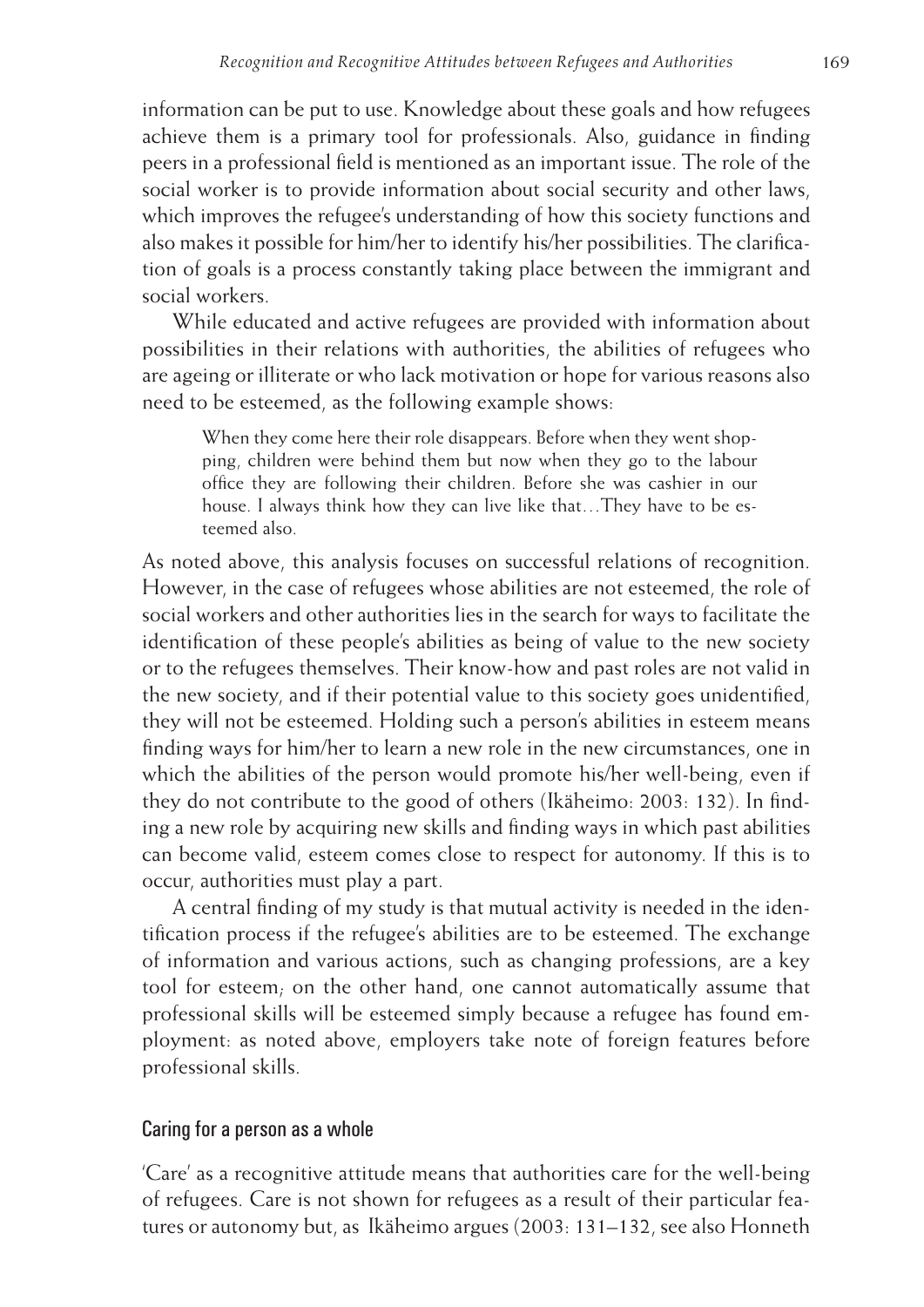2005: 129), for their own sake, as singularities. Singularity implies a singular point of view or definite life horizon, encompassing hopes, fears, desires, interests, valuations etc. (*ibid.* 2003: 132). But here, these are not considered features of the individual; care concerns the person whose hopes and fears etc*.* they are. It concerns people as wholes, and not particular features. However, the authorities have to identify people's needs in order to gain knowledge about how to improve their well-being. In other words, authorities take care of a person's needs because they care about the person's well-being, regardless of what kind of person he/she is. This is a reason why the identification of the needs of refugees takes place in a mutual relation.

Here, I analyse the kinds of needs that are identified as taken care of following arrival in Finland, as well as the means used to fulfil these needs. Persons selected for resettlement in Finland are mainly among the most vulnerable of refugees – at risk woman, victims of torture, survivors of war. The refugee's background is revealed in the following extracts:

I must say that immediately at the airport my thoughts turned upside down. I felt that I am a human being not an animal, I felt here I have human rights, here I have human relationships, here I have love of the life, here people will understand me as a human being not like something different. I think even if I am an immigrant people will take me as a human being not as a different person. I felt they treat me as they treat their own children.

They were so warm people…They try to support us. They try to help us in different stage of life because they thought this place is culturally and geographically and religionally very different and they understand where we come from...Listening our stories it helped and then they tried to take our backgrounds into account and try to support us because we had so hard backgrounds. And what was the most important they gave a possibility to open up and relief what was in our hearts.

It was the main thing in the beginning that she (social worker) takes care of everything…It was very good in the beginning I did not need to take care of these bills because all information went out from my knees. I had so many other things to think about because I am a single mother.

These extracts show that refugees received support despite the fact that they belong to a minority group and, as refugees, had a difficult past. Support for persons with a background as members of a maltreated minority gives relief in and of itself. Also, ethnicity is recognised as a background factor in understanding individual customs and behaviour. The interviewees discussed ethnicity in two ways: on the one hand, as representatives of a maltreated ethnic group; on the other hand, as representatives of a certain culture who also possess cultural features as individuals. The latter is more applicable to discussions of rights; the former is identified as the possibility to feel safe despite one's belonging to a maltreated ethnic minority.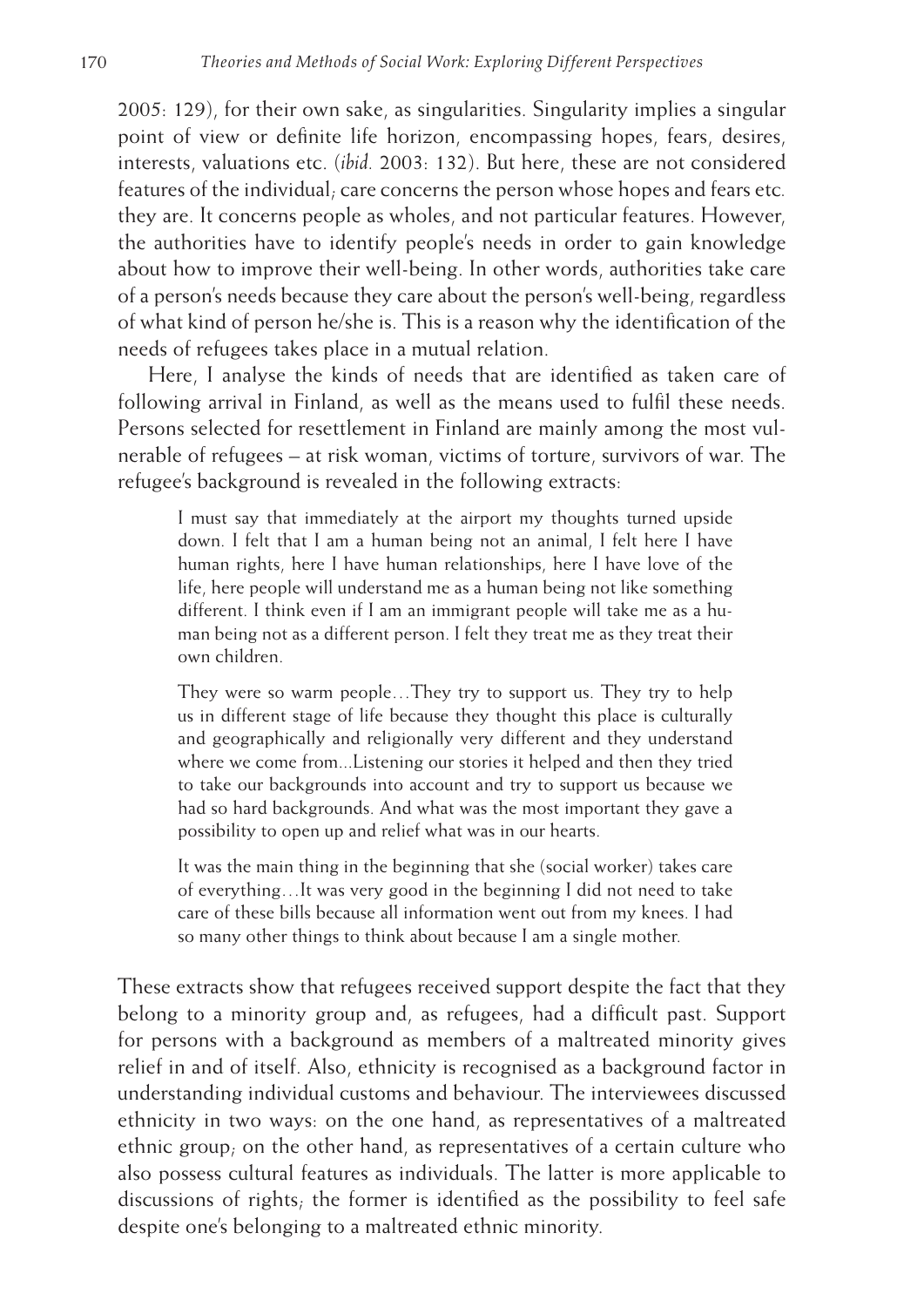There are two kinds of approaches to 'caring' in terms of identifying the needs of refugees. Firstly, there are cases where refugees identify their needs and have the capacity to ask for support following arrival in Finland. Social workers are identified as persons who provide social, practical, and emotional support, which enables therapeutic elements in the relation to provide relief and healing from stressful and traumatic memories. Secondly, there are cases where time and different kinds of care are needed in a relation before refugees can identify either their needs or the authorities as care givers. Authorities have to prove their trustworthiness through care and valid support. Authorities have to actively search for different methods for building safety, and must also guide refugees to places where safety building is possible, such as peer groups. A proactive approach aimed at the early identification of difficult situations is especially important if larger problems are to be avoided in the future (Valtonen 2000: 162–163).

Following arrival in a new country, it is important to build safety by taking care of practical matters, especially in the case of refugees who have special needs, such as illiterate persons, single mothers, or people with serious illnesses. Authorities have to be aware of these features so that they can find valid ways to take care of the refugees' needs. Fluent routines provide safety, and building routines is an important means of taking care of a person. Because of the backgrounds of the refugees, giving signals that emotions and behaviour are accepted was also mentioned as an important tool of care.

'Tell them I am like a friend, ok not like a friend but you are there to help them like a friend. Everything has to be explained, why you are there'.

'Social worker takes care of this and that yes they did not leave us alone yes it affects really positively a lot that somebody pays attention to you'.

'It takes long time when you understand Finnish law and other things. But I managed because you guide and take care of all my practical things'.

Practical support for building routines and coping independently are stressed strongly in these extracts. In this regard, one interviewee's comment is quite telling: 'The only thing which is in my mind is where to find a tea pot'.

Emotional and practical support are an important way of taking care of the refugees in their new environment. Safety can be built little by little through a relationship where the social worker is active, and results in the person feeling that he/she is being taken care of.

'That therapy has a direct effect to these days. We could relief ourselves; it felt really good that somebody is interested how you feel and are you ok'.

Safety building through emotional, social, and practical support and by fostering feelings of acceptance in people acknowledged as having different and painful backgrounds is the main means of providing care. Expressions like 'love', 'warmth', 'like a friend', 'treated like their own children' refer to family or other close relationships. Honneth (1995: 129) in fact situates these kinds of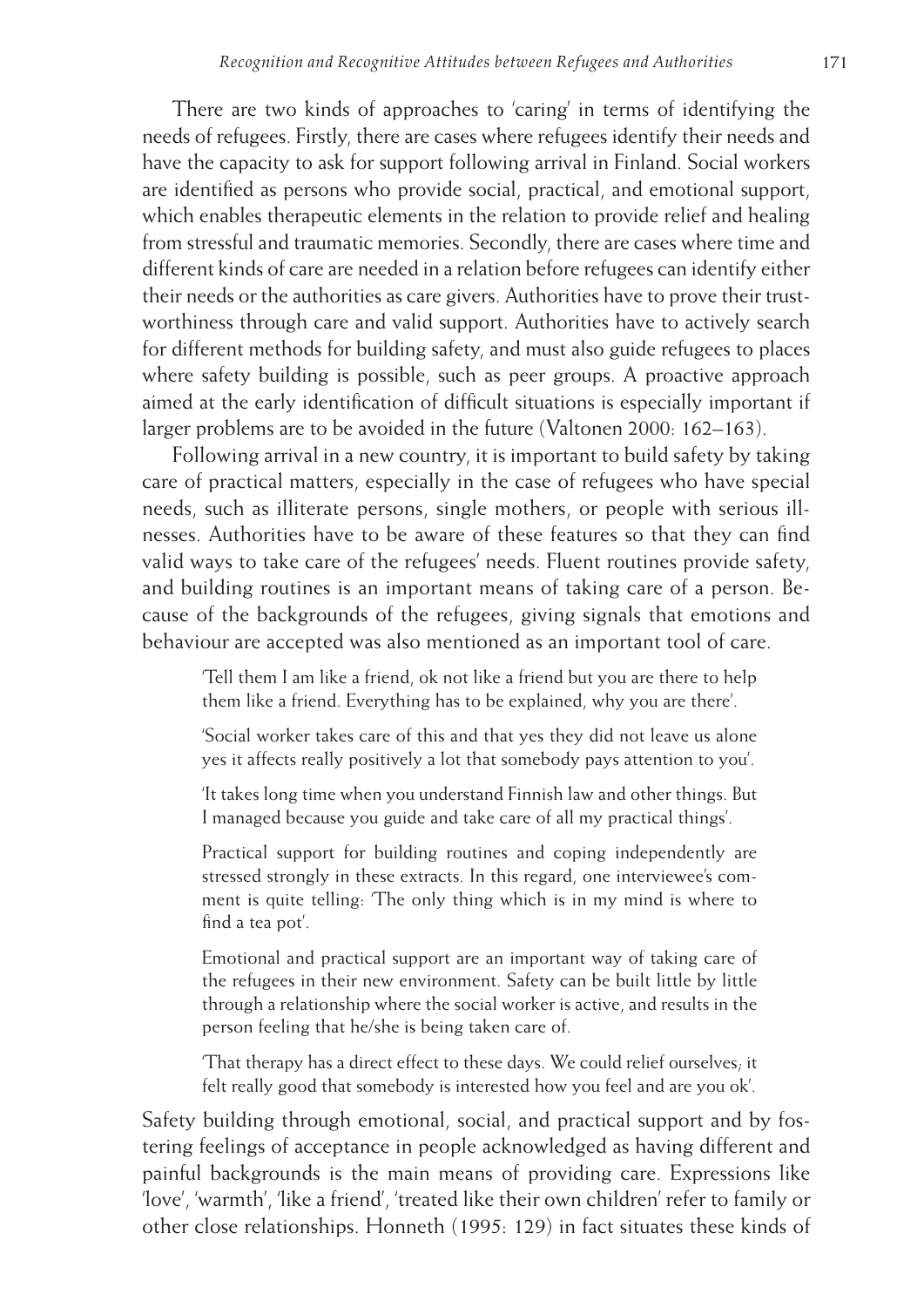care and love in the family context. However, once we understand care as an attitude and as the opposite of a lack of concern and indifference towards the welfare or well-being of other people, it is easy to understand care as something that can also take place – and be expected – outside the realm of close personal relations (Ikäheimo 2003: 157–169, 2008: 22–23). Refugees often come from countries that don't have state or municipal social services. Their language might not even contain words for 'social services'. This is one reason why they use the vocabulary of close relations when describing these services. Not only the vocabulary, but also the provision of care and safety is taken over by the receiving workers and new networks because family or other close relations are not available. Care as a recognitive attitude is highly valid in social work with refugees, as revealed by accounts of these relations. The processes by which the needs of refugees are identified by the refugees themselves or by the authorities and suitable services for providing relief are built can start immediately after arrival in Finland or later, through the care relation.

Becoming a service user in a new society requires a capacity to know or to learn to know how to use services when in need. Building this capacity is a social work method. The following excerpt illustrates the results of a caring attitude in the case of a refugee with a very difficult background: 'I am very, very happy for that support I have got and I value it because here I can become a person that I have dreamt the whole of my life.'

# Respect of independence

'Respect' as a recognitive attitude concerns persons' rights. Respecting rights has several aspects: firstly, rights concern a person, regardless of his/her autonomy or particular features. Secondly, people's rights should be respected as autonomous, that is, in spite of their varying degrees of autonomy. Thirdly, people have rights stemming from particular features, for example ethnicity or age (Ikäheimo 2003: 128–135). According to Ikäheimo, when personal relations are not present during the identification of these rights, the concept of acknowledgement is used in order to draw a distinction between relations to persons and relations to society or the state. I will begin by analysing aspects identified as being respected in terms of rights, and proceed with a consideration of what is needed to make respect possible in a relation between refugees and the host society or its authorities.

Refugees' backgrounds are contrasted to the host society when the latter respects the possibility for a refugee to continue his/her life without fear of being killed or persecuted, as shown in following example: 'Here even if you have only mattress but it is peace and peaceful how can you believe it'. Routines in the everyday life of Finnish women are described as a symbol of equality, which also reflects a background marked by a lack of respect: 'I go shopping and beside me a Finnish lady takes a same kind of shopping bag'.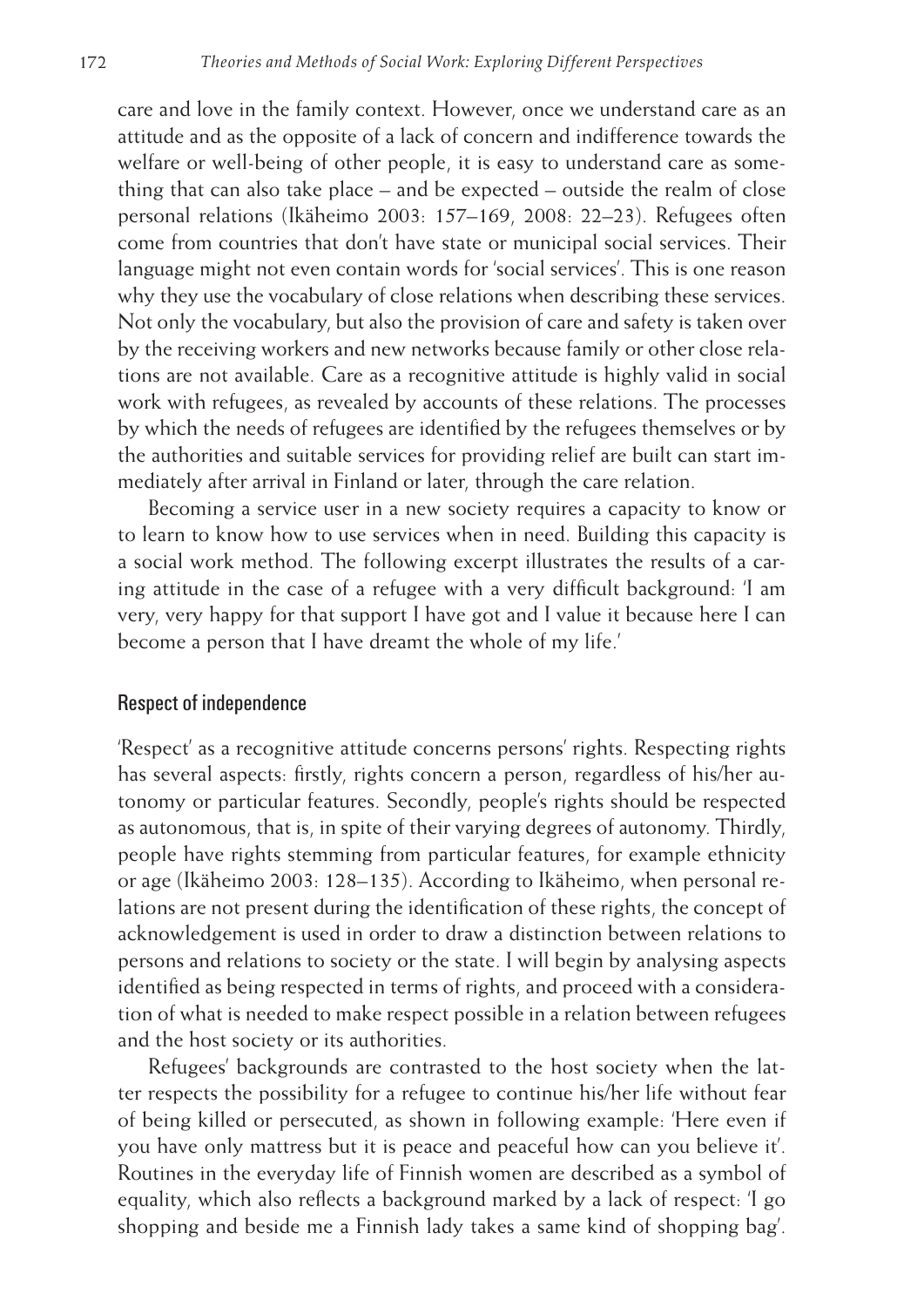These rights respect refugees without referring to any special features or autonomy. A seriously mentally disabled child is shown respect by being given the right to go to school and receive necessary treatment, regardless of her (lack of) capacity for autonomy:

'Everything went fine because my daughter got treatment and started school and that was the reason I could start my life here even if I am a woman and a single mother'.

While the child with learning difficulties herself is respected as a singularity, her mother's autonomy is also increased because the child is no longer totally dependent on her mother. The following extract describes autonomy, but also points out limitations:

The circumstances here are really better…I don't speak about work but if I speak about services, the services are good, everyday money is coming and it is many ways to get services through taxation. But economically it is difficult because we can't get work. I would like to improve my family's life economically, if I could plan my future not only food and cloths I claim that everybody wants to go out from the social office because it is stressful to wait if she grants anything or not.

In this case, the person could not find work, a situation which decreases his autonomy; even though he is entitled to social benefits, these only secure minimal economic autonomy and keep him dependent on his social worker. His degree of autonomy is not equal to that enjoyed by the majority if his immigrant background affects this particular lack of acknowledgement. For example, if an immigrant's skills are not esteemed because of an immigrant background, even though he/she is entitled to the same social benefits as the majority, it can't be said that he/she is a full member of society.

Respect as a person with particular features is also essential:

Because of this country I am understood as me. In my own country I have been disliked because of my ethnicity and my religion. But here I have been educated by your laws and you and helped a lot economically and mentally. Here even if we have different religion you give me a key to my flat and tell that this is your rights and this is your home.

If a civil servant understands what kind of position our ethnic group has in our country…There you are threatened as an animal because you belong to that ethnic group that why you have to tell in the beginning that here you are all equal.

It is bad if you don't know anything about my customs. Culture is general but a person is individual, it depends on the family. Here about 100 Kurdish people are living and all of them are different.

It was already noted that another feature that merits respect is that one is a woman and a single mother. Respect linked to these features allows refugees equal access to social benefits and support and freedom to practice their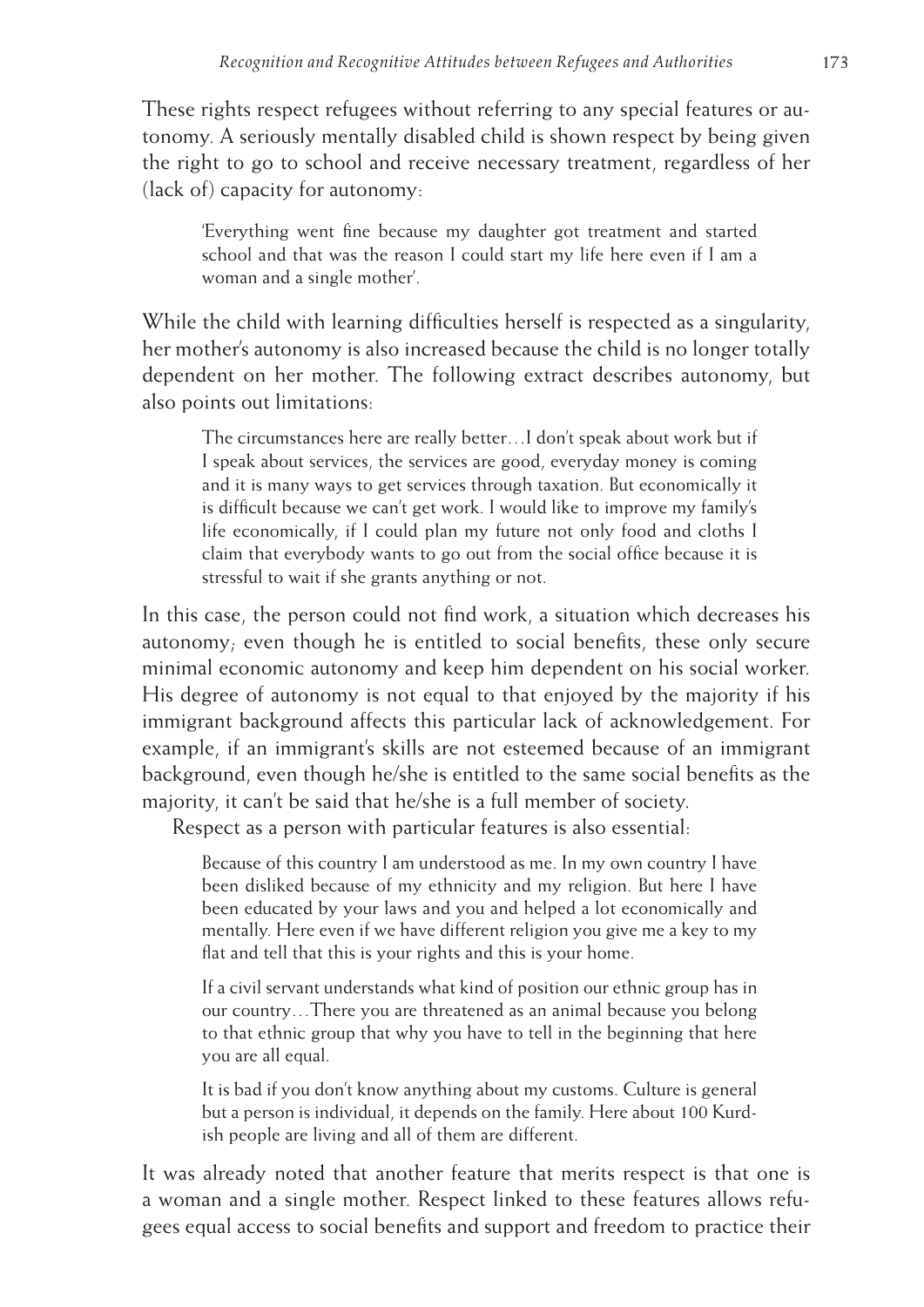religion and be treated equally. Finland has an Act of Equality (2004), which states that people must be granted equal access to services and receive equal treatment, regardless of there ethnicity, age etc.

The acknowledgement of equal rights takes place in the relation between refugees and legislation. One interviewee expressed this by saying that the 'state is my shoulder'. The identification of oneself as entitled to these rights takes place, on the one hand, without a personal relation and, on the other hand, in the relation between refugees and authorities. In the first case, legislation itself is a source of relief and allows a positive relation with representatives of the law such as social workers to emerge. In the second case, the essential content of the relation is the affirmation of rights and the negotiation of doubts about equality in the distribution of social benefits and in how refugees are treated by social workers. In the following example, the difference between past experiences and experiences in the new country is explained in terms of an understanding of the law:

'Here immigrants use word "why" because they think they are not equal and they are treated unequally…But here you see poor and rich people through the same eyes and you try to deal with everything equally...Here nobody takes money but they write an Act and goes forwards with it… There (in my country) gun is the law but here words are law, words have meanings. They come from the country where law does not mean anything. I tell that Finnish law is law and I live with it'*.*

Time and a great deal of explaining and experience of positive treatment are needed before rights, acts and regulations are identified and acknowledged by the refugees. The relationship between authorities and refugees is essential in fostering a positive attitude stemming from a realisation of the meaning of the law. An understanding of the laws and of one's rights and duties through a positive experience is needed before acknowledgement of laws can take place.

Independency is stressed in all the relations of respect because refugees' rights are generally improved compared to their previous situation. Refugees usually did not have any rights in their countries of origin; even in the country to which they escaped, their right to stay has, in most cases, been violated. Resettlement solves the problems of refugees once they are respected, for example, as a woman, as a single mother, as having a special culture and religion. They are no longer dependent on those at whose hands they have suffered abuse, and respect is a key factor in this. Refugees mention entitlement to social security as generally improving their life, but also as a constraint to their autonomy in cases where it is their only source of income.

# Conclusions

The resettlement of refugees as a problem-solving mechanism for humanitarian migration requires recognition in all its forms. The attitudes of esteem,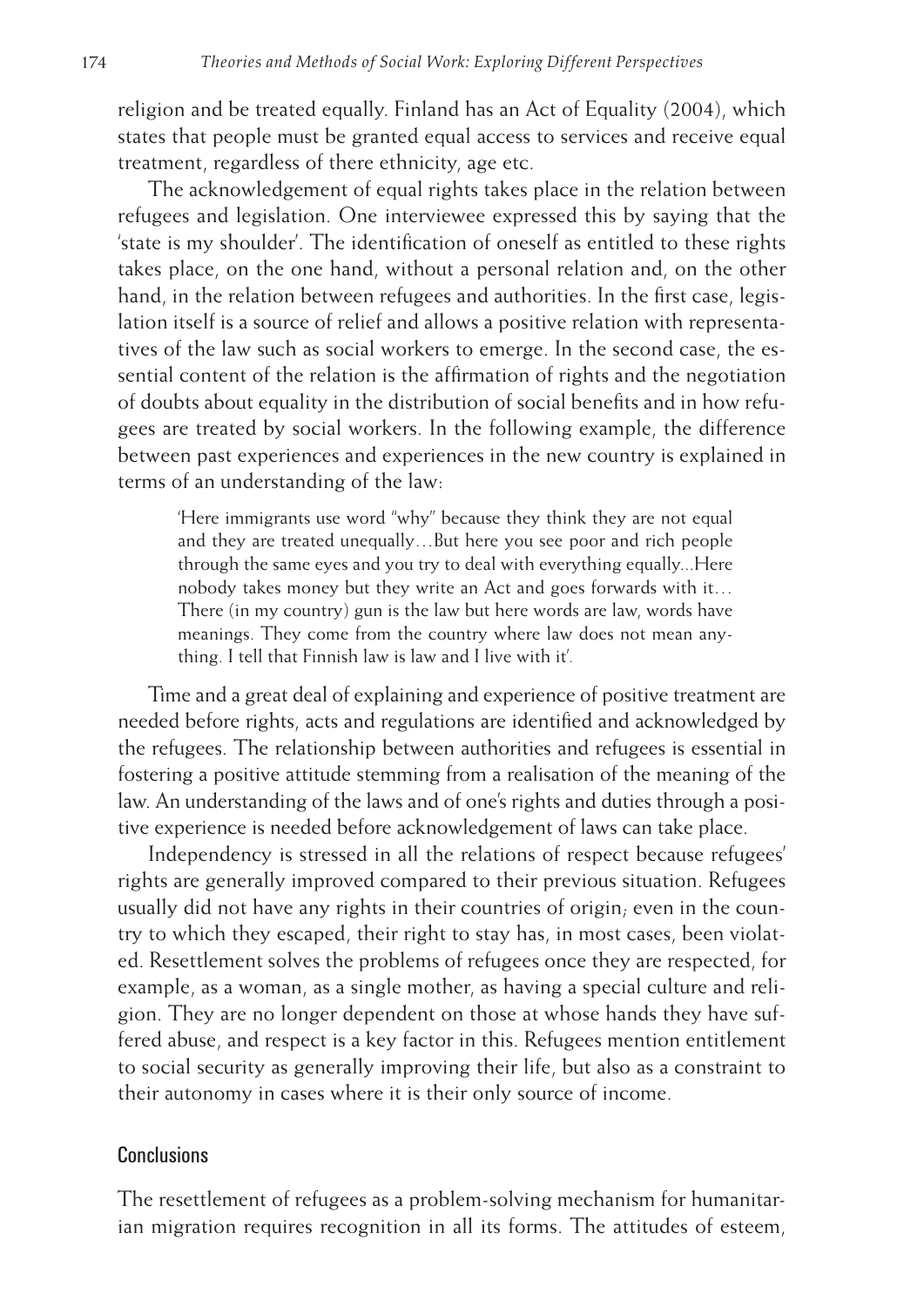respect, and care are interrelated. The identification process in a mutual relation is holistic in terms of rights, traits, and needs. A time-intensive relation and sensitivity to the identification of the person's needs, skills, education, and rights is essential in the process of recognition. Especially in the case of respect and care, the active involvement and sensitivity of authorities is needed to identify the needs of refugees before mutual recognition is possible. Some dimension of the personality may stand out, and be the first to be recognised, with other dimensions following. For example, care as a recognitive attitude later allows skills to become visible and potentially esteemed in the new society (in contrast, mere passive tolerance of another person does not provide any kind of basis for equal relations). For example, a single mother's rights are respected by giving her social security, and her child with learning disabilities is respected by being allowed to attend school. As an illiterate mother with several children, she cannot cope with practical matters and is taken care of by social workers and other authorities. Later, she learns a new profession and is esteemed as having employment.

A refugee background provides a special backdrop for recognitive attitudes. Persecution because of particular features such as ethnicity leads to humiliation and the violation of rights. A refugee background is most emphasised in relations where safety and rights are essential. Gender appears mainly in relations of safety and respect. In the case of at risk women, gender is a key factor in resettlement. Care is important due to a difficult background and/or a lack of family or other close relations in the new country.

Honneth's theory of relations of recognition and Ikäheimo's analysis of recognitive attitudes are equally represented in my data. It is important to keep in mind that the extracts contain not only accounts of actual events, but also suggestions for improvements in receiving work. Studies of refugee receiving in Finland and other multicultural work studies<sup>6</sup> show that 'culturally sensitive approaches' are not sufficiently represented in work with refugees and other immigrants in Finland. Also, my previous study revealed that a successful initial arrival in Finland does not automatically lead to successful integration (Turtiainen 2008).

Ikäheimo (2008: 22–25) suggests that recognitive attitudes and relations of recognition are the cornerstones of 'the social'. The data presented above makes it easy to concur. Recognitive attitudes as a foundation of equal relations in the new society work well as an analytical tool for examining relations between newly arrived refugees and authorities. This chapter has shown that personal relations as a foundation of 'the social' in social work and the work of other authorities are a key factor of recognition. The role of social work is mainly seen in the terms 'rights' and 'care'. Social workers are representatives

 $\ddot{\textbf{a}}$ 

<sup>6</sup> See, for example, Valtonen (1999, 2000, 2004), Anis (2008), Hammar-Suutari (2006), Brewis (2008), Martikainen and Tiilikainen (2007).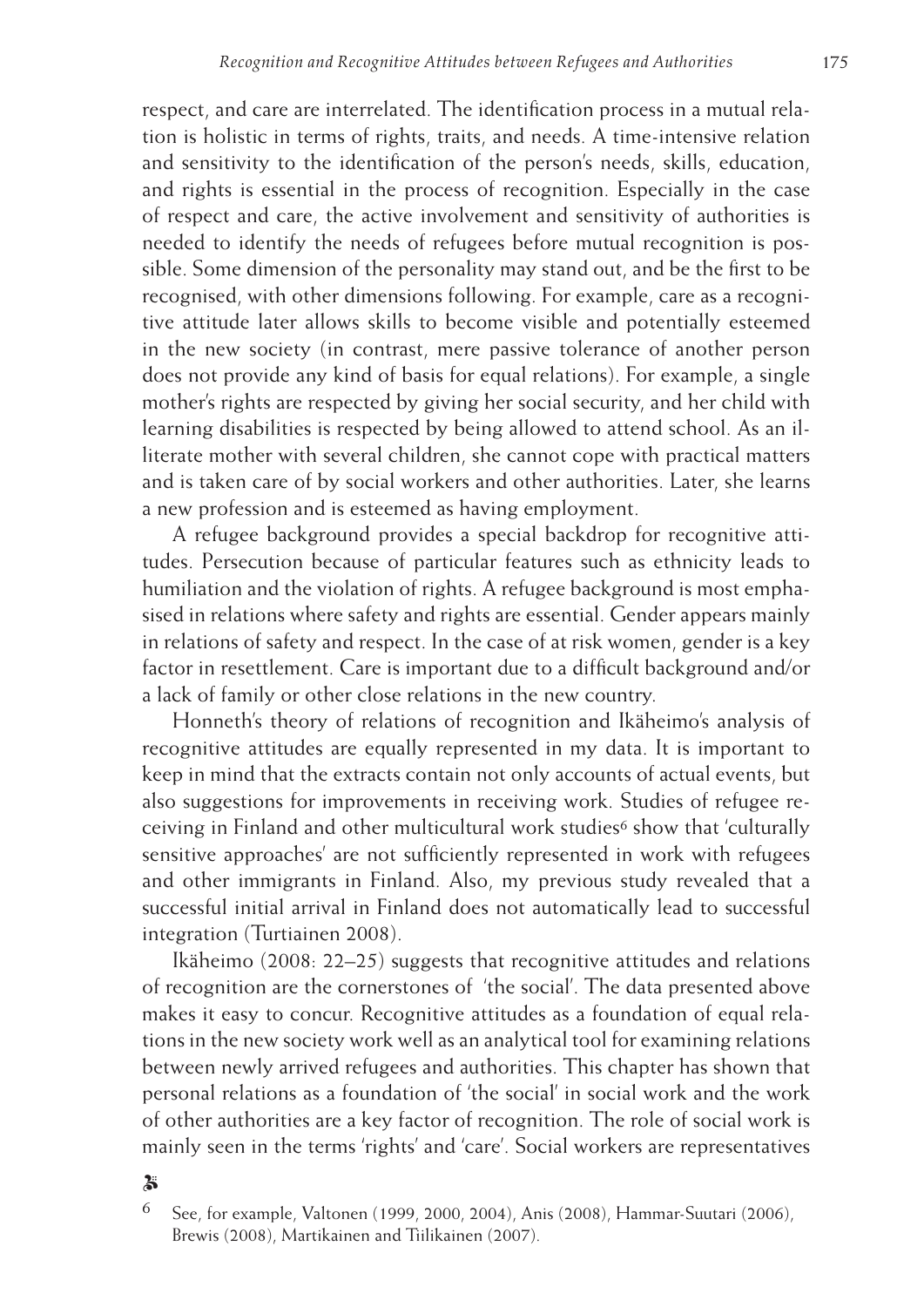of their society through the training they give to refugees on how to use social security and live independently. Rights are also negotiated in a relation with social workers. Social workers have an important role because they serve as representatives of the new society and because, through a dialogue with the newly arrived refugees, they can negotiate doubts about rights and treatment. At the same time, social workers emphasise care in different ways and seek to understand the backgrounds of the refugees. All this requires a mutual relation where the identification of needs and the building of tools for recognition can take place. If successful, it could ultimately ensure that a refugee's status as a client of social work is not permanent.

# References

- Act of Equality (Finland) (21/2004), http://www.finlex.fi/fi/laki/ajantasa/2004/20040021  $(5.5.2009)$ .
- Act of Integration of Immigrants and the Reception of the Asylum Seekers (Finland) (493/1999, 280/2006), http://www.finlex.fi/fi/laki/alkup/1999/19990493 (5.5.2009).
- Anis, M. (2008), *Sosiaalityö ja maahanmuuttajat. Lastensuojelun ja asiakkaiden vuorovaikutus ja tulkinnat.* Väestötutkimuslaitoksen julkaisu D 47. Helsinki: Väestöliitto.
- Brewis, K. (2008), *Stress in the Multi-ethnic Customer Contacts of Finnish Civil Servants: Developing Critical Pragmatic Intercultural Professionals.* Jyväskylä Studies in Humanities 103. Jyväskylä: University of Jyväskylä.
- Dominelli, L. (2008), *Globalising Communities: Players and Non-Players*. Working paper, Indosow project.
- Ekholm, E., Magennis, S., Salmelin, L. (Eds.) (2005), *Shaping Our Future: A Practical Guide to Selection, Reception and Integration of Resettled Refugees.* Helsinki: Prima Oy.
- Fraser, N. (2007), Re-framing Justice in a Globalizing World. In: Lovell, T. (Ed.), *(Mis) recognitoin, Social Inequality and Social Justice: Nancy Fraser and Pierre Bourdieu*. London: Routledge (17–33).
- Fraser, N., Honneth, A (2003), *Redistribution or Recognition? A Political Philosophical Exchange.* London: Verso Press.
- Fraser, N. (1997), From Redistribution to Recognition? Dilemmas of Justice in a 'Postsocialist' Age. In: Fraser, N. (Ed.), *Justice Interruptus: Critical Reflections on the 'Postsocalist Condition'*. London: Routledge (11–39).
- Flick, U. (2006), *An Introduction to Qualitative Research*. 3rd edition. London: Sage Publications.
- Forsander, A. (2002), *Luottamuksen ehdot: maahanmuuttajat 1990-luvun suomalaisilla työmarkkinoilla.* Dissertation. Helsinki: Väestöntutkimuslaitos. Väestöliitto.
- Forst, R. (2007), 'To tolerate means to insult.' Toleration, Recognition, and Emancipation. In: Van der Brink, B., Owen, D., *Recognition and Power: Axel Honneth and the Tradition of Critical Social Theory.* Cambridge, UK: Cambridge University Press (215–238).
- Giddens, A. (1990), *The Consequences of Modernity*. Cambridge, UK: Polity Press.
- Gubrium, J., Holstein, J. (1997), *The New Language of Qualitative Method*. New York: Oxford University Press.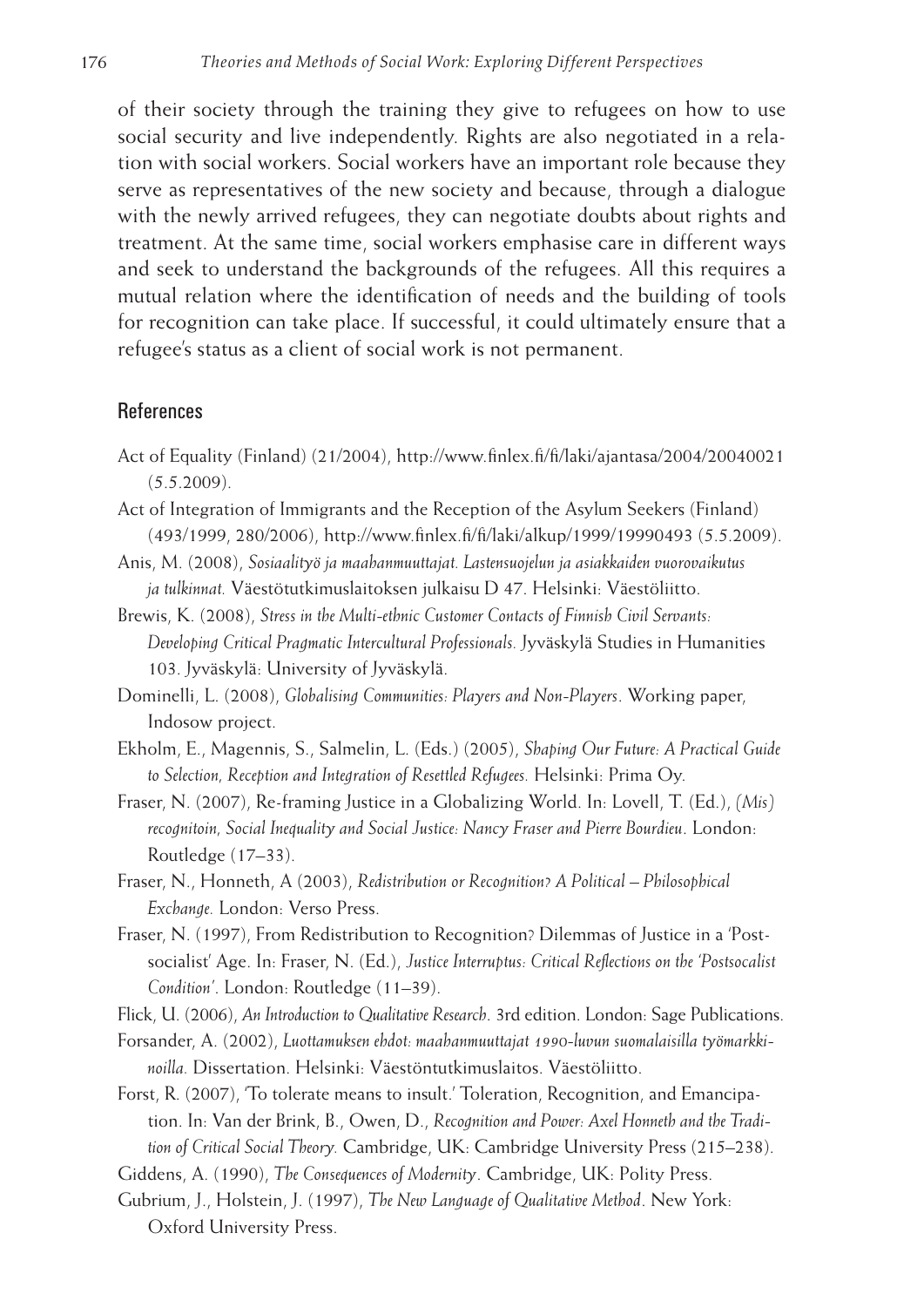- Hammar-Suutari, S. (2006), *Kulttuurien välinen viranomaistyö. Työn valmiuksien ja yhdenvertaisen asiakaspalvelun kehittäminen.* Työpoliittinen tutkimus 300/2006. Helsinki: Työministeriö.
- Honneth, A. (1995), *The Struggle of Recognition: The Moral Grammar of Social Conflicts*. Cambridge, UK: Polity Press.
- Honneth, A. (2007), *Disrespect: The Normative Foundations of Critical Theory*. Cambridge, UK: Polity Press.
- Ikäheimo, H. (2003), On the Genus and Species of Recognition. In: Ikäheimo, H., *Tunnustus, subjektiviteetti ja inhimillinen elämänmuoto. Tutkimuksia Hegelistä ja persoonien välisistä tunnustussuhteista*. Jyväskylä Studies in Education, Psychology and Social Research 220. Jyväskylä: Jyväskylän yliopisto (125–141).
- Ikäheimo, H. (2003), Persoonien välisestä rakkaudesta lähtökohtia teoriaan. In: Ikäheimo, H., *Tunnustus, subjektiviteetti ja inhimillinen elämänmuoto. Tutkimuksia Hegelistä ja persoonien välisistä tunnustussuhteista.* Jyväskylä Studies in Education, Psychology and Social Research 220. Jyväskylä: Jyväskylän yliopisto (157–159).
- Ikäheimo, H., Laitinen, A. (2007), Analyzing Recognition: Identification, Acknowledgement, and Recognitive Attitudes towards Persons. In: Van der Brink, B., Owen, D., *Recognition and Power: Axel Honneth and the Tradition of Critical Social Theory*. Cambridge, UK: Cambridge University Press (33–57).
- Ikäheimo, H. (2008), Sosiaalisuus ja epäsosiaalisuus sosiaalityössä. In: Niemi, P., Kotiranta, T. (Ed.), *Sosiaalialan normatiivinen perusta*. Palmenia: Helsinki University Press (13–33).
- Kotkavirta, J. (2000), Luottamus instituutioihin ja yksilöllinen hyvinvointi. In: Ilmonen, K. (Ed.), *Sosiaalinen pääoma ja luottamus*. Jyväskylä: SoPhi (55–68).
- Lorenz, W. (2006), *Perspectives on European Social Work: From the Birth of Nation State to the Impact of Globalization.* Opladen: Barbara Budrich Publishers.
- Martikainen, T., Tiilikainen, M. (Eds.) (2007), *Maahanmuuttajanaiset: Kotoutuminen, perhe ja työ.* Väestötutkimuslaitoksen julkaisusarja D 46. Helsinki: Väestöliitto.
- Potter, J. (1996), *Representing Reality: Discourse, Rhetoric and Social Construction*. Great Britain: Sage Publications.
- Putnam, R. (1993), *Making Democracy Work*. Princeton, N.J.: Princeton University Press.
- Soydan, H. (1998), Understanding Migration. In: Williams, C., Soydan, H., Johson, M. R. D. (Eds.), *Social Work and Minorities*: *European Perspectives*. New York: Routledge  $(20-36)$ .
- Taylor, C. (1995), The Politics of Recognition. In: Taylor, C., *Philosophical Arguments*. Cambridge, Mass.: Harvard University Press.
- Turtiainen, K. (2008), *Kommunikointia uuden kynnyksellä Luottamuksen rakentuminen kiintiöpakolaisten ja viranomaisten välillä.*. Licentiate thesis in social work, Jyväskylän yliopisto.
- UNHCR (no date available), Article 1 A (2) of the 1951 Convention Relating to the Status of Refugees http://www2.ohchr.org/english/law/refugees.htm.
- Valtonen, K. (1999), *The Integration of Refugees in Finland in the 1990s.* Työhallinnon julkaisu 224. Helsinki: Ministry of Labour.
- (2000), The Challenge of Multicultural Social Work in Finland. *Nordisk Socialt Arbeid*, 3: 158–164.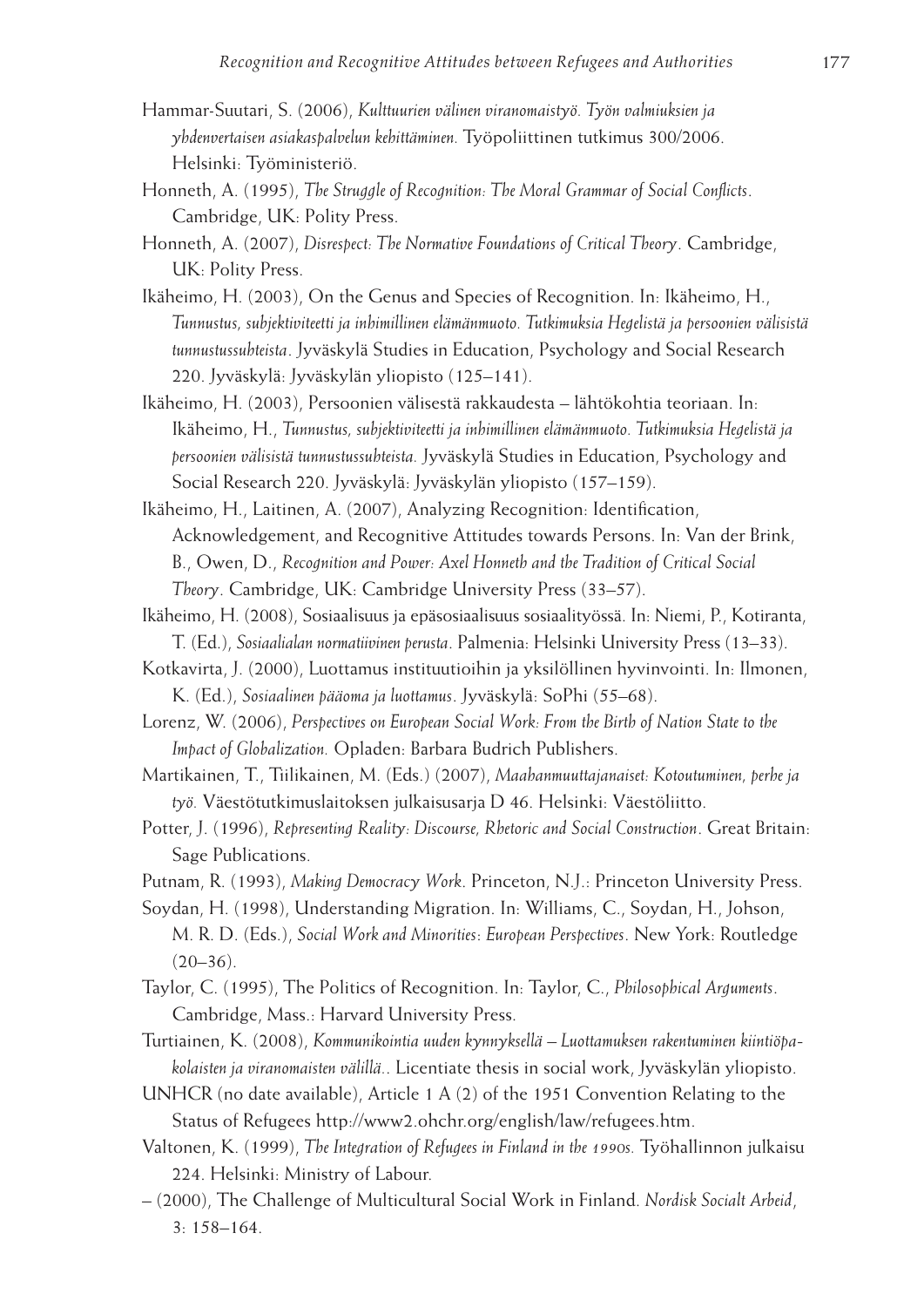- (2004), From Margin to Mainstream: Conceptualizing Refugee Resettlement Processes. *Journal of Refugee Studies*, 17, 1: 70–96.
- United Nations High Commissioner for Refugees (UNHCR) website: http://www. unhcr.org.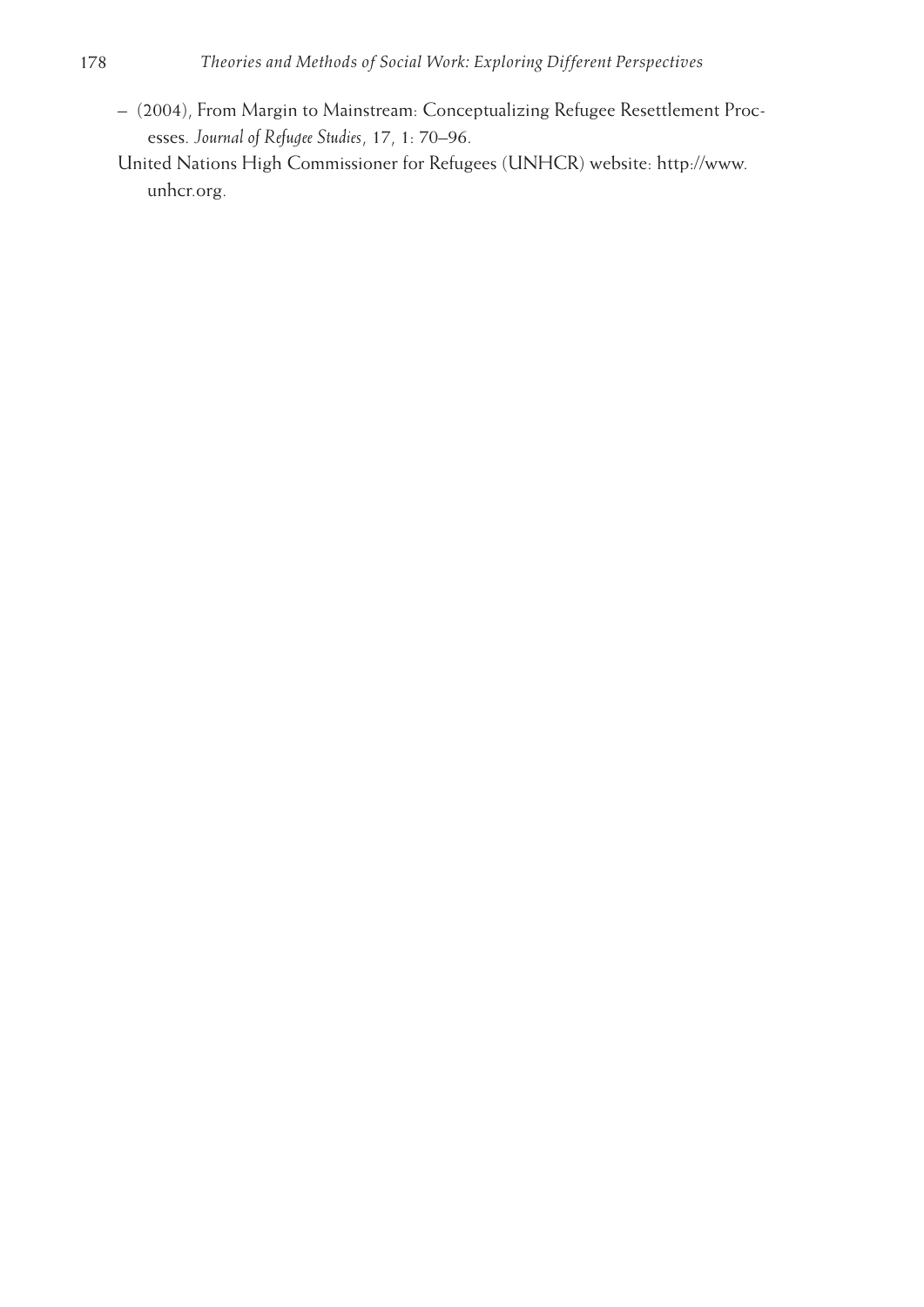**III** 

# **RIIPPUVUUS PAKOLAISIA VASTAANOTTAVASSA SOSIAALITYÖSSÄ**

by

Kati Turtiainen 2011

In: Aini Pehkonen & Marja Väänänen – Fomin (eds.) Sosiaalityön arvot ja etiikka. Sosiaalityön tutkimuksen seuran vuosikirja. Jyväskylä: PS-kustannus. 139–164

Reproduced with kind permission by the publisher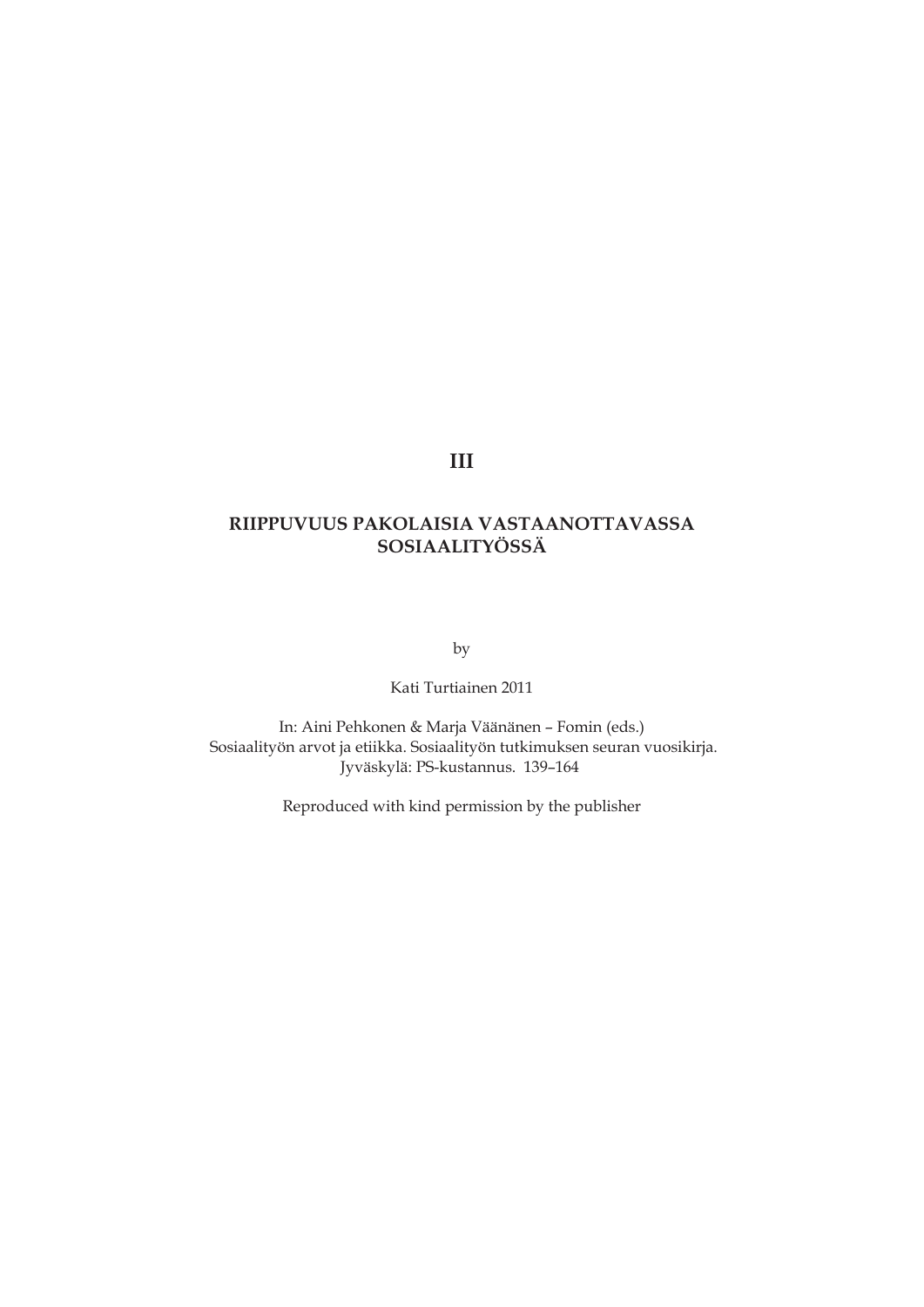# **IV**

# **SOCIAL ESTEEM IN THE NARRATIVES OF REFUGEES LIVING IN FINLAND**

by

Kati Turtiainen 2012

Forthcoming, Nordic Social Work Research (1) 2013

Reproduced with kind permission by the publisher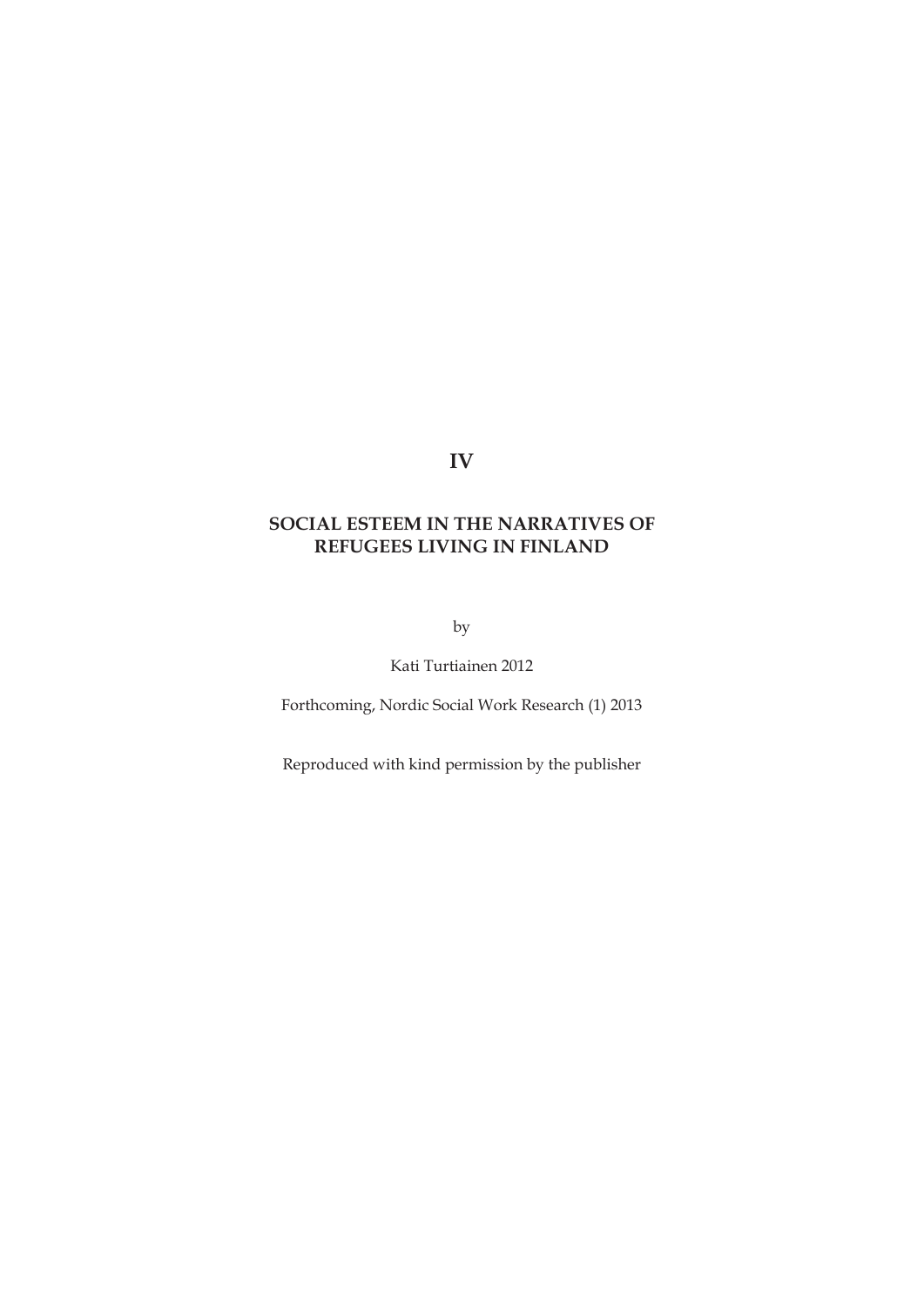# **Social esteem in the narratives of refugees living in Finland**  Kati Turtiainen

Nordic Social Work Research (1) 2013. Acceptance date 30.8.2012. In Press.

### **Summary**

In this article, it is asked how social esteem or lack of it is told in refugees' narratives. The data consists of interviews with 13 quota refugees living in Finland. Those persons who are resettled in Finland by UNHCR are called quota refugees. The data was collected using a method of episodic interviews, a format containing elements of both focused and narrative interviewing. This study shows that the concept of social esteem is relevant to the refugee receiving work because the resettlement affects refugees' lives so that they have to reshape their already existed relations and get esteem in the new official and unofficial settings. Social esteem means that one can contribute to the common good in the community and society. A refugee's own background and possibility to have a new start, is a driving force, first, for willingness to contribute to the new society and to build contributing relations to its agents. It is essential that the nature of these relationships is reciprocal. Second, they would like to contribute to the society of origin and participate in the peace building and reconciliation process of that society. Third, the integrated refugees would like to help newcomers from their own ethnic and cultural background. Many refugees lose their skills as head of the family or in managing everyday life and at the same time they lose social and self-esteem. Besides the importance of getting esteem as a parent, family life is an important arena to get esteem because of its reproductive task.

Key words: social esteem; refugee; resettlement; social work; recognition

## **Introduction**

Refugees1 live in very special conditions in terms of forced migration; first, they are forced emigrants and later they live under the temporary protection by UNHCR. One possibility to find a durable solution is to become resettled in a new country. These resettled people are called quota refugees in Finland. The

<sup>&</sup>lt;u>.</u> The concept of refugee is useful first of all for the administrative purposes, but it includes very different people coming from different socio-economical positions, life histories and also from different political situations and cultures (Malkki 1995, 496). Finland follows the concept of a refugee as it is defined in the Article 1 A (2) of the 1951 Geneva Convention Relating to the Status of Refugees. A main criterion of getting refugee status by UNHCR is defined as follows: someone who has left his or her country or is unable or unwilling to return to it 'owing to a well-founded fear of being persecuted for reasons of race, religion, nationality, membership of a particular social group or political opinion'. (UNHCR) All quota refugees were recognized by the UNHCR before getting resettled in Finland. Finland resettles refugees who are, for example, survivors of torture and violence, women at risk or have medical needs.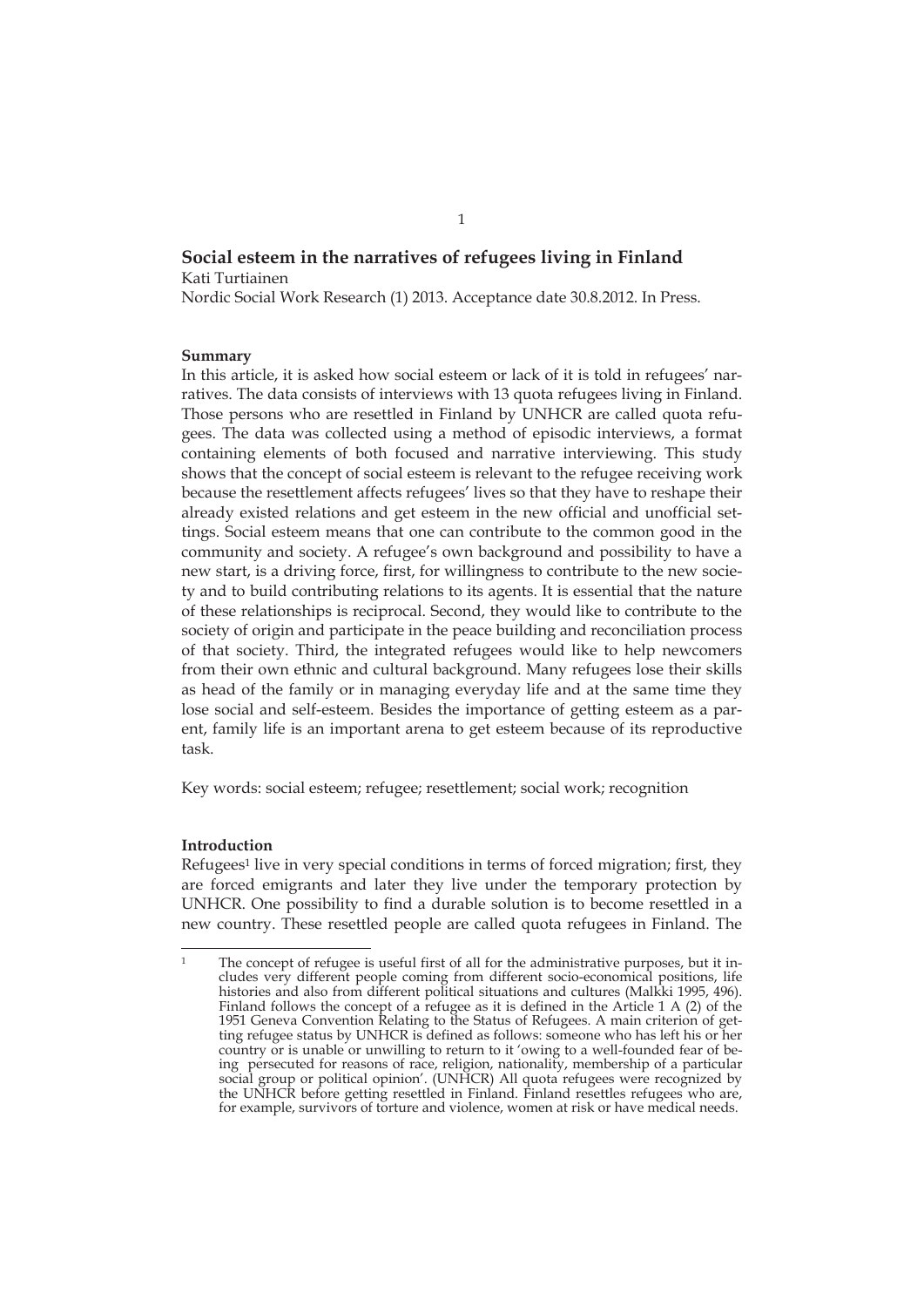change from a persecuted and humiliated past to safety does not automatically mean a step to good life. The possibilities refugees have depends on the host society. But refugees' past experiences of massive traumas during their refugee process also have an impact on their relationship towards the new society and on their own well-being (e.g. Turtiainen 2009a; Nicholson and Walters 1997; Barclay 1998).

For getting the status of 'refugee' by UNHCR a person must have an individual background of persecution, which often consists of physical violence, torture, rape, denial of rights and humiliation. Refugees have lost their social connections and capacities through fragmentation of families and loss of peer support and communities (Ager 2002, 44). Such violations can destroy the individual's self-esteem and cause feelings of shame, indignation and anger. (Honneth 1995, 134; Ghosh and Juul 2008.) It is further discussed during the article do refugees loose also social esteem for their capacities. Social esteem means that we can contribute to the common good by our skills and other capacities. Refugees have to rebuild the community, often from the beginning. Refugees often find that the well-developed social capacities that they have depended on in their adult lives do not work in the new society. Refugee settlement services and integration programs build the capacity for the newly arrived people, but in worst cases early settlement learning may be learning to be a client of a service, and this hardly produces the social skills and sense of social agency that facilitate social healing (Westoby and Ingamells 2010, 1772). Refugee settlement services can feel humiliating by rejecting the socio-cultural characteristic of integration (Kamali 1999; Gosh and Juul 2008).

This article is theory bound using the theory of recognition<sup>2</sup> (Honneth 1995; Taylor 1994; Ikäheimo 2003), and especially social esteem as one form of recognition. For Honneth, recognition is *a medium* of social integration of how groups, institutions or individuals *relate* to each other as people whose rights have to be respected, who have to be cared for and whose achievements have to be esteemed (Laitinen 2009, 16). In social work, already in its early stages, two pragmatic philosophers and pioneers of scientific social work, Jane Addams (1905, 269–270) and Ilse Arlt (1934) wrote about the recognition of the entire person. Addams emphasized integral democracy, which promotes participation and Arlt highlighted recognition of the whole person as the base for avoiding humiliation in social work relationships with clients. More recently, the theory of recognition has been considered adequate for social work (e.g. Houston and Dolan 2007; Houston 2008; 2009; 2010; Gosh and Juul 2008; Juul 2009; 2010; Garrett 2010). For example, Garrett (2010, 1530) states that "recognition theory can provide the ethical core and conceptual bedrock that will enable practitioners to

<sup>&</sup>lt;u>.</u> The theory of recognition is largely discussed by Honneth, Taylor and Fraser. Fraser and Honneth (2003) argue against each other in their joint book. Fraser puts the greater priority to redistribution than recognition. Honneth is primarily interested in conditions for the good life, while Fraser primarily focuses on social justice.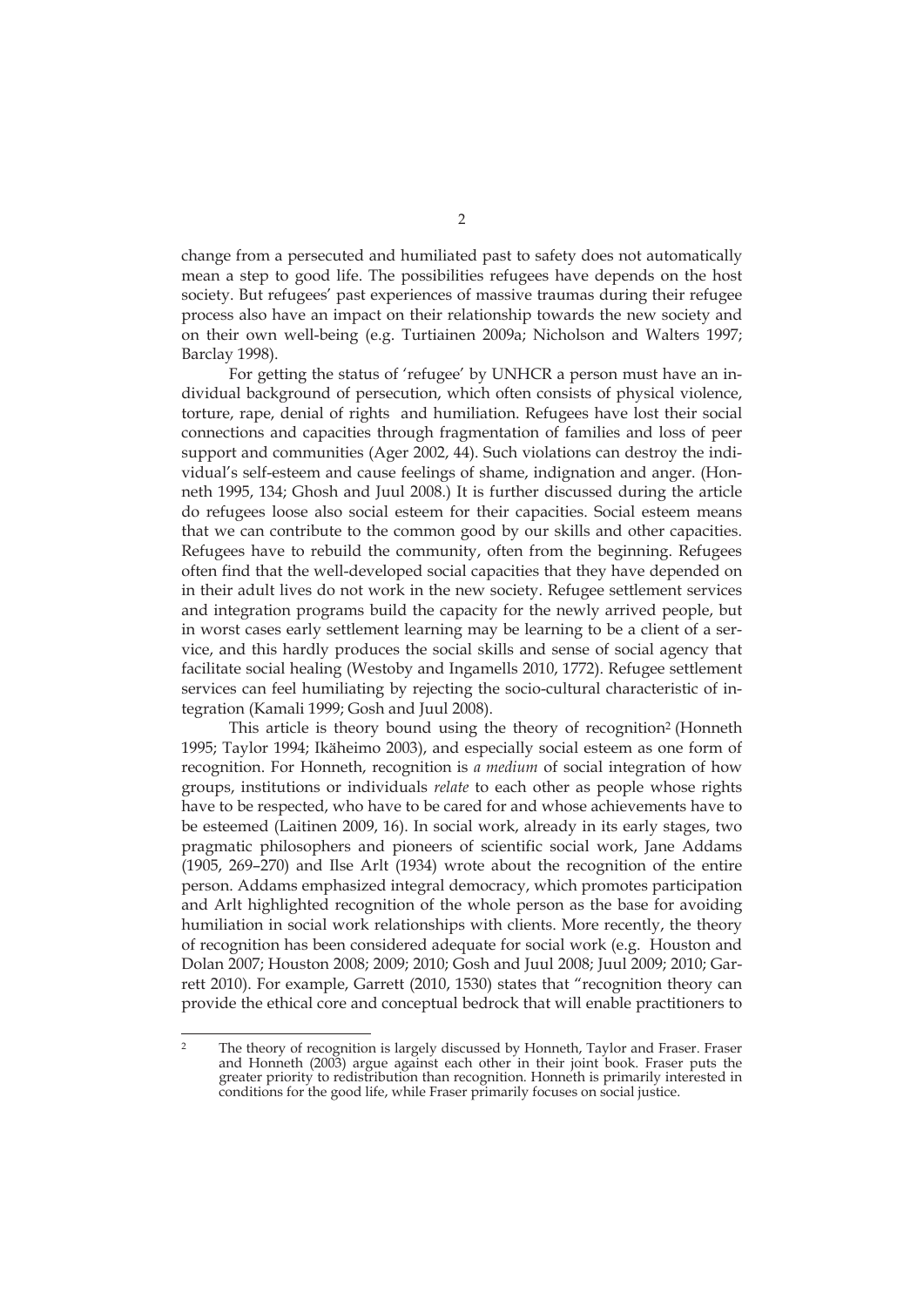reclaim social work and to inject a fresh, reinvigorated and more 'human' approach to the work in social work". In this article, I will study the experiences of social esteem or the lack of it before and after arrival in Finland using the refugees' narratives as my data. More specifically, how the past experiences affect social and self-esteem in a new country, and second, how the reflection of the host society to refugees' traits and capacities is seen in their narratives.

#### **Refugee resettlement in Finland**

Resettlement countries have adopted different approaches to the reception of resettled refugees. In Finland the central government delegates employ a high degree of delegation of power to local and regional authorities. The local municipalities are vested with wide administrative and budgetary powers (Ekholm et al. 2005). Finland is a significant example with the other Nordic countries to study because it was among the first countries to host resettled refugees processed by UNHCR. Welcoming people based on International Protection needs, in Finland, started in the 1970's. Systematic refugee resettlement began at the beginning of the 1990's; and the annual quota now stands at 750 refugees. The latest statistics, from the end of 2010, show a steady increase in the number of foreign citizens which is now at about 16, 4000 people, of which 25, 000 are called quota refugees. However, out of a population of 5,4 million, only around 3% are of foreign origin. (Tilastokeskus 2011.)

It is significant to study refugees receiving social work in Finland because here social workers are in the frontline of refugees receiving work. Social work in refugee services consists of counselling on social benefits and integration support measures; psychosocial support; child protection; community work and networking activities; providing information; and awareness-raising activities. Therefore, it is essential to understand how the *refugees' past experiences* and *authorities respond to refugees' special needs* and how this affects to their integration and well-being.

The Labour market integration is often prioritized in immigration policies and employment is seen as the most important source of social esteem. The aim of the Finnish Act on the Integration of Immigrants (493/1999, 280/2006) and the Act of Integration (1386/2010), is to support the opportunity to acquire sufficient language skills and other knowledge and skills required in Finnish society and working life, and to promote their opportunity to participate in society also supports the integration of an immigrant's family. However Gosh and Juul (2008) states, based on their notions in Denmark that the government and other politicians must avoid the idea that getting a job is the only way for social integration. Refugees experienced disrespect as a bearer of equal rights and missed social appreciation associated with this, which leads to a weakened identity, and hence to problems of participation. Although, there may be a positive relation between the labour market integration and social integration, it is questionable which way round this relationship goes. (ibid.) Moreover, the comparative analysis of Norwegian and Swedish refugee integration policies by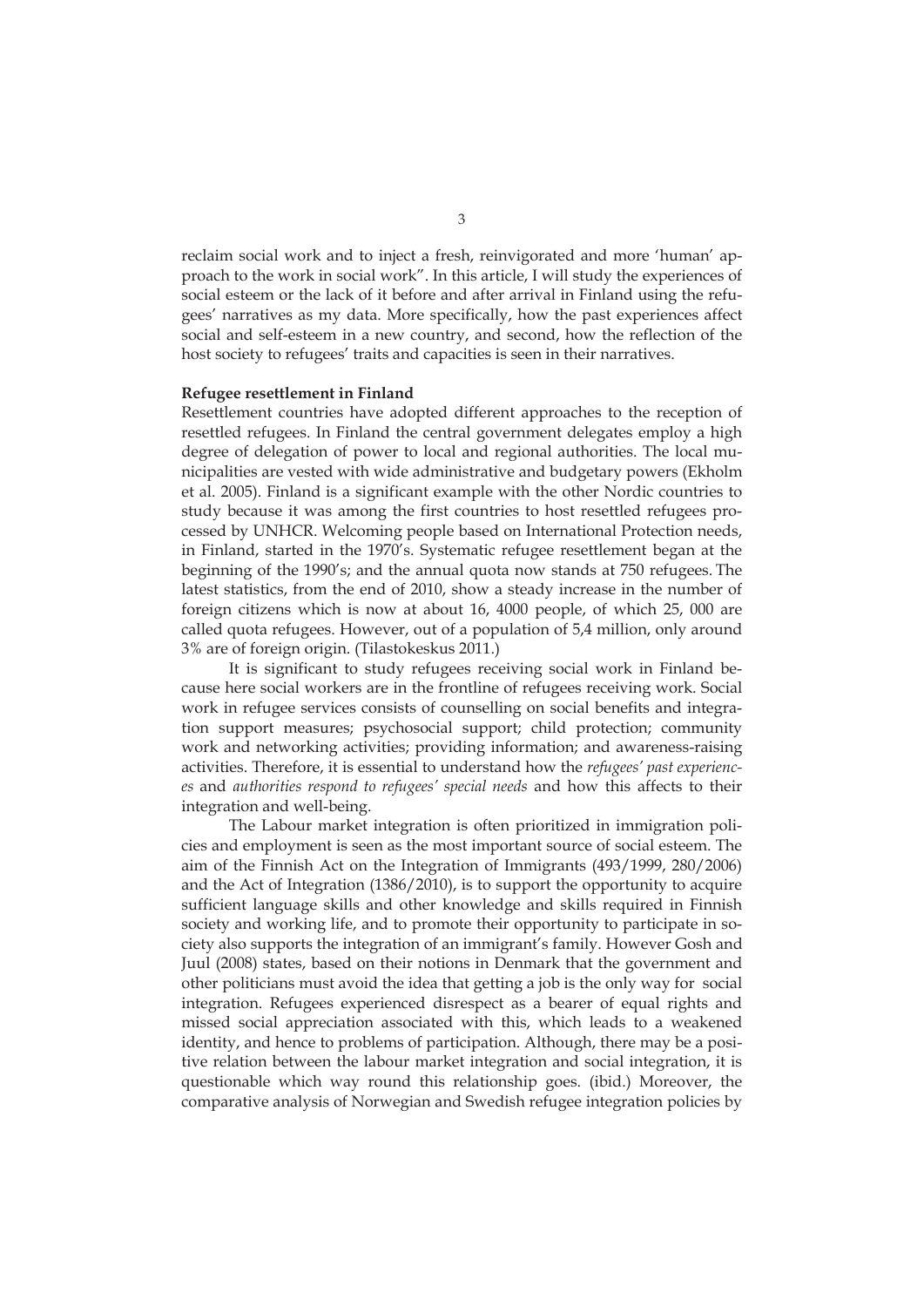Marko Valenta and Nihad Bunar (2010) show that they had to extend their policy scope and include the use of more proactive 'facilitators' (see also Valtonen 2004). Also, my previous study (Turtiainen 2009b) showed that all the forms of recognition (rights, care and social esteem) are adequate in the refugee receiving social work, but for instance knowing about one's rights and duties is not enough if there are no possibilities to relate to the community. This notion led me to look at how refugees relate to each other as contributors being one form of esteem in the formal and informal setting in the destination society. I haven not looked at working life because it has been previously studied in Finland (e.g. Forsander 2002) and because it is important to identify needs in social work, which is not easily identified. That led me to look at the other areas of social esteem.

#### **Social esteem in the theory of recognition**

<u>.</u>

The key concept of this article is social esteem, which is related to the philosophical theory of recognition by Axel Honneth (1995) and Charles Taylor (1994).3 Social esteem is fundamental because it is a prerequisite for the development and maintenance of self-esteem and self-realization (Honneth 1995). Social esteem makes one feel valuable or particular with unique talents, capabilities or skills, which takes place in informal or formal social settings (Ikäheimo 2003). Honneth (1995) also uses the term 'solidarity' to describe social esteem and claims that a good society is a society in which all individuals have a real opportunity to achieve esteem and other forms of recognition (respect and care). Therefore, a state of societal solidarity for Honneth (1995, 129; also Kamali 1999, 82) is the society where people esteem themselves. The forms of adequate recognition help to meet the basic needs of people. But if the needs are not adequately met, and if they are not the right kind, is that an important criterion of misrecognition. (More Laitinen 2009, 20–22; Ikäheimo 2009.) Here it means that if the needs to get esteem for one's particular capacities are not met, is that humiliating?

In modernity, social esteem applies to traits and abilities which members of society differ from. Such differences had previously been defined collectively (Honneth 1995). "Social esteem concerns people whose capabilities are of constitutive value to a concrete community, and through orientation towards shared goals, it forms a community of value" (Honneth 2007, 139). Ikäheimo (2010, 9) calls this the contributional concept of esteem which means that people contribute to the common good. Esteem can also be personal achievements which partly overlap esteem as contributions (Seglow 2009, 68). Contributional esteem is more egalitarian than achievement esteem because significant additions do not need to be judged. For example, being a doctor means personal achievement (education) but working as a medical doctor means contribution to

<sup>3</sup> Honneth's (1995, 92-131) approach is based on the notion that the possibility of identity formation depends on the development of self-confidence, self-respect and selfesteem.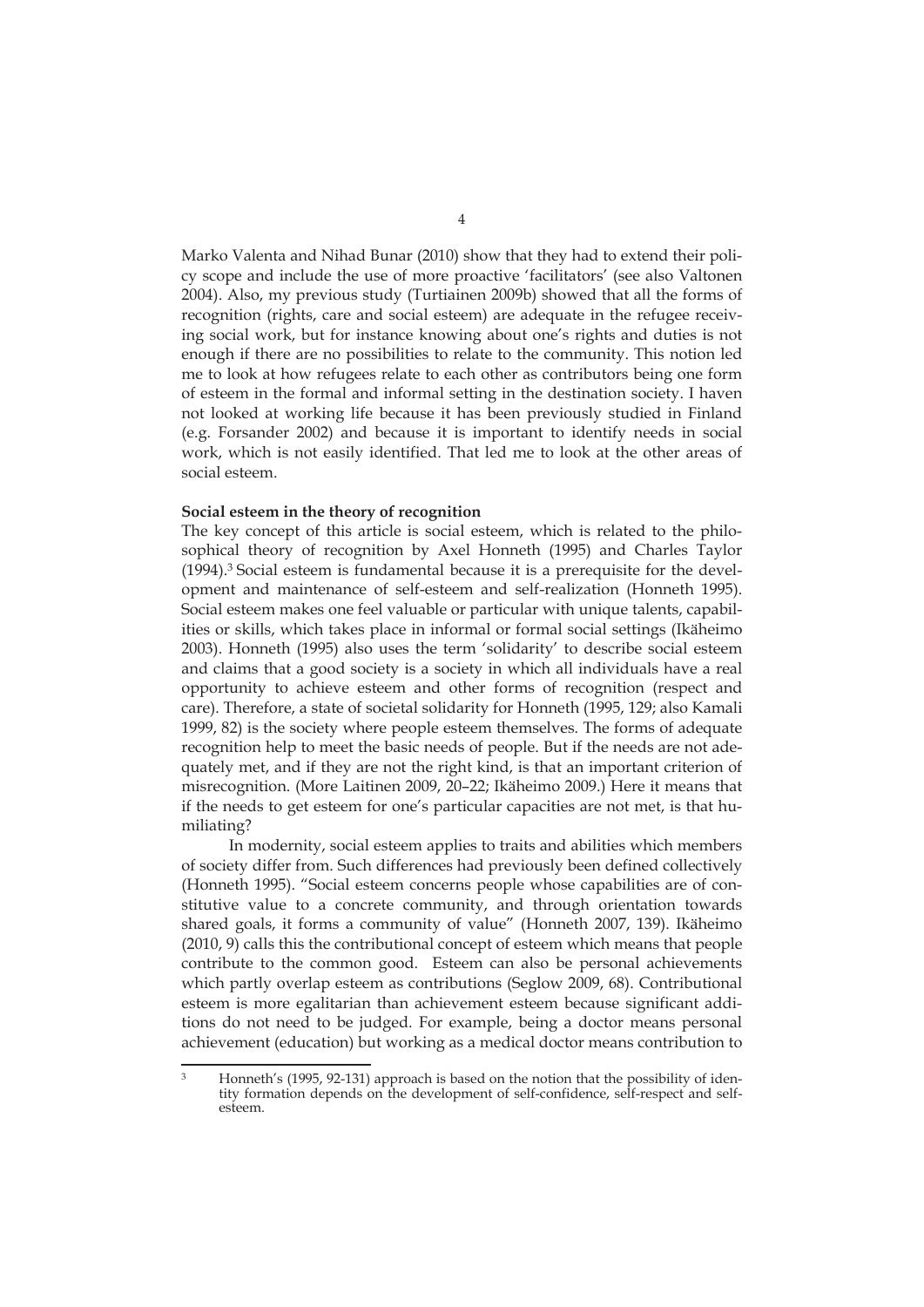the common goals. In the settlement work of refugees the capacity building (education, language skills etc.) is often needed before people can contribute to the common good of the host society. It is also important to understand esteem for contributions so that people are not taken as an instrument (Ikäheimo 2010,  $9 - 10$ ).

Esteem can also take a cultural dimension (Taylor 1994). The strengthened pluralism and individualism of society has led to an increased need for the social appreciation of individually chosen lifestyles and ways of living (Seglow 2009, 68). Cultural communities need positive value judgments from outsiders to maintain collective self-esteem (ibid.), but here I look at it from an individual and contributional perspective. Peoples' cultural features fulfill the criterion of social esteem if they conceive of themselves as exemplifying that culture and if their culturally specific features are valuable as contributors to some shared ends and if a real intercultural dialogue takes place. (Ikäheimo 2003, 148–149.) Even a serious effort of giving positive value judgments may in the end lead to negative value judgments, especially if cultural practices are considered unusual by the native-born population (Seglow 2009, 68). That may happen, for example, if a social worker does not ask what a person really wants.

In this article, I understand social esteem primarily as the value we give to another in this relation in terms of our speciality (Honneth 1995). That speciality is founded on the skills, actions, achievements, roles and cultural features which contribute to the common good. In practice, it means how the host society reflects back to refugees' capacities. Basically social esteem is "a fundamental part of our being-in-the-world to a distinctive contribution to the community, regardless of its content, and, importantly, to have this contribution recognized" (Houston 2010, 852). Because this article is theory bound and the concept of social esteem is used, this concept affected the formulation of the research question. I had a hypothesis that the refugees' background may have an influence to the self- and social esteem after resettlement, due to persecution which is a serious form of humiliation. I also interpreted the data through the concept of social esteem.

## **Data, method and ethical considerations**

My data consists of interviews with 13 quota refugees living in Central Finland. The interviewees represent a heterogeneous group in terms of ethnicity, education, age, and gender: Half of them are women and half men; six are either single mothers or are single and seven are married and have children; some of them are illiterate without any basic education, some are students and the others have vocational or a university education; some of them are unemployed and the others (if not students) are working; they come from different countries in Africa, the Far East and Near East and their ages range from 20 to 60. At the time of the interviews, they had been living in Finland for between 4 and 13 years. For ethical reasons, to avoid identification of the interviewees, I do not provide more detailed background information of the interviewees. By trying to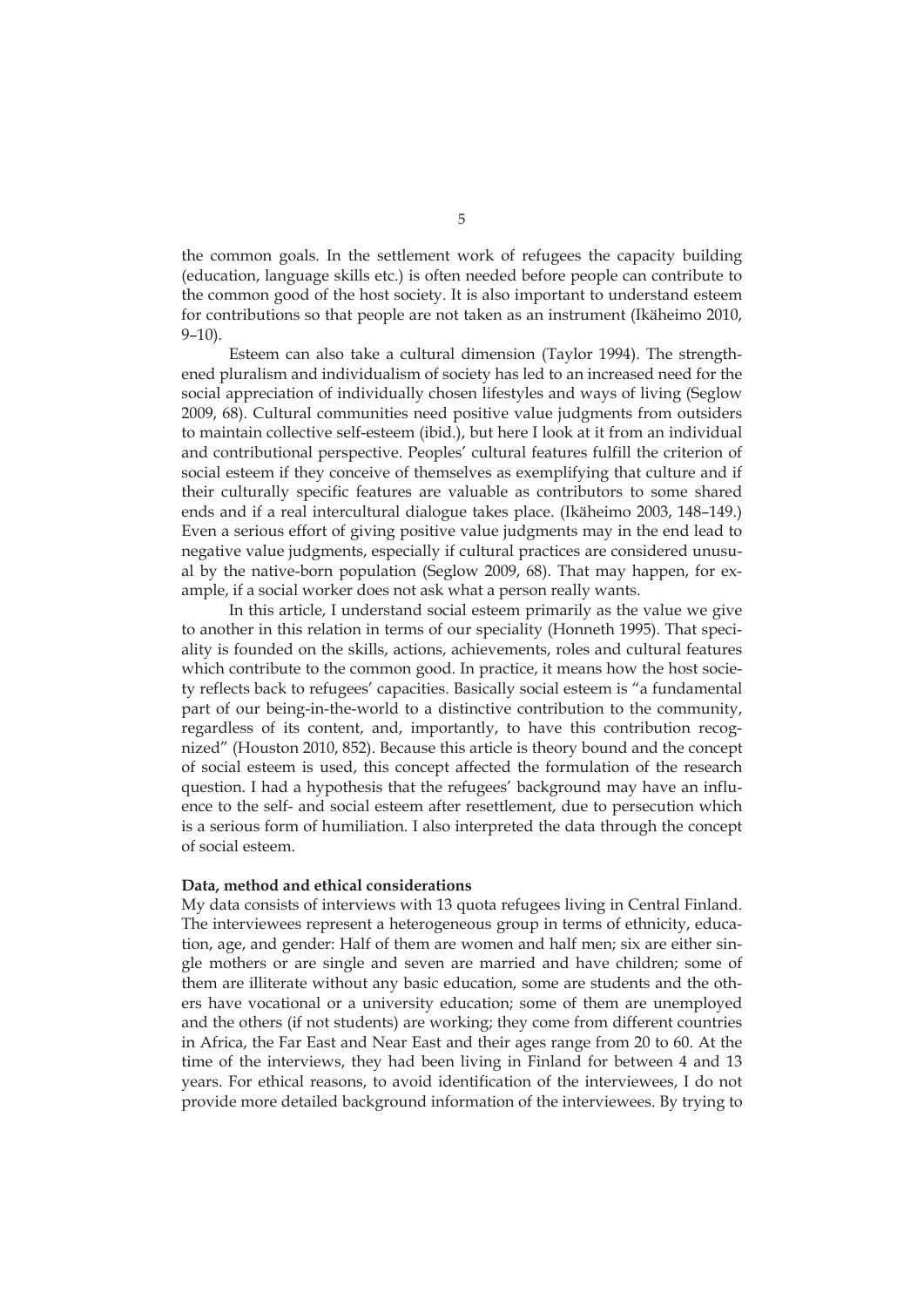find the heterogeneous group of interviewees I tried to minimize the biased picture of interviews. I have worked for a long time in the immigrant services and this probably affects the entire research process especially with regards to the relationship formation between interviewees and interpretation of the narratives. Ethically, it is important that, at the time of the interviews, they were no longer users of the services to which the interviews pertained, and thus could speak freely about them.

I conducted the interviews during 2007. I received the refugees' contact information from the immigrant services in one town. I called interviewees and explained what this research is about and nobody refused. Before starting the interview I explained again both orally and in writing the purpose of the interview and asked for their consent. They were pleased that I, as a civil servant, asked questions about their experiences of authorities and settlement services. Some of the interviews took place at the interviewees' homes or work places and the rest of them in my office lasting from one to two hours. The data was collected using a method of episodic interviews (Flick 2006, 181–182), a format containing elements of both focused and narrative interviewing. I collected narratives about refugees' experiences towards public authorities. Their narratives are connected to the different events of the refugee process (escape from one's own country, living in a second country and resettling in a third country). The central elements of the episodic interviews include the situations or chains of situations (refugee process), interviewees' imaginations of expected or feared changes (did the relations with the authorities change during the process) and abstractive relations (refugee's reflection of their experiences with the authorities) (Flick 2006, 182). I transcribed all interviews verbatim. Three refugees were interviewed with the help of an interpreter; and the others were interviewed in Finnish. I translated the data from Finnish into English, which means that some informative details may have been lost in translation. The interviewees' own words are used to provide a better description of the examined phenomena.

There were very sensitive and emotional moments when interviewees told about their past experiences. In those moments, I switched off the recorder and promised those expressions to stay between us. I tried to be careful not to evoke painful events, because sometimes hidden wounds might be opened unintentionally. For instance, if an interviewee said that "Asian experience is too terrible" and he/she did not continue actively, I did not encourage him/her to continue. One of the main intentions of the interview was to ask what helped them at the beginning of the settlement, and I had the impression that nobody was left alone with their emotions. Hynes (2003, 1) states that refugees are quite often glad to tell their histories to researchers, particularly if they have politicised the experience and recognise it in a political context. That was also my experience and maybe also my position as a civil servant affected to the willingness to speak what people had in their minds. One of them said that "when you ask I am happy to speak my mind".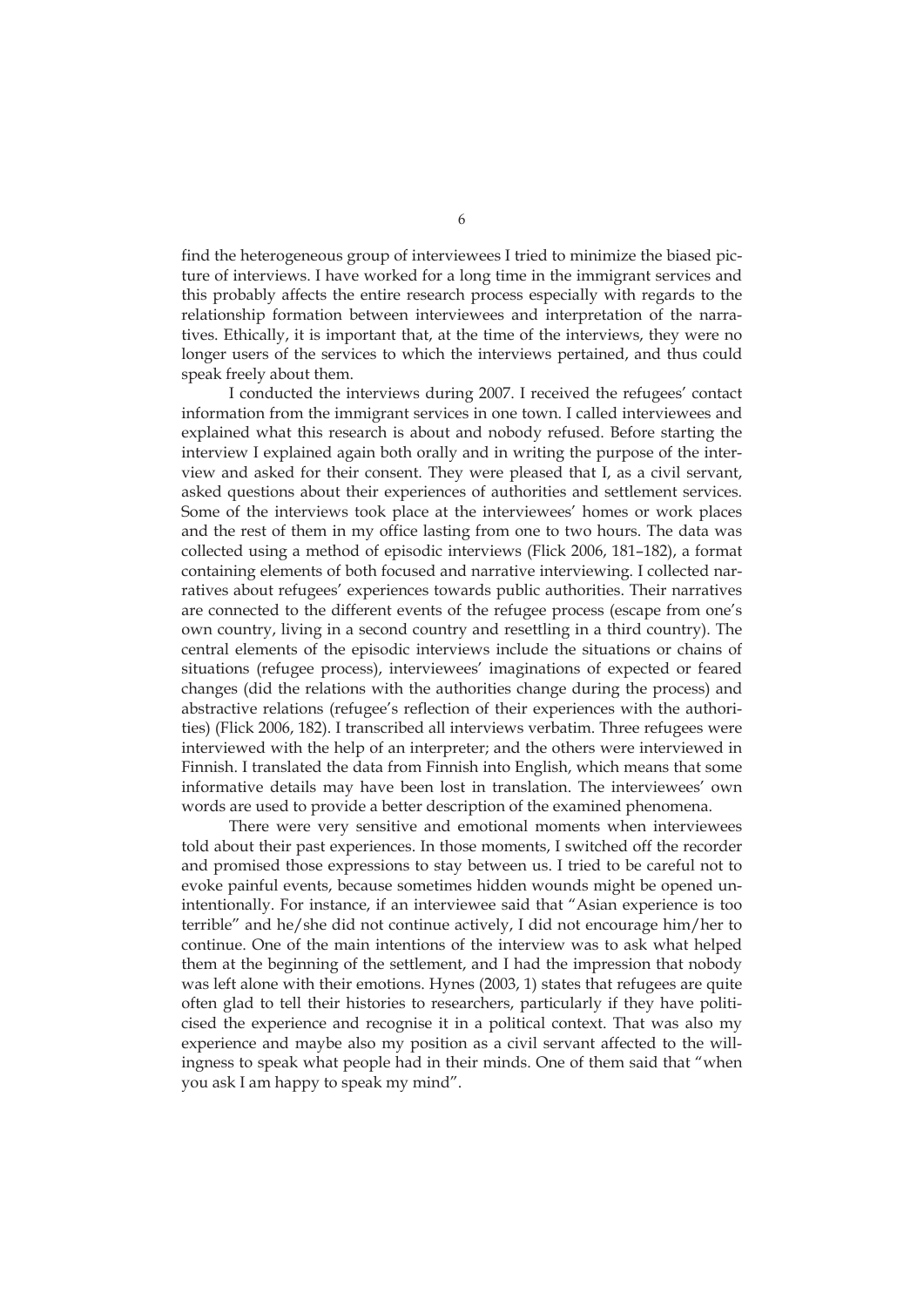It was my ethical decision to approach the subject from the theoretical point of view because it gave distance to the phenomenon as I faced it in my everyday work. My premise is that the sustainable base on both the settlement work and scientific knowledge is to trust refugees as experts of their own life and needs. Otherwise they might get victimized again by authorities and politics and by the researcher. My ethical basis of approaching this topic is, first, ontologically, that refugees' experiences are meaningful and their narratives are the best way to approach those experiences, and secondly, epistemologically, that refugees know best whether their past experiences affect social esteem (Hynes 2003, 13). It is important to keep in mind that refugees are "experts" on their experiences and there is not such a thing as refugee experience, but experiences of individual refugees (Soguk 1999, 4).

I approach the narrative material from the theoretical framework of social esteem, which provides the concepts and tools for categorising the data. The voices of the narrators are important and therefore I discuss the narrative material in dialogue with the concept of social esteem while interpreting the data. I understand the narrative as an episode of the whole interview. These are the subtexts, which are treated independently. In other words, I am not analysing a narrative of one person but one person's interview includes many narratives. All the interviews are multi-voiced, which means that interviewees are not only speaking out themselves, but also about the other refugees (Potter 1996, 142–143)4. The criterion of the narrative is that it includes the time before and after arriving in Finland. By analysing narratives concerning the time before and after resettlement I can capture changes, if there are any, in social esteem during the certain period (Hänninen 2004) 5. I use content analysis and approach the narratives thematically (Squire 2008, 50). The themes are defined from the theory of social esteem. These themes include traits, achievements, roles and cultural features which were humiliated or esteemed before and after arriving in Finland. The narratives and utterances of those themes are separated from the data to the relevant themes. One theme includes narratives by several different individuals. (Lieblich et. al. 1998, 112–114.) Next, I identified two themes from those narratives, firstly, narratives about the driving forces to aid

<sup>&</sup>lt;u>.</u> Potter (1996, 142-143) uses the term 'footing' when a speaker is presenting some fac-<br>tual account as one's own or distancing one from it.

During the recent decades there has been a rapid increase of interest in narrative in various branches of human science. The term narrative or story can be used to mean different things in different contexts. (Hänninen 2004, 69-70) According to Hänninen (2004, 72-75) a narrative can be understood as inner, lived and told narratives. The inner narrative is an individual's interpretation of his/her life. It is partly made external by told narratives, and validated in that process. The lived narrative refers to the real-life, which is shaped in the interplay between situational constraints and the inner narrative that guides one's actions in changing life situations. Therefore, "an episode of lived narrative cannot be understood on the basis of knowledge of the objective facts alone; knowledge of the actor's motives and emotions is a necessary part of the interpretation" (Hänninen 2004, 72).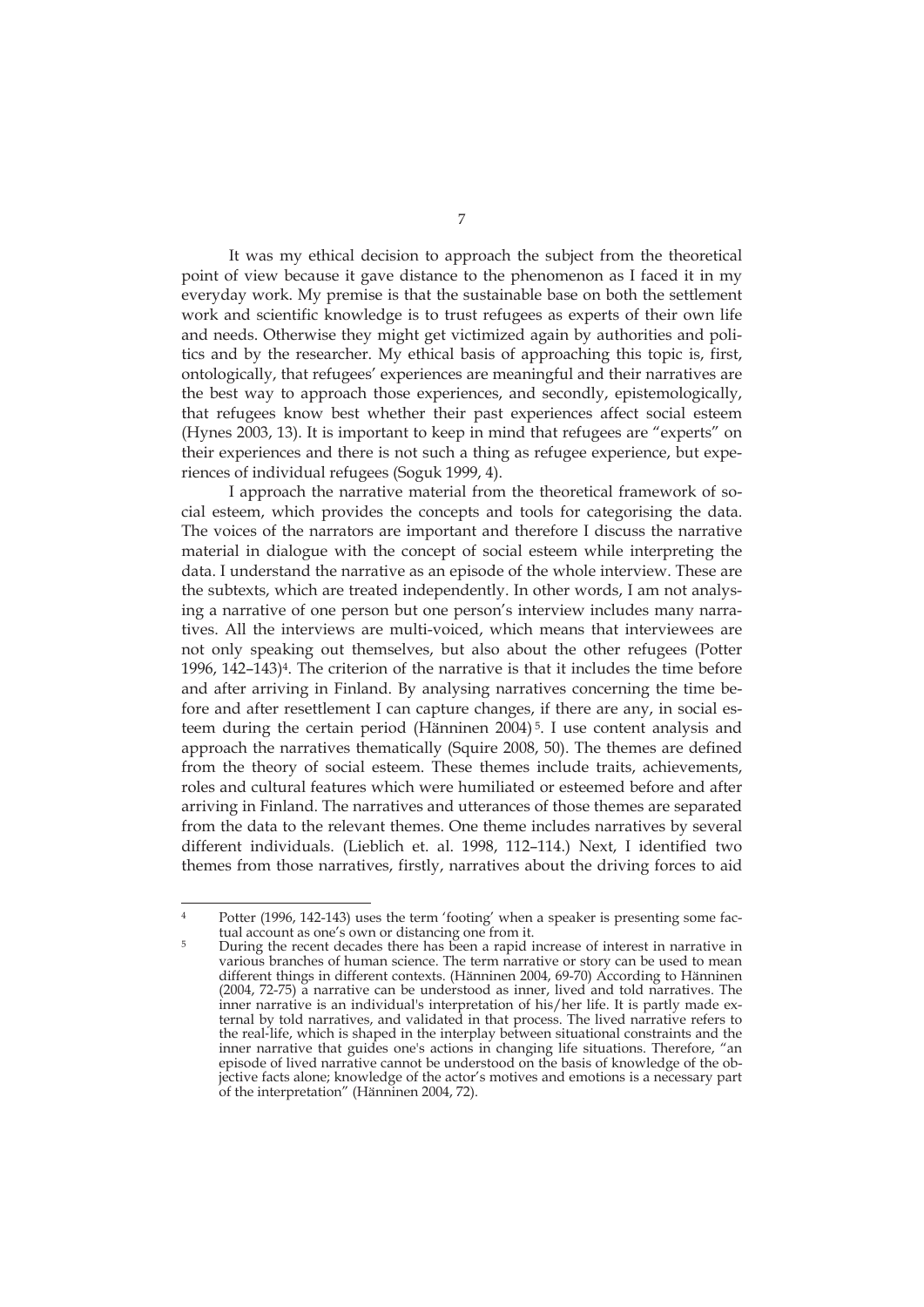contribution to the common good in Finland, and secondly, if there were narratives of changes or continuation in humiliation or social esteem. After categorizing the narratives in terms of changes and continuation of social esteem and contributional features I gathered them into three different groups of narratives, which is how I also present my findings. It was very challenging to categorise the narrative material because I hesitated if the data really can be represented under the concept of social esteem or does it belong to family life or legal rights? I decided to take those skills or traits which serve the common good even if it is possible to discuss them under the other forms of recognition (rights and care). There are also overlaps in three different groups of narratives, but I kept the idea of continuations and changes while categorising the data. It is important to keep in mind that social esteem is only one view of looking at the person's life course. Also, experiences before and after resettlement in Finland cannot be narrated very widely in one interview and therefore the entire picture of the person's life even from this particular point of view is much more complex than what is possible to capture here.

#### **Findings**

I found three different groups of narratives during my analysis of the data. The first group of narratives include humiliation before coming to Finland and after resettlement those experiences become driving forces as contributors to the common good. I found two kinds of versions within these narratives on how refugees want to contribute because of their refugee background; first, the willingness to give back to Finnish society and second, to help their own people. I name those: reciprocity, social recovery and reconciliation. The term 'reciprocity' refers to refugees' interest in reciprocating to Finnish society what they feel they have received from Finnish society: protection; it is the outcome of the process of seeking refuge from atrocious situations in countries of origin. The concept of 'social recovery' refers to refugees' willingness to help people of their own ethnic background in their country of origin and also highlighting that the recovery should be seen as a social process and as a part of reconciliation. The second group of narratives start with telling about socially esteemed skills and roles in their past, which are not esteemed and become useless as such in the new circumstances. The third group of narratives were told emphasising the culture or ethnicity at the time before and after arrival in Finland. These narratives come close to the first group because culture or ethnicity can be the reason of humiliation in the refugee status determination process. But they differ from the first ones, because they are told clearly as a member of a certain group of culture or ethnicity. On the other hand they are "features", not roles, skills or achievement. After resettlement, these cultural features had two kinds of roles in terms of esteem: they either become special contributors or, they are a target of humiliation. There were 50 narratives told all together in these three groups and of those, 16 were told about reciprocity, social recovery and reconciliation,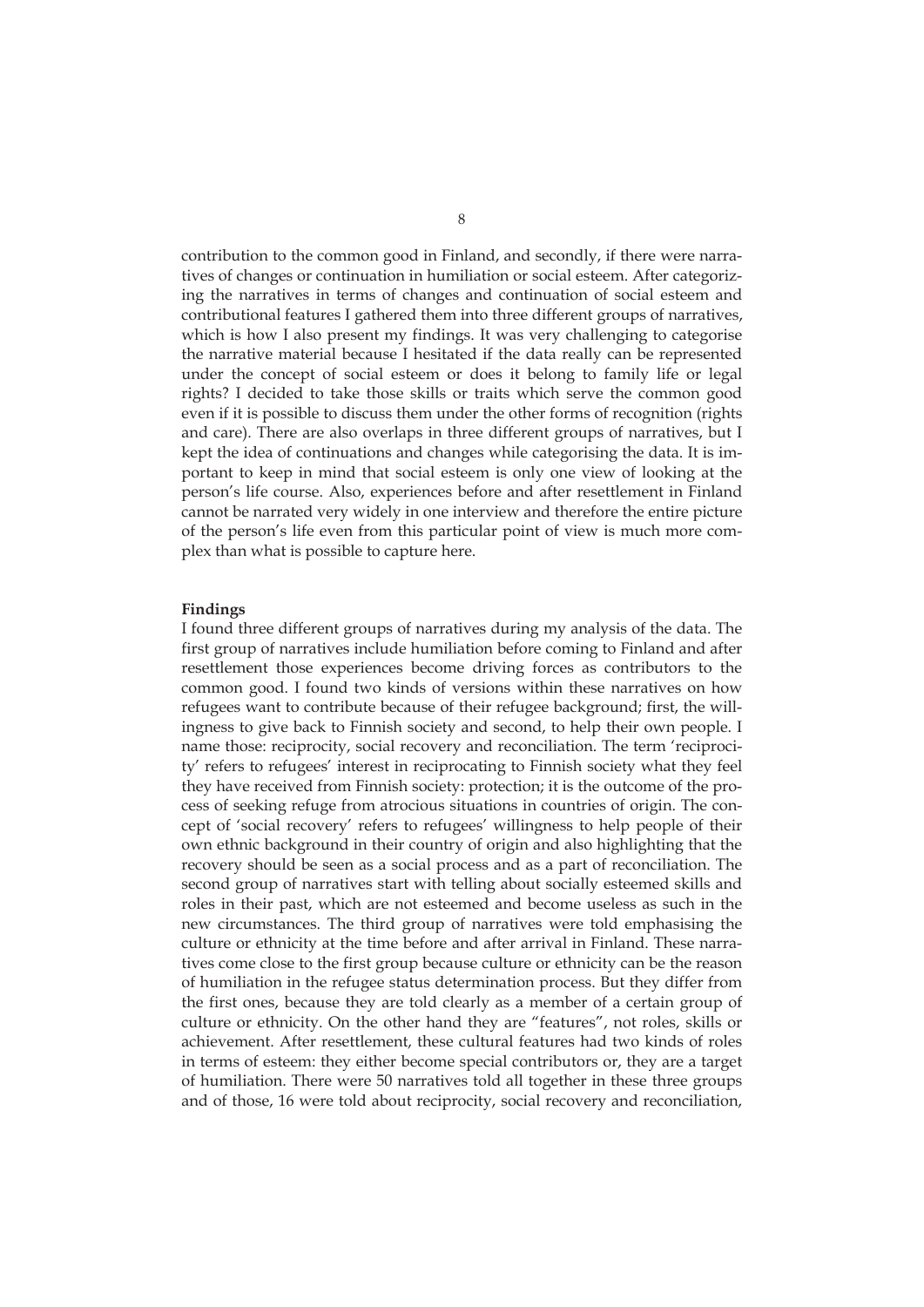9 about uselessness and 15 about cultural integrity. I invented the names to my interviewees so that they cannot be identified.

## *Narratives of reciprocity, social recovery and reconciliation*

Narratives of reciprocity and social recovery are connected to the experiences as a refugee. Refugees can be considered a group of people, but I emphasise the personal experiences of refugees. The only shared experience is that all of them went through the same kind of refugee process. They had escaped from their own countries because of a lack of state protection and had temporary protection by the UNHCR, which gave them refugee status. Later they were submitted to a third country, which promised protection as a durable solution.<sup>6</sup> The most important issue for all the refugees is their personal experience of persecution and the failure to be protected by their state of origin.

The experiences of refugees, the humiliation by persecution and the refugee process are the driving forces for their willingness to contribute to the common good; reciprocity and social recovery. To start with reciprocity, the person tells about the willingness to contribute.

That time there was the Taliban and the Taliban said that if you kill five Hazaras when you die your place is in paradise. And those stupid Taliban soldiers did it in our city and they did the same and within 12 hours they had killed 8000 hazaras. I knew many of them. They *were* my friends and their parents and relatives. The road smelled of dead people and when we escaped I had to jump over the dead bodies. I am very grateful to Finland that they rescued me (…) it is honestly like that I am ready to give my blood to Finnish people, to this country. I could go there where is war, to the border, I am even ready to go there, but I am not ready to go to Afghanistan to work there, because what I have got, I have got because of Finland (…) I am understood as (mention his name) because of Finland. (Sohrab)

This narrative is highlighting the lack of protection before being resettled in Finland. It is important to also state that conceptually refugee-hood is a political relation between the citizen and the state (Shacknove 1985, 283), which is seen in this narrative. When the state of origin does not protect there is nothing to give back as a meaning of reciprocity. For this reason the commitment is built towards the country of resettlement. It is possible to see a deep commitment to Finland as a state that in an imaginary situation of war, blood is the symbol in reciprocating protection.

This narrative concerns the refugee process, which means experiences as refugees. Experience is not a trait by itself but it is a driving force for contributing to the State. Our past experiences affect us as individuals /people and

<u>.</u>

Refugee resettlement is one of the durable solutions used by UNHCR whereas the others are repatriation or integration in the second country where people escaped from the country of origin. Currently approximately 1% of the refugees under the UNHCR are to get resettled, which is 12, 4000 people out of 10,4 million. In 2009 there were 19 countries selecting refugees directly from the second countries. The total number of refugees, asylum seekers and internally displaced persons is 26,2 million (excludes natural disaster – related displacement). (UNHCR 2010.)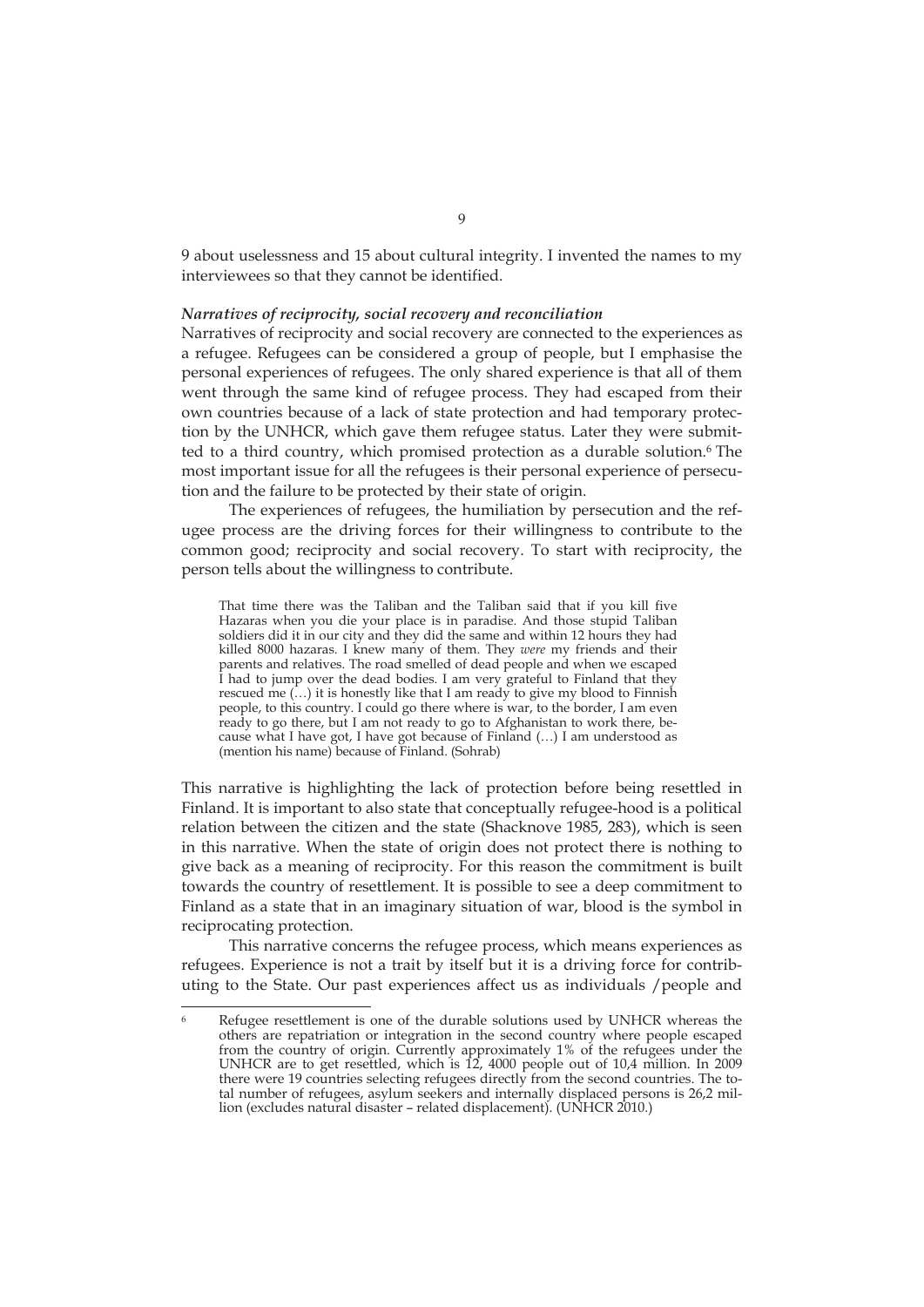who we are. If we consider the special history refugees have, their past affects them in a very special way as is seen in the extract above. Those experiences are turned into driving forces of the willingness to contribute to the common good by using the skills they have. Terrible experiences of humiliation as refugees often had before resettlement can also victimize a person (Barcley 1998) but refugees should not be seen as needy victims but having competences and willingness to contribute. A part of recovery can be gaining social esteem by participating in the commonly shared goals, which can strengthens self-esteem. Social esteem in this context is also coming close to gratitude (Ikäheimo 2010, 11). Gratitude arises from the protection by the state. This kind of esteem is not connected to the personifying contributional concept of esteem (Laitinen 2010) because on the other side of the relationship is the state but as a response to normatively significant features.

Another driving force for the willingness to contribute to the common good is the own recovery process connected to a survivor's guilt (Aarts et. al. 1996, 371) and to the reconciliation with the past. We often use the words such as 'healing' or 'recovery' through 'processing', 'acceptance' and 'coming to terms with the past'. Summerfield (2002, 1105) criticises this kind of individual understanding of recovery to be humiliating in post war situations, because the pathological effects of war are located inside the person as if the person would be recovering from an illness. Instead, the recovery should be seen as a social process, as also shown in my findings. Today's wars are more often civil wars and have an ethnic origin, which means that afterwards past enemies have to live in the same area as neighbours (Goldhagen 2009). Resettled refugees are not excluded from the reconciliation process even if they live in a safe country. People living in exile often need to participate in the process of reconciliation for their own recovery and as a normative response to contribute to the rebuilding of their societies. On the other hand, reconciliation can also be prevented from those in exile, as there is nobody to reconcile the past with on the other side or when the war that led to their exile is still going on.

Reconciliation is a multidisciplinary concept. According to Galtung (2001, 4) reconciliation is a theme with deep psychological, sociological, theological, philosophical, and profoundly human roots – and nobody really knows how to successfully achieve it. Bloomfield (2003, 12; also Sluzki 2003, 13) continues that reconciliation is a "process through which a society moves from a divided past to a shared future" and "a process that redesigns the relationship". Personal, communal, and societal reconciliation after war is a long process, which may last for generations. In post-war societies the process of reconciliation is essential for the future of all people living in that area.

Resettled refugees often come from ethnic groups that fight against each other in civil wars. That is a reason why the reconciliation process may extend to the areas where they live in exile, as it is mentioned in the next: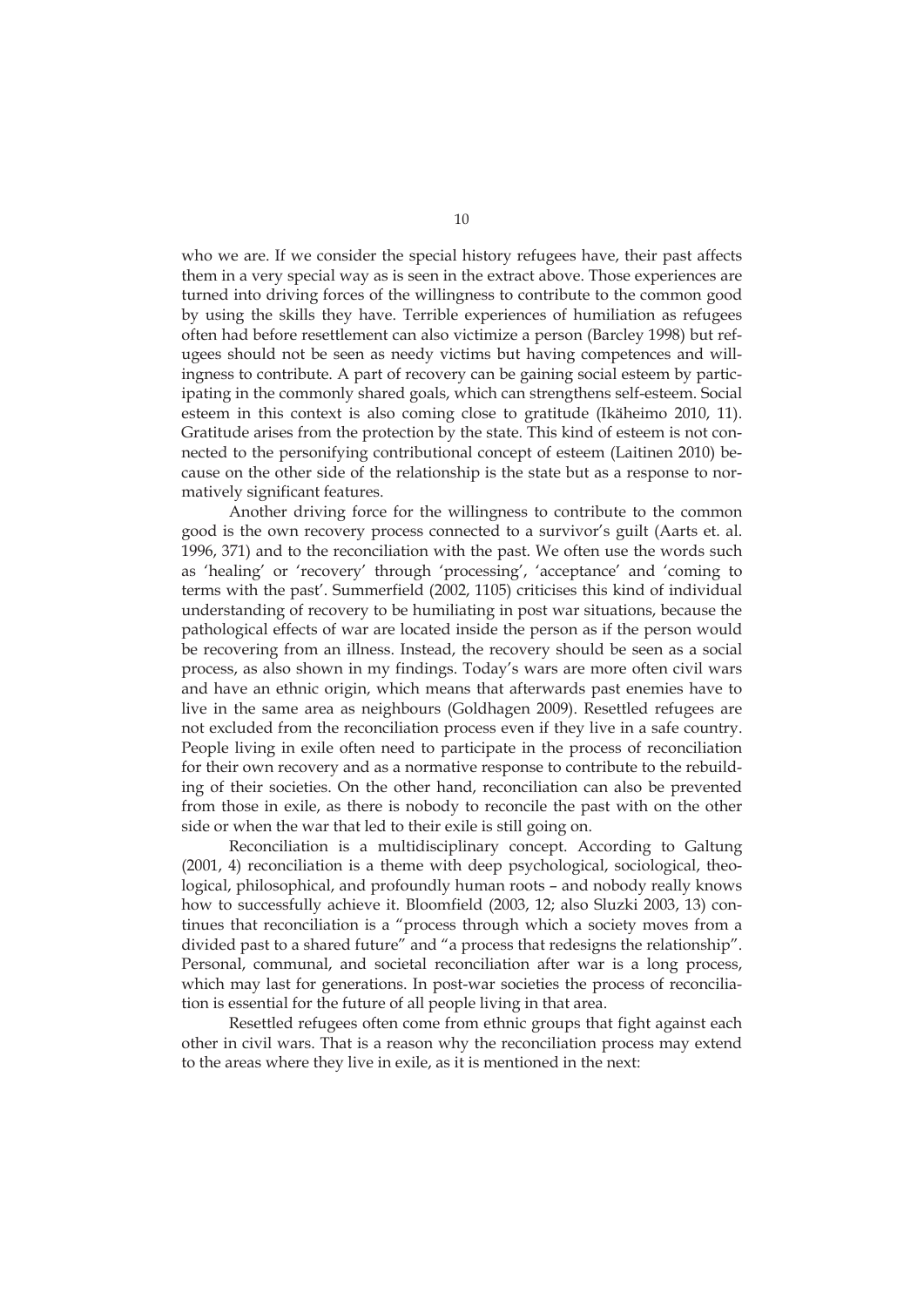Somehow when I look at these people and how it has affected them psychologically, how trust has disappeared, when during the war everything has been destroyed and a brother has killed his brother and nations have killed each other's and somehow the trust has disappeared. (Jamila)

Their heart is full of black blood; they want to quarrel also here (…) but you have to accept other religions and you have to come to terms with these people (past enemies). (Soraya)

It is important to understand that refugee communities may need to rebuild their relations in the resettlement countries. For the refugees, the reconciliation process may be very complicated or even prevented. Tensions between different ethnicities do not stop by themselves, even if people are in safe countries. They have to rebuild their relations again and gain back trust.

The next narrative is told about the willingness to contribute to the society from where the interviewee had to escape:

There are much more difficult things than the reunification of my family. Now the situation is more complicated because my relatives live in Iraq and there the situation is more difficult than it was before, it means to say  $\overline{I}$  am facing the same problem (like family reunification). I mean why I tell about this, this belongs to life. It is still war there. That is a reason why I tell you about my problems because they are continuing. Of course all people have problems but the level is different (…) My situation is stable… the situation of my children is good, good education (…) If I could find a job I could improve my situation and the situation of the others. (…) We would like to establish such a group home for orphans, but now we wait for the right situation, because that area, in the South where I come from, it is too hard, they have suffered the most. Anyway we already bought a piece of land half a year ago and got permission to build, we need money and it is possible to co-operate with my countrymen who live abroad and participate in this project. It is like a kind of charity (…) And when you ask, I have hope that when I am old I will be there and looking after the children. I prefer to help children there. (Hassan)

In the narratives of social recovery, the common good is mainly participation in the rebuilding of the country of origin. Rebuilding is seen as maybe the only possible way in participating to the common good as a part of the reconciliation process after the war in their own country. Reconciliation concerns not only the redesigning of relations at every level, but also building infrastructure for the shared future. The interviewees in the extracts above want to concretely heal the wounds after the war by helping orphans with the desire to return. Reconciliation differs from sending remittances to the family, which is also seen in this narrative. Supporting family and relatives in their own country cannot be seen directly as a recognitive attitude of esteem because it is understood as a contribution to the common good at the societal or community level. People's social "worth" is measured by the degree to which they appear to be in a position to contribute to the realization of societal goals (Honneth 1995).

Contributing to Finnish society is not exclusive to working for the country of origin. The ultimate goal is to participate in helping their own people. Working in Finland for the future of their own children through paying taxes is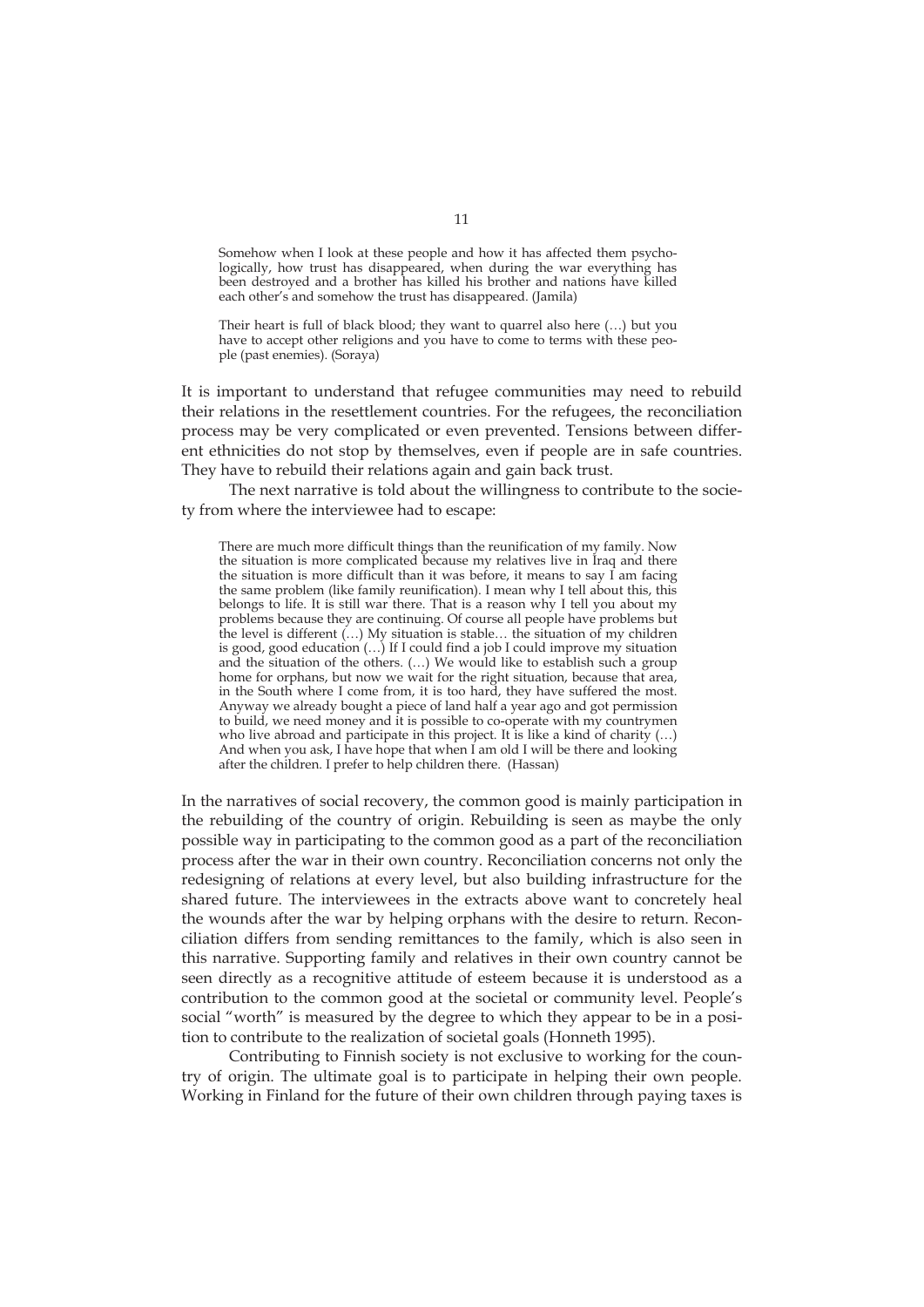in a way also a tool for getting money and improving the situation of others too. This kind of esteem is not only connected to other people but it arises from the moral climate of the situation and the willingness to respond to it, which is here the willingness to participate to the process of rebuilding their own post-war society (Laitinen 2010, 13–14).

#### *Narratives about feeling useless*

Especially educated people told narratives about feeling useless in my data if they did not have access to the working life and therefore they are not esteemed. It also affects negatively to self- esteem because they cannot use their skills (Honneth 1995). I do not analyse the working life here but instead the narratives of feeling useless which are told mainly by the refugees or about the refugees who do not have any education and have lived in traditional circumstances. It is often an enormous change that refugees go through when they move from refugee camps or other temporary arrangements to safe and more developed countries. When people move to developed countries, they encounter a change in how to feel esteemed or get esteem. The following two narratives are about the change in social esteem.

They lose their power, they think, they do not have the same values that I had before, now my children have power they are more valuable than I am and they have power over me, now I suffer because of my own children. My sons can even tell me, father, shut up, now I am your interpreter and now I know how to deal with all these things. Then all the power disappears. Because in his own country he knew tricks, he had relationships, but here he cannot use those tricks, never. (Sohrab)

It has changed; when she goes shopping she goes with her child, when she goes to the labour office, she goes with her child. This is difficult, you cannot live your life like this, all the time I think, they cannot live like this. There have to be places where they can do things together and be together (...).Their roles have disappeared. They have to be esteemed also (...) There she was a cashier of our household but here her small girl is the cashier (…) here she is going after her child to the labour office. (Omar)

These narratives about elderly people or parents are closely connected to *respect* because when people lose their autonomy they also lose their *esteem*. They had lived in a traditional way without education but they had roles, which were esteemed. Parenthood was esteemed as such, as a role, and after coming to new circumstances, they lost their esteem even in the eyes of their own children. Even if parenthood belongs to the area of family life, here I consider it in the sense of esteem because it is necessary for the social reproduction of society (see Seglow 2009, 68). In fact, people's input into the reproduction to be esteemed is an important part of everyday life of any circumstances or society and the parenthood is an essential part of that.

The higher adjustability of young people to the new circumstances disempowers the older generation. Therefore the parents become dependent on their own children. While losing autonomy and agency, refugees also lose their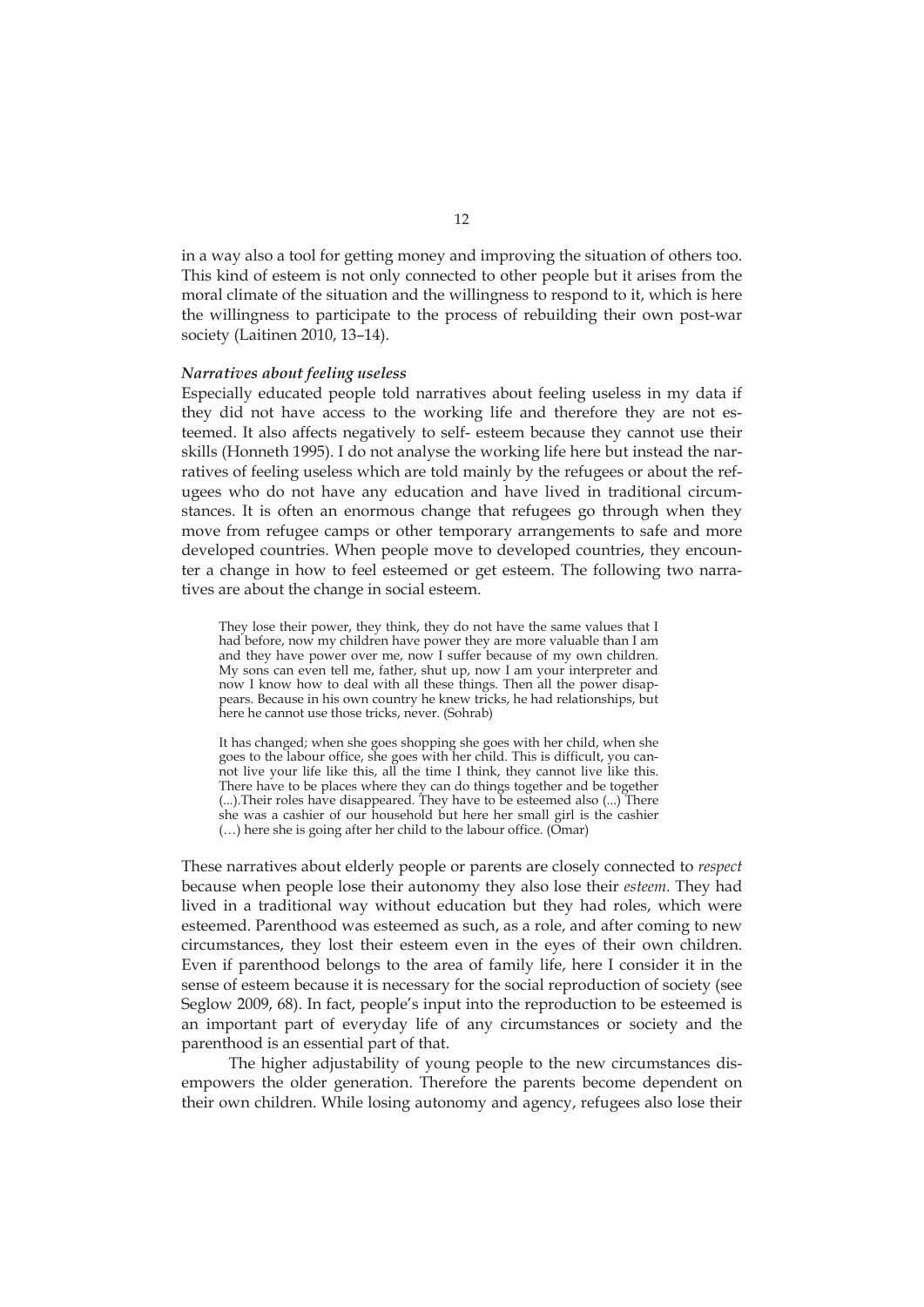power inside the family. And that means also a loss of social esteem. It can take a long time before some of the refugees become autonomous (Turtiainen 2011). Before coming to Finland, social esteem belonged to the role of a parent, because they could support their family and had roles on how to solve problems. In the new circumstances, their possibilities to contribute are decreasing because the parents lose their agency inside the family and they have to rebuild their routines again.

Because these narratives describe the situation in very traditional circumstances, in some cases the change after resettlement can be seen as a long jump from the traditional to modern societies. In the refugee camp or in the rural areas social esteem is based more on social roles and group features instead of being esteemed as an 'individual'. Honneth (1995) writes that a person's 'honour', 'dignity', or, to use the modern term, 'status' refers to the degree of social esteem accorded to his or her manner of self-realization within a society's inherited cultural horizon. On the other hand we can speak of an individualized identity instead of status, one that is particular to me, and that I discover in myself (Taylor 1994, 28). According to Honneth (1995) the individual no longer has to attribute to an entire collective, the respect that he or she receives for accomplishments that fit social standards but instead can refer them positively back to himself or herself. Under these altered conditions, the experience of being socially esteemed is accompanied by a felt confidence that one's achievements or abilities will be recognized as 'valuable' by other members of society. (Honneth 1995.) But for refugees there are fewer possibilities to be 'valuable' before learning new skills. It is a challenge for the authorities and stakeholders to create /provide places for refugees to be socially esteemed; otherwise, his or her selfesteem can be distorted (Gosh and Juul 2008). While one loses a role in the eyes of the host society and even inside the family, one also loses the dignity as an individual unless there are possibilities to contribute to the common good, whatever it is.

The change of power structure in an immigrant family is not only due to a jump from the traditional to modern societies, but first of all, a reframing of social roles, competencies, and resources in the new social and cultural context. On the other hand, the birth of a democratic society does not by itself do away with this phenomenon, because people can still define themselves by their social roles (Taylor 1994, 31). According to social identity theories<sup>7</sup> social identity processes are not less strong in individualized societies. "Cultural norms may regulate how people interact and conduct themselves in groups, but groups still

<sup>&</sup>lt;u>.</u> 7 Tajfel and Turner (1986, also Brown 2000) wrote about the distinction between social and personal identity, which they argued underpinned the difference between interpersonal situations and group situations. Social identity theories are concerned about the latter and starts from the assumption that social identity is derived from group memberships. It also proposes that people strive to achieve positive social identity, which derives from comparisons that can be made between the in-group and relevant out-groups.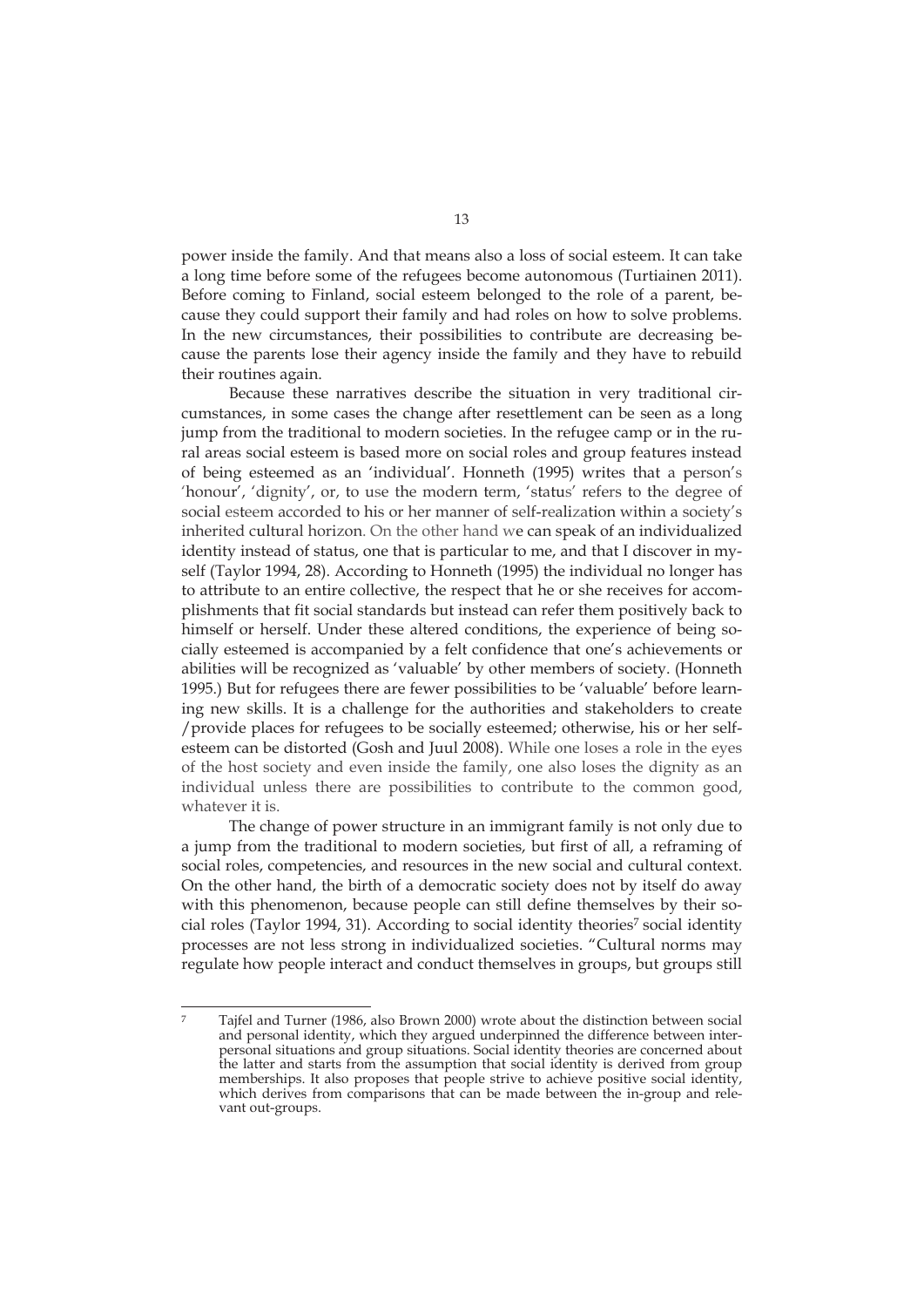provide with a strong sense of self, social location and belonging" (Hogg 2006, 116).

## *Narratives about cultural background*

These narratives are about the willingness to help newly arrived refugees in their acculturation process. These narratives come close to first narratives but differ from them because they are not told only as refugees, but first of all, because they possess valuable cultural knowledge. The narrators have successfully integrated and due to their own cultural integrity they want to work with authorities and use their skills for newly arrived refugees which are forms of social esteem. The following extracts tell about possibilities to work with Finnish authorities:

I think that I do not know so much about the Finnish culture and Finland but if I know 20% and I can tell it to others and they believe me and if I do it through an association I can help, we know what our people need. You also know, and if a person tells you I came from the village and we know what does this village mean, then we need to work together, our relationship has to continue, there is not any problem. (Omar)

I'd like to produce new material and use media because I know what these people need. (Farid)

In these narratives, refugees want to contribute because of their cultural specific features and knowhow from their past. The narrators understand the additional value how they can contribute because of their past experiences. According to them, this kind of cultural understanding is not possible for the authorities representing the culture of the host society and therefore it is suggested that working together establishes a sustainable ground for settlement work. On the other hand, culture as a source of knowledge and information locates experience in an historical context and forces continuity on discontinuous events (deVries 1996, 401). Therefore, especially in the first steps of the settlement, cultural understanding may give continuity and safety. Refugees may also give a special meaning for their cultural or ethnic background because one ground of getting refugee status is ethnic persecution as one interviewee tells: "There I have been disgusted as a hazara (…) and your background, it is always there". Ethnicity is one of the cultural images that depend on a person and what kind of meaning he or she gives to it in his or her identity. Culture, and also ethnicity, is not something people own or belong to, but they are complex repertoires, which people try, experience, use, live and do in everyday life (Jenkins 1997, 14).

 Humiliation based on cultural features can also continue by the authorities in the destination society if people are not seen as individuals as it is told in the next extracts.

We need to have a common space where to learn to know each other. If I go to the office once a month you do not know who I am? (…) Culture is general but a person is individual, it depends on the family, it depends on the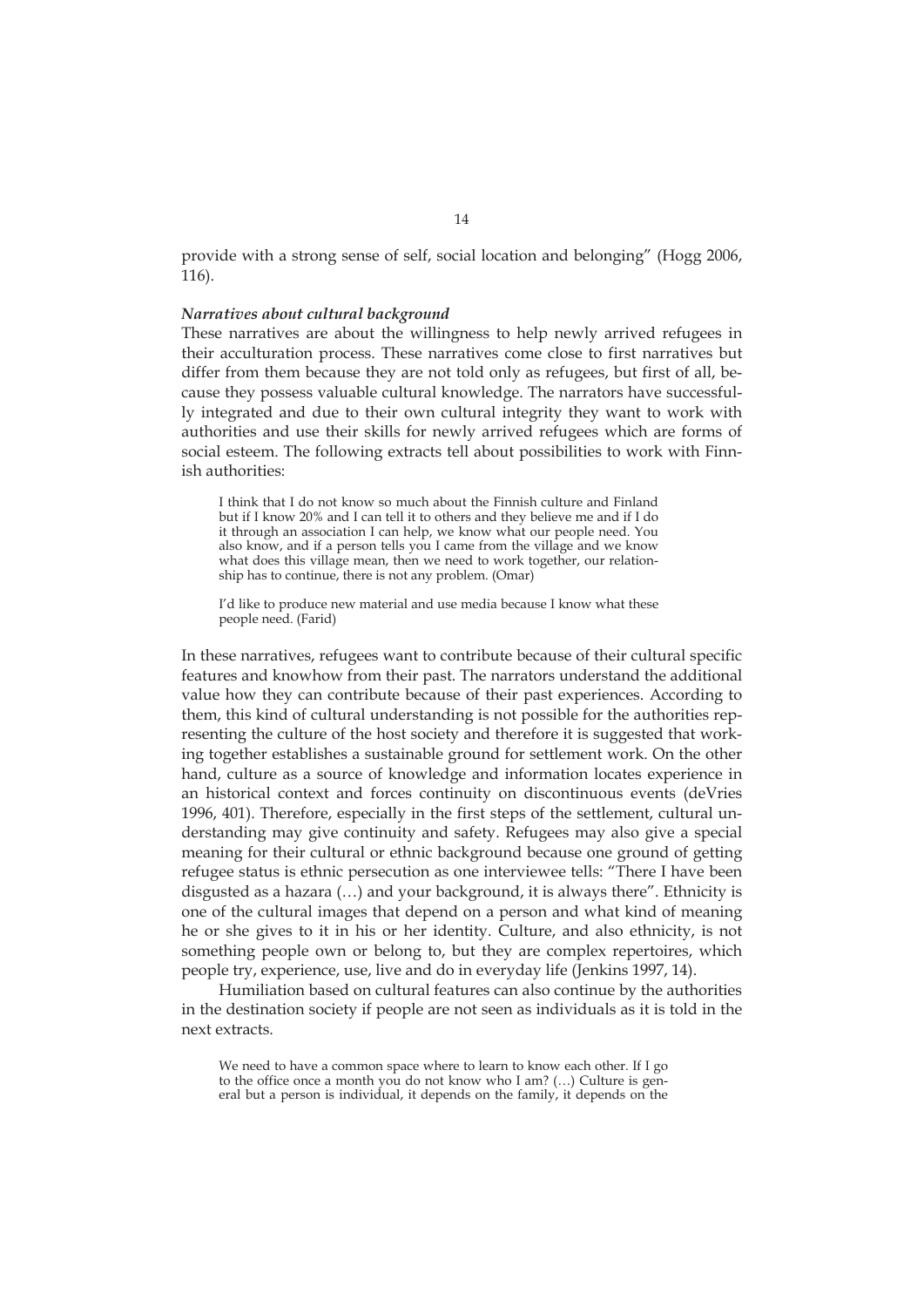life and where you have lived. For example here we are about 100 from the same ethnicity (mention the name) but we are all very different. The areas are very different, different religions, there has only been a refugee camp, and it is just a refugee camp, it is not possible to learn anything, children were born in refugee camps, think about that, the whole life there, there is not a good education, there is nothing. (Omar)

This is a case, we have in Afghanistan, many nations and we come from different cities and we have many cultures and we do not have so much in common. People have their own culture and everyday habits. (Jamila)

These narratives describe how difficult it is to understand cultural differences even inside the country. Therefore, if authorities really want to learn to know a person's special needs, one hour once a month can only amount to standardized help. These narratives are the appeal to the authorities against a serious form of humiliation by seeing a culture, but not a person. Refugees were humiliated often as representatives of a certain culture or ethnicity and it could also continue with the authorities. It is obvious that the narrators' understand culture as changing, it is local and difficult to understand for those who have not lived in those areas or circumstances. In my previous study (Turtiainen 2009b) refugees spoke about humiliation, because only their culture was seen, instead of their skills when they applied for work. Annika Forsander (2002), who has also examined immigrants' employment, writes about the degree of Finnish culture as a prerequisite to being employed, which means that the person's own culture is seen before his or her skills by the employers. But this kind of discrimination can also happen intentionally or unintentionally in the settlement work of refugees in the host society.

In the pluralistic and mobile societies, it is difficult to maintain selfesteem in the face of systematic denigration from outside one's subculture. The community/society has to establish the conditions under which *members* of those groups can then build self-esteem by contributing to the community. (Anderson 1995, xvii; italics mine.) After resettlement, refugees represent minority cultures in a new society. Only the minority or suppressed cultures are being forced to take alien form (Taylor 1994, 37).

Honneth (1995) regards the struggles for recognition - in which the esteem is central - as attempts to end social patterns of denigration in order to make possible new forms of distinctive identities. Fraser (1997, 24) criticizes mainstream multiculturalism, which proposes to redress disrespect<sup>8</sup> by revaluing unjustly devalued group identities, while leaving intact both the contents of those identities and the group differentiations that underline them. She also underlines that destabilizing existing group identities and differentiations would not only raise self-esteem of members of currently disrespected groups, but they would change everyone's sense of self. This struggle for recognition or politics of equal recognitions as Taylor (2004) calls it, is very essential not just an

<sup>&</sup>lt;u>.</u> 8 Disrespect means here being routinely maligned or disparaged in stereotypical pubic cultural representations and/or in everyday life interactions. (Fraser 1997, 14)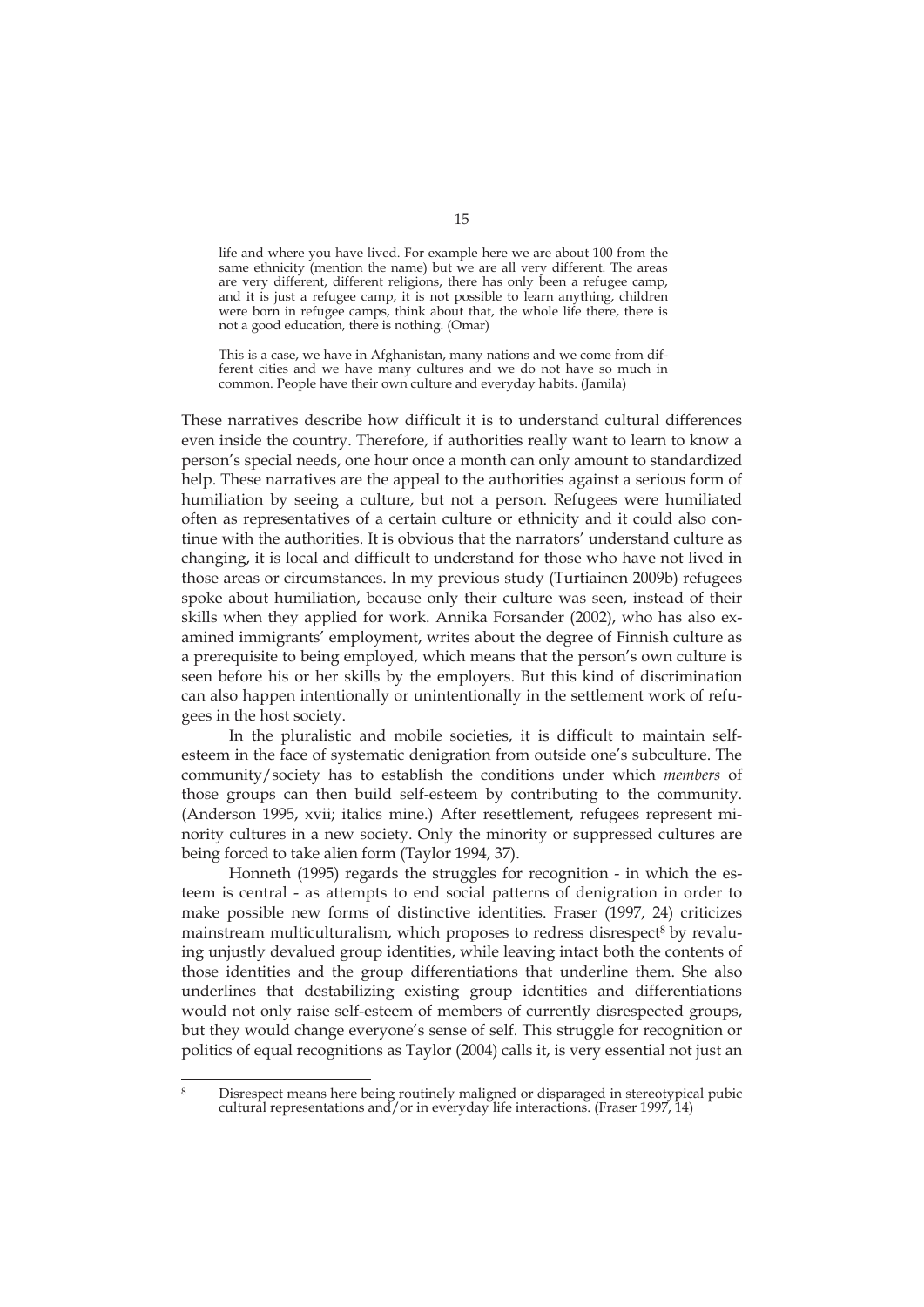individualized person having cultural features but seeing those cultural features also as additional and contributive values as a part of one's identity.

### **Discussion and Conclusions**

The concept of social esteem is relevant to the refugee receiving work because the resettlement affects refugees' lives so that they have to reshape their already existed relations and get esteem in the new official and unofficial settings. This study shows that a refugee's own background, and possibility to have a new start, is a driving force first, for a willingness to contribute to the new society and to build contributing relations to its agents. The humiliating background as a refugee is not just victimizing a person but also being a driving force for reciprocal and contributing relations in the new society (also Malkki 1995). Second, they would like to contribute to the society of origin and participate in the peace building and reconciliation process of the society. Close family, other social ties, and community are not limited to the country of resettlement (also Tiilikainen 2004). This means that often the idea of a common good is also extended to their country of origin and the areas where their real social ties exist. For example in Norway, the Pilot Project Pakistan shows how support for engagement by Diaspora members with their countries of origin can be a tool for inclusion in the host country (Horst et.al. 2010, 16). Third, the integrated refugees would like to help newcomers from their own ethnic and cultural background. The context of social upheaval creates profound discontinuity to the order and predictability that culture has brought into daily life and social situations. When this occurs, traditional systems break down and a conservative element often takes hold. When cultural protection and security fail, the individuals' problems are related to the cultural disintegration. The avenues of vulnerability resulting from trauma follow the routes vacated by culture and negative identity may substitute for a positive identity. (deVries 1996, 407–408; also Taylor and Usborne 2010; Fracer 1997.)

Refugees' social integration has not always been successful. Ghosh and Juul (2008, 103) argue that refugees' participation in working life is sometimes hindered by lack of social integration. Westoby and Ingamells (2010, 1771) study shows that many people do not feel culturally and socially safe in their new countries and Kamali (1997) claims that Swedish social services agents subject immigrants to various problem-solving programs and thereby make them clients of the social service system. The findings of this article show the relationships where the past skills are not any more relevant and the social needs are not met. These are the relationships where social workers are challenged to identify humiliating acts and structures. The skills as head of the family or managing everyday life may not be relevant anymore and it can have an effect to social and self-esteem. Besides the importance of getting esteem as a parent, family life is an important arena to get esteem because of its reproductive task in a society. Building everyday routines (e.g. Ager 2002) and a concrete future are also tools for recovering post-war experiences. The social needs and recov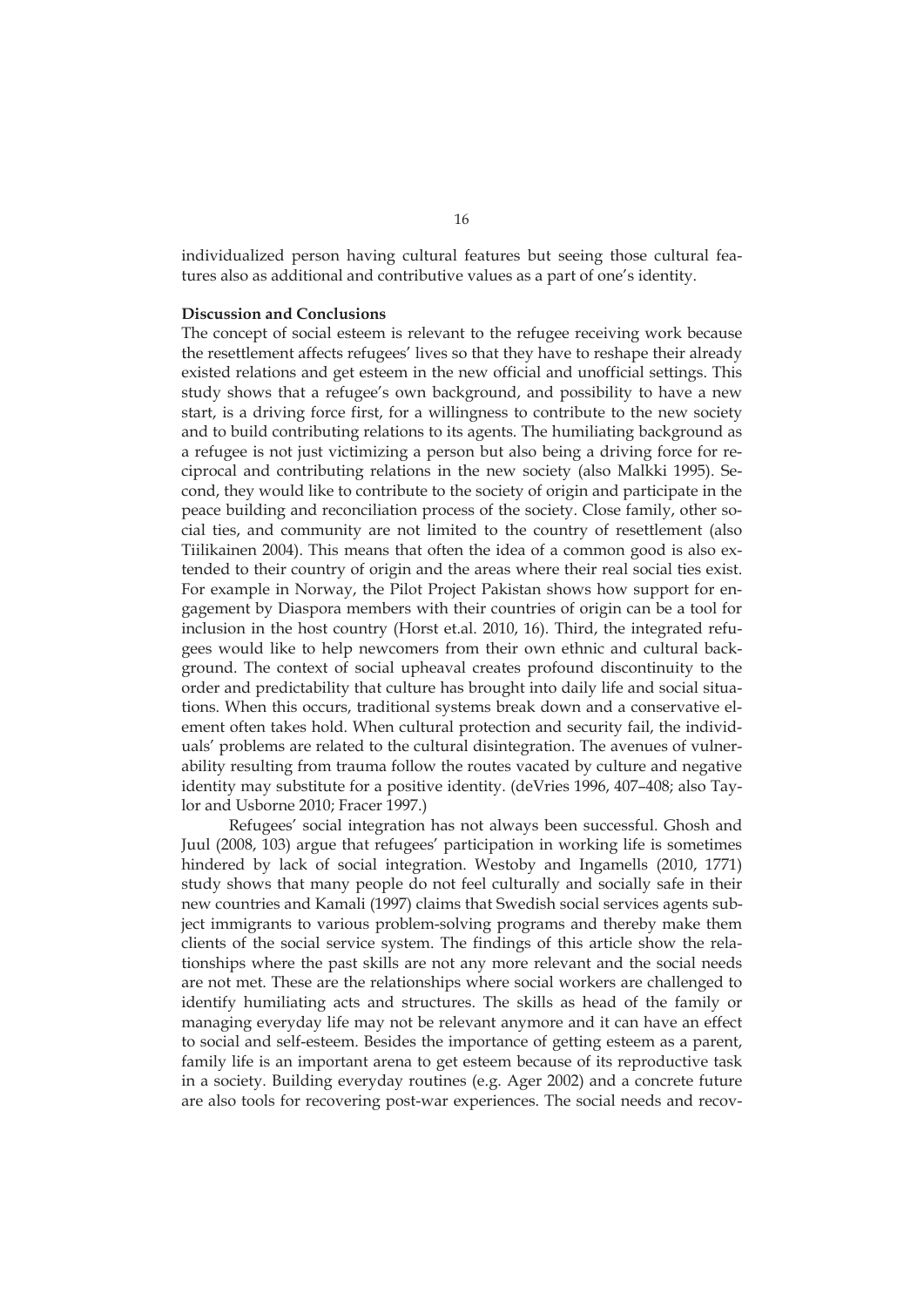ery from past experiences can be reciprocal. Therefore, maintaining or getting back social esteem in close relationships is fundamental for self- realization and a meaningful life. Recovery is also social in terms of the fact that the victims of war may be alone in their need to find a social and moral meaning for what they have experienced, so that personal safety and social safety are linked (Summerfield 2002, 1105–1106; also Sluzki 2003). Therefore, it is humiliating if the effects of war are found inside a person.

The theory of recognition applied to social work is, first of all, ethical theory and therefore, methodological tools or guidelines are inadvisable (also Juul 2009, 415; Houston 2009; 2010), but some proposals to take into the consideration base on this paper could be possible. First, it is important to esteem service users willingness to reciprocity in some way to someone. This means that the social worker sees the client from a different perspective, not simply as someone who must co-operate and conform to an institution (Arlt1934). Also, Addams (1905/1902) emphasizes that for example, the reciprocity of interests is a crucial precondition for unconstrained community life, which is important in the multicultural social work. Second, it is important to understand how *the change* including past experiences and resettlement affects refugees' skills, abilities and roles, and connected to that, how the *recovery process is social in nature* and also includes possibilities *to build* new skills, abilities and other potential and *opportunities to get esteem* because of that capacity. Third, cultural safety can enable integration because culture is supposed to render life predictable (deVries 1996, 407). Therefore, it is important that settlement workers cooperate with people who came from the same ethnic background than the newcomers. This is also one way of reciprocity between refugees and social workers even if reciprocity should be seen in a larger societal and international context. And relating to cultural background, social workers should identify humiliation and stigmatisation as taking a racist and discriminatory form as an extremely serious form of denying esteem. In summary, the concept of social esteem can be applied to social work in at least three ways: to identify social needs, to find out the relationships and structures which humiliate and stigmatise and to identify relationships supporting social esteem.

Social esteem seems to be transnational if we would like our skills, achievements, roles or features to get esteemed in a reciprocal relationship. The need to be socially esteemed is important in traditional circumstances and in more individualised modern societies where people still define themselves by their social roles. Also, in modernity people are still dependent on the social and cultural groups where they belong and therefore people still define themselves by their social roles (Hogg 2006, 116; Taylor 1994, 31). Thus, after resettlement the change is sometimes enormous and that change should be seen, first of all, as reframing social roles, skills and other competences which are not relevant in the new social and cultural context. Another theoretical consideration of the concept of social esteem is its normative nature in the context of resettlement. It means that refugees would like to contribute to the state as reci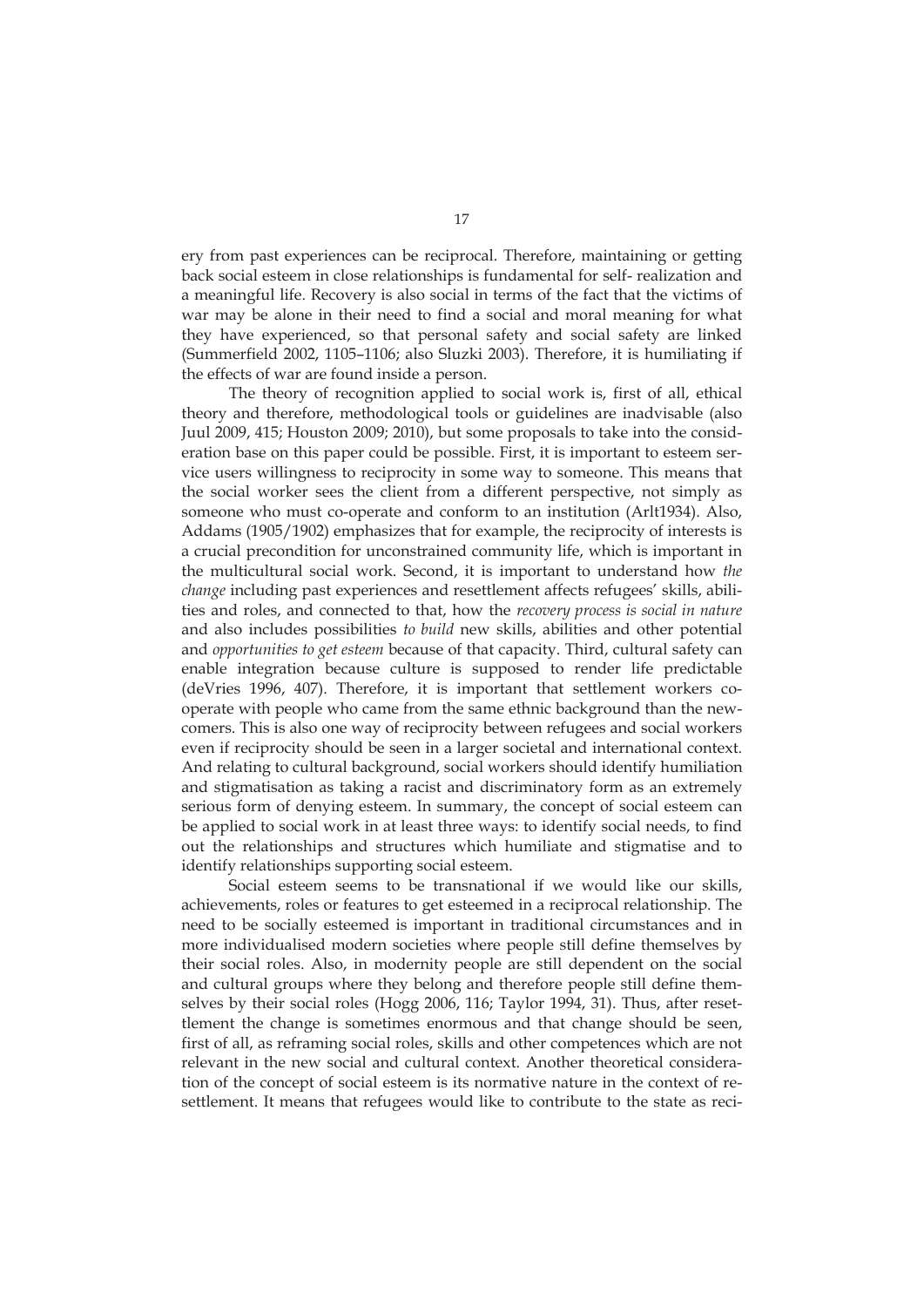procity to protection by the state. Even if the contribution needs personal relations, in some cases the ultimate goal is to give back to the state (Ikäheimo 2010, 11; Laitinen 2010). The roles and capacities should be seen as strengths to the new society and the settlement workers have to understand that the change has an impact to self-realisation and self-esteem. The challenge is to find the relevance for the roles and skills in the new circumstances.

## **References**

- Aarts, Petra, and Wybrand Velde Op den. 1996. Prior Traumatization and the Process of Aging: Theory and Clinical Implications. In *Traumatic Stress. The Effects of Overwhelming Experience on Mind, Body and Society*. Ed. Bessel A. van der Kolk, McFarlane, Alexander C. and Weisaeth, Lars, 359–378. New York, London: The Guilford Press.
- *Act of Integration of Immigrants and the Reception of the Asylum Seekers* (493/1999, 280/2006). http://www.finlex.fi/fi/laki/ajantasa/1999/19990493

*Act of Promoting of Integration* (1383/2010). http://www.finlex.fi/fi/laki/alkup/2010/20101386

- Addams, Jane. 1905. *Democracy and Social Ethics 1902*. London: The Macmillan Company.
- Ager, Alastair. 2002 Psychosocial Needs in Complex Emergencies. *The Lancet* 360: 4–44.
- Anderson, J. 1995. Translator's Introduction. In *The Struggle for Recognition The Moral Grammar of Social Conflicts.* Honneth, Axel. Cambridge: Polity Press.
- Arlt, Ilse. 1934. On the Way to the Scientific Analysis of Poverty. *A Journal of Case Work and Social Effort.* Vol. VIII Charity Organization Society. London: Denson House. 2–21.
- Barclay, Heather Haas. 1998. Validity Tortured Refugees: Reconnection in Social Work Policy and Practise. *International Social Work* 41, No. 2: 211–226.
- Bloomfield, David 2003. Reconciliation: An Introduction. In *Reconciliation after Violent Conflict. A Handbook.* Ed. Huyse Barnes, and David Bloomfield. Stockholm: IDEA.
- Brown, Rupert. 2000. Social Identity Theory: Past Achievements, Current Problems and Future Challenges. *European Journal of Social Psychology* 30: 74 – 778.
- deVries, Martin W. 1996. Trauma in Cultural Perspective. In *Traumatic Stress. The Effects of Overwhelming Experience on Mind, Body and Society*. Ed. Bessel A. van der Kolk, Alexander C. McFarlane, Lars Weisaeth, 398–413. New York, London: The Guilford Press.
- Ekholm, Elina, Sophie Magennis and Leni Salmelin. 2005. *Shaping Our Future. A Practical Guide to Selection, Reception and Integration of Resettled Refugees*. Helsinki: Prima Oy.
- Flick, Uwe. 2006. *An Introduction to Qualitative Research*. Third Edition. London: Sage Publications.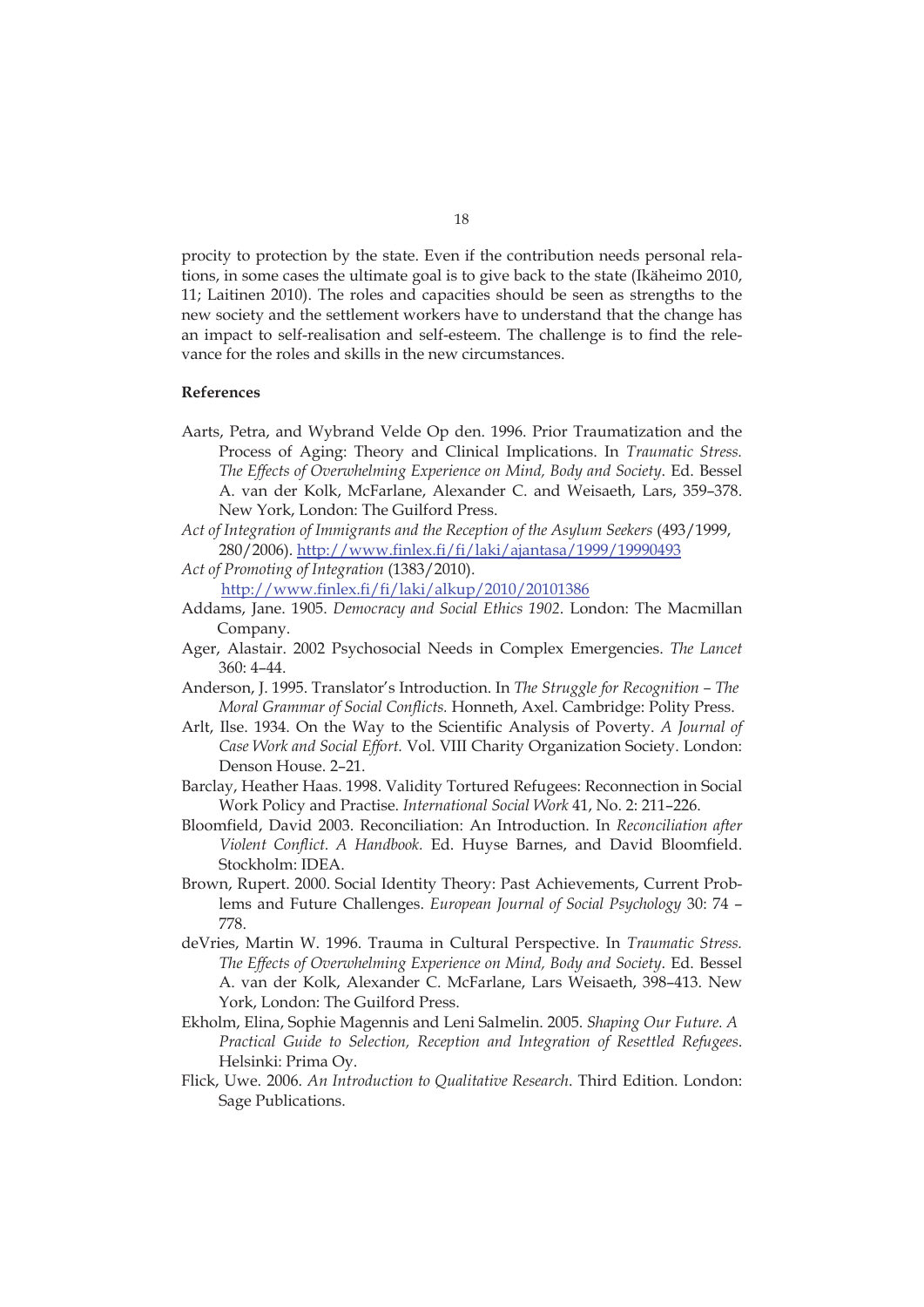- Forsander, Annika. 2002. *Luottamuksen Ehdot. Maahanmuuttajat 1990 –luvun Suomalaisilla Työmarkkinoilla.* [Conditions of Trust. Immigrants in the 1990's Finnish Labour Market] Helsinki: Väestöliitto.
- Fraser, Nancy. 1997. *Justice Interrupts*. New York: Routledge.
- Galtung, Johan. 2001. After Violence, Reconstruction, Reconciliation and Resolution. In *Reconciliation, Justice and Coexistence: Theory and Practice*. Ed. Mohammed Abu-Nimer, Lanham, MD, Lexington Books.
- Garrett, Paul M. 2010. Recognizing the Limitations of the Political Theory of Recognition: Axel Honneth, Nancy Fraser and Social Work. *British Journal of Social Work* 40, No. 5: 1517–1533.
- Goldhagen, Daniel, J. 2009. *Worse Than War: Genocide, Eliminationism, and the Ongoing Assault on Humanity.* University of Toronto: New College.
- Gosh, Flora and Søren Juul. 2008. Lower Benefits to the Refugees in Denmark: Missing Recognition? *Social Work & Society* 6: 88–105.
- Hogg, Michael A. 2006. Social Identity Theory. In *Contemporary Social Psychological Theories.* Ed. Peter James Burge, 111–137. Stanford: Stanford University Press, California.
- Honneth, Axel. 1995. *The Struggle for Recognition The Moral Grammar of Social Conflicts.* Cambridge: Polity Press.
- Honneth, Axel. 2007. *Disrespect. The Normative Foundations of Critical Theory.*  Cambridge: Polity Press.
- Honneth, Axel, and Fraser Nancy. 2003. *Redistribution or Recognition? A Political-Philosophical Exchange*. London: Verso.
- Horst, Cindy, Rojan Ezzati, Matteo Guglielmo, Petra Mezzetti, Päivi Pirkkalainen, Valeria Saggiomo, Giulia Sinatti and Andrea Warnecke. 2010. *Participation of Diasporas in Peace Building and Development. A Handbook for Practitioners and Policymakers*. PRIO-report. 2/2010.
- Houston, Stan. 2010. Beyond Homo Economics: Recognition, Self-realization and Social work. *British Journal Social Work* 41: 841–857.
- Houston, Stan. 2009. Communication, Recognition and Social Work: Aligning the Ethical Theories of Habermas and Honneth. *British Journal of Social Work* 39, No.7: 1274–1290.
- Houston, Stan. 2008. Transcending Ethno-Religious Identities: Social Work's Role in the Struggle for Recognition in Northern Ireland. *Australian Social Work* 61,No. 1: 25–41.
- Houston, Stan, and Pat Dolan. 2007. Conceptualizing Child and Family Support: The Contribution of Honneth's Critical Theory of Recognition. *Children and Society* 22, No. 6: 458–469.
- Hynes, Tricia. 2003. *The issue of "Trust" or "Mistrust" in Research with Refugees: Choices, Caveats and Considerations for Researcher.* Geneva: Evaluation and Policy Analysis Unit.
- Hänninen, Vilma. 2004. A Model of Narrative Circulation. *Narrative Inquiry* 14: 69–85.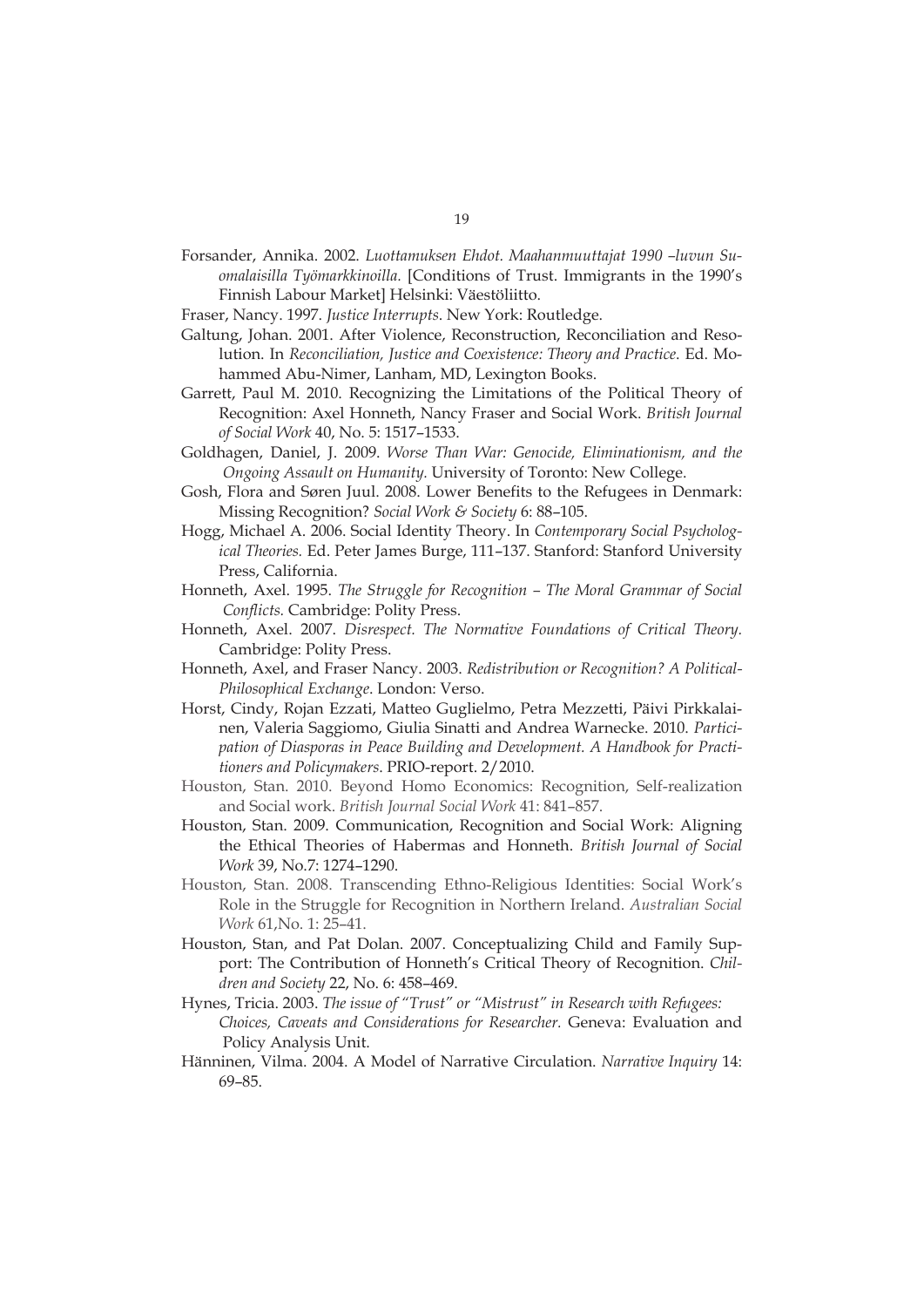- Ikäheimo, Heikki. 2010. Personifying Contributional Account. In *The Plural States of Recognition*. Ed. Michael Seymour. Palgrave.
- Ikäheimo, Heikki. 2009. A Vital Human Need: Recognition as Inclusion in Personhood. *European Journal of Political Theory* 8, No. 31:31–45.
- Ikäheimo, Heikki. 2003. *Tunnustus, Subjektiviteetti ja Inhimillinen Elämänmuoto. Tutkimuksia Hegelistä ja Persoonien Välisistä Tunnustussuhteista*. [Subjectivity andthe Human Life Form: Studies on Hegel and Interpersonal Recognition] Jyväskylä Studies in Education, Psychology and Social Research 220. Jyväskylän Yliopisto.
- Jenkins, Richard 1997. *Rethinking Ethnicity*. Arguments and Explorations. London: Sage.
- Juul, Søren. 2010. Solidarity and Social Cohesion in Late Modernity: A Question of Recognition, Justice and Judgment in Situation.*European Journal of Social Theory* 13, No. 2: 253–269.
- Juul, Søren. 2009. Recognition and Judgement in Social Work. *European Journal of Social Work* 4, No. 12: 403–417.
- Kamali, Masoud. 1999. Distorted Integration. Problems of Monolithic Order. *Innovation: The European Journal of Social Sciences* 12, No. 1: 81–97.
- Kamali, Masoud. 1997. *Distorted Integration. Clientization of Immigrants in Sweden*. Multiethnic Papers. Uppsala University, Uppsala: Reprocentralen HSC.
- Laitinen, Arto. 2010. An Unrestricted Normativist Account. In *The Plural States of Recognition*. Ed. Michael Seymour. Palgrave.
- Laitinen, Arto. 2009. Recognition, Needs and Wrongness: Two Approaches. *European Journal of Political Theory*. 8, No. 13: 13–30.
- Lieblich, Amia, Rivka Tuval-Mashiach and Tamar Zilber. 1998. *Narrative Research. Reading, Analysis and Interpretation.* Applied Social Research Methods Series, Volume 47. Sage Publications: Thousand Oaks, London and New Delhi.
- Malkki, Liisa. 1995. "Refugees and Exile: From Refugee Studies to the national Order of Things. *Annual Review of Anthropology* 24, No. 1: 495–523.
- Nicholson, Barbara, and Tali, K. Walters. 1997. The Effects of Trauma on Acculturative Stress: A Study of Cambodian Refugees**.** *Journal of Multicultural Social Work* 6, No. 3/4: 27–46.
- Potter, Jonathan. 1996. *Representing Reality. Discourse, Rhetoric and Social Construction.* Great Britain: Sage Publications Ltd.
- Seglow, Jonathan. 2009. Rights, Contribution, Achievement: Self-Esteem as Achievement and Contribution. *European Journal of Political Theory* 8, No. 1: 61–75.
- Shacknove, Andrew E. 1985. Who is a refugee? *Ethics* 95, No. 2: 274–284.
- Sluzki, Carlos E. 2003. The Process Towards Reconciliation. In *Imagine Coexistence: Restoring Humanity after Violent Ethnic Conflict*. Ed. A. Chayes and M. Milow, 21–31. San Francisco: Jossey – Bass.
- Soguk, N. 1999. *States and Strangers: Refugees and Displacement of Statecraft.* University of Minnesota Press.